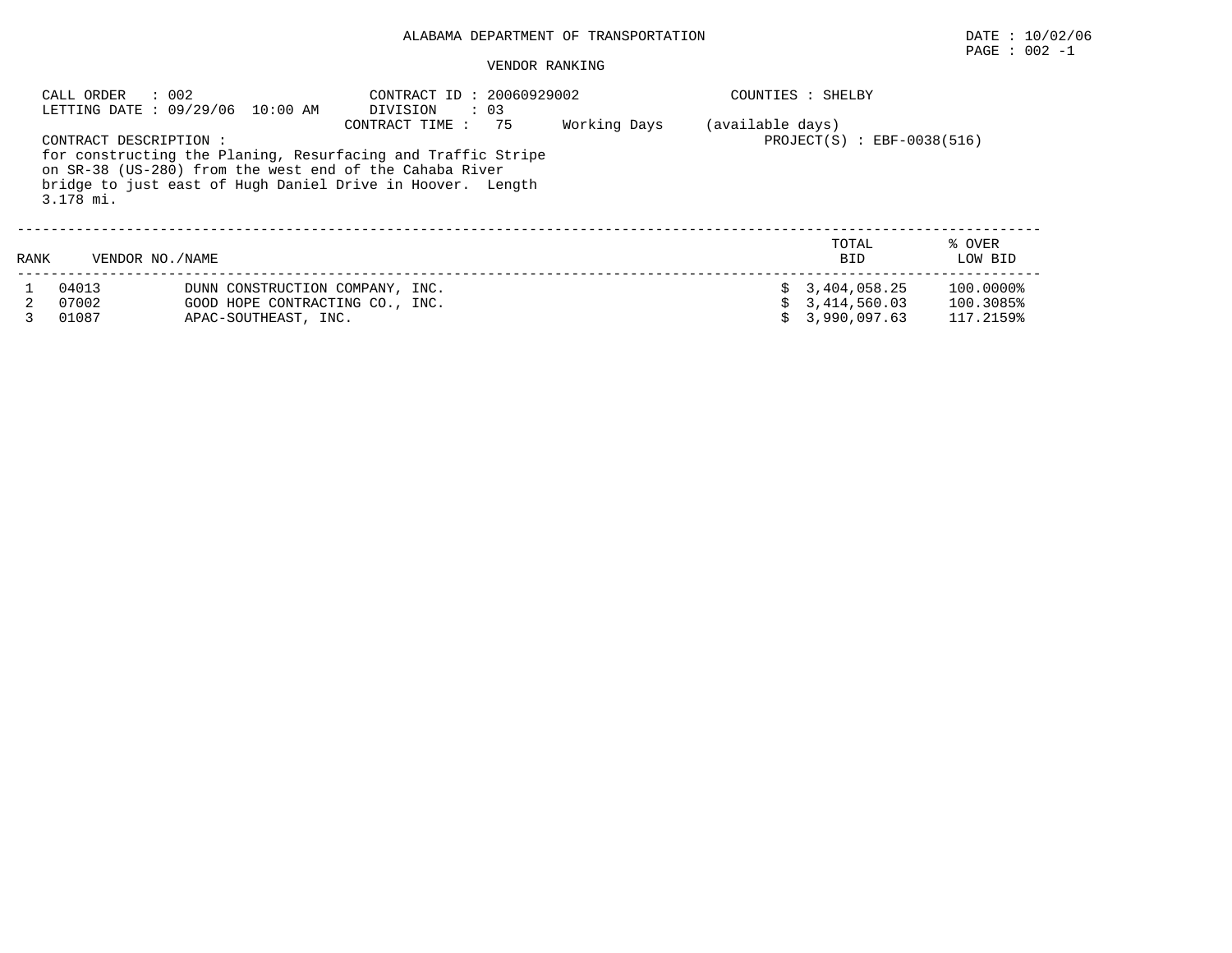| CALL ORDER                      | 002 |          | CONTRACT ID: 20060929002 | COUNTIES : SHELBY |  |
|---------------------------------|-----|----------|--------------------------|-------------------|--|
| LETTING DATE: 09/29/06 10:00 AM |     | DIVISION | 03                       |                   |  |

|                                                                                                                                  |                 |      | $1$ ) 04013<br>DUNN CONSTRUCTION CO., INC. GOOD HOPE CONTRACTING CO., |            | 2 ) 07002    |            | 3 ) 01087<br>APAC-SOUTHEAST, INC. |            |
|----------------------------------------------------------------------------------------------------------------------------------|-----------------|------|-----------------------------------------------------------------------|------------|--------------|------------|-----------------------------------|------------|
| LINE NO / ITEM CODE / ALT                                                                                                        |                 |      |                                                                       |            |              |            |                                   |            |
| ITEM DESCRIPTION                                                                                                                 | OUANTITY        |      | UNIT PRICE                                                            | AMOUNT     | UNIT PRICE   | AMOUNT     | UNIT PRICE                        | AMOUNT     |
| SECTION 0001<br>Total                                                                                                            |                 |      |                                                                       |            |              |            |                                   |            |
| 0010 206D001<br>Removing Guardrail                                                                                               | 2575.000 LF     |      | 1.22000                                                               | 3141.50    | 1.17000      | 3012.75    | 1.12000                           | 2884.00    |
| 0020 206E008                                                                                                                     | 10.000 EACH     |      | 110.48000                                                             | 1104.80    | 106.00000    | 1060.00    | 102.00000                         | 1020.00    |
| Removing Guardrail End Anchor (All Type<br>0030 210D001<br>Borrow Excavation (Loose Truckbed<br>Measurement)                     | 800.000 CUYD    |      | 21.22000                                                              | 16976.00   | 30,00000     | 24000.00   | 25.00000                          | 20000.00   |
| 0040 405A000                                                                                                                     | 6679.000        | GAL  | 2.16000                                                               | 14426.64   | 2.20000      | 14693.80   | 1.67000                           | 11153.93   |
| Tack Coat<br>0050 407A000<br>Joint Sealant For Hot Mix Asphalt<br>Pavement                                                       | 1229.000        | GAL  | 21.83000                                                              | 26829.07   | 30,00000     | 36870.00   | 44.64000                          | 54862.56   |
| 0060 408A052<br>Planing Existing Pavement                                                                                        | 222587.000 SOYD |      | 0.90000                                                               | 200328.30  | 1.02000      | 227038.74  | 1.37000                           | 304944.19  |
| (Approximately 1.10" Thru 2.0" Thick)<br>0070 410H000<br>Material Remixing Device                                                | 1.000 EACH      |      | 51345.88000                                                           | 51345.88   | 50000.00000  | 50000.00   | 127700.00000                      | 127700.00  |
| 0080 420A015<br>Polymer Modified Open Graded Friction                                                                            | 10017.000 TON   |      | 84.65000                                                              | 847939.05  | 84.80000     | 849441.60  | 96.00000                          | 961632.00  |
| Course<br>0090 423A002<br>Stone Matrix Asphalt Wearing Layer,<br>3/4" Maximum Aggregate Size                                     | 18346.000 TON   |      | 70.81000                                                              | 1299080.26 | 69.44000     | 1273946.24 | 81.62000                          | 1497400.52 |
| 0100 424A286<br>Superpave Bituminous Concrete Wearing<br>Surface Layer, Leveling, 1/2" Maximum                                   | 500.000 TON     |      | 67.51000                                                              | 33755.00   | 87.23000     | 43615.00   | 80.00000                          | 40000.00   |
| Aggregate Size Mix, ESAL Range E<br>0110 424A290<br>Superpave Bituminous Concrete Wearing                                        | 1094.000 TON    |      | 69.31000                                                              | 75825.14   | 84.34000     | 92267.96   | 96.50000                          | 105571.00  |
| Surface Layer, Widening, 3/4" Maximum<br>Aggregate Size Mix, ESAL Range E<br>0120 424B585<br>Superpave Bituminous Concrete Lower | 2000.000        | TON  | 83.06000                                                              | 166120.00  | 40.00000     | 80000.00   | 75.00000                          | 150000.00  |
| Binder Layer, Patching, 1" Maximum<br>Aggregate Size Mix, ESAL Range E<br>0130 600A000<br>Mobilization                           |                 | LUMP | 154214.95000                                                          | 154214.95  | 239000.00000 | 239000.00  | 250000.00000                      | 250000.00  |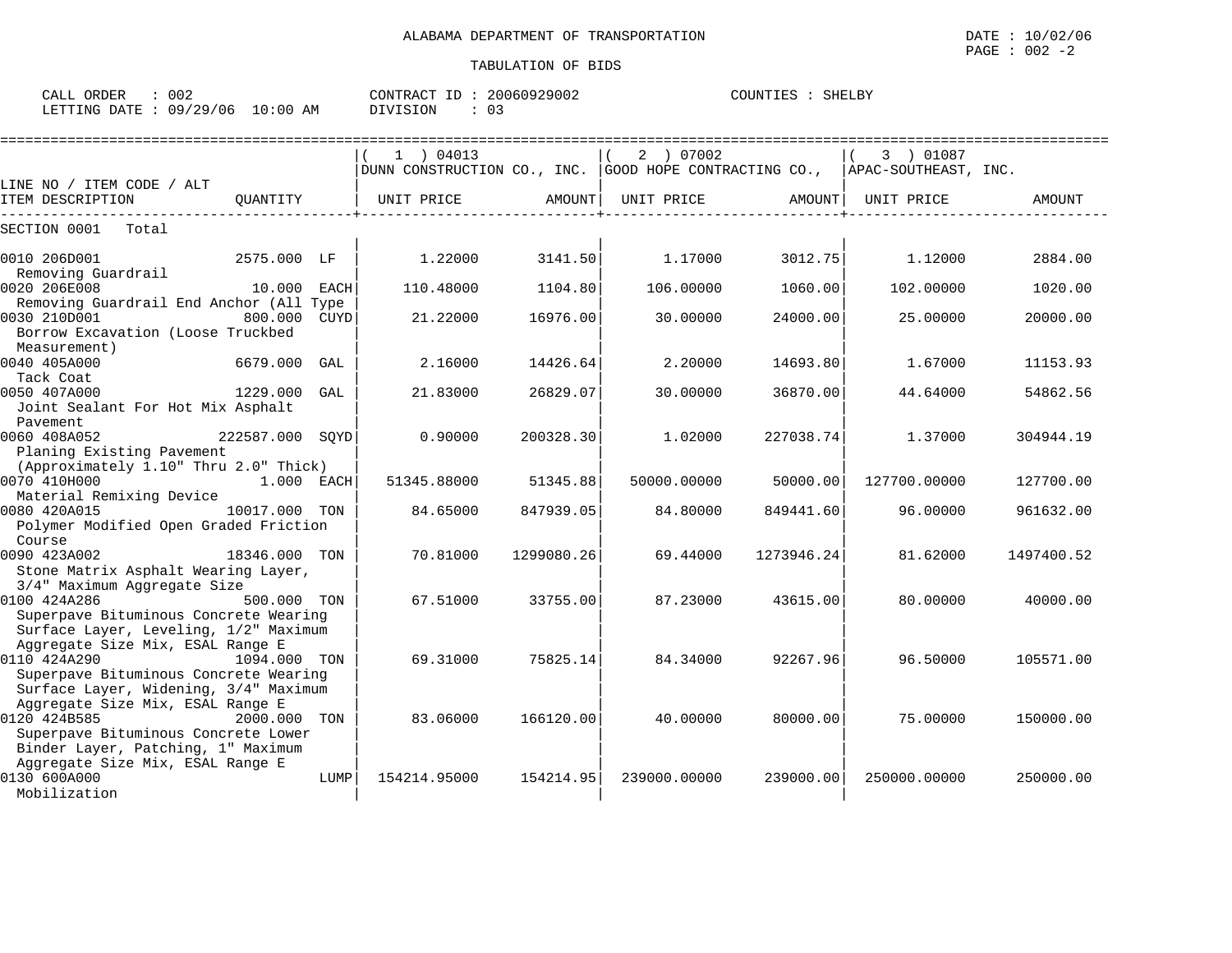| CALL ORDER                      | 002 |          | CONTRACT ID: 20060929002 | COUNTIES : SHELBY |  |
|---------------------------------|-----|----------|--------------------------|-------------------|--|
| LETTING DATE: 09/29/06 10:00 AM |     | DIVISION |                          |                   |  |

|                                                      |              |      | 1 ) 04013                                                                               |          | 2 07002    |                   | 3 ) 01087  |          |
|------------------------------------------------------|--------------|------|-----------------------------------------------------------------------------------------|----------|------------|-------------------|------------|----------|
|                                                      |              |      | $ $ DUNN CONSTRUCTION CO., INC. $ $ GOOD HOPE CONTRACTING CO., $ $ APAC-SOUTHEAST, INC. |          |            |                   |            |          |
| LINE NO / ITEM CODE / ALT<br>ITEM DESCRIPTION        | QUANTITY     |      | UNIT PRICE                                                                              | AMOUNT   |            | UNIT PRICE AMOUNT | UNIT PRICE | AMOUNT   |
|                                                      |              |      |                                                                                         |          |            |                   |            |          |
| 0140 630A001                                         | 2575.000 LF  |      | 22.98000                                                                                | 59173.50 | 22.04000   | 56753.00          | 21,20000   | 54590.00 |
| Steel Beam Guardrail, Class A, Type 2                |              |      |                                                                                         |          |            |                   |            |          |
| 0150 630C001                                         | 2.000 EACH   |      | 911.46000                                                                               | 1822.92  | 874.50000  | 1749.00           | 841.50000  | 1683.00  |
| Guardrail End Anchor, Type 8                         |              |      |                                                                                         |          |            |                   |            |          |
| 0160 630C070                                         | 8.000 EACH   |      | 2375.32000                                                                              | 19002.56 | 2279.00000 | 18232.00          | 2193.00000 | 17544.00 |
| Guardrail End Anchor, Type 10 Series<br>0170 650A000 | 160.000 CUYD |      | 26.38000                                                                                | 4220.80  | 20.00000   | 3200.00           | 33.65000   | 5384.00  |
| Topsoil                                              |              |      |                                                                                         |          |            |                   |            |          |
| 0180 652A100                                         | 1.000 ACRE   |      | 1107.74000                                                                              | 1107.74  | 1590.00000 | 1590.00           | 1530.00000 | 1530.00  |
| Seeding                                              |              |      |                                                                                         |          |            |                   |            |          |
| 0190 656A010                                         | 1.000 ACRE   |      | 1107.74000                                                                              | 1107.74  | 1590.00000 | 1590.00           | 1020.00000 | 1020.00  |
| Mulching                                             |              |      |                                                                                         |          |            |                   |            |          |
| 0200 665F000                                         | 50.000       | EACH | 13.58000                                                                                | 679.00   | 15,90000   | 795.00            | 10.20000   | 510.00   |
| Hay Bales                                            |              |      |                                                                                         |          |            |                   |            |          |
| 0210 665J000                                         | 150.000 LF   |      | 10.47000                                                                                | 1570.50  | 10.60000   | 1590.00           | 6.12000    | 918.00   |
| Silt Fence, Type A                                   |              |      |                                                                                         |          |            |                   |            |          |
| 0220 6650001                                         | 150.000 LF   |      | 5.51000                                                                                 | 826.50   | 5.30000    | 795.00            | 1,02000    | 153.00   |
| Silt Fence Removal<br>0230 666A001                   | 1.000 ACRE   |      | 553.87000                                                                               | 553.87   | 530.00000  | 530.00            | 30.60000   | 30.60    |
| Pest Control Treatment                               |              |      |                                                                                         |          |            |                   |            |          |
| 0240 701A028                                         | 6.000 MILE   |      | 2233.11000                                                                              | 13398.66 | 2034.14000 | 12204.84          | 1957.60000 | 11745.60 |
| Solid White, Class 2, Type A Traffic                 |              |      |                                                                                         |          |            |                   |            |          |
| Stripe (0.06" Thick) (6" Wide)                       |              |      |                                                                                         |          |            |                   |            |          |
| 0250 701A032                                         | 2.000 MILE   |      | 2233.11000                                                                              | 4466.22  | 2034.14000 | 4068.28           | 1957.60000 | 3915.20  |
| Solid Yellow, Class 2, Type A Traffic                |              |      |                                                                                         |          |            |                   |            |          |
| Stripe (0.06" Thick) (6" Wide)                       |              |      |                                                                                         |          |            |                   |            |          |
| 0260 701A041                                         | 13.000 MILE  |      | 1292.85000                                                                              | 16807.05 | 1177.66000 | 15309.58          | 1133.35000 | 14733.55 |
| Broken White, Class 2, Type A Traffic                |              |      |                                                                                         |          |            |                   |            |          |
| Stripe (0.09" Thick) (6" Wide)                       |              |      |                                                                                         |          |            |                   |            |          |
| 0270 701A048                                         | 1.000 MILE   |      | 2644.47000                                                                              | 2644.47  | 2408.85000 | 2408.85           | 2318.18000 | 2318.18  |
| Solid Yellow, Class 2, Type A Traffic                |              |      |                                                                                         |          |            |                   |            |          |
| Stripe (0.09" Thick) (6" Wide)<br>0280 701B009       | 15223.000 LF |      | 1.76000                                                                                 | 26792.48 | 1.61000    | 24509.03          | 1.55000    | 23595.65 |
| Dotted Class 2, Type A Traffic Stripe                |              |      |                                                                                         |          |            |                   |            |          |
| (0.09" Thick)(6" Wide)                               |              |      |                                                                                         |          |            |                   |            |          |
| 0290 701C000                                         | 39.000 MILE  |      | 999.02000                                                                               | 38961.78 | 910.01000  | 35490.39          | 875.75000  | 34154.25 |
| Broken Temporary Traffic Stripe                      |              |      |                                                                                         |          |            |                   |            |          |
| 0300 701C001                                         | 3.000 MILE   |      | 1116.55000                                                                              | 3349.65  | 1017.07000 | 3051.21           | 978.80000  | 2936.40  |
| Solid Temporary Traffic Stripe                       |              |      |                                                                                         |          |            |                   |            |          |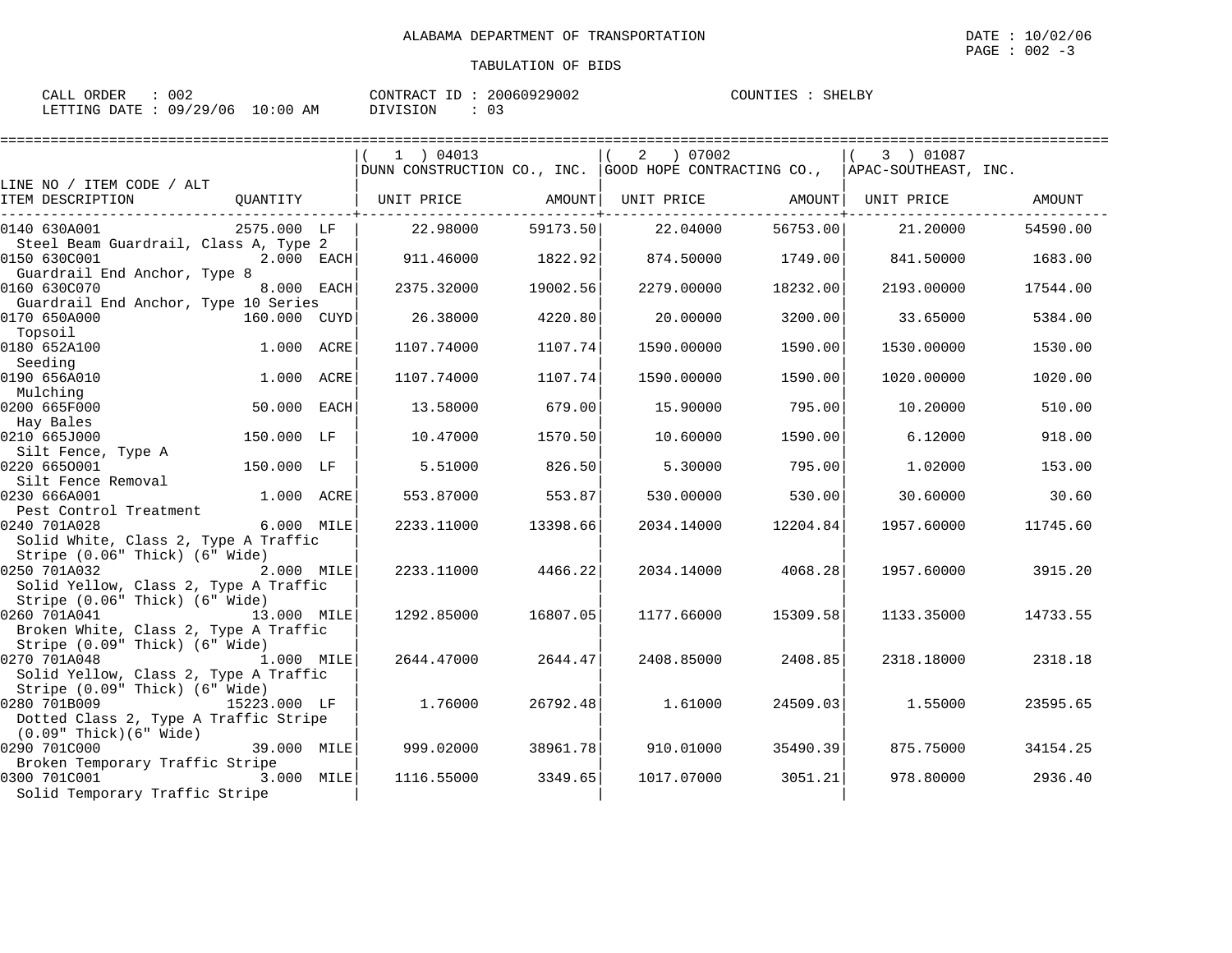| CALL ORDER                      | -002 |          | CONTRACT ID: 20060929002 | COUNTIES : SHELBY |  |
|---------------------------------|------|----------|--------------------------|-------------------|--|
| LETTING DATE: 09/29/06 10:00 AM |      | DIVISION | : 03                     |                   |  |

|                                                                                             |                  | 1 ) 04013<br>DUNN CONSTRUCTION CO., INC. GOOD HOPE CONTRACTING CO., APAC-SOUTHEAST, INC. |           | 07002<br>2 |           | 3 ) 01087          |           |
|---------------------------------------------------------------------------------------------|------------------|------------------------------------------------------------------------------------------|-----------|------------|-----------|--------------------|-----------|
| LINE NO / ITEM CODE / ALT                                                                   |                  |                                                                                          |           |            |           |                    |           |
| ITEM DESCRIPTION                                                                            | QUANTITY         | UNIT PRICE                                                                               | AMOUNT    | UNIT PRICE |           | AMOUNT  UNIT PRICE | AMOUNT    |
| 0310 701G121<br>Broken White, Class 3W, Type A Traffic<br>Stripe (6" Wide)                  | 1606.000 LF      | 4.70000                                                                                  | 7548.20   | 4.28000    | 6873.68   | 4.12000            | 6616.72   |
| 0320 701G125<br>Solid White, Class 3W, Type A Traffic<br>Stripe (6" Wide)                   | 803.000 LF       | 5.88000                                                                                  | 4721.64   | 5.35000    | 4296.05   | 5.15000            | 4135.45   |
| 0330 701G133<br>Solid Yellow, Class 3W, Type A Traffic<br>Stripe (6" Wide)                  | 803.000 LF       | 5.88000                                                                                  | 4721.64   | 5.35000    | 4296.05   | 5.15000            | 4135.45   |
| 0340 701H001<br>Solid Traffic Stripe Removed (Plastic)                                      | 1606.000 LF      | 1.76000                                                                                  | 2826.56   | 1.61000    | 2585.66   | 1.55000            | 2489.30   |
| 0350 701H006<br>Broken Traffic Stripe Removed (Plastic)                                     | 1606.000 LF      | 1.76000                                                                                  | 2826.56   | 1.61000    | 2585.66   | 1.55000            | 2489.30   |
| 0360 703A002<br>Traffic Control Markings, Class 2, Type<br>$\overline{A}$                   | 14914.000 SQFT   | 4.11000                                                                                  | 61296.54  | 3.75000    | 55927.50  | 3.61000            | 53839.54  |
| 0370 703B002                                                                                | 2650.000 SOFT    | 4.70000                                                                                  | 12455.00  | 4.28000    | 11342.00  | 4.12000            | 10918.00  |
| Traffic Control Legends, Class 2, Type<br>0380 703D001                                      | 8928.000 SOFT    | 1.76000                                                                                  | 15713.28  | 1.61000    | 14374.08  | 1.55000            | 13838.40  |
| Temporary Traffic Control Markings<br>0390 705A030<br>Pavement Markers, Class A-H, Type 2-C | 2500.000 EACH    | 6.46000                                                                                  | 16150.00  | 5.89000    | 14725.00  | 5.67000            | 14175.00  |
| 0400 705A031<br>Pavement Markers, Class A-H, Type 1-A                                       | 792.000 EACH     | 6.46000                                                                                  | 5116.32   | 5.89000    | 4664.88   | 5.67000            | 4490.64   |
| 0410 705A032<br>Pavement Markers, Class A-H, Type 1-B                                       | 100.000 EACH     | 6.46000                                                                                  | 646.00    | 5.89000    | 589.00    | 5.67000            | 567.00    |
| 0420 705A037<br>Pavement Markers, Class A-H, Type 2-D                                       | $20.000$ EACH    | 6.46000                                                                                  | 129.20    | 5.89000    | 117.80    | 5.67000            | 113.40    |
| 0430 730H001<br>Loop Wire                                                                   | 46644.000 LF     | 2.77000                                                                                  | 129203.88 | 2.65000    | 123606.60 | 2.55000            | 118942.20 |
| 0440 7301001                                                                                | 4650.000 LF      | 1.38000                                                                                  | 6417.00   | 1,06000    | 4929.00   | 1,28000            | 5952.00   |
| Loop Detector Lead-In-Cable<br>0450 740B000                                                 | 1280.000<br>SQFT | 8.23000                                                                                  | 10534.40  | 7.87000    | 10073.60  | 7.84000            | 10035.20  |
| Construction Signs<br>0460 740C000                                                          | 128.000<br>SOFT  | 8.52000                                                                                  | 1090.56   | 8.15000    | 1043.20   | 8.65000            | 1107.20   |
| Special Construction Signs<br>0470 740D000                                                  | 184.000<br>EACH  | 56.41000                                                                                 | 10379.44  | 80.00000   | 14720.00  | 70.20000           | 12916.80  |
| Channelizing Drums<br>0480 740E000<br>Cones (36 Inches High)                                | 468.000<br>EACH  | 18,41000                                                                                 | 8615.88   | 15,00000   | 7020.00   | 15.85000           | 7417.80   |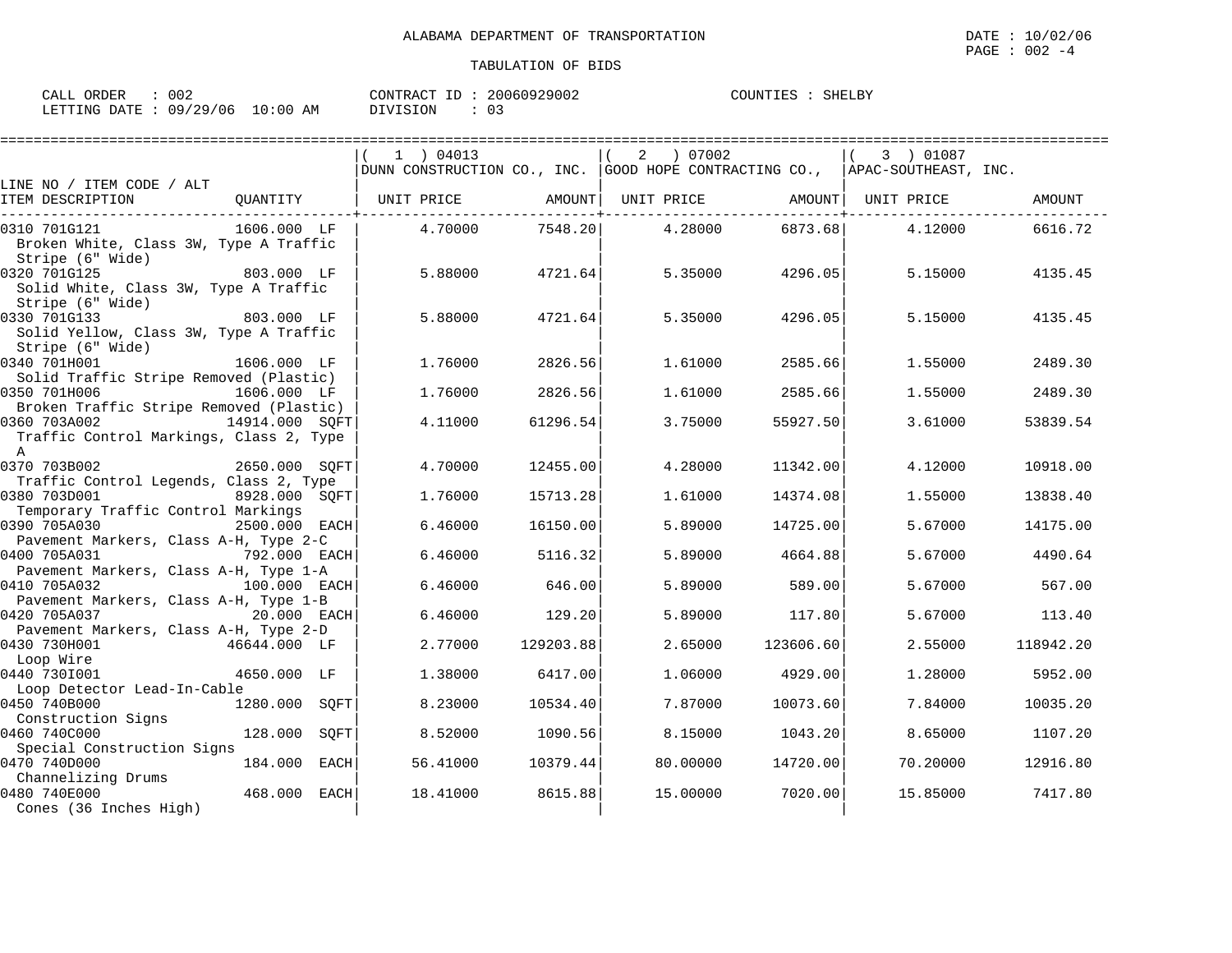| CALL<br>ORDER   | $\sim$ $\sim$ $\sim$ |             | CONTRACT<br>TD. | 20060929002 | COUNTIES | SHELBY |
|-----------------|----------------------|-------------|-----------------|-------------|----------|--------|
| LETTING<br>DATE | 09/29/06             | 10:00<br>AM | DIVISION        |             |          |        |

|                                                        |          |      | 04013<br>$\mathbf{1}$       |                 | 07002<br>2                 |                 | 01087<br>3           |              |  |  |  |
|--------------------------------------------------------|----------|------|-----------------------------|-----------------|----------------------------|-----------------|----------------------|--------------|--|--|--|
| LINE NO / ITEM CODE / ALT                              |          |      | DUNN CONSTRUCTION CO., INC. |                 | GOOD HOPE CONTRACTING CO., |                 | APAC-SOUTHEAST, INC. |              |  |  |  |
| ITEM DESCRIPTION                                       | OUANTITY |      | UNIT PRICE                  | AMOUNT          | UNIT PRICE                 | AMOUNT          | UNIT PRICE           | AMOUNT       |  |  |  |
| 0490 740M001<br>Ballast For Cone                       | 468.000  | EACH | 10.28000                    | 4811.04         | 8.50000                    | 3978.00         | 8.95000              | 4188.60      |  |  |  |
| 0500 741C010<br>Portable Sequential Arrow And Chevron  | 4.000    | EACH | 2820.77000                  | 11283.08        | 2000.00000                 | 8000.00         | 1950.00000           | 7800.00      |  |  |  |
| Sign Unit                                              |          |      |                             |                 |                            |                 |                      |              |  |  |  |
| 0510 998A000<br>Construction Fuel (Maximum Bid Limited |          | LUMP | 0.00000                     | 0.00            | 0.00000                    | 0.00            | 0.00000              | 0.00         |  |  |  |
| To $$148,000.00)$<br>SECTION TOTALS                    |          |      |                             | \$3,404,058.25  |                            | \$3,414,560.03] | $\mathcal{S}$        | 3,990,097.63 |  |  |  |
| CONTRACT TOTALS                                        |          |      |                             | \$3,404,058.25] |                            | \$3,414,560.03] | S.                   | 3,990,097.63 |  |  |  |
|                                                        |          |      |                             |                 |                            |                 |                      |              |  |  |  |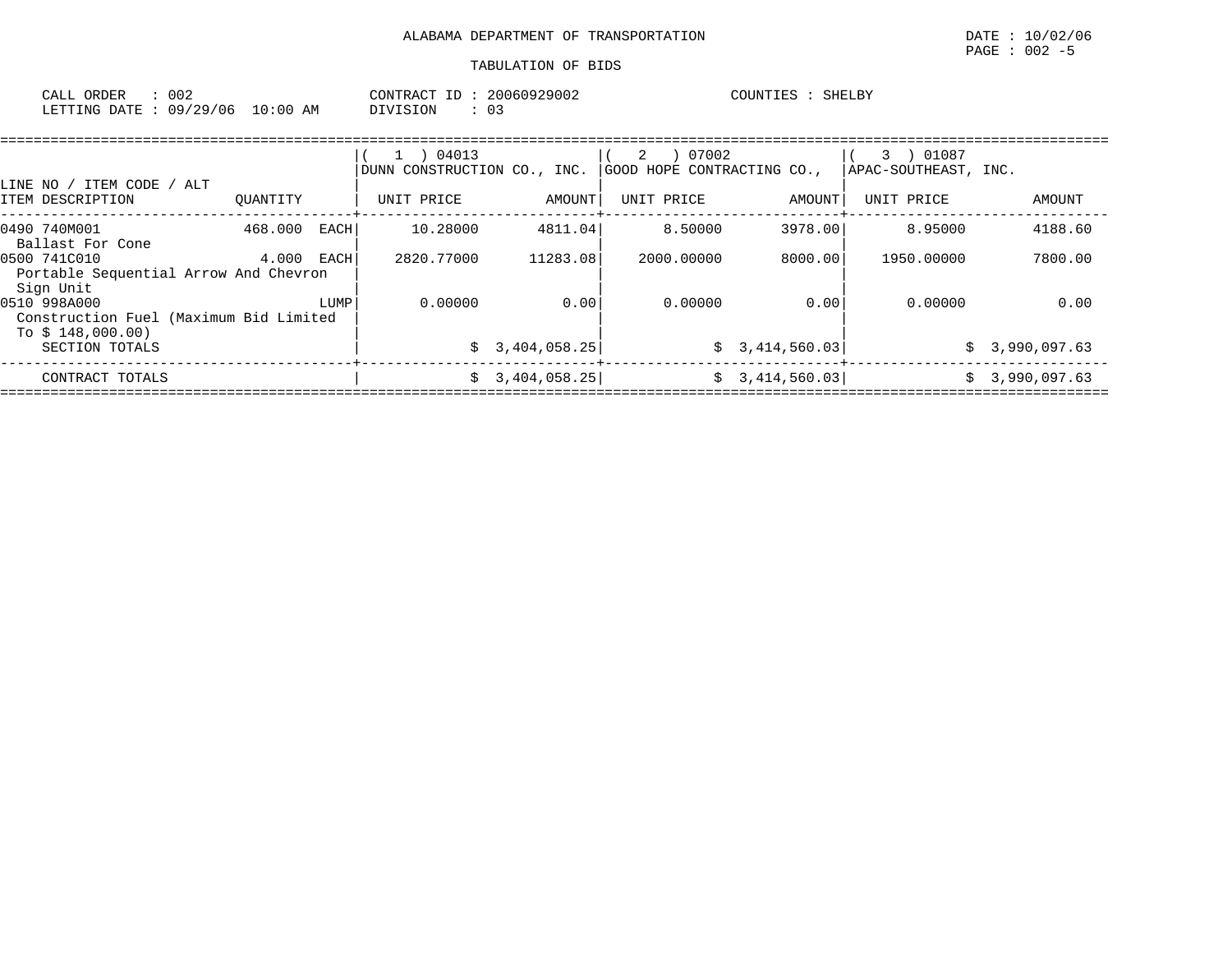# ALABAMA DEPARTMENT OF TRANSPORTATION DATE : 10/02/06

# $\texttt{PAGE}$  : 003 -1

#### VENDOR RANKING

|      | CALL ORDER<br>: 003                                   | LETTING DATE: 09/29/06 10:00 AM                                                   | CONTRACT ID: 20060929003<br>DIVISION<br>$\cdot$ 01                                                                                             |              |                  | COUNTIES : MORGAN                                |                                     |  |  |  |  |
|------|-------------------------------------------------------|-----------------------------------------------------------------------------------|------------------------------------------------------------------------------------------------------------------------------------------------|--------------|------------------|--------------------------------------------------|-------------------------------------|--|--|--|--|
|      | CONTRACT DESCRIPTION:                                 |                                                                                   | CONTRACT TIME : 260<br>for constructing the Additional Lanes (Grade, Drainage,<br>Pavement and Signals) on SR-67 from CR-41 (Danville Road) to | Working Days | (available days) | $PROJECT(S)$ : EBF-0067(502)                     |                                     |  |  |  |  |
|      | SR-24 in Decatur. Length 2.386 mi.<br>TOTAL<br>% OVER |                                                                                   |                                                                                                                                                |              |                  |                                                  |                                     |  |  |  |  |
| RANK | VENDOR NO./NAME                                       |                                                                                   |                                                                                                                                                |              |                  | <b>BID</b>                                       | LOW BID                             |  |  |  |  |
|      | 01087<br>19010<br>19074                               | APAC-SOUTHEAST, INC.<br>SHELBY CONTRACTING CO., INC.<br>S & M EOUIPMENT CO., INC. |                                                                                                                                                |              | S.               | \$6,029,366.83<br>\$6.167.475.30<br>6,242,726.99 | 100.0000%<br>102.2906%<br>103.5387% |  |  |  |  |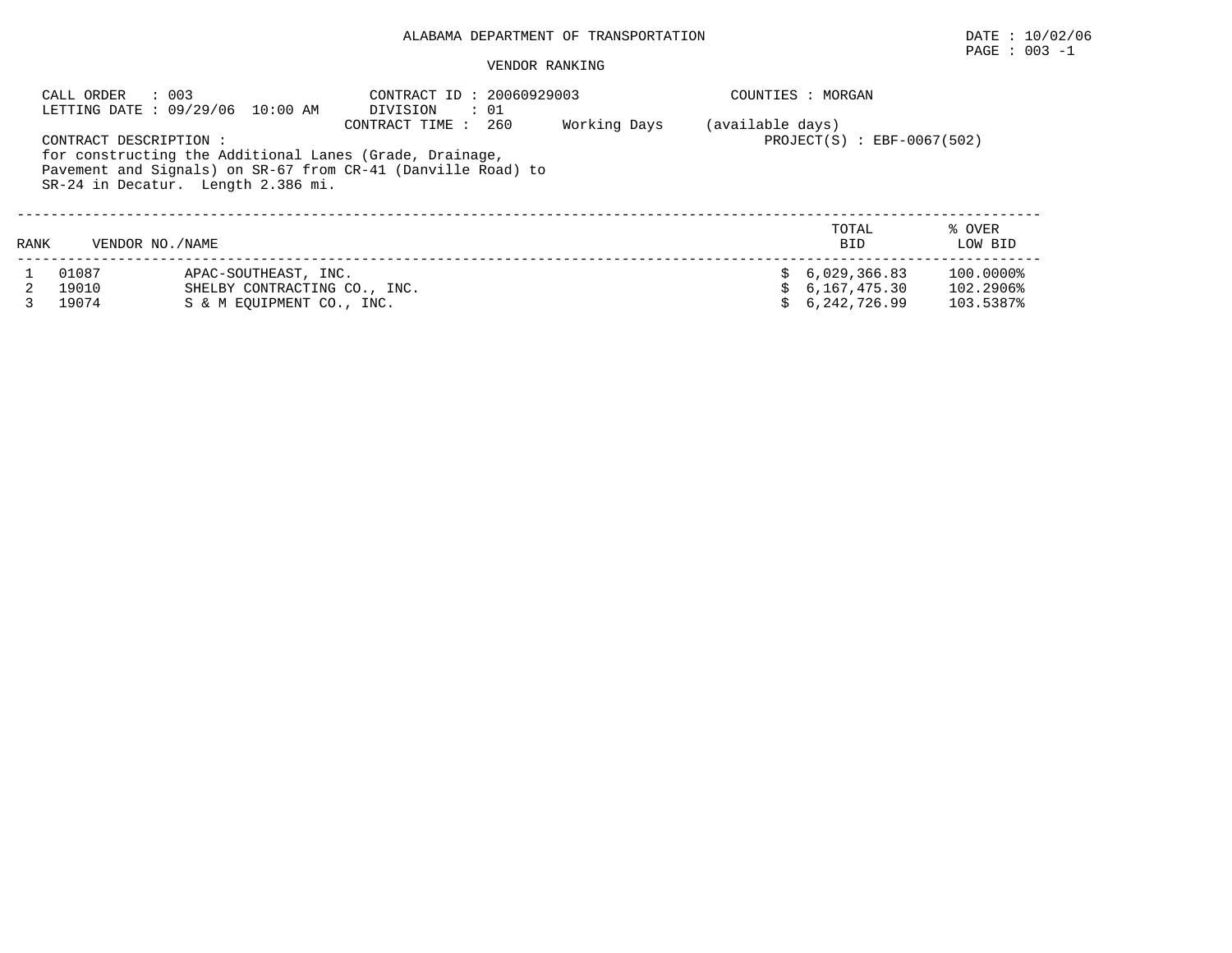| 003<br>CALL ORDER                |  |  |          | CONTRACT ID: 20060929003 | COUNTIES : | MORGAN |
|----------------------------------|--|--|----------|--------------------------|------------|--------|
| LETTING DATE : 09/29/06 10:00 AM |  |  | DIVISION | 01                       |            |        |

|                                                |                |             | 1 ) 01087            |               | $2$ ) 19010                                           |           | 3 ) 19074   |           |
|------------------------------------------------|----------------|-------------|----------------------|---------------|-------------------------------------------------------|-----------|-------------|-----------|
|                                                |                |             | APAC-SOUTHEAST, INC. |               | SHELBY CONTRACTING CO., INC S & M EOUIPMENT CO., INC. |           |             |           |
| LINE NO / ITEM CODE / ALT<br>ITEM DESCRIPTION  | OUANTITY       |             | UNIT PRICE           | <b>AMOUNT</b> | UNIT PRICE                                            | AMOUNT    | UNIT PRICE  | AMOUNT    |
| SECTION 0001<br>Total                          |                |             |                      |               |                                                       |           |             |           |
|                                                |                |             |                      |               |                                                       |           |             |           |
| 0010 206C002                                   | 1008.000       | SOYD        | 5.37000              | 5412.96       | 5.00000                                               | 5040.00   | 4.00000     | 4032.00   |
| Removing Concrete Slope Paving<br>0020 206C003 | 659.000 SQYD   |             | 6.07000              | 4000.13       | 7.00000                                               | 4613.00   | 4.00000     | 2636.00   |
| Removing Concrete Flumes                       |                |             |                      |               |                                                       |           |             |           |
| 0030 206D000                                   | 244.000 LF     |             | 11,48000             | 2801.12       | 6.50000                                               | 1586.00   | 4.00000     | 976.00    |
| Removing Pipe                                  |                |             |                      |               |                                                       |           |             |           |
| 0040 206E000                                   | 8.000          | <b>EACH</b> | 116.70000            | 933.60        | 250.00000                                             | 2000.00   | 300.00000   | 2400.00   |
| Removing Headwalls                             |                |             |                      |               |                                                       |           |             |           |
| 0050 206E001                                   | 17.000         | <b>EACH</b> | 233.40000            | 3967.80       | 250.00000                                             | 4250.00   | 500.00000   | 8500.00   |
| Removing Inlets                                |                |             |                      |               |                                                       |           |             |           |
| 0060 206E002                                   | 2.000          | <b>EACH</b> | 233.41000            | 466.82        | 450.00000                                             | 900.00    | 500.00000   | 1000.00   |
| Removing Junction Boxes                        |                |             |                      |               |                                                       |           |             |           |
| 0070 210A000                                   | 16422.000      | <b>CUYD</b> | 6.26000              | 102801.72     | 7.50000                                               | 123165.00 | 5.00000     | 82110.00  |
| Unclassified Excavation                        |                |             |                      |               |                                                       |           |             |           |
| 0080 210D000                                   | 12671.000      | <b>CUYD</b> | 8.32000              | 105422.72     | 3.50000                                               | 44348.50  | 10.00000    | 126710.00 |
| Borrow Excavation                              |                |             |                      |               |                                                       |           |             |           |
| 0090 214A000                                   | 1929.000       | <b>CUYD</b> | 0.01000              | 19.29         | 0.10000                                               | 192.90    | 10.00000    | 19290.00  |
| Structure Excavation                           |                |             |                      |               |                                                       |           |             |           |
| 0100 214B001                                   | 692.000        | <b>CUYD</b> | 11.39000             | 7881.88       | 25.00000                                              | 17300.00  | 20.00000    | 13840.00  |
| Foundation Backfill, Commercial                |                |             |                      |               |                                                       |           |             |           |
| 0110 230A000                                   | 240.000 RBST   |             | 167.46000            | 40190.40      | 150.00000                                             | 36000.00  | 484.00000   | 116160.00 |
| Roadbed Processing                             |                |             |                      |               |                                                       |           |             |           |
| 0120 301A012                                   | 112200.000     | SOYD        | 4.87000              | 546414.00     | 4.61000                                               | 517242.00 | 4.00000     | 448800.00 |
| Crushed Aggregate Base Course, Type B,         |                |             |                      |               |                                                       |           |             |           |
| Plant Mixed, 6" Compacted Thickness            |                |             |                      |               |                                                       |           |             |           |
| 0130 305B071                                   | 784.000 TON    |             | 13.03000             | 10215.52      | 20.00000                                              | 15680.00  | 15.00000    | 11760.00  |
| Coarse Aggregate, Section 801, For             |                |             |                      |               |                                                       |           |             |           |
| Miscellaneous Use                              |                |             |                      |               |                                                       |           |             |           |
| 0140 401A000                                   | 90449.000      | SOYD        | 0.60000              | 54269.40      | 0.55000                                               | 49746.95  | 0.60000     | 54269.40  |
| Bituminous Treatment A                         |                |             |                      |               |                                                       |           |             |           |
| 0150 405A000                                   | 15200.000      | GAL         | 2.23000              | 33896.00      | 1.75000                                               | 26600.00  | 2.50000     | 38000.00  |
| Tack Coat                                      |                |             |                      |               |                                                       |           |             |           |
| 0160 408A051                                   | 69550.000 SQYD |             | 0.65000              | 45207.50      | 1,00000                                               | 69550.00  | 1.75000     | 121712.50 |
| Planing Existing Pavement                      |                |             |                      |               |                                                       |           |             |           |
| (Approximately 0.00" Thru 1.0" Thick)          |                |             |                      |               |                                                       |           |             |           |
| 0170 410C000                                   | 1.000 EACH     |             | 2799.45000           | 2799.45       | 23000.00000                                           | 23000.00  | 10000.00000 | 10000.00  |
| Contractor Retained Profilograph               |                |             |                      |               |                                                       |           |             |           |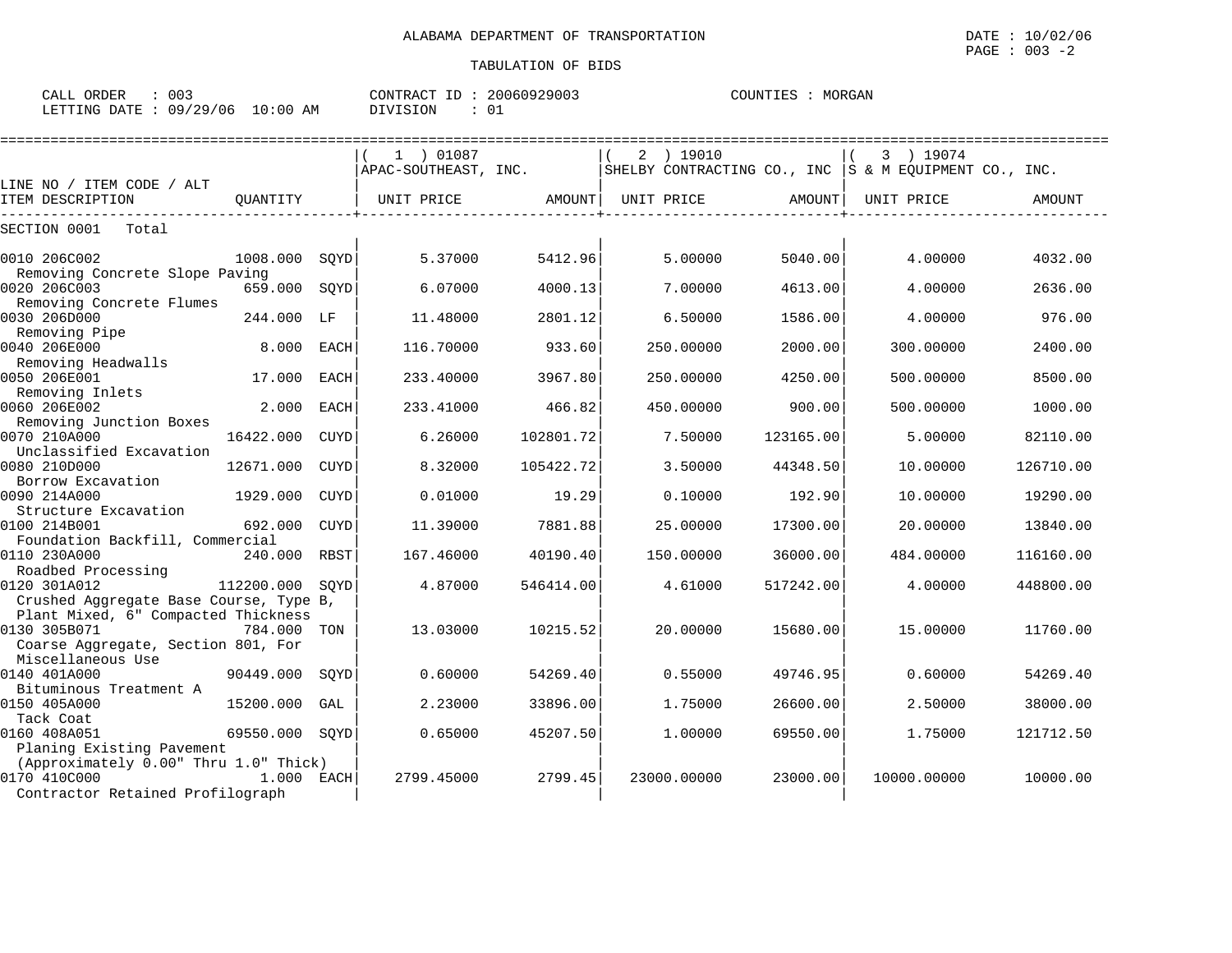| ORDER<br>CALL | ∩∩ว<br>UUS              | 20060929003<br>ΙD<br>CONTRACT | MORGAN<br>COUNTIES |
|---------------|-------------------------|-------------------------------|--------------------|
| LETTING DATE  | 10:00<br>09/29/06<br>AM | DIVISION                      |                    |

|                                         |               |     | 1 ) 01087            |           | 2 | ) 19010     |           | 3 ) 19074                                                 |           |
|-----------------------------------------|---------------|-----|----------------------|-----------|---|-------------|-----------|-----------------------------------------------------------|-----------|
|                                         |               |     | APAC-SOUTHEAST, INC. |           |   |             |           | SHELBY CONTRACTING CO., INC $ S \& M$ EQUIPMENT CO., INC. |           |
| LINE NO / ITEM CODE / ALT               |               |     |                      |           |   |             |           |                                                           |           |
| ITEM DESCRIPTION                        | QUANTITY      |     | UNIT PRICE           | AMOUNT    |   | UNIT PRICE  | AMOUNT    | UNIT PRICE                                                | AMOUNT    |
| 0180 410H000                            | $1.000$ EACH  |     | 84992.57000          | 84992.57  |   | 20000.00000 | 20000.00  | 60000.00000                                               | 60000.00  |
| Material Remixing Device                |               |     |                      |           |   |             |           |                                                           |           |
| 0190 423A003                            | 6110.000      | TON | 67.05000             | 409675.50 |   | 62.65000    | 382791.50 | 71.00000                                                  | 433810.00 |
| Stone Matrix Asphalt Wearing Layer,     |               |     |                      |           |   |             |           |                                                           |           |
| 1/2" Maximum Aggregate Size             |               |     |                      |           |   |             |           |                                                           |           |
| 0200 423B002                            | 10022.000 TON |     | 63.26000             | 633991.72 |   | 60.27000    | 604025.94 | 68.50000                                                  | 686507.00 |
| Stone Matrix Asphalt Binder Layer, 3/4" |               |     |                      |           |   |             |           |                                                           |           |
| Maximum Aggregate Size                  |               |     |                      |           |   |             |           |                                                           |           |
| 0210 424A360                            | 1574.000 TON  |     | 61.71000             | 97131.54  |   | 53.48000    | 84177.52  | 59.50000                                                  | 93653.00  |
| Superpave Bituminous Concrete Wearing   |               |     |                      |           |   |             |           |                                                           |           |
| Surface Layer, 1/2" Maximum Aggregate   |               |     |                      |           |   |             |           |                                                           |           |
| Size Mix, ESAL Range C/D                |               |     |                      |           |   |             |           |                                                           |           |
| 0220 424B650                            | 5860.000 TON  |     | 51.59000             | 302317.40 |   | 49.44000    | 289718.40 | 52.50000                                                  | 307650.00 |
| Superpave Bituminous Concrete Upper     |               |     |                      |           |   |             |           |                                                           |           |
| Binder Layer, 3/4" Maximum Aggregate    |               |     |                      |           |   |             |           |                                                           |           |
| Size Mix, ESAL Range C/D                |               |     |                      |           |   |             |           |                                                           |           |
| 0230 424B651                            | 8830.000 TON  |     | 44.89000             | 396378.70 |   | 46.37000    | 409447.10 | 45.00000                                                  | 397350.00 |
| Superpave Bituminous Concrete Upper     |               |     |                      |           |   |             |           |                                                           |           |
| Binder Layer, 1" Maximum Aggregate Size |               |     |                      |           |   |             |           |                                                           |           |
| Mix, ESAL Range C/D<br>0240 424B655     | 610.000 TON   |     | 86.10000             | 52521.00  |   | 46.37000    | 28285.70  | 57.00000                                                  | 34770.00  |
| Superpave Bituminous Concrete Upper     |               |     |                      |           |   |             |           |                                                           |           |
| Binder Layer, Patching, 1" Maximum      |               |     |                      |           |   |             |           |                                                           |           |
| Aggregate Size Mix, ESAL Range C/D      |               |     |                      |           |   |             |           |                                                           |           |
| 0250 424B657                            | 4400.000      | TON | 46.06000             | 202664.00 |   | 51.48000    | 226512.00 | 54.50000                                                  | 239800.00 |
| Superpave Bituminous Concrete Upper     |               |     |                      |           |   |             |           |                                                           |           |
| Binder Layer, Leveling, 1/2" Maximum    |               |     |                      |           |   |             |           |                                                           |           |
| Agggregate Size Mix, ESAL Range C/D     |               |     |                      |           |   |             |           |                                                           |           |
| 0260 424B681                            | 8830.000 TON  |     | 44.89000             | 396378.70 |   | 46.37000    | 409447.10 | 45.00000                                                  | 397350.00 |
| Superpave Bituminous Concrete Lower     |               |     |                      |           |   |             |           |                                                           |           |
| Binder Layer, 1" Maximum Aggregate Size |               |     |                      |           |   |             |           |                                                           |           |
| Mix, ESAL Range C/D                     |               |     |                      |           |   |             |           |                                                           |           |
| 0270 424C360                            | 11830.000 TON |     | 45.01000             | 532468.30 |   | 46.37000    | 548557.10 | 45.00000                                                  | 532350.00 |
| Superpave Bituminous Concrete Base      |               |     |                      |           |   |             |           |                                                           |           |
| Layer, 1" Maximum Aggregate Size Mix,   |               |     |                      |           |   |             |           |                                                           |           |
| ESAL Range C/D                          |               |     |                      |           |   |             |           |                                                           |           |
| 0280 428C000                            | 24000.000 LF  |     | 0.20000              | 4800.00   |   | 0.18000     | 4320.00   | 0.30000                                                   | 7200.00   |
| Scoring Bituminous Pavement Surface By  |               |     |                      |           |   |             |           |                                                           |           |
| Cutting                                 |               |     |                      |           |   |             |           |                                                           |           |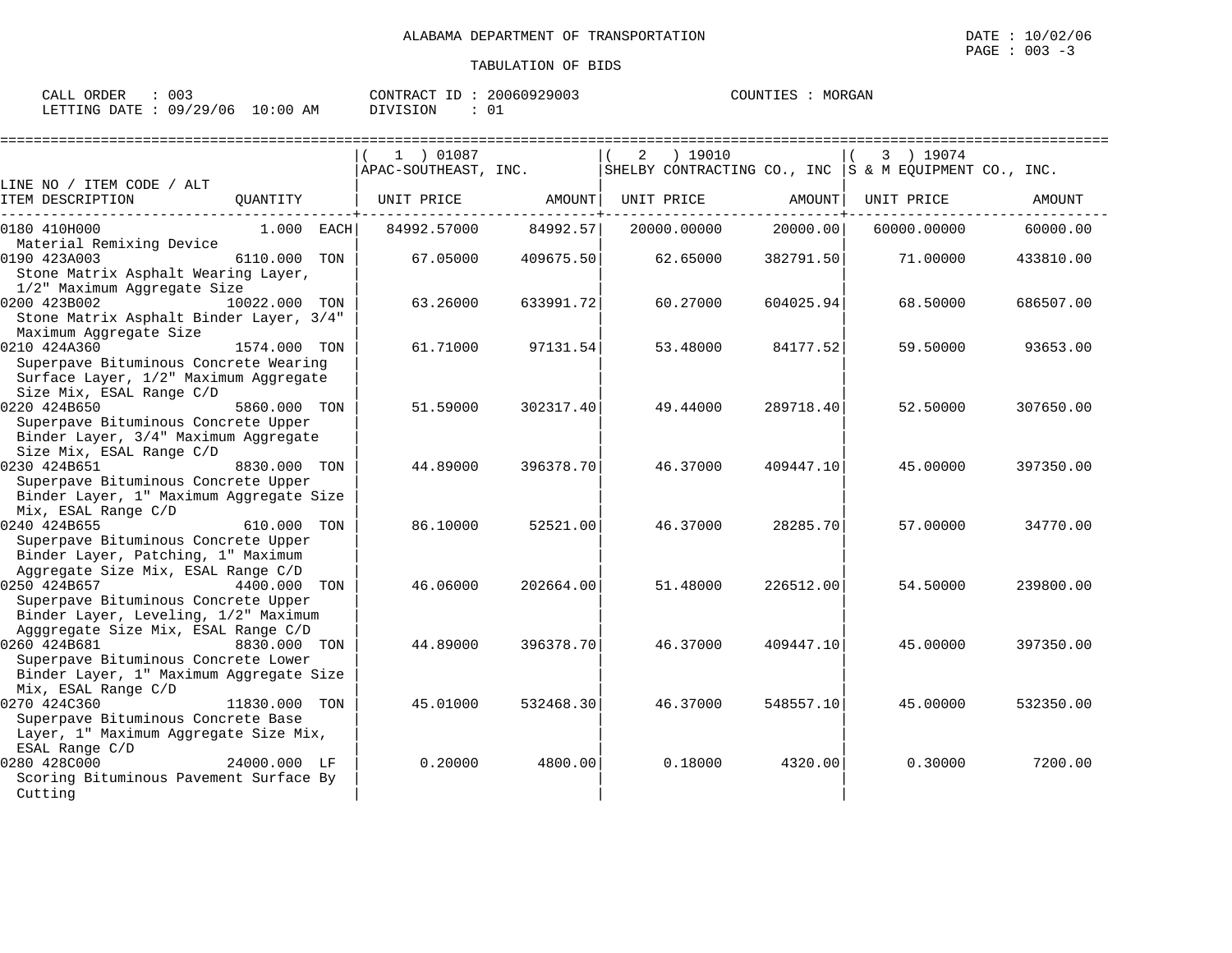| ORDER<br>CALL | 003      |             | ID<br>CONTRACT | 20060929003 | COUNTIES | MORGAN |
|---------------|----------|-------------|----------------|-------------|----------|--------|
| LETTING DATE  | 09/29/06 | 10:00<br>ΆM | DIVISION       |             |          |        |

|                                                                                                                                                                                                                                                                                                                                                                                            |            |      | $(1)$ 01087  |                 | $(2)$ 19010                                                                    |                   | 3 ) 19074    |                  |
|--------------------------------------------------------------------------------------------------------------------------------------------------------------------------------------------------------------------------------------------------------------------------------------------------------------------------------------------------------------------------------------------|------------|------|--------------|-----------------|--------------------------------------------------------------------------------|-------------------|--------------|------------------|
|                                                                                                                                                                                                                                                                                                                                                                                            |            |      |              |                 |                                                                                |                   |              |                  |
| LINE NO / ITEM CODE / ALT                                                                                                                                                                                                                                                                                                                                                                  |            |      |              |                 |                                                                                |                   |              |                  |
| ITEM DESCRIPTION                                                                                                                                                                                                                                                                                                                                                                           |            |      |              |                 | QUANTITY $\vert$ UNIT PRICE AMOUNT UNIT PRICE AMOUNT $\vert$ UNIT PRICE AMOUNT |                   |              |                  |
| 50.000 TON<br>0290 430B014                                                                                                                                                                                                                                                                                                                                                                 |            |      |              | 14.72000 736.00 |                                                                                | 15.00000 750.00   |              | 20.00000 1000.00 |
| Aggregate Surfacing (ALDOT #410<br>Modified)                                                                                                                                                                                                                                                                                                                                               |            |      |              |                 |                                                                                |                   |              |                  |
| 1680.000 LF<br>0300 530A001<br>18" Roadway Pipe (Class 3 R.C.)                                                                                                                                                                                                                                                                                                                             |            |      | 43.78000     | 73550.40        | 28.00000                                                                       | 47040.00          | 26.00000     | 43680.00         |
| 0310 530A002<br>332.000 LF<br>24" Roadway Pipe (Class 3 R.C.)                                                                                                                                                                                                                                                                                                                              |            |      | 52.47000     | 17420.04        | 44.50000                                                                       | 14774.00          | 34.00000     | 11288.00         |
| 0320 530A101<br>12.000 LF<br>18" Roadway Pipe (Class 3 R.C.)<br>(Extension)                                                                                                                                                                                                                                                                                                                |            |      | 87.92000     | 1055.04         | 37.80000                                                                       | 453.60            | 43.00000     | 516.00           |
| 8.000 LF<br>0330 530A103<br>30" Roadway Pipe (Class 3 R.C.)                                                                                                                                                                                                                                                                                                                                |            |      | 110.44000    | 883.52          |                                                                                | 64.00000 512.00   | 58.00000     | 464.00           |
| (Extension)<br>0340 530B002<br>29" Span, 18" Rise Roadway Pipe (Class<br>3 R.C.)                                                                                                                                                                                                                                                                                                           | 148.000 LF |      | 59.14000     | 8752.72         | 72.00000                                                                       | 10656.00          | 52.00000     | 7696.00          |
| 0350 530B011<br>28.000 LF<br>18" Span, 11" Rise Roadway Pipe (Class<br>3 R.C.) (Extension)                                                                                                                                                                                                                                                                                                 |            |      | 81.15000     | 2272.20         | 48.00000                                                                       | 1344.00           | 43.00000     | 1204.00          |
| $32.000$ LF<br>0360 533A098<br>18" Storm Sewer Pipe (Class 3 R.C.)                                                                                                                                                                                                                                                                                                                         |            |      | 43.43000     | 1389.76         | 28.00000                                                                       | 896.00            | 43.00000     | 1376.00          |
| 328.000 LF<br>0370 533A099<br>24" Storm Sewer Pipe (Class 3 R.C.)                                                                                                                                                                                                                                                                                                                          |            |      | 42.55000     | 13956.40        | 45.00000                                                                       | 14760.00          | 33.00000     | 10824.00         |
| 0380 533B097 65.000 LF<br>18" Span, 11" Rise Storm Sewer Pipe                                                                                                                                                                                                                                                                                                                              |            |      | 44.15000     | 2869.751        | 44.00000                                                                       | 2860.00           | 38.00000     | 2470.00          |
| (Class 3 R.C.)<br>$600.000$ LF<br>0390 533B099<br>29" Span, 18" Rise Storm Sewer Pipe                                                                                                                                                                                                                                                                                                      |            |      | 49.33000     | 29598.00        | 71,00000                                                                       | 42600.00          | 45.00000     | 27000.00         |
| (Class 3 R.C.)<br>0400 535A087                                                                                                                                                                                                                                                                                                                                                             | 144.000 LF |      | 73.22000     | 10543.68        | 79.80000                                                                       | 11491.201         |              | 55.00000 7920.00 |
| 36" Side Drain Pipe (Class 3 R.C.)<br>0410 600A000<br>Mobilization                                                                                                                                                                                                                                                                                                                         |            | LUMP | 239000.00000 | 239000.00       | 310455.88000                                                                   | 310455.88         | 250000.00000 | 250000.00        |
| 0420 601A000<br>Furnishing Base, Soil And Structure                                                                                                                                                                                                                                                                                                                                        | 1.000 EACH |      | 16496.77000  | 16496.77        | 3500.00000                                                                     | 3500.00           | 25000.00000  | 25000.00         |
| Educatories<br>Caracanones 2020.000 CUYD<br>0430 614A000                                                                                                                                                                                                                                                                                                                                   |            |      | 288.75000    | 583275.00       | 225.00000                                                                      | 454500.00         | 200.00000    | 404000.00        |
| $\begin{bmatrix} 0 & 0 & 0 & 0 \\ 0 & 0 & 0 & 0 \\ 0 & 0 & 0 & 0 \\ 0 & 0 & 0 & 0 \\ 0 & 0 & 0 & 0 \\ 0 & 0 & 0 & 0 \\ 0 & 0 & 0 & 0 \\ 0 & 0 & 0 & 0 \\ 0 & 0 & 0 & 0 \\ 0 & 0 & 0 & 0 \\ 0 & 0 & 0 & 0 \\ 0 & 0 & 0 & 0 \\ 0 & 0 & 0 & 0 \\ 0 & 0 & 0 & 0 \\ 0 & 0 & 0 & 0 \\ 0 & 0 & 0 & 0 \\ 0 & 0 & 0 & 0 \\ 0 & 0 & 0 & $<br>0440 619A002<br>18" Roadway Pipe End Treatment, Class 1 |            |      | 750.75000    | 12012.00        |                                                                                | 525.00000 8400.00 | 500.00000    | 8000.00          |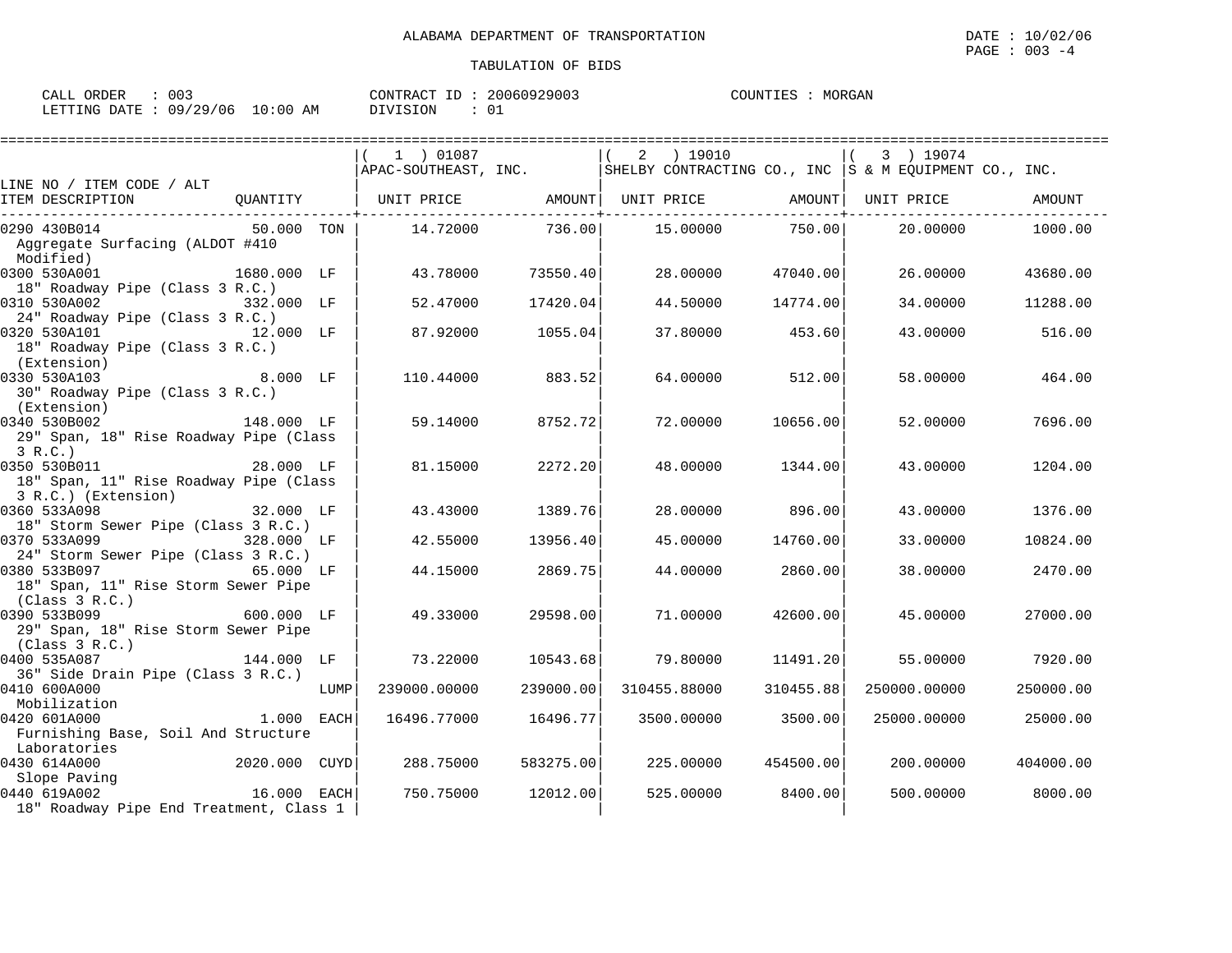| CALL ORDER                      | 003 |          | CONTRACT ID: 20060929003 | COUNTIES : MORGAN |  |
|---------------------------------|-----|----------|--------------------------|-------------------|--|
| LETTING DATE: 09/29/06 10:00 AM |     | DIVISION |                          |                   |  |

|                                                                                        |              |      | 1 ) 01087<br>APAC-SOUTHEAST, INC. |          | ) 19010<br>2<br>SHELBY CONTRACTING CO., INC $ S \& M$ EQUIPMENT CO., INC. |           | 3 ) 19074    |           |
|----------------------------------------------------------------------------------------|--------------|------|-----------------------------------|----------|---------------------------------------------------------------------------|-----------|--------------|-----------|
| LINE NO / ITEM CODE / ALT                                                              |              |      |                                   |          |                                                                           |           |              |           |
| ITEM DESCRIPTION                                                                       | QUANTITY     |      | UNIT PRICE                        | AMOUNT   | UNIT PRICE                                                                | AMOUNT    | UNIT PRICE   | AMOUNT    |
| 0450 619A003                                                                           | $4.000$ EACH |      | 798.00000                         | 3192.00  | 650.00000                                                                 | 2600.00   | 650.00000    | 2600.00   |
| 24" Roadway Pipe End Treatment, Class 1<br>0460 619A104                                | 6.000 EACH   |      | 903.00000                         | 5418.00  | 1150.00000                                                                | 6900.00   | 1000.00000   | 6000.00   |
| 36" Side Drain Pipe End Treatment,<br>Class 1                                          |              |      |                                   |          |                                                                           |           |              |           |
| 0470 619B017<br>29" Span, 18" Rise Roadway Pipe End<br>Treatment, Class 1              | 1.000 EACH   |      | 798.00000                         | 798.00   | 950.00000                                                                 | 950.00    | 650.00000    | 650.00    |
| 0480 620A000<br>Minor Structure Concrete                                               | 3.000 CUYD   |      | 840.00000                         | 2520.00  | 525.00000                                                                 | 1575.00   | 1000.00000   | 3000.00   |
| 0490 621A005<br>Junction Boxes, Type 1                                                 | 12.000       | EACH | 2205.00000                        | 26460.00 | 2025.00000                                                                | 24300.00  | 2000.00000   | 24000.00  |
| 0500 621C020<br>Inlets, Type Y                                                         | 48.000       | EACH | 2047.50000                        | 98280.00 | 1550.00000                                                                | 74400.00  | 2500.00000   | 120000.00 |
| 0510 621C027<br>Inlets, Type C                                                         | 1.000        | EACH | 1470.00000                        | 1470.00  | 1625.00000                                                                | 1625.00   | 2500.00000   | 2500.00   |
| 0520 621D019<br>Inlet Units, Type Y                                                    | 45.000       | EACH | 525.00000                         | 23625.00 | 500.00000                                                                 | 22500.00  | 500.00000    | 22500.00  |
| 0530 650A000<br>Topsoil                                                                | 1200.000     | CUYD | 15.49000                          | 18588.00 | 10,00000                                                                  | 12000.00  | 10.00000     | 12000.00  |
| 0540 652A100<br>Seeding                                                                | 3.000        | ACRE | 787.50000                         | 2362.50  | 750.00000                                                                 | 2250.00   | 825.00000    | 2475.00   |
| 0550 652C000<br>Mowing                                                                 | 3.000 ACRE   |      | 105.00000                         | 315.00   | 100.00000                                                                 | 300.00    | 110.00000    | 330.00    |
| 0560 654A001<br>Solid Sodding (Bermuda)                                                | 3031.000     | SOYD | 3.68000                           | 11154.08 | 3.50000                                                                   | 10608.50  | 3.85000      | 11669.35  |
| 0570 656A010<br>Mulching                                                               | 3.000 ACRE   |      | 787.50000                         | 2362.50  | 750.00000                                                                 | 2250.00   | 825.00000    | 2475.00   |
| 0580 665J000<br>Silt Fence, Type A                                                     | 958.000 LF   |      | 4.19000                           | 4014.02  | 3.75000                                                                   | 3592.50   | 4.13000      | 3956.54   |
| 0590 6650001<br>Silt Fence Removal                                                     | 958.000 LF   |      | 1.31000                           | 1254.98  | 1.50000                                                                   | 1437.00   | 1.65000      | 1580.70   |
| 0600 6650001<br>20 Inch Wattle                                                         | 2850.000 LF  |      | 7.30000                           | 20805.00 | 6.00000                                                                   | 17100.00  | 6.60000      | 18810.00  |
| 0610 666A001<br>Pest Control Treatment                                                 | 3.000 ACRE   |      | 26.25000                          | 78.75    | 0.01000                                                                   | 0.03      | 82.50000     | 247.50    |
| 0620 680A000<br>Engineering Controls                                                   |              | LUMP | 34522.27000                       | 34522.27 | 122312.00000                                                              | 122312.00 | 125000.00000 | 125000.00 |
| 0630 701A028<br>Solid White, Class 2, Type A Traffic<br>Stripe (0.06" Thick) (6" Wide) | 7.000 MILE   |      | 1942.50000                        | 13597.50 | 2200.00000                                                                | 15400.00  | 2035.00000   | 14245.00  |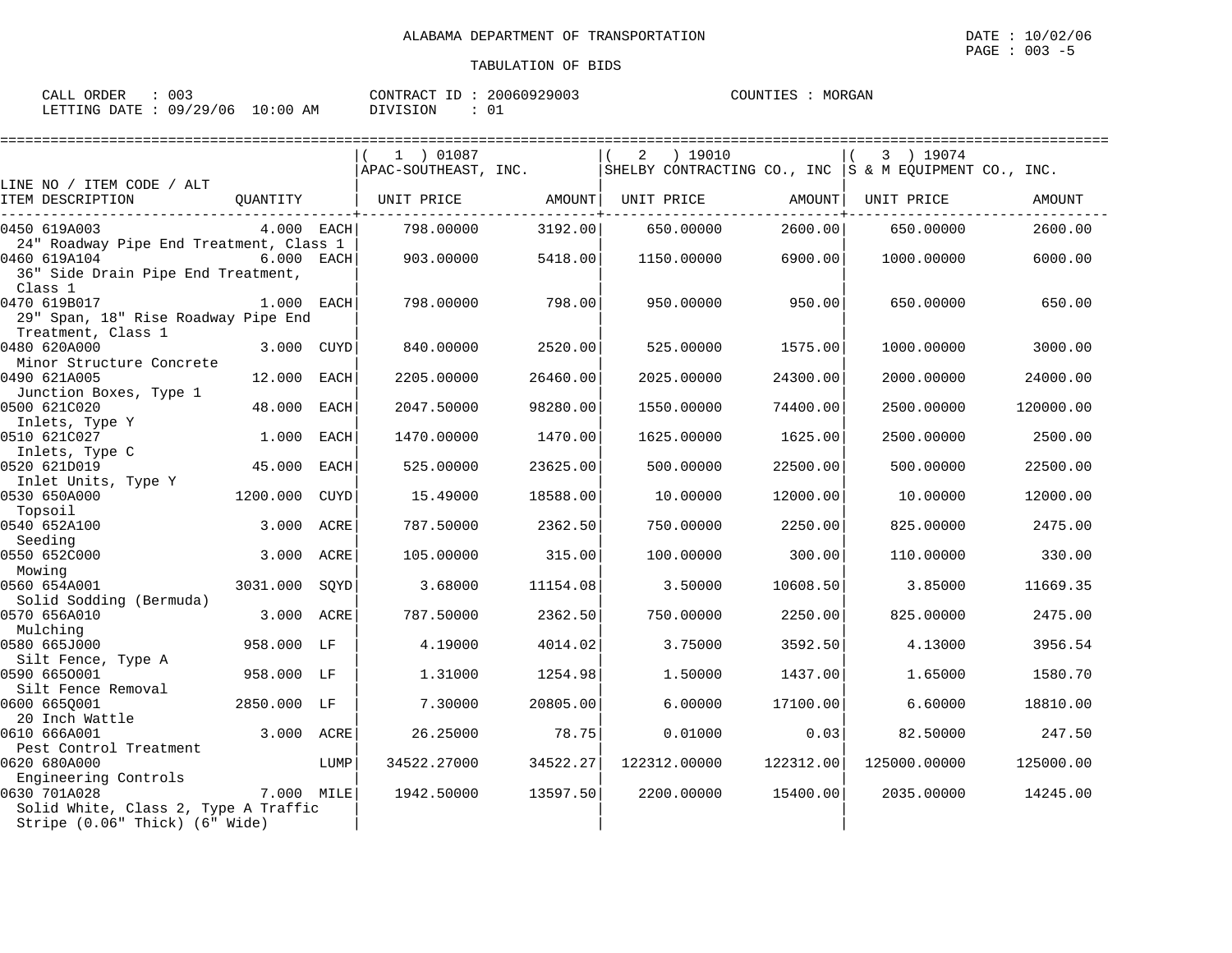MORGAN

| CALL ORDER                      | $\therefore$ 003 |          | CONTRACT ID: 20060929003 | COUNTIES : MORGAN |
|---------------------------------|------------------|----------|--------------------------|-------------------|
| LETTING DATE: 09/29/06 10:00 AM |                  | DIVISION |                          |                   |

|                                                                                                                              |            | 1 ) 01087  | ================== | 2 ) 19010                                                                  |           | 3 ) 19074         |          |
|------------------------------------------------------------------------------------------------------------------------------|------------|------------|--------------------|----------------------------------------------------------------------------|-----------|-------------------|----------|
| LINE NO / ITEM CODE / ALT                                                                                                    |            |            |                    | APAC-SOUTHEAST, INC. SHELBY CONTRACTING CO., INC S & M EQUIPMENT CO., INC. |           |                   |          |
| ITEM DESCRIPTION                                                                                                             |            |            |                    |                                                                            |           | UNIT PRICE AMOUNT |          |
| 5.000 MILE<br>0640 701A032<br>Solid Yellow, Class 2, Type A Traffic<br>Stripe (0.06" Thick) (6" Wide)                        |            |            |                    | 1942.50000 9712.50 2200.00000                                              | 11000.00  | 2035.00000        | 10175.00 |
| 0650 701A041<br>10.000 MILE<br>Broken White, Class 2, Type A Traffic<br>Stripe (0.09" Thick) (6" Wide)                       |            | 1155.00000 | 11550.00           | 1200.00000                                                                 | 12000.001 | 1210.00000        | 12100.00 |
| 0660 701B009<br>6600.000 LF<br>Dotted Class 2, Type A Traffic Stripe<br>(0.09" Thick)(6" Wide)                               |            | 1.05000    | 6930.00            | 1,30000                                                                    | 8580.00   | 1.10000           | 7260.00  |
| 0670 701C000                                                                                                                 | 9.000 MILE | 787.50000  | 7087.50            | 900.00000                                                                  | 8100.00   | 825,00000         | 7425.00  |
| Broken Temporary Traffic Stripe<br>0680 701C001<br>Solid Temporary Traffic Stripe                                            | 3.000 MILE | 892.50000  | 2677.50            | 950.00000                                                                  | 2850.00   | 935.00000         | 2805.00  |
| 0690 701D008<br>Solid Traffic Stripe Removed (Plastic)                                                                       | 3.000 MILE | 2100.00000 | 6300.00            | 2800.00000                                                                 | 8400.00   | 2200.00000        | 6600.00  |
| 0700 701D015<br>3.000 MILE<br>Broken Traffic Stripe Removed (Plastic)                                                        |            | 2100.00000 | 6300.00            | 2800.00000                                                                 | 8400.00   | 2200.00000        | 6600.00  |
| 0710 701E000<br>21120.000 LF<br>Solid Temporary Traffic Stripe                                                               |            | 0.21000    | 4435.20            | 0.25000                                                                    | 5280.00   | 0.22000           | 4646.40  |
| 0720 703A002<br>3444.000 SOFT<br>Traffic Control Markings, Class 2, Type<br>$\overline{A}$                                   |            | 3.68000    | 12673.92           | 3.75000                                                                    | 12915.00  | 3.85000           | 13259.40 |
| 0730 703B002<br>1659.000 SOFT<br>Traffic Control Legends, Class 2, Type                                                      |            | 4.20000    | 6967.80            | 4.25000                                                                    | 7050.75   | 4.40000           | 7299.60  |
| 0740 703D001<br>659.000 SOFT<br>Temporary Traffic Control Markings                                                           |            | 1.58000    | 1041.22            | 2.50000                                                                    | 1647.50   | 1.65000           | 1087.35  |
| 0750 705A011<br>450.000 EACH<br>Pavement Markers, Class C, Type 1-A                                                          |            | 6.30000    | 2835.00            | 6.00000                                                                    | 2700.00   | 6.60000           | 2970.00  |
| 0760 705A012<br>500.000 EACH<br>Pavement Markers, Class C, Type 1-B                                                          |            | 6.30000    | 3150.00            | 6.00000                                                                    | 3000.00   | 6.60000           | 3300.00  |
| 0770 705A030<br>200.000 EACH<br>Pavement Markers, Class A-H, Type 2-C                                                        |            | 5.78000    | 1156.00            | 6.00000                                                                    | 1200.00   | 6.05000           | 1210.00  |
| 0780 705A031<br>$600.000$ EACH                                                                                               |            | 5.78000    | 3468.00            | 6.00000                                                                    | 3600.00   | 6.05000           | 3630.00  |
| Pavement Markers, Class A-H, Type 1-A<br>0790 730A000<br>Removal Of Existing Traffic Control<br>Unit ( SR-67 @ Danville Rd.) | LUMP       | 1575.00000 | 1575.00            | 1600.00000                                                                 | 1600.00   | 1650.00000        | 1650.00  |
| 0800 730A001<br>Removal Of Existing Traffic Control<br>Unit (SR-67 @ Carridale St.)                                          | LUMP       | 1575.00000 | 1575.00            | 1600.00000                                                                 | 1600.00   | 1650.00000        | 1650.00  |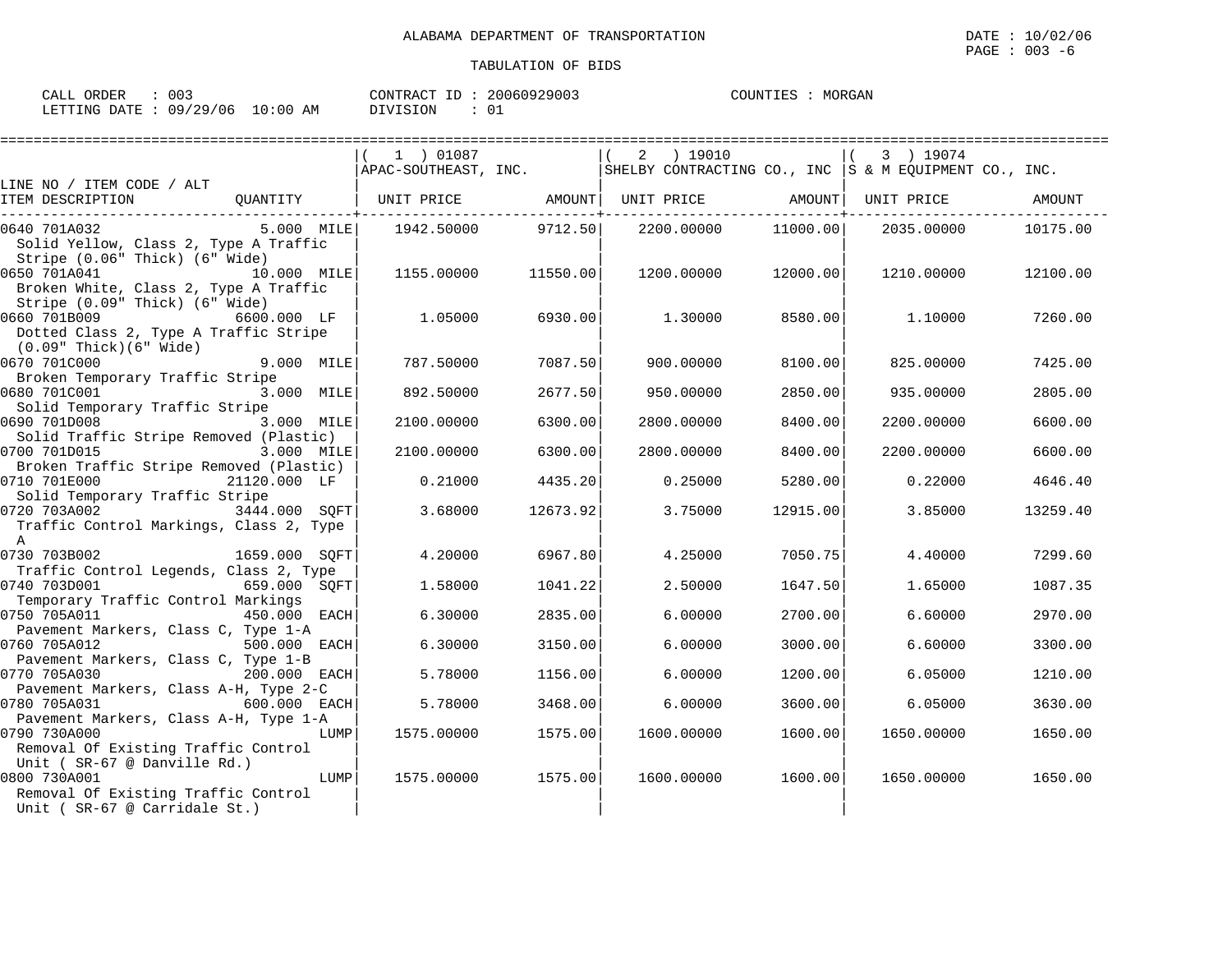| CALL ORDER                      | 003 |          | CONTRACT ID: 20060929003 | COUNTIES : MORGAN |  |
|---------------------------------|-----|----------|--------------------------|-------------------|--|
| LETTING DATE: 09/29/06 10:00 AM |     | DIVISION |                          |                   |  |

|                                                                                                                                    |      |                      | ================= |   |            |           |                                                       |           |
|------------------------------------------------------------------------------------------------------------------------------------|------|----------------------|-------------------|---|------------|-----------|-------------------------------------------------------|-----------|
|                                                                                                                                    |      | 1 ) 01087            |                   | 2 | ) 19010    |           | 3 ) 19074                                             |           |
|                                                                                                                                    |      | APAC-SOUTHEAST, INC. |                   |   |            |           | SHELBY CONTRACTING CO., INC S & M EOUIPMENT CO., INC. |           |
| LINE NO / ITEM CODE / ALT                                                                                                          |      |                      |                   |   |            |           |                                                       |           |
| OUANTITY<br>ITEM DESCRIPTION                                                                                                       |      | UNIT PRICE           | AMOUNT            |   | UNIT PRICE | AMOUNT    | UNIT PRICE                                            | AMOUNT    |
| 0810 730A002                                                                                                                       | LUMP | 1575.00000           | 1575.00           |   | 1600.00000 | 1600.00   | 1650.00000                                            | 1650.00   |
| Removal Of Existing Traffic Control<br>Unit (SR-67 @ Betty St.)                                                                    |      |                      |                   |   |            |           |                                                       |           |
| 0820 730A003<br>Removal Of Existing Traffic Control<br>Unit (SR-67 @ Westmead St.)                                                 | LUMP | 1575.00000           | 1575.00           |   | 1600.00000 | 1600.00   | 1650.00000                                            | 1650.00   |
| 0830 730A004<br>Removal Of Existing Traffic Control<br>Unit ( $SR-67$ @ Kathy Ln.)                                                 | LUMP | 1575.00000           | 1575.00           |   | 1600.00000 | 1600.00   | 1650.00000                                            | 1650.00   |
| 0840 730A005<br>Removal Of Existing Traffic Control<br>Unit (SR-67 @ Old Moulton Rd.)                                              | LUMP | 1575.00000           | 1575.00           |   | 1600.00000 | 1600.00   | 1650.00000                                            | 1650.00   |
| 0850 730C000<br>Furnishing And Installing Traffic                                                                                  | LUMP | 5775.00000           | 5775.00           |   | 3600.00000 | 3600.00   | 6050.00000                                            | 6050.00   |
| Control Unit ( SR-67 @ Danville Rd.)<br>0860 730C001<br>Furnishing And Installing Traffic<br>Control Unit ( SR-67 @ Carridale St.) | LUMP | 5250.00000           | 5250.00           |   | 3600.00000 | 3600.00   | 5500.00000                                            | 5500.00   |
| 0870 730C002<br>Furnishing And Installing Traffic<br>Control Unit ( SR-67 @ Betty St.)                                             | LUMP | 5250.00000           | 5250.00           |   | 3600.00000 | 3600.00   | 5500.00000                                            | 5500.00   |
| 0880 730C003<br>Furnishing And Installing Traffic<br>Control Unit (SR-67 @ Westmead St.)                                           | LUMP | 5250.00000           | 5250.00           |   | 3600.00000 | 3600.00   | 5500.00000                                            | 5500.00   |
| 0890 730C004<br>Furnishing And Installing Traffic<br>Control Unit ( SR-67 @ Kathy Ln.)                                             | LUMP | 5250.00000           | 5250.00           |   | 3600.00000 | 3600.00   | 5500.00000                                            | 5500.00   |
| 0900 730C005<br>Furnishing And Installing Traffic<br>Control Unit ( SR-67 @ Old Moulton Rd.)                                       | LUMP | 5250.00000           | 5250.00           |   | 3600.00000 | 3600.00   | 5500.00000                                            | 5500.00   |
| 0910 730E000<br>24.000 EACH<br>Metal Traffic Signal Pole Foundation                                                                |      | 1890.00000           | 45360.00          |   | 3000.00000 | 72000.00  | 1980.00000                                            | 47520.00  |
| 0920 730G001<br>24.000 EACH<br>Metal Traffic Signal Strain Pole                                                                    |      | 5250.00000           | 126000.00         |   | 4600.00000 | 110400.00 | 5500.00000                                            | 132000.00 |
| 0930 730H001<br>8560.000 LF<br>Loop Wire                                                                                           |      | 2.73000              | 23368.80          |   | 2.50000    | 21400.00  | 3.30000                                               | 28248.00  |
| 0940 7301001<br>17230.000 LF<br>Loop Detector Lead-In-Cable                                                                        |      | 1,16000              | 19986.80          |   | 1,00000    | 17230.00  | 1.32000                                               | 22743.60  |
| 0950 730J010<br>42.000 EACH<br>Vehicle Loop Detector                                                                               |      | 126.00000            | 5292.00           |   | 160.00000  | 6720.00   | 132,00000                                             | 5544.00   |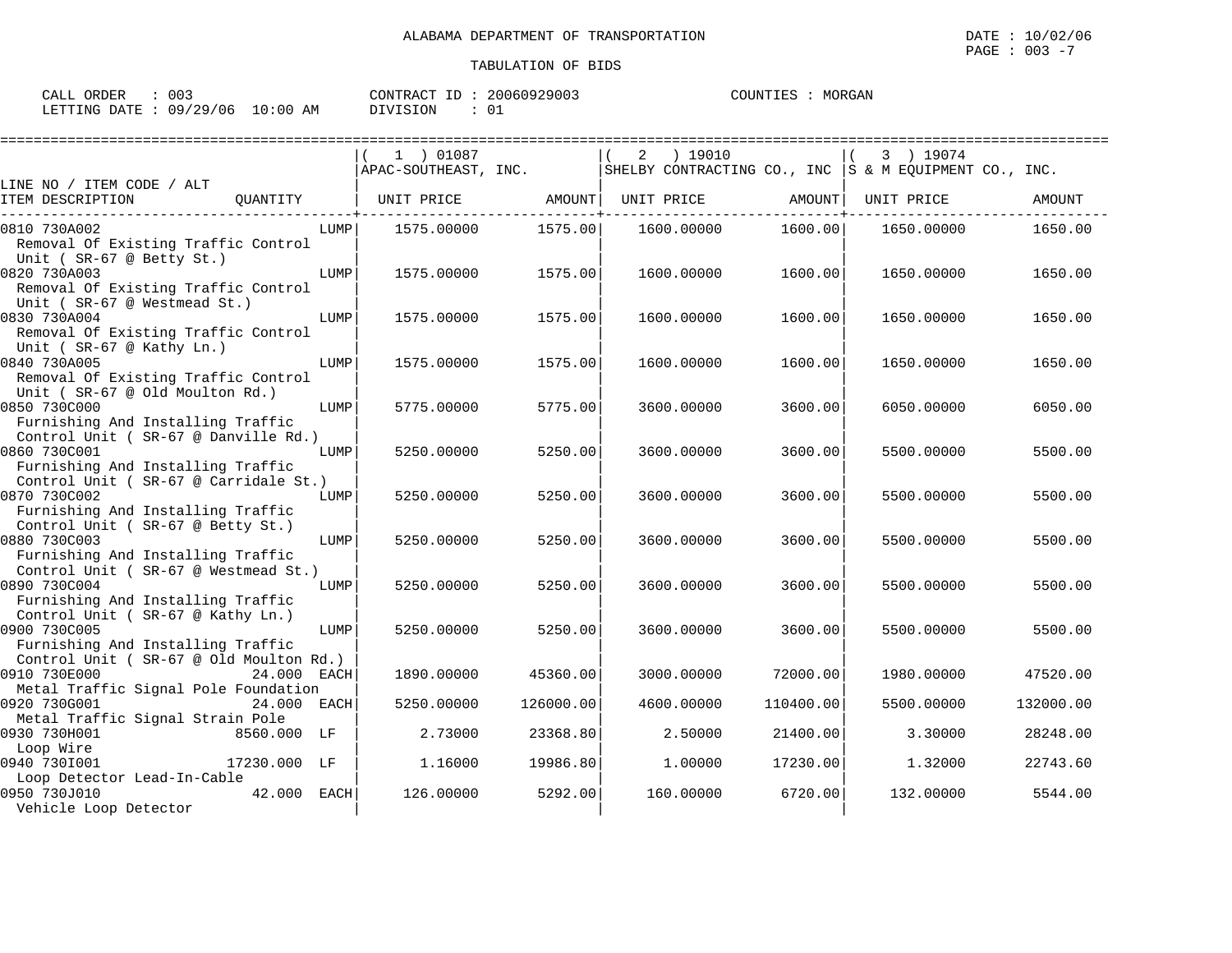MORGAN

| CALL ORDER                      | $\therefore$ 003 |          | CONTRACT ID: 20060929003 | COUNTIES : MORGAN |
|---------------------------------|------------------|----------|--------------------------|-------------------|
| LETTING DATE: 09/29/06 10:00 AM |                  | DIVISION |                          |                   |

|                                                                                             |               |      | 1 ) 01087            |          | ) 19010<br>2                                            |          | 3 ) 19074   |          |
|---------------------------------------------------------------------------------------------|---------------|------|----------------------|----------|---------------------------------------------------------|----------|-------------|----------|
| LINE NO / ITEM CODE / ALT                                                                   |               |      | APAC-SOUTHEAST, INC. |          | SHELBY CONTRACTING CO., INC   S & M EQUIPMENT CO., INC. |          |             |          |
| ITEM DESCRIPTION                                                                            | QUANTITY      |      | UNIT PRICE           | AMOUNT   | UNIT PRICE                                              | AMOUNT   | UNIT PRICE  | AMOUNT   |
| 0960 730K000                                                                                | 23.000 EACH   |      | 420.00000            | 9660.00  | 322.50000                                               | 7417.50  | 440.00000   | 10120.00 |
| Traffic Signal Junction Box<br>0970 730L003                                                 | 325.000 LF    |      | 4.73000              | 1537.25  | 3.75000                                                 | 1218.75  | 4.95000     | 1608.75  |
| 1", Non-Metallic, Conduit<br>0980 730L005                                                   | 2965.000 LF   |      | 6.30000              | 18679.50 | 3.90000                                                 | 11563.50 | 6.60000     | 19569.00 |
| 2", Non-Metallic, Conduit<br>0990 730N010<br>Luminaire Extension Assembly, 12 Feet          | 24.000        | EACH | 945.00000            | 22680.00 | 900.00000                                               | 21600.00 | 990.00000   | 23760.00 |
| 1000 730P022<br>Vehicular Signal Head, 12 Inch, 3                                           | 49.000 EACH   |      | 708.75000            | 34728.75 | 597.00000                                               | 29253.00 | 742.50000   | 36382.50 |
| Section, Type LED<br>1010 730P024<br>Vehicular Signal Head, 12 Inch, 5                      | 22.000 EACH   |      | 1155.00000           | 25410.00 | 940.00000                                               | 20680.00 | 1210.00000  | 26620.00 |
| Section, Type LED<br>1020 730R022                                                           | 6.000 EACH    |      | 9660.00000           | 57960.00 | 8680.00000                                              | 52080.00 | 10120.00000 | 60720.00 |
| Controller Assembly, Type III, 8 Phase<br>1030 730T000                                      | 6.000 EACH    |      | 420.00000            | 2520.00  | 450.00000                                               | 2700.00  | 440.00000   | 2640.00  |
| Wood Pole<br>1040 730U005                                                                   |               | LUMP | 21000.00000          | 21000.00 | 20414.00000                                             | 20414.00 | 22000.00000 | 22000.00 |
| Furnishing And Installing Video<br>Detection System (SR-67 @ Danville Rd)                   |               |      |                      |          |                                                         |          |             |          |
| 1050 730U007<br>Furnishing And Installing Video                                             |               | LUMP | 10500.00000          | 10500.00 | 11256.00000                                             | 11256.00 | 11000.00000 | 11000.00 |
| Detection System (SR-67 @ Carridale St.)<br>1060 730U008<br>Furnishing And Installing Video |               | LUMP | 10500.00000          | 10500.00 | 11256.00000                                             | 11256.00 | 11000.00000 | 11000.00 |
| Detection System (SR-67 @ Betty St.)<br>1070 730U009                                        |               | LUMP | 10500.00000          | 10500.00 | 11256.00000                                             | 11256.00 | 11000.00000 | 11000.00 |
| Furnishing And Installing Video<br>Detection System (SR-67 @ Westmead St.)<br>1080 730U010  |               | LUMP | 6825.00000           | 6825.00  | 6835.00000                                              | 6835.00  | 7150.00000  | 7150.00  |
| Furnishing And Installing Video<br>Detection System (SR-67 @ Kathy Ln.)<br>1090 740B000     | 2190.000 SQFT |      | 7.35000              | 16096.50 | 8.46000                                                 | 18527.40 | 7.70000     | 16863.00 |
| Construction Signs<br>1100 740C000<br>Special Construction Signs                            | 128.000       | SOFT | 7.88000              | 1008.64  | 9.26000                                                 | 1185.28  | 8.25000     | 1056.00  |
| 1110 740D000<br>Channelizing Drums                                                          | 300.000       | EACH | 28.88000             | 8664.00  | 68.77000                                                | 20631.00 | 50.00000    | 15000.00 |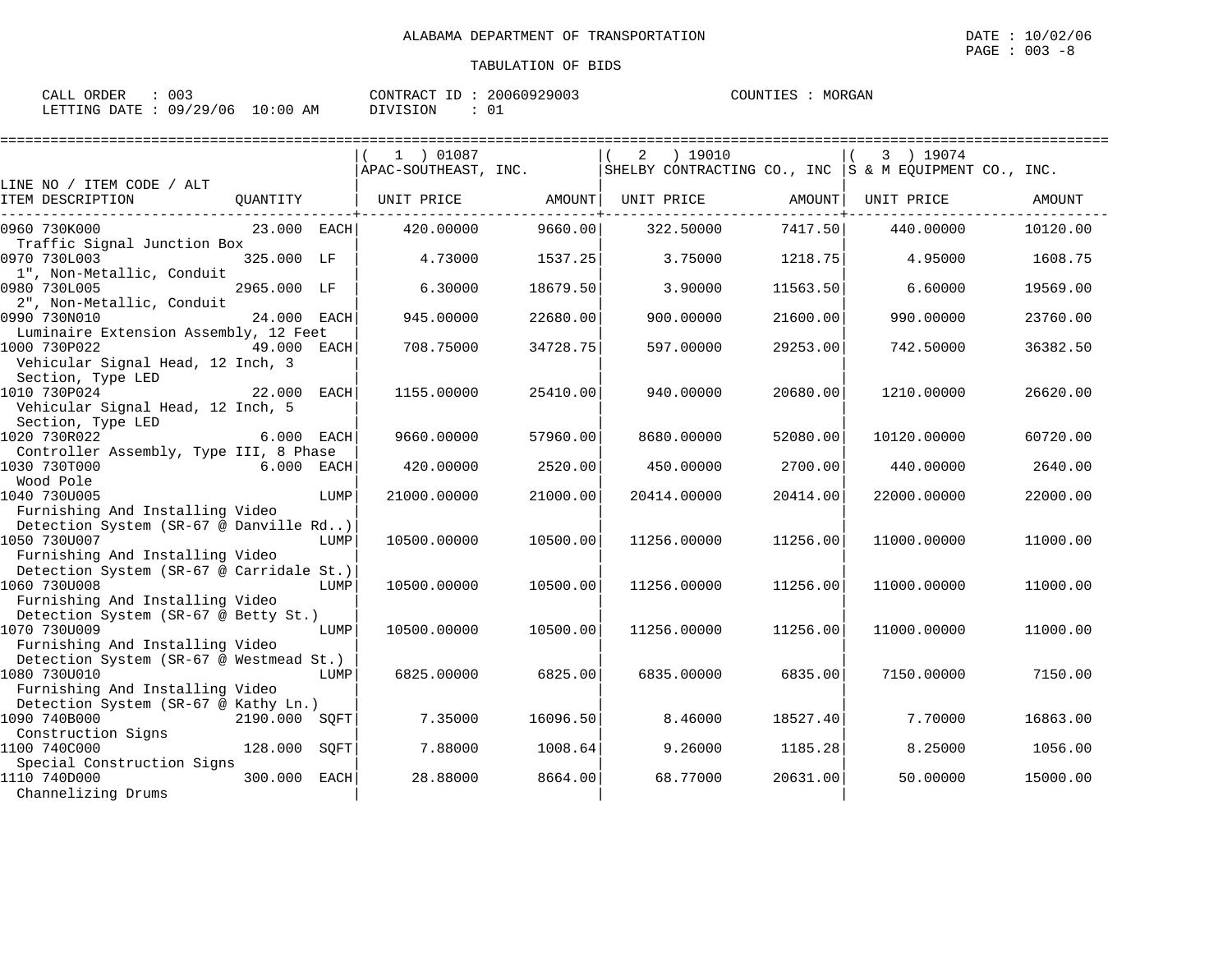| $\sim$ $\sim$ $\sim$<br>ORDER<br>CALL | 003      |             | $ -$<br>CONTRACT | 20060929003 | COUNTIES | MORGAN |
|---------------------------------------|----------|-------------|------------------|-------------|----------|--------|
| LETTING DATE                          | 09/29/06 | 10:00<br>AΜ | DIVISION         | 01          |          |        |

|                                         |                |      | $(1)$ 01087          |                 | 2 ) 19010    |                   | 3) 19074                                                  |                 |  |  |
|-----------------------------------------|----------------|------|----------------------|-----------------|--------------|-------------------|-----------------------------------------------------------|-----------------|--|--|
|                                         |                |      | APAC-SOUTHEAST, INC. |                 |              |                   | SHELBY CONTRACTING CO., INC $ S \& M$ EQUIPMENT CO., INC. |                 |  |  |
| LINE NO / ITEM CODE / ALT               |                |      |                      |                 |              |                   |                                                           |                 |  |  |
| ITEM DESCRIPTION                        | QUANTITY       |      | UNIT PRICE           | AMOUNT          | UNIT PRICE   | AMOUNT            | UNIT PRICE                                                | AMOUNT          |  |  |
| 1120 740E000                            | $200.000$ EACH |      | 0.01000              | 2.00            | 0.00000      | 0.00              | 15.63000                                                  | 3126.00         |  |  |
| Cones (36 Inches High)                  |                |      |                      |                 |              |                   |                                                           |                 |  |  |
| 1130 740F002                            | 52.000         | EACH | 189.00000            | 9828.00         | 206.31000    | 10728.12          | 198.00000                                                 | 10296.00        |  |  |
| Barricades, Type III                    |                |      |                      |                 |              |                   |                                                           |                 |  |  |
| 1140 7401005                            | 52.000         | EACH | 600.60000            | 31231.20        | 626.34000    | 32569.68          | 225,00000                                                 | 11700.00        |  |  |
| Warning Lights, Type B (Detachable Head |                |      |                      |                 |              |                   |                                                           |                 |  |  |
| 1150 740L003                            | 340.000 EACH   |      | 46.41000             | 15779.40        | 56.17000     | 19097.80          | 33.81000                                                  | 11495.40        |  |  |
| Vertical Panel, Type I (Single-Sided)   |                |      |                      |                 |              |                   |                                                           |                 |  |  |
| 1160 740M001                            | 200.000 EACH   |      | 0.01000              | 2.00            | 0.00000      | 0.00              | 9.67000                                                   | 1934.00         |  |  |
| Ballast For Cone                        |                |      |                      |                 |              |                   |                                                           |                 |  |  |
| 1170 741C010                            | 1.000 EACH     |      | 637.73000            | 637.73          | 4443.60000   | 4443.60           | 2500.00000                                                | 2500.00         |  |  |
| Portable Sequential Arrow And Chevron   |                |      |                      |                 |              |                   |                                                           |                 |  |  |
| Sign Unit                               |                |      |                      |                 |              |                   |                                                           |                 |  |  |
| 1180 998A000                            |                | LUMP | 1,00000              | 1.00            | 300300.00000 | 300300.00         | 125000.00000                                              | 125000.00       |  |  |
| Construction Fuel (Maximum Bid Limited  |                |      |                      |                 |              |                   |                                                           |                 |  |  |
| To $$442,000.00)$                       |                |      |                      |                 |              |                   |                                                           |                 |  |  |
| 1190 999 000                            | 1500.000       | HOUR | 0.80000              | 1200.00         |              | $0.80000$ 1200.00 |                                                           | 0.80000 1200.00 |  |  |
| Trainee Hours At 80 Cents Per Hour      |                |      |                      |                 |              |                   |                                                           |                 |  |  |
| SECTION TOTALS                          |                |      |                      | \$6,029,366.83] |              | \$6,167,475.30]   |                                                           | \$6,242,726.99  |  |  |
| CONTRACT TOTALS                         |                |      |                      | \$6,029,366.83] |              | \$6,167,475.30]   |                                                           | \$6,242,726.99  |  |  |
|                                         |                |      |                      |                 |              |                   |                                                           |                 |  |  |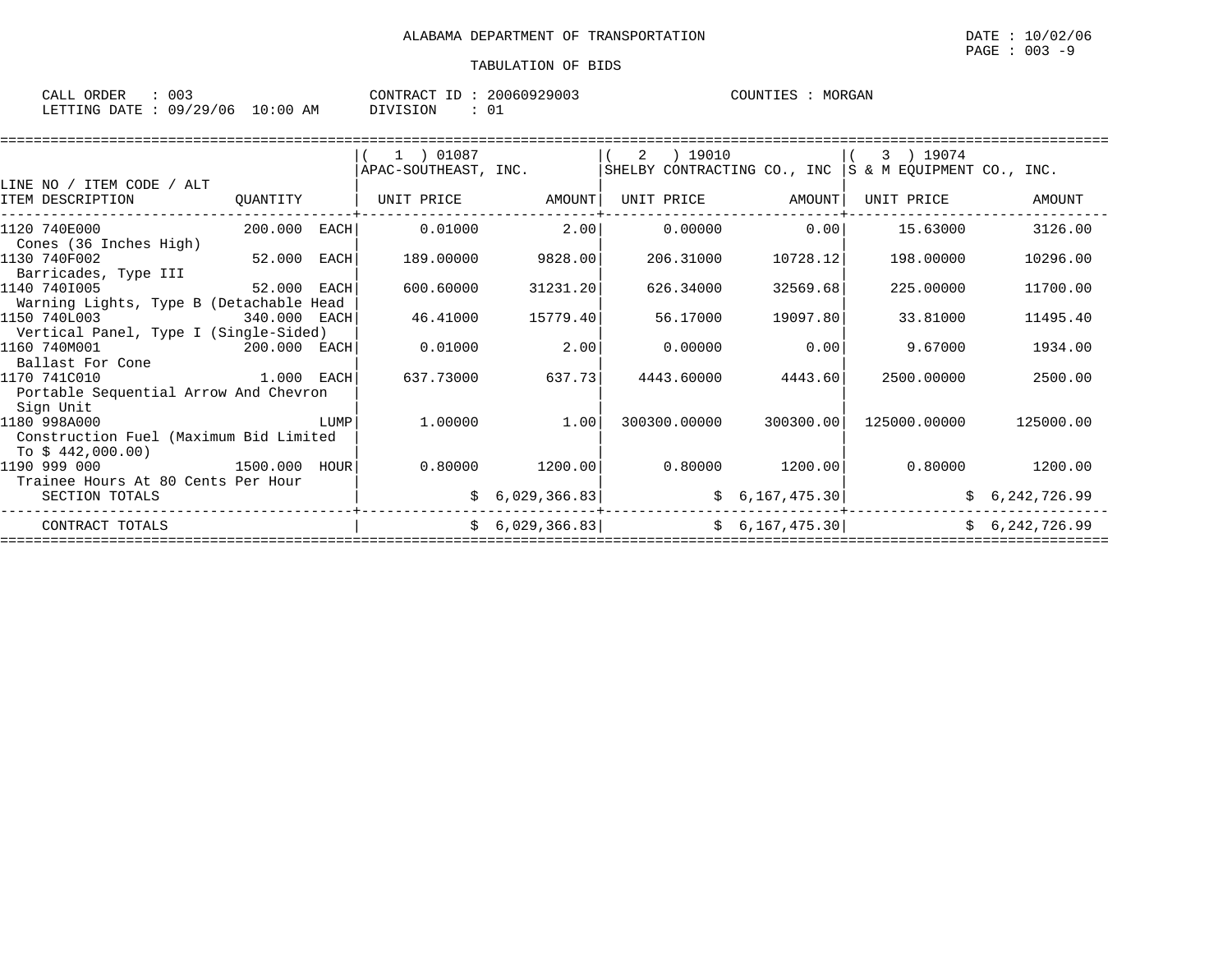# ALABAMA DEPARTMENT OF TRANSPORTATION DATE : 10/02/06

# $\texttt{PAGE}$  :  $004$  -1

#### VENDOR RANKING

|      | : 004<br>CALL ORDER    | LETTING DATE : 09/29/06 10:00 AM                             | CONTRACT ID: 20060929004<br>DIVISION<br>: 06 |    |              |                  | COUNTIES : AUTAUGA                        |           |
|------|------------------------|--------------------------------------------------------------|----------------------------------------------|----|--------------|------------------|-------------------------------------------|-----------|
|      |                        |                                                              | CONTRACT TIME:                               | 70 | Working Days | (available days) |                                           |           |
|      | CONTRACT DESCRIPTION : |                                                              |                                              |    |              |                  | $PROJECT(S)$ : $EBF - STPSAF - 0006(519)$ |           |
|      |                        | for constructing the Planing, Resurfacing and Traffic Stripe |                                              |    |              |                  |                                           |           |
|      |                        | on SR-6 (US-82) from the Chilton county line to 0.8 miles    |                                              |    |              |                  |                                           |           |
|      |                        | north of CR-40 south of Billingsley. Length 10.139 mi.       |                                              |    |              |                  |                                           |           |
|      |                        |                                                              |                                              |    |              |                  |                                           |           |
|      |                        |                                                              |                                              |    |              |                  | TOTAL                                     | % OVER    |
| RANK | VENDOR NO. / NAME      |                                                              |                                              |    |              |                  | <b>BID</b>                                | LOW BID   |
|      | 01023                  | ASPHALT CONTRACTORS, INC.                                    |                                              |    |              |                  | \$2,361,535.50                            | 100.0000% |
|      | 23024                  | WIREGRASS CONSTRUCTION COMPANY, INC.                         |                                              |    |              |                  | 2,493,694.56                              | 105.5963% |
|      | 01087                  | APAC-SOUTHEAST, INC.                                         |                                              |    |              |                  | 2,504,975.10                              | 106.0740% |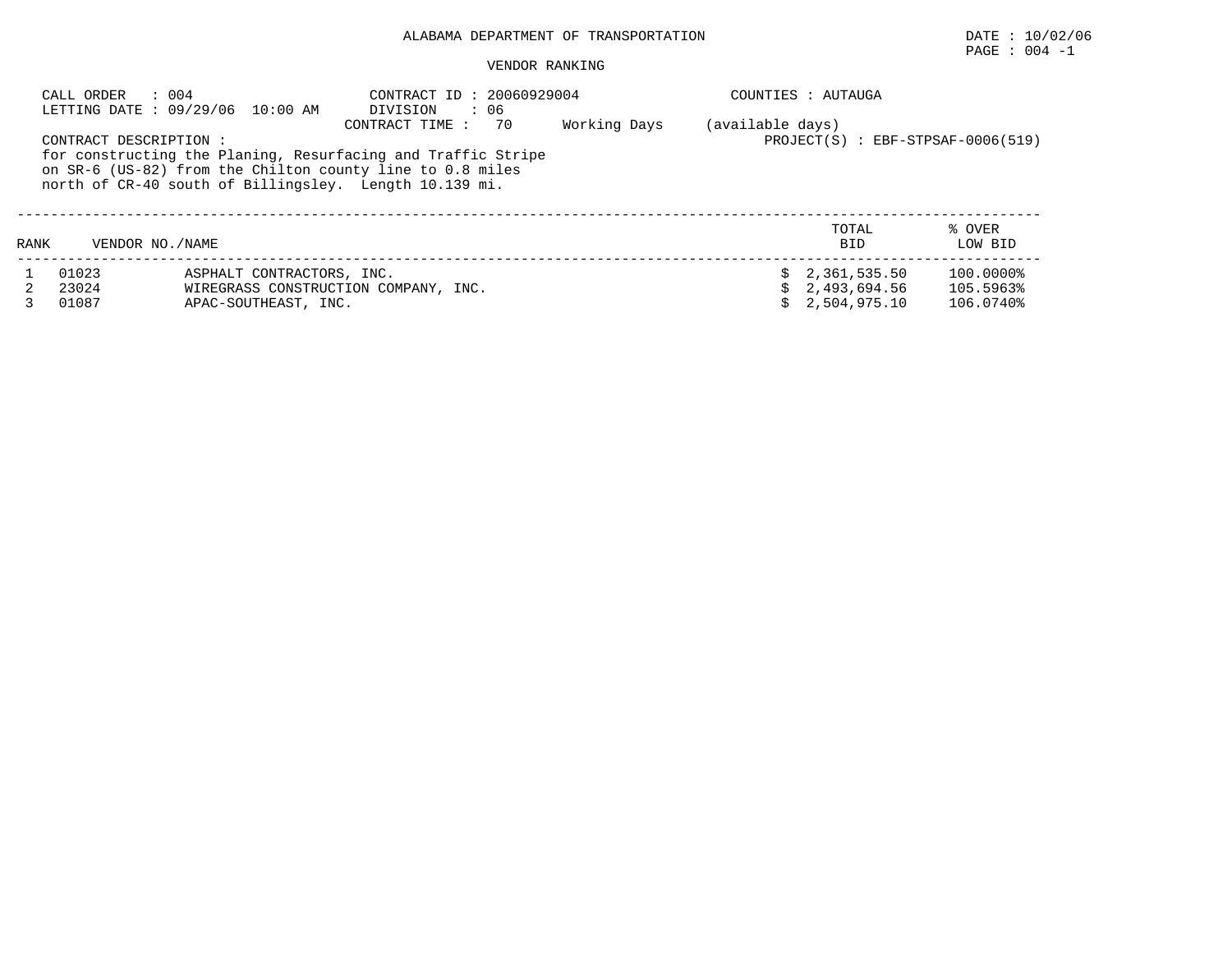| CALL ORDER                      | 004 |          | CONTRACT ID: 20060929004 | COUNTIES : AUTAUGA |  |
|---------------------------------|-----|----------|--------------------------|--------------------|--|
| LETTING DATE: 09/29/06 10:00 AM |     | DIVISION | 06                       |                    |  |

|                                                                                                                                                                                   |             | $1$ ) 01023<br>ASPHALT CONTRACTORS, INC. |           | 2 ) 23024<br> WIREGRASS CONSTRUCTION COMP   APAC-SOUTHEAST, INC. |           | 3 ) 01087    |           |
|-----------------------------------------------------------------------------------------------------------------------------------------------------------------------------------|-------------|------------------------------------------|-----------|------------------------------------------------------------------|-----------|--------------|-----------|
| LINE NO / ITEM CODE / ALT                                                                                                                                                         |             |                                          |           |                                                                  |           |              |           |
| ITEM DESCRIPTION<br>OUANTITY                                                                                                                                                      |             | UNIT PRICE                               | AMOUNT    | UNIT PRICE                                                       | AMOUNT    | UNIT PRICE   | AMOUNT    |
| SECTION 0001<br>Total                                                                                                                                                             |             |                                          |           |                                                                  |           |              |           |
| 0010 210D021<br>1900.000<br>Borrow Excavation (Loose Truckbed                                                                                                                     | <b>CUYD</b> | 12.75000                                 | 24225.00  | 25.00000                                                         | 47500.00  | 8.32000      | 15808.00  |
| Measurement) (A-4 Or Better)<br>0020 405A000<br>24500.000<br>Tack Coat                                                                                                            | GAL         | 1.40000                                  | 34300.00  | 0.50000                                                          | 12250.00  | 1.82000      | 44590.00  |
| 0030 408A051<br>151000.000 SQYD<br>Planing Existing Pavement                                                                                                                      |             | 0.63000                                  | 95130.00  | 0.75000                                                          | 113250.00 | 0.62000      | 93620.00  |
| (Approximately 0.00" Thru 1.0" Thick)<br>0040 410C000<br>1.000 EACH                                                                                                               |             | 5500.00000                               | 5500.00   | 3500.00000                                                       | 3500.00   | 2500.00000   | 2500.00   |
| Contractor Retained Profilograph<br>0050 410H000<br>1.000 EACH<br>Material Remixing Device                                                                                        |             | 15200.00000                              | 15200.00  | 10000.00000                                                      | 10000.00  | 26000.00000  | 26000.00  |
| 0060 424A361<br>15038.000 TON<br>Superpave Bituminous Concrete Wearing<br>Surface Layer, 3/4" Maximum Aggregate<br>Size Mix, ESAL Range C/D                                       |             | 49.25000                                 | 740621.50 | 52.64000                                                         | 791600.32 | 49.60000     | 745884.80 |
| 500.000 TON<br>0070 424A367<br>Superpave Bituminous Concrete Wearing<br>Surface Layer, Leveling, 3/4" Maximum                                                                     |             | 47.50000                                 | 23750.00  | 61.15000                                                         | 30575.00  | 48.35000     | 24175.00  |
| Aggregate Size Mix, ESAL Range C/D<br>0080 424B650<br>20050.000 TON<br>Superpave Bituminous Concrete Upper<br>Binder Layer, 3/4" Maximum Aggregate                                |             | 48.00000                                 | 962400.00 | 49.64000                                                         | 995282.00 | 49.80000     | 998490.00 |
| Size Mix, ESAL Range C/D<br>0090 424B654<br>250.000 TON<br>Superpave Bituminous Concrete Upper                                                                                    |             | 52.00000                                 | 13000.00  | 92.00000                                                         | 23000.00  | 50.00000     | 12500.00  |
| Binder Layer, Patching, 3/4" Maximum<br>Aggregate Size Mix, ESAL Range C/D<br>0100 424B682<br>20.000 TON<br>Superpave Bituminous Concrete Lower                                   |             | 66.75000                                 | 1335.00   | 150.00000                                                        | 3000.00   | 95.00000     | 1900.00   |
| Binder Layer, 1 1/2" Maximum Aggregate<br>Size Mix, ESAL Range C/D<br>0110 424B691<br>2616.000 TON<br>Superpave Bituminous Concrete Lower<br>Binder Layer, Widening, 3/4" Maximum |             | 52.00000                                 | 136032.00 | 58.45000                                                         | 152905.20 | 54.55000     | 142702.80 |
| Aggregate Size Mix, ESAL Range C/D<br>0120 600A000<br>Mobilization                                                                                                                | LUMP        | 46800.00000                              | 46800.00  | 20000.00000                                                      | 20000.00  | 130300.00000 | 130300.00 |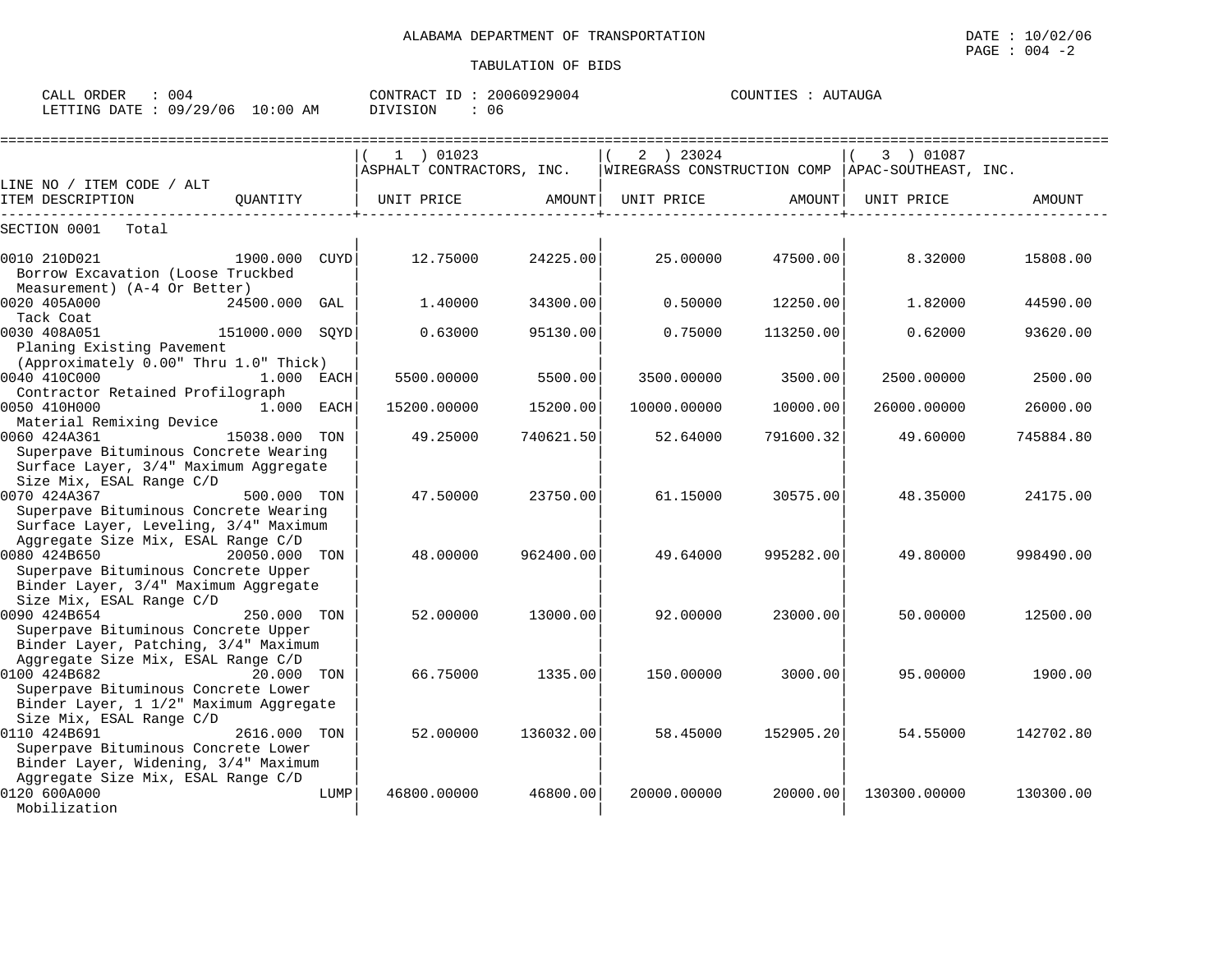| 004<br>$\sim$ $\sim$ $\sim$<br>ORDER<br>' A I<br>للسلطات |                                   | CONTRACT<br>ΙD | 20060 | TITAUGA<br>COINTIE!<br>AU. |
|----------------------------------------------------------|-----------------------------------|----------------|-------|----------------------------|
| /29/06<br>LETTING<br>09<br>DATE                          | :00<br>$\sim$ $\sim$<br>AΜ<br>⊥∪∵ | DIVISION       | 06    |                            |

|                                            |               | 1 ) 01023                 |          | 2<br>) 23024                                       |          | 3 ) 01087  |          |
|--------------------------------------------|---------------|---------------------------|----------|----------------------------------------------------|----------|------------|----------|
|                                            |               | ASPHALT CONTRACTORS, INC. |          | WIREGRASS CONSTRUCTION COMP   APAC-SOUTHEAST, INC. |          |            |          |
| LINE NO / ITEM CODE / ALT                  |               |                           |          |                                                    |          |            |          |
| ITEM DESCRIPTION                           | QUANTITY      | UNIT PRICE AMOUNT         |          | UNIT PRICE                                         | AMOUNT   | UNIT PRICE | AMOUNT   |
| 0130 652A100                               | $10.000$ ACRE | 500.00000                 | 5000.00  | 557.00000                                          | 5570.00  | 500,00000  | 5000.00  |
| Seeding                                    |               |                           |          |                                                    |          |            |          |
| 0140 656A010                               | 10.000 ACRE   | 400.00000                 | 4000.00  | 445.60000                                          | 4456.00  | 400.00000  | 4000.00  |
| Mulching<br>0150 665F000                   | 500.000 EACH  | 10.00000                  | 5000.00  | 11.14000                                           | 5570.00  | 10.00000   | 5000.00  |
| Hay Bales                                  |               |                           |          |                                                    |          |            |          |
| 0160 665J000                               | 5000.000 LF   | 3.00000                   | 15000.00 | 3.34000                                            | 16700.00 | 3.00000    | 15000.00 |
| Silt Fence, Type A                         |               |                           |          |                                                    |          |            |          |
| 0170 6650001                               | 5000.000 LF   | 0.30000                   | 1500.00  | 0.33000                                            | 1650.00  | 0.30000    | 1500.00  |
| Silt Fence Removal                         |               |                           |          |                                                    |          |            |          |
| 0180 666A001                               | 10.000 ACRE   | 5.00000                   | 50.00    | 5.57000                                            | 55.70    | 5,00000    | 50.00    |
| Pest Control Treatment                     |               |                           |          |                                                    |          |            |          |
| 0190 701A028                               | 21.000 MILE   | 1800.00000                | 37800.00 | 2026.51000                                         | 42556.71 | 1800.00000 | 37800.00 |
| Solid White, Class 2, Type A Traffic       |               |                           |          |                                                    |          |            |          |
| Stripe (0.06" Thick) (6" Wide)             |               |                           |          |                                                    |          |            |          |
| 0200 701A041                               | 1.000 MILE    | 1100.00000                | 1100.00  | 1238.43000                                         | 1238.43  | 1100.00000 | 1100.00  |
| Broken White, Class 2, Type A Traffic      |               |                           |          |                                                    |          |            |          |
| Stripe (0.09" Thick) (6" Wide)             |               |                           |          |                                                    |          |            |          |
| 0210 701A046                               | 8.000 MILE    | 1050.00000                | 8400.00  | 1182.13000                                         | 9457.04  | 1050.00000 | 8400.00  |
| Broken Yellow, Class 2, Type A Traffic     |               |                           |          |                                                    |          |            |          |
| Stripe (0.09" Thick) (6" Wide)             |               |                           |          |                                                    |          |            |          |
| 0220 701A048                               | 13.000 MILE   | 2050.00000                | 26650.00 | 2307.98000                                         | 30003.74 | 2050.00000 | 26650.00 |
| Solid Yellow, Class 2, Type A Traffic      |               |                           |          |                                                    |          |            |          |
| Stripe (0.09" Thick) (6" Wide)             |               |                           |          |                                                    |          |            |          |
| 0230 701B009<br>700.000 LF                 |               | 1.25000                   | 875.00   | 1.41000                                            | 987.00   | 1.25000    | 875.00   |
| Dotted Class 2, Type A Traffic Stripe      |               |                           |          |                                                    |          |            |          |
| $(0.09"$ Thick $)(6"$ Wide<br>0240 701C000 | 26.000 MILE   | 690.00000                 | 17940.00 | 776.83000                                          | 20197.58 | 690.00000  | 17940.00 |
| Broken Temporary Traffic Stripe            |               |                           |          |                                                    |          |            |          |
| 0250 701C001                               | 100.000 MILE  | 750.00000                 | 75000.00 | 844.38000                                          | 84438.00 | 750.00000  | 75000.00 |
| Solid Temporary Traffic Stripe             |               |                           |          |                                                    |          |            |          |
| 0260 701F000                               | 2100.000 LF   | 0.25000                   | 525.00   | 0.28000                                            | 588.00   | 0.25000    | 525.00   |
| Dotted Temporary Traffic Stripe            |               |                           |          |                                                    |          |            |          |
| 0270 701G125                               | 2213.000 LF   | 4.50000                   | 9958.50  | 5.07000                                            | 11219.91 | 4.50000    | 9958.50  |
| Solid White, Class 3W, Type A Traffic      |               |                           |          |                                                    |          |            |          |
| Stripe (6" Wide)                           |               |                           |          |                                                    |          |            |          |
| 0280 701G133                               | 2213.000 LF   | 4.50000                   | 9958.50  | 5.07000                                            | 11219.91 | 4.50000    | 9958.50  |
| Solid Yellow, Class 3W, Type A Traffic     |               |                           |          |                                                    |          |            |          |
| Stripe (6" Wide)                           |               |                           |          |                                                    |          |            |          |
|                                            |               |                           |          |                                                    |          |            |          |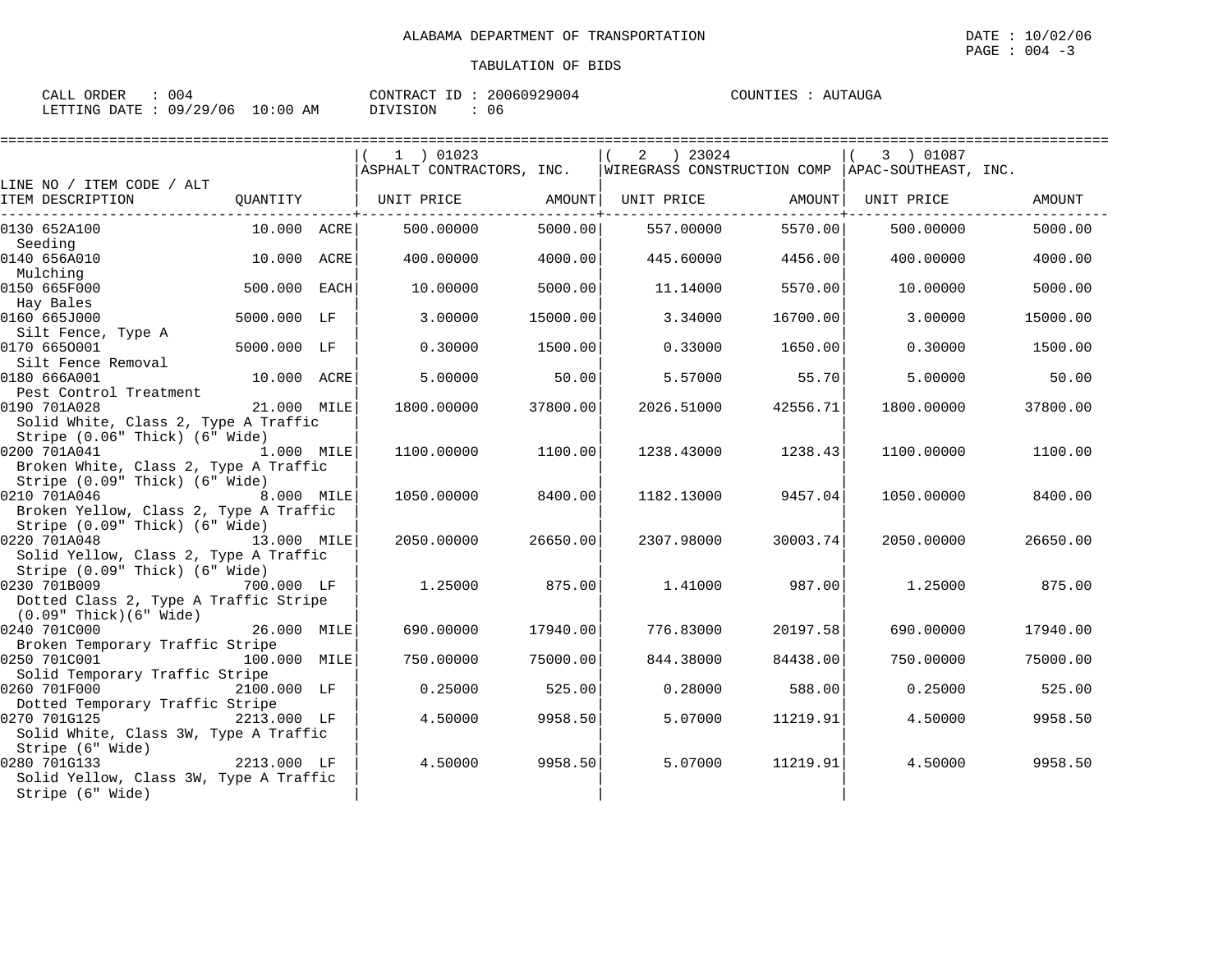| 004<br>ORDER<br>CALL     |            | CONTRACT<br>ID | 20060929004 | COUNTIES<br>NUTAUGA<br>At. |
|--------------------------|------------|----------------|-------------|----------------------------|
| 09/29/06<br>LETTING DATE | $10:00$ AM | DIVISION       | 06          |                            |

|                                    |                                                      | 1 ) 01023                                                                                                                                                                                                                                                                                                                                                                                                             |                                                                                                                  |                 |                                                                                                                                                  | 3 ) 01087                |                                                                                                                                                                                                                                                                                                                                                                                        |
|------------------------------------|------------------------------------------------------|-----------------------------------------------------------------------------------------------------------------------------------------------------------------------------------------------------------------------------------------------------------------------------------------------------------------------------------------------------------------------------------------------------------------------|------------------------------------------------------------------------------------------------------------------|-----------------|--------------------------------------------------------------------------------------------------------------------------------------------------|--------------------------|----------------------------------------------------------------------------------------------------------------------------------------------------------------------------------------------------------------------------------------------------------------------------------------------------------------------------------------------------------------------------------------|
|                                    |                                                      |                                                                                                                                                                                                                                                                                                                                                                                                                       |                                                                                                                  |                 |                                                                                                                                                  |                          |                                                                                                                                                                                                                                                                                                                                                                                        |
|                                    |                                                      |                                                                                                                                                                                                                                                                                                                                                                                                                       |                                                                                                                  | UNIT PRICE      |                                                                                                                                                  | UNIT PRICE               | AMOUNT                                                                                                                                                                                                                                                                                                                                                                                 |
|                                    |                                                      | 0.60000                                                                                                                                                                                                                                                                                                                                                                                                               |                                                                                                                  | 0.68000         |                                                                                                                                                  | 0.60000                  | 2655.00                                                                                                                                                                                                                                                                                                                                                                                |
|                                    |                                                      |                                                                                                                                                                                                                                                                                                                                                                                                                       |                                                                                                                  |                 |                                                                                                                                                  |                          |                                                                                                                                                                                                                                                                                                                                                                                        |
|                                    |                                                      |                                                                                                                                                                                                                                                                                                                                                                                                                       |                                                                                                                  |                 |                                                                                                                                                  |                          | 5939.50                                                                                                                                                                                                                                                                                                                                                                                |
|                                    |                                                      |                                                                                                                                                                                                                                                                                                                                                                                                                       |                                                                                                                  |                 |                                                                                                                                                  |                          |                                                                                                                                                                                                                                                                                                                                                                                        |
|                                    |                                                      | 1.50000                                                                                                                                                                                                                                                                                                                                                                                                               |                                                                                                                  | 1.69000         |                                                                                                                                                  | 1,50000                  | 2545.50                                                                                                                                                                                                                                                                                                                                                                                |
| Temporary Traffic Control Markings |                                                      |                                                                                                                                                                                                                                                                                                                                                                                                                       |                                                                                                                  |                 |                                                                                                                                                  |                          |                                                                                                                                                                                                                                                                                                                                                                                        |
|                                    |                                                      | 5.00000                                                                                                                                                                                                                                                                                                                                                                                                               | 325.00                                                                                                           | 5.63000         |                                                                                                                                                  | 5.00000                  | 325.00                                                                                                                                                                                                                                                                                                                                                                                 |
|                                    |                                                      |                                                                                                                                                                                                                                                                                                                                                                                                                       |                                                                                                                  |                 |                                                                                                                                                  |                          |                                                                                                                                                                                                                                                                                                                                                                                        |
|                                    |                                                      | 5.00000                                                                                                                                                                                                                                                                                                                                                                                                               | 4200.00                                                                                                          | 5.63000         |                                                                                                                                                  | 5.00000                  | 4200.00                                                                                                                                                                                                                                                                                                                                                                                |
|                                    |                                                      |                                                                                                                                                                                                                                                                                                                                                                                                                       |                                                                                                                  |                 |                                                                                                                                                  |                          |                                                                                                                                                                                                                                                                                                                                                                                        |
|                                    |                                                      | 5,00000                                                                                                                                                                                                                                                                                                                                                                                                               | 6000.00                                                                                                          | 5.63000         |                                                                                                                                                  | 5,00000                  | 6000.00                                                                                                                                                                                                                                                                                                                                                                                |
|                                    |                                                      |                                                                                                                                                                                                                                                                                                                                                                                                                       |                                                                                                                  |                 |                                                                                                                                                  |                          |                                                                                                                                                                                                                                                                                                                                                                                        |
|                                    |                                                      | 9500.00000                                                                                                                                                                                                                                                                                                                                                                                                            | 9500.00                                                                                                          | 4790.16000      |                                                                                                                                                  | 9000.00000               | 9000.00                                                                                                                                                                                                                                                                                                                                                                                |
|                                    |                                                      |                                                                                                                                                                                                                                                                                                                                                                                                                       |                                                                                                                  |                 |                                                                                                                                                  |                          |                                                                                                                                                                                                                                                                                                                                                                                        |
|                                    |                                                      | 8,00000                                                                                                                                                                                                                                                                                                                                                                                                               | 6320.00                                                                                                          | 8.89000         |                                                                                                                                                  | 8.00000                  | 6320.00                                                                                                                                                                                                                                                                                                                                                                                |
|                                    |                                                      |                                                                                                                                                                                                                                                                                                                                                                                                                       |                                                                                                                  |                 |                                                                                                                                                  |                          |                                                                                                                                                                                                                                                                                                                                                                                        |
|                                    | <b>EACH</b>                                          | 25.00000                                                                                                                                                                                                                                                                                                                                                                                                              | 1250.00                                                                                                          | 53.33000        |                                                                                                                                                  | 1.25000                  | 62.50                                                                                                                                                                                                                                                                                                                                                                                  |
|                                    |                                                      |                                                                                                                                                                                                                                                                                                                                                                                                                       |                                                                                                                  |                 |                                                                                                                                                  |                          |                                                                                                                                                                                                                                                                                                                                                                                        |
|                                    |                                                      |                                                                                                                                                                                                                                                                                                                                                                                                                       |                                                                                                                  |                 |                                                                                                                                                  |                          | 1200.00                                                                                                                                                                                                                                                                                                                                                                                |
|                                    |                                                      |                                                                                                                                                                                                                                                                                                                                                                                                                       |                                                                                                                  |                 |                                                                                                                                                  |                          |                                                                                                                                                                                                                                                                                                                                                                                        |
|                                    |                                                      |                                                                                                                                                                                                                                                                                                                                                                                                                       |                                                                                                                  |                 |                                                                                                                                                  |                          | 500.00                                                                                                                                                                                                                                                                                                                                                                                 |
|                                    |                                                      |                                                                                                                                                                                                                                                                                                                                                                                                                       |                                                                                                                  |                 |                                                                                                                                                  |                          |                                                                                                                                                                                                                                                                                                                                                                                        |
|                                    |                                                      |                                                                                                                                                                                                                                                                                                                                                                                                                       |                                                                                                                  |                 |                                                                                                                                                  |                          | 9000.00                                                                                                                                                                                                                                                                                                                                                                                |
|                                    |                                                      |                                                                                                                                                                                                                                                                                                                                                                                                                       |                                                                                                                  |                 |                                                                                                                                                  |                          |                                                                                                                                                                                                                                                                                                                                                                                        |
|                                    |                                                      |                                                                                                                                                                                                                                                                                                                                                                                                                       |                                                                                                                  |                 |                                                                                                                                                  |                          | 0.00                                                                                                                                                                                                                                                                                                                                                                                   |
|                                    |                                                      |                                                                                                                                                                                                                                                                                                                                                                                                                       |                                                                                                                  |                 |                                                                                                                                                  |                          |                                                                                                                                                                                                                                                                                                                                                                                        |
|                                    |                                                      |                                                                                                                                                                                                                                                                                                                                                                                                                       |                                                                                                                  |                 |                                                                                                                                                  |                          |                                                                                                                                                                                                                                                                                                                                                                                        |
|                                    |                                                      |                                                                                                                                                                                                                                                                                                                                                                                                                       |                                                                                                                  |                 |                                                                                                                                                  |                          |                                                                                                                                                                                                                                                                                                                                                                                        |
|                                    |                                                      |                                                                                                                                                                                                                                                                                                                                                                                                                       |                                                                                                                  |                 |                                                                                                                                                  |                          | \$2.504.975.10                                                                                                                                                                                                                                                                                                                                                                         |
|                                    | Traffic Counting Units, Type M<br>200.000<br>200.000 | 4425.000 LF<br>Solid Traffic Stripe Removed (Plastic)<br>Traffic Control Markings, Class 2, Type<br>1697.000 SOFT<br>65.000 EACH<br>Pavement Markers, Class A-H, Type 1-A<br>840.000 EACH<br>Pavement Markers, Class A-H, Type 1-B<br>1200.000 EACH<br>Pavement Markers, Class A-H, Type 2-D<br>1.000 EACH<br>50.000<br><b>EACH</b><br><b>EACH</b><br>1.000<br>EACH<br>LUMP<br>Construction Fuel (Maximum Bid Limited | QUANTITY   UNIT PRICE<br>3.50000<br>1697.000 SQFT<br>790.000 SQFT<br>8,00000<br>0.00000<br>4150.00000<br>0.00000 | 1600.00<br>0.00 | AMOUNT<br>2655.00<br>5939.50<br>3.94000<br>2545.50<br>13.04000<br>7.11000<br>4150.00<br>2000.00000<br>0.00<br>\$2,361,535.50]<br>\$2,361,535.50] | $2 \t) 23024$<br>0.00000 | $ \texttt{ASPHALT}$ CONTRACTORS, INC. $ \texttt{WIREGRASS}$ CONSTRUCTION COMP $ \texttt{APAC-SOUTHEAST}$ , INC.<br>AMOUNT<br>3009.00<br>6686.18<br>3.50000<br>2867.93<br>365.95<br>4729.20<br>6756.00<br>4790.16<br>7023.10<br>2666.50<br>2608.00<br>6.00000<br>1422.00<br>2.50000<br>2000.00<br>9000.00000<br>0.00<br>0.00000<br>\$2,493,694.56]<br>\$2,504,975.10<br>\$2,493,694.56] |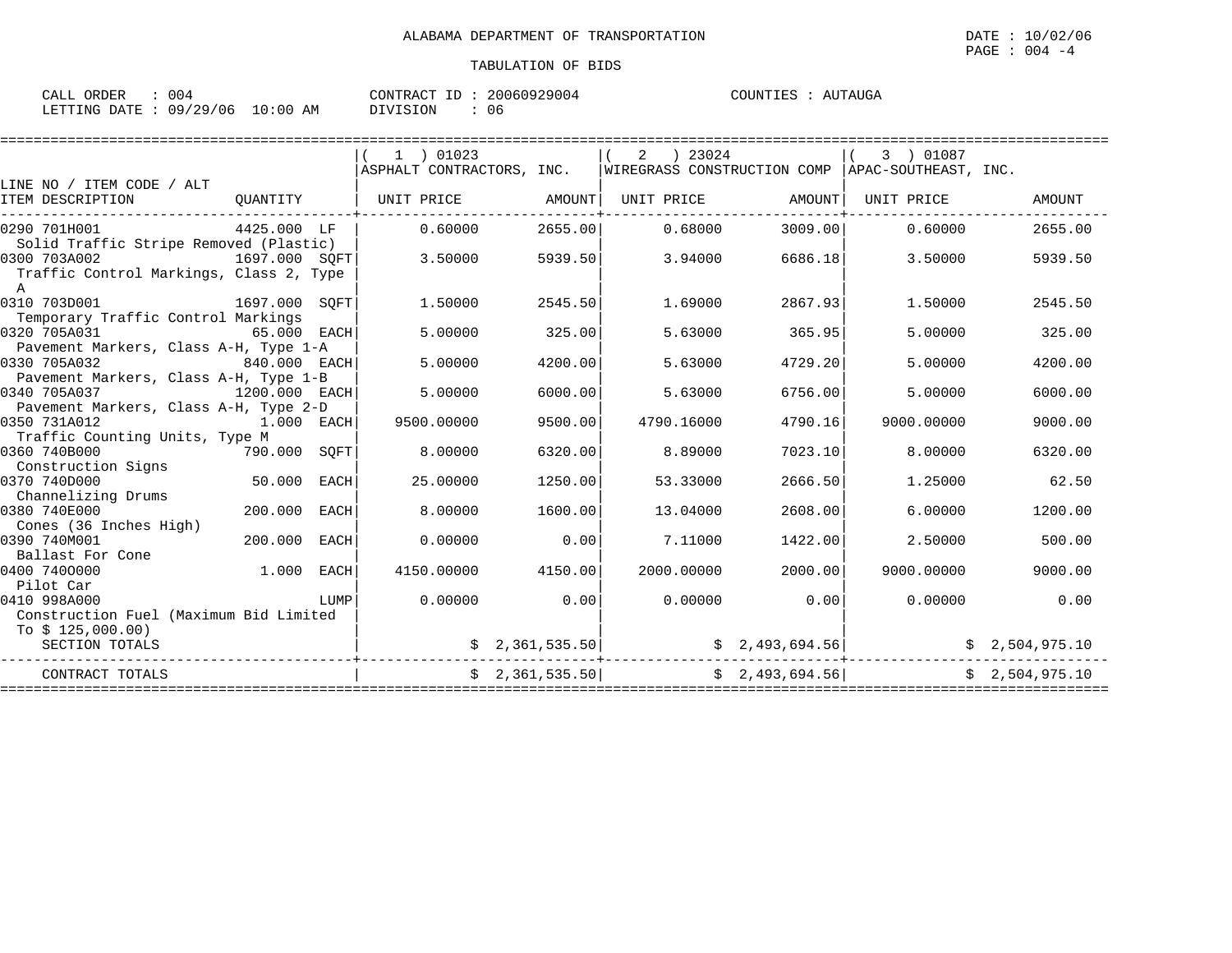# ALABAMA DEPARTMENT OF TRANSPORTATION DATE : 10/02/06

 $\texttt{PAGE}$  : 005 -1

#### VENDOR RANKING

| CALL ORDER                                                                                                                                                                                                                                                                                                                                | : 005<br>LETTING DATE : 09/29/06 10:00 AM | CONTRACT ID: 20060929005<br>DIVISION<br>: 06 |  | COUNTIES<br>: MONTGOMERY |                              |                        |  |  |  |  |
|-------------------------------------------------------------------------------------------------------------------------------------------------------------------------------------------------------------------------------------------------------------------------------------------------------------------------------------------|-------------------------------------------|----------------------------------------------|--|--------------------------|------------------------------|------------------------|--|--|--|--|
| 120<br>Working Days<br>(available days)<br>CONTRACT TIME:<br>$:$ EBF-STPSAF-0053(520)<br>CONTRACT DESCRIPTION :<br>PROJECT(S)<br>for constructing the Planing, Resurfacing and Traffic Stripe<br>EB-0271(500)<br>on $SR-271$ , on $SR-6$ (US-82), and on $SR-53$ (US-231) at various<br>sites as indicated on the plans. Length 7.449 mi. |                                           |                                              |  |                          |                              |                        |  |  |  |  |
| RANK                                                                                                                                                                                                                                                                                                                                      | VENDOR NO. / NAME                         |                                              |  |                          | TOTAL<br><b>BID</b>          | % OVER<br>LOW BID      |  |  |  |  |
| 01087<br>23024                                                                                                                                                                                                                                                                                                                            | APAC-SOUTHEAST, INC.                      | WIREGRASS CONSTRUCTION COMPANY, INC.         |  | Ŝ.                       | 3,997,796.91<br>4,227,333.47 | 100.0000%<br>105.7416% |  |  |  |  |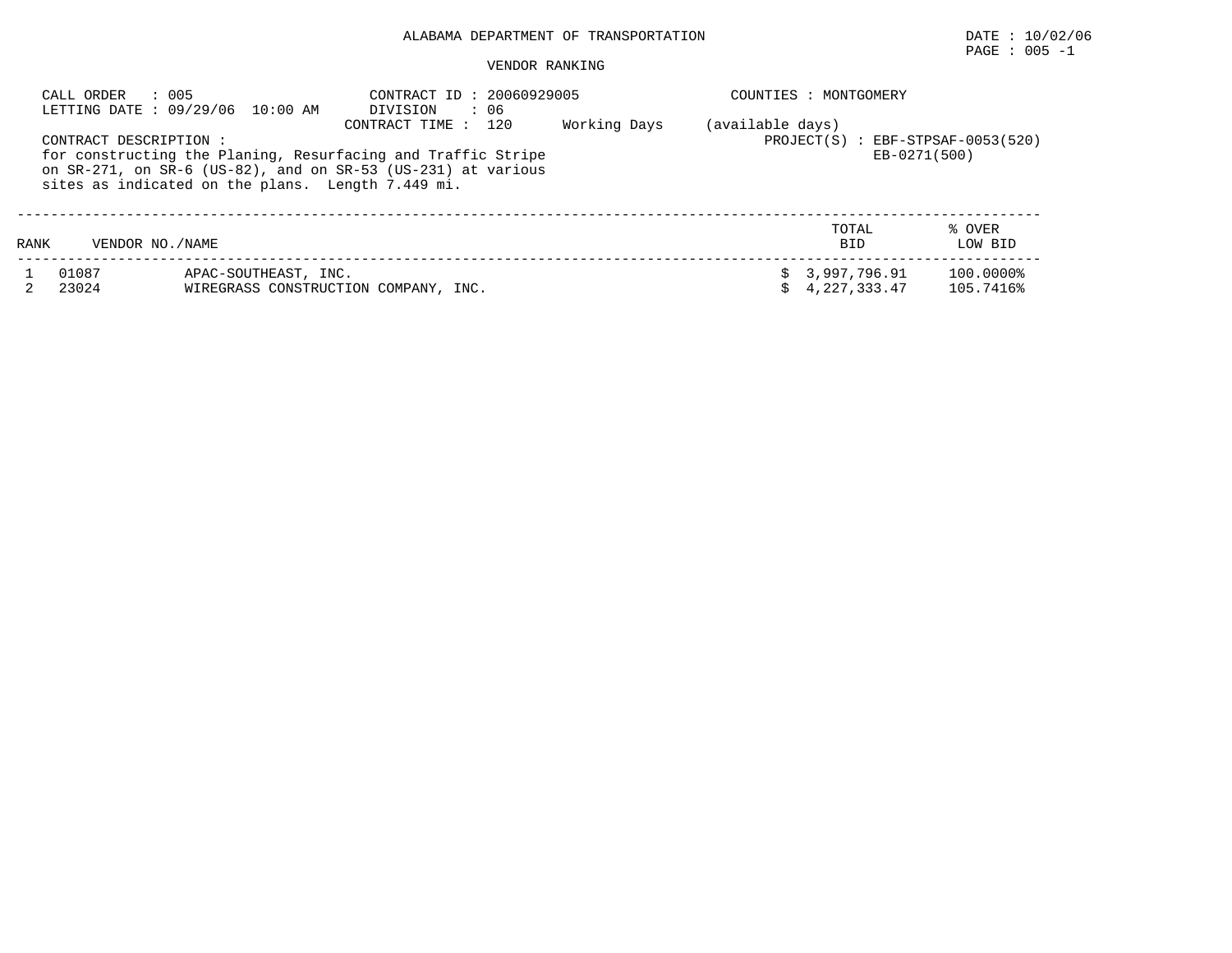CALL ORDER : 005 CONTRACT ID : 20060929005 COUNTIES : MONTGOMERY

Surface Layer, Leveling, 3/4" Maximum Aggregate Size Mix, ESAL Range E

COUNTIES : MONTGOMERY

| LETTING DATE : $09/29/06$ 10:00 AM                                                                                                                                                                                                                                                                                                                       |                 | DIVISION             | : 06       |                             |            |            |        |
|----------------------------------------------------------------------------------------------------------------------------------------------------------------------------------------------------------------------------------------------------------------------------------------------------------------------------------------------------------|-----------------|----------------------|------------|-----------------------------|------------|------------|--------|
|                                                                                                                                                                                                                                                                                                                                                          |                 | 1 ) 01087            |            | 2 ) 23024<br>$\left($       |            |            |        |
|                                                                                                                                                                                                                                                                                                                                                          |                 | APAC-SOUTHEAST, INC. |            | WIREGRASS CONSTRUCTION COMP |            |            |        |
| LINE NO / ITEM CODE / ALT<br>ITEM DESCRIPTION                                                                                                                                                                                                                                                                                                            | OUANTITY        | UNIT PRICE           |            | AMOUNT  UNIT PRICE          | AMOUNT     | UNIT PRICE | AMOUNT |
| SECTION 0001 Total                                                                                                                                                                                                                                                                                                                                       |                 |                      |            |                             |            |            |        |
| 0010 201C000<br>Clearing                                                                                                                                                                                                                                                                                                                                 |                 | 40000.00000<br>LUMP  | 40000.00   | 15000.00000                 | 15000.00   |            |        |
| 0020 206D000                                                                                                                                                                                                                                                                                                                                             | 22.000 LF       | 35.00000             | 770.00     | 31.00000                    | 682.00     |            |        |
| Removing Pipe<br>0030 206E000                                                                                                                                                                                                                                                                                                                            | $1.000$ EACH    | 1000.00000           | 1000.001   | 750.00000                   | 750.00     |            |        |
| Removing Headwalls<br>0040 206E001<br>Removing Inlets                                                                                                                                                                                                                                                                                                    | 3.000 EACH      | 1500.00000           | 4500.00    | 950.00000                   | 2850.00    |            |        |
| 0050 206E011                                                                                                                                                                                                                                                                                                                                             | 6.000 EACH      | 300.00000            | 1800.00    | 307.56000                   | 1845.36    |            |        |
| 0060 210A000                                                                                                                                                                                                                                                                                                                                             | 3468.000 CUYD   | 10.00000             | 34680.00   | 9.75000                     | 33813.00   |            |        |
| 0070 210D021<br>Borrow Excavation (Loose Truckbed                                                                                                                                                                                                                                                                                                        | 10199.000 CUYD  | 15.00000             | 152985.00  | 10.25000                    | 104539.75  |            |        |
| 0080 214A000                                                                                                                                                                                                                                                                                                                                             | 68.000 CUYD     | 30.00000             | 2040.00    | 15.00000                    | 1020.00    |            |        |
| 0090 214B001                                                                                                                                                                                                                                                                                                                                             | 10.000          | CUYD<br>150.00000    | 1500.00    | 125.00000                   | 1250.00    |            |        |
| 0100 405A000                                                                                                                                                                                                                                                                                                                                             | 29975.000 GAL   | 1.60000              | 47960.00   | 0.75000                     | 22481.25   |            |        |
| 0110 408A051                                                                                                                                                                                                                                                                                                                                             | 4800.000 SQYD   | 0.70000              | 3360.00    | 3.50000                     | 16800.00   |            |        |
| (Approximately 0.00" Thru 1.0" Thick)<br>0120 408A052<br>Planing Existing Pavement                                                                                                                                                                                                                                                                       | 103919.000 SOYD | 0.70000              | 72743.30   | 1.85000                     | 192250.15  |            |        |
| (Approximately 1.10" Thru 2.0" Thick)<br>0130 410C000                                                                                                                                                                                                                                                                                                    | 2.000 EACH      | 6500.00000           | 13000.00   | 3000.00000                  | 6000.00    |            |        |
| 0140 410H000                                                                                                                                                                                                                                                                                                                                             | $1.000$ EACH    | 65000.00000          | 65000.00   | 10000.00000                 | 10000.00   |            |        |
| 0150 424A281<br>Superpave Bituminous Concrete Wearing                                                                                                                                                                                                                                                                                                    | 25624.000 TON   | 55.25000             | 1415726.00 | 60.64000                    | 1553839.36 |            |        |
| Size Mix, ESAL Range E<br>0160 424A287                                                                                                                                                                                                                                                                                                                   | 1500.000 TON    | 51.00000             | 76500.00   | 47.25000                    | 70875.00   |            |        |
| Removing Guardrail End Anchor (Type 3)<br>Unclassified Excavation<br>Measurement) (A-4 Or Better)<br>Structure Excavation<br>Foundation Backfill, Commercial<br>Tack Coat<br>Planing Existing Pavement<br>Contractor Retained Profilograph<br>Material Remixing Device<br>Surface Layer, 3/4" Maximum Aggregate<br>Superpave Bituminous Concrete Wearing |                 |                      |            |                             |            |            |        |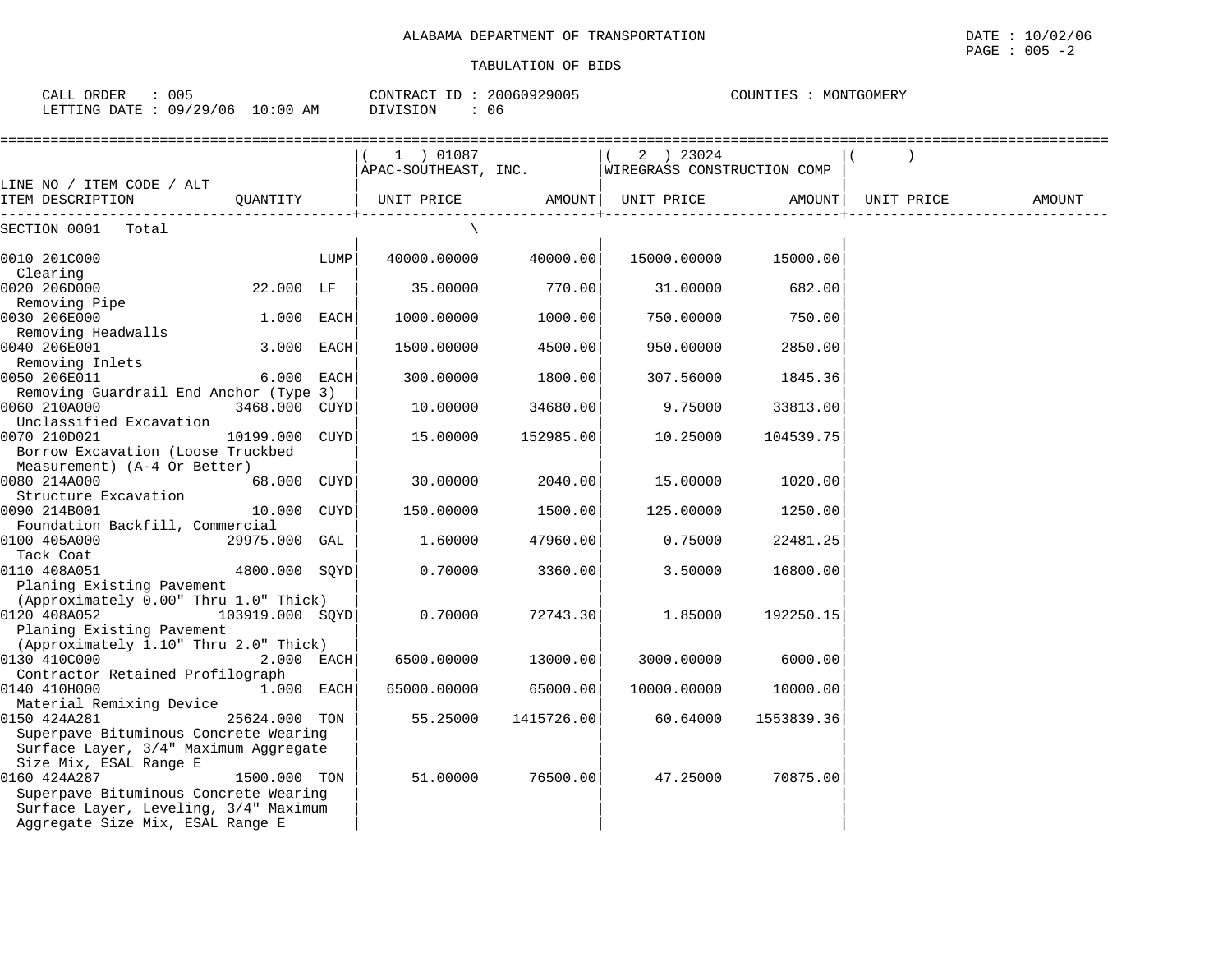| ATION OF BIDS |  |  |  |  |  |  |
|---------------|--|--|--|--|--|--|
|               |  |  |  |  |  |  |
|               |  |  |  |  |  |  |
|               |  |  |  |  |  |  |

| CALL ORDER                      | 005 |          |  | CONTRACT ID: 20060929005 |  | COUNTIES : MONTGOMERY |
|---------------------------------|-----|----------|--|--------------------------|--|-----------------------|
| LETTING DATE: 09/29/06 10:00 AM |     | DIVISION |  | 06                       |  |                       |

|                                                                                                                                                          |               | 1 ) 01087            |           | 2 ) 23024  |                             |            |        |
|----------------------------------------------------------------------------------------------------------------------------------------------------------|---------------|----------------------|-----------|------------|-----------------------------|------------|--------|
|                                                                                                                                                          |               | APAC-SOUTHEAST, INC. |           |            | WIREGRASS CONSTRUCTION COMP |            |        |
| LINE NO / ITEM CODE / ALT                                                                                                                                |               |                      |           |            |                             |            |        |
| ITEM DESCRIPTION                                                                                                                                         | QUANTITY      | UNIT PRICE           | AMOUNT    | UNIT PRICE | AMOUNT                      | UNIT PRICE | AMOUNT |
| 0170 424A361                                                                                                                                             | 1000.000 TON  | 55.60000             | 55600.00  | 58.53000   | 58530.00                    |            |        |
| Superpave Bituminous Concrete Wearing<br>Surface Layer, 3/4" Maximum Aggregate<br>Size Mix, ESAL Range C/D                                               |               |                      |           |            |                             |            |        |
| 0180 424A366<br>Superpave Bituminous Concrete Wearing<br>Surface Layer, Leveling, 1/2" Maximum                                                           | 573.000 TON   | 63.90000             | 36614.70  | 49.35000   | 28277.55                    |            |        |
| Aggregate Size Mix, ESAL Range C/D<br>0190 424A370<br>Superpave Bituminous Concrete Wearing<br>Surface Layer, Widening, 3/4" Maximum                     | 1827.000 TON  | 74.70000             | 136476.90 | 69.95000   | 127798.65                   |            |        |
| Aggregate Size Mix, ESAL Range C/D<br>0200 424B280<br>Superpave Bituminous Concrete Upper<br>Binder Layer, 3/4" Maximum Aggregate                        | 13167.000 TON | 53.50000             | 704434.50 | 61.95000   | 815695.65                   |            |        |
| Size Mix, ESAL Range E<br>0210 424B281<br>Superpave Bituminous Concrete Upper<br>Binder Layer, 1" Maximum Aggregate Size                                 | 765.000 TON   | 56.70000             | 43375.50  | 50.00000   | 38250.00                    |            |        |
| Mix, ESAL Range E<br>0220 424B284<br>Superpave Bituminous Concrete Upper<br>Binder Layer, Patching, 3/4" Maximum                                         | 50.000 TON    | 65.00000             | 3250.00   | 120.00000  | 6000.00                     |            |        |
| Aggregate Size Mix, ESAL Range E<br>0230 424B285<br>Superpave Bituminous Concrete Upper<br>Binder Layer, Patching, 1" Maximum                            | 100.000 TON   | 65.00000             | 6500.00   | 95.00000   | 9500.00                     |            |        |
| Aggregate Size Mix, ESAL Range E<br>0240 424B288<br>Superpave Bituminous Concrete Upper<br>Binder Layer, Leveling, 3/4" Maximum                          | 2489.000 TON  | 57.75000             | 143739.75 | 69.45000   | 172861.05                   |            |        |
| Aggregate Size Mix, ESAL Range E<br>0250 424B581<br>Superpave Bituminous Concrete Lower<br>Binder Layer, 1" Maximum Aggregate Size                       | 1071.000 TON  | 55.05000             | 58958.55  | 52.90000   | 56655.90                    |            |        |
| Mix, ESAL Range E<br>0260 424B663<br>Superpave Bituminous Concrete Upper<br>Binder Layer, Widening, 1 1/2" Maximum<br>Aggregate Size Mix, ESAL Range C/D | 1856.000 TON  | 50.95000             | 94563.20  | 69.50000   | 128992.00                   |            |        |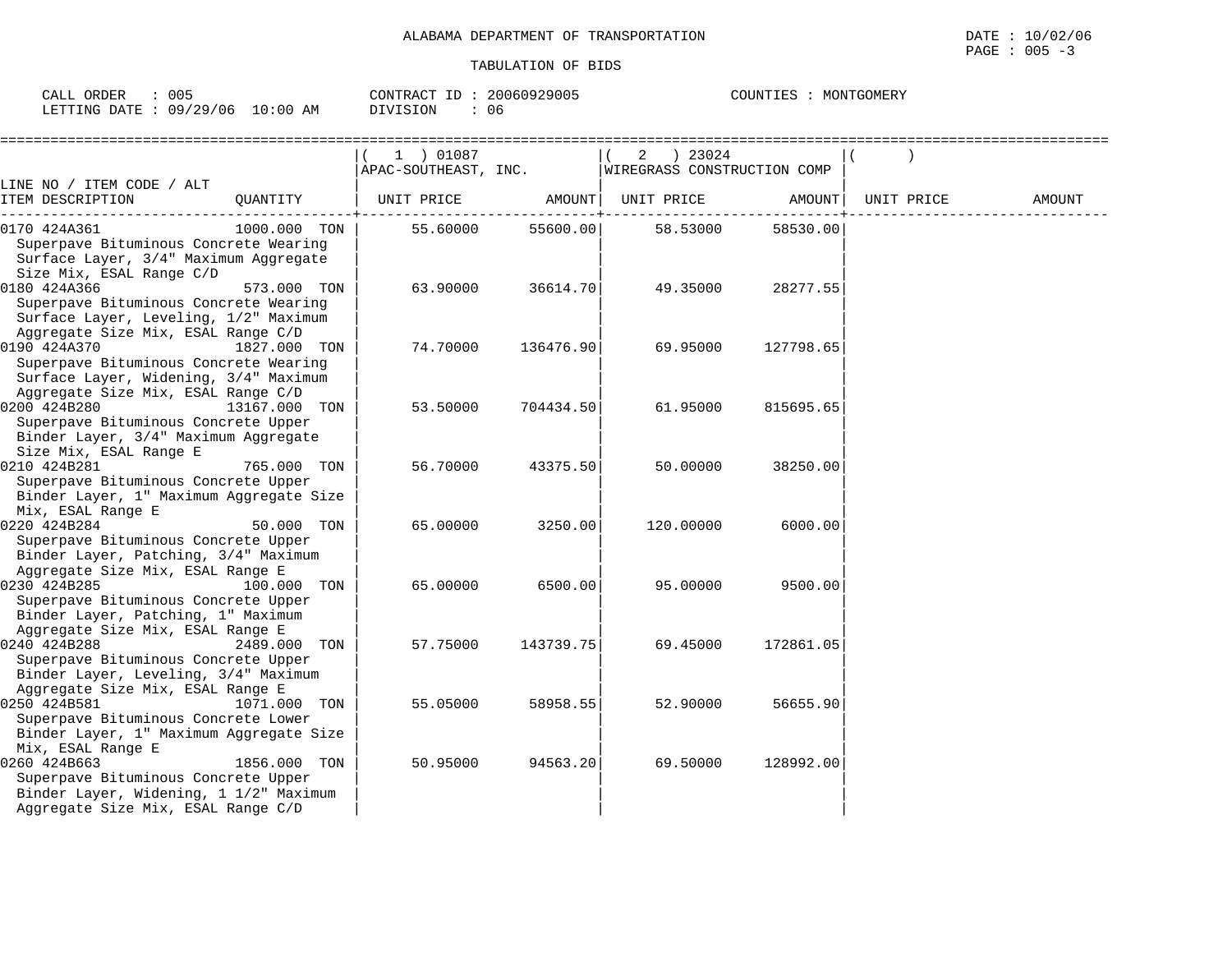| ORDER<br>CALI     | 005              |             | CONTRACT       | 929005<br>2006093 | COUNTIES<br>TGOMERY<br>MON' |
|-------------------|------------------|-------------|----------------|-------------------|-----------------------------|
| 'ETTING<br>R∆⊤ד ב | 106<br>/29<br>09 | 10:00<br>AΜ | SION<br>$-111$ | 06                |                             |

|                                                                                                                                |              |      | $(1)$ 01087                                                                                              |                                       |                            |          |            |        |
|--------------------------------------------------------------------------------------------------------------------------------|--------------|------|----------------------------------------------------------------------------------------------------------|---------------------------------------|----------------------------|----------|------------|--------|
|                                                                                                                                |              |      | $\begin{bmatrix} 1 & 1 & 1 \\ 2 & 1 & 1 \end{bmatrix}$ (APAC-SOUTHEAST, INC. WIREGRASS CONSTRUCTION COMP |                                       |                            |          |            |        |
| LINE NO / ITEM CODE / ALT                                                                                                      |              |      |                                                                                                          |                                       |                            |          |            |        |
| ITEM DESCRIPTION                                                                                                               | QUANTITY     |      | UNIT PRICE       AMOUNT  UNIT PRICE     AMOUNT                                                           | . _ _ _ _ _ _ _ _ _ + _ _ _ _ _ _ _ _ |                            |          | UNIT PRICE | AMOUNT |
|                                                                                                                                | 287.000 TON  |      |                                                                                                          |                                       | 73.00000 20951.00 69.50000 | 19946.50 |            |        |
|                                                                                                                                |              |      |                                                                                                          |                                       |                            |          |            |        |
| 287.000<br>Superpave Bituminous Concrete Lower<br>Binder Laver Wideritt Concrete Lower<br>Binder Layer, Widening, 3/4" Maximum |              |      |                                                                                                          |                                       |                            |          |            |        |
| Aggregate Size Mix, ESAL Range C/D                                                                                             |              |      |                                                                                                          |                                       |                            |          |            |        |
| 0280 424C280                                                                                                                   | 1071.000 TON |      |                                                                                                          | 57.10000 61154.10                     | 54.95000                   | 58851.45 |            |        |
| Superpave Bituminous Concrete Base                                                                                             |              |      |                                                                                                          |                                       |                            |          |            |        |
| Layer, 1" Maximum Aggregate Size Mix,                                                                                          |              |      |                                                                                                          |                                       |                            |          |            |        |
| ESAL Range E                                                                                                                   |              |      |                                                                                                          |                                       |                            |          |            |        |
| 0290 428C000                                                                                                                   | 88198.000 LF |      |                                                                                                          | $0.17000$ 14993.66                    | 0.05000                    | 4409.90  |            |        |
| Scoring Bituminous Pavement Surface By                                                                                         |              |      |                                                                                                          |                                       |                            |          |            |        |
| Cutting<br>0300 530A100 11.000 LF                                                                                              |              |      |                                                                                                          |                                       |                            |          |            |        |
|                                                                                                                                |              |      | 104.00000 1144.00                                                                                        |                                       | 99.90000                   | 1098.90  |            |        |
| 15" Roadway Pipe (Class 3 R.C.)<br>(Extension)                                                                                 |              |      |                                                                                                          |                                       |                            |          |            |        |
| 0310 530A101                                                                                                                   | 10.000 LF    |      | 112,00000                                                                                                | 1120.00                               | 112.65000                  | 1126.50  |            |        |
| 18" Roadway Pipe (Class 3 R.C.)                                                                                                |              |      |                                                                                                          |                                       |                            |          |            |        |
| (Extension)                                                                                                                    |              |      |                                                                                                          |                                       |                            |          |            |        |
| 37.000 LF<br>0320 530A102                                                                                                      |              |      | 120.00000                                                                                                | 4440.00                               | 114.37000                  | 4231.69  |            |        |
| 24" Roadway Pipe (Class 3 R.C.)                                                                                                |              |      |                                                                                                          |                                       |                            |          |            |        |
| (Extension)                                                                                                                    |              |      |                                                                                                          |                                       |                            |          |            |        |
| 0330 535A080                                                                                                                   | 66.000 LF    |      | 65.00000                                                                                                 | 4290.00                               | 64.00000                   | 4224.00  |            |        |
| 18" Side Drain Pipe (Class 3 R.C.)                                                                                             |              |      |                                                                                                          |                                       |                            |          |            |        |
| 0340 600A000                                                                                                                   |              | LUMP | 187000.00000                                                                                             | 187000.00                             | 190000.00000 190000.00     |          |            |        |
| Mobilization                                                                                                                   |              |      |                                                                                                          |                                       |                            |          |            |        |
| 0350 614A000                                                                                                                   |              |      | 260.00000                                                                                                | 8320.00                               | 230.00000                  | 7360.00  |            |        |
| Slope Paving                                                                                                                   |              |      |                                                                                                          |                                       |                            |          |            |        |
| 0360 619A003                                                                                                                   | $1.000$ EACH |      | 750.00000                                                                                                | 750.00                                | 666.38000                  | 666.38   |            |        |
| 24" Roadway Pipe End Treatment, Class 1                                                                                        |              |      |                                                                                                          |                                       |                            |          |            |        |
| 0370 619A101                                                                                                                   | $2.000$ EACH |      | 700.00000                                                                                                | 1400.00                               | 615.12000                  | 1230.24  |            |        |
| 18" Side Drain Pipe End Treatment,<br>Class 1                                                                                  |              |      |                                                                                                          |                                       |                            |          |            |        |
| 0380 620A000                                                                                                                   | 1.000 CUYD   |      | 1400.00000                                                                                               | 1400.00                               | 1230.24000                 | 1230.24  |            |        |
| Minor Structure Concrete                                                                                                       |              |      |                                                                                                          |                                       |                            |          |            |        |
| 0390 621C020                                                                                                                   | 1.000 EACH   |      | 2850.00000                                                                                               | 2850.00                               | 2511.75000                 | 2511.75  |            |        |
|                                                                                                                                |              |      |                                                                                                          |                                       |                            |          |            |        |
| 1390 bzituar<br>Inlets, Type Y<br>0400 621C092                                                                                 | $2.000$ EACH |      | 3300.00000                                                                                               | 6600.00                               | 2921.83000                 | 5843.66  |            |        |
| Inlets, Type X (Modified)                                                                                                      |              |      |                                                                                                          |                                       |                            |          |            |        |
| 0410 623B001                                                                                                                   | 180.000 LF   |      | 43.50000                                                                                                 | 7830.00                               | 38.45000                   | 6921.00  |            |        |
| Concrete Curb, Type N Special                                                                                                  |              |      |                                                                                                          |                                       |                            |          |            |        |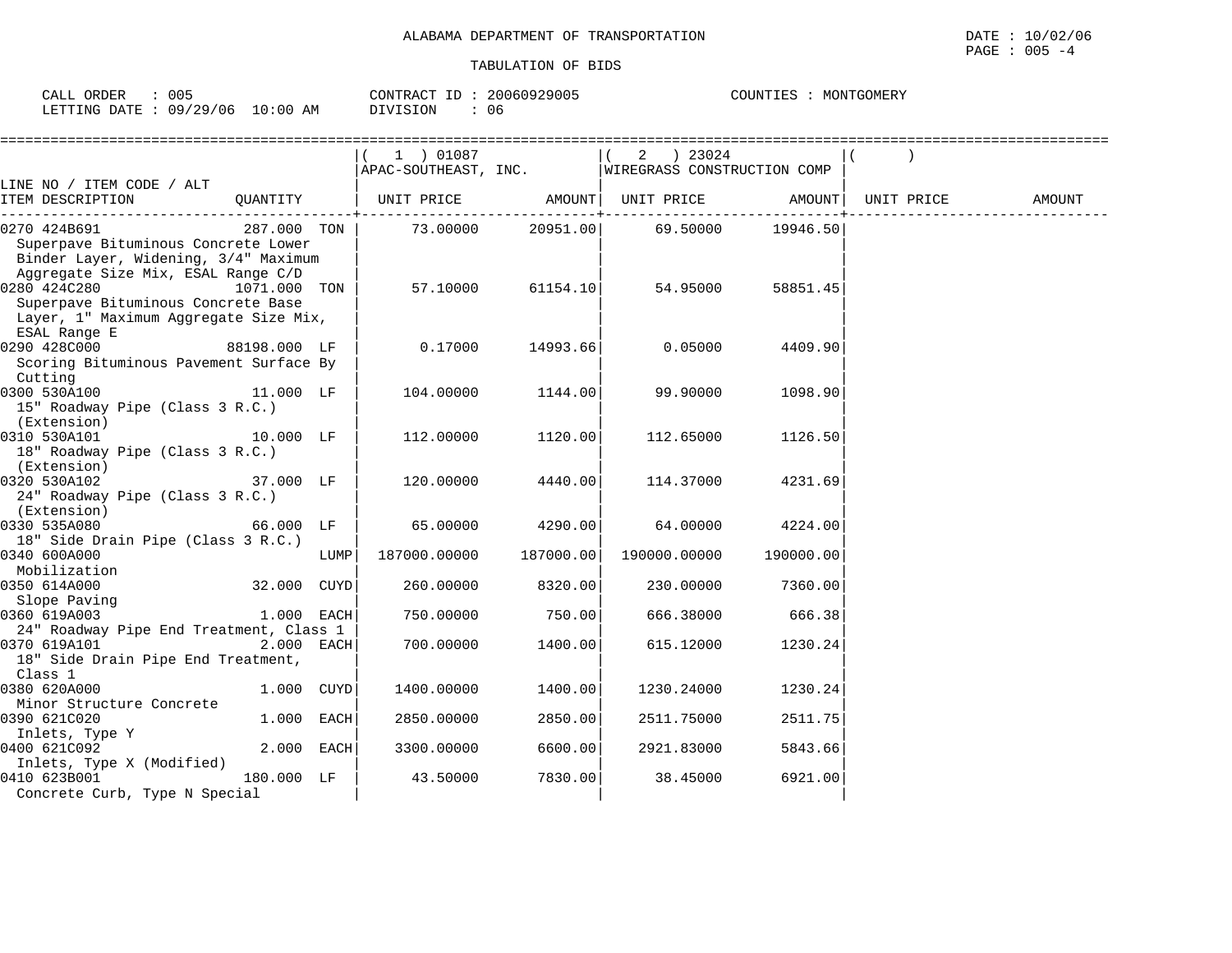|                                                      |               |      | 1 ) 01087                                        |          | 2 ) 23024  |                                     |            |        |
|------------------------------------------------------|---------------|------|--------------------------------------------------|----------|------------|-------------------------------------|------------|--------|
| LINE NO / ITEM CODE / ALT                            |               |      | APAC-SOUTHEAST, INC. WIREGRASS CONSTRUCTION COMP |          |            |                                     |            |        |
| ITEM DESCRIPTION<br>------------------------         |               |      |                                                  |          |            |                                     | UNIT PRICE | AMOUNT |
| 0420 623B005                                         | 1250.000 LF   |      | 19.00000                                         | 23750.00 | 16.92000   | . - - - - - - - - - - +<br>21150.00 |            |        |
| Concrete Curb, Type E                                |               |      |                                                  |          |            |                                     |            |        |
| 0430 630C070                                         | $6.000$ EACH  |      | 2000.00000                                       | 12000.00 | 2050.41000 | 12302.46                            |            |        |
| Guardrail End Anchor, Type 10 Series<br>0440 649A545 | 30.000 LF     |      | 350.00000                                        | 10500.00 | 250.00000  | 7500.00                             |            |        |
| 16 Inch Steel Encasement Pipe, Type 1                |               |      |                                                  |          |            |                                     |            |        |
| Installation                                         |               |      |                                                  |          |            |                                     |            |        |
| 0450 650A000                                         | 1627.000 CUYD |      | 15.00000                                         | 24405.00 | 11.00000   | 17897.00                            |            |        |
| Topsoil                                              |               |      |                                                  |          |            |                                     |            |        |
| 0460 652A100                                         | 24.000 ACRE   |      | 600.00000                                        | 14400.00 | 654.39000  | 15705.36                            |            |        |
| Seeding                                              |               |      |                                                  |          |            |                                     |            |        |
| 0470 654A001                                         | 3180.000 SOYD |      | 3.35000                                          | 10653.00 | 3.65000    | 11607.00                            |            |        |
| Solid Sodding (Bermuda)                              |               |      |                                                  |          |            |                                     |            |        |
| 0480 656A010                                         | 24.000 ACRE   |      | 500.00000                                        | 12000.00 | 545.32000  | 13087.68                            |            |        |
| Mulching                                             |               |      |                                                  |          |            |                                     |            |        |
| 0490 665F000                                         | 250.000 EACH  |      | 8.00000                                          | 2000.00  | 8.73000    | 2182.50                             |            |        |
| Hay Bales                                            |               |      |                                                  |          |            |                                     |            |        |
| 0500 665G000                                         | 12.000 EACH   |      | 8.00000                                          | 96.00    | 8.73000    | 104.76                              |            |        |
| Sand Bags                                            |               |      |                                                  |          |            |                                     |            |        |
| 0510 665J000                                         | 2200.000 LF   |      | 3.60000                                          | 7920.00  | 3.93000    | 8646.00                             |            |        |
| Silt Fence, Type A                                   |               |      |                                                  |          |            |                                     |            |        |
| 0520 6650001                                         | 2200.000 LF   |      | 0.20000                                          | 440.00   | 0.22000    | 484.00                              |            |        |
| Silt Fence Removal                                   |               |      |                                                  |          |            |                                     |            |        |
| 0530 665Q001                                         | 300.000 LF    |      | 8.00000                                          | 2400.00  | 8.73000    | 2619.00                             |            |        |
| 20 Inch Wattle<br>0540 666A001                       | 24.000 ACRE   |      | 5.00000                                          | 120.00   | 5.45000    | 130.80                              |            |        |
| Pest Control Treatment                               |               |      |                                                  |          |            |                                     |            |        |
| 0550 680A000                                         |               | LUMP | 5000.00000                                       | 5000.00  | 5000.00000 | 5000.00                             |            |        |
| Engineering Controls                                 |               |      |                                                  |          |            |                                     |            |        |
| 19.000 MILE<br>0560 701A028                          |               |      | 1850.00000                                       | 35150.00 | 1916.80000 | 36419.20                            |            |        |
| Solid White, Class 2, Type A Traffic                 |               |      |                                                  |          |            |                                     |            |        |
| Stripe (0.06" Thick) (6" Wide)                       |               |      |                                                  |          |            |                                     |            |        |
| 0570 701A032                                         | 15.000 MILE   |      | 1850.00000                                       | 27750.00 | 1916.80000 | 28752.00                            |            |        |
| Solid Yellow, Class 2, Type A Traffic                |               |      |                                                  |          |            |                                     |            |        |
| Stripe (0.06" Thick) (6" Wide)                       |               |      |                                                  |          |            |                                     |            |        |
| 15.000 MILE<br>0580 701A041                          |               |      | 1100.00000                                       | 16500.00 | 1139.72000 | 17095.80                            |            |        |
| Broken White, Class 2, Type A Traffic                |               |      |                                                  |          |            |                                     |            |        |
| Stripe (0.09" Thick) (6" Wide)                       |               |      |                                                  |          |            |                                     |            |        |
| 0590 701B009                                         | 20317.000 LF  |      | 1.50000                                          | 30475.50 | 1.55000    | 31491.35                            |            |        |
| Dotted Class 2, Type A Traffic Stripe                |               |      |                                                  |          |            |                                     |            |        |
| $(0.09"$ Thick $)(6"$ Wide $)$                       |               |      |                                                  |          |            |                                     |            |        |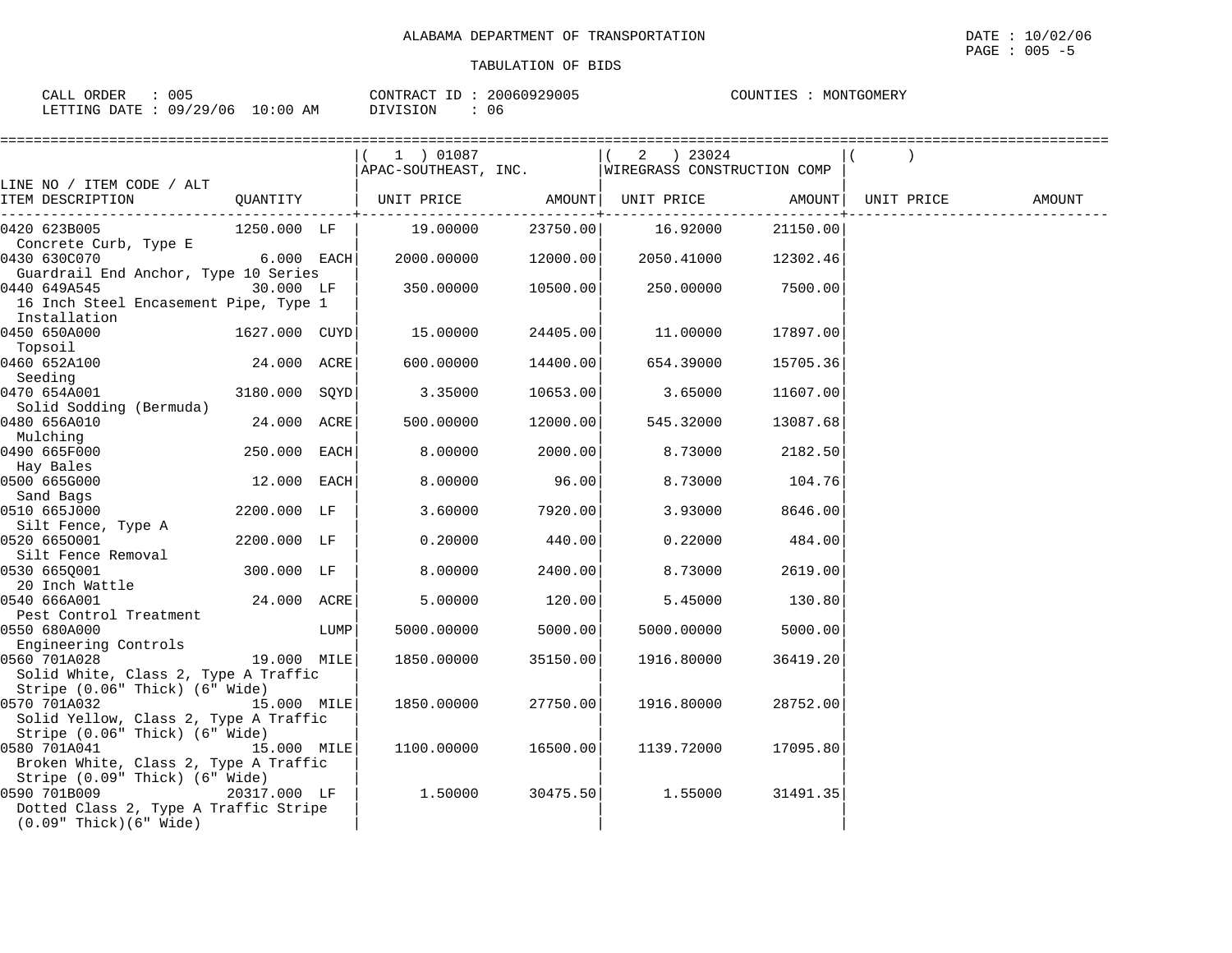| ==============                          |                   | ================== |          |                                                                            |          |            |        |
|-----------------------------------------|-------------------|--------------------|----------|----------------------------------------------------------------------------|----------|------------|--------|
|                                         |                   | 1 ) 01087          |          | 2 ) 23024                                                                  |          |            |        |
|                                         |                   |                    |          | APAC-SOUTHEAST, INC.   WIREGRASS CONSTRUCTION COMP                         |          |            |        |
| LINE NO / ITEM CODE / ALT               |                   |                    |          |                                                                            |          |            |        |
| ITEM DESCRIPTION                        | QUANTITY          |                    |          | UNIT PRICE AMOUNT  UNIT PRICE AMOUNT <br>. - - - - - - + - - - - - - - - - |          | UNIT PRICE | AMOUNT |
| 0600 701C000                            | 30.000 MILE       | 750.00000          |          | 22500.00 777.08000                                                         | 23312.40 |            |        |
| Broken Temporary Traffic Stripe         |                   |                    |          |                                                                            |          |            |        |
| 0610 701C001                            | 61.000 MILE       | 820.00000          |          | $50020.00$ 849.61000                                                       | 51826.21 |            |        |
| Solid Temporary Traffic Stripe          |                   |                    |          |                                                                            |          |            |        |
| 0620 701F000                            | 24023.000 LF      | 0.25000            | 6005.75  | 0.26000                                                                    | 6245.98  |            |        |
| Dotted Temporary Traffic Stripe         |                   |                    |          |                                                                            |          |            |        |
| 0630 701G121                            | $1657.000$ LF $ $ | 4.00000            | 6628.00  | 4.14000                                                                    | 6859.98  |            |        |
| Broken White, Class 3W, Type A Traffic  |                   |                    |          |                                                                            |          |            |        |
| Stripe (6" Wide)                        |                   |                    |          |                                                                            |          |            |        |
| $1657.000$ LF  <br>0640 701G125         |                   | 5.00000            | 8285.00  | 5.18000                                                                    | 8583.26  |            |        |
| Solid White, Class 3W, Type A Traffic   |                   |                    |          |                                                                            |          |            |        |
| Stripe (6" Wide)                        |                   |                    |          |                                                                            |          |            |        |
| 0650 701G133                            | 1657.000 LF       | 5.00000            | 8285.00  | 5.18000                                                                    | 8583.26  |            |        |
| Solid Yellow, Class 3W, Type A Traffic  |                   |                    |          |                                                                            |          |            |        |
| Stripe (6" Wide)                        |                   |                    |          |                                                                            |          |            |        |
| 0660 701H001                            | 3313.000 LF       | 1.00000            | 3313.00  | 1.04000                                                                    | 3445.52  |            |        |
| Solid Traffic Stripe Removed (Plastic)  |                   |                    |          |                                                                            |          |            |        |
| 0670 701H006                            | 1657.000 LF       | 1.00000            | 1657.00  | 1.04000                                                                    | 1723.28  |            |        |
| Broken Traffic Stripe Removed (Plastic) |                   |                    |          |                                                                            |          |            |        |
| 0680 703A002                            | 4349.000 SQFT     | 3.50000            | 15221.50 | 3.63000                                                                    | 15786.87 |            |        |
| Traffic Control Markings, Class 2, Type |                   |                    |          |                                                                            |          |            |        |
| A                                       |                   |                    |          |                                                                            |          |            |        |
| 0690 703B002                            | 2054.000 SOFT     | 4.00000            | 8216.00  | 4.14000                                                                    | 8503.56  |            |        |
| Traffic Control Legends, Class 2, Type  |                   |                    |          |                                                                            |          |            |        |
| 0700 703D001                            | 4592.000 SOFT     | 1.50000            | 6888.00  | 1.55000                                                                    | 7117.60  |            |        |
| Temporary Traffic Control Markings      |                   |                    |          |                                                                            |          |            |        |
| 0710 703E001                            | 1044.000 SOFT     | 1.50000            | 1566.00  | 1.55000                                                                    | 1618.20  |            |        |
| Temporary Traffic Control Legends       |                   |                    |          |                                                                            |          |            |        |
| 0720 705A030                            | 64.000 EACH       | 5.00000            | 320.00   | 5.18000                                                                    | 331.52   |            |        |
| Pavement Markers, Class A-H, Type 2-C   |                   |                    |          |                                                                            |          |            |        |
| $964.000$ EACH<br>0730 705A031          |                   | 5.00000            | 4820.00  | 5.18000                                                                    | 4993.52  |            |        |
| Pavement Markers, Class A-H, Type 1-A   |                   |                    |          |                                                                            |          |            |        |
| 0740 705A037                            | $104.000$ EACH    | 5.00000            | 520.00   | 5.18000                                                                    | 538.72   |            |        |
| Pavement Markers, Class A-H, Type 2-D   |                   |                    |          |                                                                            |          |            |        |
| 0750 740B000                            | 2684.000 SOFT     | 8.00000            | 21472.00 | 8.45000                                                                    | 22679.80 |            |        |
| Construction Signs                      |                   |                    |          |                                                                            |          |            |        |
| 0760 740D000                            | 800.000 EACH      | 60.00000           | 48000.00 | 30.00000                                                                   | 24000.00 |            |        |
| Channelizing Drums                      |                   |                    |          |                                                                            |          |            |        |
| 0770 741C010                            | $4.000$ EACH      | 1800.00000         | 7200.00  | 3200.00000                                                                 | 12800.00 |            |        |
| Portable Sequential Arrow And Chevron   |                   |                    |          |                                                                            |          |            |        |
| Sign Unit                               |                   |                    |          |                                                                            |          |            |        |

PAGE : 005 -6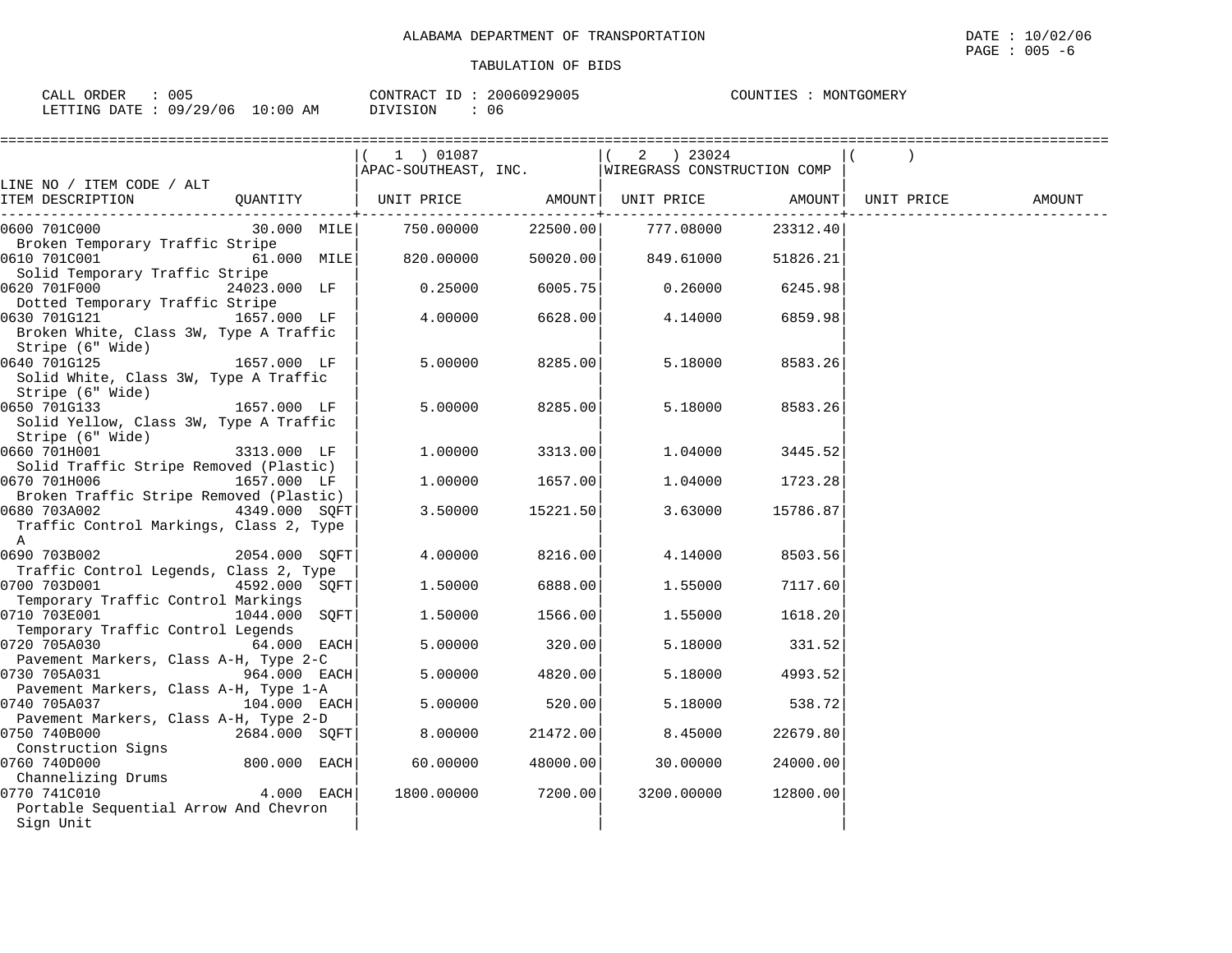| : 005<br>CALL ORDER<br>LETTING DATE : 09/29/06 10:00 AM                                       |          | CONTRACT ID: 20060929005<br>: 06<br>DIVISION           |                        |                                                         | COUNTIES : MONTGOMERY  |            |        |
|-----------------------------------------------------------------------------------------------|----------|--------------------------------------------------------|------------------------|---------------------------------------------------------|------------------------|------------|--------|
| LINE NO / ITEM CODE / ALT<br>ITEM DESCRIPTION                                                 | OUANTITY | 01087<br>$\pm$ .<br>APAC-SOUTHEAST, INC.<br>UNIT PRICE | AMOUNT                 | 23024<br>2<br>WIREGRASS CONSTRUCTION COMP<br>UNIT PRICE | AMOUNT                 | UNIT PRICE | AMOUNT |
| 0780 998A000<br>Construction Fuel (Maximum Bid Limited<br>To $$200,000.00)$<br>SECTION TOTALS | LUMP     | 0.00000                                                | 0.00<br>\$3,997,796.91 | 0.00000                                                 | 0.00<br>\$4,227,333.47 |            | 0.00   |
| CONTRACT TOTALS                                                                               |          |                                                        | \$3,997,796.91         |                                                         | $\sin 4, 227, 333.47$  |            |        |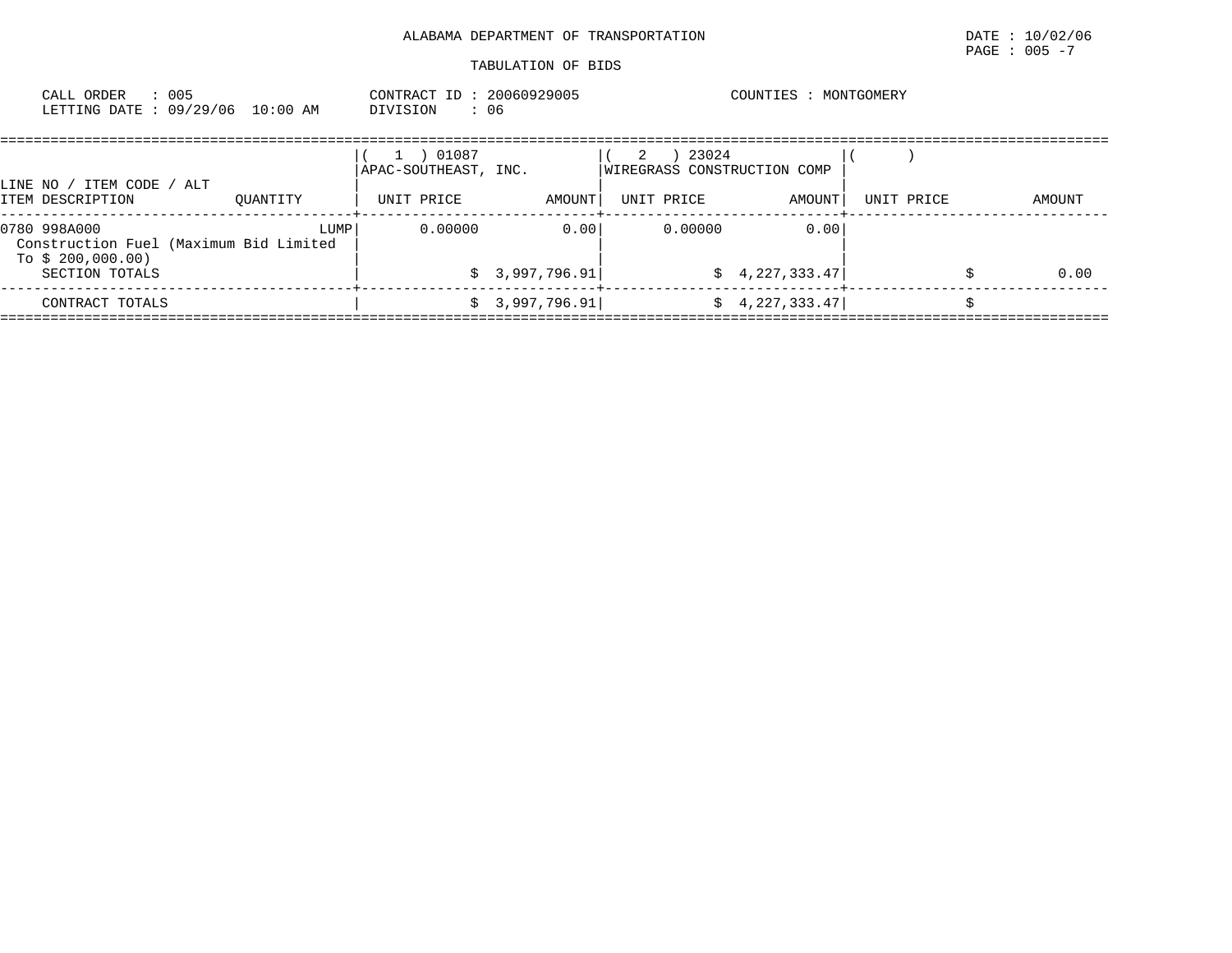# ALABAMA DEPARTMENT OF TRANSPORTATION DATE : 10/02/06

# $\texttt{PAGE}$  : 006 -1

#### VENDOR RANKING

|      | CALL ORDER             | : 006<br>LETTING DATE: 09/29/06 10:00 AM | CONTRACT ID: 20060929006<br>$\therefore$ 04<br>DIVISION<br>- 75<br>CONTRACT TIME :                                      | Working Days | COUNTIES<br>(available days) | CHAMBERS                            |           |
|------|------------------------|------------------------------------------|-------------------------------------------------------------------------------------------------------------------------|--------------|------------------------------|-------------------------------------|-----------|
|      | CONTRACT DESCRIPTION : |                                          |                                                                                                                         |              |                              | $PROJECT(S)$ : $EB-STPSA-0050(500)$ |           |
|      | 10.706 mi.             |                                          | for constructing the Resurfacing and Traffic Stripe on SR-50<br>from SR-1 (US-431) south of Lafayette to CR-208. Length |              |                              |                                     |           |
|      |                        |                                          |                                                                                                                         |              |                              | TOTAL                               | % OVER    |
| RANK | VENDOR NO. / NAME      |                                          |                                                                                                                         |              |                              | <b>BID</b>                          | LOW BID   |
|      | 05002                  | EAST ALABAMA PAVING COMPANY, INC.        |                                                                                                                         |              |                              | \$1,989,920.99                      | 100.0000% |
|      | 05024                  |                                          | EAST RIVER CONSTRUCTION COMPANY, INC.                                                                                   |              |                              | 2,313,084.20                        | 116.2400% |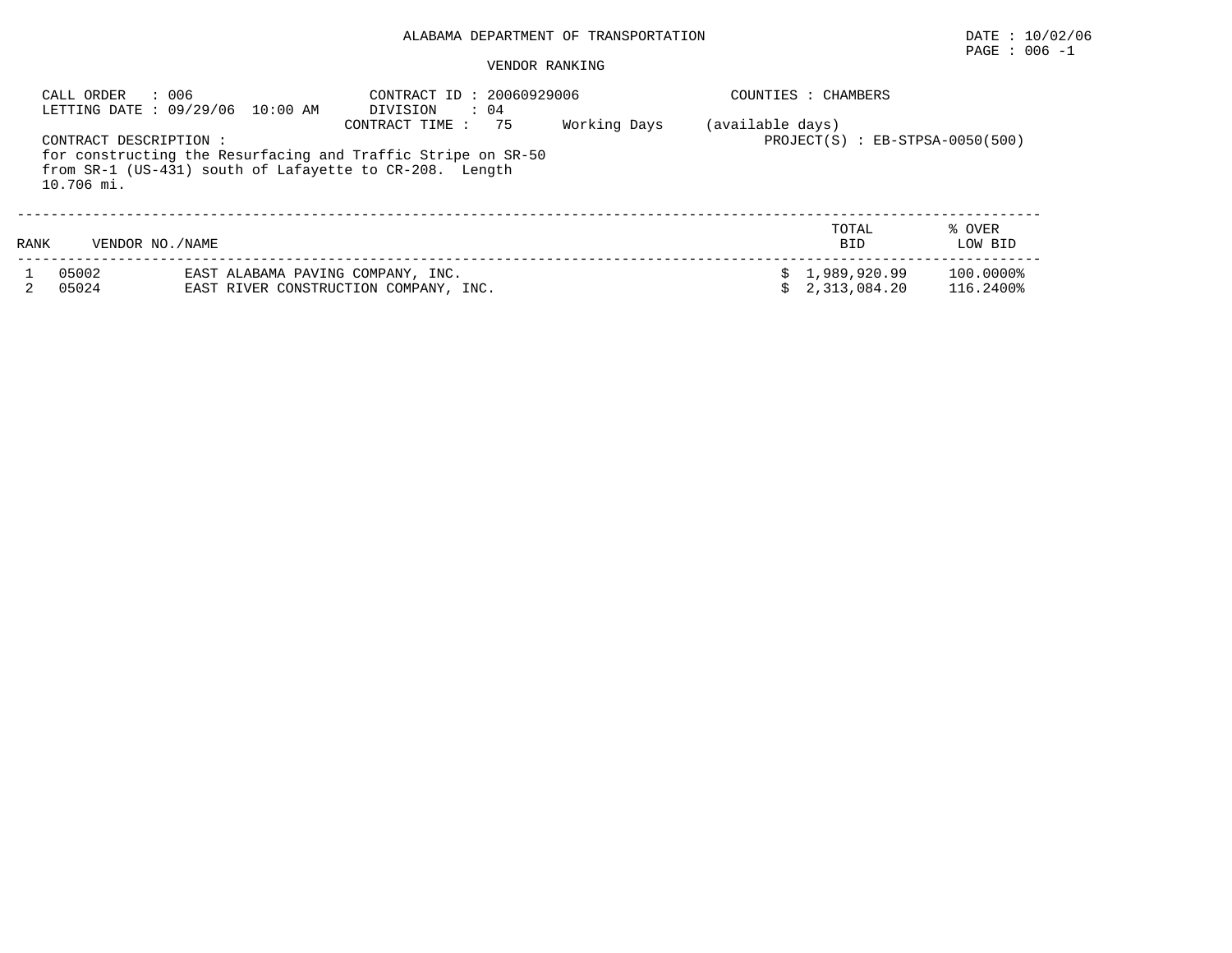| CALL ORDER<br>: 006<br>LETTING DATE : 09/29/06 10:00 AM                                                                                                                                | CONTRACT ID: 20060929006<br>: 04<br>DIVISION                         |           |            | COUNTIES : CHAMBERS |            |        |
|----------------------------------------------------------------------------------------------------------------------------------------------------------------------------------------|----------------------------------------------------------------------|-----------|------------|---------------------|------------|--------|
|                                                                                                                                                                                        | 1 ) 05002<br>EAST ALABAMA PAVING CO., IN EAST RIVER CONSTRUCTION CO. |           | 2 ) 05024  |                     |            |        |
| LINE NO / ITEM CODE / ALT<br>ITEM DESCRIPTION<br>OUANTITY                                                                                                                              | UNIT PRICE                                                           | AMOUNT    | UNIT PRICE | AMOUNT              | UNIT PRICE | AMOUNT |
| SECTION 0001<br>Total                                                                                                                                                                  |                                                                      |           |            |                     |            |        |
| 0010 209A000<br>11.000 EACH                                                                                                                                                            | 85.00000                                                             | 935.00    | 200.00000  | 2200.00             |            |        |
| Mailbox Reset, Single<br>0020 401B100<br>183100.000 SQYD<br>Bituminous Treatment E (With Polymer                                                                                       | 0.88790                                                              | 162574.49 | 0.89000    | 162959.00           |            |        |
| Additive)<br>0030 405A000<br>10600.000 GAL                                                                                                                                             | 2.10000                                                              | 22260.00  | 2.30000    | 24380.00            |            |        |
| Tack Coat<br>0040 407A000<br>2700.000 GAL<br>Joint Sealant For Hot Mix Asphalt<br>Pavement                                                                                             | 20.00000                                                             | 54000.00  | 24.00000   | 64800.00            |            |        |
| 0050 408A052<br>800.000 SQYD<br>Planing Existing Pavement                                                                                                                              | 6,00000                                                              | 4800.00   | 2,00000    | 1600.00             |            |        |
| (Approximately 1.10" Thru 2.0" Thick)<br>0060 424A356<br>7400.000 TON<br>Superpave Bituminous Concrete Wearing<br>Surface Layer, 3/8" Maximum Aggregate                                | 61.01000                                                             | 451474.00 | 60.33000   | 446442.00           |            |        |
| Size Mix, ESAL Range C/D<br>0070 424A358<br>200.000 TON<br>Superpave Bituminous Concrete Wearing<br>Surface Layer, Leveling, 3/8" Maximum                                              | 64.00000                                                             | 12800.00  | 75.03000   | 15006.00            |            |        |
| Aggregate Size Mix, ESAL Range C/D<br>0080 424A359<br>250.000 TON<br>Superpave Bituminous Concrete Wearing<br>Surface Layer, Widening, 3/8" Maximum                                    | 64.00000                                                             | 16000.00  | 87.87000   | 21967.50            |            |        |
| Aggregate Size Mix, Esal Range C/D<br>0090 424B654<br>200.000 TON<br>Superpave Bituminous Concrete Upper<br>Binder Layer, Patching, 3/4" Maximum                                       | 80.00000                                                             | 16000.00  | 90.00000   | 18000.00            |            |        |
| Aggregate Size Mix, ESAL Range C/D<br>0100 424B658<br>15000.000 TON<br>Superpave Bituminous Concrete Upper<br>Binder Layer, Leveling, 3/4" Maximum                                     | 50.95000                                                             | 764250.00 | 57.26000   | 858900.00           |            |        |
| Aggregate Size Mix, ESAL Range C/D<br>0110 424B661<br>150.000 TON<br>Superpave Bituminous Concrete Upper<br>Binder Layer, Widening, 3/4" Maximum<br>Aggregate Size Mix, ESAL Range C/D | 51.95000                                                             | 7792.50   | 77.36000   | 11604.00            |            |        |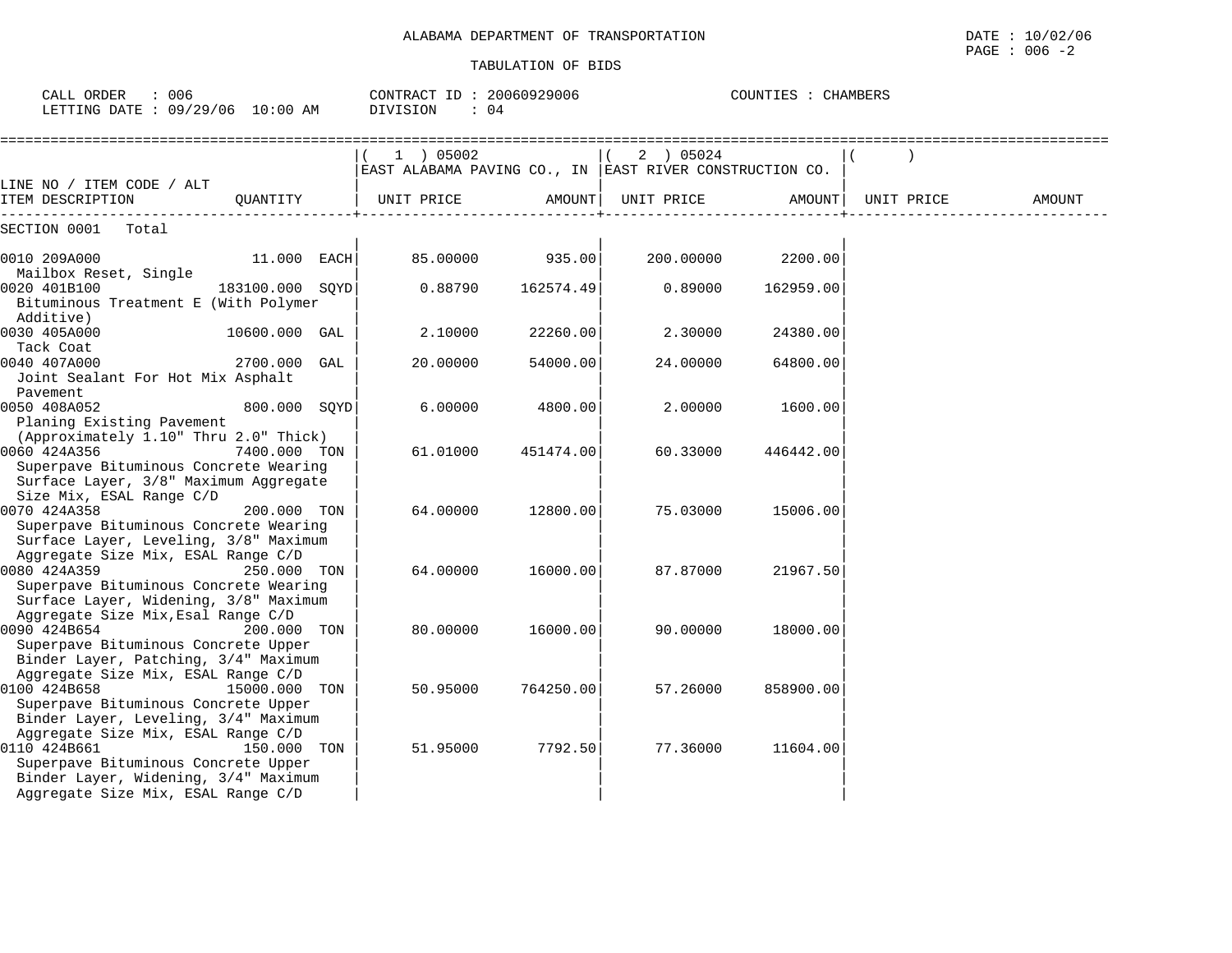| CALL | ORDER | 006                             | CONTRACT ID | 20060929006 | COUNTIES | CHAMBERS |
|------|-------|---------------------------------|-------------|-------------|----------|----------|
|      |       | LETTING DATE: 09/29/06 10:00 AM | DIVISION    | 04          |          |          |

|                                                                                                     |               | 1 ) 05002          |                 | 2 ) 05024<br>EAST ALABAMA PAVING CO., IN EAST RIVER CONSTRUCTION CO. |                 |                                |        |
|-----------------------------------------------------------------------------------------------------|---------------|--------------------|-----------------|----------------------------------------------------------------------|-----------------|--------------------------------|--------|
| LINE NO / ITEM CODE / ALT<br>ITEM DESCRIPTION                                                       | QUANTITY      | UNIT PRICE         | AMOUNT          |                                                                      |                 | UNIT PRICE AMOUNT   UNIT PRICE | AMOUNT |
| 0120 424C371<br>Superpave Bituminous Concrete Base<br>Layer, Widening, 1 1/2" Maximum               | 5430.000 TON  | 48.20000           | 261726.00       | 58.29000                                                             | 316514.70       |                                |        |
| Aggregate Size Mix, ESAL Range C/D<br>0130 430B043<br>Aggregate Surfacing (1" Down, Crusher<br>Run) | 2500.000 TON  | 16.00000           | 40000.00        | 20.14000                                                             | 50350.00        |                                |        |
| 0140 600A000<br>Mobilization                                                                        |               | LUMP<br>9000.00000 | 9000.00         | 128000.00000                                                         | 128000.00       |                                |        |
| 0150 701A028<br>Solid White, Class 2, Type A Traffic<br>Stripe (0.06" Thick) (6" Wide)              | 21.000 MILE   | 1500.00000         | 31500.00        | 1600.00000                                                           | 33600.00        |                                |        |
| 0160 701A046<br>Broken Yellow, Class 2, Type A Traffic<br>Stripe (0.09" Thick) (6" Wide)            | 7.000 MILE    | 1100.00000         | 7700.00         | 1200.00000                                                           | 8400.00         |                                |        |
| 0170 701A048<br>Solid Yellow, Class 2, Type A Traffic<br>Stripe (0.09" Thick) (6" Wide)             | 15.000 MILE   | 1800.00000         | 27000.00        | 1900.00000                                                           | 28500.00        |                                |        |
| 0180 701B009<br>Dotted Class 2, Type A Traffic Stripe<br>$(0.09"$ Thick $)(6"$ Wide $)$             | 320.000 LF    | 1.00000            | 320.00          | 1,20000                                                              | 384.00          |                                |        |
| 0190 701C000<br>Broken Temporary Traffic Stripe                                                     | 21.000 MILE   | 500.00000          | 10500.00        | 550.00000                                                            | 11550.00        |                                |        |
| 0200 701C001<br>Solid Temporary Traffic Stripe                                                      | 106.000 MILE  | 600,00000          | 63600.00        | 650.00000                                                            | 68900.00        |                                |        |
| 0210 703A002<br>Traffic Control Markings, Class 2, Type<br>$\mathbb A$                              | 3550.000 SOFT | 3.00000            | 10650.00        | 3.30000                                                              | 11715.00        |                                |        |
| 0220 703B002<br>Traffic Control Legends, Class 2, Type                                              | 50.000 SOFT   | 3.80000            | 190.00          | 4.00000                                                              | 200.00          |                                |        |
| Temporary Traffic Control Markings                                                                  | 600.000 SQFT  | 1.90000            | 1140.00         | 2.50000                                                              | 1500.00         |                                |        |
| 0240 740B000<br>Construction Signs                                                                  | 1301.000 SOFT | 9.00000            | 11709.00        | 12.00000                                                             | 15612.00        |                                |        |
| 0250 7400000<br>Pilot Car                                                                           | 1.000 EACH    | 2000.00000         | 2000.00         | 10000.00000                                                          | 10000.00        |                                |        |
| 0260 998A000<br>Construction Fuel (Maximum Bid Limited<br>To $$113,000.00)$                         |               | 0.00000<br>LUMP    | 0.00            | 0.00000                                                              | 0.00            |                                |        |
| SECTION TOTALS                                                                                      |               |                    |                 | $$2,313,084.20$ $$2,313,084.20$ $$2,313,084.20$                      |                 |                                | 0.00   |
| CONTRACT TOTALS                                                                                     |               |                    | \$1,989,920.99] |                                                                      | \$2,313,084.20] | \$                             |        |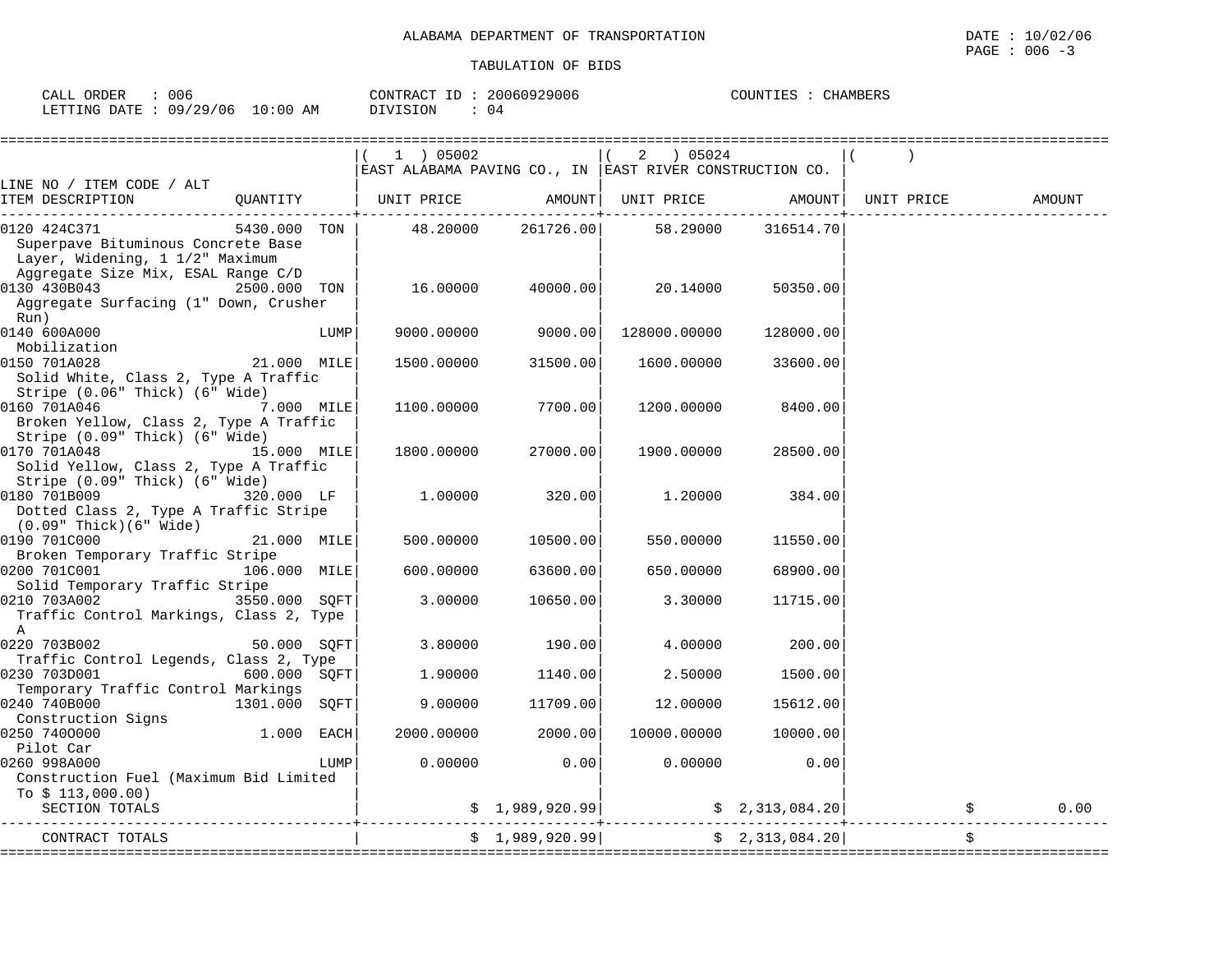# ALABAMA DEPARTMENT OF TRANSPORTATION DATE : 10/02/06

# $\texttt{PAGE}$  : 007 -1

#### VENDOR RANKING

|      | : 007<br>CALL ORDER    | LETTING DATE : 09/29/06 10:00 AM | CONTRACT ID: 20060929007<br>: 08<br>DIVISION                                                |              |                  | COUNTIES : CLARKE           |                   |
|------|------------------------|----------------------------------|---------------------------------------------------------------------------------------------|--------------|------------------|-----------------------------|-------------------|
|      | CONTRACT DESCRIPTION : |                                  | 200<br>CONTRACT TIME:<br>RURAL<br>for constructing the Bridge Replacement and Approaches on | Working Days | (available days) | $PROJECT(S) : BR-0069(501)$ |                   |
|      |                        |                                  | SR-69 at Stave Creek west of Jackson. Length 0.482 mi.                                      |              |                  |                             |                   |
| RANK | VENDOR NO. / NAME      |                                  |                                                                                             |              |                  | TOTAL<br><b>BID</b>         | % OVER<br>LOW BID |
|      | 14008                  | NEWELL & BUSH, INC.              |                                                                                             |              |                  | \$2,166,612.35              | 100.0000%         |
|      | 13099                  | MCINNIS, LLC                     |                                                                                             |              |                  | \$2,227,331.00              | 102.8025%         |
|      | 01007                  | ALABAMA BRIDGE BUILDERS, INC.    |                                                                                             |              |                  | $\sin 2.270.175.25$         | 104.7799%         |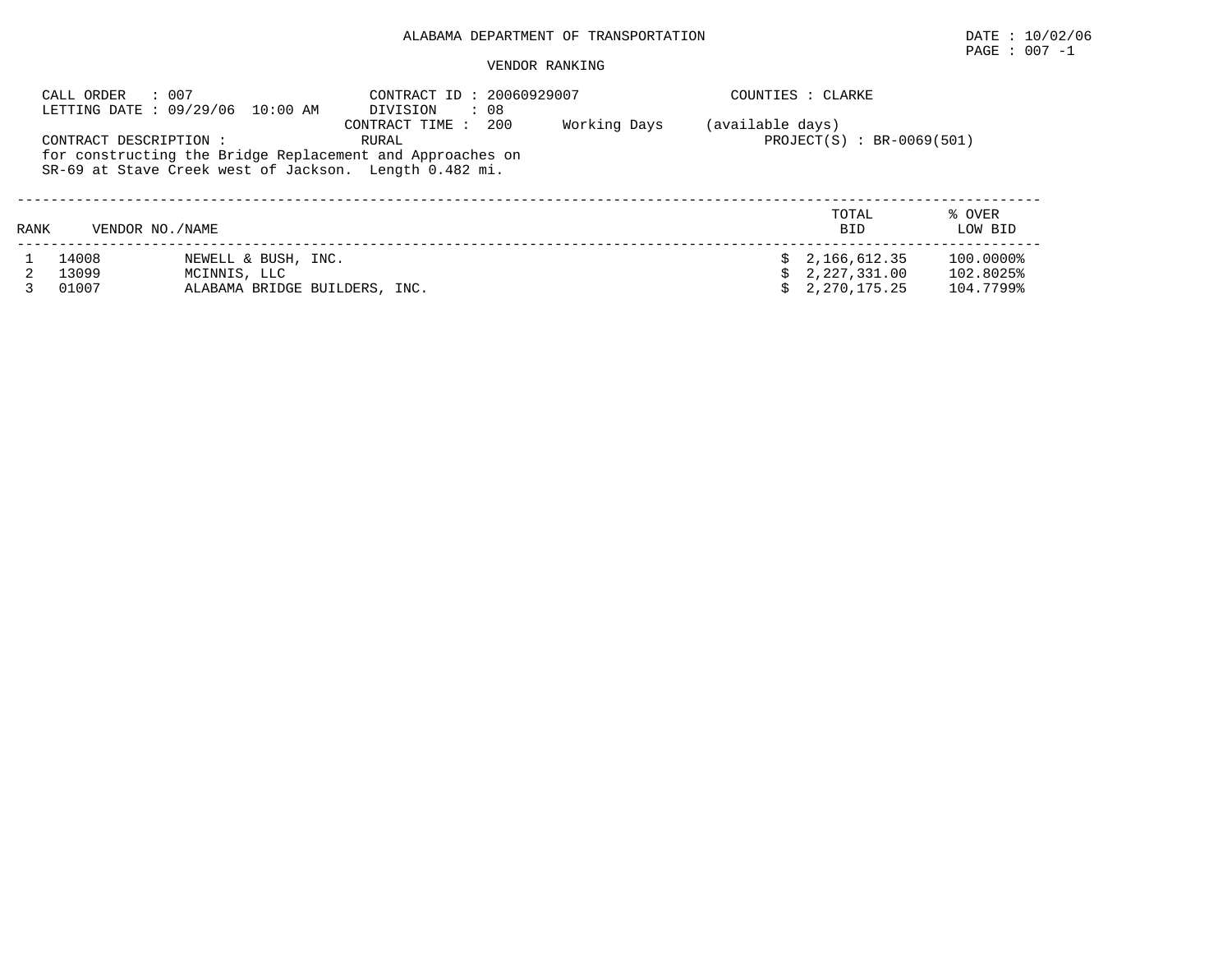| CALL ORDER                      | -007 | CONTRACT ID: 20060929007 |    | COUNTIES : CLARKE |  |
|---------------------------------|------|--------------------------|----|-------------------|--|
| LETTING DATE: 09/29/06 10:00 AM |      | DIVISION                 | 08 |                   |  |

|                                                                                                                                                     |             | ======================== |           |                   |           |                               |           |
|-----------------------------------------------------------------------------------------------------------------------------------------------------|-------------|--------------------------|-----------|-------------------|-----------|-------------------------------|-----------|
|                                                                                                                                                     |             | $(1)$ 14008              |           | 2 ) 13099         |           | 3 ) 01007                     |           |
|                                                                                                                                                     |             | NEWELL & BUSH, INC.      |           | MCINNIS, LLC      |           | ALABAMA BRIDGE BUILDERS, INC. |           |
| LINE NO / ITEM CODE / ALT<br>ITEM DESCRIPTION<br>. _ _ _ _ _ _ _ _ _ _ _ _ _                                                                        |             | OUANTITY   UNIT PRICE    | AMOUNT    | UNIT PRICE AMOUNT |           | UNIT PRICE                    | AMOUNT    |
| SECTION 0001<br>Total                                                                                                                               |             |                          |           |                   |           |                               |           |
| 0010 201A002<br>Clearing And Grubbing (Maximum                                                                                                      | LUMP        | 28000.00000              | 28000.00  | 28000.00000       | 28000.00  | 28000.00000                   | 28000.00  |
| Allowable Bid $$4,000.00$ Per Acre)<br>(Approx. 7 Acres)                                                                                            |             |                          |           |                   |           |                               |           |
| 0020 206A000                                                                                                                                        | LUMP        | 35000.00000              | 35000.00  | 55000.00000       | 55000.00  | 70000.00000                   | 70000.00  |
| Removal Of Old Bridge, Station 158+00.0                                                                                                             |             |                          |           |                   |           |                               |           |
| 0030 210A000<br>9825.000 CUYD<br>Unclassified Excavation                                                                                            |             | 4.00000                  | 39300.00  | 3.68000           | 36156.00  | 5.50000                       | 54037.50  |
| 0040 210C000<br>813.000 CUYD<br>Muck Excavation                                                                                                     |             | 7.00000                  | 5691.00   | 10.50000          | 8536.50   | 7.75000                       | 6300.75   |
| 0050 210D000<br>9228.000                                                                                                                            | CUYD        | 6.00000                  | 55368.00  | 5.25000           | 48447.00  | 6.50000                       | 59982.00  |
| Borrow Excavation<br>0060 210D011<br>3333.000                                                                                                       | CUYD        | 6.00000                  | 19998.00  | 5.25000           | 17498.25  | 6.50000                       | 21664.50  |
| Borrow Excavation (A-4 Or Better)<br>0070 214A000<br>184.000                                                                                        | CUYD        | 8.00000                  | 1472.00   | 10.50000          | 1932.00   | 6.00000                       | 1104.00   |
| Structure Excavation<br>0080 214B001<br>228,000                                                                                                     | <b>CUYD</b> | 47,00000                 | 10716.00  | 44.00000          | 10032.00  | 40.00000                      | 9120.00   |
| Foundation Backfill, Commercial<br>0090 215A000<br>130.000 CUYD                                                                                     |             | 11,00000                 | 1430.00   | 10.00000          | 1300.00   | 50.00000                      | 6500.00   |
| Unclassified Bridge Excavation<br>0100 215B000                                                                                                      | LUMP        | 100000.00000             | 100000.00 | 80000.00000       | 80000.00  | 40000.00000                   | 40000.00  |
| Cofferdams Or Sheeting And Shoring, Sta<br>$157 + 55.00$                                                                                            |             |                          |           |                   |           |                               |           |
| 0110 231B001<br>899.000<br>Roadbed Stabilizing Material, ALDOT #46                                                                                  | TON         | 35,00000                 | 31465.00  | 42.00000          | 37758.00  | 38,00000                      | 34162.00  |
| 0120 235A000                                                                                                                                        | LUMP        | 100000.00000             | 100000.00 | 106000.00000      | 106000.00 | 120000.00000                  | 120000.00 |
| Detour Bridge At Station 17+32.69<br>0130 401A047<br>3914.000                                                                                       | SOYD        | 1.40000                  | 5479.60   | 1.50000           | 5871.00   | 1.35000                       | 5283.90   |
| Bituminous Treatment A, MC-70<br>0140 405A000<br>1360.000 GAL                                                                                       |             | 3.25000                  | 4420.00   | 3.41000           | 4637.60   | 3.10000                       | 4216.00   |
| Tack Coat<br>0150 424A340<br>916.000 TON                                                                                                            |             | 68,00000                 | 62288.00  | 72.05000          | 65997.80  | 65.50000                      | 59998.00  |
| Superpave Bituminous Concrete Wearing<br>Surface Layer, 1/2" Maximum Aggregate<br>Size Mix, ESAL Range A/B                                          |             |                          |           |                   |           |                               |           |
| 0160 424A346<br>150.000 TON<br>Superpave Bituminous Concrete Wearing<br>Surface Layer, Leveling, 1/2" Maximum<br>Aggregate Size Mix, ESAL Range A/B |             | 66.00000                 | 9900.00   | 69.85000          | 10477.50  | 63.50000                      | 9525.00   |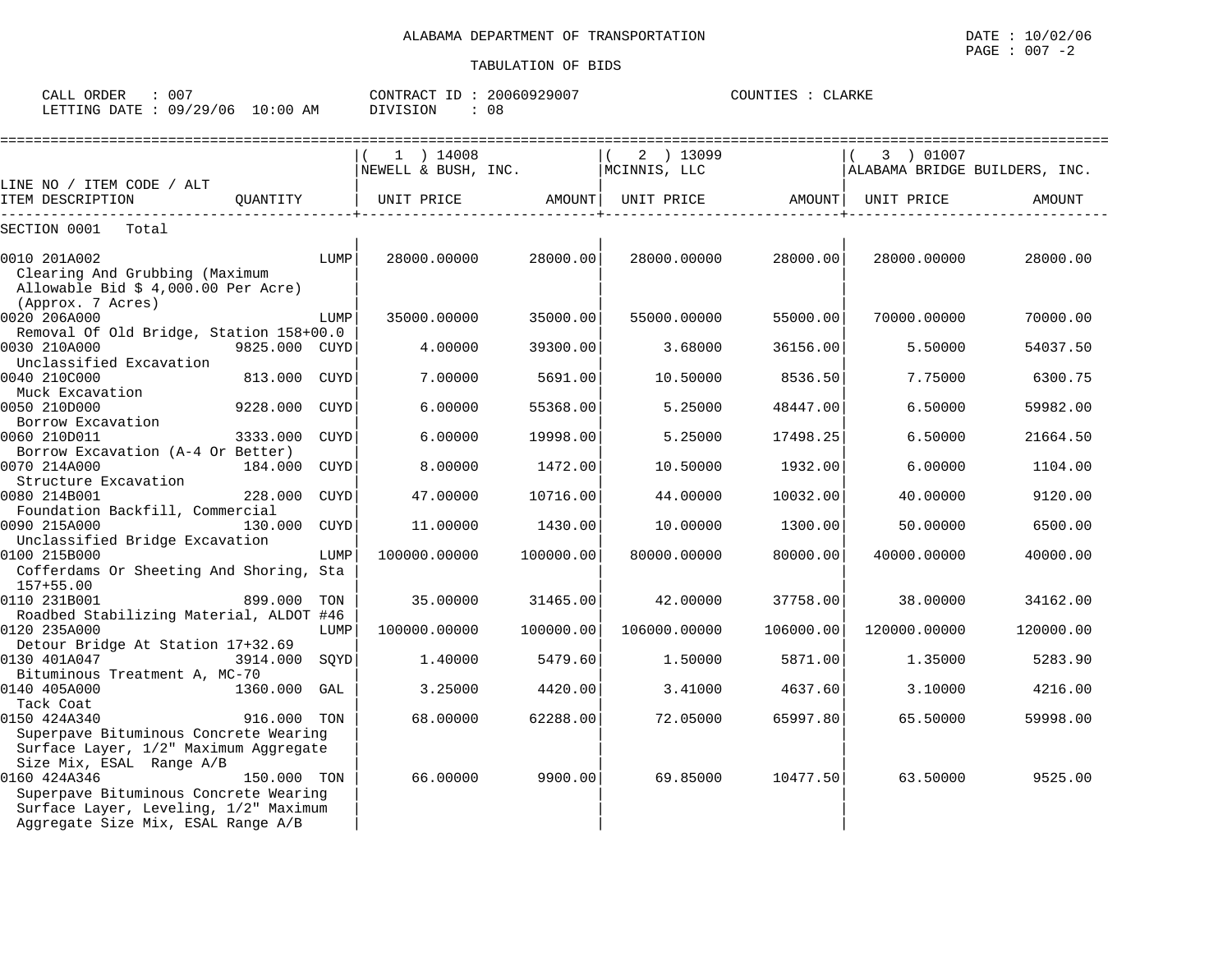CLARKE

| CALL ORDER : 007                |  | CONTRACT ID: 20060929007 |    | COUNTIES : CLARKE |  |
|---------------------------------|--|--------------------------|----|-------------------|--|
| LETTING DATE: 09/29/06 10:00 AM |  | DIVISION                 | 08 |                   |  |

|                                                                                                                 |              |             | $1$ ) 14008         |           | 13099<br>2        |           | 3 ) 01007                     |           |
|-----------------------------------------------------------------------------------------------------------------|--------------|-------------|---------------------|-----------|-------------------|-----------|-------------------------------|-----------|
|                                                                                                                 |              |             | NEWELL & BUSH, INC. |           | MCINNIS, LLC      |           | ALABAMA BRIDGE BUILDERS, INC. |           |
| LINE NO / ITEM CODE / ALT                                                                                       |              |             |                     |           |                   |           |                               |           |
| ITEM DESCRIPTION                                                                                                | OUANTITY     |             | UNIT PRICE          | AMOUNT    | UNIT PRICE AMOUNT |           | UNIT PRICE                    | AMOUNT    |
| 0170 424B636<br>Superpave Bituminous Concrete Upper<br>Binder Layer, 1" Maximum Aggregate Size                  | 901,000 TON  |             | 68,00000            | 61268.00  | 70.95000          | 63925.95  | 64.50000                      | 58114.50  |
| Mix, ESAL Range A/B                                                                                             |              |             |                     |           |                   |           |                               |           |
| 0180 424B640                                                                                                    | 100.000 TON  |             | 120,00000           | 12000.00  | 126.50000         | 12650.00  | 115,00000                     | 11500.00  |
| Superpave Bituminous Concrete Upper<br>Binder Layer, Patching, 1" Maximum<br>Aggregate Size Mix, ESAL Range A/B |              |             |                     |           |                   |           |                               |           |
| 0190 424B644<br>Superpave Bituminous Concrete Upper                                                             | 3300.000     | TON         | 66.00000            | 217800.00 | 70.95000          | 234135.00 | 64.50000                      | 212850.00 |
| Binder Layer, Leveling, 1" Maximum                                                                              |              |             |                     |           |                   |           |                               |           |
| Aggregate Size Mix, ESAL Range A/B<br>0200 424B666<br>Superpave Bituminous Concrete Lower                       | 892.000      | TON         | 66.00000            | 58872.00  | 69.85000          | 62306.20  | 63.50000                      | 56642.00  |
| Binder Layer, 1" Maximum Aggregate Size<br>Mix, ESAL Range A/B                                                  |              |             |                     |           |                   |           |                               |           |
| 0210 428C000<br>Scoring Bituminous Pavement Surface By                                                          | 4660.000 LF  |             | 2.00000             | 9320.00   | 3.80000           | 17708.00  | 3.50000                       | 16310.00  |
| Cutting                                                                                                         |              |             |                     |           |                   |           |                               |           |
| 0220 430B000                                                                                                    | 100.000 TON  |             | 45.00000            | 4500.00   | 42.00000          | 4200.00   | 38,00000                      | 3800.00   |
| Aggregate Surfacing (ALDOT #467 Or #57)                                                                         |              |             |                     |           |                   |           |                               |           |
| 0230 450B000<br>Reinforced Cement Concrete Bridge End<br>Slab                                                   | 107.000 SOYD |             | 100.00000           | 10700.00  | 150.00000         | 16050.00  | 65,00000                      | 6955.00   |
| 0240 502A000                                                                                                    | 22200.000 LB |             | 1,00000             | 22200.00  | 1.50000           | 33300.00  | 0.65000                       | 14430.00  |
| Steel Reinforcement                                                                                             |              |             |                     |           |                   |           |                               |           |
| 0250 502B000                                                                                                    |              | LUMP        | 55000.00000         | 55000.00  | 75000.00000       | 75000.00  | 33410.00000                   | 33410.00  |
| Steel Reinforcement For Bridge                                                                                  |              |             |                     |           |                   |           |                               |           |
| Superstructure, Sta. 157+55.00, Approx.<br>51400 lbs.                                                           |              |             |                     |           |                   |           |                               |           |
| 0260 503A000                                                                                                    | 45.000 CUYD  |             | 200.00000           | 9000.00   | 50.00000          | 2250.00   | 200.00000                     | 9000.00   |
| Seal Concrete                                                                                                   |              |             |                     |           |                   |           |                               |           |
| 0270 505A000                                                                                                    | 1.000        | <b>EACH</b> | 2000.00000          | 2000.00   | 2000.00000        | 2000.00   | 2200.00000                    | 2200.00   |
| Steel Test Piles (HP 10x42)                                                                                     |              |             |                     |           |                   |           |                               |           |
| 0280 505A002                                                                                                    | 2.000        | <b>EACH</b> | 2000.00000          | 4000.00   | 2800.00000        | 5600.00   | 2500.00000                    | 5000.00   |
| Steel Test Piles (HP 12x53)                                                                                     |              |             |                     |           |                   |           |                               |           |
| 0290 505B055                                                                                                    | 1.000        | EACH        | 2000.00000          | 2000.00   | 500.00000         | 500.00    | 4000.00000                    | 4000.00   |
| Static Loading Tests (HP 10x42)<br>0300 505B057                                                                 | 2.000 EACH   |             | 2000.00000          | 4000.00   | 750.00000         | 1500.00   | 4000.00000                    | 8000.00   |
| Static Loading Tests (HP 12x53)                                                                                 |              |             |                     |           |                   |           |                               |           |
|                                                                                                                 |              |             |                     |           |                   |           |                               |           |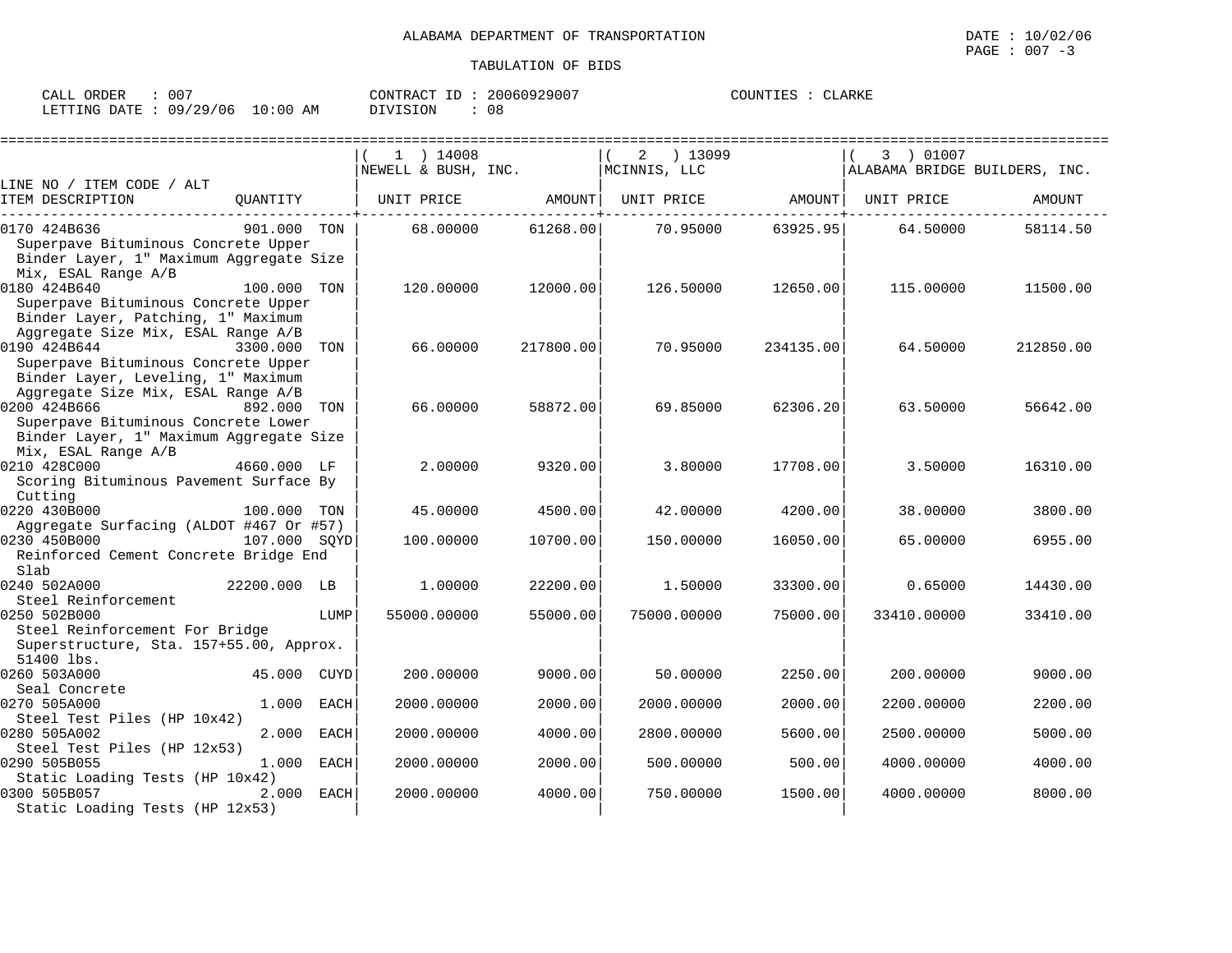| CALL ORDER : 007                |  | CONTRACT ID: 20060929007 |    | COUNTIES : CLARKE |  |
|---------------------------------|--|--------------------------|----|-------------------|--|
| LETTING DATE: 09/29/06 10:00 AM |  | DIVISION                 | 08 |                   |  |

|                                                                                               |              |      | 1 ) 14008                    |           | 2 ) 13099    |                   | 3 ) 01007                      |           |
|-----------------------------------------------------------------------------------------------|--------------|------|------------------------------|-----------|--------------|-------------------|--------------------------------|-----------|
|                                                                                               |              |      | NEWELL & BUSH, INC.          |           | MCINNIS, LLC |                   | ALABAMA BRIDGE BUILDERS, INC.  |           |
| LINE NO / ITEM CODE / ALT<br>ITEM DESCRIPTION                                                 |              |      | QUANTITY   UNIT PRICE AMOUNT |           |              | -------------+--- | UNIT PRICE AMOUNT   UNIT PRICE | AMOUNT    |
| 0310 505B085                                                                                  | 1.000 EACH   |      | 2000.00000                   | 2000.00   | 500.00000    | 500.00            | 500.00000                      | 500.00    |
| Dynamic Loading Tests (HP 10x42)<br>0320 505B087                                              | $1.000$ EACH |      | 2000.00000                   | 2000.00   | 500.00000    | 500.00            | 500.00000                      | 500.00    |
| Dynamic Loading Tests (HP 12x53)<br>0330 505M000<br>Steel Piling Furnished And Driven (HP     | 920.000 LF   |      | 32.50000                     | 29900.00  | 35.00000     | 32200.00          | 35.00000                       | 32200.00  |
| 10x42)<br>0340 505M002<br>Steel Piling Furnished And Driven (HP                               | 1610.000 LF  |      | 35,00000                     | 56350.00  | 40.00000     | 64400.00          | 45.00000                       | 72450.00  |
| 12x53)<br>0350 508A000                                                                        | 2860.000 LB  |      | 3.50000                      | 10010.00  | 6.00000      | 17160.00          | 4.00000                        | 11440.00  |
| Structural Steel<br>0360 510A000                                                              | 131.000 CUYD |      | 625.00000                    | 81875.00  | 600,00000    | 78600.00          | 500.00000                      | 65500.00  |
| Bridge Substructure Concrete, Class A<br>0370 510C051<br>Bridge Concrete Superstructure, Sta. |              | LUMP | 150000.00000                 | 150000.00 | 150000.00000 | 150000.001        | 220000.00000                   | 220000.00 |
| 157+55.00, Approx. 220 Cu Yd<br>0380 510E000 660.000 SOYD<br>Grooving Concrete Bridge Decks   |              |      | 6.25000                      | 4125.00   | 10.00000     | 6600.00           | 5,00000                        | 3300.00   |
| 0390 511A001<br>Elastomeric Bearings, Type 2                                                  | 24.000 EACH  |      | 90.00000                     | 2160.00   | 100.00000    | 2400.00           | 200.00000                      | 4800.00   |
| 0400 511A052<br>Elastomeric Bearings, Type 2 (Mark B3)                                        | 12.000 EACH  |      | 150.00000                    | 1800.00   | 100.00000    | 1200.00           | 200,00000                      | 2400.00   |
| 0410 513B003<br>465.000 LF<br>Pretensioned-Prestressed Concrete                               |              |      | 90.00000                     | 41850.00  | 85.00000     | 39525.00          | 100.00000                      | 46500.00  |
| Girders, Type I (Specialty Item)<br>0420 513B005<br>Pretensioned-Prestressed Concrete         | 505.000 LF   |      | 160.00000                    | 80800.00  | 150.00000    | 75750.00          | 110.00000                      | 55550.00  |
| Girders, Type III (Specialty Item)<br>0430 530A002<br>24" Roadway Pipe (Class 3 R.C.)         | 40.000 LF    |      | 30.00000                     | 1200.00   | 52.50000     | 2100.00           | 43.24000                       | 1729.60   |
| 0440 530A003<br>30" Roadway Pipe (Class 3 R.C.)                                               | 15.000 LF    |      | 550.00000                    | 8250.00   | 79.00000     | 1185.00           | 100.00000                      | 1500.00   |
| 0450 533A108 615.000 LF<br>24" Storm Sewer Pipe (Class 4 R.C.)                                |              |      | 36.00000                     | 22140.00  | 54.00000     | 33210.00          | 48.00000                       | 29520.00  |
| 0460 533A109<br>18" Storm Sewer Pipe (Class 4 R.C.)                                           | 8.000 LF     |      | 315,00000                    | 2520.00   | 63.00000     | 504.00            | 150.00000                      | 1200.00   |
| 0470 535B091<br>29" Span, 18" Rise Side Drain Pipe<br>(Class 3 R.C.)                          | 56.000 LF    |      | 50.00000                     | 2800.00   | 74.00000     | 4144.00           | 52.00000                       | 2912.00   |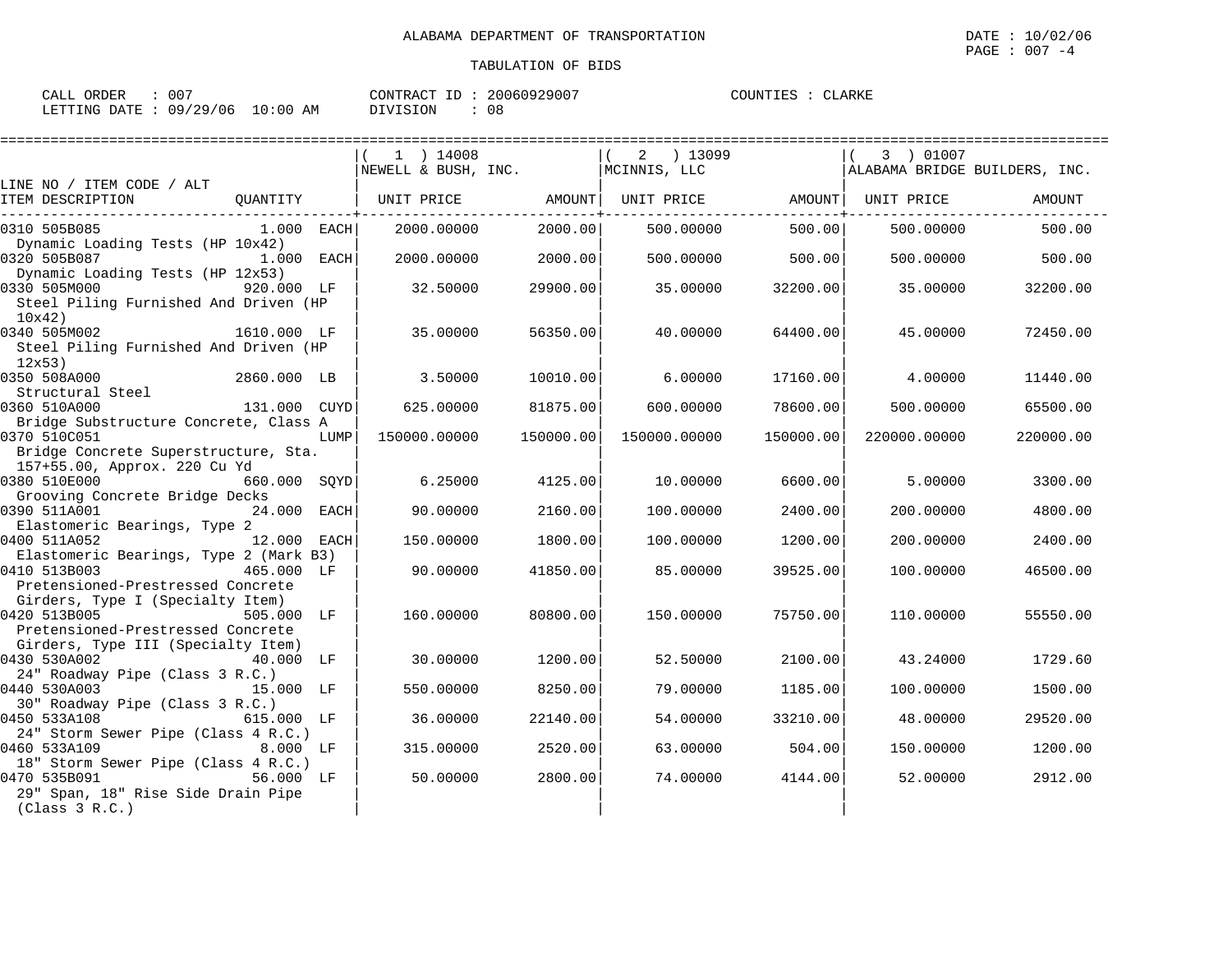| CALL ORDER : 007                |  | CONTRACT ID: 20060929007 |    | COUNTIES : CLARKE |  |
|---------------------------------|--|--------------------------|----|-------------------|--|
| LETTING DATE: 09/29/06 10:00 AM |  | DIVISION                 | 08 |                   |  |

|                                         |              |      |                     |           |                   |           |              | ------------------------------ |
|-----------------------------------------|--------------|------|---------------------|-----------|-------------------|-----------|--------------|--------------------------------|
|                                         |              |      | $1$ ) 14008         |           | $2 \t) 13099$     |           | 3 01007      |                                |
|                                         |              |      | NEWELL & BUSH, INC. |           | MCINNIS, LLC      |           |              | ALABAMA BRIDGE BUILDERS, INC.  |
| LINE NO / ITEM CODE / ALT               |              |      |                     |           |                   |           |              |                                |
| ITEM DESCRIPTION                        | OUANTITY     |      | UNIT PRICE AMOUNT   |           | UNIT PRICE AMOUNT |           | UNIT PRICE   | AMOUNT                         |
| 0480 600A000                            |              | LUMP | 190000.00000        | 190000.00 | 121700.00000      | 121700.00 | 248500.00000 | 248500.00                      |
| Mobilization                            |              |      |                     |           |                   |           |              |                                |
| 0490 610C001                            | 4419.000 TON |      | 36,00000            | 159084.00 | 42.00000          | 185598.00 | 35,00000     | 154665.00                      |
| Loose Riprap, Class 2                   |              |      |                     |           |                   |           |              |                                |
| 0500 610D003                            | 2364.000     | SOYD | 2.50000             | 5910.00   | 3.30000           | 7801.20   | 3.00000      | 7092.00                        |
| Filter Blanket, Geotextile              |              |      |                     |           |                   |           |              |                                |
| 0510 614A000                            | 79.000 CUYD  |      | 350,00000           | 27650.00  | 400,00000         | 31600.00  | 300,00000    | 23700.00                       |
| Slope Paving                            |              |      |                     |           |                   |           |              |                                |
| 0520 619A003                            | 1.000 EACH   |      | 650.00000           | 650.00    | 1500.00000        | 1500.00   | 1000.00000   | 1000.00                        |
| 24" Roadway Pipe End Treatment, Class 1 |              |      |                     |           |                   |           |              |                                |
| 0530 619A004                            | 1.000 EACH   |      | 750.00000           | 750.00    | 1750.00000        | 1750.00   | 1075.00000   | 1075.00                        |
| 30" Roadway Pipe End Treatment, Class 1 |              |      |                     |           |                   |           |              |                                |
| 0540 619B117                            | 2.000 EACH   |      | 550.00000           | 1100.00   | 1500.00000        | 3000.00   | 1500.00000   | 3000.00                        |
| 29" Span, 18" Rise Side Drain Pipe End  |              |      |                     |           |                   |           |              |                                |
| Treatment, Class 1                      |              |      |                     |           |                   |           |              |                                |
| 0550 620A000                            | 1.000 CUYD   |      | 525,00000           | 525.00    | 800,00000         | 800.00    | 1000.00000   | 1000.00                        |
| Minor Structure Concrete                |              |      |                     |           |                   |           |              |                                |
| 0560 621A005                            | 2.000 EACH   |      | 4700.00000          | 9400.00   | 2750.00000        | 5500.00   | 2500.00000   | 5000.00                        |
| Junction Boxes, Type 1                  |              |      |                     |           |                   |           |              |                                |
| 0570 621C027                            | 3.000 EACH   |      | 2400.00000          | 7200.00   | 2500.00000        | 7500.00   | 3500.00000   | 10500.00                       |
| Inlets, Type C                          |              |      |                     |           |                   |           |              |                                |
| 0580 621D002                            | 1.000        | EACH | 550.00000           | 550.00    | 1000.00000        | 1000.00   | 750.00000    | 750.00                         |
| Inlet Units, Type C                     |              |      |                     |           |                   |           |              |                                |
| 0590 6211001                            | 1.000 EACH   |      | 5200.00000          | 5200.00   | 5000.00000        | 5000.00   | 7000.00000   | 7000.00                        |
| Stilling Basins, Type 1                 |              |      |                     |           |                   |           |              |                                |
| 0600 630A001                            | 2038.000 LF  |      | 20,00000            | 40760.00  | 19,00000          | 38722.00  | 18,00000     | 36684.00                       |
| Steel Beam Guardrail, Class A, Type 2   |              |      |                     |           |                   |           |              |                                |
| 0610 630C003                            | 8.000 EACH   |      | 1500.00000          | 12000.00  | 1800.00000        | 14400.00  | 1650.00000   | 13200.00                       |
| Guardrail End Anchor, Type 13           |              |      |                     |           |                   |           |              |                                |
| 0620 630C050                            | 8.000 EACH   |      | 2100.00000          | 16800.00  | 2200.00000        | 17600.00  | 2000.00000   | 16000.00                       |
| Guardrail End Anchor, Type 20 Series    |              |      |                     |           |                   |           |              |                                |
| 0630 641A512                            | 5.000 LF     |      | 315,00000           | 1575.00   | 26.50000          | 132.50    | 40.00000     | 200.00                         |
| 3/4 Inch Copper Water Service Line Laid |              |      |                     |           |                   |           |              |                                |
| 0640 641A746                            | 2275.000 LF  |      | 16.00000            | 36400.00  | 18.90000          | 42997.50  | 19.00000     | 43225.00                       |
| 6 Inch P.V.C. Water Main Laid           |              |      |                     |           |                   |           |              |                                |
| 0650 641C500                            | 200.000 LB   |      | 26,00000            | 5200.00   | 6.30000           | 1260.00   | 5.00000      | 1000.00                        |
| Ductile Iron Fittings                   |              |      |                     |           |                   |           |              |                                |
| 0660 641J516                            | 2.000 EACH   |      | 2000.00000          | 4000.00   | 1050.00000        | 2100.00   | 2300.00000   | 4600.00                        |
| 6 Inch Gate Valve With Box              |              |      |                     |           |                   |           |              |                                |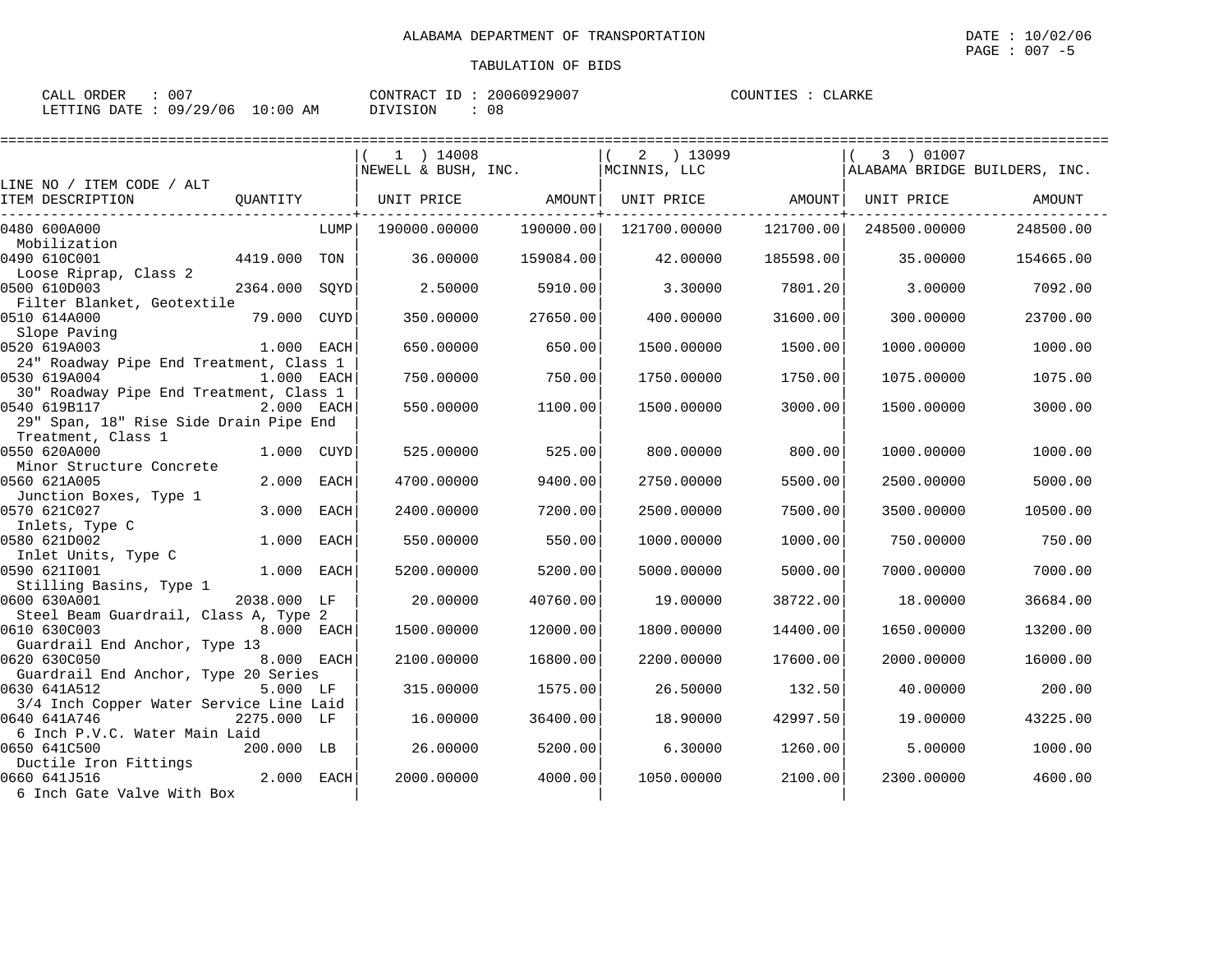| CALL ORDER : 007                |  | CONTRACT ID: 20060929007 |    | COUNTIES : CLARKE |  |
|---------------------------------|--|--------------------------|----|-------------------|--|
| LETTING DATE: 09/29/06 10:00 AM |  | DIVISION                 | 08 |                   |  |

|                                                              |              |             | $1$ ) 14008         |          | ) 13099<br>2 |          | 3 ) 01007                     |          |
|--------------------------------------------------------------|--------------|-------------|---------------------|----------|--------------|----------|-------------------------------|----------|
|                                                              |              |             | NEWELL & BUSH, INC. |          | MCINNIS, LLC |          | ALABAMA BRIDGE BUILDERS, INC. |          |
| LINE NO / ITEM CODE / ALT<br>ITEM DESCRIPTION                | OUANTITY     |             | UNIT PRICE          | AMOUNT   | UNIT PRICE   | AMOUNT   | UNIT PRICE                    | AMOUNT   |
| 0670 641L500<br>Concrete for Water Mains (Thrust Blocks      | 1.000 CUYD   |             | 525.00000           | 525.00   | 550.00000    | 550.00   | 850.00000                     | 850.00   |
| 0680 641P515                                                 | 1.000        | EACH        | 525.00000           | 525.00   | 1050.00000   | 1050.00  | 500.00000                     | 500.00   |
| 3/4 Inch Service Tap<br>0690 650A000<br>Topsoil              | 200.000      | CUYD        | 12,00000            | 2400.00  | 10.50000     | 2100.00  | 8,00000                       | 1600.00  |
| 0700 650B000<br>Topsoil From Stockpiles                      | 1842.000     | <b>CUYD</b> | 5.00000             | 9210.00  | 4.20000      | 7736.40  | 6.00000                       | 11052.00 |
| 0710 652A100<br>Seeding                                      | 4.000        | ACRE        | 600,00000           | 2400.00  | 880.00000    | 3520.00  | 1500.00000                    | 6000.00  |
| 0720 652C000<br>Mowing                                       | 4.000        | ACRE        | 80.00000            | 320.00   | 110.00000    | 440.00   | 500.00000                     | 2000.00  |
| 0730 654A000<br>Solid Sodding                                | 95.000       | SQYD        | 5.00000             | 475.00   | 6.60000      | 627.00   | 15.00000                      | 1425.00  |
| 0740 656A010<br>Mulching                                     | 4.000        | ACRE        | 500.00000           | 2000.00  | 880.00000    | 3520.00  | 1500.00000                    | 6000.00  |
| 0750 659A033<br>Rolled Erosion Control Product, Type         | 95.000 SQYD  |             | 3.00000             | 285.00   | 2.50000      | 237.50   | 3.00000                       | 285.00   |
| (2A)<br>0760 659A048<br>Rolled Erosion Control Product, Type | 559.000 SOYD |             | 6.00000             | 3354.00  | 6.60000      | 3689.40  | 10,00000                      | 5590.00  |
| (5A)<br>0770 665A000                                         | 4.000        | ACRE        | 400.00000           | 1600.00  | 550.00000    | 2200.00  | 750.00000                     | 3000.00  |
| Temporary Seeding<br>0780 665B000                            | 4.000        | ACRE        | 400.00000           | 1600.00  | 550.00000    | 2200.00  | 750.00000                     | 3000.00  |
| Temporary Mulching<br>0790 665F000                           | 50.000       | EACH        | 22.00000            | 1100.00  | 28.00000     | 1400.00  | 10,00000                      | 500.00   |
| Hay Bales<br>0800 665J000                                    | 4412.000     | LF          | 5.00000             | 22060.00 | 6.10000      | 26913.20 | 5.00000                       | 22060.00 |
| Silt Fence, Type A<br>0810 6650001<br>Silt Fence Removal     | 4412.000     | LF          | 1,00000             | 4412.00  | 1.10000      | 4853.20  | 2.00000                       | 8824.00  |
| 0820 6650001<br>20 Inch Wattle                               | 300.000      | LF          | 7.00000             | 2100.00  | 10.00000     | 3000.00  | 12.00000                      | 3600.00  |
| 0830 666A001<br>Pest Control Treatment                       | 4.000        | ACRE        | 1,00000             | 4.00     | 33.00000     | 132.00   | 500.00000                     | 2000.00  |
| 0840 672B000<br>Flocculant Powder                            | 40.000       | LB          | 15.00000            | 600.00   | 15.00000     | 600.00   | 100.00000                     | 4000.00  |
| 0850 674A000<br>Construction Safety Fence                    | 150.000      | LF          | 4.00000             | 600.00   | 10.00000     | 1500.00  | 5.00000                       | 750.00   |
|                                                              |              |             |                     |          |              |          |                               |          |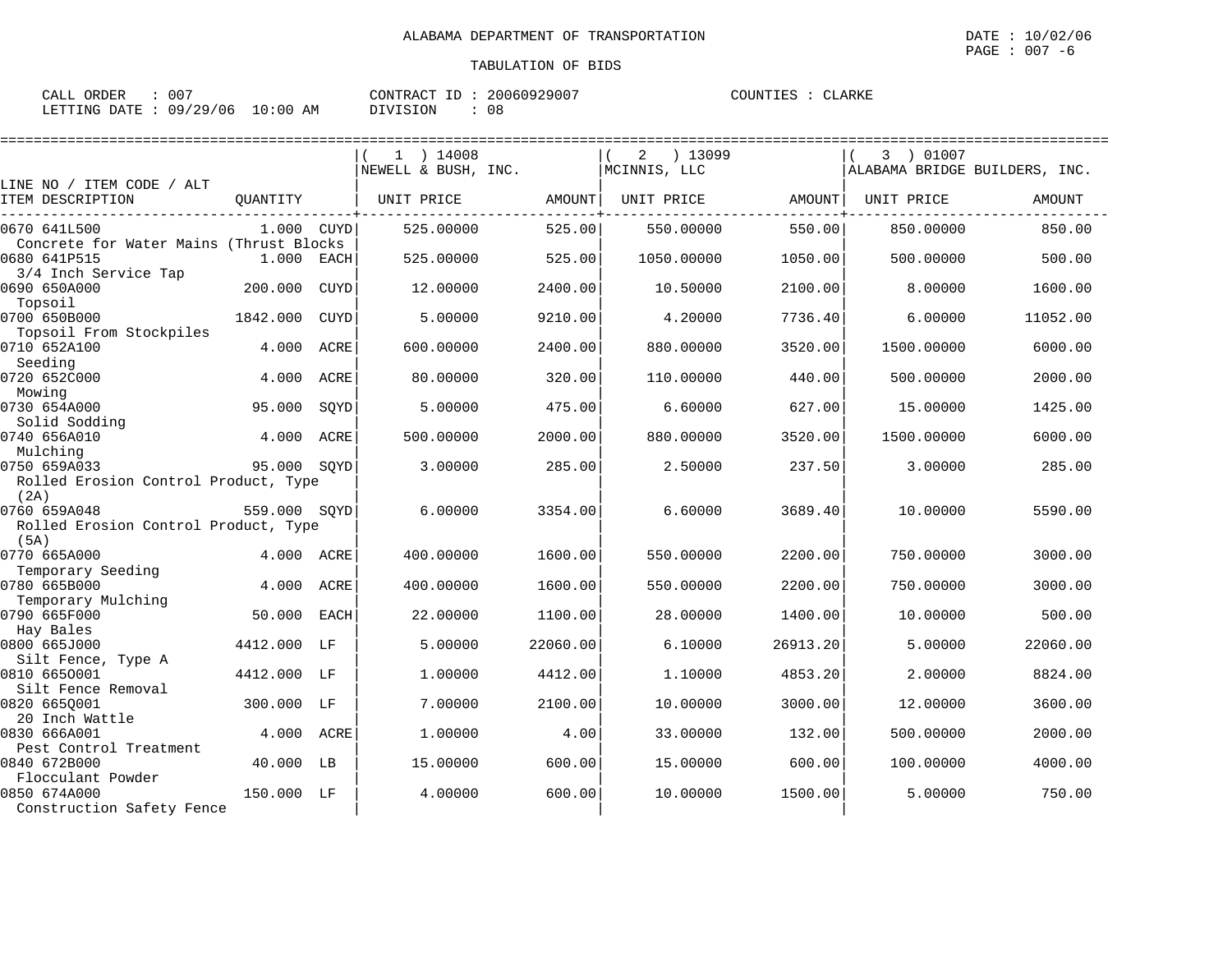| CALL ORDER                      | 007 | CONTRACT ID: | 20060929007 | COUNTIES : CLARKE |  |
|---------------------------------|-----|--------------|-------------|-------------------|--|
| LETTING DATE: 09/29/06 10:00 AM |     | DIVISION     | 08          |                   |  |

|                                                                                                                |                 | $1$ ) $14008$<br>NEWELL & BUSH, INC. |          | 2 ) 13099<br>MCINNIS, LLC |          | 3 ) 01007<br>ALABAMA BRIDGE BUILDERS, INC. |               |
|----------------------------------------------------------------------------------------------------------------|-----------------|--------------------------------------|----------|---------------------------|----------|--------------------------------------------|---------------|
| LINE NO / ITEM CODE / ALT<br>ITEM DESCRIPTION                                                                  | QUANTITY        | UNIT PRICE                           | AMOUNT   | UNIT PRICE                | AMOUNT   | UNIT PRICE                                 | <b>AMOUNT</b> |
| 0860 680A000                                                                                                   | LUMP            | 22000.00000                          | 22000.00 | 45500.00000               | 45500.00 | 29000.00000                                | 29000.00      |
| Engineering Controls<br>0870 701A028<br>Solid White, Class 2, Type A Traffic<br>Stripe (0.06" Thick) (6" Wide) | 1.000 MILE      | 2700.00000                           | 2700.00  | 2750.00000                | 2750.00  | 2500.00000                                 | 2500.00       |
| 0880 701A046<br>Broken Yellow, Class 2, Type A Traffic<br>Stripe (0.09" Thick) (6" Wide)                       | 1.000 MILE      | 1700.00000                           | 1700.00  | 1650.00000                | 1650.00  | 1500.00000                                 | 1500.00       |
| 0890 701A048<br>Solid Yellow, Class 2, Type A Traffic<br>Stripe (0.09" Thick) (6" Wide)                        | 1.000 MILE      | 2700.00000                           | 2700.00  | 2750.00000                | 2750.00  | 2500.00000                                 | 2500.00       |
| 0900 701C002                                                                                                   | 1.000 MILE      | 900.00000                            | 900.00   | 825.00000                 | 825.00   | 750.00000                                  | 750.00        |
| Broken Temporary Traffic Stripe (Paint)<br>0910 701C003                                                        | 9.000 MILE      | 900.00000                            | 8100.00  | 880.00000                 | 7920.00  | 800.00000                                  | 7200.00       |
| Solid Temporary Traffic Stripe (Paint)<br>0920 701C005                                                         | 1.000 MILE      | 9000.00000                           | 9000.00  | 8500.00000                | 8500.00  | 8500.00000                                 | 8500.00       |
| Solid Temporary Traffic Stripe (Tape)<br>0930 701G125<br>Solid White, Class 3W, Type A Traffic                 | 330.000 LF      | 5.25000                              | 1732.50  | 5.50000                   | 1815.00  | 5.00000                                    | 1650.00       |
| Stripe (6" Wide)<br>0940 701G129<br>Broken Yellow, Class 3W, Type A Traffic<br>Stripe (6" Wide)                | 165.000 LF      | 5.25000                              | 866.25   | 5.50000                   | 907.50   | 5.00000                                    | 825.00        |
| 0950 705A011                                                                                                   | 470.000 EACH    | 7.00000                              | 3290.00  | 6.60000                   | 3102.00  | 6.00000                                    | 2820.00       |
| Pavement Markers, Class C, Type 1-A<br>0960 705A023                                                            | 118.000 EACH    | 7.00000                              | 826.00   | 6.60000                   | 778.80   | 6.00000                                    | 708.00        |
| Pavement Markers, Class C, Type 2-D<br>0970 705A032                                                            | 5.000 EACH      | 10.00000                             | 50.00    | 11,00000                  | 55.00    | 10,00000                                   | 50.00         |
| Pavement Markers, Class A-H, Type 1-B<br>0980 705A037                                                          | 40.000 EACH     | 10.00000                             | 400.00   | 11,00000                  | 440.00   | 10,00000                                   | 400.00        |
| Pavement Markers, Class A-H, Type 2-D<br>0990 707B010                                                          | 4.000 EACH      | 30.00000                             | 120.00   | 50.00000                  | 200.00   | 250.00000                                  | 1000.00       |
| Type B Hazard Marker Installation<br>(Temporary)<br>1000 740B000                                               | 503.000<br>SOFT | 12,00000                             | 6036.00  | 12.00000                  | 6036.00  | 9.50000                                    | 4778.50       |
| Construction Signs<br>1010 740D000                                                                             | 100.000<br>EACH | 75.00000                             | 7500.00  | 50.00000                  | 5000.00  | 70.00000                                   | 7000.00       |
| Channelizing Drums<br>1020 740E000<br>Cones (36 Inches High)                                                   | 75.000 EACH     | 75.00000                             | 5625.00  | 10.00000                  | 750.00   | 12.00000                                   | 900.00        |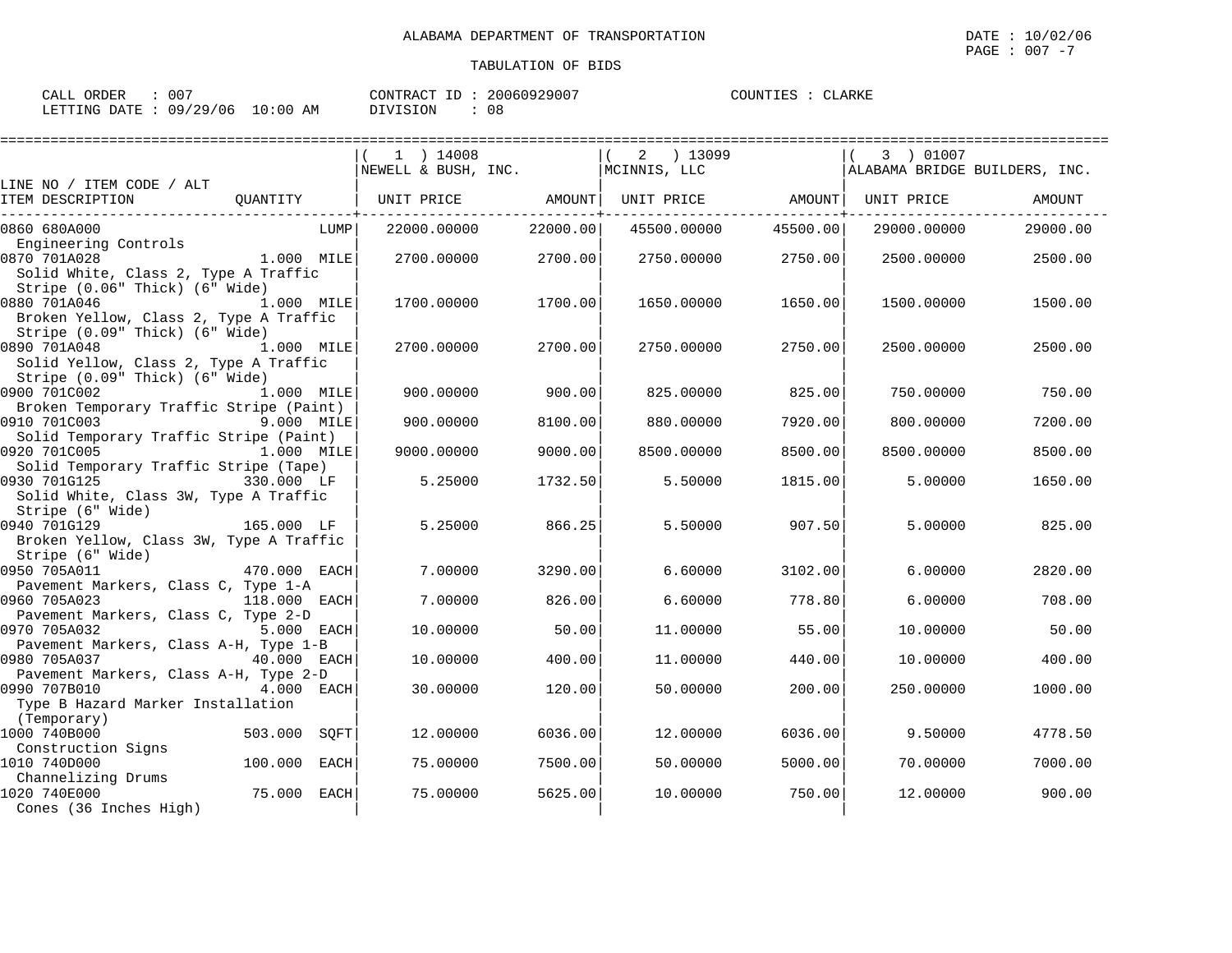| CALL ORDER                       | 007 | CONTRACT ID: | 20060929007 | COUNTIES | CLARKE |
|----------------------------------|-----|--------------|-------------|----------|--------|
| LETTING DATE : 09/29/06 10:00 AM |     | DIVISION     | 08          |          |        |

|                                         |             |      | $1$ ) 14008<br>NEWELL & BUSH, INC. |                 | 2 ) 13099<br>MCINNIS, LLC |                | 01007<br>$3 \rightarrow$<br>ALABAMA BRIDGE BUILDERS, INC. |                |
|-----------------------------------------|-------------|------|------------------------------------|-----------------|---------------------------|----------------|-----------------------------------------------------------|----------------|
| LINE NO / ITEM CODE / ALT               |             |      |                                    |                 |                           |                |                                                           |                |
| ITEM DESCRIPTION                        | OUANTITY    |      | UNIT PRICE                         | AMOUNT          | UNIT PRICE                | AMOUNT         | UNIT PRICE                                                | AMOUNT         |
| 1030 740F002<br>Barricades, Type III    | 8.000       | EACH | 250.00000                          | 2000.00         | 400.00000                 | 3200.00        | 250.00000                                                 | 2000.00        |
| 1040 7401005                            | 2.000       | EACH | 250.00000                          | 500.00          | 500.00000                 | 1000.00        | 580.00000                                                 | 1160.00        |
| Warning Lights, Type B (Detachable Head |             |      |                                    |                 |                           |                |                                                           |                |
| 1050 740L005                            | 50.000 EACH |      | 45.00000                           | 2250.00         | 100,00000                 | 5000.00        | 60,00000                                                  | 3000.00        |
| Vertical Panel, Type I (Double-Sided)   |             |      |                                    |                 |                           |                |                                                           |                |
| 1060 740M001                            | 75.000 EACH |      | 7.00000                            | 525.00          | 1,00000                   | 75.00          | 8,00000                                                   | 600.00         |
| Ballast For Cone                        |             |      |                                    |                 |                           |                |                                                           |                |
| 1070 7400000                            | 1.000       | EACH | 6500.00000                         | 6500.00         | 7500.00000                | 7500.00        | 0.00000                                                   | 0.00           |
| Pilot Car                               |             |      |                                    |                 |                           |                |                                                           |                |
| 1080 998A000                            |             | LUMP | 18000.00000                        | 18000.00        | 6600,00000                | 6600.00        | 6000.00000                                                | 6000.00        |
| Construction Fuel (Maximum Bid Limited  |             |      |                                    |                 |                           |                |                                                           |                |
| To $$105,000.00)$                       |             |      |                                    |                 |                           |                |                                                           |                |
| SECTION TOTALS                          |             |      |                                    | \$2,166,612.35] |                           | \$2,227,331.00 | Ŝ.                                                        | 2,270,175.25   |
| CONTRACT TOTALS                         |             |      |                                    | \$2,166,612.35] |                           | \$2,227,331.00 |                                                           | \$2,270,175.25 |
|                                         |             |      |                                    |                 |                           |                |                                                           |                |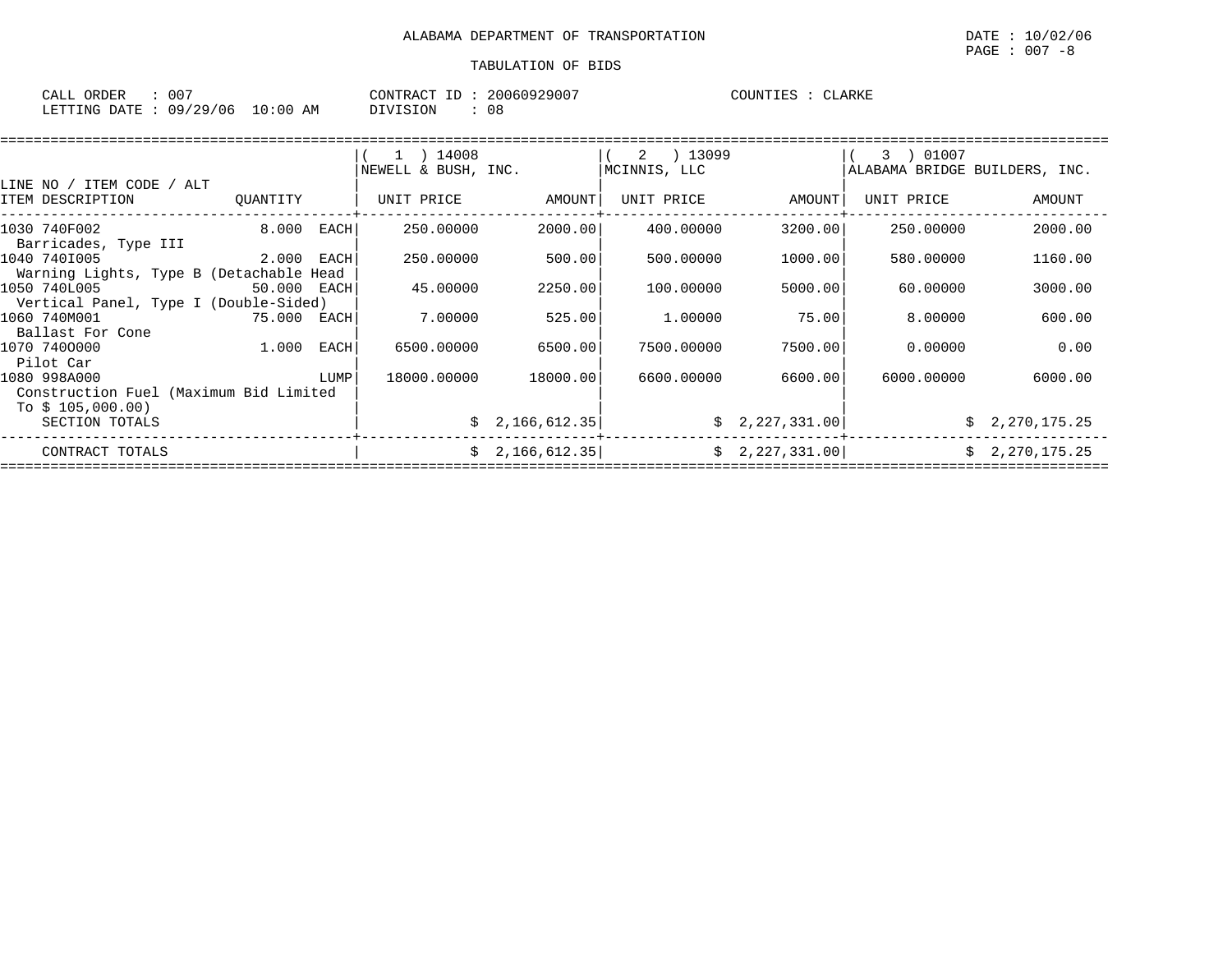|      | : 009<br>CALL ORDER                                 | LETTING DATE: 09/29/06 10:00 AM | CONTRACT ID: 20060929009<br>$\cdot$ 09<br>DIVISION                                                                                                   |              |                  | COUNTIES : BALDWIN                                      |                   |
|------|-----------------------------------------------------|---------------------------------|------------------------------------------------------------------------------------------------------------------------------------------------------|--------------|------------------|---------------------------------------------------------|-------------------|
|      | CONTRACT DESCRIPTION :<br>of Dyas. Length 0.044 mi. |                                 | CONTRACT TIME:<br>70<br>for constructing the Bridge Replacements (2 Precast) on Dyas<br>Road at Bushy Creek and a tributary to Bushy Creek southeast | Working Days | (available days) | $PROJECT(S)$ : $ACGBBRZ-BRZ-0200(210)$<br>BRZ-0200(211) |                   |
| RANK | VENDOR NO. / NAME                                   |                                 |                                                                                                                                                      |              |                  | TOTAL<br>BID                                            | % OVER<br>LOW BID |
|      | 13099                                               | MCINNIS, LLC                    |                                                                                                                                                      |              |                  | 999.144.90                                              | 100.0000%         |
|      | 13021                                               | MURPHREE BRIDGE CORPORATION     |                                                                                                                                                      |              |                  | 1,023,565.51                                            | 102.4442%         |
|      | 13036                                               | THE MORRIS GROUP, INC.          |                                                                                                                                                      |              |                  | 1,267,099.40                                            | 126.8184%         |
| 4    | 14008                                               | NEWELL & BUSH, INC.             |                                                                                                                                                      |              |                  | 1,625,490.00                                            | 162.6881%         |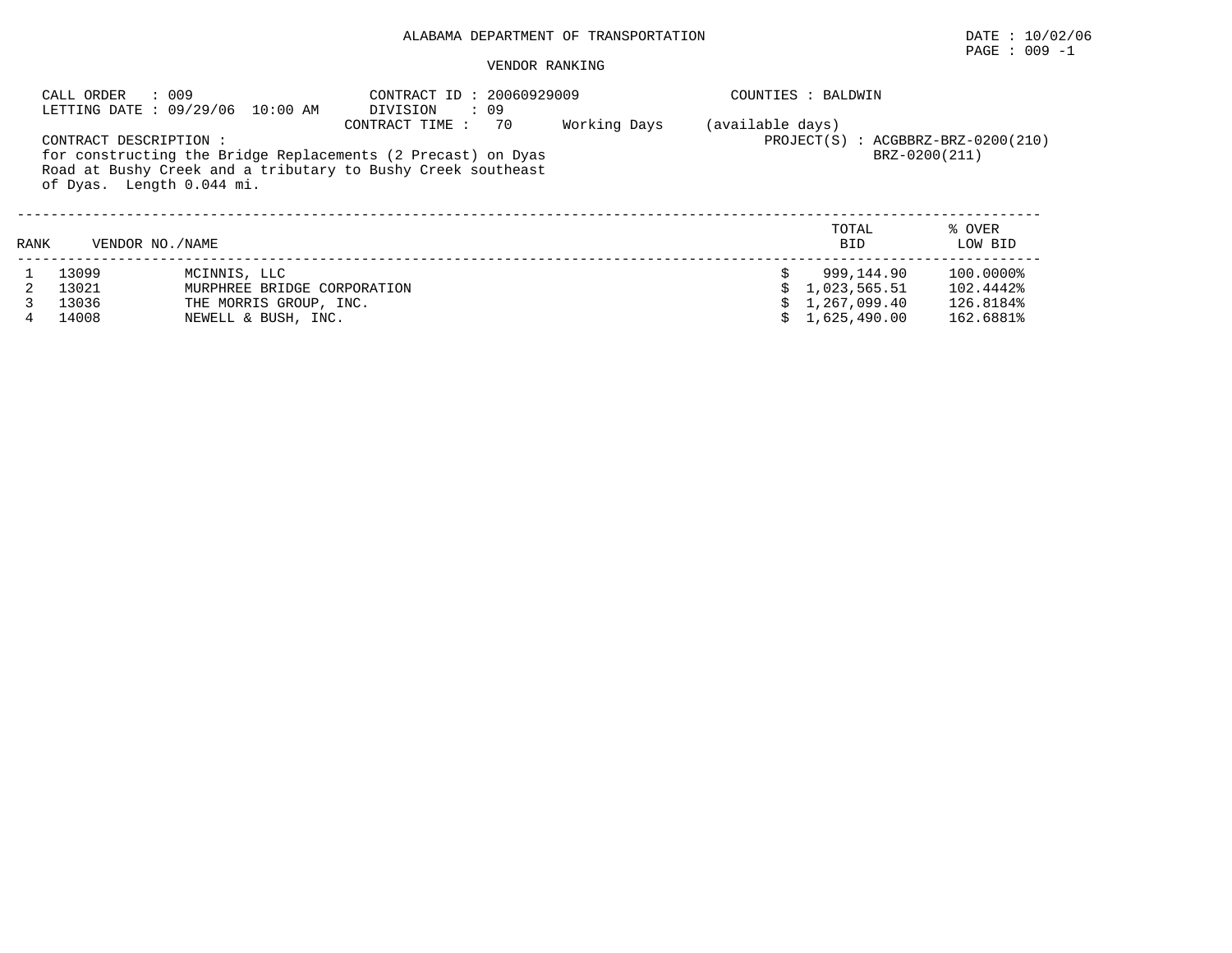| CALL ORDER                      | 009 |          | CONTRACT ID: 20060929009 | COUNTIES : BALDWIN |  |
|---------------------------------|-----|----------|--------------------------|--------------------|--|
| LETTING DATE: 09/29/06 10:00 AM |     | DIVISION | 09                       |                    |  |

|                                                                                                            |              |             | $1$ ) 13099       |          | 2 ) 13021   |          | 3 ) 13036                                          |           |
|------------------------------------------------------------------------------------------------------------|--------------|-------------|-------------------|----------|-------------|----------|----------------------------------------------------|-----------|
|                                                                                                            |              |             | MCINNIS, LLC      |          |             |          | MURPHREE BRIDGE CORPORATION THE MORRIS GROUP, INC. |           |
| LINE NO / ITEM CODE / ALT<br>ITEM DESCRIPTION                                                              | OUANTITY     |             | UNIT PRICE AMOUNT |          | UNIT PRICE  | AMOUNT   | UNIT PRICE                                         | AMOUNT    |
| SECTION 0001<br>Total                                                                                      |              |             |                   |          |             |          |                                                    |           |
| 0010 201A002<br>Clearing And Grubbing (Maximum<br>Allowable Bid \$ 4000 Per Acre) ( Approx.                |              | LUMP        | 4000.00000        | 4000.00  | 4000.00000  | 4000.00  | 4000.00000                                         | 4000.00   |
| 1 Acre)<br>0020 206A000                                                                                    |              | LUMP        | 25000.00000       | 25000.00 | 78850.00000 | 78850.00 | 45000.00000                                        | 45000.00  |
| Removal Of Old Bridge, Station 16+54.00                                                                    |              |             |                   |          |             |          |                                                    |           |
| 0030 206A001<br>Removal Of Old Bridge, Station 6+57                                                        |              | LUMP        | 25000.00000       | 25000.00 | 78850.00000 | 78850.00 | 45000.00000                                        | 45000.00  |
| 0040 210A000<br>Unclassified Excavation                                                                    | 303.000 CUYD |             | 30,00000          | 9090.00  | 5.00000     | 1515.00  | 11,00000                                           | 3333.00   |
| 0050 502A001<br>Steel Reinforcement (Grade 60)                                                             | 11214.000 LB |             | 1.50000           | 16821.00 | 1,50000     | 16821.00 | 1,10000                                            | 12335.40  |
| 0060 505A015                                                                                               | 3.000 EACH   |             | 4500.00000        | 13500.00 | 5000.00000  | 15000.00 | 6000.00000                                         | 18000.00  |
| Concrete Test Piles (14 Inches Square)<br>0070 505A017                                                     | 1.000 EACH   |             | 10000.00000       | 10000.00 | 7500.00000  | 7500.00  | 9000.00000                                         | 9000.00   |
| Concrete Test Piles (18 Inches Square)<br>0080 505B045                                                     | 3.000 EACH   |             | 7500.00000        | 22500.00 | 5000.00000  | 15000.00 | 12500.00000                                        | 37500.00  |
| Static Loading Tests (14 Inches Square)<br>0090 505B047                                                    | 1.000 EACH   |             | 15000.00000       | 15000.00 | 7500.00000  | 7500.00  | 12500.00000                                        | 12500.00  |
| Static Loading Tests (18 Inches Square)<br>0100 505N000<br>Concrete Piling Furnished (14 Inches<br>Square) | 2058.000 LF  |             | 40.00000          | 82320.00 | 44.40000    | 91375.20 | 83.00000                                           | 170814.00 |
| 0110 505N002<br>Concrete Piling Furnished (18 Inches                                                       | 1080.000 LF  |             | 55.00000          | 59400.00 | 61,00000    | 65880.00 | 103,00000                                          | 111240.00 |
| Square)<br>0120 5050000<br>Concrete Piling Driven (14 Inches<br>Square)                                    | 2058.000 LF  |             | 5.00000           | 10290.00 | 1,00000     | 2058.00  | 5.00000                                            | 10290.00  |
| 0130 5050002<br>1080.000 LF<br>Concrete Piling Driven (18 Inches                                           |              |             | 5.00000           | 5400.00  | 1,00000     | 1080.00  | 5.00000                                            | 5400.00   |
| Square)<br>0140 507A000<br>Wire Rope Abutment Anchor Assembly                                              | 2.000        | <b>EACH</b> | 7000.00000        | 14000.00 | 3500.00000  | 7000.00  | 9100.00000                                         | 18200.00  |
| 0150 507A002<br>Wire Rope Abutment Anchor Assembly<br>(Modified)                                           | 2.000        | EACH        | 7000.00000        | 14000.00 | 4000.00000  | 8000.00  | 9100.00000                                         | 18200.00  |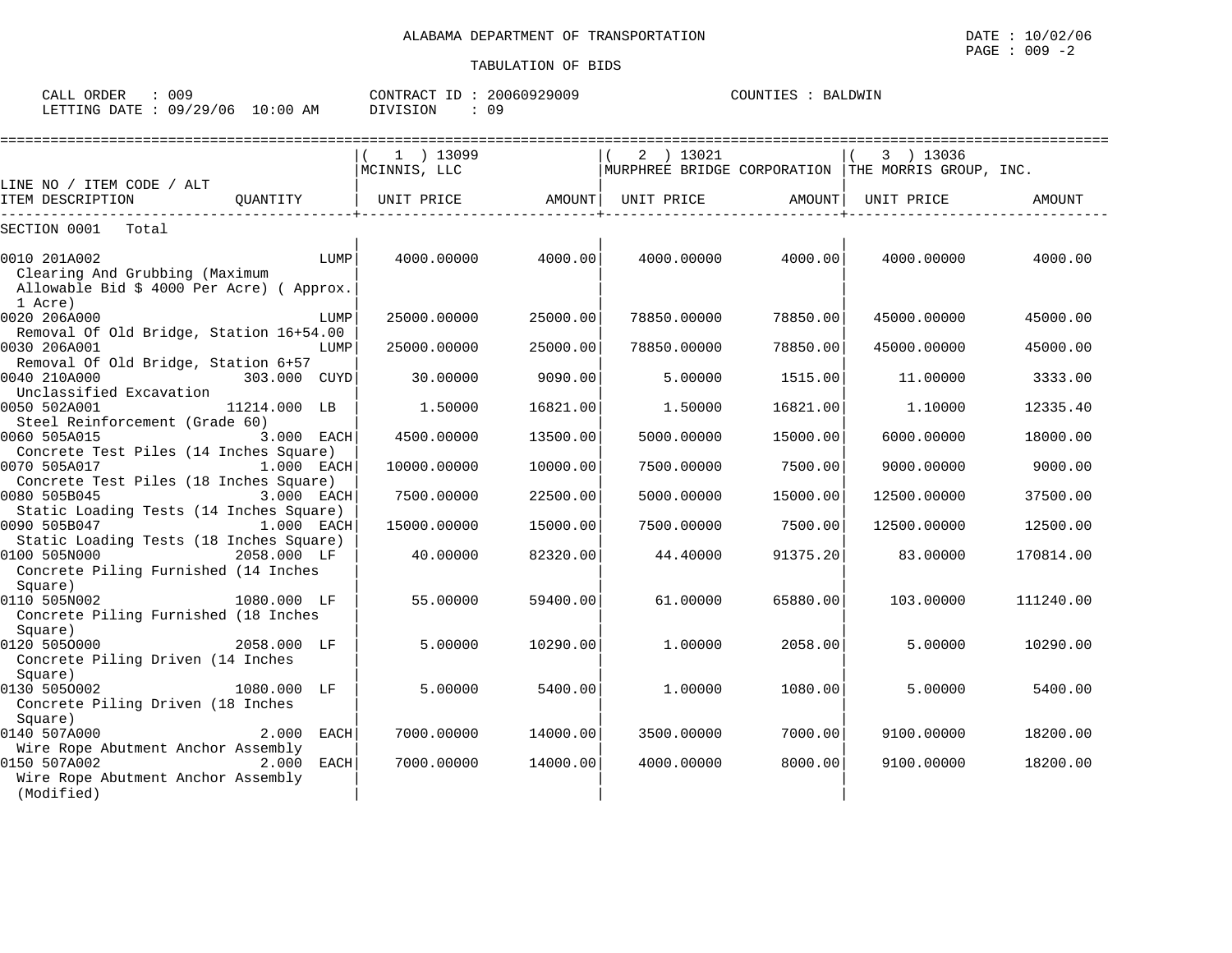| CALL ORDER                      | . 009 |          | CONTRACT ID: 20060929009 | COUNTIES : BALDWIN |  |
|---------------------------------|-------|----------|--------------------------|--------------------|--|
| LETTING DATE: 09/29/06 10:00 AM |       | DIVISION | 09                       |                    |  |

|                                                                                  | 1 ) 13099<br>MCINNIS, LLC |           | 2 ) 13021         |           | 3 ) 13036<br>  MURPHREE BRIDGE CORPORATION   THE MORRIS GROUP, INC. |           |
|----------------------------------------------------------------------------------|---------------------------|-----------|-------------------|-----------|---------------------------------------------------------------------|-----------|
| LINE NO / ITEM CODE / ALT                                                        |                           |           |                   |           |                                                                     |           |
| ITEM DESCRIPTION<br>QUANTITY                                                     | UNIT PRICE AMOUNT         |           | UNIT PRICE AMOUNT |           | UNIT PRICE                                                          | AMOUNT    |
| 0160 510A000<br>64.000 CUYDI<br>Bridge Substructure Concrete, Class A            | 500,00000                 | 32000.00  | 500.00000         | 32000.00  | 610.00000                                                           | 39040.00  |
| 0170 511A000<br>108.000 EACH                                                     | 125.00000                 | 13500.00  | 100.00000         | 10800.00  | 62.00000                                                            | 6696.00   |
| Elastomeric Bearings, Type 1<br>0180 512C004<br>49.000 EACH                      | 4800.00000                | 235200.00 | 4665.00000        | 228585.00 | 3480.00000                                                          | 170520.00 |
| Precast Concrete Type 1 Span Section,<br>3'-6" Wide By 1'-9" Deep By 34'-0" Long |                           |           |                   |           |                                                                     |           |
| 0190 512C007<br>14.000 EACH<br>Precast Concrete Type 2C Span Section,            | 4800,00000                | 67200.00  | 4835.00000        | 67690.00  | 3630.00000                                                          | 50820.00  |
| 3'-6" Wide By 1'- 9" Deep By 34'-0" Long<br>0200 512D002<br>8.000 EACH           | 4950.00000                | 39600.00  | 5130.00000        | 41040.00  | 3610.00000                                                          | 28880.00  |
| Precast Concrete Barrier Rail End<br>Section, 34'-0" Long                        |                           |           |                   |           |                                                                     |           |
| 0210 512D005<br>6.000 EACH<br>Precast Concrete Barrier Rail                      | 4950.00000                | 29700.00  | 5175.00000        | 31050.00  | 3650.00000                                                          | 21900.00  |
| Intermediate Section, 34'-0" Long<br>0220 512E000<br>24.000 EACH                 | 700.00000                 | 16800.00  | 280,00000         | 6720.00   | 450.00000                                                           | 10800.00  |
| Precast Concrete Abutment Panels, Type<br>A1                                     |                           |           |                   |           |                                                                     |           |
| 0230 512E013<br>12.000 EACH<br>Precast Concrete Abutment Panels, Type            | 700.00000                 | 8400.00   | 435.00000         | 5220.00   | 490.00000                                                           | 5880.00   |
| A3, 6'-1" Long                                                                   |                           |           |                   |           |                                                                     |           |
| 0240 512E014<br>$8.000$ EACH                                                     | 700.00000                 | 5600.00   | 530.00000         | 4240.00   | 580.00000                                                           | 4640.00   |
| Precast Concrete Abutment Panels, Type<br>A3, 7'-4" Long                         |                           |           |                   |           |                                                                     |           |
| 0250 512F002<br>8.000 EACH                                                       | 1000.00000                | 8000.00   | 930.00000         | 7440.00   | 550.00000                                                           | 4400.00   |
| Precast Concrete Wing Panels, Type W3<br>0260 512F003<br>$12.000$ EACH           | 1000.00000                | 12000.00  | 490.00000         | 5880.00   | 390.00000                                                           | 4680.00   |
| Precast Concrete Wing Panels, Type W1<br>(Modified)                              |                           |           |                   |           |                                                                     |           |
| 0270 512G000<br>4.000 EACH<br>Precast Concrete Abutment Wing Cap                 | 1000.00000                | 4000.00   | 665.00000         | 2660.00   | 630,00000                                                           | 2520.00   |
| Panels                                                                           |                           |           |                   |           |                                                                     |           |
| 0280 512G001<br>4.000 EACH<br>Precast Concrete Abutment Wing Cap                 | 1000.00000                | 4000.00   | 585.00000         | 2340.00   | 630,00000                                                           | 2520.00   |
| Panels (Special)                                                                 |                           |           |                   |           |                                                                     |           |
| 0290 600A000<br>LUMP                                                             | 106231.90000              | 106231.90 | 104146.36000      | 104146.36 | 304500.00000                                                        | 304500.00 |
| Mobilization                                                                     |                           |           |                   |           |                                                                     |           |
| 10.000 EACH<br>0300 602A000                                                      | 200,00000                 | 2000.00   | 250.00000         | 2500.00   | 200,00000                                                           | 2000.00   |
| Right Of Way Markers                                                             |                           |           |                   |           |                                                                     |           |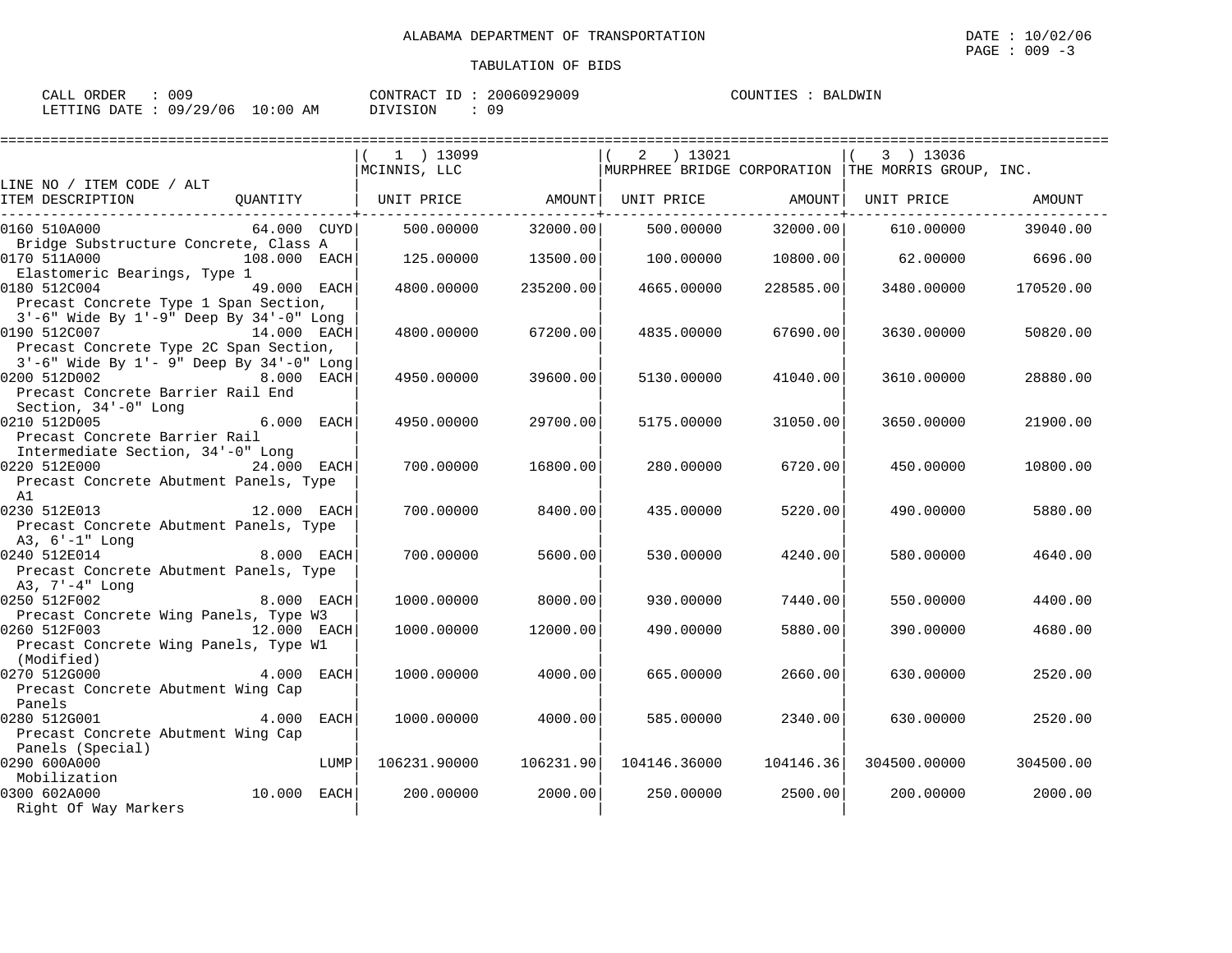| CALL ORDER                      | . 009 |          | CONTRACT ID: 20060929009 | COUNTIES : BALDWIN |  |
|---------------------------------|-------|----------|--------------------------|--------------------|--|
| LETTING DATE: 09/29/06 10:00 AM |       | DIVISION | 09                       |                    |  |

|                                         |              |      | $1$ ) 13099       |            | ) 13021<br>2      |                | 3 ) 13036                                                        |                |
|-----------------------------------------|--------------|------|-------------------|------------|-------------------|----------------|------------------------------------------------------------------|----------------|
|                                         |              |      | MCINNIS, LLC      |            |                   |                | $\mid$ MURPHREE BRIDGE CORPORATION $\mid$ THE MORRIS GROUP, INC. |                |
| LINE NO / ITEM CODE / ALT               |              |      |                   |            |                   |                |                                                                  |                |
| ITEM DESCRIPTION                        | OUANTITY     |      | UNIT PRICE AMOUNT |            | UNIT PRICE AMOUNT |                | UNIT PRICE                                                       | AMOUNT         |
| 0310 610C001                            | 608.000 TON  |      | 49.50000          | 30096.00   | 42.65000          | 25931.20       | 50.00000                                                         | 30400.00       |
| Loose Riprap, Class 2                   |              |      |                   |            |                   |                |                                                                  |                |
| 0320 610D002                            | 453.000 SOYD |      | 5.00000           | 2265.00    | 2.50000           | 1132.50        | 3,00000                                                          | 1359.00        |
| Filter Blanket, Geotextile (Non-Woven)  |              |      |                   |            |                   |                |                                                                  |                |
| 0330 630C003                            | 8.000 EACH   |      | 1700.00000        | 13600.00   | 1375.00000        | 11000.00       | 1375.00000                                                       | 11000.00       |
| Guardrail End Anchor, Type 13           |              |      |                   |            |                   |                |                                                                  |                |
| 0340 630C050                            | 4.000 EACH   |      | 2050.00000        | 8200.00    | 1900.00000        | 7600.00        | 1900.00000                                                       | 7600.00        |
| Guardrail End Anchor, Type 20 Series    |              |      |                   |            |                   |                |                                                                  |                |
| 0350 630C070                            | 4.000 EACH   |      | 1925.00000        | 7700.00    | 1750.00000        | 7000.00        | 1750.00000                                                       | 7000.00        |
| Guardrail End Anchor, Type 10 Series    |              |      |                   |            |                   |                |                                                                  |                |
| 0360 665F000                            | 154.000 EACH |      | 6.00000           | 924.00     | 9,00000           | 1386.00        | 7.00000                                                          | 1078.00        |
| Hay Bales                               |              |      |                   |            |                   |                |                                                                  |                |
| 0370 665J000                            | 882.000 LF   |      | 3.50000           | 3087.00    | 5,00000           | 4410.00        | 3.00000                                                          | 2646.00        |
| Silt Fence, Type A                      |              |      |                   |            |                   |                |                                                                  |                |
| 0380 680A000                            |              | LUMP | 15000.00000       | 15000.00   | 8000.00000        | 8000.00        | 20000.00000                                                      | 20000.00       |
| Engineering Controls                    |              |      |                   |            |                   |                |                                                                  |                |
| 0390 740B000                            | 171.000      | SOFT | 8,00000           | 1368.00    | 7.75000           | 1325.25        | 8.00000                                                          | 1368.00        |
| Construction Signs                      |              |      |                   |            |                   |                |                                                                  |                |
| 0400 740F002                            | 8.000        | EACH | 200.00000         | 1600.00    | 180.00000         | 1440.00        | 180.00000                                                        | 1440.00        |
| Barricades, Type III                    |              |      |                   |            |                   |                |                                                                  |                |
| 0410 7401005                            | 8.000 EACH   |      | 225,00000         | 1800.00    | 200,00000         | 1600.00        | 200,00000                                                        | 1600.00        |
| Warning Lights, Type B (Detachable Head |              |      |                   |            |                   |                |                                                                  |                |
| 0420 998A000                            |              | LUMP | 2952.00000        | 2952.00    | 0.00000           | 0.00           | 1000.00000                                                       | 1000.00        |
| Construction Fuel (Maximum Bid Limited  |              |      |                   |            |                   |                |                                                                  |                |
| To $$30,000.00)$                        |              |      |                   |            |                   |                |                                                                  |                |
| SECTION TOTALS                          |              |      |                   | 999,144.90 |                   | \$1,023,565.51 |                                                                  | \$1,267,099.40 |
| CONTRACT TOTALS                         |              |      | $\ddot{s}$        | 999,144.90 |                   |                | \$1,023,565.51]                                                  | \$1,267,099.40 |
|                                         |              |      |                   |            |                   |                |                                                                  |                |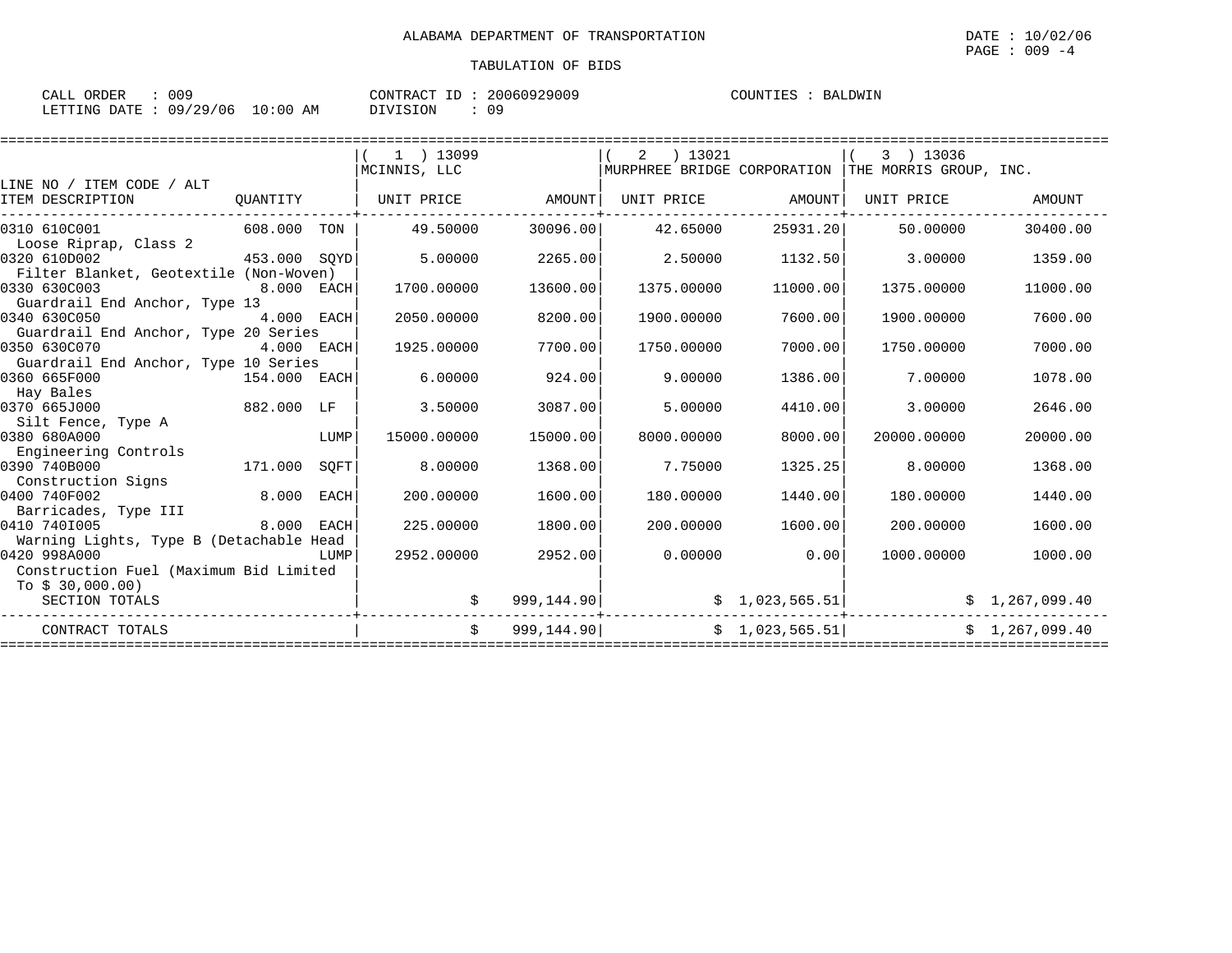#### TABULATION OF BIDS

PAGE : 009 -5

| : 009<br>CALL ORDER<br>LETTING DATE : 09/29/06 10:00 AM                                                |            | CONTRACT ID: 20060929009<br>DIVISION<br>: 09 |           |            | COUNTIES : BALDWIN |            |        |
|--------------------------------------------------------------------------------------------------------|------------|----------------------------------------------|-----------|------------|--------------------|------------|--------|
| LINE NO / ITEM CODE / ALT                                                                              |            | 4 ) 14008<br>NEWELL & BUSH, INC.             |           |            |                    |            |        |
| ITEM DESCRIPTION<br>OUANTITY                                                                           |            | UNIT PRICE                                   | AMOUNT    | UNIT PRICE | AMOUNT             | UNIT PRICE | AMOUNT |
| SECTION 0001<br>Total                                                                                  |            |                                              |           |            |                    |            |        |
| 0010 201A002<br>Clearing And Grubbing (Maximum<br>Allowable Bid \$ 4000 Per Acre) ( Approx.<br>1 Acre) | LUMP       | 4000.00000                                   | 4000.00   |            |                    |            |        |
| 0020 206A000                                                                                           | LUMP       | 150000.00000                                 | 150000.00 |            |                    |            |        |
| Removal Of Old Bridge, Station 16+54.00<br>0030 206A001<br>Removal Of Old Bridge, Station 6+57         | LUMP       | 150000.00000                                 | 150000.00 |            |                    |            |        |
| 0040 210A000<br>303.000 CUYD<br>Unclassified Excavation                                                |            | 25.00000                                     | 7575.00   |            |                    |            |        |
| 0050 502A001<br>11214.000 LB<br>Steel Reinforcement (Grade 60)                                         |            | 2.50000                                      | 28035.00  |            |                    |            |        |
| 0060 505A015<br>Concrete Test Piles (14 Inches Square)                                                 | 3.000 EACH | 20000.00000                                  | 60000.00  |            |                    |            |        |
| 0070 505A017<br>Concrete Test Piles (18 Inches Square)                                                 | 1.000 EACH | 30000.00000                                  | 30000.00  |            |                    |            |        |
| 0080 505B045<br>Static Loading Tests (14 Inches Square)                                                | 3.000 EACH | 20000.00000                                  | 60000.00  |            |                    |            |        |
| 0090 505B047<br>Static Loading Tests (18 Inches Square)                                                | 1.000 EACH | 28000.00000                                  | 28000.00  |            |                    |            |        |
| 0100 505N000<br>2058.000 LF<br>Concrete Piling Furnished (14 Inches<br>Square)                         |            | 60.00000                                     | 123480.00 |            |                    |            |        |
| 0110 505N002<br>1080.000 LF<br>Concrete Piling Furnished (18 Inches<br>Square)                         |            | 175.00000                                    | 189000.00 |            |                    |            |        |
| 0120 5050000<br>2058.000 LF<br>Concrete Piling Driven (14 Inches<br>Square)                            |            | 8.00000                                      | 16464.00  |            |                    |            |        |
| 0130 5050002<br>1080.000 LF<br>Concrete Piling Driven (18 Inches<br>Square)                            |            | 10.00000                                     | 10800.00  |            |                    |            |        |
| 0140 507A000<br>2.000<br>Wire Rope Abutment Anchor Assembly                                            | EACH       | 2000.00000                                   | 4000.00   |            |                    |            |        |
| 0150 507A002<br>2.000<br>Wire Rope Abutment Anchor Assembly<br>(Modified)                              | EACH       | 2000.00000                                   | 4000.00   |            |                    |            |        |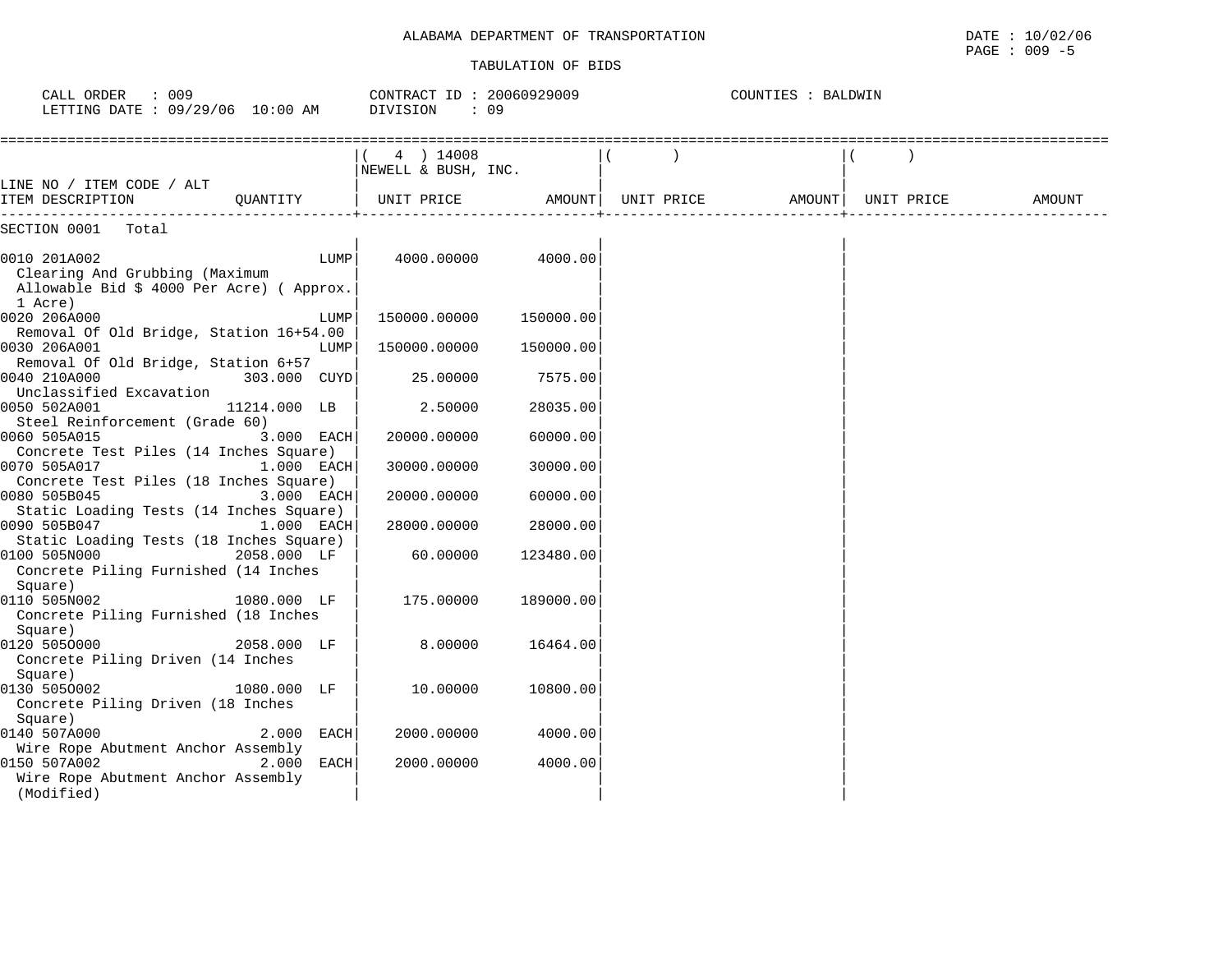| : 009<br>CALL ORDER             |          | CONTRACT ID: 20060929009 | COUNTIES : BALDWIN |
|---------------------------------|----------|--------------------------|--------------------|
| LETTING DATE: 09/29/06 10:00 AM | DIVISION | 09                       |                    |

|                                                                                                                           | $(4)$ 14008<br>NEWELL & BUSH, INC. |                   |            |                    |        |
|---------------------------------------------------------------------------------------------------------------------------|------------------------------------|-------------------|------------|--------------------|--------|
| LINE NO / ITEM CODE / ALT                                                                                                 |                                    |                   |            |                    |        |
| ITEM DESCRIPTION<br>QUANTITY                                                                                              |                                    | UNIT PRICE AMOUNT | UNIT PRICE | AMOUNT  UNIT PRICE | AMOUNT |
| 0160 510A000                                                                                                              | 64.000 CUYD 700.00000              | 44800.00          |            |                    |        |
| Bridge Substructure Concrete, Class A<br>0170 511A000<br>108.000 EACH<br>Elastomeric Bearings, Type 1                     | 40.00000                           | 4320.00           |            |                    |        |
| 0180 512C004<br>49.000 EACH<br>Precast Concrete Type 1 Span Section,                                                      | 3200.00000                         | 156800.00         |            |                    |        |
| $3'-6$ " Wide By $1'-9$ " Deep By $34'-0$ " Long<br>0190 512C007<br>14.000 EACH<br>Precast Concrete Type 2C Span Section, | 3200.00000                         | 44800.00          |            |                    |        |
| 3'-6" Wide By 1'- 9" Deep By 34'-0" Long<br>0200 512D002<br>8.000 EACH<br>Precast Concrete Barrier Rail End               | 3800.00000                         | 30400.00          |            |                    |        |
| Section, 34'-0" Long<br>0210 512D005<br>6.000 EACH<br>Precast Concrete Barrier Rail<br>Intermediate Section, 34'-0" Long  | 3500.00000                         | 21000.00          |            |                    |        |
| 0220 512E000<br>24.000 EACH<br>Precast Concrete Abutment Panels, Type<br>A1                                               | 1000.00000                         | 24000.00          |            |                    |        |
| 0230 512E013<br>12.000 EACH<br>Precast Concrete Abutment Panels, Type<br>A3, 6'-1" Long                                   | 1000.00000                         | 12000.00          |            |                    |        |
| 0240 512E014<br>8.000 EACH<br>Precast Concrete Abutment Panels, Type<br>A3, 7'-4" Long                                    | 1000.00000                         | 8000.00           |            |                    |        |
| 0250 512F002<br>8.000 EACH<br>Precast Concrete Wing Panels, Type W3                                                       | 1000.00000                         | 8000.00           |            |                    |        |
| 12.000 EACH<br>0260 512F003<br>Precast Concrete Wing Panels, Type W1<br>(Modified)                                        | 1000.00000                         | 12000.00          |            |                    |        |
| 0270 512G000<br>4.000 EACH<br>Precast Concrete Abutment Wing Cap<br>Panels                                                | 1000.00000                         | 4000.00           |            |                    |        |
| 0280 512G001<br>4.000 EACH<br>Precast Concrete Abutment Wing Cap                                                          | 1000.00000                         | 4000.00           |            |                    |        |
| Panels (Special)<br>0290 600A000<br>LUMP                                                                                  | 250000.00000                       | 250000.00         |            |                    |        |
| Mobilization<br>10.000 EACH<br>0300 602A000<br>Right Of Way Markers                                                       | 550.00000                          | 5500.00           |            |                    |        |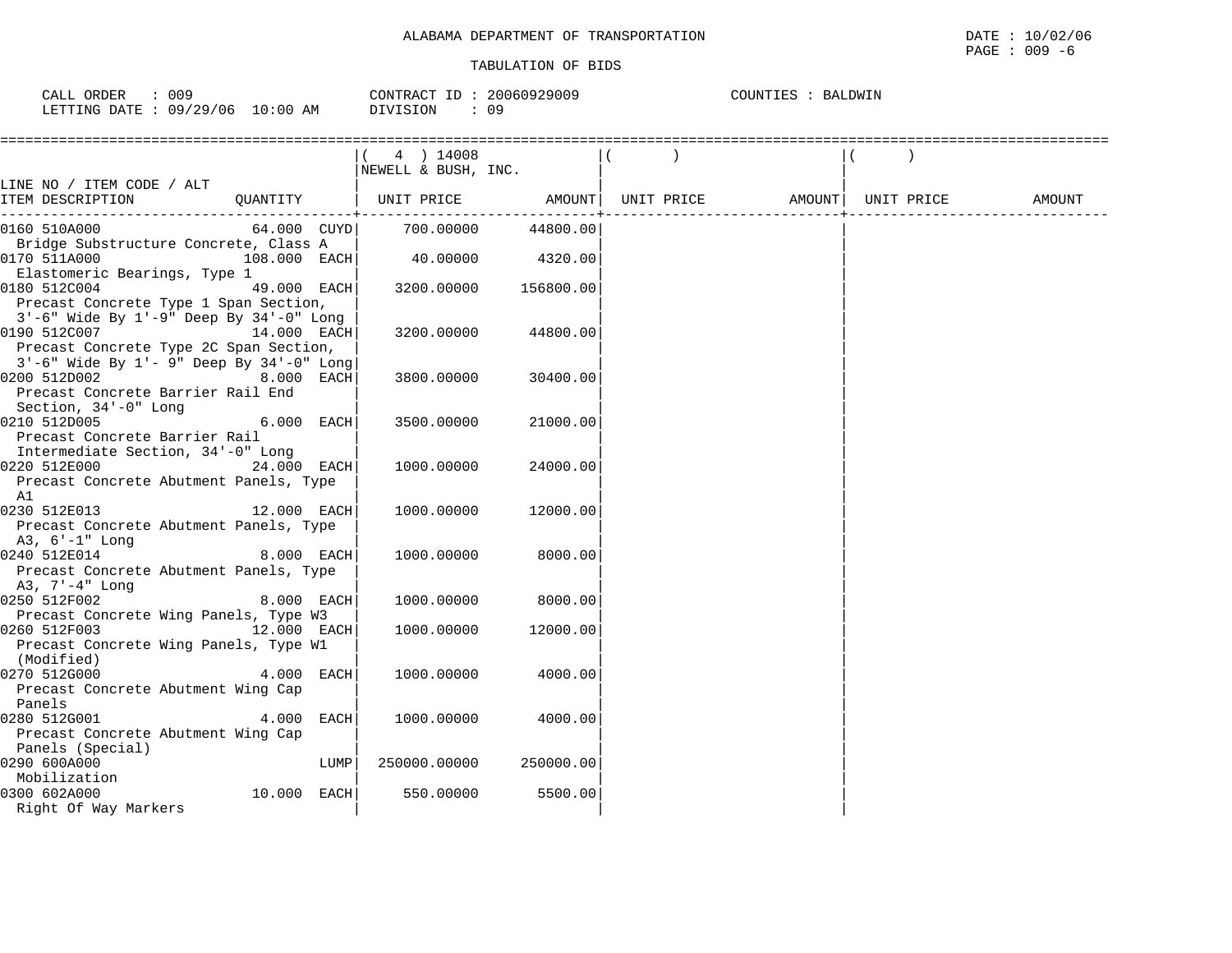| TRANSPORTATION<br>. DEPARTMENT<br>$\cap$<br>7777777<br>АЦАВАМА<br>- 92 | DATE | 10/02/06<br>the contract of the contract of the contract of the contract of the contract of the contract of the contract of |
|------------------------------------------------------------------------|------|-----------------------------------------------------------------------------------------------------------------------------|
|                                                                        | PAGE | 009<br>$\overline{\phantom{0}}$                                                                                             |

| 009<br>ORDER<br>TAT.T<br>للبلائر                                 | CONTP<br>$\pi$ $\pi$<br>חמ<br>ın.<br>,,, | COUNT<br>R A<br>UDW. |
|------------------------------------------------------------------|------------------------------------------|----------------------|
| 129/06<br>LETTING<br><b>DATE</b><br>AΜ<br>09.<br>') : OU<br>____ | SION.<br>09                              |                      |

|                                                                                                                                      |              |      | 4 ) 14008                      |                 |  |                                |            |
|--------------------------------------------------------------------------------------------------------------------------------------|--------------|------|--------------------------------|-----------------|--|--------------------------------|------------|
|                                                                                                                                      |              |      | NEWELL & BUSH, INC.            |                 |  |                                |            |
| LINE NO / ITEM CODE / ALT                                                                                                            |              |      |                                |                 |  |                                |            |
| ITEM DESCRIPTION                                                                                                                     | QUANTITY     |      | UNIT PRICE AMOUNT              |                 |  | UNIT PRICE AMOUNT   UNIT PRICE | AMOUNT     |
|                                                                                                                                      |              |      |                                |                 |  |                                |            |
| 0310 610C001                                                                                                                         |              |      | $608.000$ TON $\vert$ 65.00000 | 39520.00        |  |                                |            |
| Loose Riprap, Class 2                                                                                                                |              |      |                                |                 |  |                                |            |
| 0320 610D002<br>$453.000$ SQYD                                                                                                       |              |      | 4.00000                        | 1812.00         |  |                                |            |
| Filter Blanket, Geotextile (Non-Woven)                                                                                               |              |      |                                |                 |  |                                |            |
| 0330 630C003<br>$8.000$ EACH                                                                                                         |              |      | 3000.00000                     | 24000.00        |  |                                |            |
| Guardrail End Anchor, Type 13                                                                                                        |              |      |                                |                 |  |                                |            |
| 4.000 EACH<br>0340 630C050                                                                                                           |              |      | 2100.00000                     | 8400.00         |  |                                |            |
| Guardrail End Anchor, Type 20 Series                                                                                                 |              |      |                                |                 |  |                                |            |
| 0350 630C070                                                                                                                         | 4.000 EACH   |      | 1900.00000                     | 7600.00         |  |                                |            |
| Guardrail End Anchor, Type 10 Series                                                                                                 |              |      |                                |                 |  |                                |            |
| 0360 665F000<br>154.000 EACH                                                                                                         |              |      | 25.00000                       | 3850.00         |  |                                |            |
| Hay Bales                                                                                                                            |              |      |                                |                 |  |                                |            |
| 0370 665J000                                                                                                                         | 882.000 LF   |      | 4.50000                        | 3969.00         |  |                                |            |
| Silt Fence, Type A                                                                                                                   |              |      |                                |                 |  |                                |            |
| 0380 680A000                                                                                                                         |              | LUMP | 5000.00000                     | 5000.00         |  |                                |            |
| Engineering Controls                                                                                                                 |              |      |                                |                 |  |                                |            |
| 171.000 SQFT<br>0390 740B000                                                                                                         |              |      | 15.00000                       | 2565.00         |  |                                |            |
| Construction Signs                                                                                                                   |              |      |                                |                 |  |                                |            |
| 0400 740F002                                                                                                                         | $8.000$ EACH |      | 275.00000                      | 2200.00         |  |                                |            |
| Barricades, Type III                                                                                                                 |              |      |                                |                 |  |                                |            |
| 0410 7401005                                                                                                                         | 8.000 EACH   |      | 200,00000                      | 1600.00         |  |                                |            |
| Warning Lights, Type B (Detachable Head                                                                                              |              |      |                                |                 |  |                                |            |
| 0420 998A000<br><b>EXECUTE IN THE EXECUTIVE IN THE EXECUTIVE IN THE EXECUTIVE IN THE EXECUTIVE IN THE EXECUTIVE IN THE EXECUTIVE</b> |              |      | 30000.00000                    | 30000.00        |  |                                |            |
| Construction Fuel (Maximum Bid Limited                                                                                               |              |      |                                |                 |  |                                |            |
| To \$ 30,000.00)                                                                                                                     |              |      |                                |                 |  |                                |            |
| SECTION TOTALS                                                                                                                       |              |      |                                | \$1,625,490.00] |  | 0.00                           | \$<br>0.00 |
| CONTRACT TOTALS                                                                                                                      |              |      |                                | \$1,625,490.00  |  | $\ddot{s}$<br>0.00             |            |
|                                                                                                                                      |              |      |                                |                 |  |                                |            |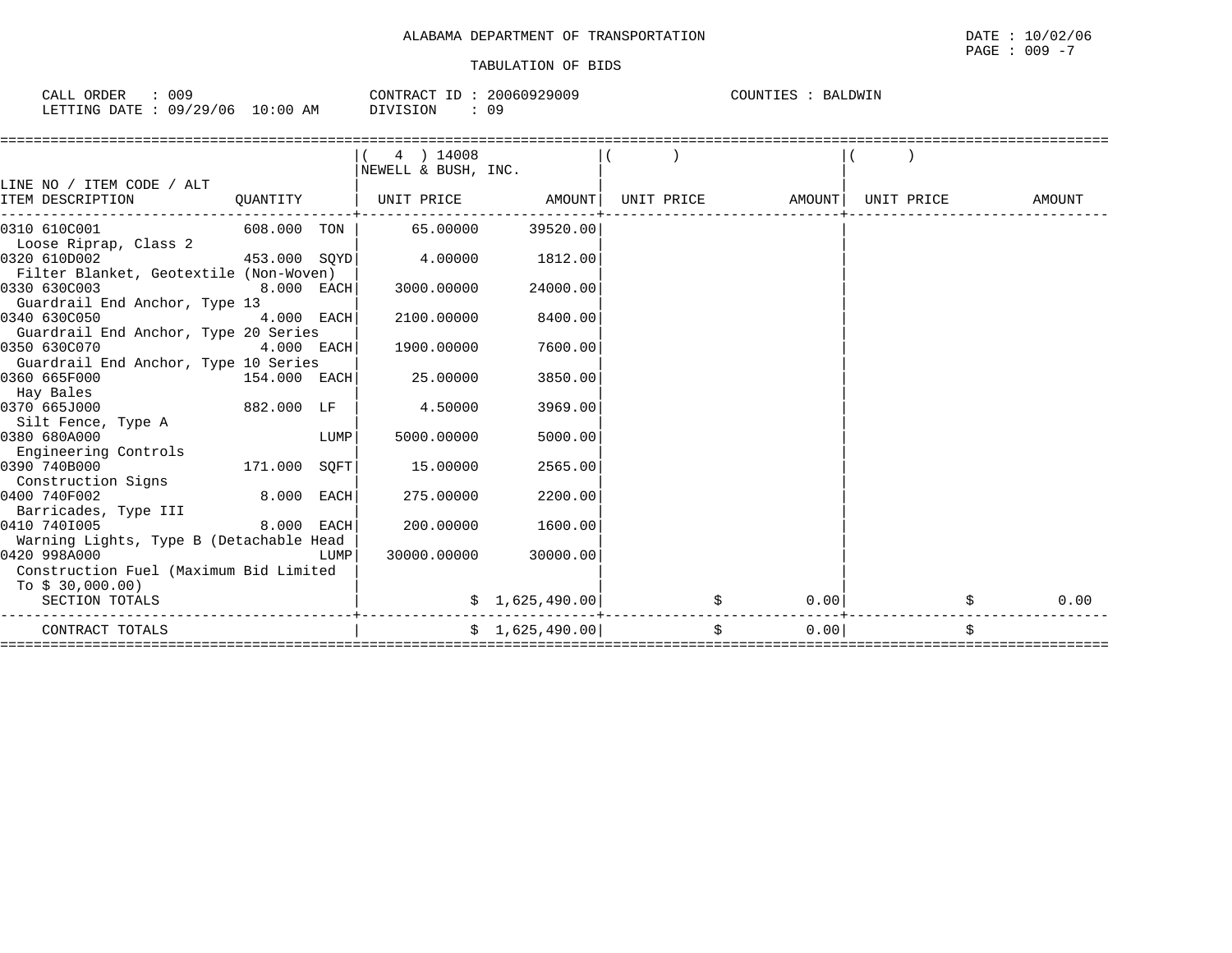#### VENDOR RANKING

|      | : 010<br>CALL ORDER          | LETTING DATE : 09/29/06 10:00 AM                                  | CONTRACT ID: 20060929010<br>DIVISION<br>$\cdots$ 01                                                                                                |              | COUNTIES : ETOWAH |                              |                        |
|------|------------------------------|-------------------------------------------------------------------|----------------------------------------------------------------------------------------------------------------------------------------------------|--------------|-------------------|------------------------------|------------------------|
|      | CONTRACT DESCRIPTION:<br>mi. |                                                                   | 40<br>CONTRACT TIME:<br>for constructing the Bridge Replacement (Bridge Culvert) on<br>Coats Bend Road at Turkeytown Creek at Sonoma. Length 0.009 | Working Days | (available days)  | $PROJECT(S) : BRZ-2800(210)$ |                        |
| RANK | VENDOR NO. / NAME            |                                                                   |                                                                                                                                                    |              |                   | TOTAL<br><b>BID</b>          | % OVER<br>LOW BID      |
|      | 13022<br>16032               | MCCARTNEY CONSTRUCTION CO., INC.<br>PRICHARD CONSTRUCTION COMPANY |                                                                                                                                                    |              |                   | 243,339.95<br>259,877.20     | 100.0000%<br>106.7959% |

PAGE : 010 -1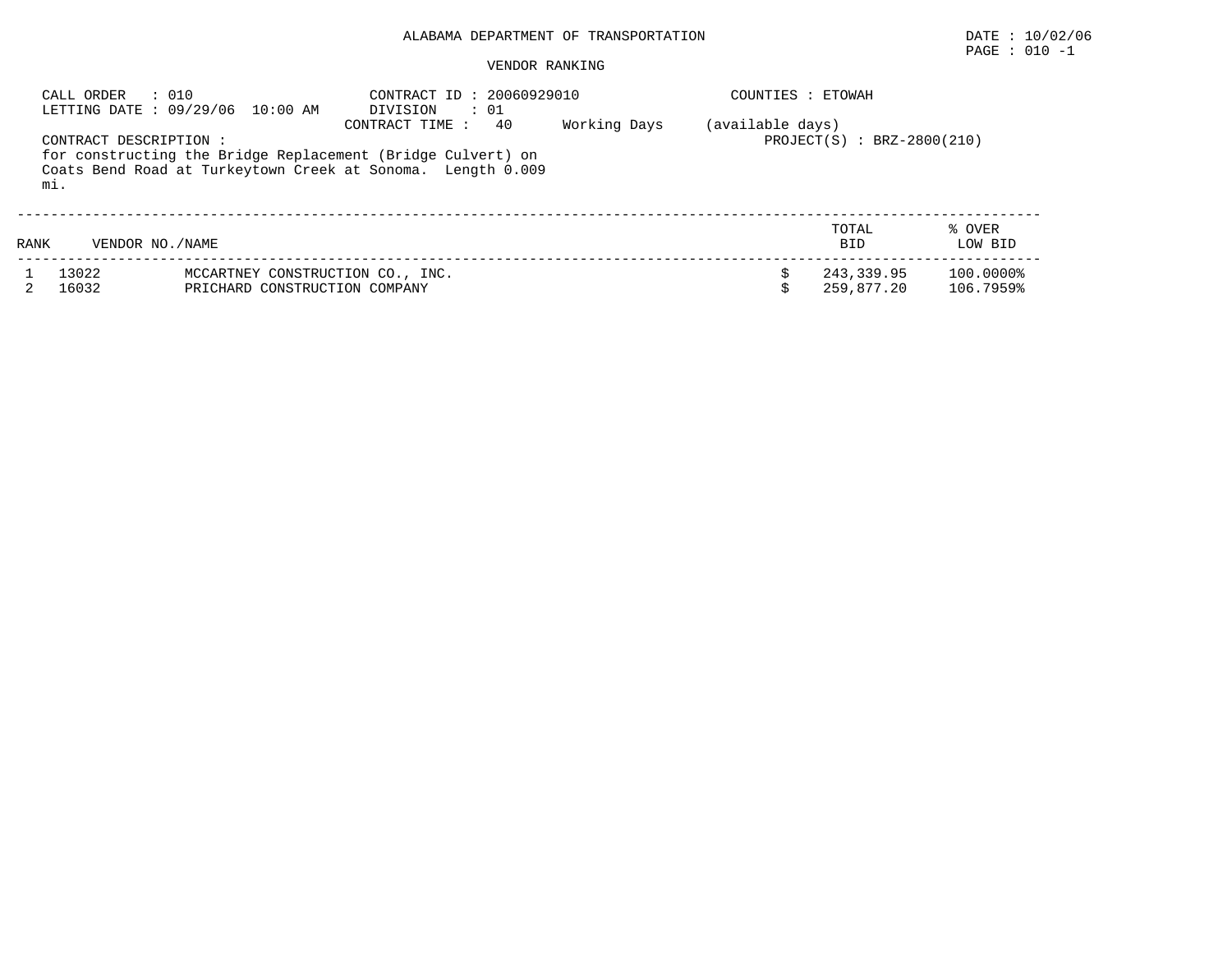| 010<br>ORDER<br>$7\Delta$ t.1<br>لمسلطات |                   | CONTRACT<br>$ -$ | 20060929010 | <b>ETOWAH</b><br>COUNTIES |
|------------------------------------------|-------------------|------------------|-------------|---------------------------|
| /29/06<br>LETTING<br>חימת<br>09 /        | 10:00<br>ΆM<br>∸∪ | OIVISION         |             |                           |

|                                               |              |      | 1 ) 13022                                               |               | 2 ) 16032   |                          |            |        |
|-----------------------------------------------|--------------|------|---------------------------------------------------------|---------------|-------------|--------------------------|------------|--------|
|                                               |              |      | MCCARTNEY CONSTRUCTION CO., PRICHARD CONSTRUCTION COMPA |               |             |                          |            |        |
| LINE NO / ITEM CODE / ALT<br>ITEM DESCRIPTION | OUANTITY     |      | UNIT PRICE                                              | AMOUNT        | UNIT PRICE  | AMOUNT                   | UNIT PRICE | AMOUNT |
| SECTION 0001<br>Total                         |              |      |                                                         |               |             |                          |            |        |
| 0010 206A000                                  |              | LUMP | 8000.00000                                              | 8000.00       | 40000.00000 | 40000.00                 |            |        |
| Removal Of Old Bridge, Station 5+52.00        |              |      |                                                         |               |             |                          |            |        |
| 0020 214A000                                  | 340.000 CUYD |      | 20,00000                                                | 6800.00       | 20,00000    | 6800.00                  |            |        |
| Structure Excavation<br>0030 214B001          | 151.000 CUYD |      |                                                         | 6644.00       | 35.00000    | 5285.00                  |            |        |
| Foundation Backfill, Commercial               |              |      | 44.00000                                                |               |             |                          |            |        |
| 0040 502A000                                  | 34539.000 LB |      | 1,05000                                                 | 36265.95      | 0.80000     | 27631.20                 |            |        |
| Steel Reinforcement                           |              |      |                                                         |               |             |                          |            |        |
| 0050 524A011                                  | 238.000      | CUYD | 630.00000                                               | 149940.00     | 500.00000   | 119000.00                |            |        |
| Culvert Concrete (Cast In Place)              |              |      |                                                         |               |             |                          |            |        |
| 0060 600A000                                  |              | LUMP | 17685.00000                                             | 17685.00      | 25000.00000 | 25000.00                 |            |        |
| Mobilization                                  |              |      |                                                         |               |             |                          |            |        |
| 0070 610C001                                  | 110.000 TON  |      | 35.00000                                                | 3850.00       | 38.00000    | 4180.00                  |            |        |
| Loose Riprap, Class 2                         |              |      |                                                         |               |             |                          |            |        |
| 0080 610D000<br>Filter Blanket                | 190.000      | SOYD | 8,00000                                                 | 1520.00       | 8,00000     | 1520.00                  |            |        |
| 0090 665F000                                  | 100.000      | EACH | 15.00000                                                | 1500.00       | 10.00000    | 1000.00                  |            |        |
| Hay Bales                                     |              |      |                                                         |               |             |                          |            |        |
| 0100 665J000                                  | 200.000 LF   |      | 5.00000                                                 | 1000.00       | 12.00000    | 2400.00                  |            |        |
| Silt Fence, Type A                            |              |      |                                                         |               |             |                          |            |        |
| 0110 680A000                                  |              | LUMP | 4600.00000                                              | 4600.00       | 15000.00000 | 15000.00                 |            |        |
| Engineering Controls                          |              |      |                                                         |               |             |                          |            |        |
| 0120 740B000                                  | 188.000 SOFT |      | 13.00000                                                | 2444.00       | 12,00000    | 2256.00                  |            |        |
| Construction Signs                            |              |      |                                                         |               |             |                          |            |        |
| 0130 740C000<br>Special Construction Signs    | 7.000        | SQFT | 13.00000                                                | 91.00         | 15.00000    | 105.00                   |            |        |
| 0140 740F002                                  | 8.000        | EACH | 300.00000                                               | 2400.00       | 300.00000   | 2400.00                  |            |        |
| Barricades, Type III                          |              |      |                                                         |               |             |                          |            |        |
| 0150 7401005                                  | 4.000 EACH   |      | 150.00000                                               | 600.00        | 450.00000   | 1800.00                  |            |        |
| Warning Lights, Type B (Detachable Head       |              |      |                                                         |               |             |                          |            |        |
| 0160 998A000                                  |              | LUMP | 0.00000                                                 | 0.00          | 5500.00000  | 5500.00                  |            |        |
| Construction Fuel (Maximum Bid Limited        |              |      |                                                         |               |             |                          |            |        |
| To $$6,500.00)$                               |              |      |                                                         |               |             |                          |            |        |
| SECTION TOTALS                                |              |      |                                                         | \$243,339.95] |             | $\frac{1}{2}$ 259,877.20 |            | 0.00   |
| CONTRACT TOTALS                               |              |      | $\ddot{s}$                                              | 243,339.95    | \$          | 259,877.20               |            |        |
|                                               |              |      |                                                         |               |             |                          |            |        |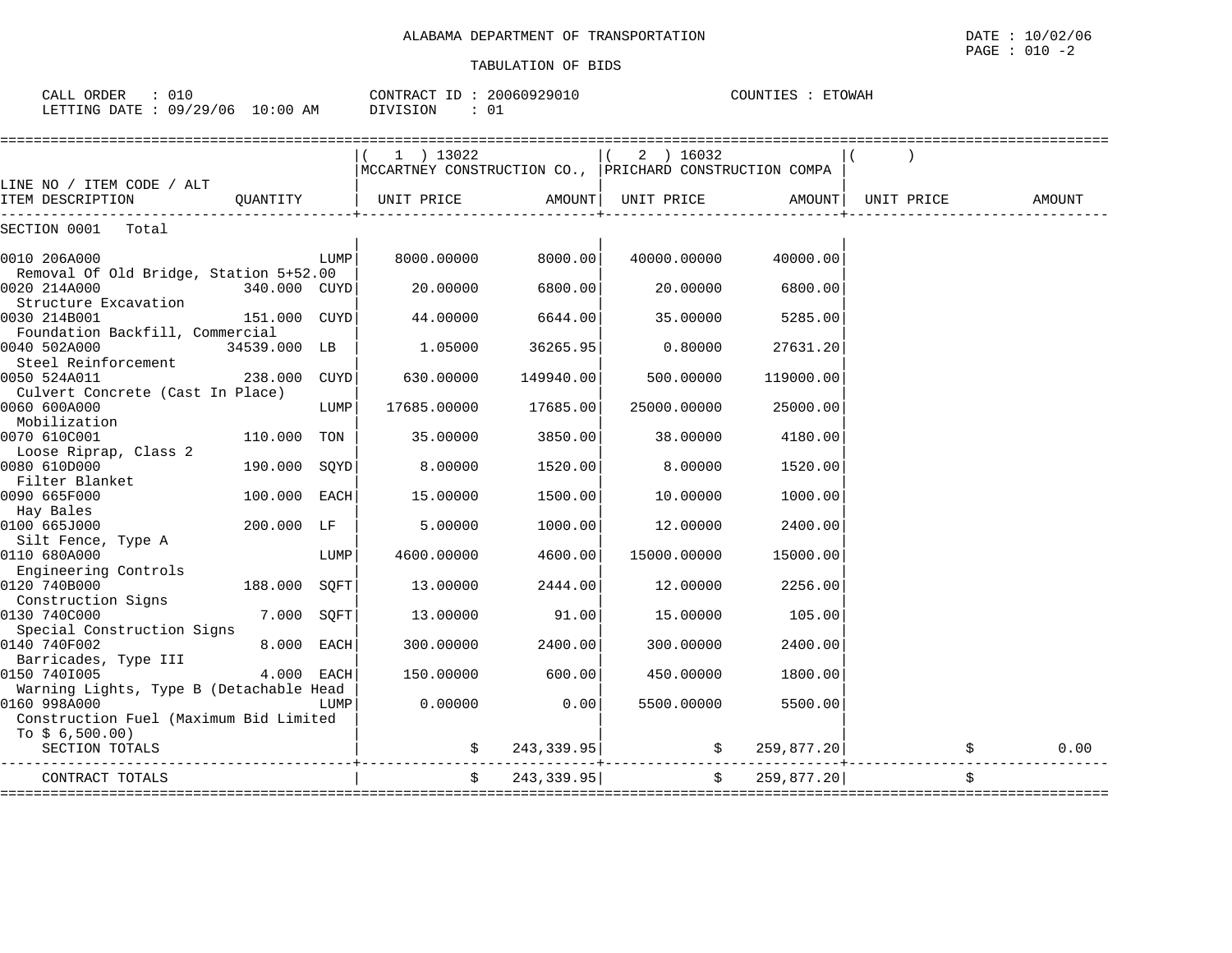# $\texttt{PAGE}$  : 011 -1

|      | : 011<br>CALL ORDER    | LETTING DATE : 09/29/06 10:00 AM                      | CONTRACT ID: 20060929011<br>$\therefore$ 02<br>DIVISION      |              |                  | COUNTIES : LAWRENCE |           |  |  |  |  |
|------|------------------------|-------------------------------------------------------|--------------------------------------------------------------|--------------|------------------|---------------------|-----------|--|--|--|--|
|      |                        |                                                       | CONTRACT TIME : 120<br>RURAL                                 | Working Days | (available days) |                     |           |  |  |  |  |
|      | CONTRACT DESCRIPTION : |                                                       | $PROJECT(S) : BRZ-4000(216)$                                 |              |                  |                     |           |  |  |  |  |
|      | Length 0.170 mi.       | Approaches on CR-7 at Town Creek north of Youngstown. | for constructing the Bridge Replacement (Bridge Culvert) and |              |                  |                     |           |  |  |  |  |
|      |                        |                                                       |                                                              |              |                  | TOTAL               | % OVER    |  |  |  |  |
| RANK | VENDOR NO. / NAME      |                                                       |                                                              |              |                  | <b>BID</b>          | LOW BID   |  |  |  |  |
|      | 03023                  |                                                       | B. H. CRAIG CONSTRUCTION COMPANY, INC.                       |              |                  | 367, 411, 55        | 100.0000% |  |  |  |  |
|      | 02011                  | BROOKS & SON CONSTRUCTION                             |                                                              |              |                  | 397,436.00          | 108.1719% |  |  |  |  |
|      | 18063                  | RUTHERFORD CONTRACTING, INC.                          |                                                              |              |                  | 397,527.00          | 108.1967% |  |  |  |  |
|      | 20011                  | TRI-COUNTY CONSTRUCTION, INC.                         |                                                              |              |                  | 478,297.00          | 130.1802% |  |  |  |  |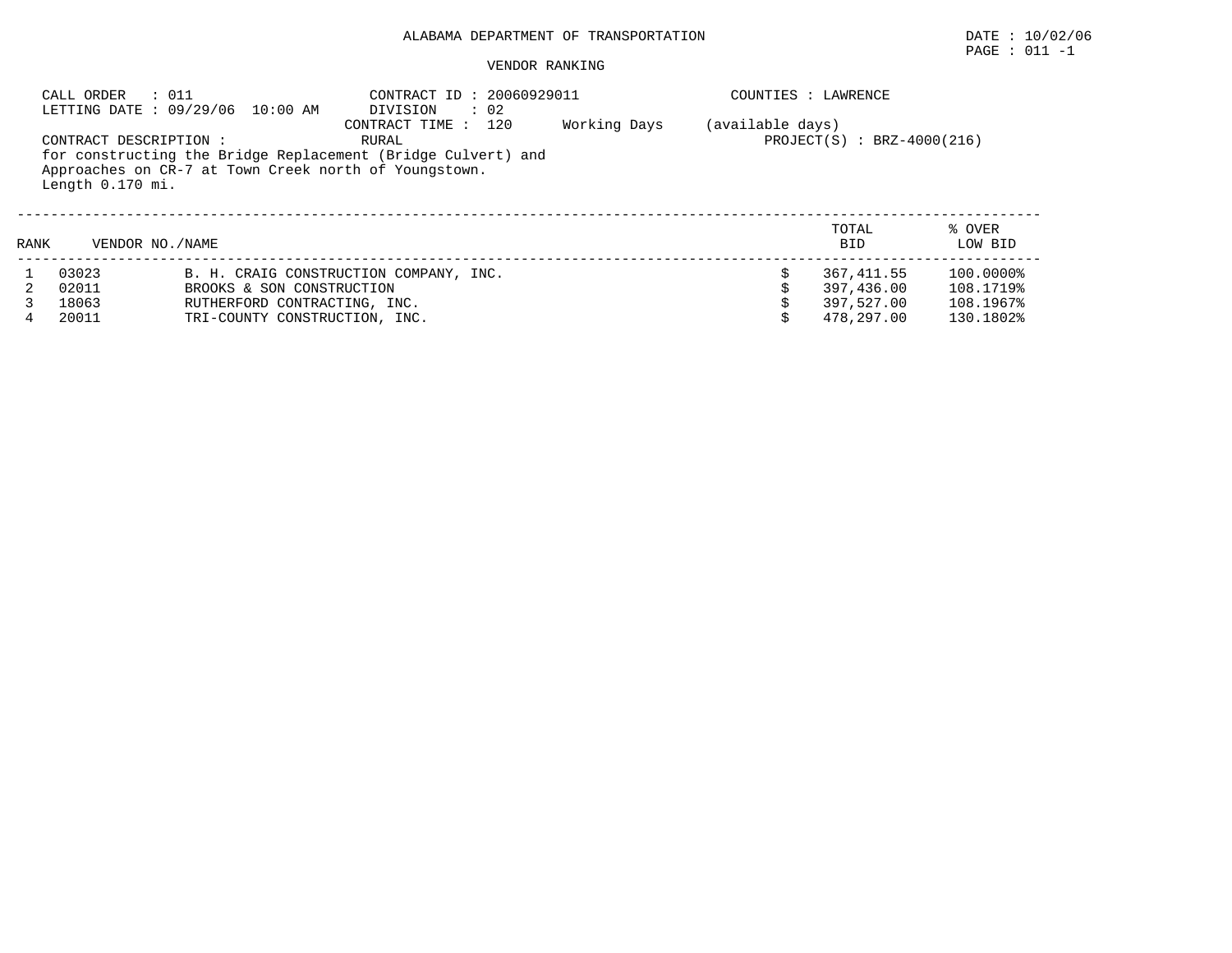| ORDER<br>$\sim$ $ -$<br>ىلىلەت      | $\sim$ $\sim$        |            | $-1$<br>CONTR :<br>$\sim$ $\sim$ $\sim$<br>NTRAC. | $\bigcap_{n=1}^{n} \bigcap_{n=1}^{n} \bigcap_{n=1}^{n} \bigcap_{n=1}^{n} \bigcap_{n=1}^{n} \bigcap_{n=1}^{n} \bigcap_{n=1}^{n} \bigcap_{n=1}^{n} \bigcap_{n=1}^{n} \bigcap_{n=1}^{n} \bigcap_{n=1}^{n} \bigcap_{n=1}^{n} \bigcap_{n=1}^{n} \bigcap_{n=1}^{n} \bigcap_{n=1}^{n} \bigcap_{n=1}^{n} \bigcap_{n=1}^{n} \bigcap_{n=1}^{n} \bigcap_{n=1}^{n} \bigcap_{n=1}^{n}$<br>161<br>$\overline{\phantom{a}}$<br>- - - | COUNTIES | .AWR⊤ |
|-------------------------------------|----------------------|------------|---------------------------------------------------|-----------------------------------------------------------------------------------------------------------------------------------------------------------------------------------------------------------------------------------------------------------------------------------------------------------------------------------------------------------------------------------------------------------------------|----------|-------|
| <b>FTTING</b><br>DATE:<br>TE LI TMC | ، 29 ′<br>09/<br>'06 | ):00<br>AΜ | SION<br>$\lambda$                                 | ∪∠                                                                                                                                                                                                                                                                                                                                                                                                                    |          |       |

|                                                                                            |               |             |                                                                      | ================ |             | ================= |                              |          |
|--------------------------------------------------------------------------------------------|---------------|-------------|----------------------------------------------------------------------|------------------|-------------|-------------------|------------------------------|----------|
|                                                                                            |               |             | $1$ ) 03023<br>B. H. CRAIG CONSTRUCTION CO BROOKS & SON CONSTRUCTION |                  | 2 ) 02011   |                   | 3 ) 18063                    |          |
| LINE NO / ITEM CODE / ALT                                                                  |               |             |                                                                      |                  |             |                   | RUTHERFORD CONTRACTING, INC. |          |
| ITEM DESCRIPTION                                                                           | OUANTITY      |             | UNIT PRICE                                                           | AMOUNT           | UNIT PRICE  | AMOUNT            | UNIT PRICE                   | AMOUNT   |
| SECTION 0001<br>Total                                                                      |               |             |                                                                      |                  |             |                   |                              |          |
| 0010 201A002<br>Clearing And Grubbing (Maximum<br>Allowable Bid \$ 4000 Per Acre) (Approx. |               | LUMP        | 6960,00000                                                           | 6960.00          | 8000.00000  | 8000.00           | 8000.00000                   | 8000.00  |
| 2 Acres)<br>0020 206A000                                                                   |               | LUMP        | 4640,00000                                                           | 4640.00          | 20000.00000 | 20000.00          | 10000.00000                  | 10000.00 |
| Removal Of Old Bridge, Station 4+36.50                                                     |               |             |                                                                      |                  |             |                   |                              |          |
| 0030 210A000<br>Unclassified Excavation                                                    | 2208.000 CUYD |             | 4.65000                                                              | 10267.20         | 15.00000    | 33120.00          | 10.00000                     | 22080.00 |
| 0040 210D001<br>Borrow Excavation (Loose Truckbed                                          | 5142.000      | <b>CUYD</b> | 6.40000                                                              | 32908.80         | 9.50000     | 48849.00          | 10.00000                     | 51420.00 |
| Measurement)<br>0050 210F001<br>Borrow Excavation (Underwater                              | 641.000       | TON         | 20.00000                                                             | 12820.00         | 25,00000    | 16025.00          | 20,00000                     | 12820.00 |
| Embankment)<br>0060 214A000                                                                | 363.000       | <b>CUYD</b> | 25.00000                                                             | 9075.00          | 45.00000    | 16335.00          | 20.00000                     | 7260.00  |
| Structure Excavation<br>0070 214B001                                                       | 158.000       | <b>CUYD</b> | 26.00000                                                             | 4108.00          | 25.00000    | 3950.00           | 30,00000                     | 4740.00  |
| Foundation Backfill, Commercial<br>0080 230A000<br>Roadbed Processing                      | 9.000 RBST    |             | 232.00000                                                            | 2088.00          | 375.00000   | 3375.00           | 450.00000                    | 4050.00  |
| 0090 301A012<br>Crushed Aggregate Base Course, Type B,                                     | 2476.000      | SOYD        | 3.95000                                                              | 9780.20          | 6.50000     | 16094.00          | 6.50000                      | 16094.00 |
| Plant Mixed, 6" Compacted Thickness                                                        |               |             |                                                                      |                  |             |                   |                              |          |
| 0100 401A000                                                                               | 2476.000      | SQYD        | 1.45000                                                              | 3590.20          | 2.50000     | 6190.00           | 1.50000                      | 3714.00  |
| Bituminous Treatment A<br>0110 405A000                                                     | 66.000        | GAL         | 2.35000                                                              | 155.10           | 4.00000     | 264.00            | 2.00000                      | 132.00   |
| Tack Coat<br>0120 429A200                                                                  | 153.000 TON   |             | 83.50000                                                             | 12775.50         | 75,00000    | 11475.00          | 110.00000                    | 16830.00 |
| Improved Bituminous Concrete Wearing<br>Surface Layer, 1/2" Maximum Aggregate              |               |             |                                                                      |                  |             |                   |                              |          |
| Size Mix, ESAL Range A<br>0130 429B201<br>Improved Bituminous Concrete Binder              | 287.000 TON   |             | 81.20000                                                             | 23304.40         | 75.00000    | 21525.00          | 80,00000                     | 22960.00 |
| Layer, 1" Maximum Aggregate Size Mix,<br>ESAL Range A<br>0140 502A000                      | 35080.000 LB  |             | 0.70000                                                              | 24556.00         | 0.75000     | 26310.00          | 0.90000                      | 31572.00 |
| Steel Reinforcement                                                                        |               |             |                                                                      |                  |             |                   |                              |          |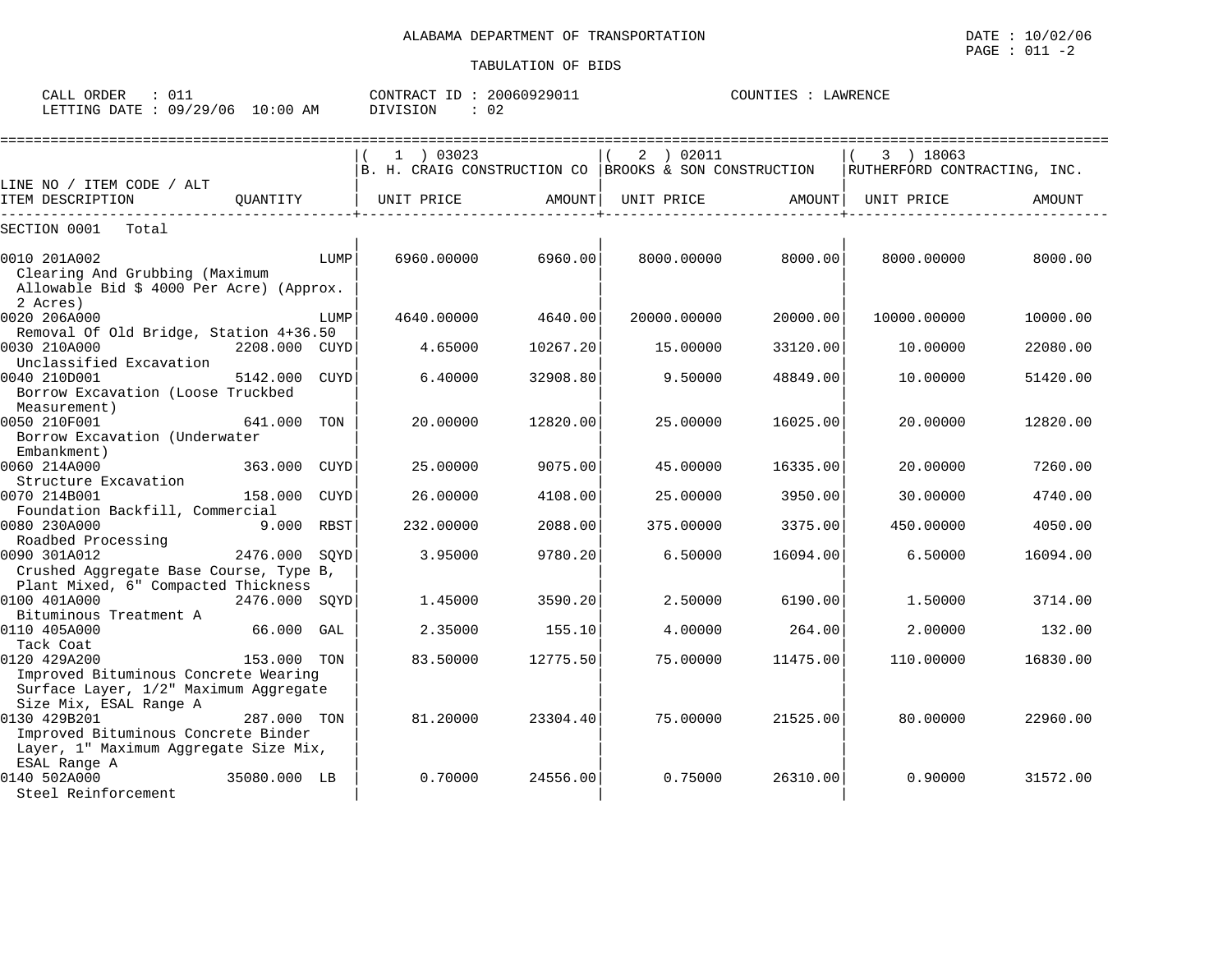| CALL ORDER                      | CONTRACT ID: 20060929011 | COUNTIES :<br>LAWRENCE |
|---------------------------------|--------------------------|------------------------|
| LETTING DATE: 09/29/06 10:00 AM | DIVISION                 |                        |

|                                                                                   |              |             | $1$ ) 03023<br>B. H. CRAIG CONSTRUCTION CO BROOKS & SON CONSTRUCTION |          | 02011 (<br>2      |          | 3 ) 18063<br>RUTHERFORD CONTRACTING, INC. |           |
|-----------------------------------------------------------------------------------|--------------|-------------|----------------------------------------------------------------------|----------|-------------------|----------|-------------------------------------------|-----------|
| LINE NO / ITEM CODE / ALT                                                         |              |             |                                                                      |          |                   |          |                                           |           |
| ITEM DESCRIPTION                                                                  | OUANTITY     |             | UNIT PRICE                                                           | AMOUNT   | UNIT PRICE AMOUNT |          | UNIT PRICE                                | AMOUNT    |
| 0150 524A011<br>Culvert Concrete (Cast In Place)                                  | 230.000 CUYD |             | 384.00000                                                            | 88320.00 | 375.00000         | 86250.00 | 500.00000                                 | 115000.00 |
| 0160 535A080<br>18" Side Drain Pipe (Class 3 R.C.)                                | 68.000 LF    |             | 65,00000                                                             | 4420.00  | 23,00000          | 1564.00  | 50.00000                                  | 3400.00   |
| 0170 600A000<br>Mobilization                                                      |              | LUMP        | 82250.00000                                                          | 82250.00 | 8000.00000        | 8000.00  | 15500.00000                               | 15500.00  |
| 0180 610C001<br>Loose Riprap, Class 2                                             | 80.000       | TON         | 19.50000                                                             | 1560.00  | 25.00000          | 2000.00  | 25.00000                                  | 2000.00   |
| 0190 610D000<br>Filter Blanket                                                    | 110.000      | SOYD        | 3.25000                                                              | 357.50   | 4.00000           | 440.00   | 5.00000                                   | 550.00    |
| 0200 619A101<br>18" Side Drain Pipe End Treatment,<br>Class 1                     | 2.000        | <b>EACH</b> | 800,00000                                                            | 1600.00  | 375.00000         | 750.00   | 600.00000                                 | 1200.00   |
| 0210 650A000<br>Topsoil                                                           | 660.000      | CUYD        | 10.45000                                                             | 6897.00  | 8.25000           | 5445.00  | 10,00000                                  | 6600.00   |
| 0220 652A100<br>Seeding                                                           | 2.000        | ACRE        | 928,00000                                                            | 1856.00  | 950.00000         | 1900.00  | 625.00000                                 | 1250.00   |
| 0230 656A010<br>Mulching                                                          | 2.000        | ACRE        | 928.00000                                                            | 1856.00  | 950.00000         | 1900.00  | 625.00000                                 | 1250.00   |
| 0240 665F000<br>Hay Bales                                                         | 30.000       | <b>EACH</b> | 11.60000                                                             | 348.00   | 10.00000          | 300.00   | 10.00000                                  | 300.00    |
| 0250 6651000<br>Temporary Riprap, Class 2                                         | 20,000       | TON         | 19.50000                                                             | 390.00   | 25.00000          | 500.00   | 30.00000                                  | 600.00    |
| 0260 665J000<br>Silt Fence, Type A                                                | 1120.000     | LF          | 3.80000                                                              | 4256.00  | 4.50000           | 5040.00  | 5.00000                                   | 5600.00   |
| 0270 6650001<br>Silt Fence Removal                                                | 1120.000 LF  |             | 1.75000                                                              | 1960.00  | 3.50000           | 3920.00  | 1.50000                                   | 1680.00   |
| 0280 680A000<br>Engineering Controls                                              |              | LUMP        | 6000.00000                                                           | 6000.00  | 5000.00000        | 5000.00  | 20000.00000                               | 20000.00  |
| 0290 701A004<br>Solid White, Class 1, Type A Traffic<br>Stripe                    | 1.000 MILE   |             | 1100.00000                                                           | 1100.00  | 550.00000         | 550.00   | 600.00000                                 | 600.00    |
| 0300 701A012<br>Solid Yellow, Class 1, Type A Traffic                             | 1.000 MILE   |             | 1100.00000                                                           | 1100.00  | 550.00000         | 550.00   | 600.00000                                 | 600.00    |
| Stripe<br>0310 703A002<br>Traffic Control Markings, Class 2, Type<br>$\mathbb{A}$ | 80.000 SOFT  |             | 11,00000                                                             | 880.00   | 5.00000           | 400.00   | 12,00000                                  | 960.00    |
| 0320 740B000<br>Construction Signs                                                | 151.000 SQFT |             | 8.15000                                                              | 1230.65  | 15,00000          | 2265.00  | 15,00000                                  | 2265.00   |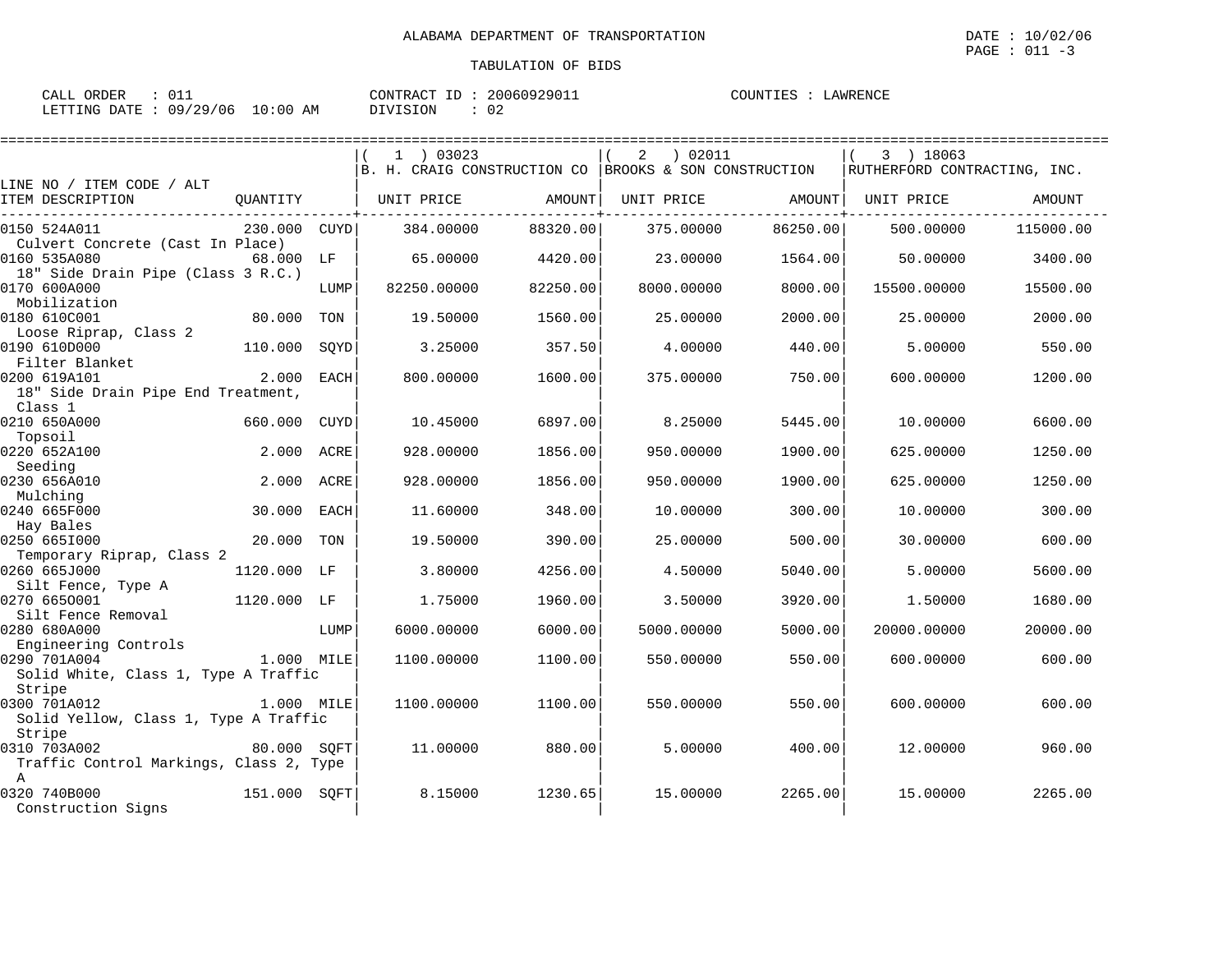| 01<br>CALL<br>ORDER                     |                                          | $T\cap N$ דים מידי     | ? O C<br>$\overline{\phantom{a}}$ | 60929011 | $\Lambda$ $\Lambda$ $\Lambda$ $\Gamma$ $\Gamma$ $\Gamma$<br>- ت | $.14$ WR F.N $C$ <sup>T</sup> |
|-----------------------------------------|------------------------------------------|------------------------|-----------------------------------|----------|-----------------------------------------------------------------|-------------------------------|
| '29/<br>በ 9 /<br>106<br>LETTING<br>DATE | $\textcolor{red}{\textbf{-0}:}$ 00<br>AΜ | <b>ION</b><br>$\cdots$ | $\sim$<br>◡▵                      |          |                                                                 |                               |

|                                                            |          |             | 03023<br>H. CRAIG CONSTRUCTION CO |             | 02011<br>2<br>BROOKS & SON CONSTRUCTION |             | 18063<br>RUTHERFORD CONTRACTING, INC. |            |
|------------------------------------------------------------|----------|-------------|-----------------------------------|-------------|-----------------------------------------|-------------|---------------------------------------|------------|
| LINE NO / ITEM CODE /<br>' ALT                             |          |             |                                   |             |                                         |             |                                       |            |
| ITEM DESCRIPTION                                           | OUANTITY |             | UNIT PRICE                        | AMOUNT      | UNIT PRICE                              | AMOUNT      | UNIT PRICE                            | AMOUNT     |
| 0330 740F002<br>Barricades, Type III                       | 10.000   | <b>EACH</b> | 220.40000                         | 2204.00     | 360.00000                               | 3600.00     | 250.00000                             | 2500.00    |
| 0340 7401005<br>Warning Lights, Type B (Detachable Head    | 5.000    | EACH        | 359.60000                         | 1798.00     | 310.00000                               | 1550.00     | 500.00000                             | 2500.00    |
| 0350 998A000                                               |          | LUMP        | 0.00000                           | 0.00        | 34000,00000                             | 34000.00    | 1500.00000                            | 1500.00    |
| Construction Fuel (Maximum Bid Limited<br>To $$34,000.00)$ |          |             |                                   |             |                                         |             |                                       |            |
| SECTION TOTALS                                             |          |             |                                   | 367, 411.55 | S.                                      | 397,436.00  |                                       | 397,527.00 |
| CONTRACT TOTALS                                            |          |             | Ŝ.                                | 367, 411.55 | Ŝ.                                      | 397, 436.00 |                                       | 397,527.00 |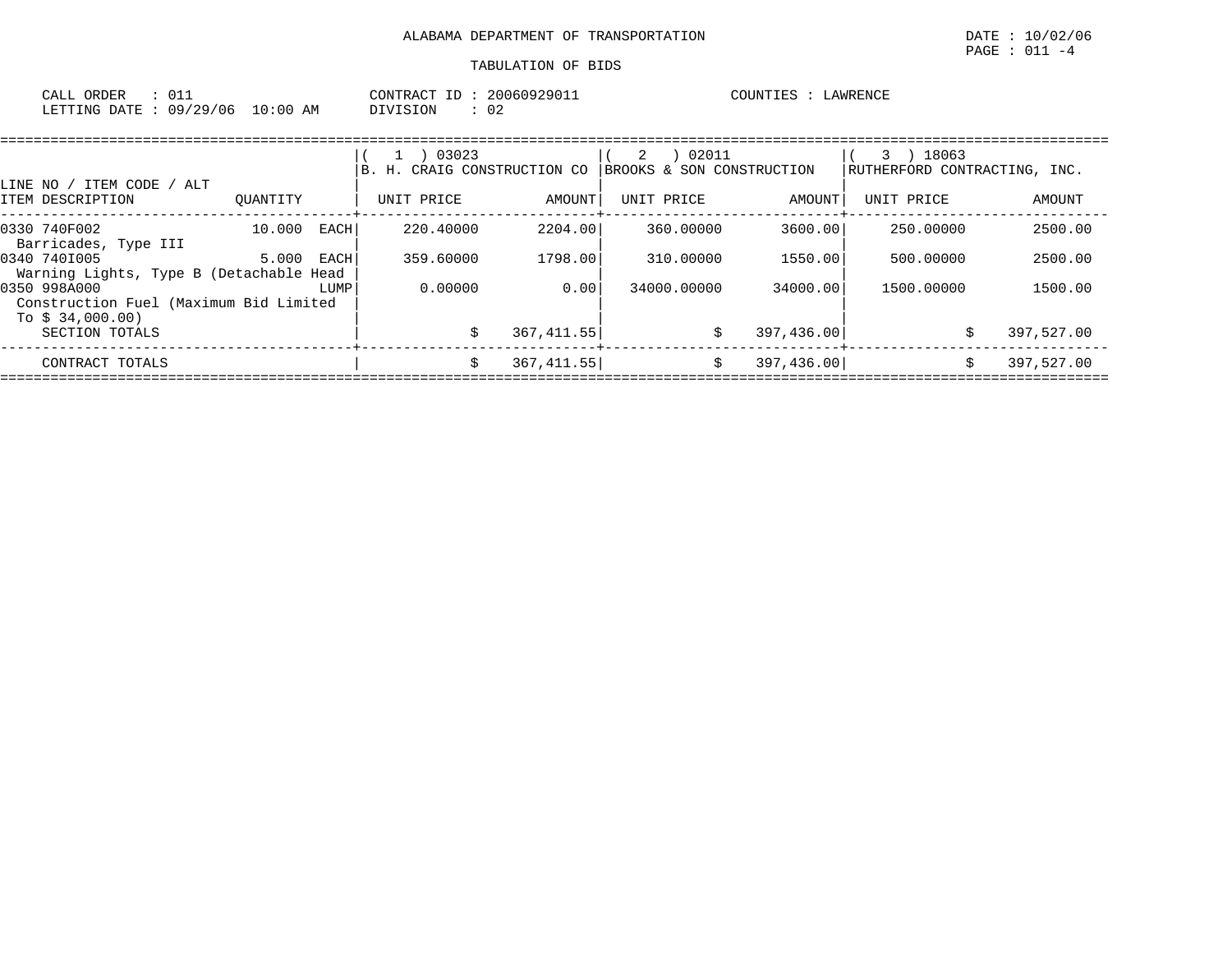#### TABULATION OF BIDS

 $\texttt{PAGE}$  : 011 -5

| CALL ORDER<br>: 011<br>LETTING DATE : 09/29/06 10:00 AM                                                                |               |      | CONTRACT ID: 20060929011<br>DIVISION<br>$\cdot$ 02 |          |            | COUNTIES : LAWRENCE |            |        |
|------------------------------------------------------------------------------------------------------------------------|---------------|------|----------------------------------------------------|----------|------------|---------------------|------------|--------|
|                                                                                                                        |               |      | 4 ) 20011<br>TRI-COUNTY CONSTRUCTION, IN           |          |            |                     |            |        |
| LINE NO / ITEM CODE / ALT<br>ITEM DESCRIPTION                                                                          | OUANTITY      |      | UNIT PRICE                                         | AMOUNT   | UNIT PRICE | AMOUNT              | UNIT PRICE | AMOUNT |
| SECTION 0001<br>Total                                                                                                  |               |      |                                                    |          |            |                     |            |        |
| 0010 201A002<br>Clearing And Grubbing (Maximum<br>Allowable Bid \$ 4000 Per Acre) (Approx.<br>2 Acres)                 |               | LUMP | 4000.00000                                         | 4000.00  |            |                     |            |        |
| 0020 206A000                                                                                                           |               | LUMP | 20000.00000                                        | 20000.00 |            |                     |            |        |
| Removal Of Old Bridge, Station 4+36.50                                                                                 |               |      |                                                    |          |            |                     |            |        |
| 0030 210A000<br>Unclassified Excavation                                                                                | 2208.000 CUYD |      | 12.00000                                           | 26496.00 |            |                     |            |        |
| 0040 210D001<br>Borrow Excavation (Loose Truckbed<br>Measurement)                                                      | 5142.000 CUYD |      | 14.00000                                           | 71988.00 |            |                     |            |        |
| 0050 210F001<br>Borrow Excavation (Underwater<br>Embankment)                                                           | 641.000 TON   |      | 25,00000                                           | 16025.00 |            |                     |            |        |
| 0060 214A000                                                                                                           | 363.000 CUYD  |      | 18.00000                                           | 6534.00  |            |                     |            |        |
| Structure Excavation                                                                                                   |               |      |                                                    |          |            |                     |            |        |
| 0070 214B001<br>Foundation Backfill, Commercial                                                                        | 158.000 CUYD  |      | 29.00000                                           | 4582.00  |            |                     |            |        |
| 0080 230A000                                                                                                           | 9.000 RBST    |      | 750.00000                                          | 6750.00  |            |                     |            |        |
| Roadbed Processing                                                                                                     |               |      |                                                    |          |            |                     |            |        |
| 0090 301A012<br>Crushed Aggregate Base Course, Type B,<br>Plant Mixed, 6" Compacted Thickness                          | 2476.000 SQYD |      | 9.00000                                            | 22284.00 |            |                     |            |        |
| 0100 401A000                                                                                                           | 2476.000 SOYD |      | 3.00000                                            | 7428.00  |            |                     |            |        |
| Bituminous Treatment A                                                                                                 |               |      |                                                    |          |            |                     |            |        |
| 0110 405A000                                                                                                           | 66.000 GAL    |      | 2.00000                                            | 132.00   |            |                     |            |        |
| Tack Coat<br>0120 429A200<br>Improved Bituminous Concrete Wearing<br>Surface Layer, 1/2" Maximum Aggregate             | 153.000 TON   |      | 140.00000                                          | 21420.00 |            |                     |            |        |
| Size Mix, ESAL Range A<br>0130 429B201<br>Improved Bituminous Concrete Binder<br>Layer, 1" Maximum Aggregate Size Mix, | 287.000 TON   |      | 110.00000                                          | 31570.00 |            |                     |            |        |
| ESAL Range A<br>0140 502A000<br>Steel Reinforcement                                                                    | 35080.000 LB  |      | 1,00000                                            | 35080.00 |            |                     |            |        |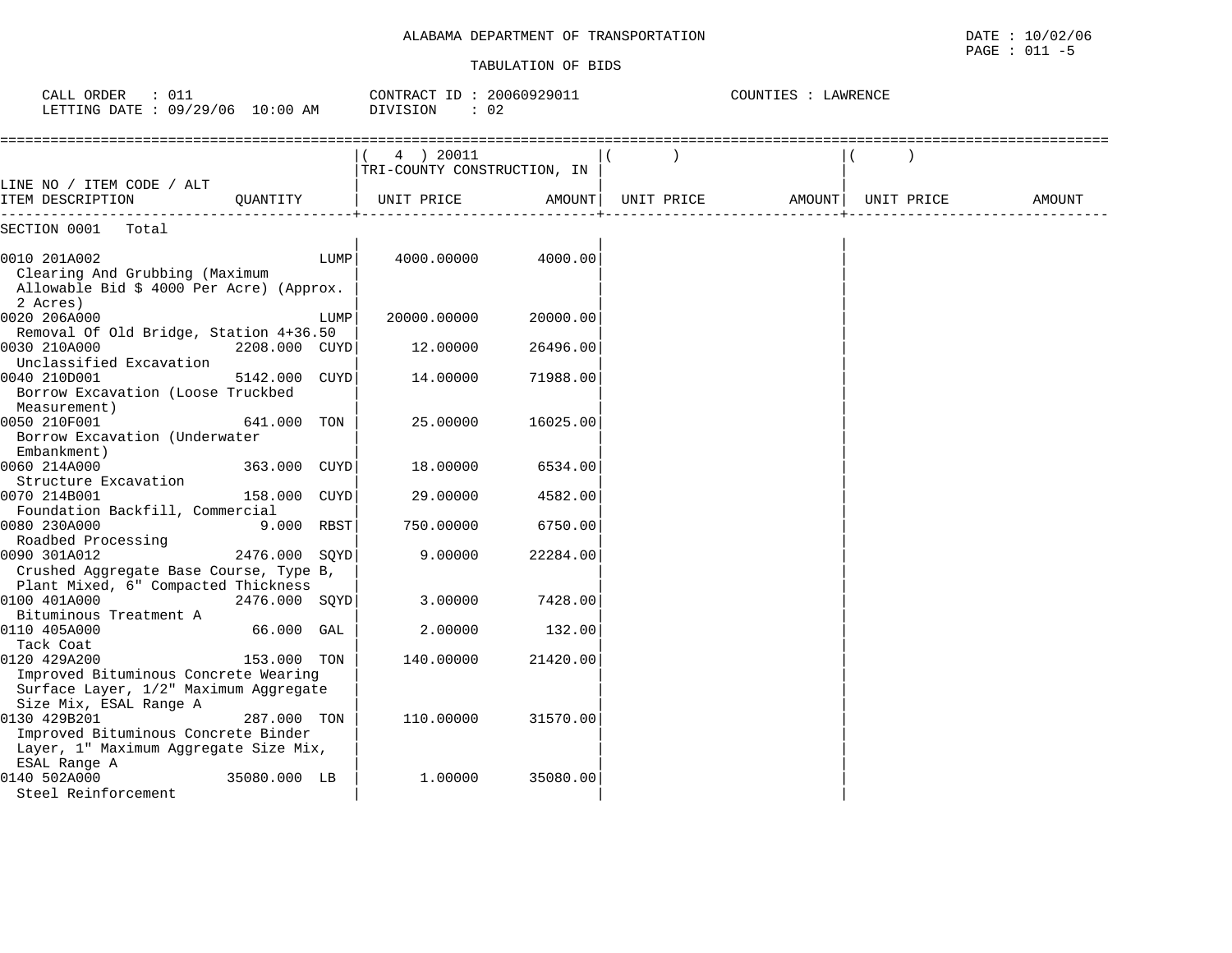| ORDER<br>$\sim$ $\sim$<br>CALL<br>∪⊥⊥ | CONTRACT               | ID | 20060929011  | COUNTIES<br>LAWRENCE |
|---------------------------------------|------------------------|----|--------------|----------------------|
| 09/29/06<br>LETTING DATE              | $10:00$ AM<br>DIVISION |    | $\sim$<br>◡∠ |                      |

|                                         |              |      | (4) 20011                   |          |            |                    |        |
|-----------------------------------------|--------------|------|-----------------------------|----------|------------|--------------------|--------|
|                                         |              |      | TRI-COUNTY CONSTRUCTION, IN |          |            |                    |        |
| LINE NO / ITEM CODE / ALT               |              |      |                             |          |            |                    |        |
| ITEM DESCRIPTION<br>QUANTITY            |              |      | UNIT PRICE                  | AMOUNT   | UNIT PRICE | AMOUNT  UNIT PRICE | AMOUNT |
| 0150 524A011                            | 230.000 CUYD |      | 500.00000 115000.00         |          |            |                    |        |
| Culvert Concrete (Cast In Place)        |              |      |                             |          |            |                    |        |
| 0160 535A080                            | 68.000 LF    |      | 32.00000                    | 2176.00  |            |                    |        |
| 18" Side Drain Pipe (Class 3 R.C.)      |              |      |                             |          |            |                    |        |
| 0170 600A000                            |              | LUMP | 25000.00000                 | 25000.00 |            |                    |        |
| Mobilization                            |              |      |                             |          |            |                    |        |
| 0180 610C001                            | 80.000 TON   |      | 25.00000                    | 2000.00  |            |                    |        |
| Loose Riprap, Class 2                   |              |      |                             |          |            |                    |        |
| 0190 610D000                            | 110.000 SQYD |      | 5.00000                     | 550.00   |            |                    |        |
| Filter Blanket                          |              |      |                             |          |            |                    |        |
| 2.000 EACH<br>0200 619A101              |              |      | 650.00000                   | 1300.00  |            |                    |        |
| 18" Side Drain Pipe End Treatment,      |              |      |                             |          |            |                    |        |
| Class 1                                 |              |      |                             |          |            |                    |        |
| 0210 650A000                            | 660.000 CUYD |      | 15.00000                    | 9900.00  |            |                    |        |
| Topsoil                                 |              |      |                             |          |            |                    |        |
| 0220 652A100                            | 2.000 ACRE   |      | 1250.00000                  | 2500.00  |            |                    |        |
| Seeding                                 |              |      |                             |          |            |                    |        |
| 0230 656A010                            | 2.000 ACRE   |      | 1250.00000                  | 2500.00  |            |                    |        |
| Mulching                                |              |      |                             |          |            |                    |        |
| 0240 665F000                            | 30.000 EACH  |      | 25.00000                    | 750.00   |            |                    |        |
| Hay Bales<br>0250 665I000               | 20.000 TON   |      | 35.00000                    | 700.00   |            |                    |        |
| Temporary Riprap, Class 2               |              |      |                             |          |            |                    |        |
| 0260 665J000                            | 1120.000 LF  |      | 8.00000                     | 8960.00  |            |                    |        |
| Silt Fence, Type A                      |              |      |                             |          |            |                    |        |
| 0270 6650001                            | 1120.000 LF  |      | 3.00000                     | 3360.00  |            |                    |        |
| Silt Fence Removal                      |              |      |                             |          |            |                    |        |
| 0280 680A000                            |              | LUMP | 15000.00000                 | 15000.00 |            |                    |        |
| Engineering Controls                    |              |      |                             |          |            |                    |        |
| 0290 701A004                            | 1.000 MILE   |      | 1800.00000                  | 1800.00  |            |                    |        |
| Solid White, Class 1, Type A Traffic    |              |      |                             |          |            |                    |        |
| Stripe                                  |              |      |                             |          |            |                    |        |
| 0300 701A012                            | 1.000 MILE   |      | 1800.00000                  | 1800.00  |            |                    |        |
| Solid Yellow, Class 1, Type A Traffic   |              |      |                             |          |            |                    |        |
| Stripe                                  |              |      |                             |          |            |                    |        |
| 0310 703A002                            | 80.000 SOFT  |      | 5.00000                     | 400.00   |            |                    |        |
| Traffic Control Markings, Class 2, Type |              |      |                             |          |            |                    |        |
| A                                       |              |      |                             |          |            |                    |        |
| 0320 740B000                            | 151.000 SOFT |      | 12.00000                    | 1812.00  |            |                    |        |
| Construction Signs                      |              |      |                             |          |            |                    |        |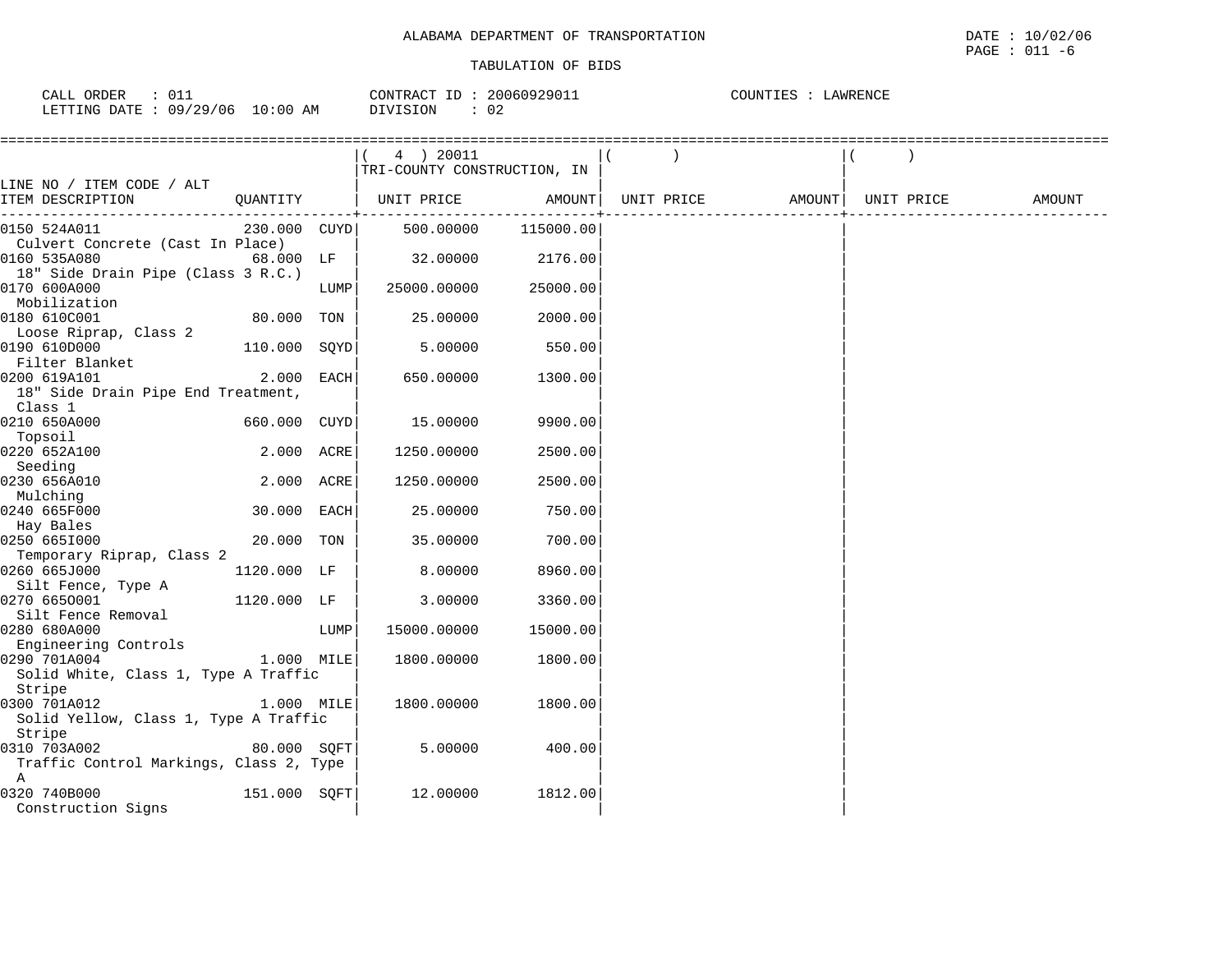# ALABAMA DEPARTMENT OF TRANSPORTATION DATE : 10/02/06 TABULATION OF BIDS

# $\texttt{PAGE}$  : 011 -7

| CALL ORDER<br>: 011<br>LETTING DATE: 09/29/06 10:00 AM                     |               |      | CONTRACT ID: 20060929011<br>DIVISION<br>$\therefore$ 02 |               |            | COUNTIES : LAWRENCE |            |    |        |
|----------------------------------------------------------------------------|---------------|------|---------------------------------------------------------|---------------|------------|---------------------|------------|----|--------|
| LINE NO / ITEM CODE / ALT                                                  |               |      | 4 ) 20011<br>TRI-COUNTY CONSTRUCTION, IN                |               |            |                     |            |    |        |
| ITEM DESCRIPTION                                                           | OUANTITY      |      | UNIT PRICE                                              | <b>AMOUNT</b> | UNIT PRICE | AMOUNT              | UNIT PRICE |    | AMOUNT |
| 0330 740F002<br>Barricades, Type III                                       | $10.000$ EACH |      | 300,00000                                               | 3000.00       |            |                     |            |    |        |
| 0340 7401005<br>Warning Lights, Type B (Detachable Head                    | $5.000$ EACH  |      | 500,00000                                               | 2500.00       |            |                     |            |    |        |
| 0350 998A000<br>Construction Fuel (Maximum Bid Limited<br>To $$34,000.00)$ |               | LUMP | 3000.00000                                              | 3000.00       |            |                     |            |    |        |
| SECTION TOTALS                                                             |               |      |                                                         | 478,297.00    |            | 0.00                |            |    | 0.00   |
| CONTRACT TOTALS                                                            |               |      | Ŝ.                                                      | 478,297.00    |            | \$<br>0.00          |            | Ś. |        |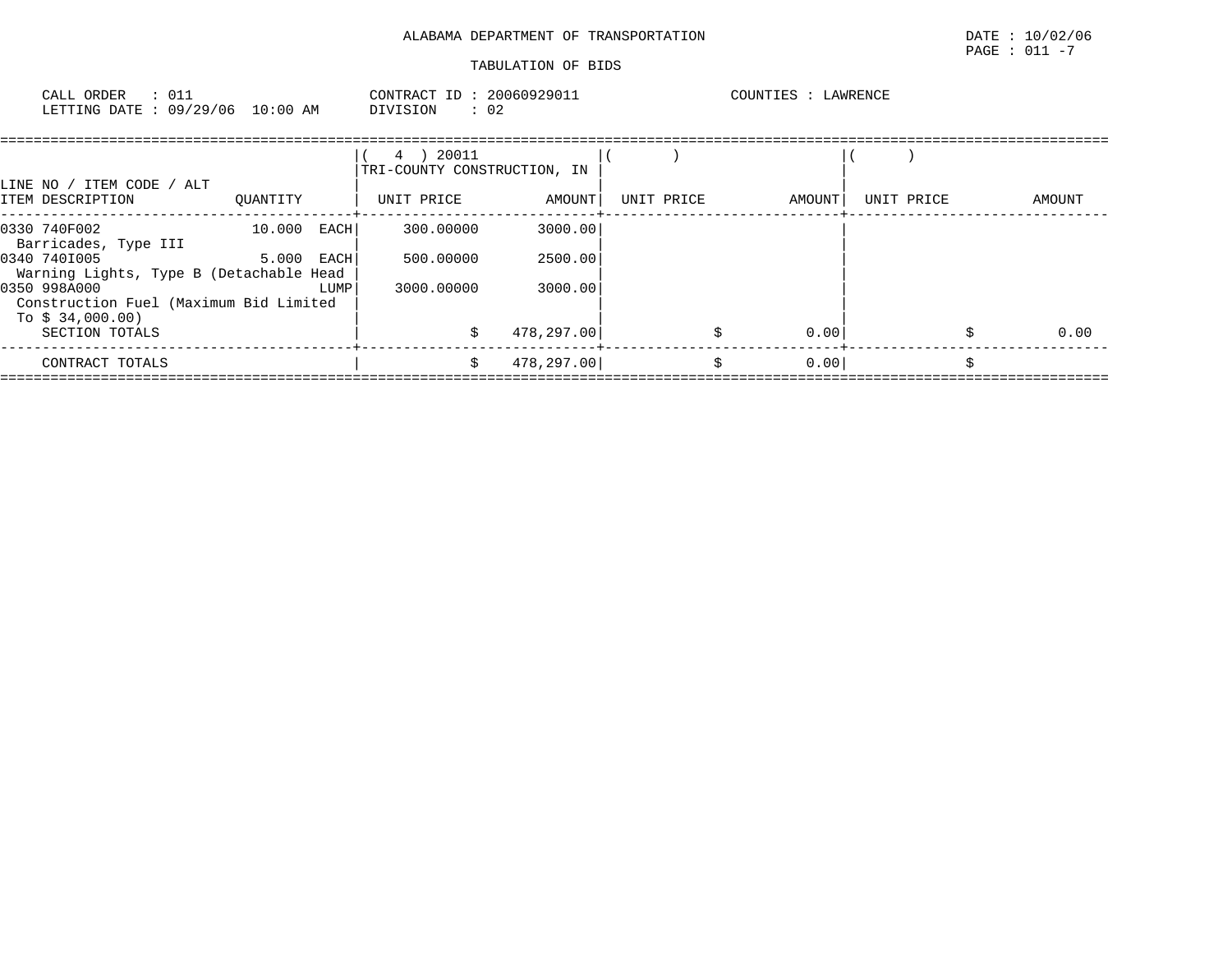# $\texttt{PAGE}$  : 012 -1

|      | CALL ORDER             | : 012<br>LETTING DATE: 09/29/06 10:00 AM | COUNTIES : WASHINGTON                                                                                                                                                        |              |                  |                              |                   |
|------|------------------------|------------------------------------------|------------------------------------------------------------------------------------------------------------------------------------------------------------------------------|--------------|------------------|------------------------------|-------------------|
|      | CONTRACT DESCRIPTION : |                                          | : 08<br>DIVISION<br>40<br>CONTRACT TIME:<br>RURAL<br>for constructing the Bridge Replacement (Precast) on CR-6 at<br>Roberts Creek southeast of Wagerville. Length 0.012 mi. | Working Days | (available days) | $PROJECT(S) : BRZ-6500(205)$ |                   |
| RANK | VENDOR NO. / NAME      |                                          |                                                                                                                                                                              |              |                  | TOTAL<br><b>BID</b>          | % OVER<br>LOW BID |
|      | 14005                  |                                          | G. W. NORRELL CONTRACTING COMPANY, INC.                                                                                                                                      |              |                  | 234,999.00                   | 100.0000%         |
|      | 13099                  | MCINNIS, LLC                             |                                                                                                                                                                              |              |                  | 296,245.00                   | 126.0622%         |
|      | 14008                  | NEWELL & BUSH, INC.                      |                                                                                                                                                                              |              |                  | 301,194.50                   | 128.1684%         |
| 4    | 13021                  | MURPHREE BRIDGE CORPORATION              |                                                                                                                                                                              |              |                  | 307,219.74                   | 130.7324%         |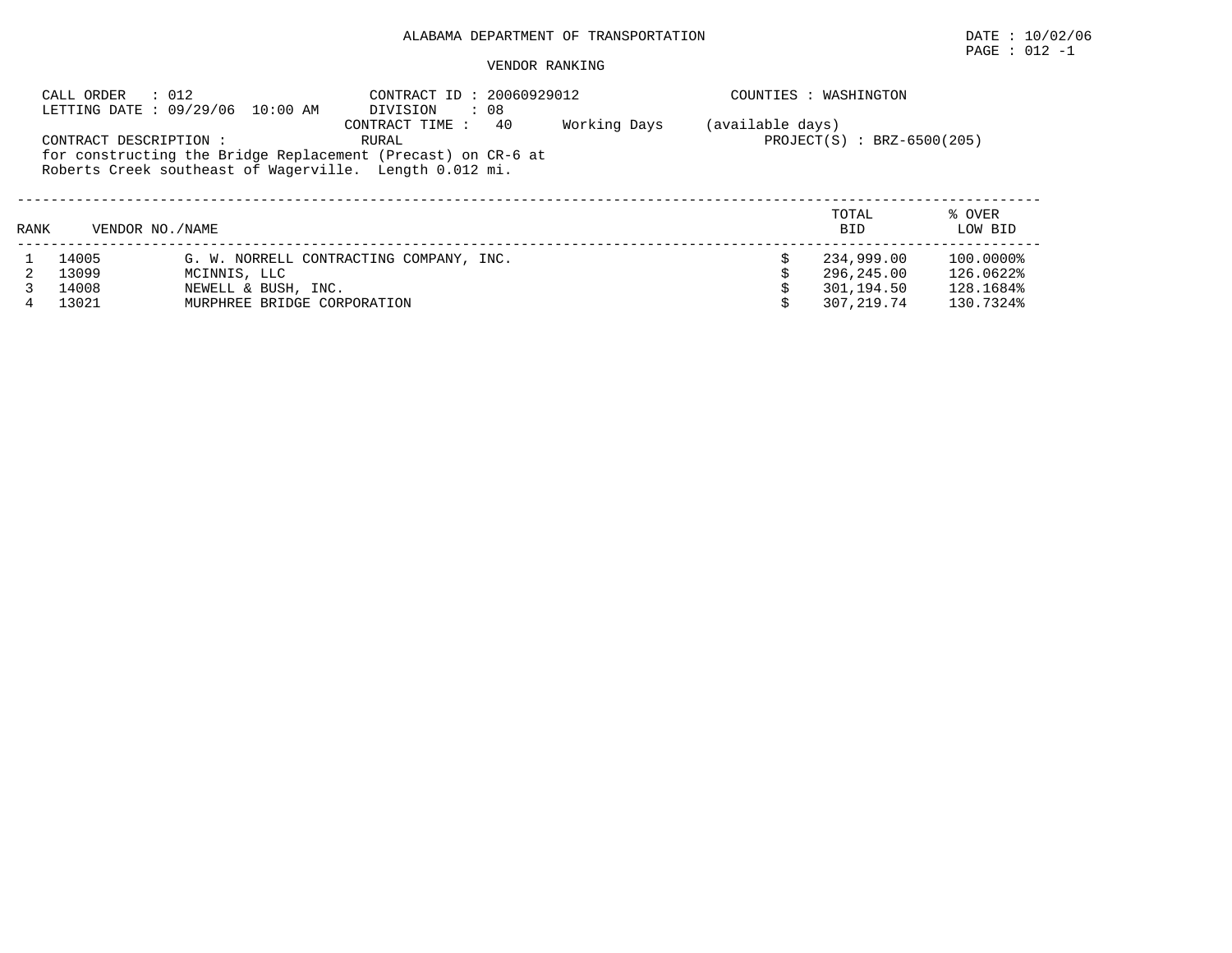0140 512E002 24.000 EACH| 600.00000 14400.00| 700.00000 16800.00| 600.00000 14400.00

|                                                                                                                                                   | $1$ ) 14005<br>G. W. NORRELL CONTRACTING C  MCINNIS, LLC |          | 2 ) 13099         |          | $(3)$ 14008<br>NEWELL & BUSH, INC. |          |
|---------------------------------------------------------------------------------------------------------------------------------------------------|----------------------------------------------------------|----------|-------------------|----------|------------------------------------|----------|
| LINE NO / ITEM CODE / ALT<br>ITEM DESCRIPTION                                                                                                     | OUANTITY   UNIT PRICE AMOUNT                             |          | UNIT PRICE AMOUNT |          | UNIT PRICE                         | AMOUNT   |
| Total<br>SECTION 0001                                                                                                                             |                                                          |          |                   |          |                                    |          |
| 0010 206A000<br>LUMP                                                                                                                              | 28000.00000                                              | 28000.00 | 22000.00000       | 22000.00 | 45000.00000                        | 45000.00 |
| Removal Of Old Bridge, Station 141+83.0<br>0020 502A001<br>55.000 LB<br>Steel Reinforcement (Grade 60)                                            | 1.00000                                                  | 55.00    | 1.00000           | 55.00    | 0.55000                            | 30.25    |
| 0030 505A032<br>2.000 EACH<br>Steel Test Piles (HP 12x53) (Maximum Bid                                                                            | 500.00000                                                | 1000.00  | 2000.00000        | 4000.00  | 2000.00000                         | 4000.00  |
| Limited To \$2000 Per Each Test Pile)<br>0040 505B102<br>2.000 EACH<br>Static Loading Tests (HP 12X53)<br>(Maximum Bid Limited To \$2000 Per Each | 500.00000                                                | 1000.00  | 2000.00000        | 4000.00  | 2000.00000                         | 4000.00  |
| Loading Test)<br>0050 505M002<br>1595.000 LF<br>Steel Piling Furnished And Driven (HP<br>12x53                                                    | 35.00000                                                 | 55825.00 | 40.00000          | 63800.00 | 42.00000                           | 66990.00 |
| 0060 507A000<br>2.000 EACH<br>Wire Rope Abutment Anchor Assembly                                                                                  | 1800.00000                                               | 3600.00  | 3000.00000        | 6000.00  | 1800.00000                         | 3600.00  |
| 0070 510A000<br>8.000 CUYD                                                                                                                        | 400.00000                                                | 3200.00  | 500.00000         | 4000.00  | 650.00000                          | 5200.00  |
| Bridge Substructure Concrete, Class A<br>0080 511A000<br>33.000 EACH                                                                              | 100.00000                                                | 3300.00  | 100.00000         | 3300.00  | 60,00000                           | 1980.00  |
| Elastomeric Bearings, Type 1<br>0090 512A014<br>2.000 EACH<br>Precast Concrete Abutment Caps, 2'-0"                                               | 2800.00000                                               | 5600.00  | 4000.00000        | 8000.00  | 3200.00000                         | 6400.00  |
| Wide By $1'-8$ " Deep By $33'-0$ " Long<br>0100 512B004<br>$1.000$ EACH<br>Precast Concrete Intermediate Bent Caps                                | 3200.00000                                               | 3200.00  | 4000.00000        | 4000.00  | 4000.00000                         | 4000.00  |
| 2'-0" Wide By 2'-0" Deep By 31'-6" Long<br>0110 512C004 12.000 EACH<br>Precast Concrete Type 1 Span Section,                                      | 3000.00000                                               | 36000.00 | 4000.00000        | 48000.00 | 3200.00000                         | 38400.00 |
| $3'-6$ " Wide By $1'-9$ " Deep By $34'-0$ " Long<br>0120 512C007 4.000 EACH                                                                       | 3100.00000                                               | 12400.00 | 4000.00000        | 16000.00 | 3400.00000                         | 13600.00 |

0130 512D002 4.000 EACH| 3000.00000 12000.00| 4000.00000 16000.00| 3600.00000 14400.00

CALL ORDER :  $012$  CONTRACT ID :  $20060929012$ COUNTIES : WASHINGTON LETTING DATE : 09/29/06 10:00 AM DIVISION : 08

Precast Concrete Type 2C Span Section, | | |

 $\overline{A3}$   $\overline{A3}$ 

Section, 34'-0" Long | | |

 $3'-6$ " Wide By  $1'-9$ " Deep By  $34'-0$ " Long

Precast Concrete Abutment Panels, Type<br>A3

Precast Concrete Barrier Rail End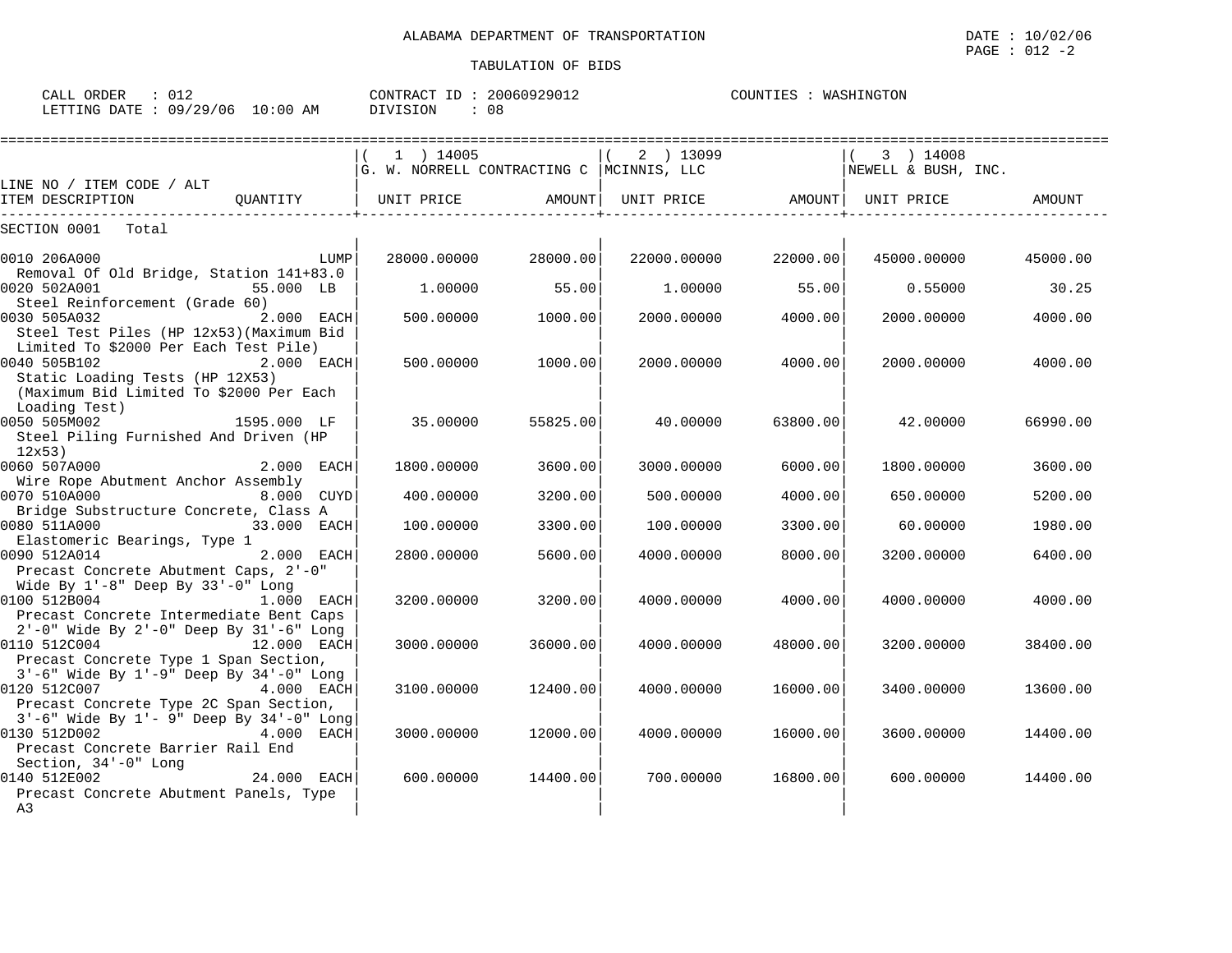| ORDER<br>$\cap$ $\wedge$ $\wedge$ $\wedge$<br>ىلىلەپ<br>◡⊥▵ |             | 20060929012<br>T <sub>D</sub><br>`ONTR AC.<br>. $\sim$<br>- 17 | COUNTT.<br>NGTON <sup>-</sup><br>WAS. |
|-------------------------------------------------------------|-------------|----------------------------------------------------------------|---------------------------------------|
| 79/<br>LETTING<br>12 Q<br>ገ∆ጥኩ<br>706<br>۔ ت                | AΜ<br>10:0U | <b>TVTSTON</b><br>n n<br>v c<br>∸∽∽                            |                                       |

|                                         |              |             | $1$ ) 14005                               |            | ) 13099<br>2      |            | 3 ) 14008           |                  |
|-----------------------------------------|--------------|-------------|-------------------------------------------|------------|-------------------|------------|---------------------|------------------|
|                                         |              |             | G. W. NORRELL CONTRACTING C  MCINNIS, LLC |            |                   |            | NEWELL & BUSH, INC. |                  |
| LINE NO / ITEM CODE / ALT               |              |             |                                           |            |                   |            |                     |                  |
| ITEM DESCRIPTION                        | OUANTITY     |             | UNIT PRICE                                | AMOUNT     | UNIT PRICE AMOUNT |            | UNIT PRICE          | <b>AMOUNT</b>    |
| 0150 512F002                            | 12.000 EACH  |             | 800,00000                                 | 9600.00    | 1000.00000        | 12000.00   | 725.00000           | 8700.00          |
| Precast Concrete Wing Panels, Type W3   |              |             |                                           |            |                   |            |                     |                  |
| 0160 512G000                            | $4.000$ EACH |             | 600.00000                                 | 2400.00    | 750.00000         | 3000.00    | 630.00000           | 2520.00          |
| Precast Concrete Abutment Wing Cap      |              |             |                                           |            |                   |            |                     |                  |
| Panels                                  |              |             |                                           |            |                   |            |                     |                  |
| 0170 600A000                            |              | LUMP        | 8000.00000                                | 8000.00    | 15000.00000       | 15000.00   | 30000.00000         | 30000.00         |
| Mobilization                            |              |             |                                           |            |                   |            |                     |                  |
| 0180 610C001                            | 246.000      | TON         | 40.00000                                  | 9840.00    | 50.00000          | 12300.00   | 42.00000            | 10332.00         |
| Loose Riprap, Class 2<br>0190 610D003   | 194.000      | SOYD        | 3.50000                                   | 679.00     | 5,00000           | 970.00     | 2.50000             | 485.00           |
| Filter Blanket, Geotextile              |              |             |                                           |            |                   |            |                     |                  |
| 0200 630C003                            | 4.000 EACH   |             | 1350.00000                                | 5400.00    | 2500.00000        | 10000.00   | 1500.00000          | 6000.00          |
| Guardrail End Anchor, Type 13           |              |             |                                           |            |                   |            |                     |                  |
| 0210 630C050                            | 4.000 EACH   |             | 1900.00000                                | 7600.00    | 2500.00000        | 10000.00   | 2100.00000          | 8400.00          |
| Guardrail End Anchor, Type 20 Series    |              |             |                                           |            |                   |            |                     |                  |
| 0220 665F000                            | 60.000 EACH  |             | 3.75000                                   | 225.00     | 10.00000          | 600.00     | 25.00000            | 1500.00          |
| Hay Bales                               |              |             |                                           |            |                   |            |                     |                  |
| 0230 665J000                            | 340.000 LF   |             | 4.00000                                   | 1360.00    | 10.00000          | 3400.00    | 4.50000             | 1530.00          |
| Silt Fence, Type A                      |              |             |                                           |            |                   |            |                     |                  |
| 0240 680A000                            |              | LUMP        | 3000.00000                                | 3000.00    | 5000.00000        | 5000.00    | 5000.00000          | 5000.00          |
| Engineering Controls                    |              |             |                                           |            |                   |            |                     |                  |
| 0250 740B000                            | 141.000      | SQFT        | 15.00000                                  | 2115.00    | 20,00000          | 2820.00    | 12.25000            | 1727.25          |
| Construction Signs                      |              |             |                                           |            |                   |            |                     |                  |
| 0260 740F002                            | 8.000        | <b>EACH</b> | 400.00000                                 | 3200.00    | 500.00000         | 4000.00    | 275.00000           | 2200.00          |
| Barricades, Type III                    |              |             |                                           |            |                   |            |                     |                  |
| 0270 7401005                            | 4.000        | EACH        | 500.00000                                 | 2000.00    | 300.00000         | 1200.00    | 200,00000           | 800.00           |
| Warning Lights, Type B (Detachable Head |              |             |                                           |            |                   |            |                     |                  |
| 0280 998A000                            |              | LUMP        | 0.00000                                   | 0.00       | 0.00000           | 0.00       | 0.00000             | 0.00             |
| Construction Fuel (Maximum Bid Limited  |              |             |                                           |            |                   |            |                     |                  |
| To $$8,500.00)$                         |              |             |                                           |            |                   |            |                     |                  |
| SECTION TOTALS                          |              |             |                                           | 234,999.00 |                   | 296,245.00 |                     | 301,194.50       |
| CONTRACT TOTALS                         |              |             | Ŝ.                                        | 234,999.00 | \$                | 296,245.00 |                     | 301,194.50<br>Ŝ. |
|                                         |              |             |                                           |            |                   |            |                     |                  |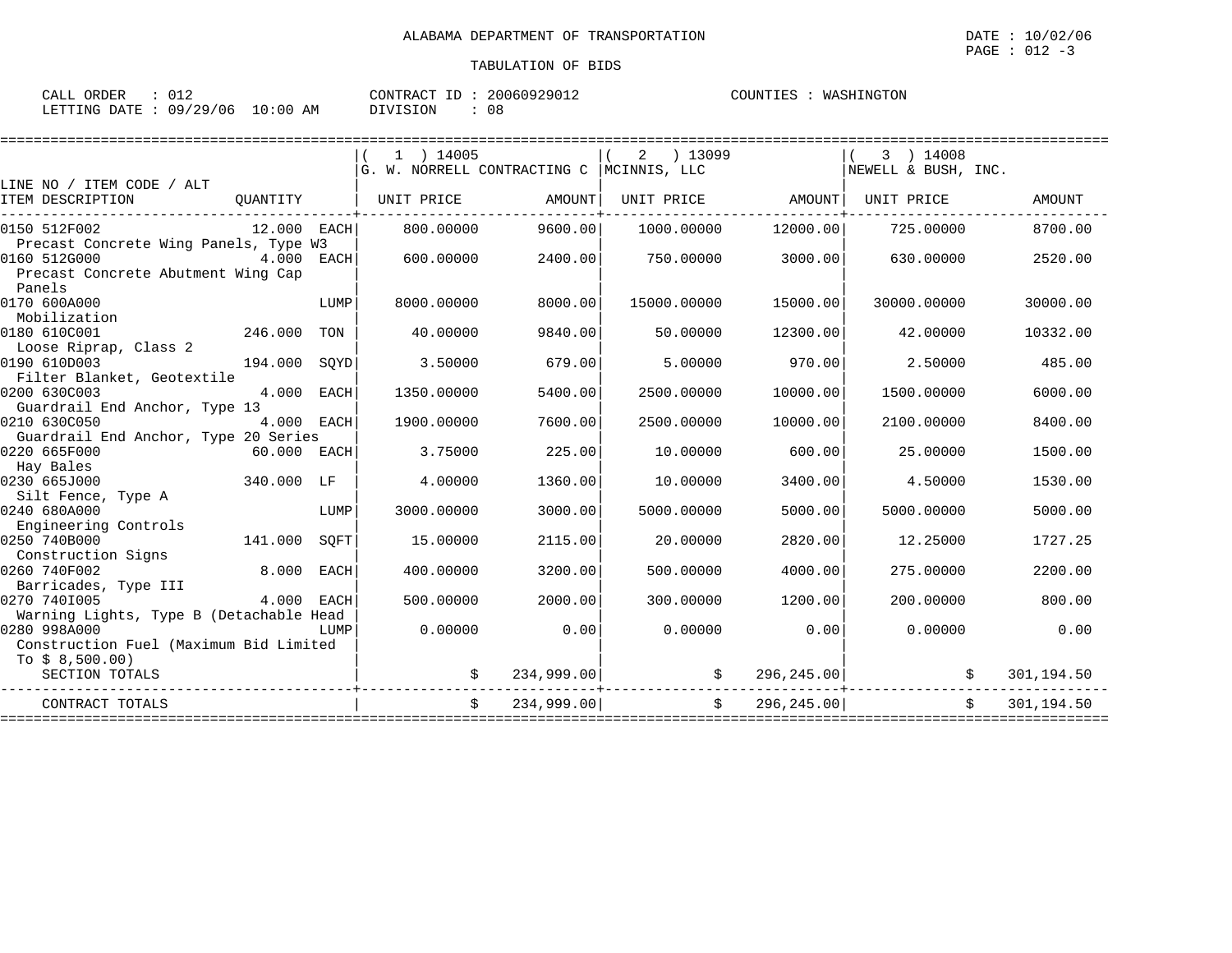| CALL ORDER : 012<br>LETTING DATE : 09/29/06 10:00 AM                                                                                                       | CONTRACT ID: 20060929012<br>DIVISION<br>: 08 |          | COUNTIES : WASHINGTON |                     |  |  |        |
|------------------------------------------------------------------------------------------------------------------------------------------------------------|----------------------------------------------|----------|-----------------------|---------------------|--|--|--------|
|                                                                                                                                                            | 4 ) 13021<br>MURPHREE BRIDGE CORPORATION     |          |                       |                     |  |  |        |
| LINE NO / ITEM CODE / ALT<br>OUANTITY<br>ITEM DESCRIPTION                                                                                                  | UNIT PRICE                                   | AMOUNT   | UNIT PRICE            | AMOUNT   UNIT PRICE |  |  | AMOUNT |
| SECTION 0001<br>Total                                                                                                                                      |                                              |          |                       |                     |  |  |        |
| LUMP<br>0010 206A000<br>Removal Of Old Bridge, Station 141+83.0                                                                                            | 18300.00000                                  | 18300.00 |                       |                     |  |  |        |
| 0020 502A001<br>55.000 LB<br>Steel Reinforcement (Grade 60)                                                                                                | 2.00000                                      | 110.00   |                       |                     |  |  |        |
| 0030 505A032<br>2.000 EACH<br>Steel Test Piles (HP 12x53) (Maximum Bid                                                                                     | 2000.00000                                   | 4000.00  |                       |                     |  |  |        |
| Limited To \$2000 Per Each Test Pile)<br>0040 505B102<br>2.000 EACH<br>Static Loading Tests (HP 12X53)<br>(Maximum Bid Limited To \$2000 Per Each          | 2000.00000                                   | 4000.00  |                       |                     |  |  |        |
| Loading Test)<br>0050 505M002<br>1595.000 LF<br>Steel Piling Furnished And Driven (HP<br>12x53)                                                            | 23.85000                                     | 38040.75 |                       |                     |  |  |        |
| 0060 507A000<br>2.000 EACH                                                                                                                                 | 3500.00000                                   | 7000.00  |                       |                     |  |  |        |
| Wire Rope Abutment Anchor Assembly<br>0070 510A000<br>8.000 CUYD                                                                                           | 400.00000                                    | 3200.00  |                       |                     |  |  |        |
| Bridge Substructure Concrete, Class A<br>0080 511A000<br>33.000 EACH<br>Elastomeric Bearings, Type 1                                                       | 100.00000                                    | 3300.00  |                       |                     |  |  |        |
| 0090 512A014<br>2.000 EACH<br>Precast Concrete Abutment Caps, 2'-0"                                                                                        | 4945.00000                                   | 9890.00  |                       |                     |  |  |        |
| Wide By 1'-8" Deep By 33'-0" Long<br>0100 512B004<br>1.000 EACH<br>Precast Concrete Intermediate Bent Caps                                                 | 5790.00000                                   | 5790.00  |                       |                     |  |  |        |
| 2'-0" Wide By 2'-0" Deep By 31'-6" Long<br>0110 512C004<br>12.000 EACH<br>Precast Concrete Type 1 Span Section,<br>3'-6" Wide By 1'-9" Deep By 34'-0" Long | 5710.00000                                   | 68520.00 |                       |                     |  |  |        |
| 0120 512C007<br>4.000 EACH<br>Precast Concrete Type 2C Span Section,                                                                                       | 5915.00000                                   | 23660.00 |                       |                     |  |  |        |
| 3'-6" Wide By 1'- 9" Deep By 34'-0" Long<br>0130 512D002<br>4.000 EACH<br>Precast Concrete Barrier Rail End<br>Section, 34'-0" Long                        | 6275.00000                                   | 25100.00 |                       |                     |  |  |        |
| 0140 512E002<br>24.000 EACH<br>Precast Concrete Abutment Panels, Type<br>A3                                                                                | 640.00000                                    | 15360.00 |                       |                     |  |  |        |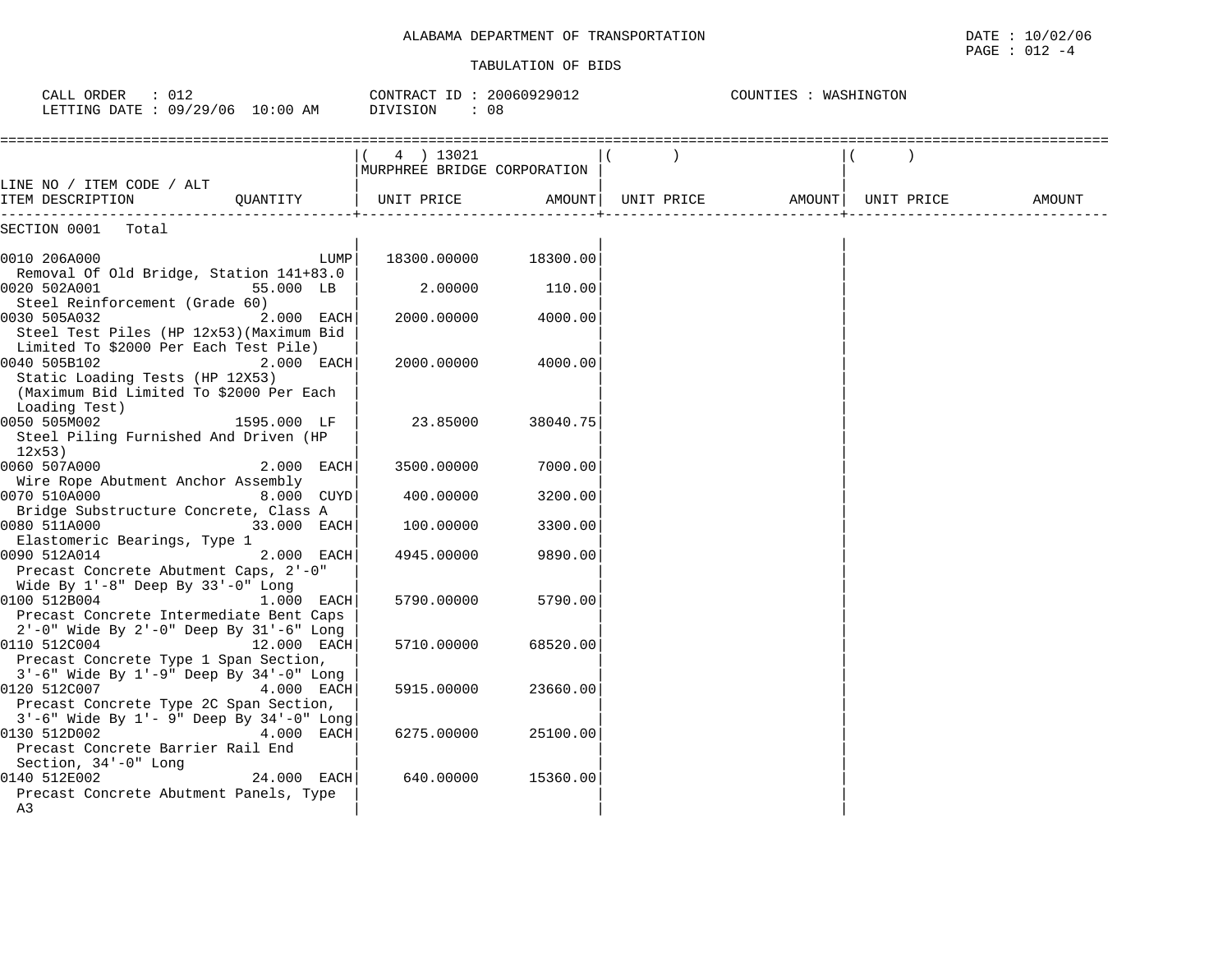| TRANSPORTATION<br>. DEPARTMENT<br>OF<br>$\overline{P}$<br>ALABAMA | DATE | 10/02/06 |
|-------------------------------------------------------------------|------|----------|
|                                                                   | PAGE | 012      |

| 012<br>CALL ORDER               | CONTRACT ID: 20060929012 | COUNTIES : WASHINGTON |
|---------------------------------|--------------------------|-----------------------|
| LETTING DATE: 09/29/06 10:00 AM | DIVISION<br>- 08         |                       |

|                                         |               |      | 4 ) 13021<br>MURPHREE BRIDGE CORPORATION |                       |                             |                                |            |
|-----------------------------------------|---------------|------|------------------------------------------|-----------------------|-----------------------------|--------------------------------|------------|
| LINE NO / ITEM CODE / ALT               |               |      |                                          |                       |                             |                                |            |
| ITEM DESCRIPTION                        |               |      | QUANTITY   UNIT PRICE                    | AMOUNT                |                             | UNIT PRICE AMOUNT   UNIT PRICE | AMOUNT     |
| 0150 512F002                            | 12.000 EACH   |      | 1140.00000                               | 13680.00              |                             |                                |            |
| Precast Concrete Wing Panels, Type W3   |               |      |                                          |                       |                             |                                |            |
| 0160 512G000                            | $4.000$ EACH  |      | 715.00000                                | 2860.00               |                             |                                |            |
| Precast Concrete Abutment Wing Cap      |               |      |                                          |                       |                             |                                |            |
| Panels                                  |               |      |                                          |                       |                             |                                |            |
| 0170 600A000                            |               | LUMP | 33188.99000                              | 33188.99              |                             |                                |            |
| Mobilization                            |               |      |                                          |                       |                             |                                |            |
| 0180 610C001                            | 246.000 TON   |      | 38,00000                                 | 9348.00               |                             |                                |            |
| Loose Riprap, Class 2                   |               |      |                                          |                       |                             |                                |            |
| 0190 610D003                            | 194.000 SOYD  |      | 2.50000                                  | 485.00                |                             |                                |            |
| Filter Blanket, Geotextile              |               |      |                                          |                       |                             |                                |            |
| 0200 630C003                            | 4.000 EACH    |      | 1350.00000                               | 5400.00               |                             |                                |            |
| Guardrail End Anchor, Type 13           |               |      |                                          |                       |                             |                                |            |
| 0210 630C050                            | 4.000 EACH    |      | 1900.00000                               | 7600.00               |                             |                                |            |
| Guardrail End Anchor, Type 20 Series    |               |      |                                          |                       |                             |                                |            |
| 0220 665F000                            | $60.000$ EACH |      | 7.15000                                  | 429.00                |                             |                                |            |
| Hay Bales                               |               |      |                                          |                       |                             |                                |            |
| 0230 665J000                            | 340.000 LF    |      | 5.50000                                  | 1870.00               |                             |                                |            |
| Silt Fence, Type A                      |               |      |                                          |                       |                             |                                |            |
| 0240 680A000                            |               | LUMP | 3000.00000                               | 3000.00               |                             |                                |            |
| Engineering Controls                    |               |      |                                          |                       |                             |                                |            |
| 0250 740B000                            | 141.000 SQFT  |      | 8.00000                                  | 1128.00               |                             |                                |            |
| Construction Signs                      |               |      |                                          |                       |                             |                                |            |
| 0260 740F002                            | 8.000 EACH    |      | 185.00000                                | 1480.00               |                             |                                |            |
| Barricades, Type III                    |               |      |                                          |                       |                             |                                |            |
| 0270 7401005                            | $4.000$ EACH  |      | 120.00000                                | 480.00                |                             |                                |            |
| Warning Lights, Type B (Detachable Head |               |      |                                          |                       |                             |                                |            |
| 0280 998A000                            |               | LUMP | 0.00000                                  | 0.00                  |                             |                                |            |
| Construction Fuel (Maximum Bid Limited  |               |      |                                          |                       |                             |                                |            |
| To $$8,500.00)$                         |               |      |                                          |                       |                             |                                |            |
| SECTION TOTALS                          |               |      |                                          | $\approx 307, 219.74$ |                             | 0.00                           | \$<br>0.00 |
| CONTRACT TOTALS                         |               |      |                                          | $\sin 307, 219.74$    | \$                          | 0.00                           | \$         |
|                                         |               |      |                                          |                       | =========================== |                                |            |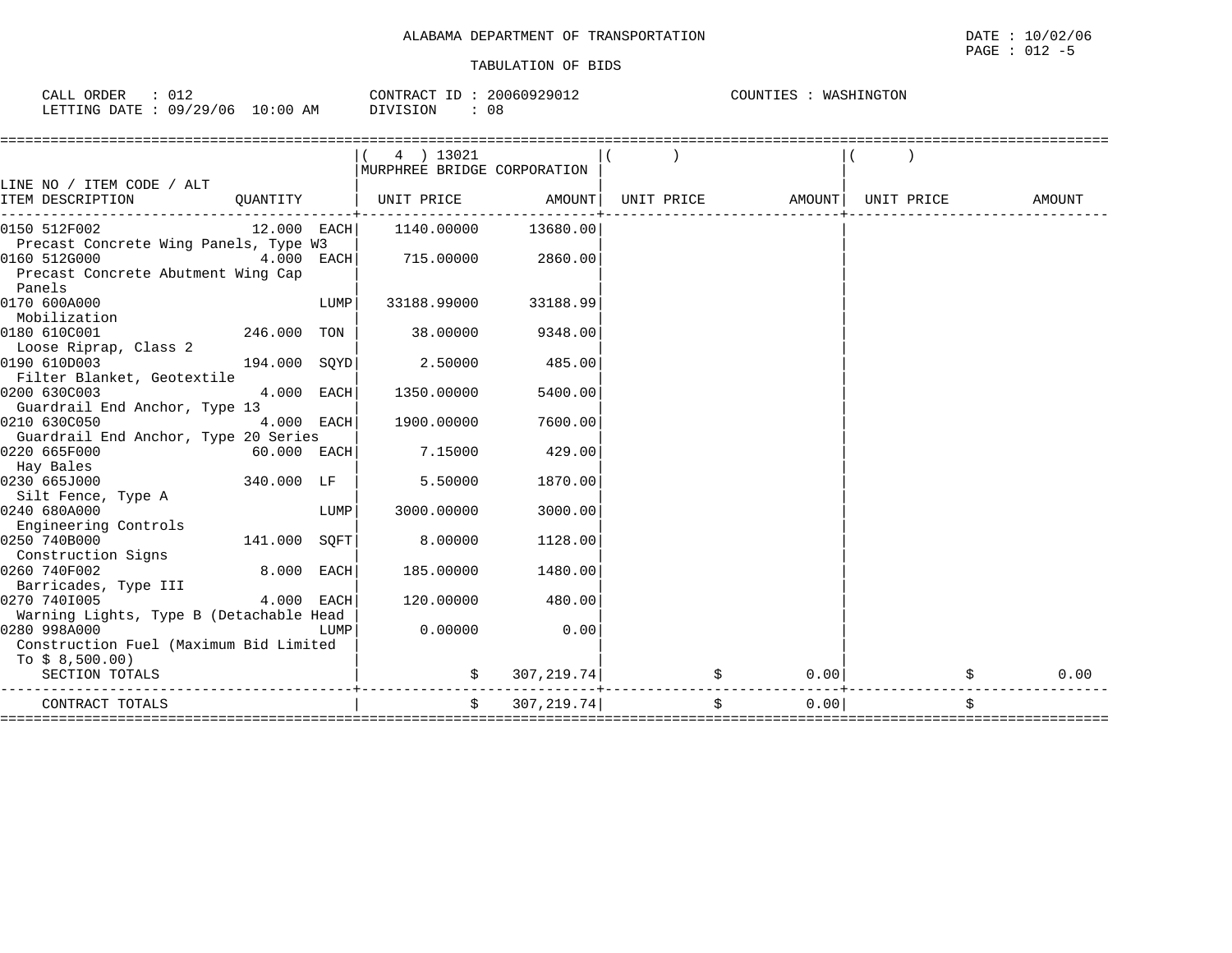# PAGE : 014 -1

| CALL ORDER                                 | : 014<br>LETTING DATE: 09/29/06 10:00 AM | CONTRACT ID: 20060929014<br>: 05<br>DIVISION                                                                                                         |              | COUNTIES : HALE  |                               |                        |
|--------------------------------------------|------------------------------------------|------------------------------------------------------------------------------------------------------------------------------------------------------|--------------|------------------|-------------------------------|------------------------|
| CONTRACT DESCRIPTION :<br>Length 1.100 mi. |                                          | 40<br>CONTRACT TIME :<br>for constructing the Planing, Resurfacing and Traffic Stripe<br>on SR-25 from SR-69 (MP 53.348) in Greensboro to MP 54.448. | Working Days | (available days) | $PROJECT(S)$ : $EB-0025(508)$ |                        |
| RANK                                       | VENDOR NO. / NAME                        |                                                                                                                                                      |              |                  | TOTAL<br><b>BID</b>           | % OVER<br>LOW BID      |
| 02033<br>01087                             | APAC-SOUTHEAST, INC.                     | S. T. BUNN CONSTRUCTION COMPANY, INC.                                                                                                                |              |                  | 268,760.80<br>359,956.64      | 100.0000%<br>133.9320% |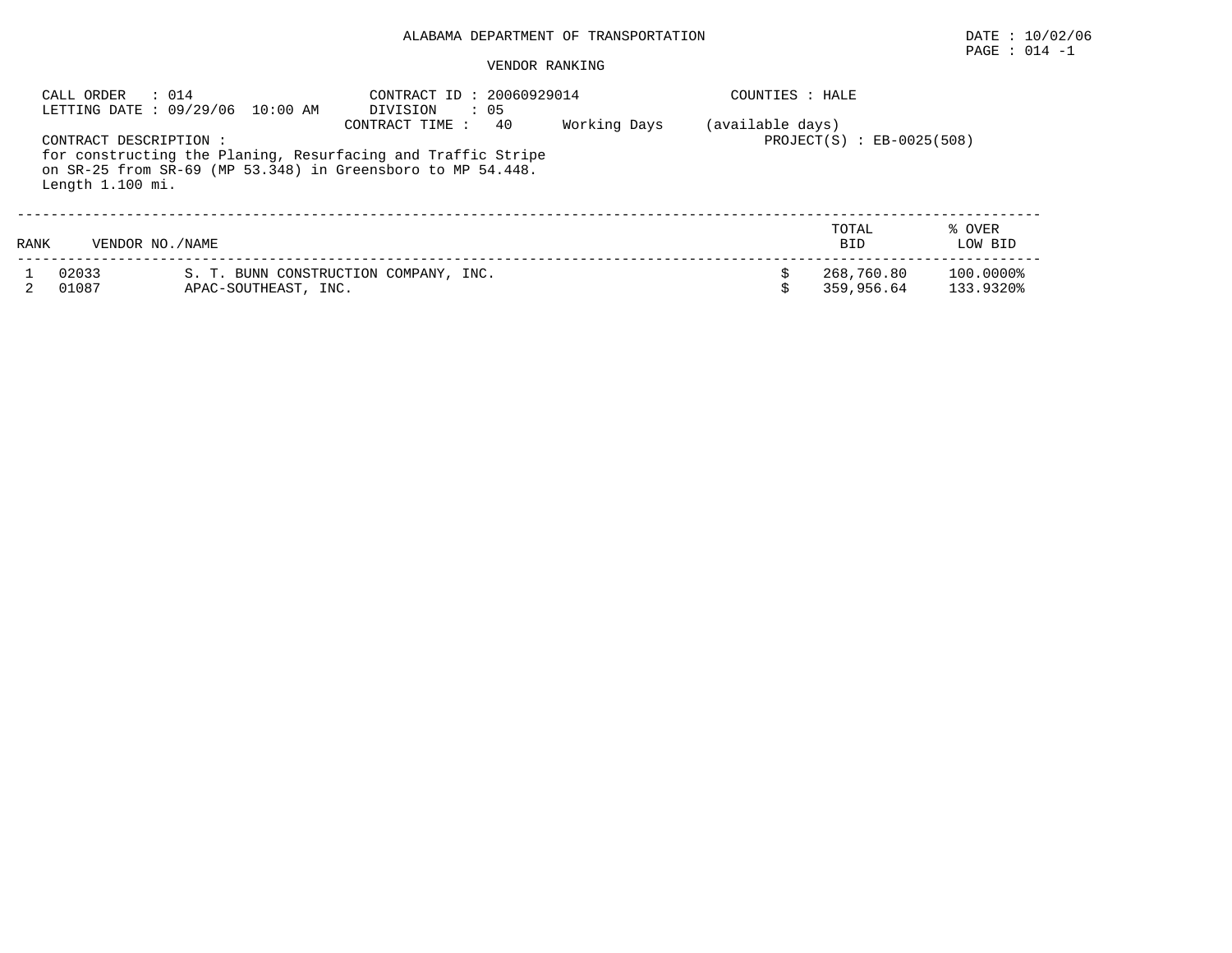| CALL ORDER : 014                | CONTRACT ID: 20060929014 | COUNTIES : HALE |
|---------------------------------|--------------------------|-----------------|
| LETTING DATE: 09/29/06 10:00 AM | DIVISION : 05            |                 |

|                                                                                                                                                                              |                |      | 1 ) 02033<br>S. T. BUNN CONSTRUCTION CO.   APAC-SOUTHEAST, INC. |           | 2 ) 01087   |           |            |        |
|------------------------------------------------------------------------------------------------------------------------------------------------------------------------------|----------------|------|-----------------------------------------------------------------|-----------|-------------|-----------|------------|--------|
| LINE NO / ITEM CODE / ALT<br>ITEM DESCRIPTION                                                                                                                                | QUANTITY       |      | UNIT PRICE                                                      | AMOUNT    | UNIT PRICE  | AMOUNT    | UNIT PRICE | AMOUNT |
| SECTION 0001<br>Total                                                                                                                                                        |                |      |                                                                 |           |             |           |            |        |
| 0010 209A000                                                                                                                                                                 | 7.000 EACH     |      | 150.00000                                                       | 1050.00   | 400.00000   | 2800.00   |            |        |
| Mailbox Reset, Single<br>0020 210D015<br>Borrow Excavation (A-4) (Loose Truckbed                                                                                             | 100.000 CUYD   |      | 20.00000                                                        | 2000.00   | 37.00000    | 3700.00   |            |        |
| Measurement)<br>0030 212A000<br>Machine Grading Shoulders                                                                                                                    | 53.000 STA     |      | 10.00000                                                        | 530.00    | 51.50000    | 2729.50   |            |        |
| 0040 305B077<br>Crushed Aggregate, Section 825, For<br>Miscellaneous Use 1" Down,                                                                                            | 50.000         | TON  | 27.50000                                                        | 1375.00   | 75.00000    | 3750.00   |            |        |
| 0050 405A000<br>Tack Coat                                                                                                                                                    | 1366.000 GAL   |      | 2.00000                                                         | 2732.00   | 1,80000     | 2458.80   |            |        |
| 0060 408A051<br>Planing Existing Pavement                                                                                                                                    | 18761.000 SOYD |      | 0.80000                                                         | 15008.80  | 1.60000     | 30017.60  |            |        |
| (Approximately 0.00" Thru 1.0" Thick)<br>0070 424A340<br>Superpave Bituminous Concrete Wearing                                                                               | 1977.000 TON   |      | 65.00000                                                        | 128505.00 | 77.22000    | 152663.94 |            |        |
| Surface Layer, 1/2" Maximum Aggregate<br>Size Mix, ESAL Range A/B                                                                                                            |                |      |                                                                 |           |             |           |            |        |
| 0080 424A343<br>Superpave Bituminous Concrete Wearing<br>Surface Layer, Patching, 1/2" Maximum                                                                               | 200.000 TON    |      | 85.00000                                                        | 17000.00  | 125.00000   | 25000.00  |            |        |
| Aggregate Size Mix, ESAL Range A/B<br>0090 424A346<br>Superpave Bituminous Concrete Wearing<br>Surface Layer, Leveling, 1/2" Maximum                                         | 100.000 TON    |      | 65,00000                                                        | 6500.00   | 85.85000    | 8585.00   |            |        |
| Aggregate Size Mix, ESAL Range A/B<br>0100 424A349<br>Superpave Bituminous Concrete Wearing                                                                                  | 175.000 TON    |      | 87.00000                                                        | 15225.00  | 125.00000   | 21875.00  |            |        |
| Surface Layer, Widening, 1/2" Maximum<br>Aggregate Size Mix, ESAL Range A/B<br>0110 424B648<br>Superpave Bituminous Concrete Upper<br>Binder Layer, Widening, 1 1/2" Maximum | 223.000 TON    |      | 87.00000                                                        | 19401.00  | 115.00000   | 25645.00  |            |        |
| Aggregate Size Mix, ESAL A/B<br>0120 600A000<br>Mobilization                                                                                                                 |                | LUMP | 17000.00000                                                     | 17000.00  | 15000.00000 | 15000.00  |            |        |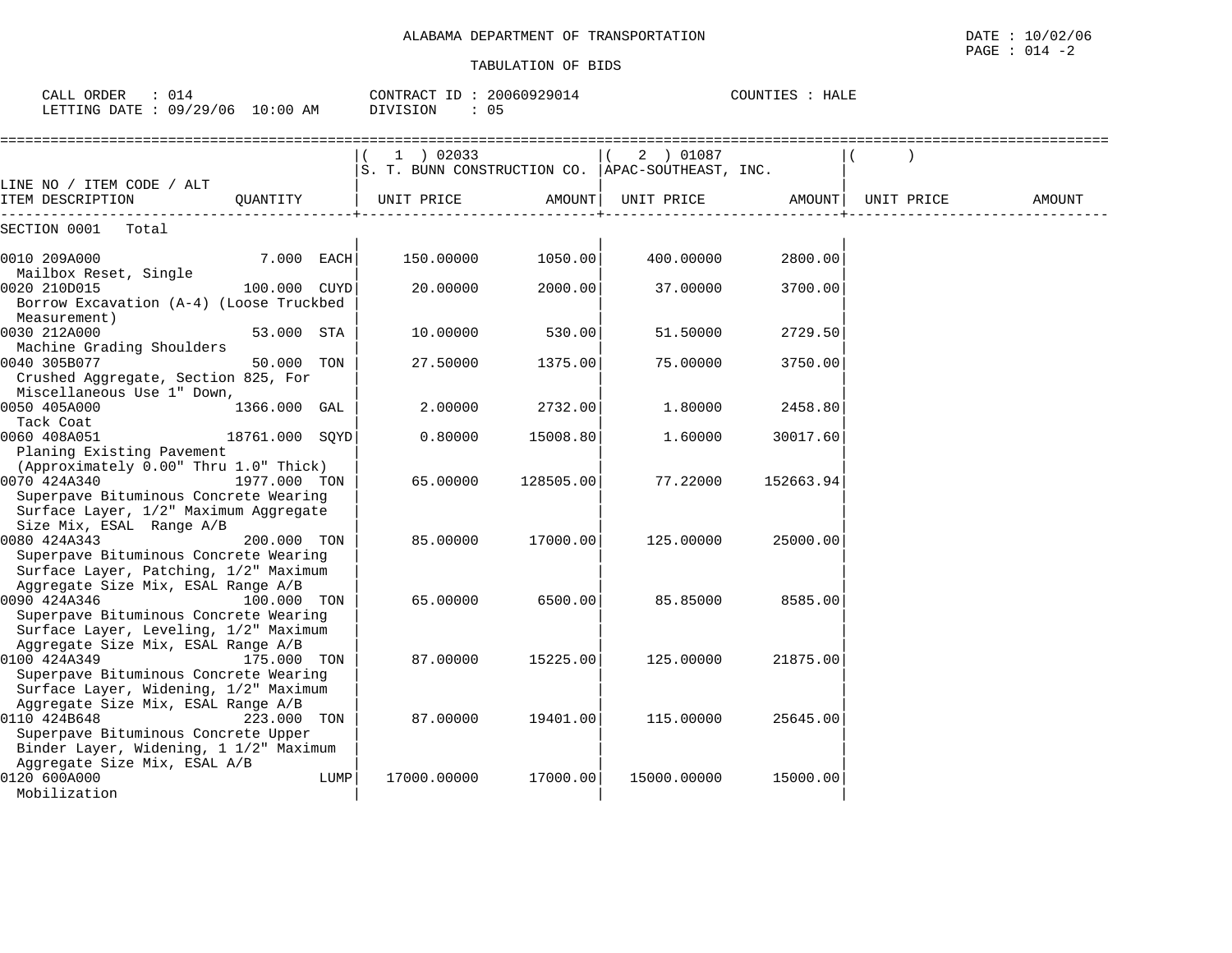| CALL ORDER                      |  |          | CONTRACT ID: 20060929014 | COUNTIES : | HALE |
|---------------------------------|--|----------|--------------------------|------------|------|
| LETTING DATE: 09/29/06 10:00 AM |  | DIVISION | 05                       |            |      |

|                                                                                                                           |               |      | 1 ) 02033<br>S. T. BUNN CONSTRUCTION CO. APAC-SOUTHEAST, INC. |                                 | 2 ) 01087  |                          |                   |                     |      |
|---------------------------------------------------------------------------------------------------------------------------|---------------|------|---------------------------------------------------------------|---------------------------------|------------|--------------------------|-------------------|---------------------|------|
| LINE NO / ITEM CODE / ALT<br>ITEM DESCRIPTION                                                                             |               |      | QUANTITY   UNIT PRICE AMOUNT                                  | . _ _ _ _ _ _ _ _ _ _ _ _ + _ . |            |                          | UNIT PRICE AMOUNT |                     |      |
| 0130 652A100                                                                                                              | $1.000$ ACRE  |      | 1500.00000                                                    | 1500.00                         |            | 1575.00000 1575.00       |                   |                     |      |
| Seeding<br>0140 656A010                                                                                                   | 1.000 ACRE    |      | 1500.00000                                                    | 1500.00                         | 1575.00000 | 1575.00                  |                   |                     |      |
| Mulching<br>0150 665J000                                                                                                  | 400.000 LF    |      | 5.00000                                                       | 2000.00                         | 5.25000    | 2100.00                  |                   |                     |      |
| Silt Fence, Type A<br>0160 6650001<br>Silt Fence Removal                                                                  | 400.000 LF    |      | 1,00000                                                       | 400.00                          | 1.05000    | 420.00                   |                   |                     |      |
| 0170 6650000<br>12 Inch Wattle                                                                                            | 200.000 LF    |      | 9.00000                                                       | 1800.00                         | 9.45000    | 1890.00                  |                   |                     |      |
| 0180 665Q001<br>20 Inch Wattle                                                                                            | 200.000 LF    |      | 12,00000                                                      | 2400.00                         | 12.60000   | 2520.00                  |                   |                     |      |
| 0190 701A028<br>Solid White, Class 2, Type A Traffic                                                                      | 2.000 MILE    |      | 2000.00000                                                    | 4000.00                         | 2120.00000 | 4240.00                  |                   |                     |      |
| Stripe (0.06" Thick) (6" Wide)<br>0200 701A048<br>Solid Yellow, Class 2, Type A Traffic<br>Stripe (0.09" Thick) (6" Wide) | 3.000 MILE    |      | 2250.00000                                                    | 6750.00                         | 2390.00000 | 7170.00                  |                   |                     |      |
| 0210 701C001<br>4.000 MILE<br>Solid Temporary Traffic Stripe                                                              |               |      | 750.00000                                                     | 3000.00                         | 795.50000  | 3182.00                  |                   |                     |      |
| 0220 703A002<br>Traffic Control Markings, Class 2, Type<br>A                                                              | 3054.000 SOFT |      | 3.50000                                                       | 10689.00                        | 3.70000    | 11299.80                 |                   |                     |      |
| 0230 703D001                                                                                                              | 1200.000 SOFT |      | 1.50000                                                       | 1800.00                         | 1.60000    | 1920.00                  |                   |                     |      |
| Temporary Traffic Control Markings<br>0240 705A037                                                                        | 120.000 EACH  |      | 10.00000                                                      | 1200.00                         | 10.60000   | 1272.00                  |                   |                     |      |
| Pavement Markers, Class A-H, Type 2-D<br>0250 740B000                                                                     | 560.000 SQFT  |      | 8.00000                                                       | 4480.00                         | 7.80000    | 4368.00                  |                   |                     |      |
| Construction Signs<br>0260 740D000                                                                                        | 230.000 EACH  |      | 0.50000                                                       | 115.00                          | 70.00000   | 16100.00                 |                   |                     |      |
| Channelizing Drums<br>0270 7400000<br>Pilot Car                                                                           | 1.000 EACH    |      | 800.00000                                                     | 800.00                          | 6100.00000 | 6100.00                  |                   |                     |      |
| 0280 998A000<br>Construction Fuel (Maximum Bid Limited<br>To $$16,000.00)$                                                |               | LUMP | 0.00000                                                       | 0.00                            | 0.00000    | 0.00                     |                   |                     |      |
| SECTION TOTALS                                                                                                            |               |      |                                                               | \$268,760.80]                   |            | $\frac{1}{5}$ 359,956.64 |                   | $\ddot{\mathsf{S}}$ | 0.00 |
| CONTRACT TOTALS                                                                                                           |               |      | $\ddot{s}$                                                    | 268,760.80                      |            | \$359,956.64]            |                   | \$                  |      |
|                                                                                                                           |               |      |                                                               |                                 |            |                          |                   |                     |      |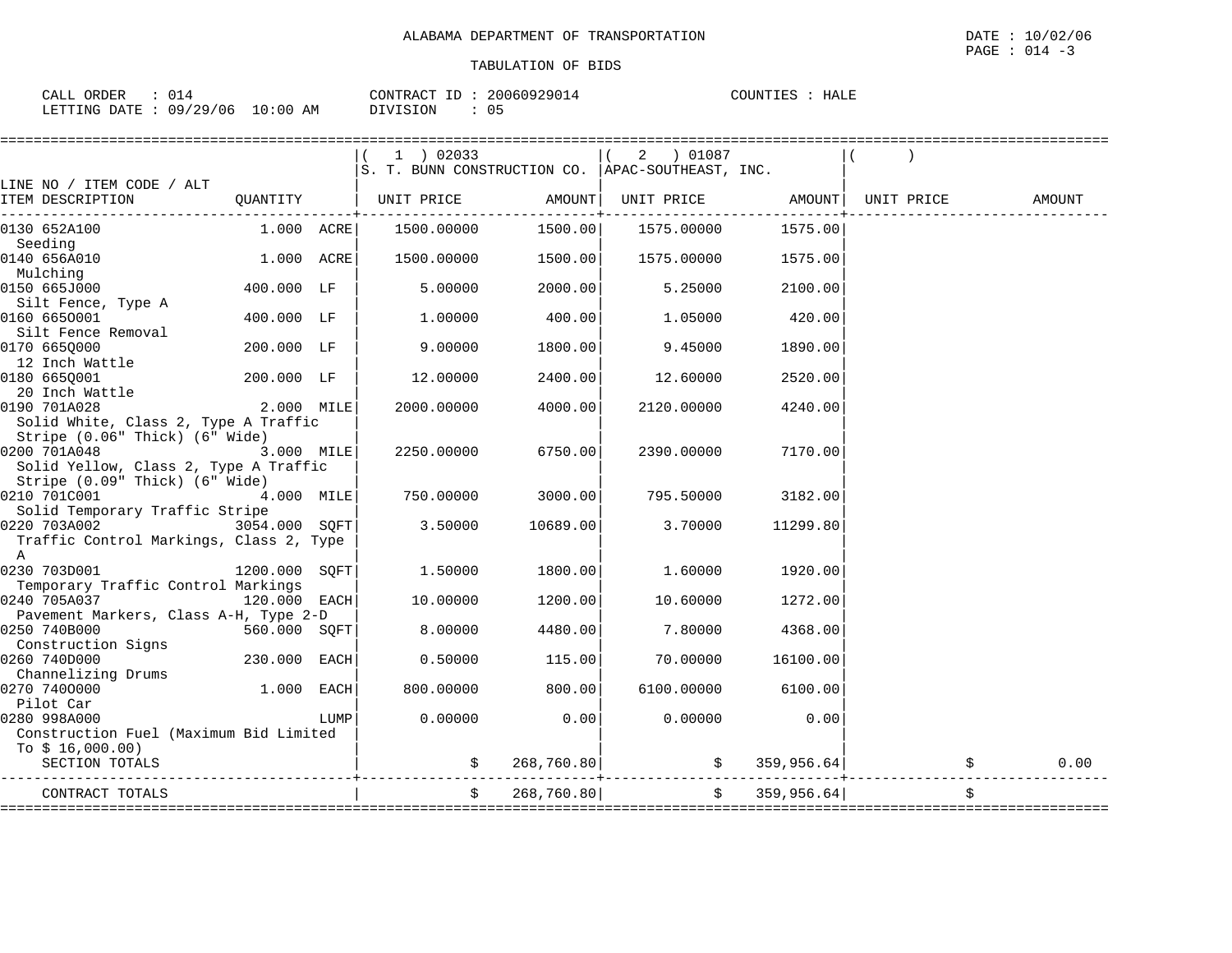# PAGE : 018 -1

| CALL ORDER | : 018<br>LETTING DATE : 09/29/06 10:00 AM                                                                                                  | CONTRACT ID: 20060929018<br>DIVISION<br>: 09 |              |                  | COUNTIES : BALDWIN          |                   |
|------------|--------------------------------------------------------------------------------------------------------------------------------------------|----------------------------------------------|--------------|------------------|-----------------------------|-------------------|
|            | CONTRACT DESCRIPTION:<br>for constructing the Shoulder Resurfacing on SR-182 from<br>Pine Beach to SR-135 in Gulf Shores. Length 7.900 mi. | 30<br>CONTRACT TIME :                        | Working Days | (available days) | $PROJECT(S) : ER-8100(516)$ |                   |
| RANK       | VENDOR NO. / NAME                                                                                                                          |                                              |              |                  | TOTAL<br><b>BID</b>         | % OVER<br>LOW BID |
| 23011      | HOSEA O. WEAVER & SONS, INC.                                                                                                               |                                              |              |                  | 806,711.91                  | 100.0000%         |
| 13008      | MOBILE ASPHALT COMPANY, LLC                                                                                                                |                                              |              |                  | 896,554.25                  | 111.1369%         |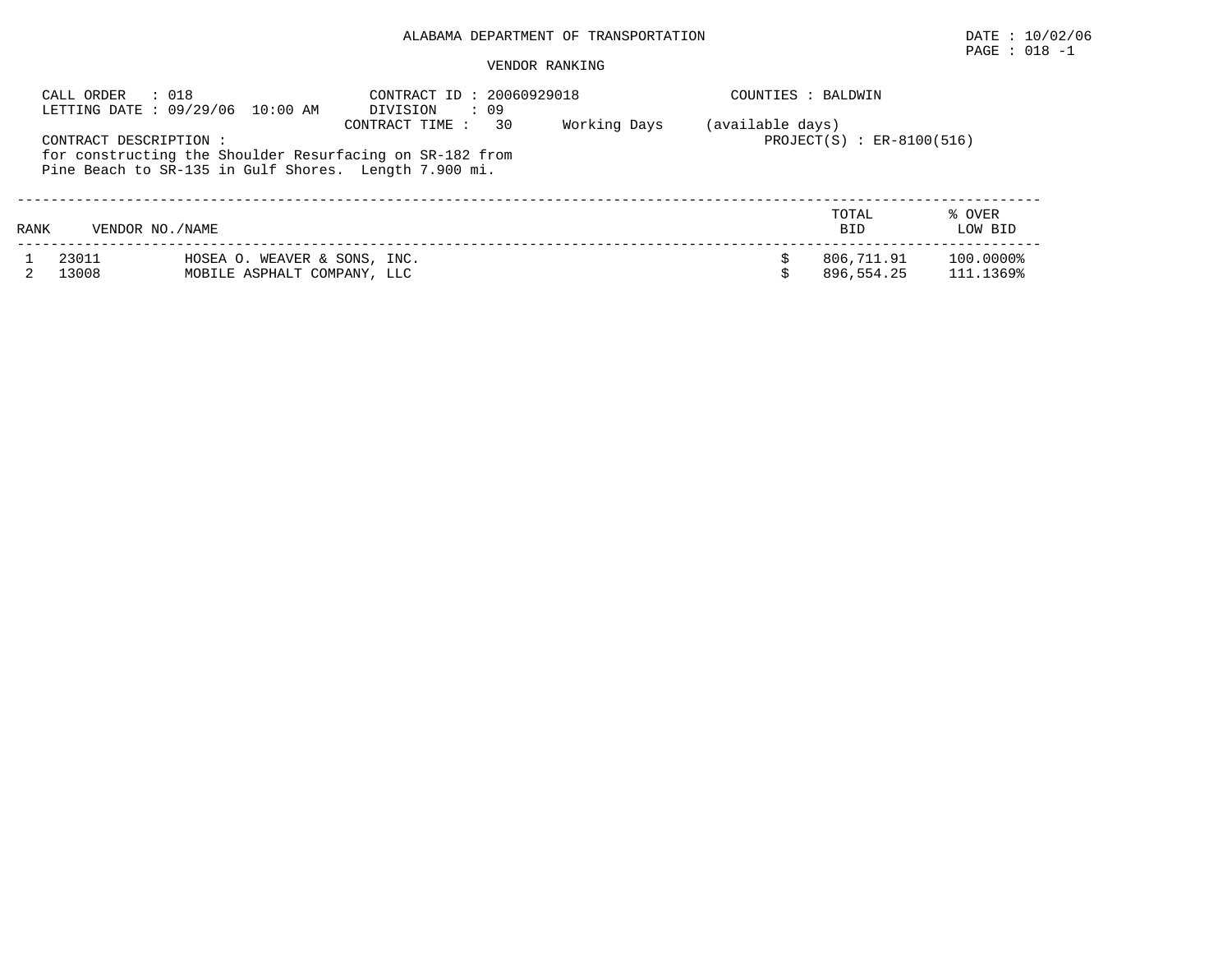$\text{CALL}$  ORDER : 018 CONTRACT ID : 20060929018

| LETTING DATE: 09/29/06 10:00 AM                                                                                                         |               |      | DIVISION<br>: 09                                                        |           |              |           |            |        |
|-----------------------------------------------------------------------------------------------------------------------------------------|---------------|------|-------------------------------------------------------------------------|-----------|--------------|-----------|------------|--------|
|                                                                                                                                         |               |      | 1 ) 23011<br> HOSEA O. WEAVER & SONS, INC   MOBILE ASPHALT COMPANY, LLC |           | 2 ) 13008    |           |            |        |
| LINE NO / ITEM CODE / ALT<br>ITEM DESCRIPTION                                                                                           | QUANTITY      |      | UNIT PRICE                                                              | AMOUNT    | UNIT PRICE   | AMOUNT    | UNIT PRICE | AMOUNT |
| SECTION 0001 Total                                                                                                                      |               |      |                                                                         |           |              |           |            |        |
| 0010 405A000<br>Tack Coat                                                                                                               | 2825.000 GAL  |      | 2.08000                                                                 | 5876.00   | 2.00000      | 5650.00   |            |        |
| 0020 408A052<br>Planing Existing Pavement                                                                                               | 6914.000 SQYD |      | 2.57000                                                                 | 17768.98  | 1.50000      | 10371.00  |            |        |
| (Approximately 1.10" Thru 2.0" Thick)<br>0030 424A360<br>Superpave Bituminous Concrete Wearing<br>Surface Layer, 1/2" Maximum Aggregate | 6837.000 TON  |      | 71.16000                                                                | 486520.92 | 75.00000     | 512775.00 |            |        |
| Size Mix, ESAL Range C/D<br>0040 424A363<br>Superpave Bituminous Concrete Wearing<br>Surface Layer, Patching, 1/2" Maximum              | 750.000 TON   |      | 123.72000                                                               | 92790.00  | 125.00000    | 93750.00  |            |        |
| Aggregate Size Mix, ESAL Range C/D<br>0050 428B000<br>Scoring Bituminous Pavement Surface By                                            | 77609.000 LF  |      | 0.11000                                                                 | 8536.99   | 0.05000      | 3880.45   |            |        |
| Rolling<br>0060 430B040<br>Aggregate Surfacing (Crushed Aggregate                                                                       | 500.000 TON   |      | 36.63000                                                                | 18315.00  | 50.00000     | 25000.00  |            |        |
| Base, Type B)<br>0070 600A000<br>Mobilization                                                                                           |               | LUMP | 46689.87000                                                             | 46689.87  | 100000.00000 | 100000.00 |            |        |
| 0080 641S500<br>Valve Box Reset                                                                                                         | 12.000 EACH   |      | 350.96000                                                               | 4211.52   | 315.00000    | 3780.00   |            |        |
| 0090 645K500<br>Manhole Frame And Cover Reset                                                                                           | 57.000 EACH   |      | 613.30000                                                               | 34958.10  | 550.00000    | 31350.00  |            |        |
| 0100 701A028<br>Solid White, Class 2, Type A Traffic                                                                                    | 29.000 MILE   |      | 1775.00000                                                              | 51475.00  | 1870.00000   | 54230.00  |            |        |
| Stripe (0.06" Thick) (6" Wide)<br>0110 703A002<br>Traffic Control Markings, Class 2, Type<br>A                                          | 1721.000 SQFT |      | 15.00000                                                                | 25815.00  | 15.80000     | 27191.80  |            |        |
| 0120 740B000<br>Construction Signs                                                                                                      | 661.000 SQFT  |      | 12.25000                                                                | 8097.25   | 16.00000     | 10576.00  |            |        |
| 0130 740E000<br>Cones (36 Inches High)                                                                                                  | 250.000 EACH  |      | 6.29000                                                                 | 1572.50   | 16.00000     | 4000.00   |            |        |
| 0140 740M001<br>Ballast For Cone                                                                                                        | 250.000 EACH  |      | 4.09000                                                                 | 1022.50   | 16.00000     | 4000.00   |            |        |

 $\texttt{PAGE}$  : 018 -2

COUNTIES : BALDWIN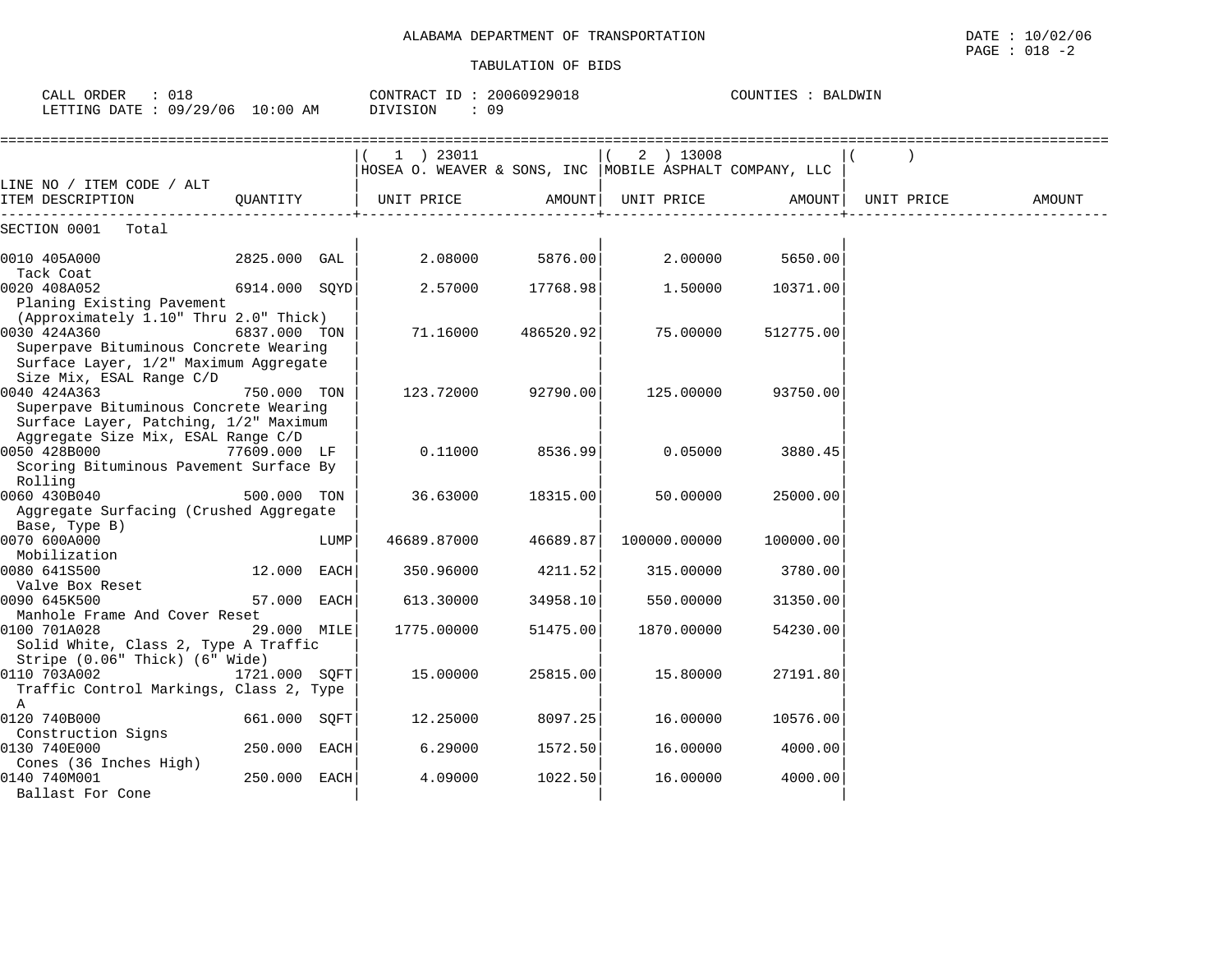| CALL ORDER : 018<br>LETTING DATE: 09/29/06 10:00 AM |  |  | CONTRACT ID: 20060929018<br>DIVISION : 09                                             |  |  | COUNTIES : BALDWIN |  |  |
|-----------------------------------------------------|--|--|---------------------------------------------------------------------------------------|--|--|--------------------|--|--|
|                                                     |  |  | $(1)$ 23011 $(2)$ 13008<br> HOSEA O. WEAVER & SONS, INC   MOBILE ASPHALT COMPANY, LLC |  |  |                    |  |  |

| ITEM CODE<br>ALT<br>LINE NO .<br>ITEM DESCRIPTION                         | OUANTITY             | UNIT PRICE | AMOUNT      | UNIT PRICE  | AMOUNT      | UNIT PRICE | AMOUNT |
|---------------------------------------------------------------------------|----------------------|------------|-------------|-------------|-------------|------------|--------|
| 0150 741C010<br>Portable Sequential Arrow And Chevron<br>Sign Unit        | 1,000<br><b>EACH</b> | 3062.28000 | 3062.28     | 10000.00000 | 10000.00    |            |        |
| 0160 998A000<br>Construction Fuel (Maximum Bid Limited<br>To $$33,000.00$ | LUMP                 | 0.00000    | 0.00        | 0.00000     | 0.00        |            |        |
| SECTION TOTALS                                                            |                      |            | 806,711.91  | S           | 896, 554.25 |            | 0.00   |
| CONTRACT TOTALS                                                           |                      |            | 806, 711.91 |             | 896, 554.25 |            |        |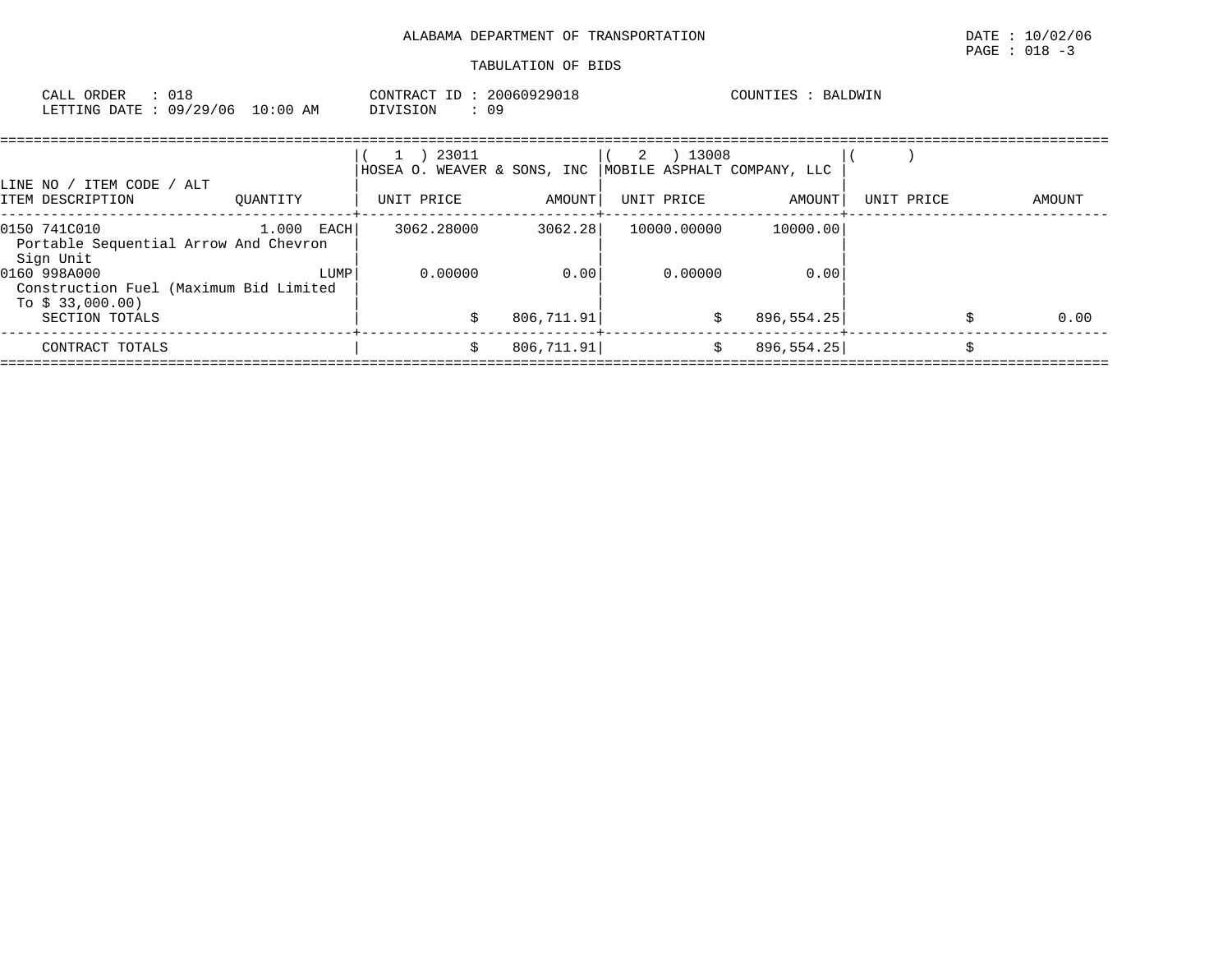# $\texttt{PAGE}$  : 022 -1

|      | $\therefore$ 022<br>CALL ORDER | LETTING DATE: 09/29/06 10:00 AM           | CONTRACT ID: 20060929022<br>DIVISION<br>$\cdot$ 06                                                                                                |              | COUNTIES : LOWNDES |                                |                   |
|------|--------------------------------|-------------------------------------------|---------------------------------------------------------------------------------------------------------------------------------------------------|--------------|--------------------|--------------------------------|-------------------|
|      | CONTRACT DESCRIPTION :         | CR-54 east of Whitehall. Length 5.504 mi. | 45<br>CONTRACT TIME:<br>for constructing the Resurfacing and Traffic Stripe on CR-40<br>from the Whitehall city limits to CR-23 and from CR-29 to | Working Days | (available days)   | $PROJECT(S) : STPOA-4315(200)$ |                   |
| RANK | VENDOR NO. / NAME              |                                           |                                                                                                                                                   |              |                    | TOTAL<br><b>BID</b>            | % OVER<br>LOW BID |
|      | 01087                          | APAC-SOUTHEAST, INC.                      |                                                                                                                                                   |              |                    | 496,759.50                     | 100.0000%         |
|      | 23024                          |                                           | WIREGRASS CONSTRUCTION COMPANY, INC.                                                                                                              |              |                    | 497,326.35                     | 100.1141%         |
|      | 01023                          | ASPHALT CONTRACTORS, INC.                 |                                                                                                                                                   |              |                    | 533,193.00                     | 107.3342%         |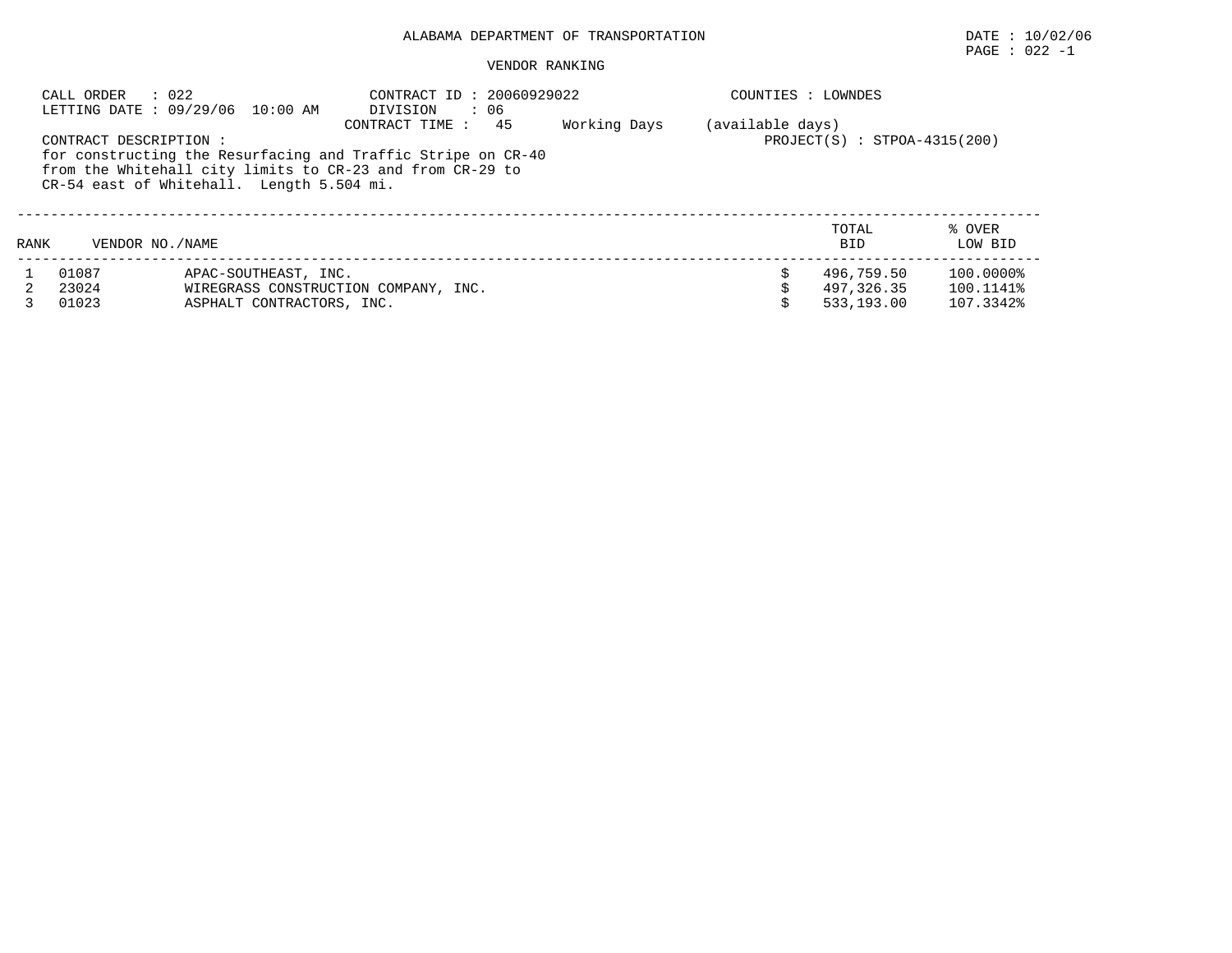| CALL ORDER<br>: 022<br>LETTING DATE: 09/29/06                     | 10:00 AM |      | CONTRACT ID: 20060929022<br>: 06<br>DIVISION |          |   |            | COUNTIES : LOWNDES          |                                    |          |
|-------------------------------------------------------------------|----------|------|----------------------------------------------|----------|---|------------|-----------------------------|------------------------------------|----------|
| LINE NO / ITEM CODE / ALT                                         |          |      | 01087<br>APAC-SOUTHEAST, INC.                |          | 2 | 23024      | WIREGRASS CONSTRUCTION COMP | 01023<br>ASPHALT CONTRACTORS, INC. |          |
| ITEM DESCRIPTION                                                  | OUANTITY |      | UNIT PRICE                                   | AMOUNT   |   | UNIT PRICE | AMOUNT                      | UNIT PRICE                         | AMOUNT   |
| SECTION 0001<br>Total                                             |          |      |                                              |          |   |            |                             |                                    |          |
| 0010 210D001<br>Borrow Excavation (Loose Truckbed<br>Measurement) | 3200.000 | CUYD | 7.95000                                      | 25440.00 |   | 4.00000    | 12800.00                    | 12.50000                           | 40000.00 |

|                                                  | JAVV.VVV     |      |             | 2 J I I V . V V |             |           |             |           |
|--------------------------------------------------|--------------|------|-------------|-----------------|-------------|-----------|-------------|-----------|
| Borrow Excavation (Loose Truckbed                |              |      |             |                 |             |           |             |           |
| Measurement)                                     |              |      |             |                 |             |           |             |           |
| 0020 405A000                                     | 4270.000 GAL |      | 1,90000     | 8113.00         | 0.75000     | 3202.50   | 1,40000     | 5978.00   |
| Tack Coat                                        |              |      |             |                 |             |           |             |           |
| 0030 429A200                                     | 4600.000 TON |      | 54.35000    | 250010.00       | 57.95000    | 266570.00 | 59.25000    | 272550.00 |
| Improved Bituminous Concrete Wearing             |              |      |             |                 |             |           |             |           |
| Surface Layer, 1/2" Maximum Aggregate            |              |      |             |                 |             |           |             |           |
| Size Mix, ESAL Range A                           |              |      |             |                 |             |           |             |           |
| 0040 429A204                                     | 162.000 TON  |      | 72.00000    | 11664.00        | 120.00000   | 19440.00  | 60.00000    | 9720.00   |
| Improved Bituminous Concrete Wearing             |              |      |             |                 |             |           |             |           |
| Surface Layer, Patching, 3/4" Maximum            |              |      |             |                 |             |           |             |           |
| Aggregate Size Mix, ESAL Range A<br>0050 429A206 | 1390.000 TON |      | 58.00000    | 80620.00        | 56.85000    | 79021.50  | 57.00000    | 79230.00  |
| Improved Bituminous Concrete Wearing             |              |      |             |                 |             |           |             |           |
| Surface Layer, Leveling, 1/2" Maximum            |              |      |             |                 |             |           |             |           |
| Aggregate Size Mix, ESAL Range A                 |              |      |             |                 |             |           |             |           |
| 0060 429B212                                     | 630.000 TON  |      | 57.75000    | 36382.50        | 59.95000    | 37768.50  | 58.75000    | 37012.50  |
| Improved Bituminous Concrete Binder              |              |      |             |                 |             |           |             |           |
| Layer, Widening, 1" Maximum Aggregate            |              |      |             |                 |             |           |             |           |
| Size Mix, ESAL Range A                           |              |      |             |                 |             |           |             |           |
| 0070 600A000                                     |              | LUMP | 33000.00000 | 33000.00        | 33500.00000 | 33500.00  | 43400.00000 | 43400.00  |
| Mobilization                                     |              |      |             |                 |             |           |             |           |
| 0080 665F000                                     | 100.000      | EACH | 5.00000     | 500.00          | 10.22000    | 1022.00   | 10,00000    | 1000.00   |
| Hay Bales                                        |              |      |             |                 |             |           |             |           |
| 0090 665J000                                     | 200.000 LF   |      | 10.00000    | 2000.00         | 5.11000     | 1022.00   | 5.00000     | 1000.00   |
| Silt Fence, Type A                               |              |      |             |                 |             |           |             |           |
| 0100 6650001                                     | 200.000 LF   |      | 1.50000     | 300.00          | 1.53000     | 306.00    | 1.50000     | 300.00    |
| Silt Fence Removal                               |              |      |             |                 |             |           |             |           |
| 0110 701A030                                     | 11.000 MILE  |      | 890,00000   | 9790.00         | 909.27000   | 10001.97  | 890,00000   | 9790.00   |
| Solid White, Class 2T, Type A Traffic            |              |      |             |                 |             |           |             |           |
| Stripe                                           | 6.000 MILE   |      | 890,00000   |                 | 909.27000   |           | 890,00000   |           |
| 0120 701A034                                     |              |      |             | 5340.00         |             | 5455.62   |             | 5340.00   |
| Solid Yellow, Class 2T, Type A Traffic<br>Stripe |              |      |             |                 |             |           |             |           |
| 0130 701A044                                     | 5.000 MILE   |      | 480.00000   | 2400.00         | 490.39000   | 2451.95   | 480.00000   | 2400.00   |
| Broken Yellow, Class 2T, Type A Traffic          |              |      |             |                 |             |           |             |           |
| Stripe                                           |              |      |             |                 |             |           |             |           |
|                                                  |              |      |             |                 |             |           |             |           |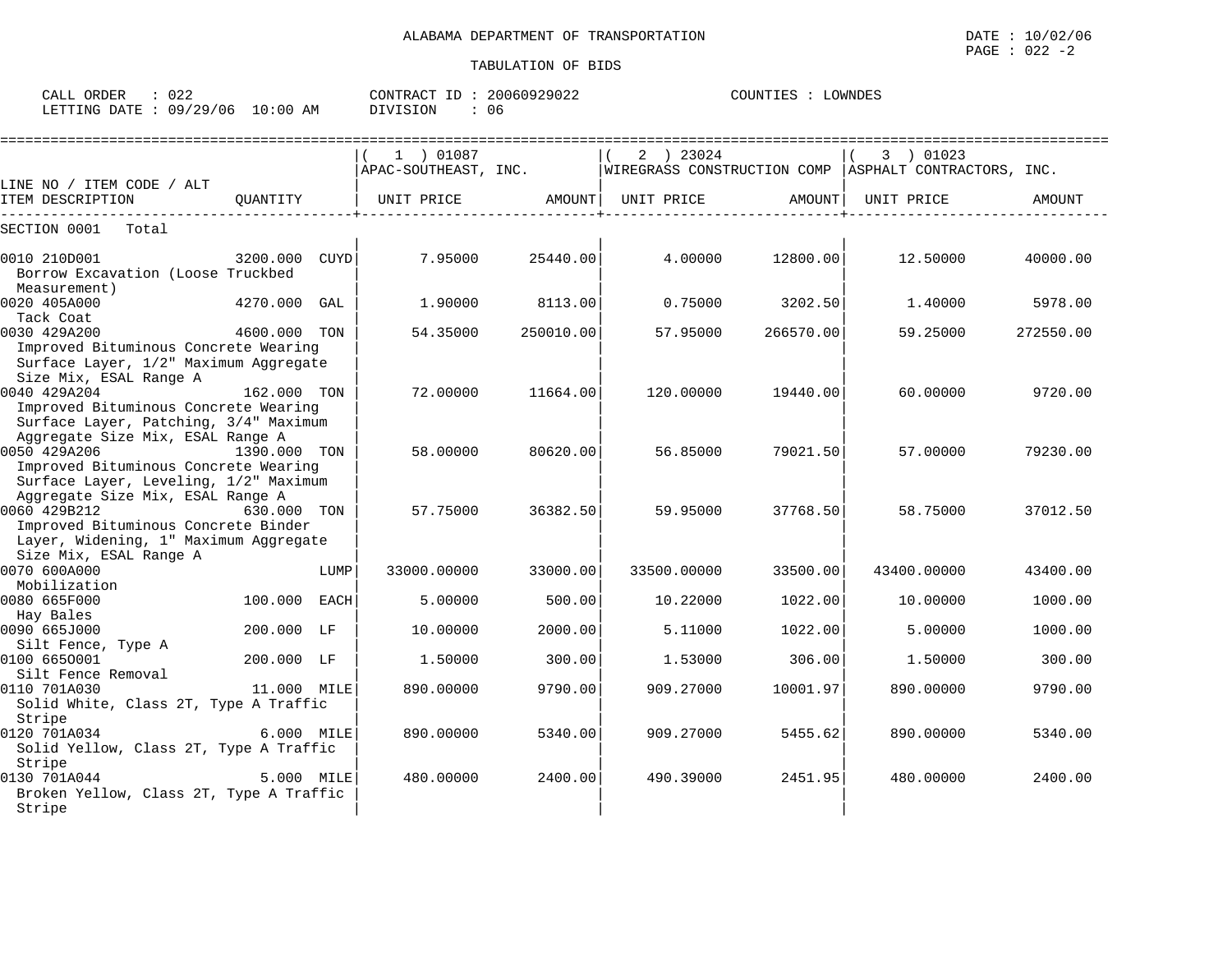| ORDER<br>CALL | ∪∠∠      |             | CONTRACT<br>T D | 20060929022 | COUNTIES | OWNDES |
|---------------|----------|-------------|-----------------|-------------|----------|--------|
| LETTING DATE: | 09/29/06 | 10:00<br>ΆM | DIVISION        | 06          |          |        |

|                                         |              |      | 1 ) 01087            |            | 2<br>23024                  |                   | 3<br>01023                |            |
|-----------------------------------------|--------------|------|----------------------|------------|-----------------------------|-------------------|---------------------------|------------|
|                                         |              |      | APAC-SOUTHEAST, INC. |            | WIREGRASS CONSTRUCTION COMP |                   | ASPHALT CONTRACTORS, INC. |            |
| LINE NO / ITEM CODE / ALT               |              |      |                      |            |                             |                   |                           |            |
| ITEM DESCRIPTION                        | QUANTITY     |      | UNIT PRICE           | AMOUNT     |                             | UNIT PRICE AMOUNT | UNIT PRICE                | AMOUNT     |
| 0140 701C000                            | 8.000 MILE   |      | 720.00000            | 5760.00    | 735.59000                   | 5884.72           | 720,00000                 | 5760.00    |
| Broken Temporary Traffic Stripe         |              |      |                      |            |                             |                   |                           |            |
| 0150 701C001<br>11.000 MILE             |              |      | 780,00000            | 8580.00    | 796.89000                   | 8765.79           | 780.00000                 | 8580.00    |
| Solid Temporary Traffic Stripe          |              |      |                      |            |                             |                   |                           |            |
| 0160 703A004<br>220.000 SOFT            |              |      | 4.00000              | 880.00     | 4.09000                     | 899.80            | 4.00000                   | 880.00     |
| Traffic Control Markings, Class 2T,     |              |      |                      |            |                             |                   |                           |            |
| Type A                                  |              |      |                      |            |                             |                   |                           |            |
| $62.000$ SQFT<br>0170 703B004           |              |      | 5.00000              | 310.00     | 5.11000                     | 316.82            | 5.00000                   | 310.00     |
| Traffic Control Legends, Class 2T, Type |              |      |                      |            |                             |                   |                           |            |
| A                                       |              |      |                      |            |                             |                   |                           |            |
| 0180 705A032                            | 127.000 EACH |      | 5.00000              | 635.00     | 5.11000                     | 648.97            | 5,00000                   | 635.00     |
| Pavement Markers, Class A-H, Type 1-B   |              |      |                      |            |                             |                   |                           |            |
| 0190 705A037<br>366.000 EACH            |              |      | 5.00000              | 1830.00    | 5.11000                     | 1870.26           | 5.00000                   | 1830.00    |
| Pavement Markers, Class A-H, Type 2-D   |              |      |                      |            |                             |                   |                           |            |
| 0200 740B000<br>515.000 SQFT            |              |      | 7.00000              | 3605.00    | 7.53000                     | 3877.95           | 8.50000                   | 4377.50    |
| Construction Signs                      |              |      |                      |            |                             |                   |                           |            |
| 1.000 EACH<br>0210 7400000              |              |      | 9600,00000           | 9600.00    | 2500.00000                  | 2500.00           | 3100.00000                | 3100.00    |
| Pilot Car                               |              |      |                      |            |                             |                   |                           |            |
| 0220 998A000                            |              | LUMP | 0.00000              | 0.00       | 0.00000                     | 0.00              | 0.00000                   | 0.00       |
| Construction Fuel (Maximum Bid Limited  |              |      |                      |            |                             |                   |                           |            |
| To \$ 23,000.00)                        |              |      |                      |            |                             |                   |                           |            |
| SECTION TOTALS                          |              |      |                      | 496,759.50 | \$                          | 497,326.35        |                           | 533,193.00 |
|                                         |              |      |                      |            |                             |                   |                           |            |
| CONTRACT TOTALS                         |              |      | Ŝ.                   | 496,759.50 | \$                          | 497, 326.35       | $\mathsf{S}$              | 533,193.00 |
|                                         |              |      |                      |            |                             |                   |                           |            |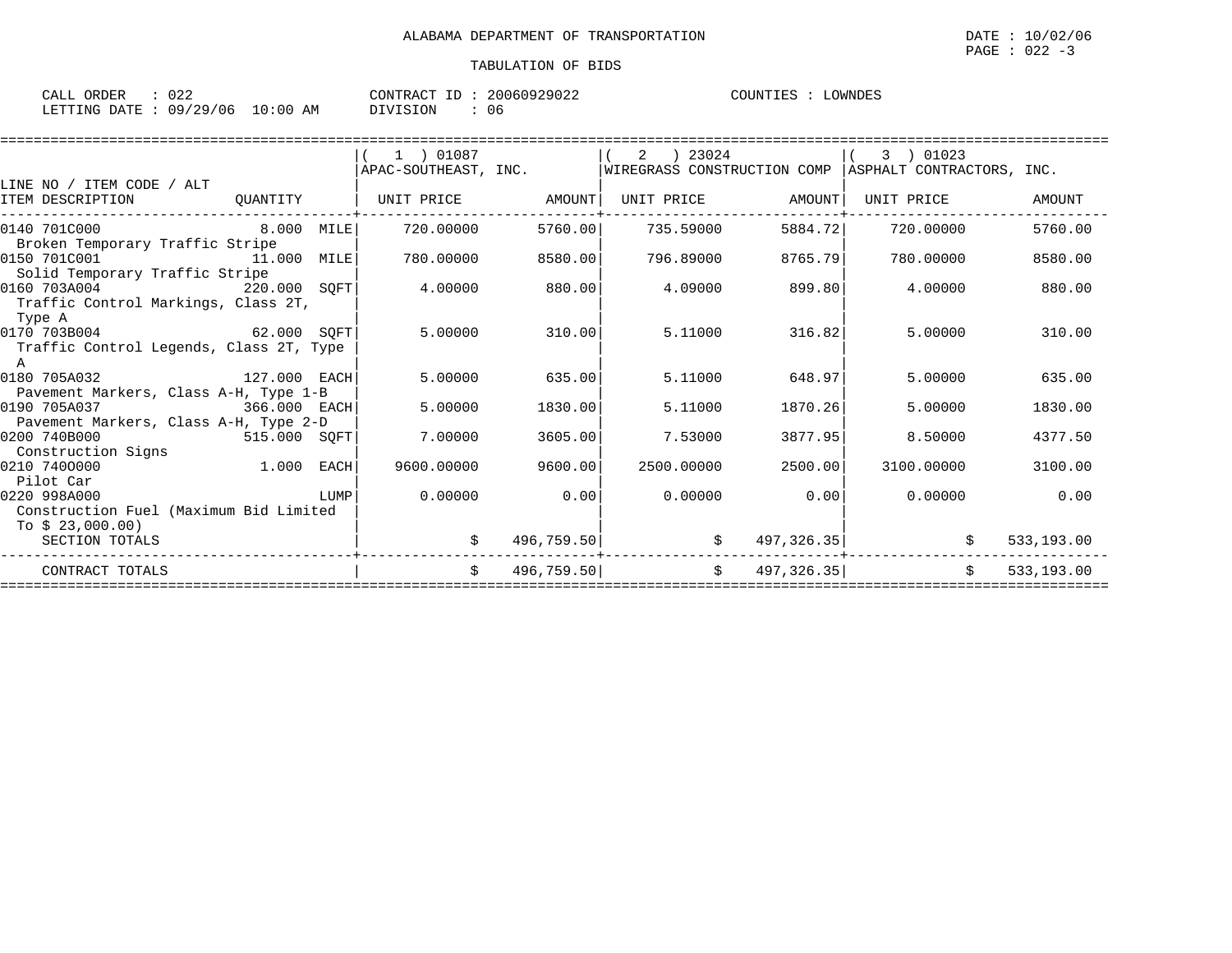# PAGE : 026 -1

|             | : 026<br>CALL ORDER   | LETTING DATE: 09/29/06 10:00 AM                                         | CONTRACT ID: 20060929026<br>DIVISION<br>: 01                                         |              | COUNTIES : JACKSON |                                |                        |
|-------------|-----------------------|-------------------------------------------------------------------------|--------------------------------------------------------------------------------------|--------------|--------------------|--------------------------------|------------------------|
|             | CONTRACT DESCRIPTION: | from SR-35 to SR-71 in Dutton. Length 4.565 mi.                         | 30<br>CONTRACT TIME:<br>for constructing the Resurfacing and Traffic Stripe on CR-47 | Working Days | (available days)   | $PROJECT(S) : STPOA-3602(200)$ |                        |
| <b>RANK</b> | VENDOR NO. / NAME     |                                                                         |                                                                                      |              |                    | TOTAL<br><b>BID</b>            | % OVER<br>LOW BID      |
|             | 10011<br>23009        | JACKSON PAVING & CONSTRUCTION, INC.<br>WHITAKER CONTRACTING CORPORATION |                                                                                      |              |                    | 627,762.23<br>647.425.24       | 100.0000%<br>103.1322% |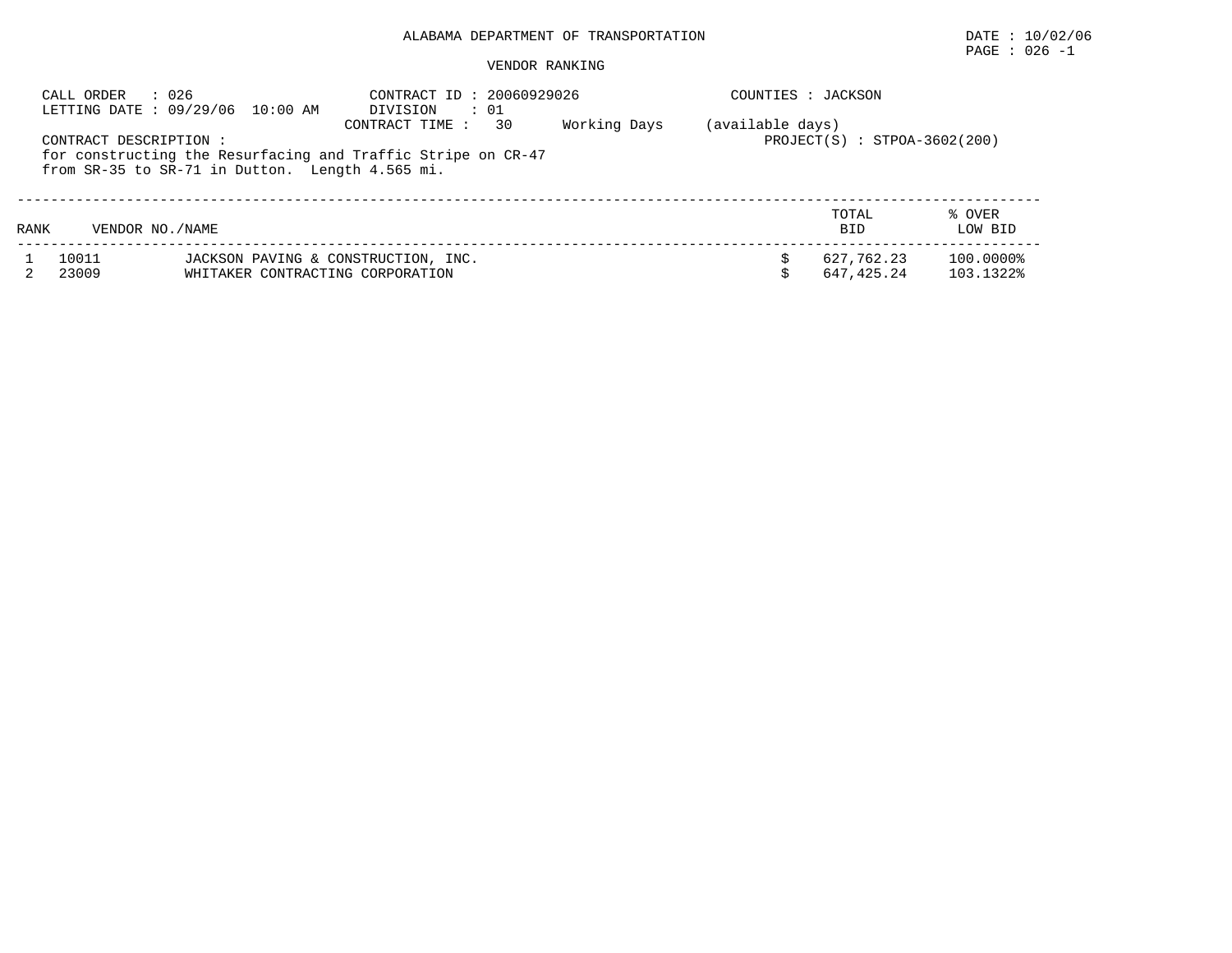| 026<br>CALL ORDER<br>LETTING DATE: 09/29/06 | $10:00$ AM | CONTRACT ID:<br>DIVISION | 20060929026<br>01 | COUNTIES<br>JACKSON |
|---------------------------------------------|------------|--------------------------|-------------------|---------------------|
|                                             |            |                          |                   |                     |

| LINE NO / ITEM CODE / ALT                                                                                                |                |      | $1$ ) 10011<br>2 ) 23009<br>JACKSON PAVING & CONSTRUCTI<br>WHITAKER CONTRACTING CORPOR |                   |             |                   | $\rightarrow$ |        |
|--------------------------------------------------------------------------------------------------------------------------|----------------|------|----------------------------------------------------------------------------------------|-------------------|-------------|-------------------|---------------|--------|
| ITEM DESCRIPTION                                                                                                         |                |      | QUANTITY   UNIT PRICE AMOUNT  UNIT PRICE AMOUNT  UNIT PRICE                            |                   |             |                   |               | AMOUNT |
| SECTION 0001 Total                                                                                                       |                |      |                                                                                        |                   |             |                   |               |        |
| 0010 206C010<br>Removing Concrete Driveway                                                                               | 31.000 SOYD    |      |                                                                                        | 55.75000 1728.25  |             | 150.00000 4650.00 |               |        |
| 0020 206D001<br>Removing Guardrail                                                                                       | 200.000 LF     |      | 1,10000                                                                                | 220.00            | 1.10000     | 220.00            |               |        |
| 0030 206E008<br>Removing Guardrail End Anchor (All Type                                                                  | $8.000$ EACH   |      | 100.00000                                                                              | 800.00            | 100.00000   | 800.00            |               |        |
| 0040 305B077<br>Crushed Aggregate, Section 825, For<br>Miscellaneous Use Type B                                          | 2821.000 TON   |      | 19.34000                                                                               | 54558.14          | 19.20000    | 54163.20          |               |        |
| 0050 401B108<br>Bituminous Treatment G (With Polymer<br>Additive)                                                        | 58932.000 SOYD |      | 1.12000                                                                                | 66003.84          | 1.12000     | 66003.84          |               |        |
| $ 0060 405A000$ 1768.000 GAL<br>Tack Coat                                                                                |                |      | 2.57000                                                                                | 4543.76           | 2.65000     | 4685.20           |               |        |
| 0070 408A052<br>Planing Existing Pavement<br>(Approximately 1.10" Thru 2.0" Thick)                                       | 192.000 SQYD   |      | 9.77000                                                                                | 1875.84           | 3.00000     | 576.00            |               |        |
| 0080 429A221<br>Improved Bituminous Concrete Wearing<br>Surface Layer, 3/4" Maximum Aggregate<br>Size Mix, ESAL Range B  | 5105.000 TON   |      | 63.60000                                                                               | 324678.00         | 62.70000    | 320083.50         |               |        |
| 0090 429B227<br>Improved Bituminous Concrete Binder<br>Layer, Leveling, 1/2" Maximum Aggregate<br>Size Mix, ESAL Range B | 500.000 TON    |      | 58.45000                                                                               | 29225.00          | 63.40000    | 31700.00          |               |        |
| 0100 429C223<br>Improved Bituminous Concrete Base Layer<br>Patching, 3/4" Maximum Aggregate Size<br>Mix, ESAL Range B    | 500.000 TON    |      |                                                                                        | 63.14000 31570.00 | 63.40000    | 31700.00          |               |        |
| 0110 600A000<br>Mobilization                                                                                             |                | LUMP | 19500.00000                                                                            | 19500.00          | 22000.00000 | 22000.00          |               |        |
| 0120 630A004<br>Steel Beam Guardrail, Class B, Type 2                                                                    | 174.000 LF     |      | 37.50000                                                                               | 6525.00           | 37.50000    | 6525.00           |               |        |
| 0130 630C022<br>Guardrail End Anchor, Type Special                                                                       | $4.000$ EACH   |      | 2200.00000                                                                             | 8800.00           | 2200.00000  | 8800.00           |               |        |
| 0140 630C070<br>Guardrail End Anchor, Type 10 Series                                                                     | $8.000$ EACH   |      | 1950.00000                                                                             | 15600.00          | 1950.00000  | 15600.00          |               |        |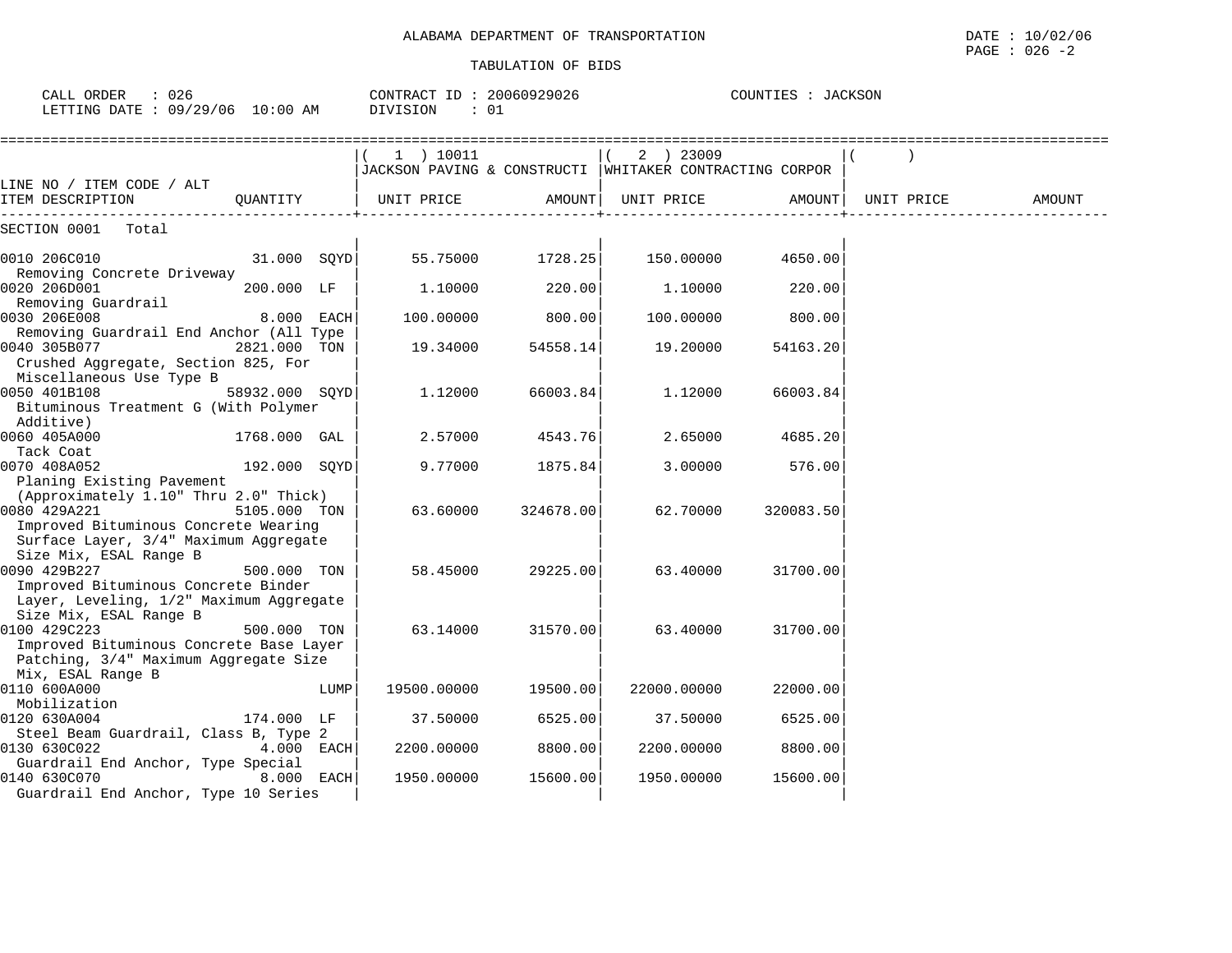| 026<br>ORDER<br>CALI              | 20060929026<br>CONTRACT<br>$ -$<br>⊥ມ | JACKSON<br>COUNTIES<br>$.1 \Delta T$ |
|-----------------------------------|---------------------------------------|--------------------------------------|
| 09/29/06<br>10:00<br>LETTING DATE | $\sim$<br>DIVISION<br>ΆM<br>്ധ ച      |                                      |

|                                                                                                                                                                                  |              |      | $1$ ) 10011                                               |                    | $(2)$ 23009                                                       |                     |  |
|----------------------------------------------------------------------------------------------------------------------------------------------------------------------------------|--------------|------|-----------------------------------------------------------|--------------------|-------------------------------------------------------------------|---------------------|--|
|                                                                                                                                                                                  |              |      | JACKSON PAVING & CONSTRUCTI   WHITAKER CONTRACTING CORPOR |                    |                                                                   |                     |  |
| LINE NO / ITEM CODE / ALT                                                                                                                                                        |              |      |                                                           |                    |                                                                   |                     |  |
| ITEM DESCRIPTION CUANTITY   UNIT PRICE AMOUNT  UNIT PRICE AMOUNT  UNIT PRICE AMOUNT                                                                                              |              |      |                                                           |                    |                                                                   |                     |  |
| $[0150 701A031 \qquad \qquad 10.000 101E] \qquad 1325.00000 \qquad 13250.00] \qquad 1380.00000 \qquad 13800.00]$<br>Solid White, Class 2, Type A Traffic<br>Stripe (0.06" Thick) |              |      |                                                           |                    |                                                                   |                     |  |
| 0160 701A035<br>7.000 MILE<br>Solid Yellow, Class 2, Type A Traffic<br>Stripe (0.09" Thick)                                                                                      |              |      | 1475.00000 10325.00                                       |                    | 1585.00000 11095.00                                               |                     |  |
| 0170 701A045 3.000 MILE<br>Broken Yellow, Class 2, Type A Traffic<br>Stripe (0.09" Thick)                                                                                        |              |      | 850.00000 2550.00                                         |                    | 980.00000                                                         | 2940.00             |  |
| $0180 \overline{7010000}$ 6.000 MILE<br>Broken Temporary Traffic Stripe                                                                                                          |              |      | 800.00000 4800.00                                         |                    |                                                                   | 750.00000 4500.00   |  |
| 0190 701C001 14.000 MILE<br>Solid Temporary Traffic Stripe                                                                                                                       |              |      | 850.00000 11900.00                                        |                    | 800.00000                                                         | 11200.00            |  |
| $0200$ 703A002 $340.000$ SQFT<br>Traffic Control Markings, Class 2, Type<br>$\overline{A}$                                                                                       |              |      |                                                           | $5.00000$ 1700.00  |                                                                   | 5.00000 1700.00     |  |
| 0210 705A032 102.000 EACH<br>Pavement Markers, Class A-H, Type 1-B                                                                                                               |              |      |                                                           | $6.00000$ $612.00$ | 5.50000                                                           | 561.00              |  |
| 0220 705A037<br>Pavement Markers, Class A-H, Type 2-D                                                                                                                            | 447.000 EACH |      | 6.00000                                                   | 2682.00            | 5.50000                                                           | 2458.50             |  |
| 0230 740B000<br>Construction Signs                                                                                                                                               |              |      | 258.000 SQFT 11.30000                                     | 2915.40            | 8,00000                                                           | 2064.00             |  |
| 0240 740E000<br>Cones (36 Inches High)                                                                                                                                           | 100.000 EACH |      | 10.00000                                                  | 1000.00            | 10.00000                                                          | 1000.00             |  |
| 0250 740M001<br>Ballast For Cone                                                                                                                                                 | 100.000 EACH |      | 4.00000                                                   | 400.00             | 1.00000                                                           | 100.00              |  |
| 0260 998A000<br>Construction Fuel (Maximum Bid Limited<br>To $$28,500.00$ )                                                                                                      |              | LUMP | 10000.00000 10000.00                                      |                    | 28500.00000 28500.00                                              |                     |  |
| SECTION TOTALS                                                                                                                                                                   |              |      |                                                           |                    | $\sin 627, 762.23$ $\sin 647, 425.24$ $\sin 762.24$ $\sin 762.23$ | ___________________ |  |
| CONTRACT TOTALS                                                                                                                                                                  |              |      |                                                           |                    | $\sharp$ 627,762.23 $\sharp$ 647,425.24                           |                     |  |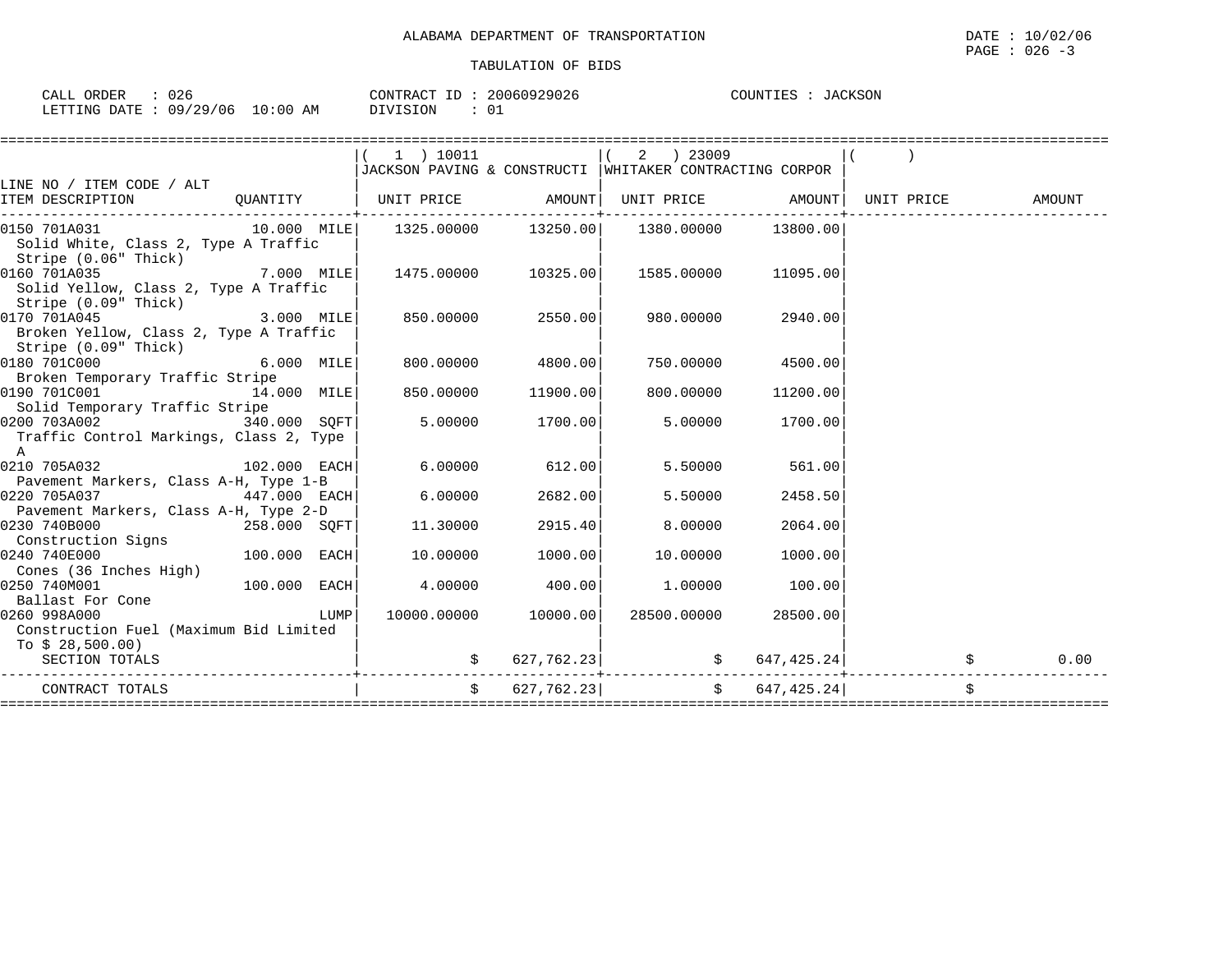# PAGE : 027 -1

| : 027<br>CALL ORDER<br>LETTING DATE: 09/29/06 10:00 AM |                 | : 05<br>DIVISION                                                                                                                                 | CONTRACT ID: 20060929027 |                  |                                |                   |
|--------------------------------------------------------|-----------------|--------------------------------------------------------------------------------------------------------------------------------------------------|--------------------------|------------------|--------------------------------|-------------------|
| CONTRACT DESCRIPTION :<br>Length 13.644 mi.            |                 | 60<br>CONTRACT TIME:<br>for constructing the Resurfacing and Traffic Stripe on CR-9<br>from the Mississippi state line to the Vernon city limit. | Working Days             | (available days) | $PROJECT(S) : STPOA-3805(201)$ |                   |
| RANK                                                   | VENDOR NO./NAME |                                                                                                                                                  |                          |                  | TOTAL<br><b>BID</b>            | % OVER<br>LOW BID |
| 02033                                                  |                 | S. T. BUNN CONSTRUCTION COMPANY, INC.                                                                                                            |                          |                  | 1,230,163.95                   | 100.0000%         |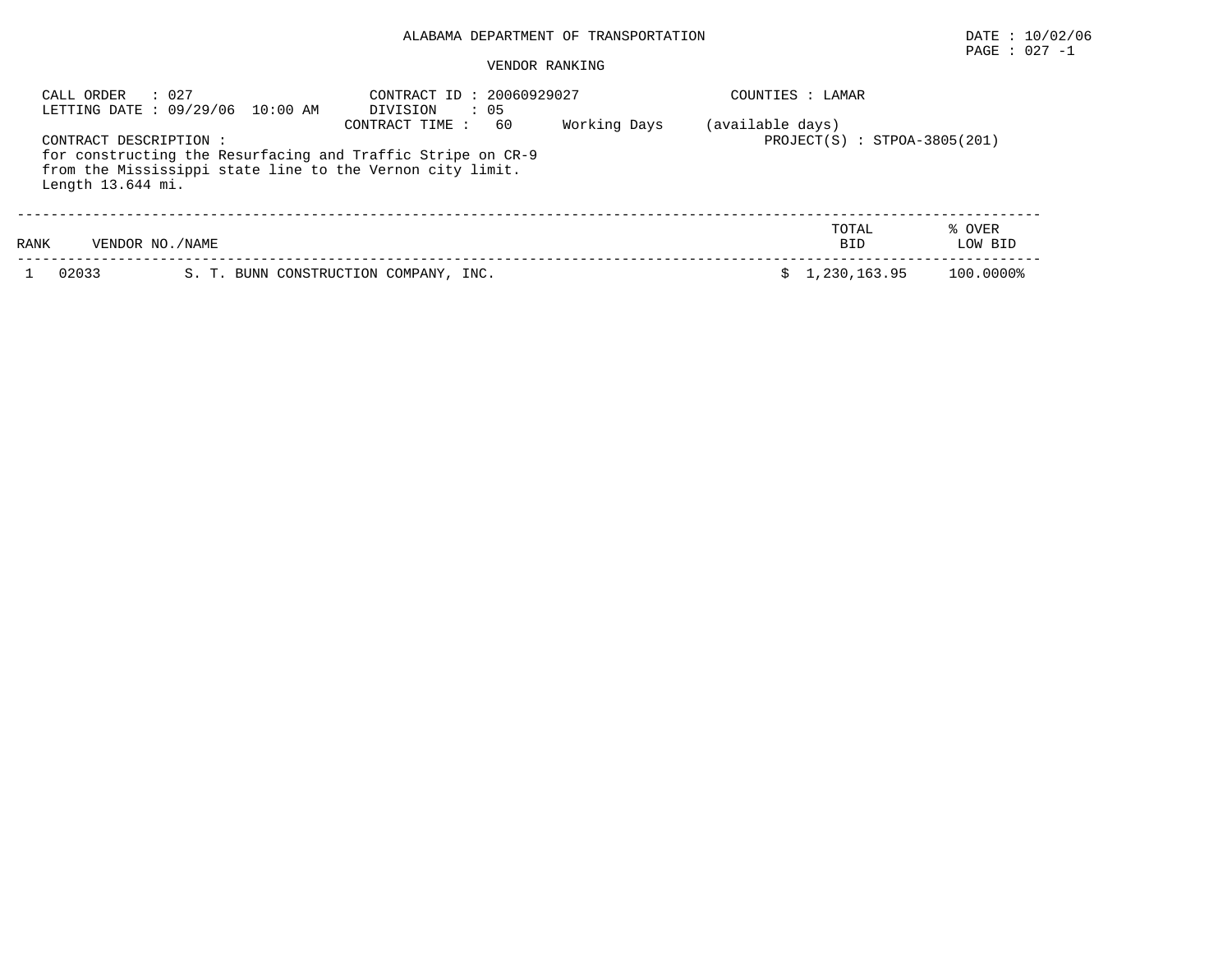| CALL ORDER<br>: 027<br>LETTING DATE : 09/29/06 10:00 AM                                                                              |               |      | CONTRACT ID: 20060929027<br>DIVISION<br>: 05 |               |                                                                      | COUNTIES : LAMAR |            |        |
|--------------------------------------------------------------------------------------------------------------------------------------|---------------|------|----------------------------------------------|---------------|----------------------------------------------------------------------|------------------|------------|--------|
|                                                                                                                                      |               |      | 1 ) 02033                                    |               | 2 ) 23009<br>S. T. BUNN CONSTRUCTION CO. WHITAKER CONTRACTING CORPOR |                  |            |        |
| LINE NO / ITEM CODE / ALT<br>ITEM DESCRIPTION                                                                                        | OUANTITY      |      | UNIT PRICE                                   | <b>AMOUNT</b> | UNIT PRICE                                                           | AMOUNT           | UNIT PRICE | AMOUNT |
| SECTION 0001<br>Total                                                                                                                |               |      |                                              |               |                                                                      |                  |            |        |
| 0010 210D001<br>Borrow Excavation (Loose Truckbed<br>Measurement)                                                                    | 8100.000 CUYD |      | 10.33000                                     | 83673.00      |                                                                      |                  |            |        |
| 0020 212A000<br>Machine Grading Shoulders                                                                                            | 1412.000 STA  |      | 5.00000                                      | 7060.00       |                                                                      |                  |            |        |
| 0030 405A000<br>Tack Coat                                                                                                            | 4708.000 GAL  |      | 2.00000                                      | 9416.00       |                                                                      |                  |            |        |
| 0040 408A052<br>Planing Existing Pavement<br>(Approximately 1.10" Thru 2.0" Thick)                                                   | 6294.000 SQYD |      | 1.75000                                      | 11014.50      |                                                                      |                  |            |        |
| 0050 408A056<br>Planing Existing Pavement<br>(Approximately 5.10" Thru 6.0" Thick)                                                   | 267.000 SOYD  |      | 2.75000                                      | 734.25        |                                                                      |                  |            |        |
| 0060 429A201<br>Improved Bituminous Concrete Wearing<br>Surface Layer, 3/4" Maximum Aggregate                                        | 12975.000 TON |      | 65.77000                                     | 853365.75     |                                                                      |                  |            |        |
| Size Mix, ESAL Range A<br>0070 429A207<br>Improved Bituminous Concrete Wearing<br>Surface Layer, Leveling, 3/4" Maximum              | 500.000 TON   |      | 65.77000                                     | 32885.00      |                                                                      |                  |            |        |
| Aggregate Size Mix, ESAL Range A<br>0080 429C207<br>Improved Bituminous Concrete Base Layer<br>Leveling, 3/4" Maximum Aggregate Size | 65.000 TON    |      | 86.33000                                     | 5611.45       |                                                                      |                  |            |        |
| Mix, ESAL Range A<br>0090 600A000<br>Mobilization                                                                                    |               | LUMP | 53100.00000                                  | 53100.00      |                                                                      |                  |            |        |
| 0100 630A001<br>Steel Beam Guardrail, Class A, Type 2                                                                                | 475.000 LF    |      | 35.00000                                     | 16625.00      |                                                                      |                  |            |        |
| 0110 630C050<br>Guardrail End Anchor, Type 20 Series                                                                                 | 18.000 EACH   |      | 1890.00000                                   | 34020.00      |                                                                      |                  |            |        |
| 0120 652A100<br>Seeding                                                                                                              | 20.000 ACRE   |      | 800.00000                                    | 16000.00      |                                                                      |                  |            |        |
| 0130 656A010<br>Mulching                                                                                                             | 10.000 ACRE   |      | 700.00000                                    | 7000.00       |                                                                      |                  |            |        |
| 0140 665F000<br>Hay Bales                                                                                                            | 60.000 EACH   |      | 8.00000                                      | 480.00        |                                                                      |                  |            |        |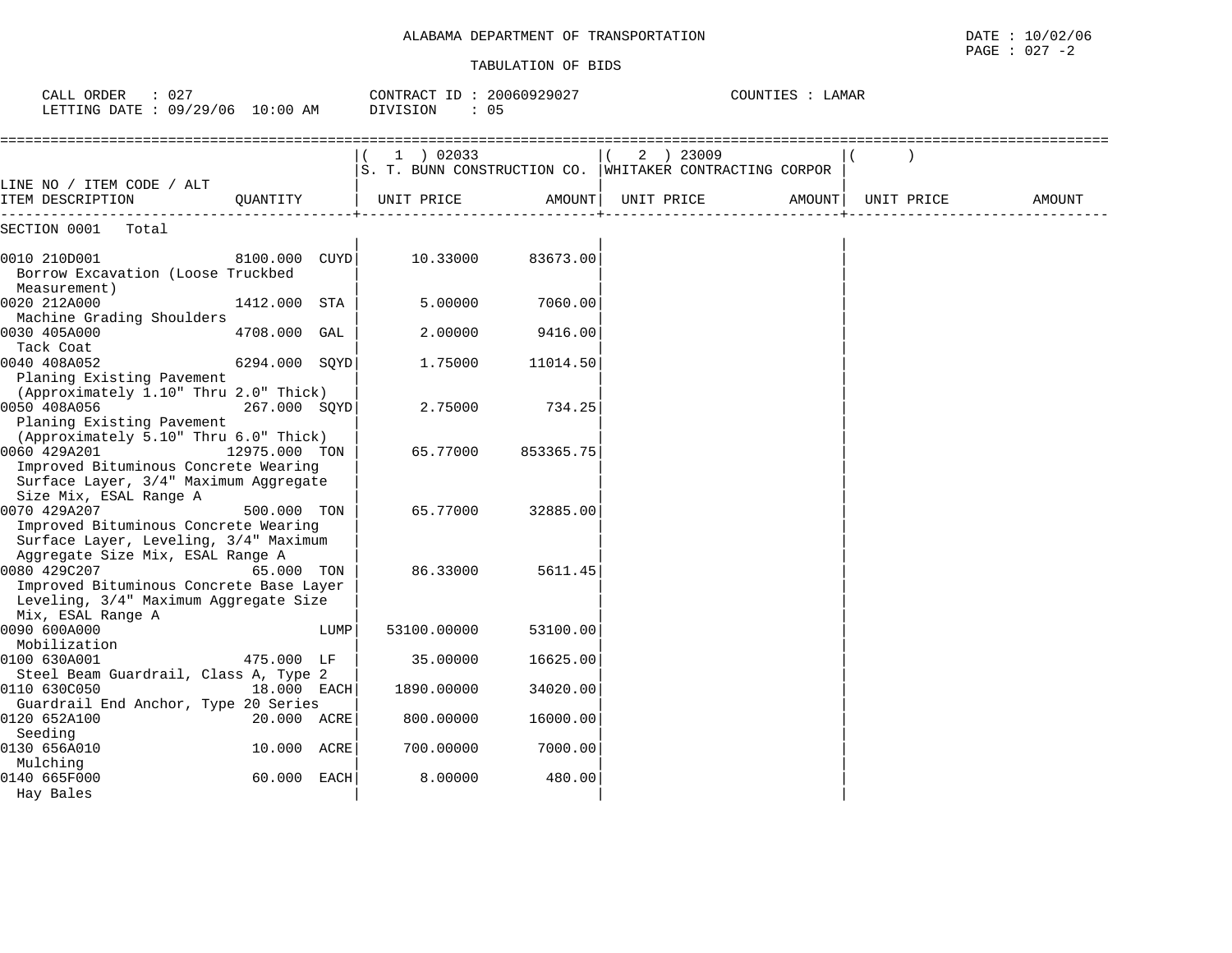| CALL ORDER                      | -027 |          | CONTRACT ID: 20060929027 | COUNTIES | LAMAR |
|---------------------------------|------|----------|--------------------------|----------|-------|
| LETTING DATE: 09/29/06 10:00 AM |      | DIVISION | 05                       |          |       |

|                                                                                        |              |      | $1$ ) 02033<br>S. T. BUNN CONSTRUCTION CO. WHITAKER CONTRACTING CORPOR |                 |            | 2 ) 23009      |                |            |    |        |
|----------------------------------------------------------------------------------------|--------------|------|------------------------------------------------------------------------|-----------------|------------|----------------|----------------|------------|----|--------|
| LINE NO / ITEM CODE / ALT                                                              |              |      |                                                                        |                 |            |                |                |            |    |        |
| ITEM DESCRIPTION                                                                       | QUANTITY     |      | UNIT PRICE                                                             | AMOUNT          | UNIT PRICE |                | AMOUNT         | UNIT PRICE |    | AMOUNT |
| 0150 665J000<br>Silt Fence, Type A                                                     | 1158.000 LF  |      | 5.50000                                                                | 6369.00         |            |                |                |            |    |        |
| 0160 6650001<br>Silt Fence Removal                                                     | 1158.000 LF  |      | 1.00000                                                                | 1158.00         |            |                |                |            |    |        |
| 0170 701A030<br>Solid White, Class 2T, Type A Traffic<br>Stripe                        | 27.000 MILE  |      | 890.00000                                                              | 24030.00        |            |                |                |            |    |        |
| 15.000 MILE<br>0180 701A034<br>Solid Yellow, Class 2T, Type A Traffic<br>Stripe        |              |      | 890.00000                                                              | 13350.00        |            |                |                |            |    |        |
| 0190 701A044<br><b>9.000 MILE</b><br>Broken Yellow, Class 2T, Type A Traffic<br>Stripe |              |      | 450.00000                                                              | 4050.00         |            |                |                |            |    |        |
| 0200 701C000                                                                           | 9.000 MILE   |      | 720.00000                                                              | 6480.00         |            |                |                |            |    |        |
| Broken Temporary Traffic Stripe<br>0210 701C001<br>Solid Temporary Traffic Stripe      | 15.000 MILE  |      | 780.00000                                                              | 11700.00        |            |                |                |            |    |        |
| 0220 703A004<br>Traffic Control Markings, Class 2T,<br>Type A                          | 70.000 SOFT  |      | 5.00000                                                                | 350.00          |            |                |                |            |    |        |
| 0230 740B000<br>Construction Signs                                                     | 249.000 SQFT |      | 8,00000                                                                | 1992.00         |            |                |                |            |    |        |
| 0240 740E000<br>Cones (36 Inches High)                                                 | 50.000 EACH  |      | 2,00000                                                                | 100.00          |            |                |                |            |    |        |
| 0250 740M001<br>Ballast For Cone                                                       | 50.000 EACH  |      | 2.00000                                                                | 100.00          |            |                |                |            |    |        |
| 0260 7400000<br>Pilot Car                                                              | 1.000 EACH   |      | 2500.00000                                                             | 2500.00         |            |                |                |            |    |        |
| 0270 998A000<br>Construction Fuel (Maximum Bid Limited                                 |              | LUMP | 27000.00000                                                            | 27000.00        |            |                |                |            |    |        |
| To $$53,000.00)$<br>SECTION TOTALS                                                     |              |      |                                                                        | \$1,230,163.95] |            | $\mathfrak{S}$ | 0.001          |            | \$ | 0.00   |
| CONTRACT TOTALS                                                                        |              |      |                                                                        | \$1,230,163.95] |            |                | \$647, 425.24] |            | \$ |        |
|                                                                                        |              |      |                                                                        |                 |            |                |                |            |    |        |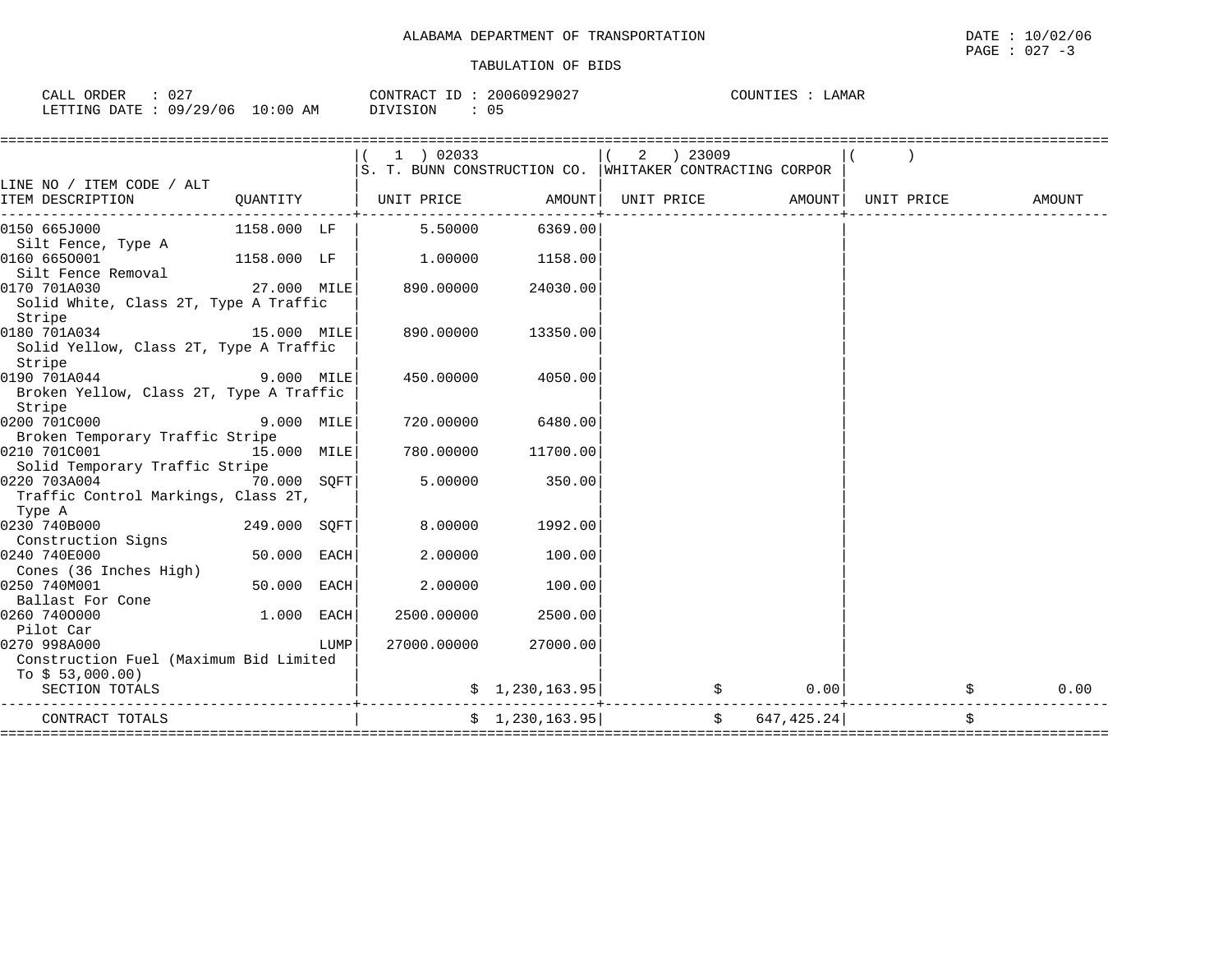# PAGE : 028 -1

|      | : 028<br>CALL ORDER<br>LETTING DATE: 09/29/06 10:00 AM                                                                                                                   |                                 | CONTRACT ID: 20060929028<br>DIVISION<br>$\cdot$ 04 |    |              | COUNTIES :       | TALLAPOOSA                     |                        |
|------|--------------------------------------------------------------------------------------------------------------------------------------------------------------------------|---------------------------------|----------------------------------------------------|----|--------------|------------------|--------------------------------|------------------------|
|      | CONTRACT DESCRIPTION :<br>for constructing the Resurfacing and Traffic Stripe on CR-42<br>from Dare Power Park at Lake Martin to CR-40 in Dadeville.<br>Length 4.592 mi. |                                 | CONTRACT TIME :                                    | 30 | Working Days | (available days) | $PROJECT(S) : STPOA-6210(200)$ |                        |
| RANK | VENDOR NO. / NAME                                                                                                                                                        |                                 |                                                    |    |              |                  | TOTAL<br><b>BID</b>            | % OVER<br>LOW BID      |
|      | 04013<br>05024                                                                                                                                                           | DUNN CONSTRUCTION COMPANY, INC. | EAST RIVER CONSTRUCTION COMPANY, INC.              |    |              |                  | 504,884.30<br>518,668.54       | 100.0000%<br>102.7302% |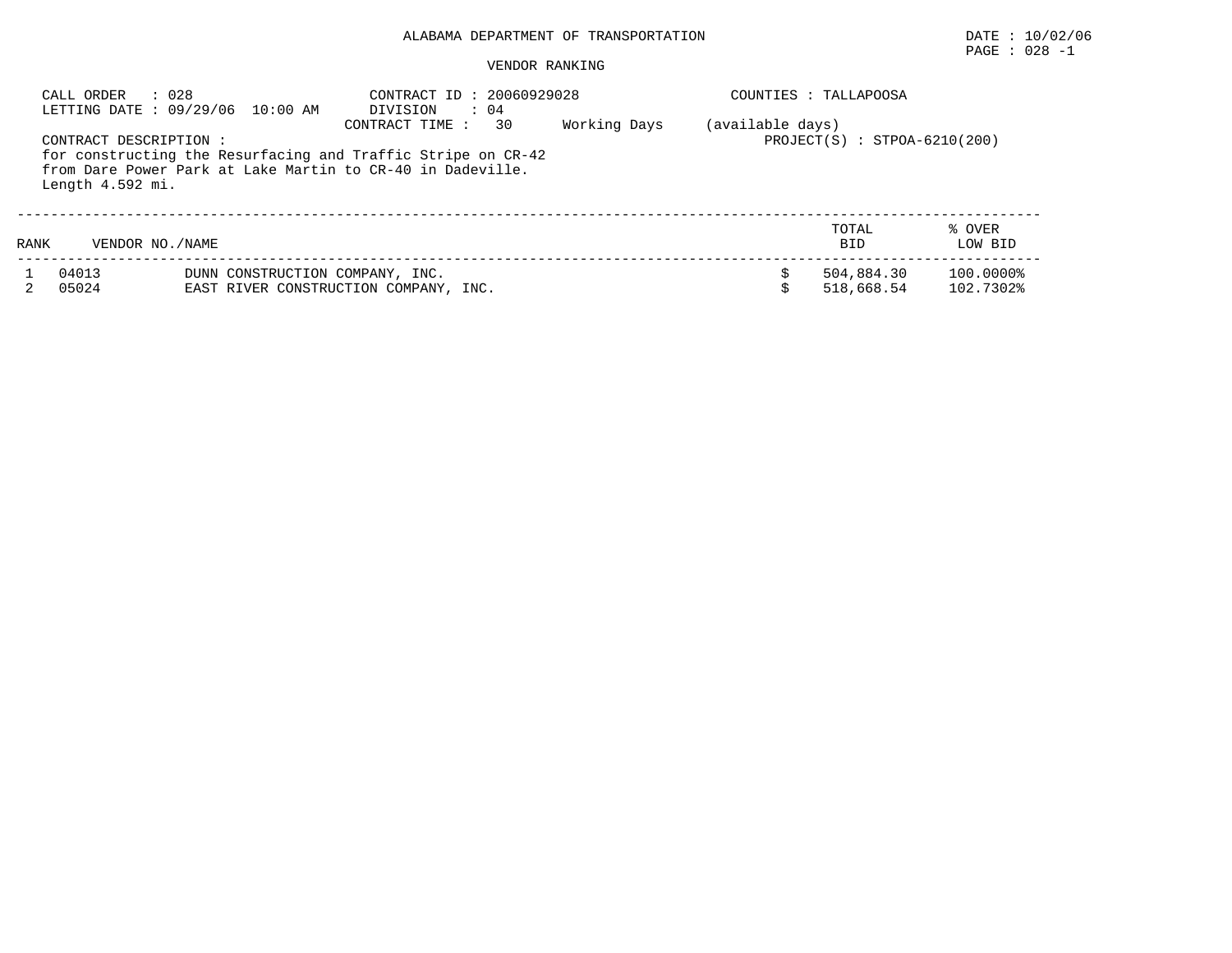| TRANSPORTATION<br>OF<br>ALABAMA DEPARTMENT | 10/02/06<br>DATE                        |
|--------------------------------------------|-----------------------------------------|
|                                            | 028<br>PAGE<br>$\overline{\phantom{0}}$ |

| CALL ORDER : 028<br>LETTING DATE: 09/29/06 10:00 AM                                                                              |                |      | CONTRACT ID: 20060929028<br>DIVISION<br>$\therefore$ 04              |           | COUNTIES : TALLAPOOSA |           |            |        |  |
|----------------------------------------------------------------------------------------------------------------------------------|----------------|------|----------------------------------------------------------------------|-----------|-----------------------|-----------|------------|--------|--|
|                                                                                                                                  |                |      | (1) 04013<br>DUNN CONSTRUCTION CO., INC. EAST RIVER CONSTRUCTION CO. |           | $(2)$ 05024           |           |            |        |  |
| LINE NO / ITEM CODE / ALT<br>ITEM DESCRIPTION QUANTITY                                                                           |                |      | UNIT PRICE                                                           |           | AMOUNT  UNIT PRICE    | AMOUNT    | UNIT PRICE | AMOUNT |  |
| SECTION 0001 Total                                                                                                               |                |      |                                                                      |           |                       |           |            |        |  |
| 0010 401B108<br>Bituminous Treatment G (With Polymer<br>Additive)                                                                | 53889.000 SQYD |      | 1.26250                                                              | 68034.86  | 1.16000               | 62511.24  |            |        |  |
| 0020 405A000<br>Tack Coat                                                                                                        | 3775.000 GAL   |      | 2.26530                                                              | 8551.51   | 2.30000               | 8682.50   |            |        |  |
| 0030 429A220<br>Improved Bituminous Concrete Wearing<br>Surface Layer, 1/2" Maximum Aggregate                                    | 4480.000 TON   |      | 54.90570                                                             | 245977.54 | 57.31000              | 256748.80 |            |        |  |
| Size Mix, ESAL Range B<br>0040 429A226<br>Improved Bituminous Concrete Wearing<br>Surface Layer, Leveling, 1/2" Maximum          | 500.000 TON    |      | 62.39090                                                             | 31195.45  | 68.53000              | 34265.00  |            |        |  |
| Aggregate Size Mix, ESAL Range B<br>0050 429B225<br>Improved Bituminous Concrete Binder<br>Layer, Patching, 1" Maximum Aggregate | 500.000 TON    |      | 85.98410                                                             | 42992.05  | 90.00000              | 45000.00  |            |        |  |
| Size Mix, ESAL Range B<br>0060 430B043<br>Aggregate Surfacing (1" Down, Crusher<br>Run)                                          | 1340.000 TON   |      | 21.88420                                                             | 29324.83  | 19.16000              | 25674.40  |            |        |  |
| 0070 600A000                                                                                                                     |                | LUMP | 14663.52280                                                          | 14663.52  | 29358.60000           | 29358.60  |            |        |  |
| Mobilization<br>0080 701A031<br>Solid White, Class 2, Type A Traffic<br>Stripe (0.06" Thick)                                     | 10.000 MILE    |      | 1536.90410                                                           | 15369.04  | 1400.00000            | 14000.00  |            |        |  |
| 0090 701A035<br>Solid Yellow, Class 2, Type A Traffic<br>Stripe (0.09" Thick)                                                    | 10.000 MILE    |      | 1756.46190                                                           | 17564.62  | 1600.00000            | 16000.00  |            |        |  |
| 0100 701A045<br>Broken Yellow, Class 2, Type A Traffic<br>Stripe (0.09" Thick)                                                   | 1.000 MILE     |      | 1207.56740                                                           | 1207.57   | 1100.00000            | 1100.00   |            |        |  |
| 0110 701C000<br>Broken Temporary Traffic Stripe                                                                                  | 2.000 MILE     |      | 658.67320                                                            | 1317.35   | 600.00000             | 1200.00   |            |        |  |
| 0120 701C001<br>Solid Temporary Traffic Stripe                                                                                   | 20.000 MILE    |      | 768.45210                                                            | 15369.04  | 700.00000             | 14000.00  |            |        |  |
| 0130 703A002<br>Traffic Control Markings, Class 2, Type<br>A                                                                     | 240.000 SOFT   |      | 3.84230                                                              | 922.15    | 3.50000               | 840.00    |            |        |  |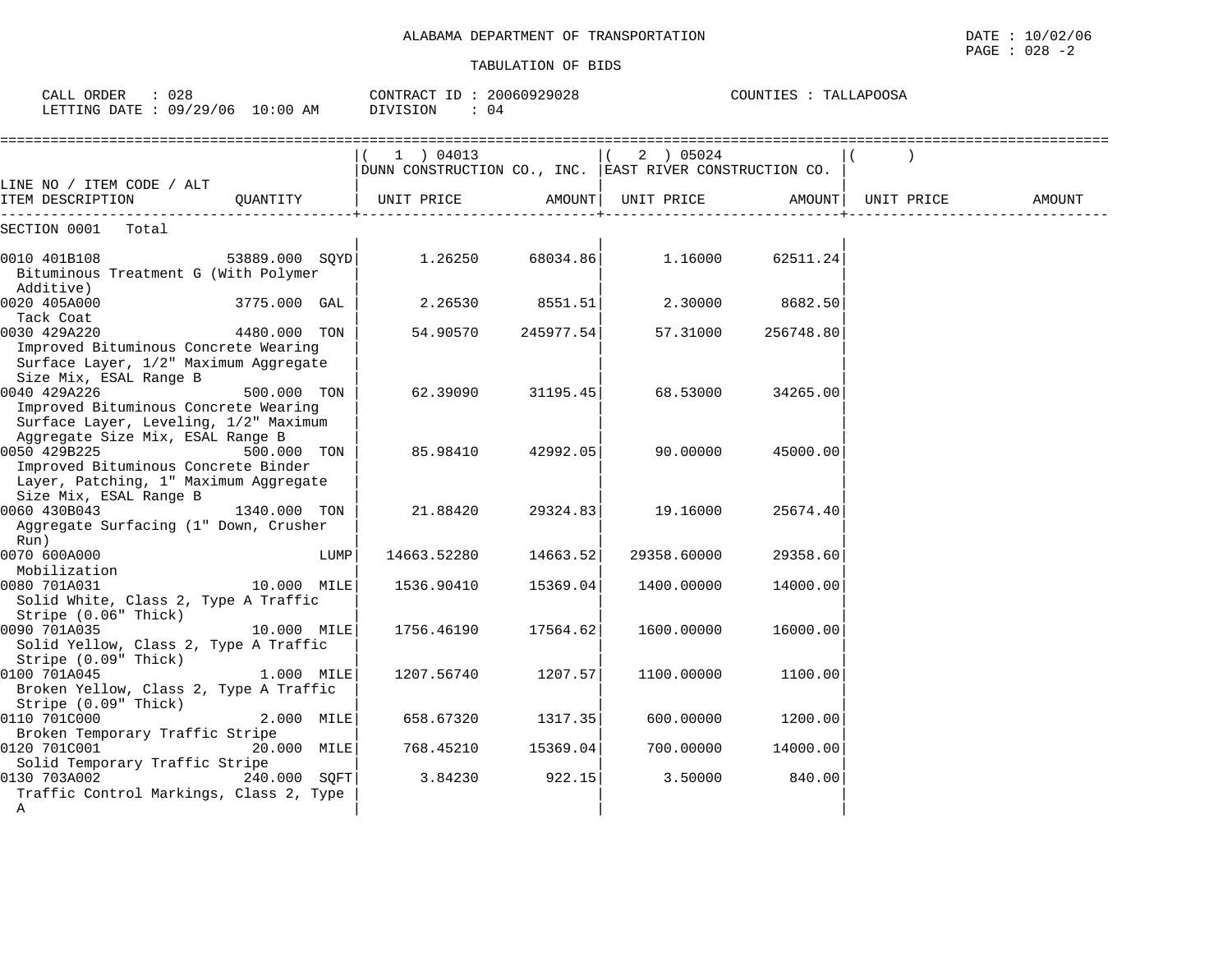| 028<br>CALL ORDER               | CONTRACT ID: 20060929028 | COUNTIES : TALLAPOOSA |
|---------------------------------|--------------------------|-----------------------|
| LETTING DATE: 09/29/06 10:00 AM | DIVISION<br>04           |                       |

| LINE NO / ITEM CODE / ALT                                                  |              |      | $1$ ) 04013<br>DUNN CONSTRUCTION CO., INC. |            | EAST RIVER CONSTRUCTION CO. |            |            |    |        |
|----------------------------------------------------------------------------|--------------|------|--------------------------------------------|------------|-----------------------------|------------|------------|----|--------|
| ITEM DESCRIPTION                                                           | QUANTITY     |      | UNIT PRICE                                 | AMOUNT     | UNIT PRICE                  | AMOUNT     | UNIT PRICE |    | AMOUNT |
| 0140 705A032<br>Pavement Markers, Class A-H, Type 1-B                      | 25.000 EACH  |      | 6.14760                                    | 153.69     | 5.60000                     | 140.00     |            |    |        |
| 0150 705A037<br>Pavement Markers, Class A-H, Type 2-D                      | 580.000 EACH |      | 6.14760                                    | 3565.61    | 5.60000                     | 3248.00    |            |    |        |
| 0160 740B000<br>Construction Signs                                         | 240.000 SOFT |      | 8.13180                                    | 1951.63    | 10.00000                    | 2400.00    |            |    |        |
| 0170 7400000<br>Pilot Car                                                  | 1.000        | EACH | 6723.83830                                 | 6723.84    | 3500.00000                  | 3500.00    |            |    |        |
| 0180 998A000<br>Construction Fuel (Maximum Bid Limited<br>To $$25,000.00)$ |              | LUMP | 0.00000                                    | 0.00       | 0.00000                     | 0.00       |            |    |        |
| SECTION TOTALS                                                             |              |      |                                            | 504,884.30 | \$                          | 518,668.54 |            |    | 0.00   |
| CONTRACT TOTALS                                                            |              |      | Ŝ.                                         | 504,884.30 | Ŝ.                          | 518,668.54 |            | Ś. |        |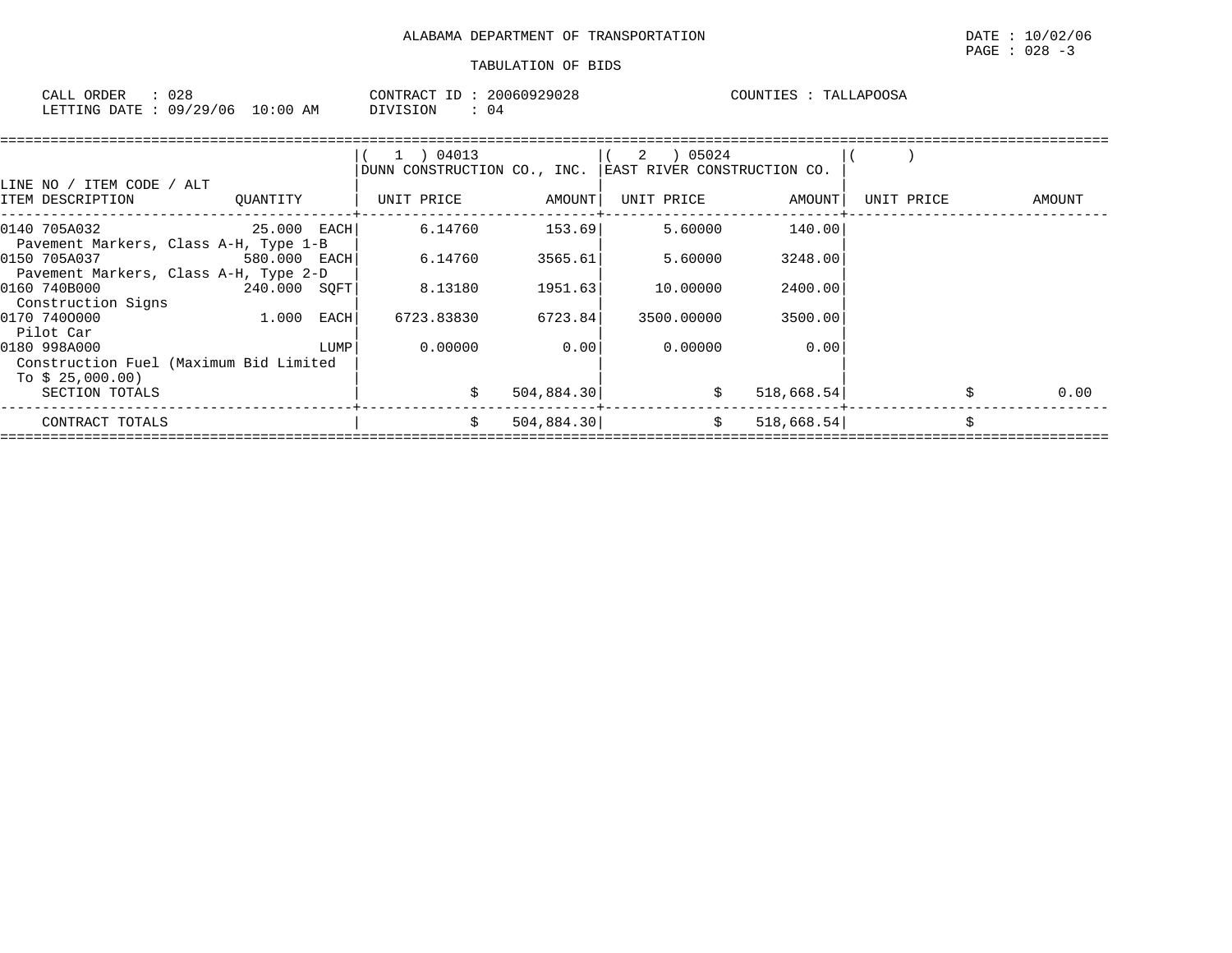# PAGE : 031 -1

|      | CALL ORDER<br>: 031                         | LETTING DATE: 09/29/06 10:00 AM                                                                                      | CONTRACT ID: 20060929031<br>DIVISION | $\cdots$ 09 |              |                  | COUNTIES : BALDWIN                       |                                     |
|------|---------------------------------------------|----------------------------------------------------------------------------------------------------------------------|--------------------------------------|-------------|--------------|------------------|------------------------------------------|-------------------------------------|
|      | CONTRACT DESCRIPTION :<br>Length 28.249 mi. | for constructing the Shoulder Paving on SR-59 from just<br>north of I-65 through Stockton to the Monroe county line. | CONTRACT TIME:                       | 45          | Working Days | (available days) | $PROJECT(S) : ST-002-059-018$            |                                     |
| RANK | VENDOR NO. / NAME                           |                                                                                                                      |                                      |             |              |                  | TOTAL<br><b>BID</b>                      | % OVER<br>LOW BID                   |
|      | 23011<br>13008<br>08047                     | HOSEA O. WEAVER & SONS, INC.<br>MOBILE ASPHALT COMPANY, LLC<br>MIKE HOFFMAN'S EOUIPMENT SERVICE, INC.                |                                      |             |              |                  | 816,826.10<br>955,599.00<br>1,120,862.05 | 100.0000%<br>116.9893%<br>137.2216% |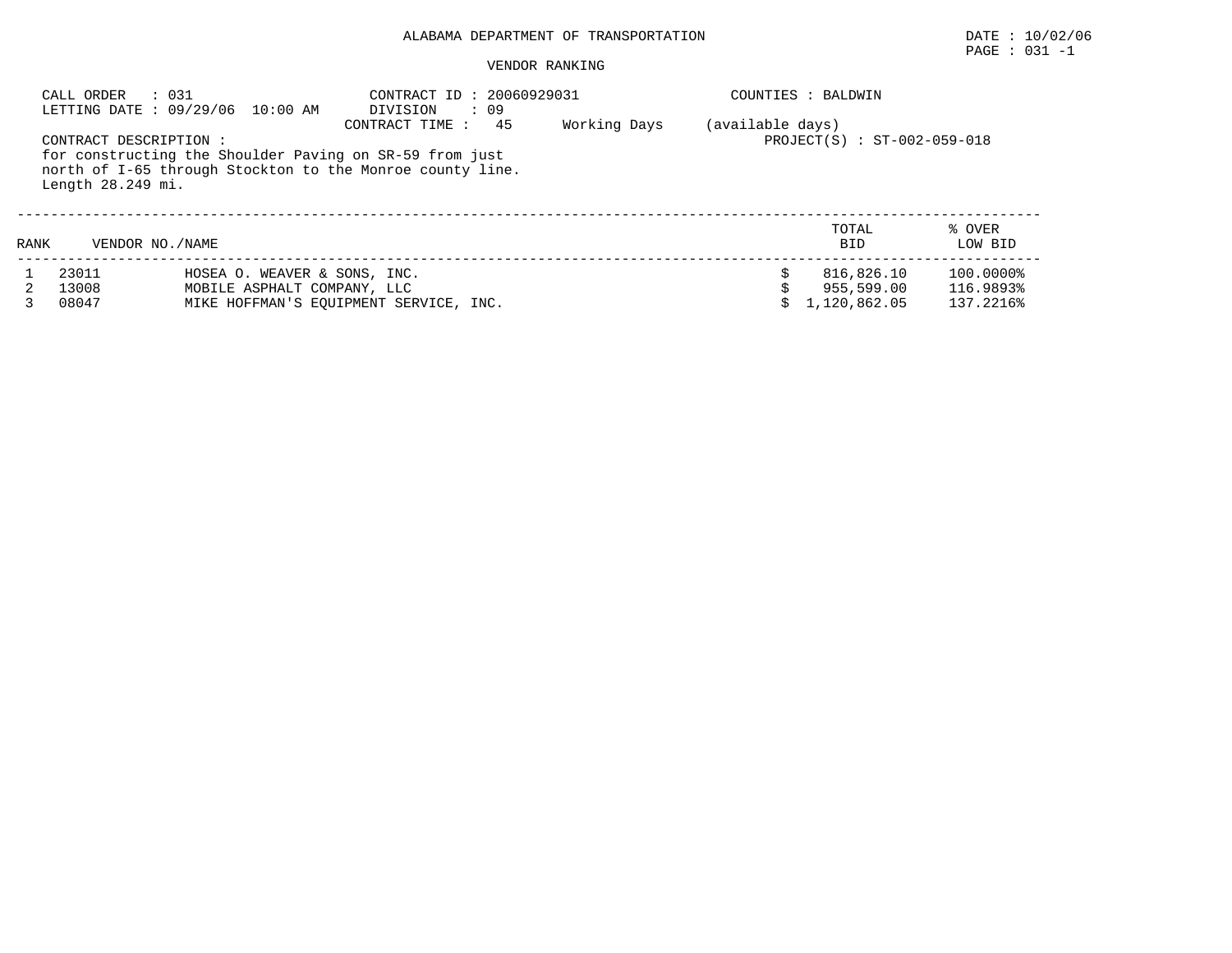| ORDER<br>CALL | $\sim$ $\sim$ $\sim$ |             | $ -$<br>CONTRACT | 20060929031 | COUNTIES | ™DWIN<br>RАI |
|---------------|----------------------|-------------|------------------|-------------|----------|--------------|
| LETTING DATE  | 09/29/06             | 10:00<br>AM | SION<br>NTTT.    | ററ          |          |              |

|                                                                           |               |      | ========================== |           |             | ==================== | ========================= |                                                                                             |
|---------------------------------------------------------------------------|---------------|------|----------------------------|-----------|-------------|----------------------|---------------------------|---------------------------------------------------------------------------------------------|
|                                                                           |               |      | $1$ ) 23011                |           | 2 ) 13008   |                      | 3 08047                   |                                                                                             |
|                                                                           |               |      |                            |           |             |                      |                           | HOSEA O. WEAVER & SONS, INC   MOBILE ASPHALT COMPANY, LLC   MIKE HOFFMAN'S EQUIPMENT SERVIC |
| LINE NO / ITEM CODE / ALT                                                 |               |      |                            |           |             |                      |                           |                                                                                             |
| ITEM DESCRIPTION                                                          | OUANTITY      |      | UNIT PRICE                 | AMOUNT    | UNIT PRICE  | AMOUNT               | UNIT PRICE                | AMOUNT                                                                                      |
| SECTION 0001<br>Total                                                     |               |      |                            |           |             |                      |                           |                                                                                             |
| 0010 210D022                                                              | 1000.000 CUYD |      | 10.65000                   | 10650.00  | 18,00000    | 18000.00             | 14.50000                  | 14500.00                                                                                    |
| Borrow Excavation (Loose Truckbed                                         |               |      |                            |           |             |                      |                           |                                                                                             |
| Measurement) $(A-2-4(0)$ Or $A-4(0)$                                      |               |      |                            |           |             |                      |                           |                                                                                             |
| 0020 405A000                                                              | 725.000       | GAL  | 3.58000                    | 2595.50   | 2.00000     | 1450.00              | 5.98000                   | 4335.50                                                                                     |
| Tack Coat                                                                 |               |      |                            |           |             |                      |                           |                                                                                             |
| 0030 424B662                                                              | 9250.000      | TON  | 61.28000                   | 566840.00 | 69,00000    | 638250.00            | 81.44000                  | 753320.00                                                                                   |
| Superpave Bituminous Concrete Upper<br>Binder Layer, Widening, 1" Maximum |               |      |                            |           |             |                      |                           |                                                                                             |
| Aggregate Size Mix, ESAL Range C/D                                        |               |      |                            |           |             |                      |                           |                                                                                             |
| 0040 428D001                                                              | 277000.000 LF |      | 0.11000                    | 30470.00  | 0.06000     | 16620.00             | 0.22000                   | 60940.00                                                                                    |
| Scoring Bituminous Pavement Surface                                       |               |      |                            |           |             |                      |                           |                                                                                             |
| Edge By Cutting(16 Inch Wide)                                             |               |      |                            |           |             |                      |                           |                                                                                             |
| 0050 430B040                                                              | 25.000 TON    |      | 35.73000                   | 893.25    | 50.00000    | 1250.00              | 66.80000                  | 1670.00                                                                                     |
| Aggregate Surfacing (Crushed Aggregate                                    |               |      |                            |           |             |                      |                           |                                                                                             |
| Base, Type B)                                                             |               |      |                            |           |             |                      |                           |                                                                                             |
| 0060 600A000<br>Mobilization                                              |               | LUMP | 23493.71000                | 23493.71  | 85000.00000 | 85000.00             | 80750.35000               | 80750.35                                                                                    |
| 0070 650A000                                                              | 7000.000      | CUYD | 14.14000                   | 98980.00  | 18,00000    | 126000.00            | 16.19000                  | 113330.00                                                                                   |
| Topsoil                                                                   |               |      |                            |           |             |                      |                           |                                                                                             |
| 0080 652A100                                                              | 20.000        | ACRE | 800,00000                  | 16000.00  | 785.00000   | 15700.00             | 432.44000                 | 8648.80                                                                                     |
| Seeding                                                                   |               |      |                            |           |             |                      |                           |                                                                                             |
| 0090 654A001                                                              | 1000.000      | SOYD | 5.00000                    | 5000.00   | 4.20000     | 4200.00              | 5.63000                   | 5630.00                                                                                     |
| Solid Sodding (Bermuda)                                                   |               |      |                            |           |             |                      |                           |                                                                                             |
| 0100 656A010                                                              | 20.000        | ACRE | 700.00000                  | 14000.00  | 500.00000   | 10000.00             | 496.11000                 | 9922.20                                                                                     |
| Mulching                                                                  |               |      |                            |           |             |                      |                           |                                                                                             |
| 0110 659A028                                                              | 2000.000 SOYD |      | 1.85000                    | 3700.00   | 2.10000     | 4200.00              | 1.64000                   | 3280.00                                                                                     |
| Rolled Erosion Control Product, Type                                      |               |      |                            |           |             |                      |                           |                                                                                             |
| (1D)                                                                      |               |      |                            |           |             |                      |                           |                                                                                             |
| 0120 665J000                                                              | 3000.000 LF   |      | 4.31000                    | 12930.00  | 3.50000     | 10500.00             | 1.85000                   | 5550.00                                                                                     |
| Silt Fence, Type A                                                        |               |      |                            |           |             |                      |                           |                                                                                             |
| 0130 6650001                                                              | 3000.000      | LF   | 2.09000                    | 6270.00   | 0.50000     | 1500.00              | 1.14000                   | 3420.00                                                                                     |
| Silt Fence Removal<br>0140 665Q001                                        | 600.000       | LF   | 11.88000                   | 7128.00   | 7.50000     | 4500.00              | 7.34000                   | 4404.00                                                                                     |
| 20 Inch Wattle                                                            |               |      |                            |           |             |                      |                           |                                                                                             |
| 0150 666A001                                                              | 20.000        | ACRE | 50.00000                   | 1000.00   | 10.00000    | 200.00               | 23.91000                  | 478.20                                                                                      |
| Pest Control Treatment                                                    |               |      |                            |           |             |                      |                           |                                                                                             |
| 0160 740B000                                                              | 420.000       | SOFT | 12.08000                   | 5073.60   | 8.70000     | 3654.00              | 13.38000                  | 5619.60                                                                                     |
| Construction Signs                                                        |               |      |                            |           |             |                      |                           |                                                                                             |
|                                                                           |               |      |                            |           |             |                      |                           |                                                                                             |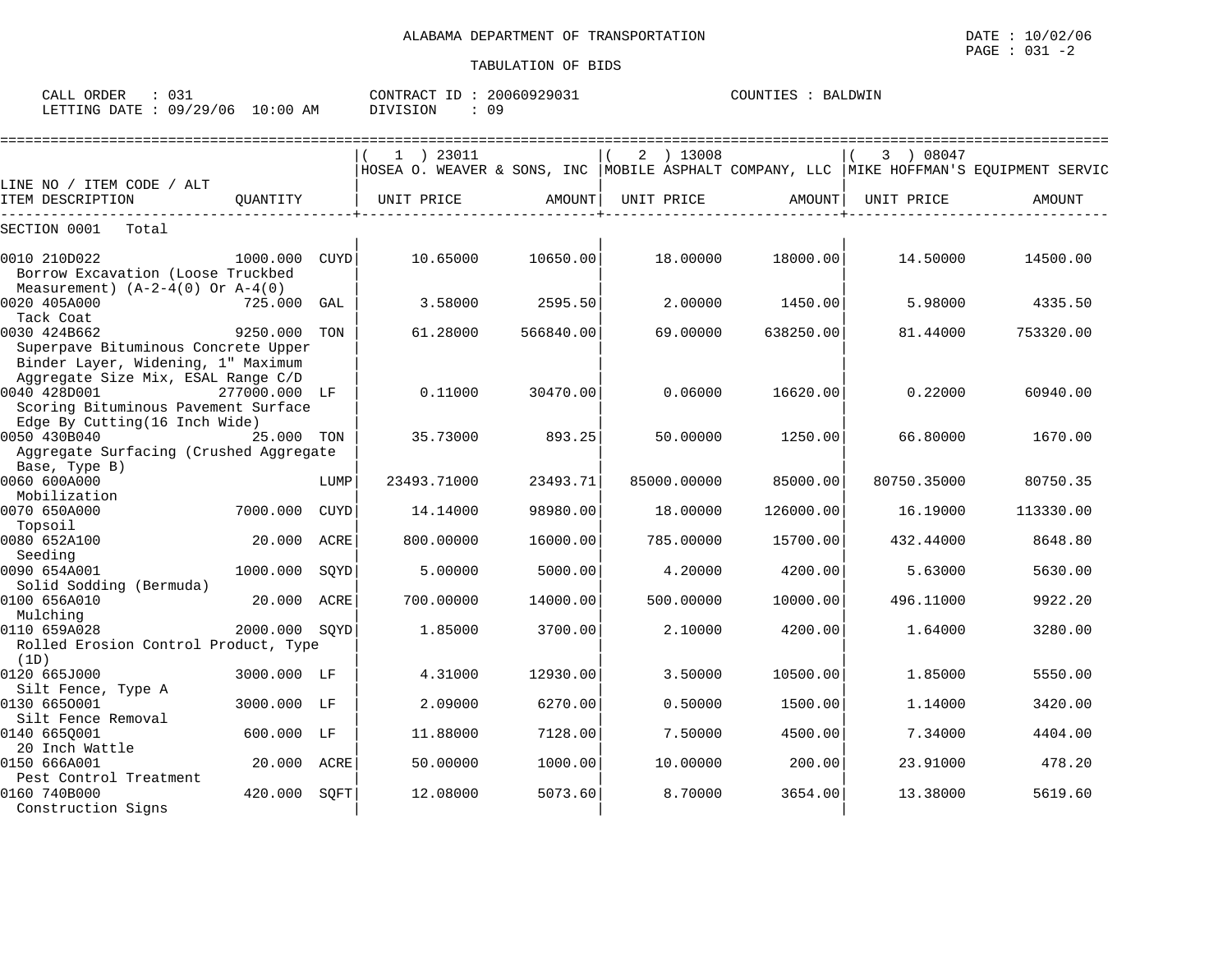| ORDER<br>CALL ( |          |             | ID<br>CONTRACT | 20060929031 | COUNTIES | BALDWIN |
|-----------------|----------|-------------|----------------|-------------|----------|---------|
| LETTING DATE :  | 09/29/06 | 10:00<br>AM | OIVISION       |             |          |         |

|                                                                            |          |      | 23011                |            | 13008<br>2                  |             | 08047<br>3  |                                 |
|----------------------------------------------------------------------------|----------|------|----------------------|------------|-----------------------------|-------------|-------------|---------------------------------|
|                                                                            |          |      | WEAVER &<br>HOSEA O. | SONS, INC  | MOBILE ASPHALT COMPANY, LLC |             |             | MIKE HOFFMAN'S EOUIPMENT SERVIC |
| LINE NO / ITEM CODE<br>/ ALT<br>ITEM DESCRIPTION                           | OUANTITY |      | UNIT PRICE           | AMOUNT     | UNIT PRICE                  | AMOUNT      | UNIT PRICE  | AMOUNT                          |
| 0170 740D000<br>Channelizing Drums                                         | 110.000  | EACH | 15,00000             | 1650.00    | 50.00000                    | 5500.00     | 52.64000    | 5790.40                         |
| 0180 740E000<br>Cones (36 Inches High)                                     | 125,000  | EACH | 5.00000              | 625.00     | 12,00000                    | 1500.00     | 23.56000    | 2945.00                         |
| 0190 740M001<br>Ballast For Cone                                           | 125,000  | EACH | 2,00000              | 250.00     | 7.00000                     | 875.00      | 8.24000     | 1030.00                         |
| 0200 7400000<br>Pilot Car                                                  | 1.000    | EACH | 9277.04000           | 9277.04    | 6700.00000                  | 6700.00     | 5917.00000  | 5917.00                         |
| 0210 998A000<br>Construction Fuel (Maximum Bid Limited<br>To $$39,000.00)$ |          | LUMP | 0.00000              | 0.00       | 0.00000                     | 0.001       | 29381.00000 | 29381.00                        |
| SECTION TOTALS                                                             |          |      | Ŝ.                   | 816,826.10 | \$                          | 955, 599.00 |             | \$1,120,862.05                  |
| CONTRACT TOTALS                                                            |          |      | Ŝ.                   | 816,826.10 | \$                          | 955, 599.00 |             | \$1,120,862.05                  |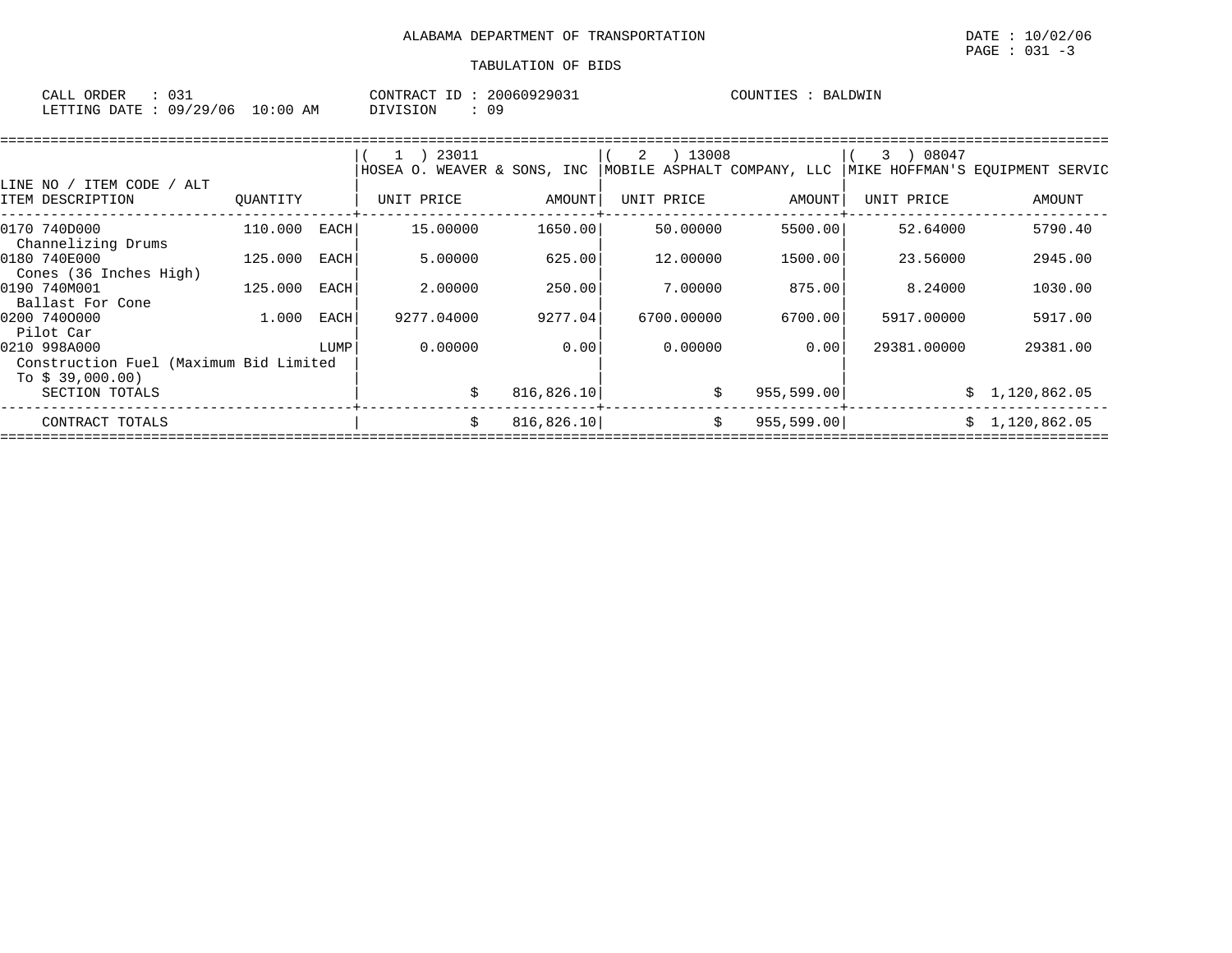# $\texttt{PAGE}$  : 032 -1

|      | : 032<br>CALL ORDER                                   | LETTING DATE: 09/29/06 10:00 AM                                     | CONTRACT ID: 20060929032<br>DIVISION<br>: 01                                                                                                   |              | COUNTIES : CHEROKEE |                               |                        |
|------|-------------------------------------------------------|---------------------------------------------------------------------|------------------------------------------------------------------------------------------------------------------------------------------------|--------------|---------------------|-------------------------------|------------------------|
|      | CONTRACT DESCRIPTION :<br>in Centre. Length 0.558 mi. |                                                                     | 90<br>CONTRACT TIME :<br>for constructing the Intersection Improvements (Grade,<br>Drainage and Pavement) on SR-283 (US-411) at SR-25 (US-411) | Working Days | (available days)    | $PROJECT(S) : ST-010-025-002$ |                        |
| RANK | VENDOR NO. / NAME                                     |                                                                     |                                                                                                                                                |              |                     | TOTAL<br><b>BID</b>           | % OVER<br>LOW BID      |
|      | 13022<br>07002                                        | MCCARTNEY CONSTRUCTION CO., INC.<br>GOOD HOPE CONTRACTING CO., INC. |                                                                                                                                                |              |                     | 499,545.85<br>588,745.08      | 100.0000%<br>117.8561% |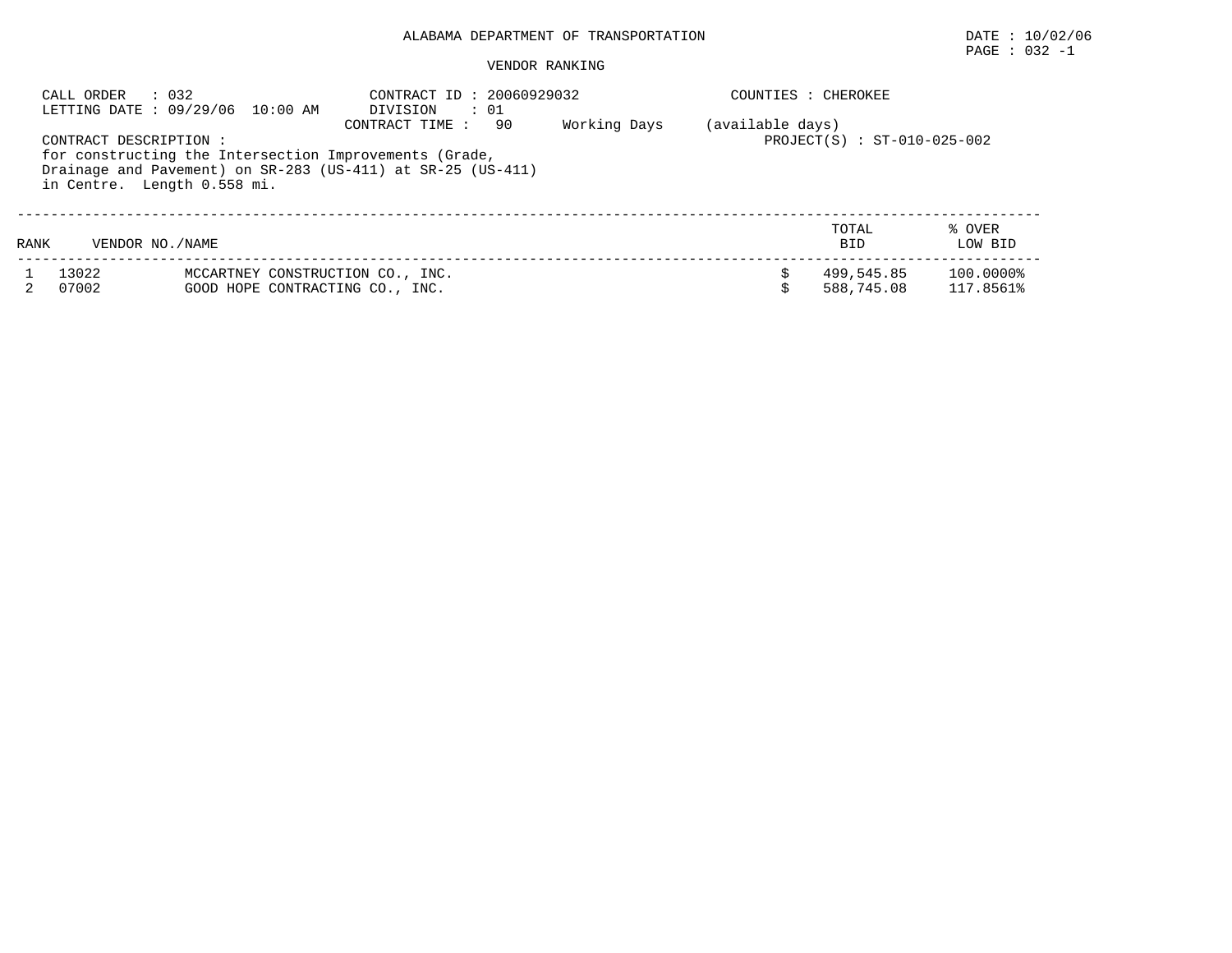| CALL ORDER<br>$\therefore$ 032<br>LETTING DATE : 09/29/06 10:00 AM                                                                                |               |      | CONTRACT ID: 20060929032<br>DIVISION<br>: 01                        |           |                         | COUNTIES : CHEROKEE |            |        |
|---------------------------------------------------------------------------------------------------------------------------------------------------|---------------|------|---------------------------------------------------------------------|-----------|-------------------------|---------------------|------------|--------|
|                                                                                                                                                   |               |      | 1 ) 13022<br>MCCARTNEY CONSTRUCTION CO., GOOD HOPE CONTRACTING CO., |           | 2 ) 07002<br>$\sqrt{2}$ |                     |            |        |
| LINE NO / ITEM CODE / ALT<br>ITEM DESCRIPTION                                                                                                     | QUANTITY      |      | UNIT PRICE                                                          | AMOUNT    | UNIT PRICE              | AMOUNT              | UNIT PRICE | AMOUNT |
| SECTION 0001<br>Total                                                                                                                             |               |      |                                                                     |           |                         |                     |            |        |
| 0010 201A002<br>Clearing And Grubbing (Maximum<br>Allowable Bid \$ 4000 Per Acre)<br>(Approximately 3 Acres)                                      |               | LUMP | 12000.00000                                                         | 12000.00  | 12000.00000             | 12000.00            |            |        |
| 0020 206C002                                                                                                                                      | 214.000 SQYD  |      | 9.40000                                                             | 2011.60   | 16.80000                | 3595.20             |            |        |
| Removing Concrete Slope Paving<br>0030 206D000<br>Removing Pipe                                                                                   | 69.000 LF     |      | 10.40000                                                            | 717.60    | 12.00000                | 828.00              |            |        |
| 0040 206E000<br>Removing Headwalls                                                                                                                | 9.000 EACH    |      | 150.00000                                                           | 1350.00   | 300.00000               | 2700.00             |            |        |
| 0050 210A000<br>Unclassified Excavation                                                                                                           | 1730.000      | CUYD | 11.50000                                                            | 19895.00  | 16.80000                | 29064.00            |            |        |
| 0060 210D001<br>Borrow Excavation (Loose Truckbed<br>Measurement)                                                                                 | 1551.000      | CUYD | 12.50000                                                            | 19387.50  | 18.00000                | 27918.00            |            |        |
| 0070 214A000<br>Structure Excavation                                                                                                              | 108.000       | CUYD | 16.00000                                                            | 1728.00   | 12.00000                | 1296.00             |            |        |
| 0080 214B001<br>Foundation Backfill, Commercial                                                                                                   | 57.000        | CUYD | 40.00000                                                            | 2280.00   | 36.00000                | 2052.00             |            |        |
| 0090 260A000<br>Cement Mortar Flowable Backfill, Mix 1                                                                                            | 5.000 CUYD    |      | 400.00000                                                           | 2000.00   | 200.00000               | 1000.00             |            |        |
| 0100 301A012<br>Crushed Aggregate Base Course, Type B,<br>Plant Mixed, 6" Compacted Thickness                                                     | 2392.000 SOYD |      | 12,00000                                                            | 28704.00  | 12.50000                | 29900.00            |            |        |
| 0110 401A000<br>Bituminous Treatment A                                                                                                            | 3231.000 SOYD |      | 1,50000                                                             | 4846.50   | 0.77000                 | 2487.87             |            |        |
| 0120 405A000<br>Tack Coat                                                                                                                         | 605.000 GAL   |      | 2.50000                                                             | 1512.50   | 2.71000                 | 1639.55             |            |        |
| 0130 408A052<br>Planing Existing Pavement                                                                                                         | 5527.000 SQYD |      | 1.95000                                                             | 10777.65  | 4.00000                 | 22108.00            |            |        |
| (Approximately 1.10" Thru 2.0" Thick)<br>0140 424A361<br>Superpave Bituminous Concrete Wearing<br>Surface Layer, 3/4" Maximum Aggregate           | 1667.000 TON  |      | 76.00000                                                            | 126692.00 | 71.92000                | 119890.64           |            |        |
| Size Mix, ESAL Range C/D<br>0150 424B651<br>Superpave Bituminous Concrete Upper<br>Binder Layer, 1" Maximum Aggregate Size<br>Mix, ESAL Range C/D | 427.000 TON   |      | 71.00000                                                            | 30317.00  | 70.89000                | 30270.03            |            |        |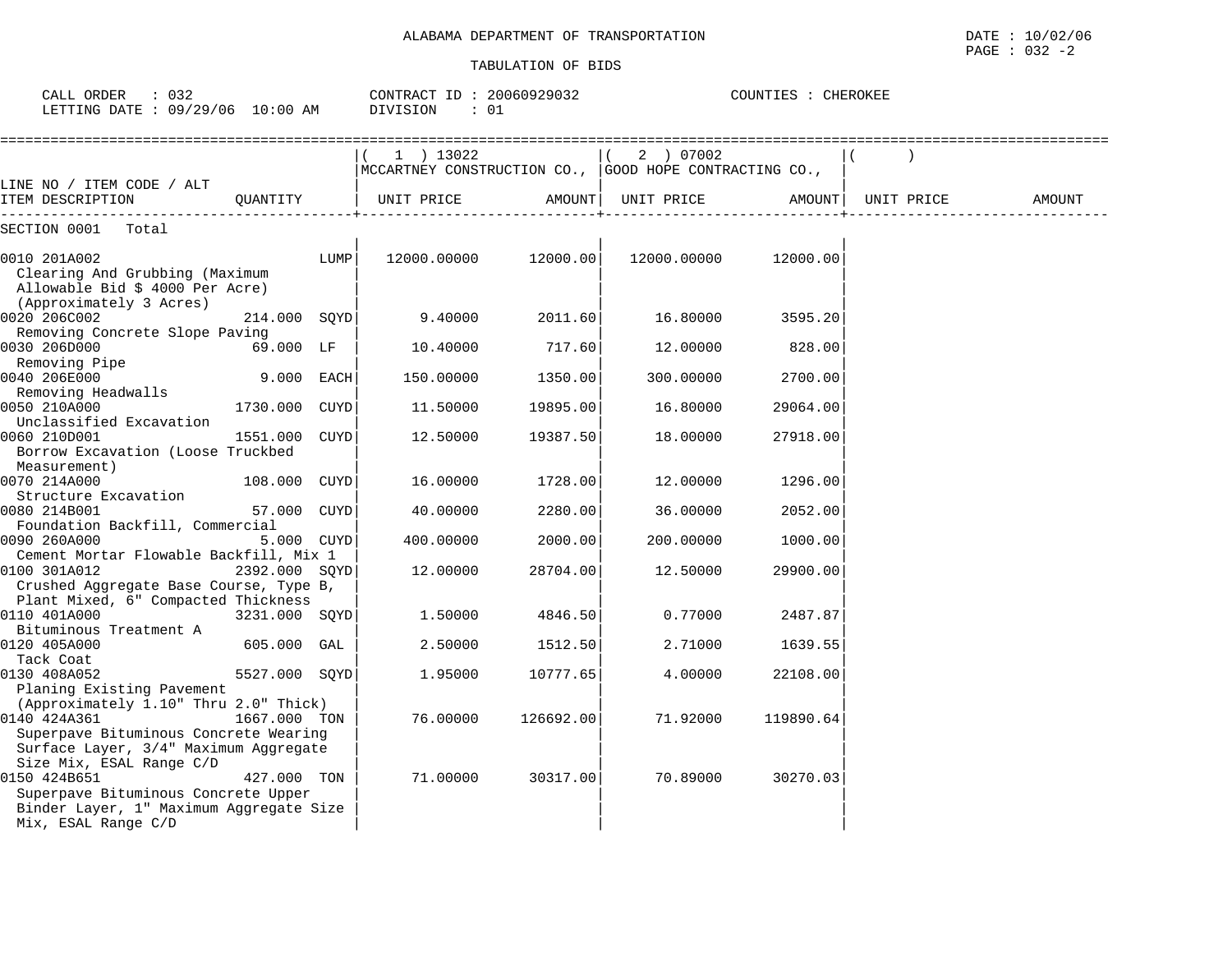| $\sim$ $\sim$ $\sim$<br>ORDER<br>$\sim$ 1<br>ے ت<br>---                  | $\cap$ $\cap$ $\Gamma$ $\Gamma$ $\vdash$ $\ldots$<br>$\pi$<br><b>Η</b> Δι | 50929032<br>20060<br>. . | CHEROKEE<br>C<br>المحمد المستنب |
|--------------------------------------------------------------------------|---------------------------------------------------------------------------|--------------------------|---------------------------------|
| '29/<br>$\sqrt{2}$<br>∩Q<br><b>ETTING</b><br><b>DATE</b><br>U6<br>الاظلا | : 00<br>AΜ<br>SION<br>$\lambda$                                           | $\sim$ -<br>◡∸           |                                 |

|                                                                                                                                   |             |      | $1$ ) 13022                                              |                   | 2 ) 07002   |          |            |        |
|-----------------------------------------------------------------------------------------------------------------------------------|-------------|------|----------------------------------------------------------|-------------------|-------------|----------|------------|--------|
|                                                                                                                                   |             |      | MCCARTNEY CONSTRUCTION CO.,   GOOD HOPE CONTRACTING CO., |                   |             |          |            |        |
| LINE NO / ITEM CODE / ALT<br>ITEM DESCRIPTION                                                                                     | QUANTITY    |      | UNIT PRICE                                               | AMOUNT            | UNIT PRICE  | AMOUNT   | UNIT PRICE | AMOUNT |
| 0160 424B658<br>Superpave Bituminous Concrete Upper<br>Binder Layer, Leveling, 3/4" Maximum<br>Aggregate Size Mix, ESAL Range C/D | 235.000 TON |      |                                                          | 76.00000 17860.00 | 91.10000    | 21408.50 |            |        |
| 0170 424B681<br>Superpave Bituminous Concrete Lower<br>Binder Layer, 1" Maximum Aggregate Size<br>Mix, ESAL Range C/D             | 427.000 TON |      | 71.00000                                                 | 30317.00          | 70.89000    | 30270.03 |            |        |
| 0180 430B040<br>Aggregate Surfacing (Crushed Aggregate<br>Base, Type B)                                                           | 32.000 TON  |      | 44.00000                                                 | 1408.00           | 100.00000   | 3200.00  |            |        |
| 0190 530A001<br>18" Roadway Pipe (Class 3 R.C.)                                                                                   | 60.000 LF   |      | 43.00000                                                 | 2580.00           | 96.00000    | 5760.00  |            |        |
| 0200 530A002<br>24" Roadway Pipe (Class 3 R.C.)                                                                                   | 142.000 LF  |      | 58.00000                                                 | 8236.00           | 120.00000   | 17040.00 |            |        |
| 0210 535A080<br>18" Side Drain Pipe (Class 3 R.C.)                                                                                | 51.000 LF   |      | 60.00000                                                 | 3060.00           | 60.00000    | 3060.00  |            |        |
| 0220 600A000<br>Mobilization                                                                                                      |             | LUMP | 15000.00000                                              | 15000.00          | 70436.83000 | 70436.83 |            |        |
| 0230 602A000<br>Right Of Way Markers                                                                                              | 4.000 EACH  |      | 335.00000                                                | 1340.00           | 200.00000   | 800.00   |            |        |
| 0240 610C001<br>Loose Riprap, Class 2                                                                                             | 19.000 TON  |      | 65.00000                                                 | 1235.00           | 48.00000    | 912.00   |            |        |
| 0250 610D000<br>Filter Blanket                                                                                                    | 30.000      | SQYD | 10.00000                                                 | 300.00            | 6.00000     | 180.00   |            |        |
| 0260 614A000<br>Slope Paving                                                                                                      | 4.000 CUYD  |      | 1000.00000                                               | 4000.00           | 500.00000   | 2000.00  |            |        |
| 0270 619A003                                                                                                                      | 5.000 EACH  |      | 1150.00000                                               | 5750.00           | 1250.00000  | 6250.00  |            |        |
| 24" Roadway Pipe End Treatment, Class 1<br>0280 619A052                                                                           | 1.000 EACH  |      | 1700.00000                                               | 1700.00           | 1000.00000  | 1000.00  |            |        |
| 18" Roadway Pipe End Treatment, Class 2<br>0290 619A053                                                                           | 1.000 EACH  |      | 1950.00000                                               | 1950.00           | 1000.00000  | 1000.00  |            |        |
| 24" Roadway Pipe End Treatment, Class 2<br>0300 619A126<br>18" Side Drain Pipe End Treatment,<br>Class <sub>2</sub>               | 4.000 EACH  |      | 1450.00000                                               | 5800.00           | 1000.00000  | 4000.00  |            |        |
| 0310 620A000                                                                                                                      | 1.000 CUYD  |      | 1250.00000                                               | 1250.00           | 1250.00000  | 1250.00  |            |        |
| Minor Structure Concrete<br>0320 621A000<br>Junction Boxes, Type 1, 1P Or 5                                                       | 4.000 EACH  |      | 2650.00000                                               | 10600.00          | 2000.00000  | 8000.00  |            |        |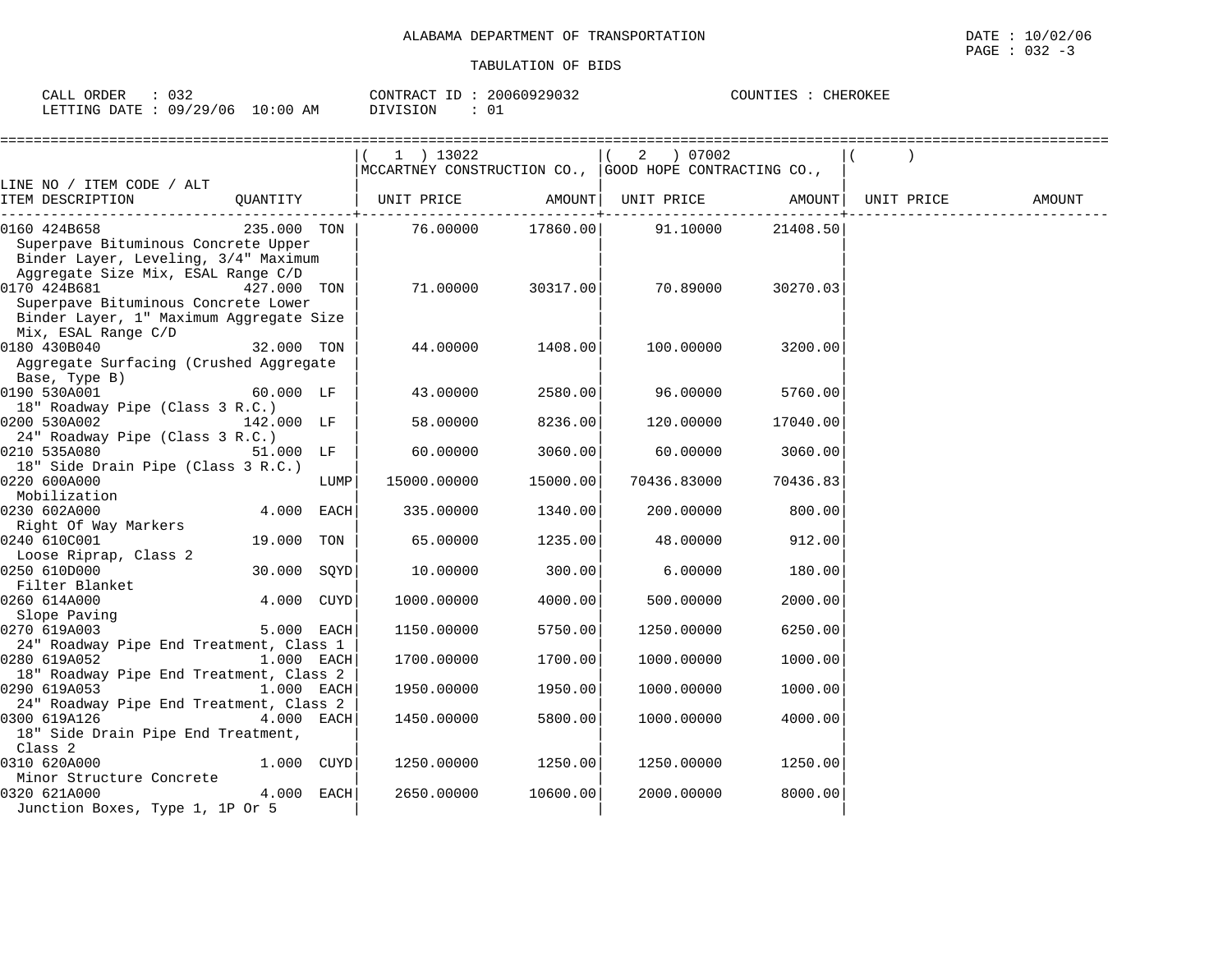| 032<br>CALL ORDER         | CONTRACT ID:           | 20060929032 | COUNTIES : | CHEROKEE |
|---------------------------|------------------------|-------------|------------|----------|
| LETTING DATE : 09/29/06 1 | $10:00$ AM<br>DIVISION |             |            |          |

|                                                                         |               |      | $1$ ) 13022<br>$ {\tt MCCARTNEY}$ CONSTRUCTION CO., $ {\tt GOOD}$ HOPE CONTRACTING CO., |          | 2 ) 07002                      |                         |            |        |
|-------------------------------------------------------------------------|---------------|------|-----------------------------------------------------------------------------------------|----------|--------------------------------|-------------------------|------------|--------|
| LINE NO / ITEM CODE / ALT                                               |               |      |                                                                                         |          |                                |                         |            |        |
| ITEM DESCRIPTION                                                        | QUANTITY      |      | UNIT PRICE                                                                              | AMOUNT   | UNIT PRICE<br>------+--------- | AMOUNT  <br>----------+ | UNIT PRICE | AMOUNT |
| 0330 650A000                                                            | 198.000 CUYDI |      | 17.00000                                                                                | 3366.00  | 24.00000                       | 4752.00                 |            |        |
| Topsoil<br>0340 650B000                                                 | 427.000 CUYD  |      | 17.00000                                                                                | 7259.00  | 10.80000                       | 4611.60                 |            |        |
| Topsoil From Stockpiles<br>0350 652A100                                 | 3.000 ACRE    |      | 1000.00000                                                                              | 3000.00  | 667.20000                      | 2001.60                 |            |        |
| Seeding<br>0360 652C000                                                 | 3.000 ACRE    |      | 100.00000                                                                               | 300.00   | 121.20000                      | 363.60                  |            |        |
| Mowing<br>0370 656A010                                                  | 3.000 ACRE    |      | 900.00000                                                                               | 2700.001 | 667.20000                      | 2001.60                 |            |        |
| Mulching<br>0380 659A025                                                | 3297.000 SOYD |      | 2.00000                                                                                 | 6594.00  | 2.54000                        | 8374.38                 |            |        |
| Rolled Erosion Control Product, Type<br>(1A)                            |               |      |                                                                                         |          |                                |                         |            |        |
| 0390 665J000<br>Silt Fence, Type A                                      | 3816.000 LF   |      | 3.00000                                                                                 | 11448.00 | 4.80000                        | 18316.80                |            |        |
| 0400 6650001<br>Silt Fence Removal                                      | 3816.000 LF   |      | 2.00000                                                                                 | 7632.00  | 1,20000                        | 4579.20                 |            |        |
| 0410 665Q001<br>20 Inch Wattle                                          | 230.000 LF    |      | 9.75000                                                                                 | 2242.50  | 7.20000                        | 1656.00                 |            |        |
| 0420 666A001                                                            | 3.000 ACRE    |      | 60.00000                                                                                | 180.00   | 30.00000                       | 90.00                   |            |        |
| Pest Control Treatment<br>0430 680A000                                  |               | LUMP | 14500.00000                                                                             | 14500.00 | 8000.00000                     | 8000.00                 |            |        |
| Engineering Controls<br>0440 701A028                                    | 2.000 MILE    |      | 2000.00000                                                                              | 4000.00  | 2424.00000                     | 4848.00                 |            |        |
| Solid White, Class 2, Type A Traffic<br>Stripe (0.06" Thick) (6" Wide)  |               |      |                                                                                         |          |                                |                         |            |        |
| 0450 701A032<br>Solid Yellow, Class 2, Type A Traffic                   | $3.000$ MILE  |      | 2250.00000                                                                              | 6750.00  | 2727.00000                     | 8181.00                 |            |        |
| Stripe (0.06" Thick) (6" Wide)<br>0460 701A041                          | 1.000 MILE    |      | 1200.00000                                                                              | 1200.00  | 1454.40000                     | 1454.40                 |            |        |
| Broken White, Class 2, Type A Traffic<br>Stripe (0.09" Thick) (6" Wide) |               |      |                                                                                         |          |                                |                         |            |        |
| 0470 701A046<br>Broken Yellow, Class 2, Type A Traffic                  | $1.000$ MILE  |      | 1200.00000                                                                              | 1200.00  | 1454.40000                     | 1454.40                 |            |        |
| Stripe (0.09" Thick) (6" Wide)<br>0480 701B009                          | 423.000 LF    |      | 2,00000                                                                                 | 846.00   | 2.42000                        | 1023.66                 |            |        |
| Dotted Class 2, Type A Traffic Stripe<br>$(0.09"$ Thick $)(6"$ Wide $)$ |               |      |                                                                                         |          |                                |                         |            |        |
| 0490 701C000<br>Broken Temporary Traffic Stripe                         | $1.000$ MILE  |      | 1000.00000                                                                              | 1000.001 | 1212.00000                     | 1212.00                 |            |        |
|                                                                         |               |      |                                                                                         |          |                                |                         |            |        |

PAGE : 032 -4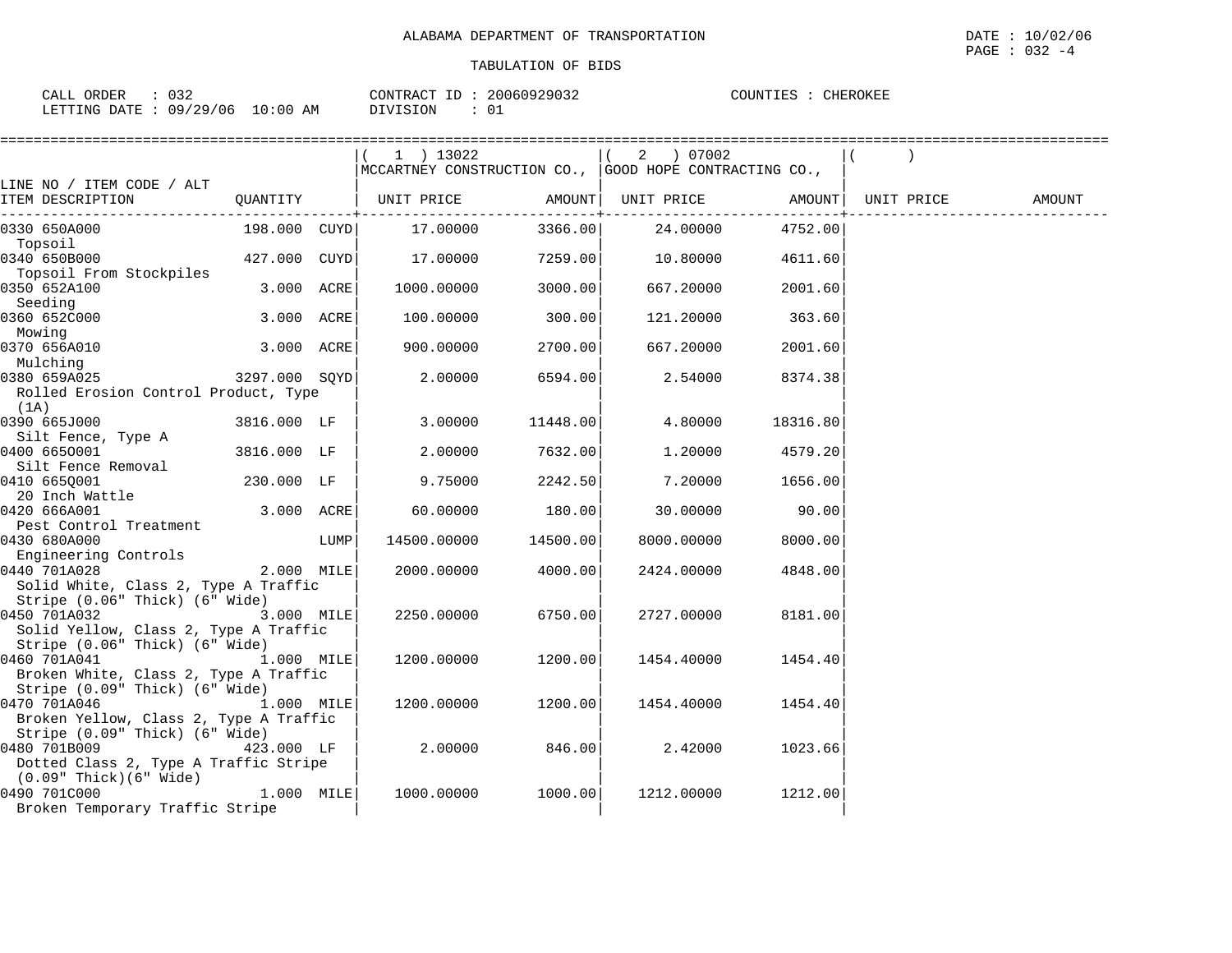| $\cap$ $\cap$ $\cap$                 | 20060929032  | COUNTIES : |
|--------------------------------------|--------------|------------|
| CALL ORDER                           | CONTRACT ID: | CHEROKEE   |
|                                      |              |            |
| LETTING DATE: 09/29/06<br>$10:00$ AM | DIVISION     |            |

|                                                   |              | $1$ ) 13022                                                              |          | 2 ) 07002          |          |            |        |
|---------------------------------------------------|--------------|--------------------------------------------------------------------------|----------|--------------------|----------|------------|--------|
|                                                   |              | $ {\tt MCCARTNEY}$ CONSTRUCTION CO., $ {\tt GOOD}$ HOPE CONTRACTING CO., |          |                    |          |            |        |
| LINE NO / ITEM CODE / ALT                         |              |                                                                          |          |                    |          |            |        |
| ITEM DESCRIPTION                                  | QUANTITY     | UNIT PRICE                                                               |          | AMOUNT UNIT PRICE  | AMOUNT   | UNIT PRICE | AMOUNT |
| 0500 701C001                                      |              | 5.000 MILE 1000.00000                                                    |          | 5000.00 1212.00000 | 6060.00  |            |        |
| Solid Temporary Traffic Stripe                    |              |                                                                          |          |                    |          |            |        |
| 0510 703A002                                      | 711.000 SOFT | 4.00000                                                                  | 2844.00  | 4.85000            | 3448.35  |            |        |
| Traffic Control Markings, Class 2, Type           |              |                                                                          |          |                    |          |            |        |
| A                                                 |              |                                                                          |          |                    |          |            |        |
| 0520 703B002                                      | 45.000 SQFT  | 5.00000                                                                  | 225.00   | 6.06000            | 272.70   |            |        |
| Traffic Control Legends, Class 2, Type            |              |                                                                          |          |                    |          |            |        |
| 0530 705A030                                      | 150.000 EACH | 5.50000                                                                  | 825.00   | 6.67000            | 1000.50  |            |        |
| Pavement Markers, Class A-H, Type 2-C             |              |                                                                          |          |                    |          |            |        |
| and the company of the company of<br>0540 705A031 | 25.000 EACH  | 5.50000                                                                  | 137.50   | 6.67000            | 166.75   |            |        |
| Pavement Markers, Class A-H, Type 1-A             |              |                                                                          |          |                    |          |            |        |
| 0550 705A032<br>$183.000$ EACH                    |              | 5.50000                                                                  | 1006.50  | 6.67000            | 1220.61  |            |        |
| Pavement Markers, Class A-H, Type 1-B             |              |                                                                          |          |                    |          |            |        |
| 0560 705A037                                      | 141.000 EACH | 5.50000                                                                  | 775.50   | 6.67000            | 940.47   |            |        |
| Pavement Markers, Class A-H, Type 2-D             |              |                                                                          |          |                    |          |            |        |
| 0570 705A038                                      | 91.000 EACH  | 5.50000                                                                  | 500.50   | 6.67000            | 606.97   |            |        |
| Pavement Markers, Class A-H, Type 2-E             |              |                                                                          |          |                    |          |            |        |
| 0580 710A115<br>242.000 SOFT                      |              | 16.00000                                                                 | 3872.00  | 18.44000           | 4462.48  |            |        |
| Class 4, Aluminum Flat Sign Panels 0.             |              |                                                                          |          |                    |          |            |        |
| 08" Thick Or Steel Flat Sign Panels 14            |              |                                                                          |          |                    |          |            |        |
| Gauge (Type III Or Type IV Background)            |              |                                                                          |          |                    |          |            |        |
| 0590 710A126<br>11.000 SQFT                       |              | 17.00000                                                                 | 187.00   | 20.04000           | 220.44   |            |        |
| Class 8, Aluminum Flat Sign Panels 0.             |              |                                                                          |          |                    |          |            |        |
| 08" Thick Or Steel Flat Sign Panels 14            |              |                                                                          |          |                    |          |            |        |
| Gauge (Type IX Background)                        |              |                                                                          |          |                    |          |            |        |
| 0600 710B001                                      | 240.000 LF   | 10.00000                                                                 | 2400.00  | 10.81000           | 2594.40  |            |        |
| Roadway Sign Post (#3 "U" Channel                 |              |                                                                          |          |                    |          |            |        |
| Galvanized Steel)                                 |              |                                                                          |          |                    |          |            |        |
| 0610 740B000                                      | 895.000 SOFT | 10.00000                                                                 | 8950.001 | 8.90000            | 7965.50  |            |        |
| Construction Signs                                |              |                                                                          |          |                    |          |            |        |
| 0620 740D000                                      | 200.000 EACH | 65.00000                                                                 | 13000.00 | 66.14000           | 13228.00 |            |        |
| Channelizing Drums                                |              |                                                                          |          |                    |          |            |        |
| 0630 740E000                                      | 200.000 EACH | 5.00000                                                                  | 1000.00  | 9.00000            | 1800.00  |            |        |
| Cones (36 Inches High)                            |              |                                                                          |          |                    |          |            |        |
| 0640 740F002                                      | 7.000 EACH   | 260.00000                                                                | 1820.00  | 235.32000          | 1647.24  |            |        |
| Barricades, Type III                              |              |                                                                          |          |                    |          |            |        |
| 0650 7401005                                      | 3.000 EACH   | 285.00000                                                                | 855.00   | 260.26000          | 780.78   |            |        |
| Warning Lights, Type B (Detachable Head           |              |                                                                          |          |                    |          |            |        |
| 0660 740L005                                      | 75.000 EACH  | 63.00000                                                                 | 4725.00  | 57.24000           | 4293.00  |            |        |
| Vertical Panel, Type I (Double-Sided)             |              |                                                                          |          |                    |          |            |        |
|                                                   |              |                                                                          |          |                    |          |            |        |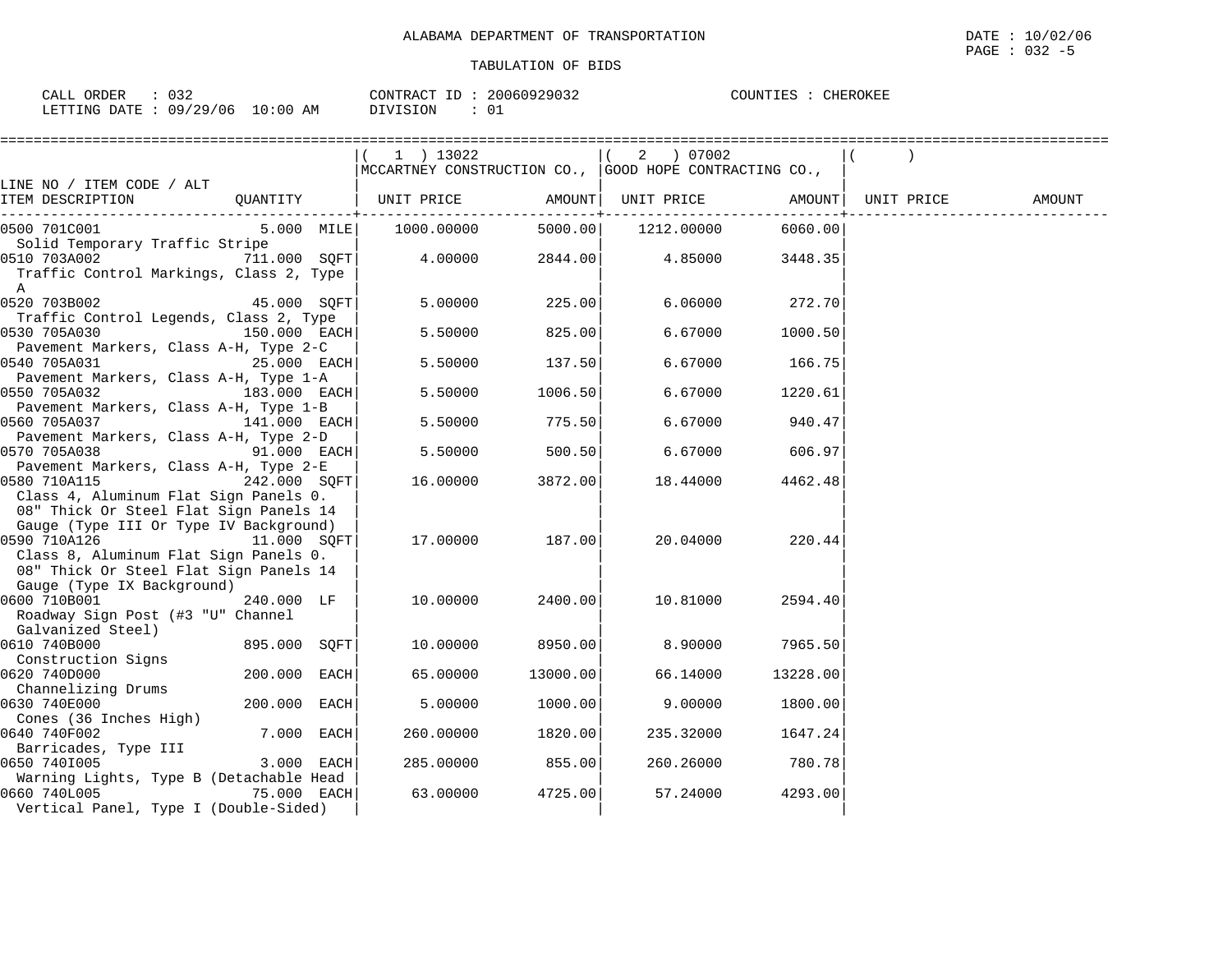| : 032<br>CALL ORDER<br>LETTING DATE: 09/29/06                                                                                    | 10:00 AM                | CONTRACT ID: 20060929032<br>DIVISION<br>$\colon$ 01             |                              |                                                        | COUNTIES : CHEROKEE           |            |        |
|----------------------------------------------------------------------------------------------------------------------------------|-------------------------|-----------------------------------------------------------------|------------------------------|--------------------------------------------------------|-------------------------------|------------|--------|
| LINE NO / ITEM CODE<br>/ ALT<br>ITEM DESCRIPTION                                                                                 | OUANTITY                | 13022<br>$\perp$ )<br>MCCARTNEY CONSTRUCTION CO.,<br>UNIT PRICE | AMOUNT                       | 07002<br>2<br>GOOD HOPE CONTRACTING CO.,<br>UNIT PRICE | AMOUNT                        | UNIT PRICE | AMOUNT |
| 0670 740M001<br>Ballast For Cone<br>0680 998A000<br>Construction Fuel (Maximum Bid Limited<br>To $$22,500.00)$<br>SECTION TOTALS | 200.000<br>EACH<br>LUMP | 3.00000<br>0.00000                                              | 600.00<br>0.00<br>499,545.85 | 9.00000<br>0.00000<br>\$                               | 1800.00<br>0.00<br>588,745.08 |            | 0.00   |
| CONTRACT TOTALS                                                                                                                  |                         | Ŝ.                                                              | 499,545.85                   | \$                                                     | 588,745.08                    |            |        |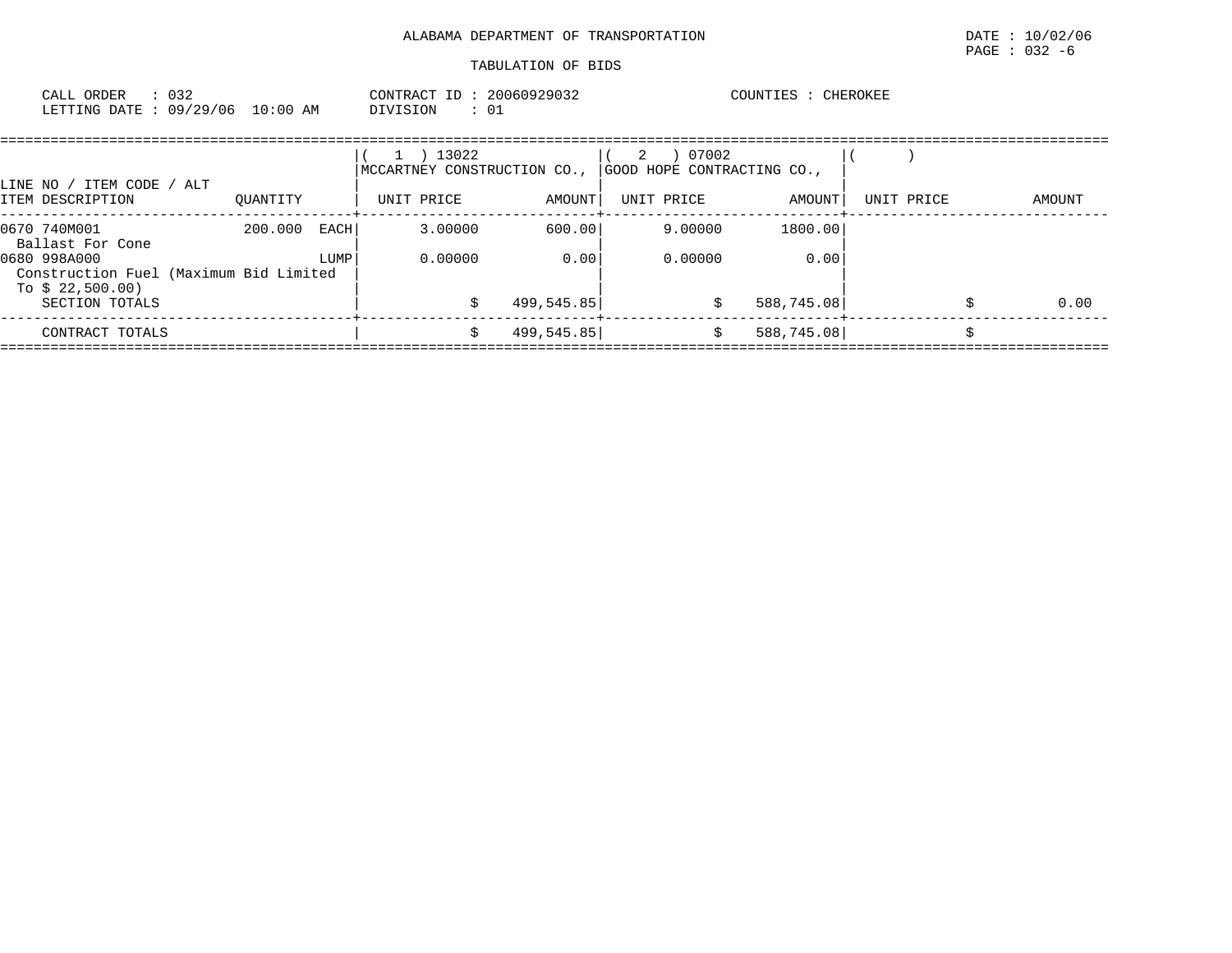# PAGE : 034 -1

|      | CALL ORDER        | : 034<br>LETTING DATE: 09/29/06 10:00 AM                                                                                                                                                                                                           | CONTRACT ID: 20060929034<br>$\cdot$ 09<br>DIVISION |  | COUNTIES : MOBILE |                     |                   |
|------|-------------------|----------------------------------------------------------------------------------------------------------------------------------------------------------------------------------------------------------------------------------------------------|----------------------------------------------------|--|-------------------|---------------------|-------------------|
|      |                   | (available days)<br>75<br>Working Days<br>CONTRACT TIME :<br>PROJECT(S) : ST-069-000-016<br>CONTRACT DESCRIPTION :<br>MOBILE<br>for constructing the Drainage Corrections on SR-193 and<br>$SR-13$ (US-43) at sites (2) as indicated on the plans. |                                                    |  |                   |                     |                   |
| RANK | VENDOR NO. / NAME |                                                                                                                                                                                                                                                    |                                                    |  |                   | TOTAL<br><b>BID</b> | % OVER<br>LOW BID |
|      | 20021             | C. THORNTON, INC.                                                                                                                                                                                                                                  |                                                    |  |                   | 542,826.10          | 100.0000%         |
|      | 08047             |                                                                                                                                                                                                                                                    | MIKE HOFFMAN'S EOUIPMENT SERVICE, INC.             |  |                   | 594,207.98          | 109.4656%         |
|      | 03104             | CARCEL & G. CONSTRUCTION, LLC                                                                                                                                                                                                                      |                                                    |  |                   | 669,689.00          | 123.3708%         |
| 4    | 23056             |                                                                                                                                                                                                                                                    | JOHN G. WALTON CONSTRUCTION COMPANY, INC.          |  |                   | 701,257.75          | 129.1864%         |
|      | 23011             | HOSEA O. WEAVER & SONS, INC.                                                                                                                                                                                                                       |                                                    |  |                   | 772,348.55          | 142.2829%         |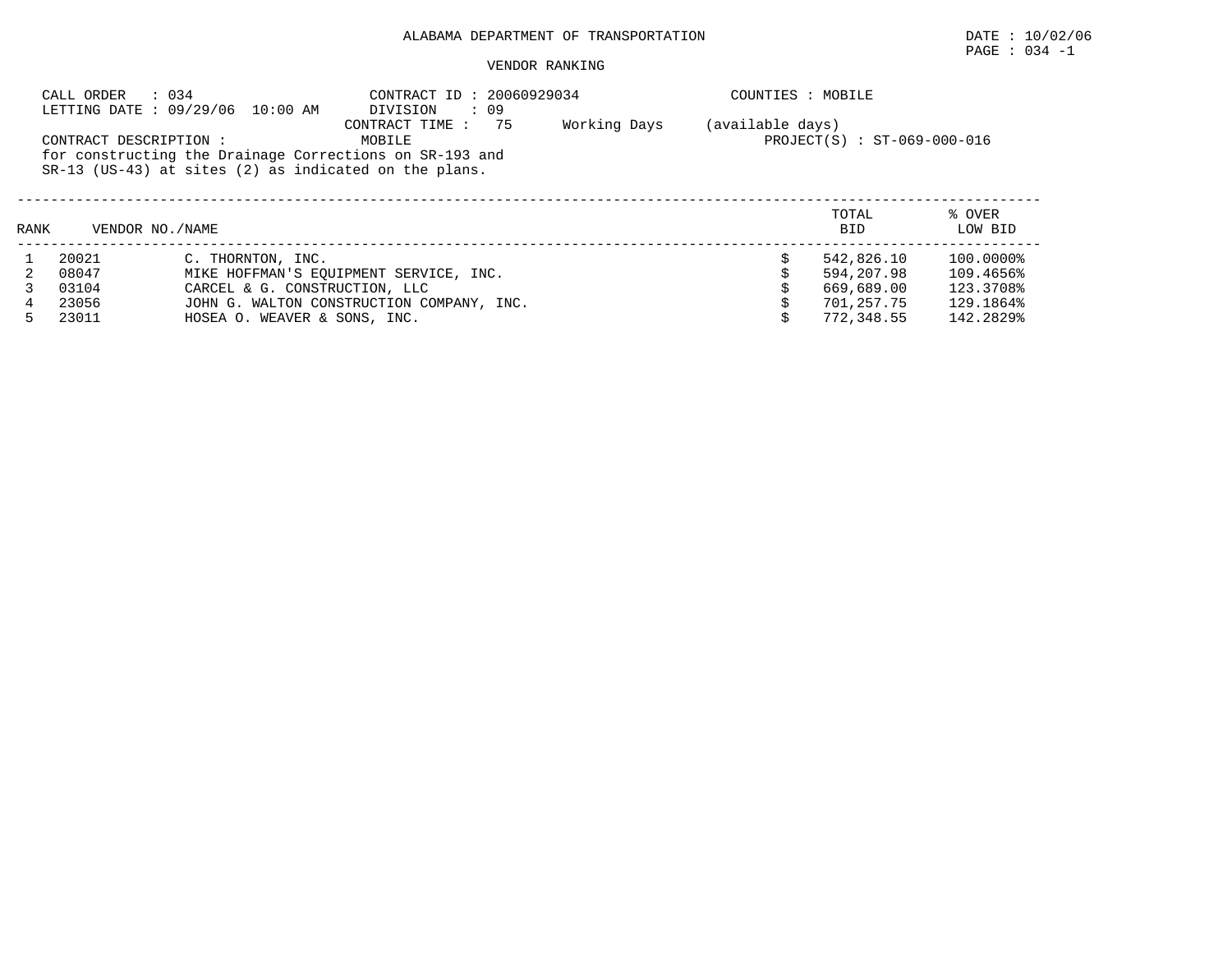| $\sim$ $ -$<br>ORDER<br>CALL | - 34                |                  | CONTR<br>TD.<br>$\sqrt{2}$<br>'R A ( | 29034<br>UUEU d. | COUNTIES | MOB |
|------------------------------|---------------------|------------------|--------------------------------------|------------------|----------|-----|
| <b>ETTING</b><br>DATE        | റ വ<br>120.7<br>′06 | L O<br>AΜ<br>:00 | VISION                               | n a<br>ັບ -      |          |     |

|                                                                                              |             |             | $1$ ) 20021<br>C. THORNTON, INC. |          | 2 ) 08047  |          | 3 ) 03104<br>MIKE HOFFMAN'S EOUIPMENT SE CARCEL & G. CONSTRUCTION, LLC |          |
|----------------------------------------------------------------------------------------------|-------------|-------------|----------------------------------|----------|------------|----------|------------------------------------------------------------------------|----------|
| LINE NO / ITEM CODE / ALT                                                                    |             |             |                                  |          |            |          |                                                                        |          |
| ITEM DESCRIPTION                                                                             | OUANTITY    |             | UNIT PRICE                       | AMOUNT   | UNIT PRICE | AMOUNT   | UNIT PRICE                                                             | AMOUNT   |
| SECTION 0001<br>Total                                                                        |             |             |                                  |          |            |          |                                                                        |          |
| 0010 201A002<br>Clearing And Grubbing (Maximum<br>Allowable Bid \$ 4000 Per                  |             | LUMP        | 4000.00000                       | 4000.00  | 3749.24000 | 3749.24  | 4000.00000                                                             | 4000.00  |
| Acre) (Approximately 1 Acre)<br>0020 206D000                                                 | 1134.000 LF |             | 8,00000                          | 9072.00  | 7.46000    | 8459.64  | 7.00000                                                                | 7938.00  |
| Removing Pipe                                                                                |             |             |                                  |          |            |          |                                                                        |          |
| 0030 206D011                                                                                 | 318.000 LF  |             | 6.50000                          | 2067.00  | 3.16000    | 1004.88  | 6.00000                                                                | 1908.00  |
| Removing Fence                                                                               |             |             |                                  |          |            |          |                                                                        |          |
| 0040 206E000                                                                                 | 6.000       | EACH        | 150.00000                        | 900.00   | 115.75000  | 694.50   | 400.00000                                                              | 2400.00  |
| Removing Headwalls                                                                           |             |             |                                  |          |            |          |                                                                        |          |
| 0050 206E001                                                                                 | 3.000       | <b>EACH</b> | 650.00000                        | 1950.00  | 294.25000  | 882.75   | 400.00000                                                              | 1200.00  |
| Removing Inlets                                                                              |             |             |                                  |          |            |          |                                                                        |          |
| 0060 210A000                                                                                 | 1275.000    | <b>CUYD</b> | 8.00000                          | 10200.00 | 9.65000    | 12303.75 | 10.00000                                                               | 12750.00 |
| Unclassified Excavation                                                                      |             |             |                                  |          |            |          |                                                                        |          |
| 0070 214A000                                                                                 | 2051.000    | <b>CUYD</b> | 8.00000                          | 16408.00 | 7.62000    | 15628.62 | 10.00000                                                               | 20510.00 |
| Structure Excavation<br>0080 214B000                                                         | 1134.000    | <b>CUYD</b> | 10.00000                         | 11340.00 | 12.76000   | 14469.84 | 20,00000                                                               | 22680.00 |
| Foundation Backfill, Local                                                                   |             |             |                                  |          |            |          |                                                                        |          |
| 0090 424A363                                                                                 | 40.000      | TON         | 215.00000                        | 8600.00  | 239.80000  | 9592.00  | 200.00000                                                              | 8000.00  |
| Superpave Bituminous Concrete Wearing<br>Surface Layer, Patching, 1/2" Maximum               |             |             |                                  |          |            |          |                                                                        |          |
| Aggregate Size Mix, ESAL Range C/D<br>0100 424B655<br>Superpave Bituminous Concrete Upper    | 55.000      | TON         | 125,00000                        | 6875.00  | 239.80000  | 13189.00 | 100.00000                                                              | 5500.00  |
| Binder Layer, Patching, 1" Maximum<br>Aggregate Size Mix, ESAL Range C/D                     |             |             |                                  |          |            |          |                                                                        |          |
| 0110 424B685<br>Superpave Bituminous Concrete Lower<br>Binder Layer, Patching, 1" Maximum    | 75.000      | TON         | 85.00000                         | 6375.00  | 239.80000  | 17985.00 | 100.00000                                                              | 7500.00  |
| Aggregate Size Mix, ESAL Range C/D<br>0120 430B040<br>Aggregate Surfacing (Crushed Aggregate | 62.000 TON  |             | 65.00000                         | 4030.00  | 65.35000   | 4051.70  | 60.00000                                                               | 3720.00  |
| Base, Type B)                                                                                |             |             |                                  |          |            |          |                                                                        |          |
| 0130 533A098<br>18" Storm Sewer Pipe (Class 3 R.C.)                                          | 92.000 LF   |             | 47.00000                         | 4324.00  | 36.32000   | 3341.44  | 75,00000                                                               | 6900.00  |
| 0140 533A099<br>24" Storm Sewer Pipe (Class 3 R.C.)                                          | 548.000 LF  |             | 61.00000                         | 33428.00 | 44.80000   | 24550.40 | 110.00000                                                              | 60280.00 |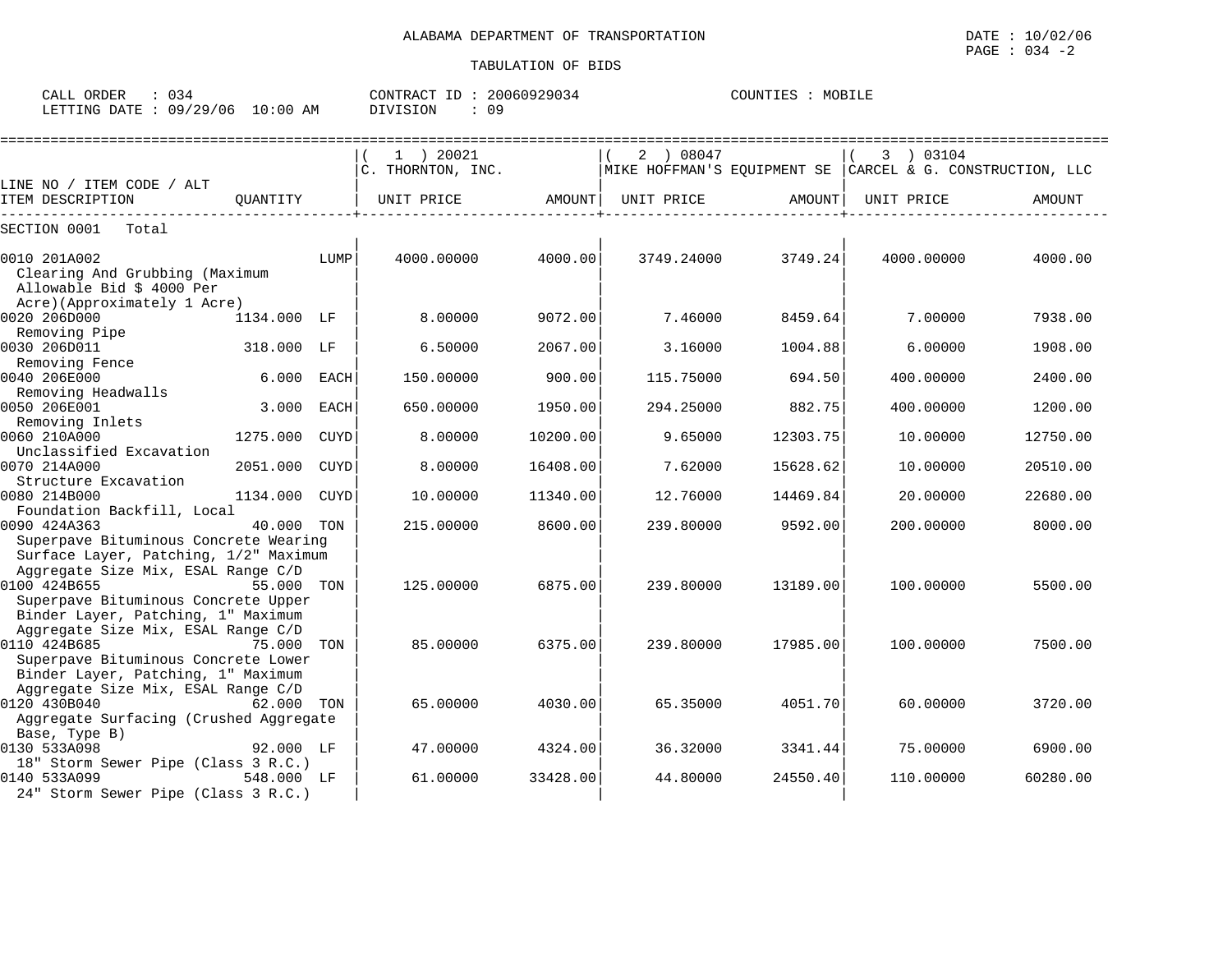| ORDER<br>CALL  |          |            | CONTRACT ID.    | 20060929034 | COUNTIES | MOBILE |
|----------------|----------|------------|-----------------|-------------|----------|--------|
| LETTING DATE : | 09/29/06 | $10:00$ AM | <b>DIVISION</b> |             |          |        |

|                                               |                                                                                               |      | ==========================                                                                            |          |             |                   |             | ================== |
|-----------------------------------------------|-----------------------------------------------------------------------------------------------|------|-------------------------------------------------------------------------------------------------------|----------|-------------|-------------------|-------------|--------------------|
|                                               |                                                                                               |      | 1 ) 20021                                                                                             |          | (2) 08047   |                   | 3 ) 03104   |                    |
|                                               |                                                                                               |      | $\overline{C}$ . THORNTON, INC. $\overline{MIKE HOFFMAN'S EQUIPMENT SE CARCH & G. CONSTRUCTION, LLC}$ |          |             |                   |             |                    |
| LINE NO / ITEM CODE / ALT                     |                                                                                               |      |                                                                                                       |          |             |                   |             |                    |
| ITEM DESCRIPTION                              |                                                                                               |      | QUANTITY   UNIT PRICE     AMOUNT  UNIT PRICE     AMOUNT  UNIT PRICE     AMOUNT                        |          |             |                   |             |                    |
| 0150 533A100                                  | 1144.000 LF                                                                                   |      | 75.00000                                                                                              | 85800.00 | 58.14000    | 66512.16          | 120.00000   | 137280.00          |
| 30" Storm Sewer Pipe (Class 3 R.C.)           |                                                                                               |      |                                                                                                       |          |             |                   |             |                    |
| 0160 533A101                                  | 256.000 LF                                                                                    |      | 96.00000                                                                                              | 24576.00 |             | 78.11000 19996.16 | 125.00000   | 32000.00           |
| 36" Storm Sewer Pipe (Class 3 R.C.)           |                                                                                               |      |                                                                                                       |          |             |                   |             |                    |
| 0170 533A348                                  | 16.000 LF                                                                                     |      | 50.00000                                                                                              | 800.00   |             | 45.53000 728.48   |             | 100.00000 1600.00  |
| 18" Storm Sewer Pipe (Class 3 R.C.)           |                                                                                               |      |                                                                                                       |          |             |                   |             |                    |
| (Extension)<br>0180 533B099                   | 304.000 LF                                                                                    |      | 74.00000                                                                                              | 22496.00 | 62.69000    | 19057.76          | 110.00000   | 33440.00           |
| 29" Span, 18" Rise Storm Sewer Pipe           |                                                                                               |      |                                                                                                       |          |             |                   |             |                    |
| (Class 3 R.C.)                                |                                                                                               |      |                                                                                                       |          |             |                   |             |                    |
| 0190 535A080                                  | 132.000 LF                                                                                    |      | 50.00000                                                                                              | 6600.00  | 34.60000    | 4567.20           | 60.00000    | 7920.00            |
| 18" Side Drain Pipe (Class 3 R.C.)            |                                                                                               |      |                                                                                                       |          |             |                   |             |                    |
| 0200 535A085<br>140.000 LF                    |                                                                                               |      | 61.00000                                                                                              | 8540.00  | 44.79000    | 6270.60           | 65.00000    | 9100.00            |
| 24" Side Drain Pipe (Class 3 R.C.)            |                                                                                               |      |                                                                                                       |          |             |                   |             |                    |
| 0210 535B088<br>48.000 LF                     |                                                                                               |      | 62.00000                                                                                              | 2976.00  | 45.82000    | 2199.36           | 80.00000    | 3840.00            |
| 22" Span, 14" Rise Side Drain Pipe            |                                                                                               |      |                                                                                                       |          |             |                   |             |                    |
| (Class 3 R.C.)                                |                                                                                               |      |                                                                                                       |          |             |                   |             |                    |
| 0220 600A000                                  |                                                                                               | LUMP | 50000.00000                                                                                           | 50000.00 | 67723.35000 | 67723.35          | 50000.00000 | 50000.00           |
| Mobilization                                  |                                                                                               |      |                                                                                                       |          |             |                   |             |                    |
| 0230 602C000                                  | 4.000 EACH                                                                                    |      | 175.00000                                                                                             | 700.00   | 388.18000   | 1552.72           | 300.00000   | 1200.00            |
| Permanent Easement Marker<br>0240 610C001     | 168.000 TON                                                                                   |      | 75.00000                                                                                              | 12600.00 | 46.30000    | 7778.40           | 65.00000    | 10920.00           |
| Loose Riprap, Class 2                         |                                                                                               |      |                                                                                                       |          |             |                   |             |                    |
| 0250 610D003                                  | $\begin{array}{ccccc}\n\text{1ass} & \text{2} & \\ \text{132.000} & \text{SQYD}\n\end{array}$ |      | 4.50000                                                                                               | 594.00   | 1.99000     | 262.68            | 4.00000     | 528.00             |
| Filter Blanket, Geotextile                    |                                                                                               |      |                                                                                                       |          |             |                   |             |                    |
| 0260 619A003                                  | 1.000 EACH                                                                                    |      | 675.00000                                                                                             | 675.00   | 767.36000   | 767.36            | 1200.00000  | 1200.00            |
| 24" Roadway Pipe End Treatment, Class 1       |                                                                                               |      |                                                                                                       |          |             |                   |             |                    |
| 0270 619A101                                  | 8.000 EACH                                                                                    |      | 785.00000                                                                                             | 6280.00  | 947.21000   | 7577.68           | 1000.00000  | 8000.00            |
| 18" Side Drain Pipe End Treatment,            |                                                                                               |      |                                                                                                       |          |             |                   |             |                    |
| Class 1                                       |                                                                                               |      |                                                                                                       |          |             |                   |             |                    |
| 7.000 EACH<br>0280 619A102                    |                                                                                               |      | 875,00000                                                                                             | 6125.00  | 1199.00000  | 8393.00           | 1000.00000  | 7000.00            |
| 24" Side Drain Pipe End Treatment,            |                                                                                               |      |                                                                                                       |          |             |                   |             |                    |
| Class 1                                       |                                                                                               |      |                                                                                                       |          |             |                   |             |                    |
| 0290 619A128                                  | 1.000 EACH                                                                                    |      | 1250.00000                                                                                            | 1250.00  | 3489.10000  | 3489.10           | 2000.00000  | 2000.00            |
| 30" Side Drain Pipe End Treatment,<br>Class 2 |                                                                                               |      |                                                                                                       |          |             |                   |             |                    |
| $1.000$ EACH<br>0300 619A129                  |                                                                                               |      | 1550.00000                                                                                            | 1550.00  | 4004.67000  | 4004.67           | 2500.00000  | 2500.00            |
| 36" Side Drain Pipe End Treatment,            |                                                                                               |      |                                                                                                       |          |             |                   |             |                    |
| Class 2                                       |                                                                                               |      |                                                                                                       |          |             |                   |             |                    |
|                                               |                                                                                               |      |                                                                                                       |          |             |                   |             |                    |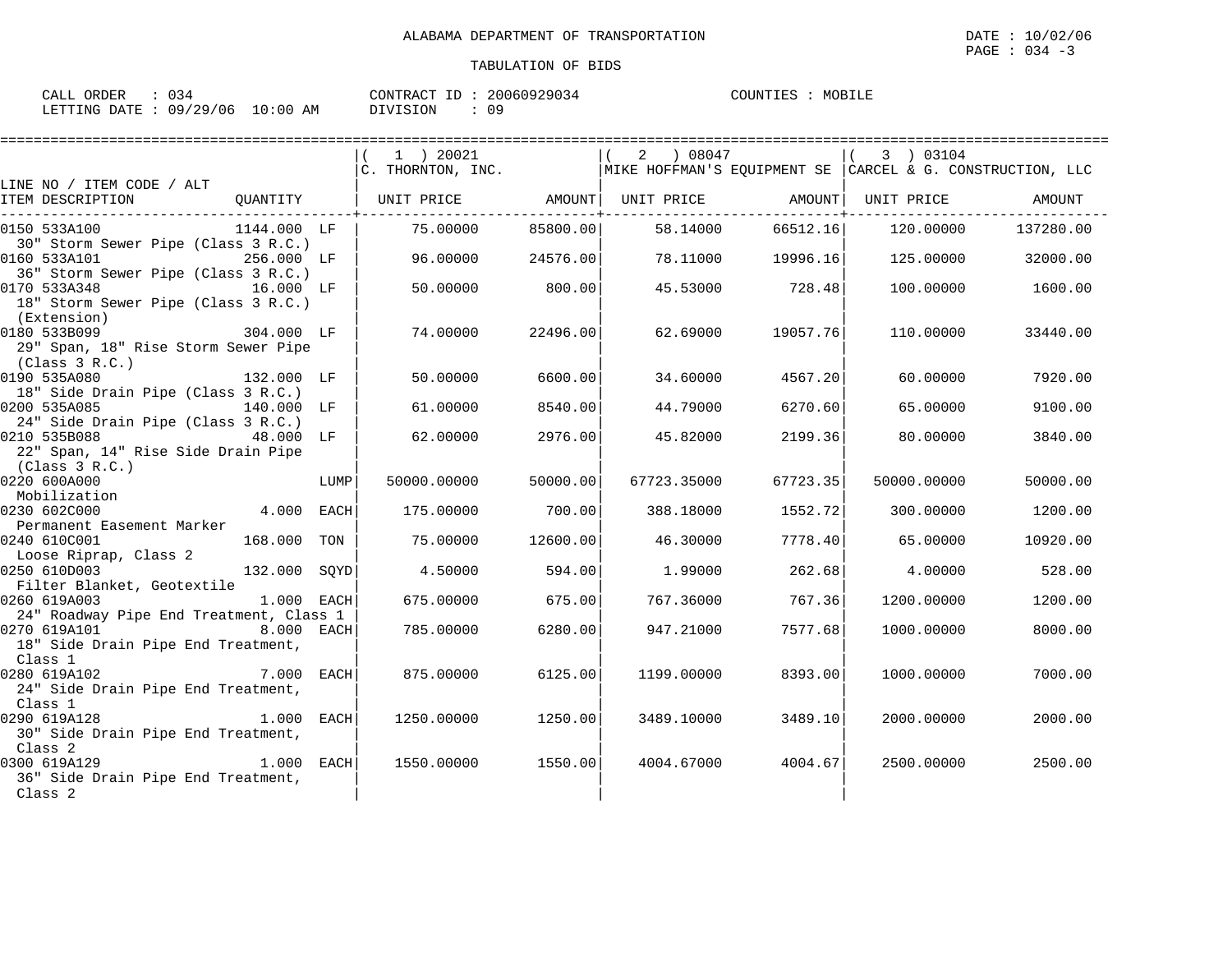| CALL ORDER                      |  | CONTRACT ID: | 20060929034 | COUNTIES | MOBILE |
|---------------------------------|--|--------------|-------------|----------|--------|
| LETTING DATE: 09/29/06 10:00 AM |  | DIVISION     | 09          |          |        |

|                                                                              |              |              | 1 ) 20021<br>C. THORNTON, INC. |          | 08047 (<br>2 |           | 3 ) 03104<br>MIKE HOFFMAN'S EOUIPMENT SE CARCEL & G. CONSTRUCTION, LLC |          |
|------------------------------------------------------------------------------|--------------|--------------|--------------------------------|----------|--------------|-----------|------------------------------------------------------------------------|----------|
| LINE NO / ITEM CODE / ALT<br>ITEM DESCRIPTION                                | QUANTITY     |              | UNIT PRICE                     | AMOUNT   | UNIT PRICE   | AMOUNT    | UNIT PRICE                                                             | AMOUNT   |
| 0310 619B116<br>22" Span, 14" Rise Side Drain Pipe End<br>Treatment, Class 1 | $2.000$ EACH |              | 790.00000                      | 1580.00  | 767.36000    | 1534.72   | 2500.00000                                                             | 5000.00  |
| 0320 619B117<br>29" Span, 18" Rise Side Drain Pipe End                       | 1.000 EACH   |              | 898,00000                      | 898.00   | 1079.10000   | 1079.10   | 2500.00000                                                             | 2500.00  |
| Treatment, Class 1<br>0330 620A000<br>Minor Structure Concrete               |              | 4.000 CUYD   | 900.00000                      | 3600.00  | 2362.04000   | 9448.16   | 1000.00000                                                             | 4000.00  |
| 0340 621A000<br>Junction Boxes, Type 1, 1P Or 5                              |              | $1.000$ EACH | 4500.00000                     | 4500.00  | 4448.30000   | 4448.30   | 5000.00000                                                             | 5000.00  |
| 0350 621C109<br>Inlets, Type PD                                              | 12.000 EACH  |              | 5200.00000                     | 62400.00 | 8716.75000   | 104601.00 | 5000.00000                                                             | 60000.00 |
| 0351 621C110<br>Inlets, Type PD-6                                            | 2.000        | EACH         | 7200.00000                     | 14400.00 | 10719.08000  | 21438.16  | 5000.00000                                                             | 10000.00 |
| 0355 621D109<br>Inlet Units, Type PD                                         | 2.000        | <b>EACH</b>  | 600.00000                      | 1200.00  | 1522.74000   | 3045.48   | 500.00000                                                              | 1000.00  |
| 0360 650A000<br>Topsoil                                                      | 762.000      | <b>CUYD</b>  | 15.00000                       | 11430.00 | 17.59000     | 13403.58  | 15,00000                                                               | 11430.00 |
| 0370 652A100<br>Seeding                                                      | 4.000        | ACRE         | 1000.00000                     | 4000.00  | 671.44000    | 2685.76   | 1000.00000                                                             | 4000.00  |
| 0380 654A003<br>Solid Sodding (Centipede)                                    | 1913.000     | SOYD         | 6.50000                        | 12434.50 | 5.40000      | 10330.20  | 5.00000                                                                | 9565.00  |
| 0390 656A010<br>Mulching                                                     | 4.000        | ACRE         | 1000.00000                     | 4000.00  | 779.35000    | 3117.40   | 1000.00000                                                             | 4000.00  |
| 0400 665A000<br>Temporary Seeding                                            | 2.000        | ACRE         | 525.00000                      | 1050.00  | 539.55000    | 1079.10   | 1000.00000                                                             | 2000.00  |
| 0410 665B000<br>Temporary Mulching                                           | 2.000        | ACRE         | 525.00000                      | 1050.00  | 659.45000    | 1318.90   | 1000.00000                                                             | 2000.00  |
| 0420 665F000<br>Hay Bales                                                    | 180.000      | EACH         | 10.50000                       | 1890.00  | 5.06000      | 910.80    | 10.00000                                                               | 1800.00  |
| 0430 6651000<br>Temporary Riprap, Class 2                                    | 120.000      | TON          | 70.00000                       | 8400.00  | 52.18000     | 6261.60   | 80.00000                                                               | 9600.00  |
| 0440 665J000<br>Silt Fence, Type A                                           | 2400.000 LF  |              | 5.25000                        | 12600.00 | 2.36000      | 5664.00   | 8,00000                                                                | 19200.00 |
| 0450 6650001<br>Silt Fence Removal                                           | 2400.000 LF  |              | 1.35000                        | 3240.00  | 1.83000      | 4392.00   | 1,00000                                                                | 2400.00  |
| 0460 665Q001<br>20 Inch Wattle                                               | 300.000 LF   |              | 13.10000                       | 3930.00  | 12.91000     | 3873.00   | 8,00000                                                                | 2400.00  |
| 0470 672C000<br>Flocculant Log                                               | 20.000 EACH  |              | 150.00000                      | 3000.00  | 174.79000    | 3495.80   | 10,00000                                                               | 200.00   |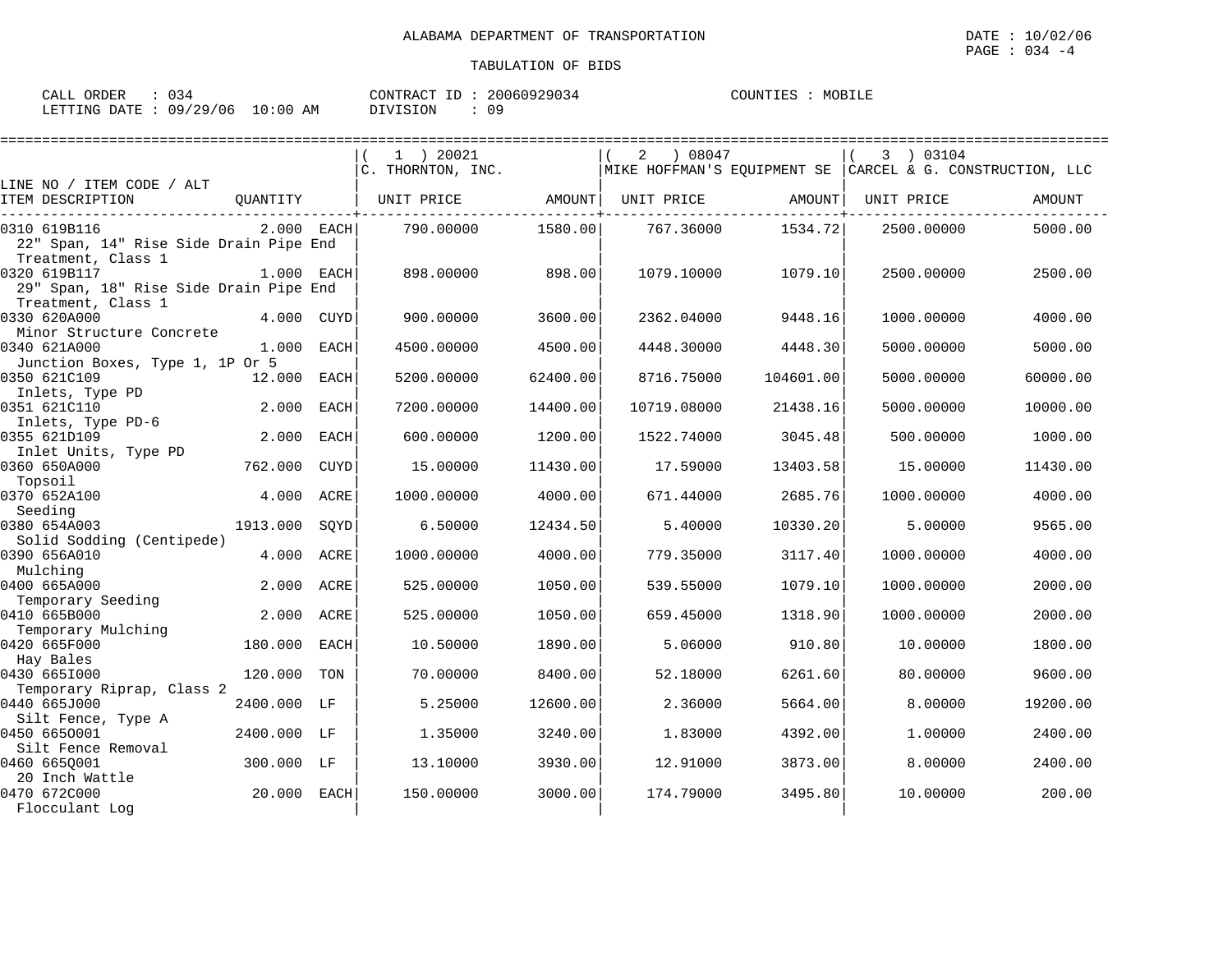| CALL<br>ORDER | . . <i>. .</i>   |                | $\pi \cap m$<br>NTR AC | 10929034<br>2006 | $COTINTTTF^2$ | MO H<br>கப்சி |
|---------------|------------------|----------------|------------------------|------------------|---------------|---------------|
| LETTING DATE  | 09/<br>106<br>29 | ∟0 ∶ 0 (<br>AΜ | DIVISION               | ΩO               |               |               |

|          |                                                                     | 1 ) 20021                                                                                                                                                                                                                                           |                                            |                                                    |                                                                                  | 3 ) 03104                                                                |                                                                                                                                                                                                                                         |
|----------|---------------------------------------------------------------------|-----------------------------------------------------------------------------------------------------------------------------------------------------------------------------------------------------------------------------------------------------|--------------------------------------------|----------------------------------------------------|----------------------------------------------------------------------------------|--------------------------------------------------------------------------|-----------------------------------------------------------------------------------------------------------------------------------------------------------------------------------------------------------------------------------------|
|          |                                                                     |                                                                                                                                                                                                                                                     |                                            |                                                    |                                                                                  |                                                                          |                                                                                                                                                                                                                                         |
|          |                                                                     |                                                                                                                                                                                                                                                     |                                            |                                                    |                                                                                  |                                                                          |                                                                                                                                                                                                                                         |
| QUANTITY |                                                                     | UNIT PRICE                                                                                                                                                                                                                                          | AMOUNT                                     | UNIT PRICE                                         |                                                                                  | UNIT PRICE                                                               | AMOUNT                                                                                                                                                                                                                                  |
|          |                                                                     | 1.32000                                                                                                                                                                                                                                             |                                            |                                                    |                                                                                  | 10.00000                                                                 | 800.00                                                                                                                                                                                                                                  |
|          |                                                                     | 10000.00000                                                                                                                                                                                                                                         |                                            | 5995.01000                                         |                                                                                  | 4000.00000                                                               | 4000.00                                                                                                                                                                                                                                 |
|          |                                                                     |                                                                                                                                                                                                                                                     |                                            |                                                    |                                                                                  |                                                                          |                                                                                                                                                                                                                                         |
| 632.000  | SQFT                                                                | 16.00000                                                                                                                                                                                                                                            |                                            | 15.76000                                           |                                                                                  | 15.00000                                                                 | 9480.00                                                                                                                                                                                                                                 |
|          |                                                                     |                                                                                                                                                                                                                                                     |                                            |                                                    |                                                                                  |                                                                          |                                                                                                                                                                                                                                         |
|          | EACH                                                                | 70.00000                                                                                                                                                                                                                                            |                                            | 72.45000                                           |                                                                                  | 65.00000                                                                 | 6500.00                                                                                                                                                                                                                                 |
|          |                                                                     |                                                                                                                                                                                                                                                     |                                            |                                                    |                                                                                  |                                                                          |                                                                                                                                                                                                                                         |
| 100.000  | EACH                                                                | 18.00000                                                                                                                                                                                                                                            |                                            | 29.69000                                           |                                                                                  | 35.00000                                                                 | 3500.00                                                                                                                                                                                                                                 |
|          |                                                                     |                                                                                                                                                                                                                                                     |                                            |                                                    |                                                                                  |                                                                          |                                                                                                                                                                                                                                         |
|          | EACH                                                                |                                                                                                                                                                                                                                                     |                                            |                                                    |                                                                                  |                                                                          | 500.00                                                                                                                                                                                                                                  |
|          |                                                                     |                                                                                                                                                                                                                                                     |                                            |                                                    |                                                                                  |                                                                          |                                                                                                                                                                                                                                         |
|          |                                                                     |                                                                                                                                                                                                                                                     |                                            |                                                    |                                                                                  |                                                                          | 5000.00                                                                                                                                                                                                                                 |
|          |                                                                     |                                                                                                                                                                                                                                                     |                                            |                                                    |                                                                                  |                                                                          |                                                                                                                                                                                                                                         |
|          |                                                                     |                                                                                                                                                                                                                                                     |                                            |                                                    |                                                                                  |                                                                          |                                                                                                                                                                                                                                         |
|          |                                                                     |                                                                                                                                                                                                                                                     |                                            |                                                    |                                                                                  |                                                                          | 10000.00                                                                                                                                                                                                                                |
|          |                                                                     |                                                                                                                                                                                                                                                     |                                            |                                                    |                                                                                  |                                                                          |                                                                                                                                                                                                                                         |
|          |                                                                     |                                                                                                                                                                                                                                                     |                                            |                                                    |                                                                                  |                                                                          |                                                                                                                                                                                                                                         |
|          |                                                                     |                                                                                                                                                                                                                                                     |                                            |                                                    |                                                                                  |                                                                          | 669,689.00                                                                                                                                                                                                                              |
|          |                                                                     | \$                                                                                                                                                                                                                                                  |                                            |                                                    |                                                                                  | \$                                                                       | 669,689.00                                                                                                                                                                                                                              |
|          | Construction Safety Fence<br>100.000<br>Arrow And Chevron Sign Unit | 80.000 LF<br><b>EXECUTE IN THE EXECUTIVE IN THE EXECUTIVE IN THE EXECUTIVE IN THE EXECUTIVE IN THE EXECUTIVE IN THE EXECUTIVE</b><br>100.000<br>1.000 EACH<br>State Furnished Portable Sequential<br>LUMP<br>Construction Fuel (Maximum Bid Limited | 10.75000<br>3000.00000<br>3000.00000<br>\$ | C. THORNTON, INC.<br>7000.00<br>1800.00<br>1075.00 | 105.60<br>10000.00<br>10112.00<br>3000.00<br>3000.00<br>542,826.10<br>542,826.10 | 2 ) 08047<br>1.49000<br>8.33000<br>1106.82000<br>13069.13000<br>\$<br>\$ | MIKE HOFFMAN'S EQUIPMENT SE   CARCEL & G. CONSTRUCTION, LLC<br>AMOUNT<br>119.20<br>5995.01<br>9960.32<br>7245.00<br>2969.00<br>833.00<br>5.00000<br>1106.82<br>5000.00000<br>13069.13<br>10000.00000<br>594,207.98<br>\$<br>594, 207.98 |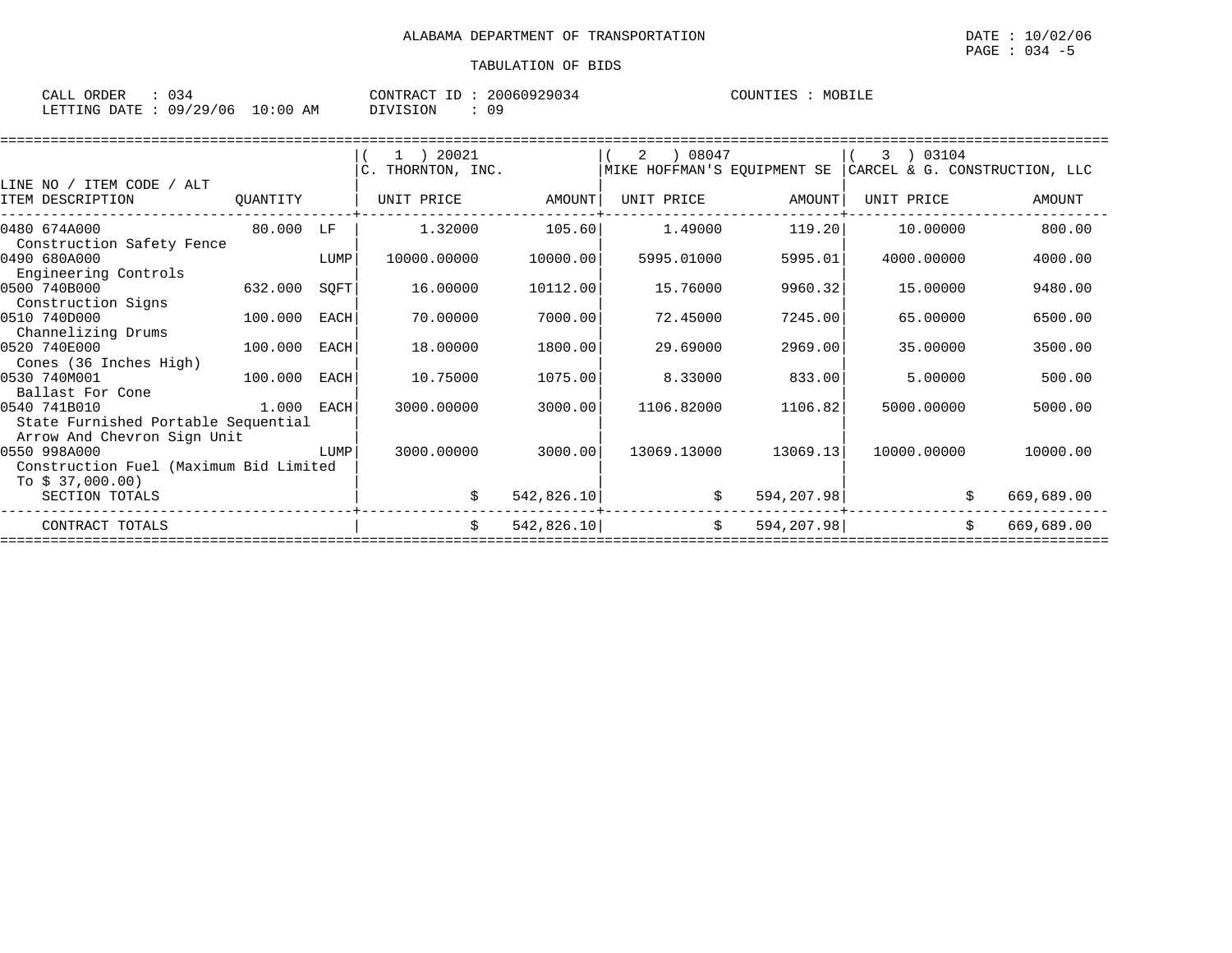| : 0.34<br>CALL ORDER             |          | CONTRACT ID: 20060929034 | : MOBILE<br>COUNTIES |
|----------------------------------|----------|--------------------------|----------------------|
| LETTING DATE : 09/29/06 10:00 AM | DIVISION | 09                       |                      |

|                                               |               |      | 4 ) 23056  |          | 5 ) 23011                                                 |          |            |        |
|-----------------------------------------------|---------------|------|------------|----------|-----------------------------------------------------------|----------|------------|--------|
|                                               |               |      |            |          | JOHN G. WALTON CONSTRUCTION   HOSEA O. WEAVER & SONS, INC |          |            |        |
| LINE NO / ITEM CODE / ALT<br>ITEM DESCRIPTION | OUANTITY      |      | UNIT PRICE | AMOUNT   | UNIT PRICE                                                | AMOUNT   | UNIT PRICE | AMOUNT |
|                                               |               |      |            |          |                                                           |          |            |        |
| SECTION 0001 Total                            |               |      |            |          |                                                           |          |            |        |
| 0010 201A002                                  |               | LUMP | 4000.00000 | 4000.00  | 4000.00000                                                | 4000.00  |            |        |
| Clearing And Grubbing (Maximum                |               |      |            |          |                                                           |          |            |        |
| Allowable Bid \$ 4000 Per                     |               |      |            |          |                                                           |          |            |        |
| Acre)(Approximately 1 Acre)                   |               |      |            |          |                                                           |          |            |        |
| 0020 206D000                                  | 1134.000 LF   |      | 11.63000   | 13188.42 | 47.91000                                                  | 54329.94 |            |        |
| Removing Pipe                                 |               |      |            |          |                                                           |          |            |        |
| 0030 206D011                                  | 318.000 LF    |      | 6.24000    | 1984.32  | 7.53000                                                   | 2394.54  |            |        |
| Removing Fence                                |               |      |            |          |                                                           |          |            |        |
| 0040 206E000                                  | 6.000 EACH    |      | 241.49000  | 1448.94  | 399.22000                                                 | 2395.32  |            |        |
| Removing Headwalls                            |               |      |            |          |                                                           |          |            |        |
| 0050 206E001                                  | 3.000 EACH    |      | 241.49000  | 724.47   | 798.44000                                                 | 2395.32  |            |        |
| Removing Inlets                               |               |      |            |          |                                                           |          |            |        |
| 0060 210A000                                  | 1275.000 CUYD |      | 25.50000   | 32512.50 | 12.14000                                                  | 15478.50 |            |        |
| Unclassified Excavation                       |               |      |            |          |                                                           |          |            |        |
| 0070 214A000                                  | 2051.000 CUYD |      | 14.10000   | 28919.10 | 13.58000                                                  | 27852.58 |            |        |
| Structure Excavation                          |               |      |            |          |                                                           |          |            |        |
| 0080 214B000                                  | 1134.000 CUYD |      | 28.44000   | 32250.96 | 22.86000                                                  | 25923.24 |            |        |
| Foundation Backfill, Local                    |               |      |            |          |                                                           |          |            |        |
| 0090 424A363                                  | 40.000 TON    |      | 258.75000  | 10350.00 | 218.77000                                                 | 8750.80  |            |        |
| Superpave Bituminous Concrete Wearing         |               |      |            |          |                                                           |          |            |        |
| Surface Layer, Patching, 1/2" Maximum         |               |      |            |          |                                                           |          |            |        |
| Aggregate Size Mix, ESAL Range C/D            |               |      |            |          |                                                           |          |            |        |
| 0100 424B655                                  | 55.000 TON    |      | 201.25000  | 11068.75 | 170.40000                                                 | 9372.00  |            |        |
| Superpave Bituminous Concrete Upper           |               |      |            |          |                                                           |          |            |        |
| Binder Layer, Patching, 1" Maximum            |               |      |            |          |                                                           |          |            |        |
| Aggregate Size Mix, ESAL Range C/D            |               |      |            |          |                                                           |          |            |        |
| 0110 424B685                                  | 75,000 TON    |      | 201.25000  | 15093.75 | 142.08000                                                 | 10656.00 |            |        |
| Superpave Bituminous Concrete Lower           |               |      |            |          |                                                           |          |            |        |
| Binder Layer, Patching, 1" Maximum            |               |      |            |          |                                                           |          |            |        |
| Aggregate Size Mix, ESAL Range C/D            |               |      |            |          |                                                           |          |            |        |
| 0120 430B040<br>62.000 TON                    |               |      | 92.70000   | 5747.40  | 36.86000                                                  | 2285.32  |            |        |
| Aggregate Surfacing (Crushed Aggregate        |               |      |            |          |                                                           |          |            |        |
| Base, Type B)<br>0130 533A098                 | 92.000 LF     |      | 41.17000   | 3787.64  | 84.59000                                                  | 7782.28  |            |        |
| 18" Storm Sewer Pipe (Class 3 R.C.)           |               |      |            |          |                                                           |          |            |        |
| 0140 533A099                                  | 548.000 LF    |      | 60.03000   | 32896.44 | 100.64000                                                 | 55150.72 |            |        |
| 24" Storm Sewer Pipe (Class 3 R.C.)           |               |      |            |          |                                                           |          |            |        |
|                                               |               |      |            |          |                                                           |          |            |        |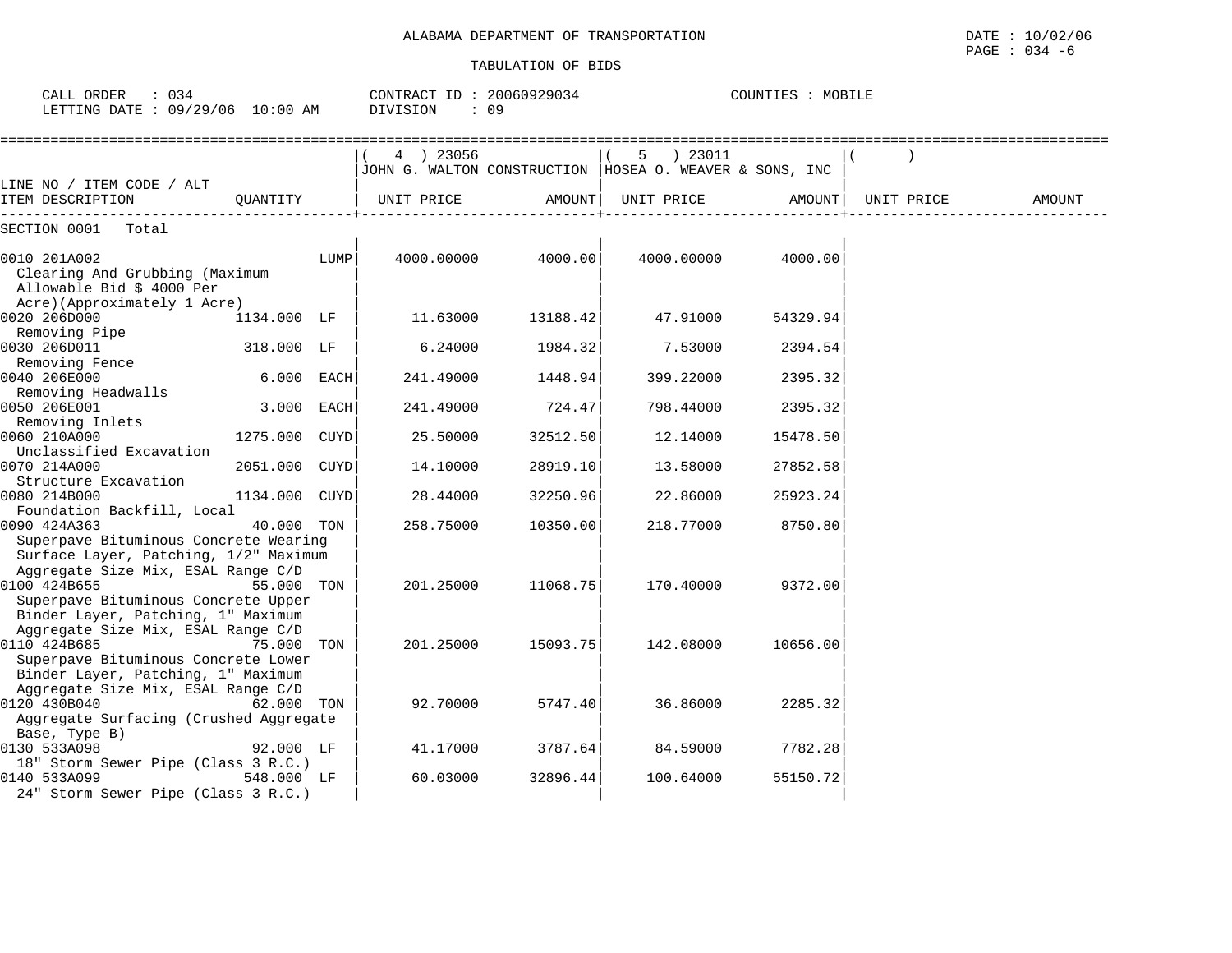| ORDER<br>CALL | $\sim$<br>4 ک ل         | 20060929034<br>TD.<br>CONTRACT | COUNTIES<br>MOBILE |
|---------------|-------------------------|--------------------------------|--------------------|
| LETTING DATE  | 10:00<br>09/29/06<br>AM | DIVISION                       |                    |

|                                                                                                    |                                                           | ========================= |                                             |                    |        |
|----------------------------------------------------------------------------------------------------|-----------------------------------------------------------|---------------------------|---------------------------------------------|--------------------|--------|
|                                                                                                    | $(4)$ 23056                                               |                           | 5 ) 23011                                   |                    |        |
|                                                                                                    | JOHN G. WALTON CONSTRUCTION   HOSEA O. WEAVER & SONS, INC |                           |                                             |                    |        |
| LINE NO / ITEM CODE / ALT                                                                          |                                                           |                           |                                             |                    |        |
| ITEM DESCRIPTION                                                                                   |                                                           |                           |                                             |                    | AMOUNT |
| $1144.000$ LF   $70.60000$ $80766.40$   $116.37000$ $133127.28$  <br>0150 533A100                  |                                                           |                           |                                             |                    |        |
| 30" Storm Sewer Pipe (Class 3 R.C.)                                                                |                                                           |                           |                                             |                    |        |
| 0160 533A101                                                                                       | $256.000$ LF $\vert$ 91.97000 23544.32 139.93000 35822.08 |                           |                                             |                    |        |
| 36" Storm Sewer Pipe (Class 3 R.C.)                                                                |                                                           |                           |                                             |                    |        |
| 0170 533A348<br>$16.000$ LF                                                                        |                                                           |                           | $71.98000$ $1151.68$ $174.42000$ $2790.72$  |                    |        |
| 18" Storm Sewer Pipe (Class 3 R.C.)                                                                |                                                           |                           |                                             |                    |        |
| (Extension)                                                                                        |                                                           |                           |                                             |                    |        |
| 0180 533B099<br>$304.000$ LF                                                                       |                                                           |                           | 73.94000 22477.76 115.70000                 | 35172.80           |        |
| 29" Span, 18" Rise Storm Sewer Pipe                                                                |                                                           |                           |                                             |                    |        |
| (Class 3 R.C.)<br>$132.000$ LF<br>0190 535A080                                                     |                                                           | 60.89000 8037.48          |                                             | 84.59000 11165.88  |        |
| 18" Side Drain Pipe (Class 3 R.C.)                                                                 |                                                           |                           |                                             |                    |        |
| 0200 535A085<br>140.000 LF                                                                         |                                                           |                           | 73.67000 10313.80 100.64000 14089.60        |                    |        |
| 24" Side Drain Pipe (Class 3 R.C.)                                                                 |                                                           |                           |                                             |                    |        |
| $48.000$ LF $\vert$<br>0210 535B088                                                                |                                                           |                           | $75.76000$ $3636.48$ $92.03000$ $4417.44$   |                    |        |
| 22" Span, 14" Rise Side Drain Pipe                                                                 |                                                           |                           |                                             |                    |        |
| (Class $3 R.C.$ )                                                                                  |                                                           |                           |                                             |                    |        |
| LUMP<br>0220 600A000                                                                               |                                                           | 29885.00000 29885.00      | 91756.25000                                 | 91756.25           |        |
| Mobilization                                                                                       |                                                           |                           |                                             |                    |        |
| $4.000$ EACH<br>0230 602C000                                                                       |                                                           |                           | $141.00000$ 564.00 360.87000 1443.48        |                    |        |
| Permanent Easement Marker                                                                          |                                                           |                           |                                             |                    |        |
| 0240 610C001<br>168.000 TON                                                                        |                                                           |                           | $87.73000$ $14738.64$ $65.05000$ $10928.40$ |                    |        |
| Loose Riprap, Class 2<br>$132.000 \quad \text{SQYD}$ 5.24000 691.68 3.46000 456.72<br>0250 610D003 |                                                           |                           |                                             |                    |        |
| Filter Blanket, Geotextile                                                                         |                                                           |                           |                                             |                    |        |
| $ 0260 \hspace{.15cm} 619A003$ $ 1.000 \hspace{.15cm} \text{EACH} $ $ 776.25000$ $ 776.25 $        |                                                           |                           |                                             | 675.00000 675.00   |        |
| 24" Roadway Pipe End Treatment, Class 1                                                            |                                                           |                           |                                             |                    |        |
| 0270 619A101<br>$8.000$ EACH                                                                       |                                                           | $902.75000$ $7222.00$     | 785.00000                                   | 6280.00            |        |
| 18" Side Drain Pipe End Treatment,                                                                 |                                                           |                           |                                             |                    |        |
| Class 1                                                                                            |                                                           |                           |                                             |                    |        |
| 7.000 EACH<br>0280 619A102                                                                         |                                                           | 1006.25000 7043.75        | 875.00000                                   | 6125.00            |        |
| 24" Side Drain Pipe End Treatment,                                                                 |                                                           |                           |                                             |                    |        |
| Class 1                                                                                            |                                                           |                           |                                             |                    |        |
| 0290 619A128<br>$1.000$ EACH                                                                       |                                                           | 1437.50000 1437.50        |                                             | 1250.00000 1250.00 |        |
| 30" Side Drain Pipe End Treatment,                                                                 |                                                           |                           |                                             |                    |        |
| Class 2<br>$1.000$ EACH<br>0300 619A129                                                            |                                                           | 1782.50000 1782.50        |                                             | 1550.00000 1550.00 |        |
| 36" Side Drain Pipe End Treatment,                                                                 |                                                           |                           |                                             |                    |        |
| Class 2                                                                                            |                                                           |                           |                                             |                    |        |
|                                                                                                    |                                                           |                           |                                             |                    |        |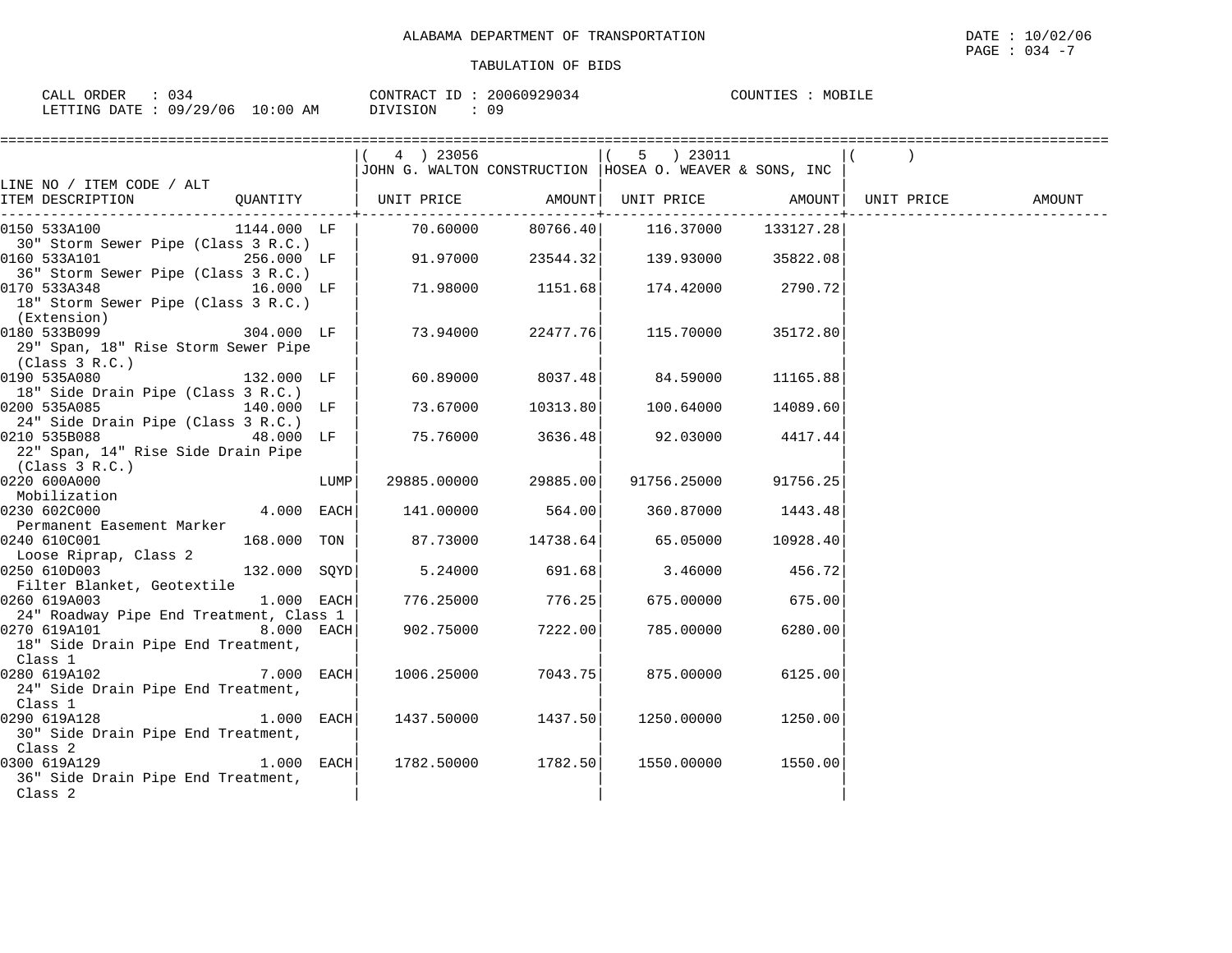| $\therefore$ 034<br>CALL ORDER  | CONTRACT ID: 20060929034 | COUNTIES : MOBILE |
|---------------------------------|--------------------------|-------------------|
| LETTING DATE: 09/29/06 10:00 AM | DIVISION                 |                   |

|                                                                              |               |            | $(4)$ 23056            |          | 5 ) 23011                                                |          |            |        |
|------------------------------------------------------------------------------|---------------|------------|------------------------|----------|----------------------------------------------------------|----------|------------|--------|
|                                                                              |               |            |                        |          | JOHN G. WALTON CONSTRUCTION  HOSEA O. WEAVER & SONS, INC |          |            |        |
| LINE NO / ITEM CODE / ALT<br>ITEM DESCRIPTION                                |               |            |                        |          |                                                          |          | UNIT PRICE | AMOUNT |
| 0310 619B116<br>22" Span, 14" Rise Side Drain Pipe End<br>Treatment, Class 1 |               |            | $2.000$ EACH 908.50000 |          | ------+------------<br>1817.00 790.00000                 | 1580.00  |            |        |
| 0320 619B117<br>29" Span, 18" Rise Side Drain Pipe End<br>Treatment, Class 1 | $1.000$ EACH  |            | 1029.25000             | 1029.25  | 898.00000                                                | 898.00   |            |        |
| 0330 620A000<br>Minor Structure Concrete                                     |               | 4.000 CUYD | 287.50000              | 1150.00  | 500.00000                                                | 2000.00  |            |        |
| 0340 621A000<br>Junction Boxes, Type 1, 1P Or 5                              | 1.000 EACH    |            | 5175.00000             | 5175.00  | 4500.00000                                               | 4500.00  |            |        |
| 0350 621C109<br>Inlets, Type PD                                              | 12.000 EACH   |            | 5980.00000             | 71760.00 | 5200.00000                                               | 62400.00 |            |        |
| 0351 621C110<br>Inlets, Type PD-6                                            | 2.000 EACH    |            | 8280.00000             | 16560.00 | 7200.00000                                               | 14400.00 |            |        |
| 0355 621D109<br>Inlet Units, Type PD                                         |               | 2.000 EACH | 690.00000              | 1380.001 | 600.00000                                                | 1200.00  |            |        |
| 0360 650A000<br>762.000 CUYD<br>Topsoil                                      |               |            | 18.54000               | 14127.48 | 21.94000                                                 | 16718.28 |            |        |
| 0370 652A100<br>Seeding                                                      | 4.000 ACRE    |            | 1698.03000             | 6792.12  | 750.00000                                                | 3000.00  |            |        |
| 0380 654A003<br>Solid Sodding (Centipede)                                    | 1913.000 SOYD |            | 4.60000                | 8799.80  | 5,00000                                                  | 9565.00  |            |        |
| 0390 656A010<br>Mulching                                                     | 4.000 ACRE    |            | 1229.11000             | 4916.44  | 700.00000                                                | 2800.00  |            |        |
| 0400 665A000<br>Temporary Seeding                                            | 2.000 ACRE    |            | 1283.90000             | 2567.80  | 500.00000                                                | 1000.00  |            |        |
| 0410 665B000                                                                 | 2.000 ACRE    |            | 1229.12000             | 2458.24  | 500.00000                                                | 1000.00  |            |        |
| Temporary Mulching<br>0420 665F000<br>Hay Bales                              | 180.000 EACH  |            | 22.09000               | 3976.20  | 9.16000                                                  | 1648.80  |            |        |
| 0430 6651000                                                                 | 120.000 TON   |            | 71.03000               | 8523.60  | 59.80000                                                 | 7176.00  |            |        |
| Temporary Riprap, Class 2<br>0440 665J000                                    | 2400.000 LF   |            | 7.09000                | 17016.00 | 5.04000                                                  | 12096.00 |            |        |
| Silt Fence, Type A<br>0450 6650001                                           | 2400.000 LF   |            | 3.62000                | 8688.00  | 2.44000                                                  | 5856.00  |            |        |
| Silt Fence Removal<br>0460 665Q001                                           | 300.000 LF    |            | 7.44000                | 2232.00  | 14.69000                                                 | 4407.00  |            |        |
| 20 Inch Wattle<br>0470 672C000<br>Flocculant Loq                             | 20.000 EACH   |            | 187.23000              | 3744.60  | 221.48000                                                | 4429.60  |            |        |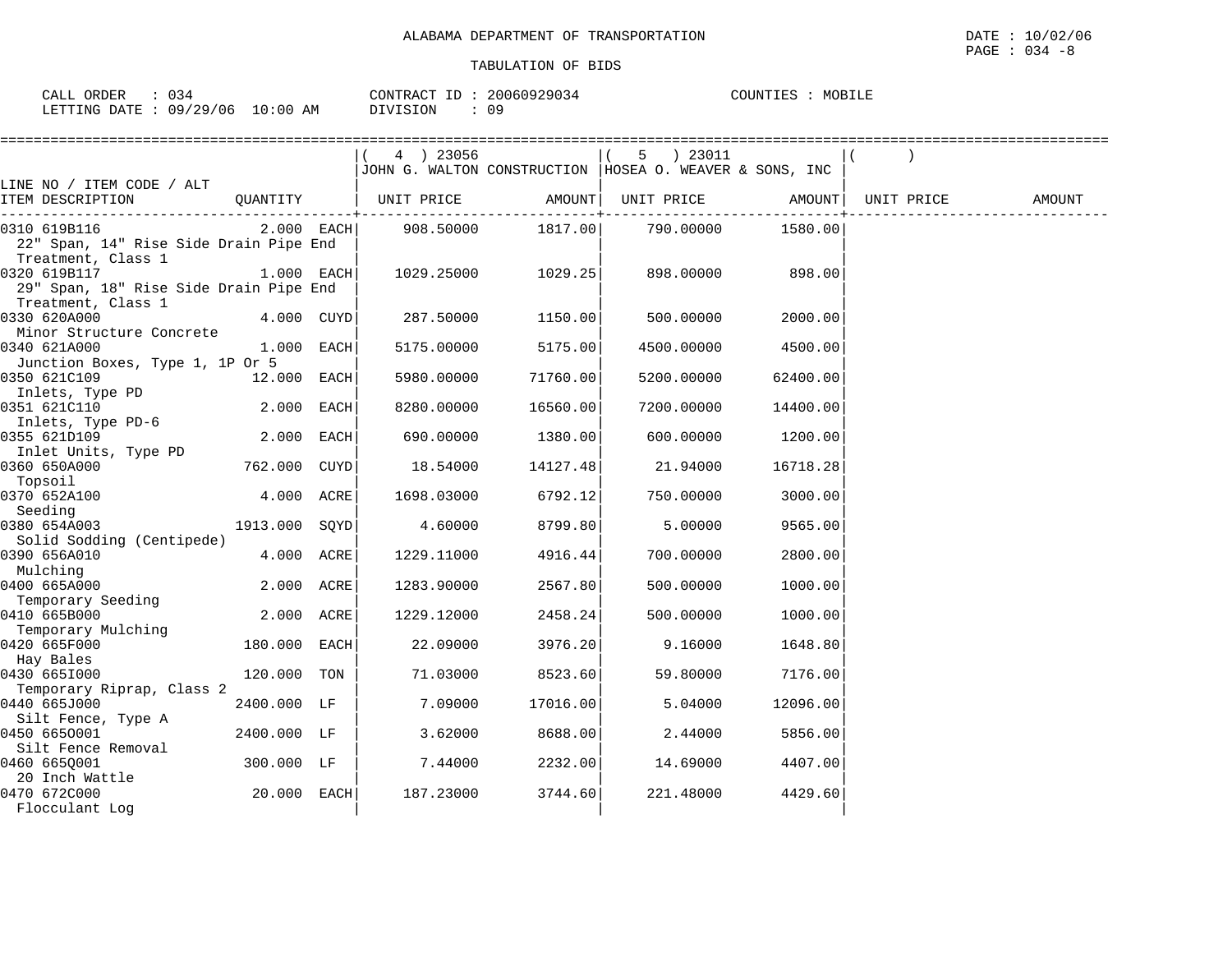| CALL ORDER                       | : 034 |          | CONTRACT ID: 20060929034 |  | COUNTIES : MOBILE |
|----------------------------------|-------|----------|--------------------------|--|-------------------|
| LETTING DATE : 09/29/06 10:00 AM |       | DIVISION | 09                       |  |                   |

|                                                                                                                                                                                                               |                | $(4)$ 23056      |                      | 5 ) 23011<br>JOHN G. WALTON CONSTRUCTION   HOSEA O. WEAVER & SONS, INC                                                                                                                                                                                                                                |          |                     |        |
|---------------------------------------------------------------------------------------------------------------------------------------------------------------------------------------------------------------|----------------|------------------|----------------------|-------------------------------------------------------------------------------------------------------------------------------------------------------------------------------------------------------------------------------------------------------------------------------------------------------|----------|---------------------|--------|
| LINE NO / ITEM CODE / ALT<br>ITEM DESCRIPTION                                                                                                                                                                 | QUANTITY       | UNIT PRICE       | AMOUNT               | UNIT PRICE AMOUNT                                                                                                                                                                                                                                                                                     |          | UNIT PRICE          | AMOUNT |
| 80.000 LF<br>0480 674A000                                                                                                                                                                                     |                |                  |                      | $4.29000$ $343.20$ $4.81000$ $384.80$                                                                                                                                                                                                                                                                 |          |                     |        |
| Construction Safety Fence<br>0490 680A000<br>Engineering Controls                                                                                                                                             | LUMP           |                  | 33899.00000 33899.00 | 5284.90000                                                                                                                                                                                                                                                                                            | 5284.90  |                     |        |
| 0500 740B000<br>Construction Signs                                                                                                                                                                            | 632.000 SQFT   | 32.83000         | 20748.56             | 14.13000                                                                                                                                                                                                                                                                                              | 8930.16  |                     |        |
| 100.000 EACH<br>0510 740D000                                                                                                                                                                                  |                |                  |                      |                                                                                                                                                                                                                                                                                                       | 10847.00 |                     |        |
| Channelizing Drums<br>0520 740E000<br>Cones (36 Inches High)                                                                                                                                                  | $100.000$ EACH | 19.33000         | 1933.00              | 14.13000                                                                                                                                                                                                                                                                                              | 1413.00  |                     |        |
| 100.000 EACH<br>0530 740M001<br>Ballast For Cone                                                                                                                                                              |                | 11.04000 1104.00 |                      | 8.56000 856.00                                                                                                                                                                                                                                                                                        |          |                     |        |
| $1.000$ EACH<br>0540 741B010<br>State Furnished Portable Sequential                                                                                                                                           |                |                  | 7191.53000 7191.53   | 2140.80000                                                                                                                                                                                                                                                                                            | 2140.80  |                     |        |
| Arrow And Chevron Sign Unit<br><b>EXECUTE IN THE EXECUTIVE IN THE EXECUTIVE IN THE EXECUTIVE IN THE EXECUTIVE IN THE EXECUTIVE IN THE EXECUTIVE</b><br>0550 998A000<br>Construction Fuel (Maximum Bid Limited |                |                  | 37000.00000 37000.00 | 0.00000                                                                                                                                                                                                                                                                                               | 0.00     |                     |        |
| To \$ 37,000.00)<br>SECTION TOTALS                                                                                                                                                                            |                |                  |                      | 701, 257.75                                                                                                                                                                                                                                                                                           |          | $\sharp$ 772,348.55 | 0.00   |
| CONTRACT TOTALS                                                                                                                                                                                               |                | \$               |                      | $701, 257.75$ $\frac{1}{201}$ $\frac{1}{201}$ $\frac{1}{201}$ $\frac{1}{201}$ $\frac{1}{201}$ $\frac{1}{201}$ $\frac{1}{201}$ $\frac{1}{201}$ $\frac{1}{201}$ $\frac{1}{201}$ $\frac{1}{201}$ $\frac{1}{201}$ $\frac{1}{201}$ $\frac{1}{201}$ $\frac{1}{201}$ $\frac{1}{201}$ $\frac{1}{201}$ $\frac$ |          |                     |        |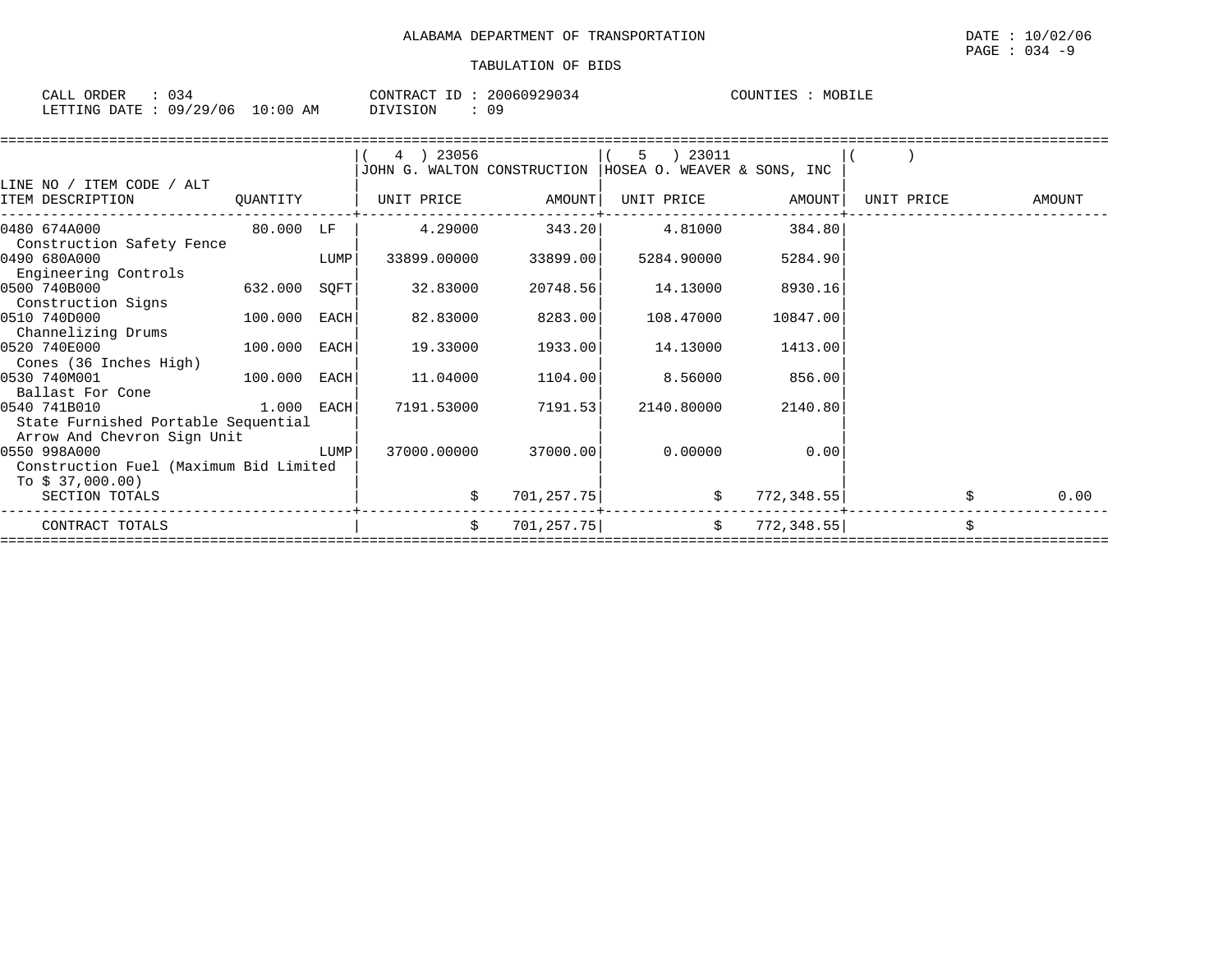# $\texttt{PAGE}$  : 035 -1

| CALL ORDER     | : 035<br>LETTING DATE: 09/29/06 10:00 AM                                                                                                                                               | CONTRACT ID: 20060929035<br>$\cdot$ 07<br>DIVISION  |  | COUNTIES : PIKE |                          |                        |
|----------------|----------------------------------------------------------------------------------------------------------------------------------------------------------------------------------------|-----------------------------------------------------|--|-----------------|--------------------------|------------------------|
|                | CONTRACT DESCRIPTION:<br>for constructing the Planing, Resurfacing and Traffic Stripe<br>on SR-87 from south of CR-3304 to south of the SR-10/US-231<br>intersection. Length 2.324 mi. | (available days)<br>PROJECT(S) : 99-307-555-087-601 |  |                 |                          |                        |
| RANK           | VENDOR NO./NAME                                                                                                                                                                        |                                                     |  |                 | TOTAL<br><b>BID</b>      | % OVER<br>LOW BID      |
| 01087<br>23024 | APAC-SOUTHEAST, INC.                                                                                                                                                                   | WIREGRASS CONSTRUCTION COMPANY, INC.                |  |                 | 570.136.45<br>739.014.25 | 100.0000%<br>129.6206% |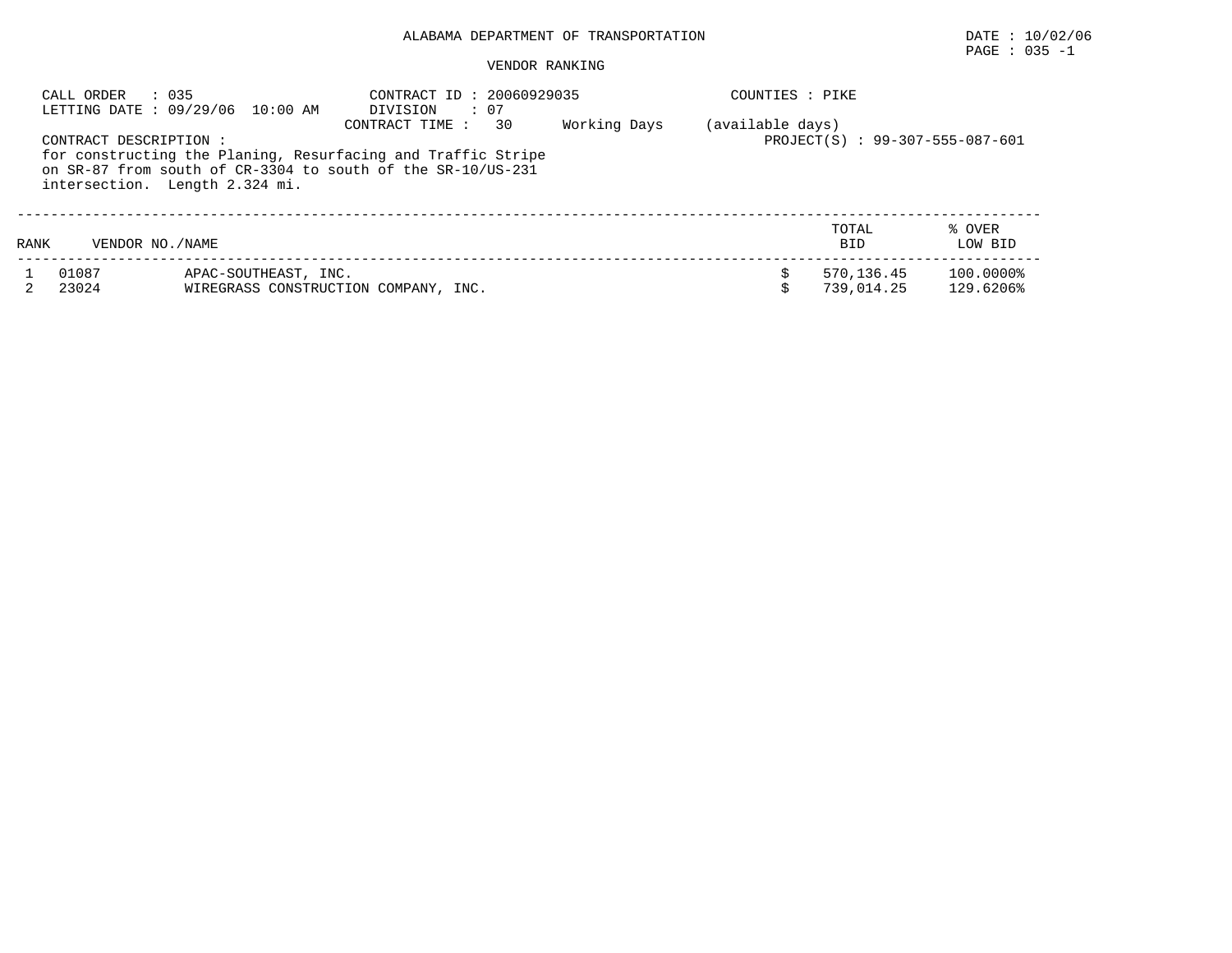| CALL ORDER                      | CONTRACT ID: 20060929035 | COUNTIES : PIKE |
|---------------------------------|--------------------------|-----------------|
| LETTING DATE: 09/29/06 10:00 AM | DIVISION                 |                 |

|                                                                                                                            |                      |      | 1 ) 01087                    |           | 2 ) 23024<br>APAC-SOUTHEAST, INC.   WIREGRASS CONSTRUCTION COMP |               |            |        |
|----------------------------------------------------------------------------------------------------------------------------|----------------------|------|------------------------------|-----------|-----------------------------------------------------------------|---------------|------------|--------|
| LINE NO / ITEM CODE / ALT                                                                                                  |                      |      |                              |           |                                                                 |               |            |        |
| ITEM DESCRIPTION                                                                                                           | -------------------- |      | QUANTITY   UNIT PRICE AMOUNT |           | UNIT PRICE                                                      | <b>AMOUNT</b> | UNIT PRICE | AMOUNT |
| SECTION 0001 Total                                                                                                         |                      |      |                              |           |                                                                 |               |            |        |
| 0010 209A000<br>Mailbox Reset, Single                                                                                      | $2.000$ EACH         |      | 180.00000                    | 360.00    | 125.00000                                                       | 250.00        |            |        |
| 0020 209A002<br>Mailbox Reset, Multiple                                                                                    | $1.000$ EACH         |      | 275.00000                    | 275.00    | 195.00000                                                       | 195.00        |            |        |
| 0030 405A000<br>Tack Coat                                                                                                  | 3583.000 GAL         |      | 1.75000                      | 6270.25   | 0.95000                                                         | 3403.85       |            |        |
| 0040 408A052<br>Planing Existing Pavement                                                                                  | 32629.000 SOYD       |      | 1.80000                      | 58732.20  | 1.95000                                                         | 63626.55      |            |        |
| (Approximately 1.10" Thru 2.0" Thick)<br>0050 424A356                                                                      | 1521.000 TON         |      | 89.00000                     | 135369.00 | 99.85000                                                        | 151871.85     |            |        |
| Superpave Bituminous Concrete Wearing<br>Surface Layer, 3/8" Maximum Aggregate<br>Size Mix, ESAL Range C/D                 |                      |      |                              |           |                                                                 |               |            |        |
| 0060 424A361<br>Superpave Bituminous Concrete Wearing<br>Surface Layer, 3/4" Maximum Aggregate                             | 2810.000 TON         |      | 71.00000                     | 199510.00 | 96.60000                                                        | 271446.00     |            |        |
| Size Mix, ESAL Range C/D<br>0070 424A366<br>Superpave Bituminous Concrete Wearing<br>Surface Layer, Leveling, 1/2" Maximum | 500.000 TON          |      | 80.00000                     | 40000.00  | 98.50000                                                        | 49250.00      |            |        |
| Aggregate Size Mix, ESAL Range C/D<br>0080 600A000                                                                         |                      | LUMP | 29000.00000                  | 29000.00  | 69000.00000                                                     | 69000.00      |            |        |
| Mobilization<br>0090 680A000<br>Engineering Controls                                                                       |                      | LUMP | 2000.00000                   | 2000.00   | 7500.00000                                                      | 7500.00       |            |        |
| 0100 701A028<br>Solid White, Class 2, Type A Traffic<br>Stripe (0.06" Thick) (6" Wide)                                     | 6.000 MILE           |      | 1800.00000                   | 10800.00  | 1800.00000                                                      | 10800.00      |            |        |
| 0110 701A041<br>Broken White, Class 2, Type A Traffic<br>Stripe (0.09" Thick) (6" Wide)                                    | 4.000 MILE           |      | 1050.00000                   | 4200.00   | 1050.00000                                                      | 4200.00       |            |        |
| 0120 701A046<br>Broken Yellow, Class 2, Type A Traffic<br>Stripe (0.09" Thick) (6" Wide)                                   | $2.000$ MILE         |      | 1050.00000                   | 2100.00   | 1050.00000                                                      | 2100.00       |            |        |
| 0130 701A048<br>Solid Yellow, Class 2, Type A Traffic<br>Stripe (0.09" Thick) (6" Wide)                                    | $6.000$ MILE         |      | 2050.00000                   | 12300.00  | 2050.00000                                                      | 12300.00      |            |        |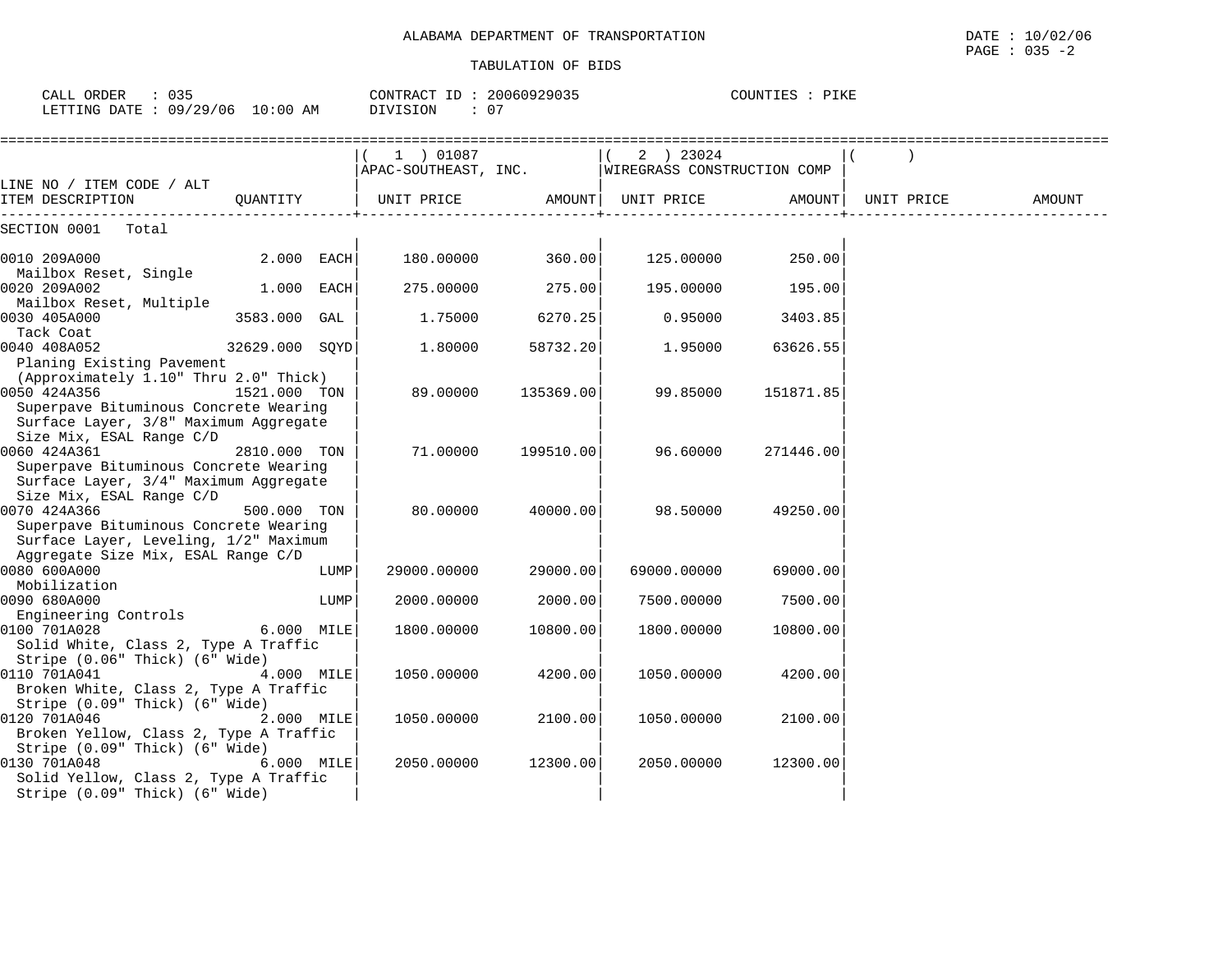| : 035<br>CALL ORDER             | CONTRACT ID: 20060929035 |     | COUNTIES : PIKE |
|---------------------------------|--------------------------|-----|-----------------|
| LETTING DATE: 09/29/06 10:00 AM | DIVISION                 | -07 |                 |

|                                         |               | $(1)$ 01087                                      |          | $(2)$ 23024 |          |        |
|-----------------------------------------|---------------|--------------------------------------------------|----------|-------------|----------|--------|
|                                         |               | APAC-SOUTHEAST, INC. WIREGRASS CONSTRUCTION COMP |          |             |          |        |
| LINE NO / ITEM CODE / ALT               |               |                                                  |          |             |          |        |
| ITEM DESCRIPTION                        | QUANTITY      | UNIT PRICE AMOUNT  UNIT PRICE AMOUNT  UNIT PRICE |          |             |          | AMOUNT |
| 0140 701B009                            | 1666.000 LF   | $1.50000$ 2499.00                                |          | 1.50000     | 2499.00  |        |
|                                         |               |                                                  |          |             |          |        |
| Dotted Class 2, Type A Traffic Stripe   |               |                                                  |          |             |          |        |
| $(0.09"$ Thick $)(6"$ Wide $)$          |               |                                                  |          |             |          |        |
| 0150 701C000                            | 6.000 MILE    | 720.00000                                        | 4320.00  | 720.00000   | 4320.00  |        |
| Broken Temporary Traffic Stripe         |               |                                                  |          |             |          |        |
| 0160 701C001                            | 11.000 MILE   | 780.00000                                        | 8580.00  | 780.00000   | 8580.00  |        |
| Solid Temporary Traffic Stripe          |               |                                                  |          |             |          |        |
| 0170 701D007                            | 1.000 MILE    | 2000.00000                                       | 2000.00  | 2000.00000  | 2000.00  |        |
| Solid Traffic Stripe Removed (Paint)    |               |                                                  |          |             |          |        |
| 0180 701D008                            | 1.000 MILE    | 2000.00000                                       | 2000.00  | 2000.00000  | 2000.00  |        |
| Solid Traffic Stripe Removed (Plastic)  |               |                                                  |          |             |          |        |
| 0190 701D014                            | 1.000 MILE    | 2000.00000                                       | 2000.00  | 2000.00000  | 2000.00  |        |
| Broken Traffic Stripe Removed (Paint)   |               |                                                  |          |             |          |        |
| 0200 701D015                            | $1.000$ MILE  | 2000.00000                                       | 2000.00  | 2000.00000  | 2000.00  |        |
| Broken Traffic Stripe Removed (Plastic) |               |                                                  |          |             |          |        |
| 0210 703A002                            | 4349.000 SQFT | 3.50000                                          | 15221.50 | 3.50000     | 15221.50 |        |
| Traffic Control Markings, Class 2, Type |               |                                                  |          |             |          |        |
| A                                       |               |                                                  |          |             |          |        |
|                                         | 561.000 SOFT  | 4.00000                                          | 2244.00  | 4.00000     | 2244.00  |        |
| Traffic Control Legends, Class 2, Type  |               |                                                  |          |             |          |        |
| 0230 703D001                            | 1667.000 SQFT | 1.50000                                          | 2500.50  | 1.50000     | 2500.50  |        |
| Temporary Traffic Control Markings      |               |                                                  |          |             |          |        |
| 0240 705A030                            | 307.000 EACH  | 6.00000                                          | 1842.00  | 6.00000     | 1842.00  |        |
| Pavement Markers, Class A-H, Type 2-C   |               |                                                  |          |             |          |        |
| 0250 705A031                            | 263.000 EACH  | 5.00000                                          | 1315.00  | 5.00000     | 1315.00  |        |
| Pavement Markers, Class A-H, Type 1-A   |               |                                                  |          |             |          |        |
| 0260 705A032                            | 591.000 EACH  | 5.00000                                          | 2955.00  | 5.00000     | 2955.00  |        |
| Pavement Markers, Class A-H, Type 1-B   |               |                                                  |          |             |          |        |
| 0270 705A037                            | 261.000 EACH  | 5.00000                                          | 1305.00  | 5.00000     | 1305.00  |        |
| Pavement Markers, Class A-H, Type 2-D   |               |                                                  |          |             |          |        |
| 0280 705A038                            | 250.000 EACH  | 5.00000                                          | 1250.00  | 5.00000     | 1250.00  |        |
| Pavement Markers, Class A-H, Type 2-E   |               |                                                  |          |             |          |        |
| 0290 740B000                            | 1222.000 SOFT | 9,00000                                          | 10998.00 | 12.00000    | 14664.00 |        |
| Construction Signs                      |               |                                                  |          |             |          |        |
| 0300 740E000                            | 150.000 EACH  | 10.00000                                         | 1500.00  | 15.00000    | 2250.00  |        |
| Cones (36 Inches High)                  |               |                                                  |          |             |          |        |
| 0310 740M001                            | 150.000 EACH  | 6.00000                                          | 900.00   | 7.50000     | 1125.00  |        |
| Ballast For Cone                        |               |                                                  |          |             |          |        |
| 0320 741C010                            | 2.000 EACH    | 1895.00000                                       | 3790.00  | 1500.00000  | 3000.00  |        |
| Portable Sequential Arrow And Chevron   |               |                                                  |          |             |          |        |
| Sign Unit                               |               |                                                  |          |             |          |        |
|                                         |               |                                                  |          |             |          |        |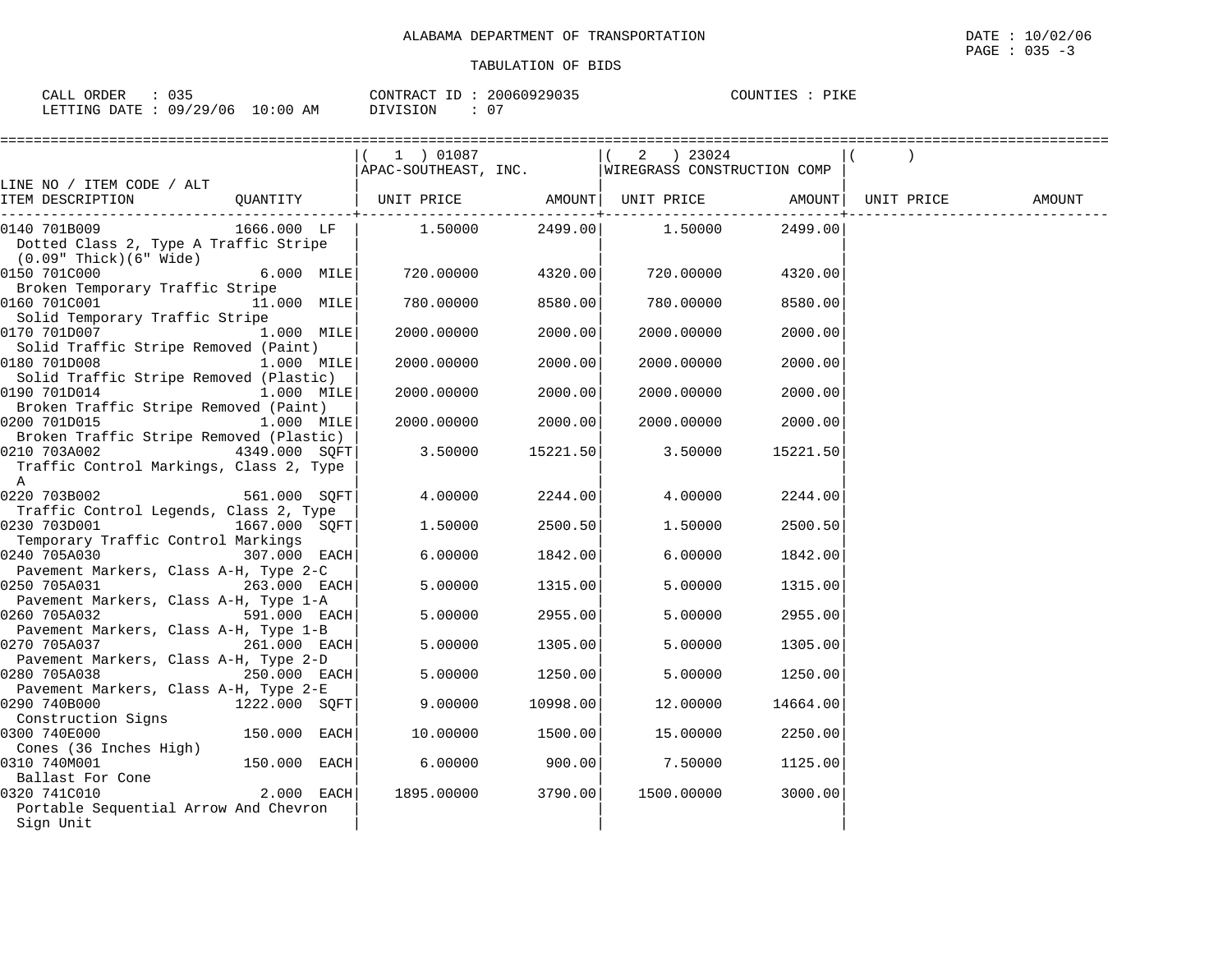| 035<br>CALL ORDER |                                 | CONTRACT ID: 20060929035 |    | COUNTIES : PIKE |
|-------------------|---------------------------------|--------------------------|----|-----------------|
|                   | LETTING DATE: 09/29/06 10:00 AM | DIVISION                 | 07 |                 |

| LINE NO / ITEM CODE / ALT                                                   |          | 01087<br>APAC-SOUTHEAST, INC. |             | 23024<br>2<br>WIREGRASS CONSTRUCTION COMP |            |            |        |
|-----------------------------------------------------------------------------|----------|-------------------------------|-------------|-------------------------------------------|------------|------------|--------|
| ITEM DESCRIPTION                                                            | OUANTITY | UNIT PRICE                    | AMOUNT      | UNIT PRICE                                | AMOUNT     | UNIT PRICE | AMOUNT |
| 0330 998A000<br>Construction Fuel (Maximum Bid Limited<br>To $$28,500.00$ ) | LUMP     | 0.00000                       | 0.001       | 20000.00000                               | 20000.00   |            |        |
| SECTION TOTALS                                                              |          |                               | 570, 136.45 |                                           | 739,014.25 |            | 0.00   |
| CONTRACT TOTALS                                                             |          |                               | 570, 136.45 |                                           | 739,014.25 |            |        |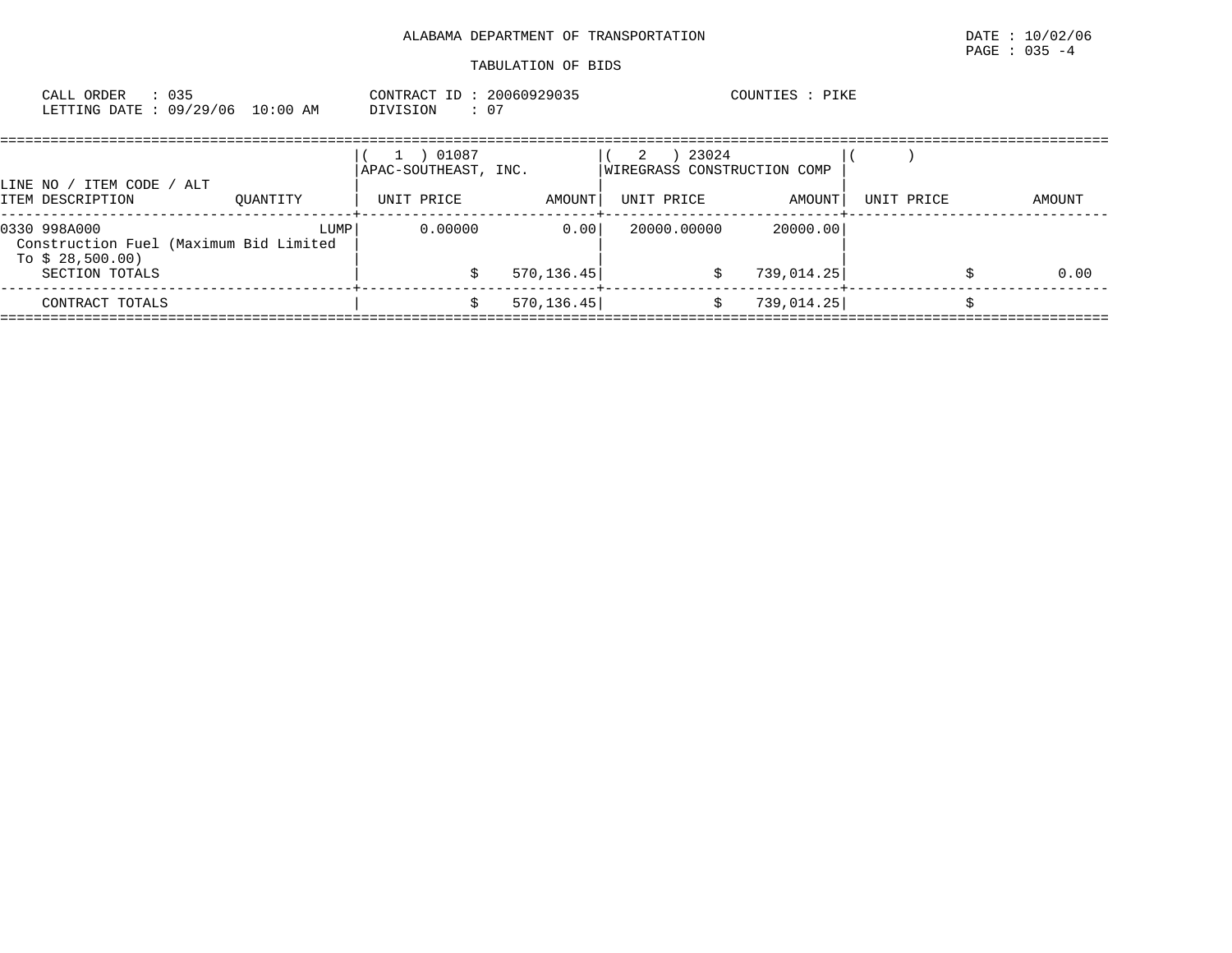# PAGE : 037 -1

|                                                                                                                                                                                                                                        | : 037<br>CALL ORDER | LETTING DATE : 09/29/06 10:00 AM                        | CONTRACT ID: 20060929037<br>$\cdot$ 03<br>DIVISION |  |  | COUNTIES : WALKER                                   |                        |  |  |
|----------------------------------------------------------------------------------------------------------------------------------------------------------------------------------------------------------------------------------------|---------------------|---------------------------------------------------------|----------------------------------------------------|--|--|-----------------------------------------------------|------------------------|--|--|
| Working Days<br>50<br>CONTRACT TIME :<br>CONTRACT DESCRIPTION:<br>for constructing the Planing, Resurfacing and Traffic Stripe<br>on SR-69 from the Tuscaloosa county line to just south of<br>SR-18 south of Oakman. Length 9.078 mi. |                     |                                                         |                                                    |  |  | (available days)<br>PROJECT(S) : 99-303-644-069-620 |                        |  |  |
| RANK                                                                                                                                                                                                                                   | VENDOR NO. / NAME   |                                                         |                                                    |  |  | TOTAL<br><b>BID</b>                                 | % OVER<br>LOW BID      |  |  |
|                                                                                                                                                                                                                                        | 04013<br>01087      | DUNN CONSTRUCTION COMPANY, INC.<br>APAC-SOUTHEAST, INC. |                                                    |  |  | \$1,320,841.11<br>1,446,753.21                      | 100.0000%<br>109.5327% |  |  |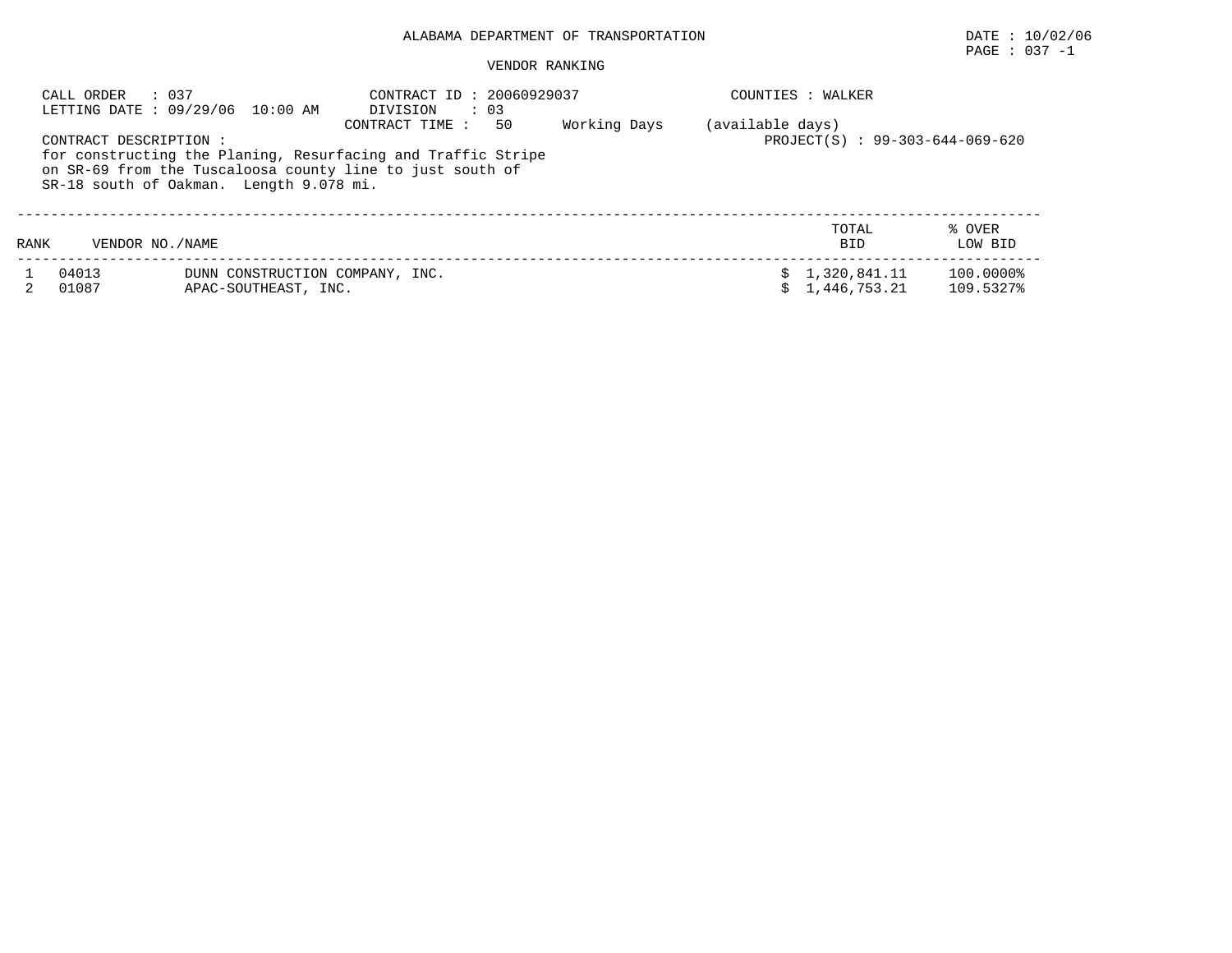| CALL ORDER<br>$\therefore$ 037<br>LETTING DATE : 09/29/06 10:00 AM                                                                                                  |                 | CONTRACT ID: 20060929037<br>DIVISION<br>: 03                  |           |                                                       | COUNTIES : WALKER |        |
|---------------------------------------------------------------------------------------------------------------------------------------------------------------------|-----------------|---------------------------------------------------------------|-----------|-------------------------------------------------------|-------------------|--------|
|                                                                                                                                                                     |                 | 1) 04013<br>DUNN CONSTRUCTION CO., INC.  APAC-SOUTHEAST, INC. |           | $(2)$ 01087                                           |                   |        |
| LINE NO / ITEM CODE / ALT<br>ITEM DESCRIPTION                                                                                                                       | OUANTITY        | UNIT PRICE                                                    |           | AMOUNT   UNIT PRICE               AMOUNT   UNIT PRICE |                   | AMOUNT |
| SECTION 0001 Total                                                                                                                                                  |                 |                                                               |           |                                                       |                   |        |
| 0010 206C025<br>Removing Bituminous Pavement On                                                                                                                     | 395.000 SOYD    | 6.92000                                                       | 2733.40   | 4.00000                                               | 1580.00           |        |
| Concrete Surfaces<br>0020 206D001<br>Removing Guardrail                                                                                                             | 100.000 LF      | 1.25000                                                       | 125.00    | 1.13000                                               | 113.00            |        |
| 0030 206E008<br>Removing Guardrail End Anchor (All Type                                                                                                             | 7.000 EACH      | 113.56000                                                     | 794.92    | 103.00000                                             | 721.00            |        |
| 0040 209A000<br>Mailbox Reset, Single                                                                                                                               | 6.000 EACH      | 154.63000                                                     | 927.78    | 400.00000                                             | 2400.00           |        |
| 0050 210D001<br>Borrow Excavation (Loose Truckbed                                                                                                                   | 750.000 CUYD    | 31.60000                                                      | 23700.00  | 20.00000                                              | 15000.00          |        |
| Measurement)<br>0060 305B077<br>Crushed Aggregate, Section 825, For                                                                                                 | 645.000 TON     | 20.76000                                                      | 13390.20  | 40.00000                                              | 25800.00          |        |
| Miscellaneous Use<br>0070 405A000                                                                                                                                   | 4805.000 GAL    | 2.01000                                                       | 9658.05   | 1.70000                                               | 8168.50           |        |
| Tack Coat<br>0080 407A000<br>Joint Sealant For Hot Mix Asphalt                                                                                                      | 710.000 GAL     | 23.84000                                                      | 16926.40  | 35.50000                                              | 25205.00          |        |
| Pavement<br>0090 408A052<br>Planing Existing Pavement                                                                                                               | 160115.000 SOYD | 0.75000                                                       | 120086.25 | 1.18000                                               | 188935.70         |        |
| (Approximately 1.10" Thru 2.0" Thick)<br>0100 424A361<br>Superpave Bituminous Concrete Wearing                                                                      | 13211.000 TON   | 57.52000                                                      | 759896.72 | 61.50000                                              | 812476.50         |        |
| Surface Layer, 3/4" Maximum Aggregate<br>Size Mix, ESAL Range C/D<br>0110 424A366<br>Superpave Bituminous Concrete Wearing<br>Surface Layer, Leveling, 1/2" Maximum | 500.000 TON     | 79.08000                                                      | 39540.00  | 70.00000                                              | 35000.00          |        |
| Aggregate Size Mix, ESAL Range C/D<br>0120 424B685<br>Superpave Bituminous Concrete Lower<br>Binder Layer, Patching, 1" Maximum                                     | 500.000 TON     | 89.74000                                                      | 44870.00  | 100.00000                                             | 50000.00          |        |
| Aggregate Size Mix, ESAL Range C/D<br>0130 424C371<br>Superpave Bituminous Concrete Base<br>Layer, Widening, 1 1/2" Maximum<br>Aggregate Size Mix, ESAL Range C/D   | 706.000 TON     | 56.11000                                                      | 39613.66  | 84.51800                                              | 59669.71          |        |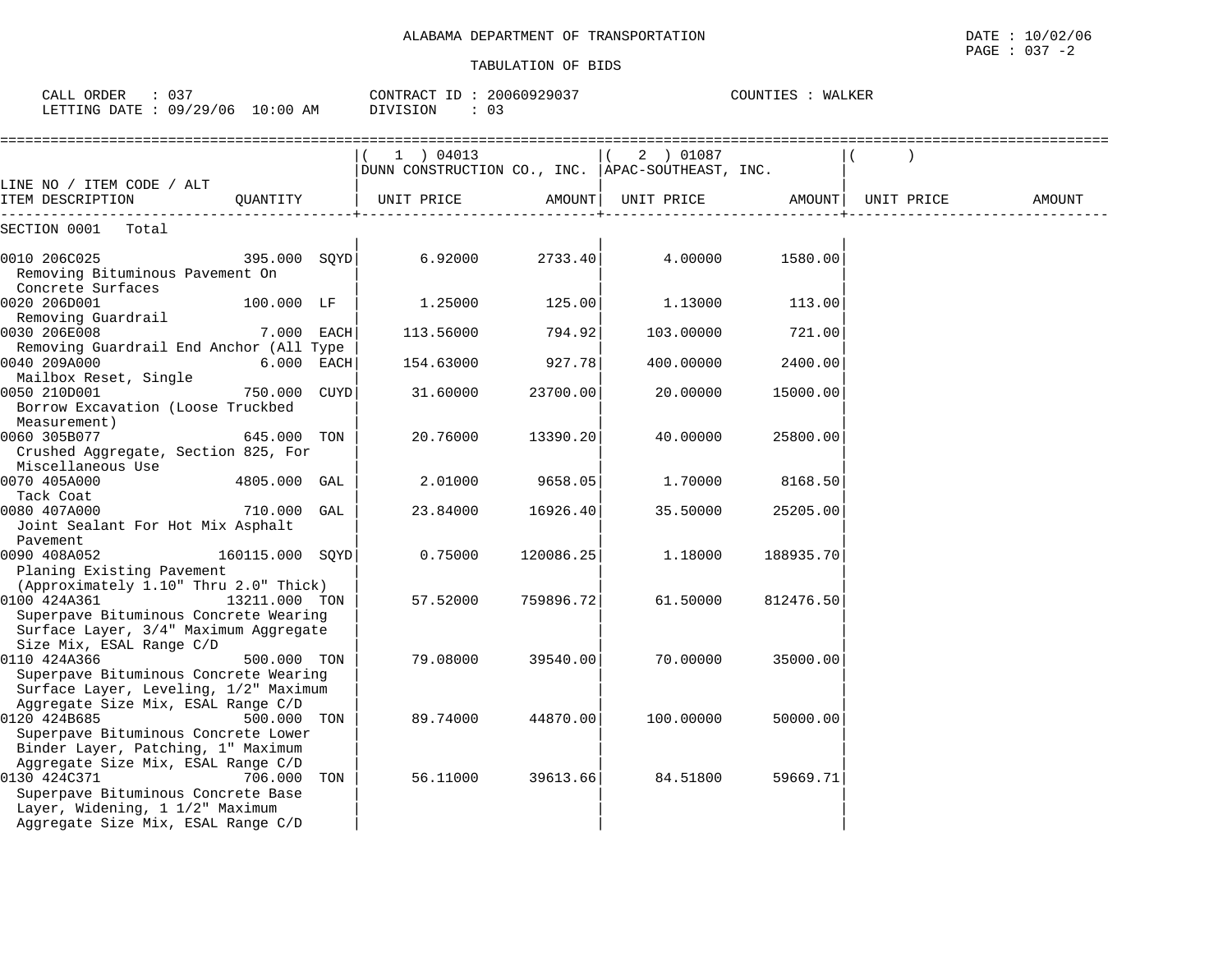| $\sim$ $\sim$ $\sim$<br>ORDER<br>CALL<br>ັບມ |            | CONTRACT ID: | 20060929037 | COUNTIES<br>WALKER |
|----------------------------------------------|------------|--------------|-------------|--------------------|
| : 09/29/06<br>LETTING DATE                   | $10:00$ AM | DIVISION     |             |                    |

|                                                                                                     |                      |      | (1) 04013<br>DUNN CONSTRUCTION CO., INC. APAC-SOUTHEAST, INC. |                       | $(2)$ 01087          |          |                                       |  |
|-----------------------------------------------------------------------------------------------------|----------------------|------|---------------------------------------------------------------|-----------------------|----------------------|----------|---------------------------------------|--|
| LINE NO / ITEM CODE / ALT<br>ITEM DESCRIPTION    QUANTITY      UNIT PRICE    AMOUNT                 |                      |      |                                                               |                       |                      |          | UNIT PRICE AMOUNT   UNIT PRICE AMOUNT |  |
| 0140 600A000<br>Mobilization                                                                        |                      | LUMP | 32772.77000 32772.77                                          | -------------+------- | 16500.00000 16500.00 |          |                                       |  |
| 0150 630A001<br>Steel Beam Guardrail, Class A, Type 2                                               | $100.000$ LF         |      | $27.25000$ 2725.00                                            |                       | 24.72000 2472.00     |          |                                       |  |
| 0160 630C050<br>Guardrail End Anchor, Type 20 Series                                                | 7.000 EACH           |      | 2668.61000                                                    |                       | 18680.27 2420.50000  | 16943.50 |                                       |  |
| 0170 650A000<br>Topsoil                                                                             | 150.000 CUYD         |      | 37.25000                                                      | 5587.50               | 45.15000             | 6772.50  |                                       |  |
| 0180 652A100<br>Seeding                                                                             | 1.000 ACRE           |      | 1802.50000                                                    | 1802.50               | 1545.00000           | 1545.00  |                                       |  |
| 0190 656A010<br>Mulching                                                                            | 1.000 ACRE           |      | 1802.50000                                                    | 1802.50               | 1545.00000           | 1545.00  |                                       |  |
| 0200 665F000<br>Hay Bales                                                                           | $50.000$ EACH        |      | 6.01000                                                       | 300.50                | 10.30000             | 515.00   |                                       |  |
| 0210 665J000<br>Silt Fence, Type A                                                                  | 150.000 LF           |      | 8.66000                                                       | 1299.00               | 6.18000              | 927.00   |                                       |  |
| 0220 6650001<br>Silt Fence Removal                                                                  | 150.000 LF           |      | 5.47000                                                       | 820.50                | 1.03000              | 154.50   |                                       |  |
| 0230 666A001<br>Pest Control Treatment                                                              | $1.000$ ACRE         |      | 600.84000                                                     | 600.84                | 30.90000             | 30.90    |                                       |  |
| 0240 701A028<br>Solid White, Class 2, Type A Traffic<br>Stripe (0.06" Thick) (6" Wide)              | 19.000 MILE          |      | 2111.94000 40126.86                                           |                       | 1925.00000           | 36575.00 |                                       |  |
| 0250 701A046<br>Broken Yellow, Class 2, Type A Traffic<br>Stripe (0.09" Thick) (6" Wide)            | $5.000$ MILE         |      | 1255.74000 6278.70                                            |                       | 1144.50000           | 5722.50  |                                       |  |
| 0260 701A048 16.000 MILE<br>Solid Yellow, Class 2, Type A Traffic<br>Stripe (0.09" Thick) (6" Wide) |                      |      | 2384.72000                                                    | 38155.52              | 2184.85000           | 34957.60 |                                       |  |
| 0270 701C000                                                                                        | $9.000$ MILE         |      | 817.62000 7358.58                                             |                       | 749.10000            | 6741.90  |                                       |  |
| Broken Temporary Traffic Stripe<br>0280 701C001 69.000 MILE                                         |                      |      | 885.75000                                                     | 61116.75              | 811.50000            | 55993.50 |                                       |  |
| Solid Temporary Traffic Stripe<br>0290 701G125<br>Solid White, Class 3W, Type A Traffic             | $676.000$ LF         |      | 5.68000                                                       | 3839.68               | 5.20000              | 3515.20  |                                       |  |
| Stripe (6" Wide)<br>0300 701G129<br>Broken Yellow, Class 3W, Type A Traffic<br>Stripe (6" Wide)     | $190.000$ LF $\vert$ |      | 5.68000                                                       | 1079.20               | 5.20000              | 988.00   |                                       |  |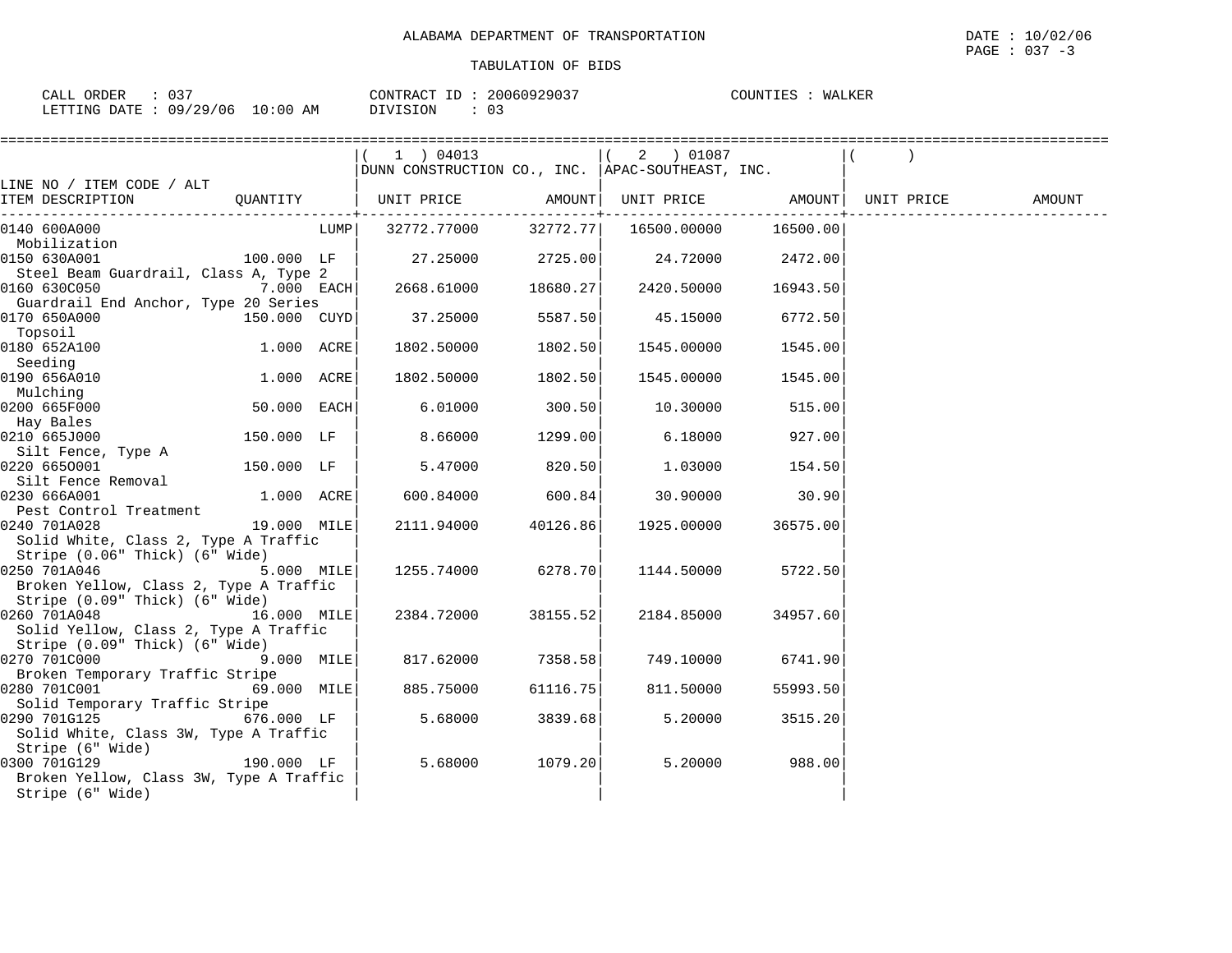| ז ה ה<br>ORDER<br>$   -$<br>$\Delta$ I<br>ັບວ<br>للتحم |                                            | 20060929037<br>CONTRACT<br>$ -$ | <b>MATIZED</b><br>COUNTIES<br>WALKEI |
|--------------------------------------------------------|--------------------------------------------|---------------------------------|--------------------------------------|
| /29/06<br>$\cap$ Q $\prime$<br>DATE<br>LETTING         | $\cdot$ $\cap$ $\cap$<br>AΜ<br>ប្រះបច<br>∸ | $\sim$ $\sim$<br>DIVISION<br>ັບ |                                      |

|                                                                                |               |      | $1$ ) 04013<br>DUNN CONSTRUCTION CO., INC. APAC-SOUTHEAST, INC. |                | 2 ) 01087 |                |            |        |      |
|--------------------------------------------------------------------------------|---------------|------|-----------------------------------------------------------------|----------------|-----------|----------------|------------|--------|------|
| LINE NO / ITEM CODE / ALT<br>ITEM DESCRIPTION                                  | OUANTITY      |      | UNIT PRICE AMOUNT  UNIT PRICE AMOUNT                            |                |           |                | UNIT PRICE | AMOUNT |      |
| 0310 701G133<br>Solid Yellow, Class 3W, Type A Traffic<br>Stripe (6" Wide)     | 296.000 LF    |      | 5.68000                                                         | 1681.28        | 5.20000   | 1539.20        |            |        |      |
| 0320 701H001<br>Solid Traffic Stripe Removed (Plastic)                         | 1014.000 LF   |      | 1,70000                                                         | 1723.80        | 1.56000   | 1581.84        |            |        |      |
| 0330 701H006<br>Broken Traffic Stripe Removed (Plastic)                        | 338.000 LF    |      | 2.27000                                                         | 767.26         | 2.08000   | 703.04         |            |        |      |
| $668.000$ SQFT<br>0340 703A002<br>Traffic Control Markings, Class 2, Type<br>A |               |      | 4.54000                                                         | 3032.72        | 4.16000   | 2778.88        |            |        |      |
| 0350 703B002<br>ا 129.000 SOFT<br>Traffic Control Legends, Class 2, Type       |               |      | 5.68000                                                         | 732.72         | 5.20000   | 670.80         |            |        |      |
| 0360 703D001<br>Temporary Traffic Control Markings                             | 549.000 SOFT  |      | 2.27000                                                         | 1246.23        | 2.08000   | 1141.92        |            |        |      |
| 0370 705A032<br>Pavement Markers, Class A-H, Type 1-B                          | 222.000 EACH  |      | 6.25000                                                         | 1387.50        | 5.72000   | 1269.84        |            |        |      |
| 0380 705A037<br>Pavement Markers, Class A-H, Type 2-D                          | 1069.000 EACH |      | 6.25000                                                         | 6681.25        | 5.72000   | 6114.68        |            |        |      |
| 0390 740B000<br>Construction Signs                                             | 730.000 SQFT  |      | 8.41000                                                         | 6139.30        | 7.65000   | 5584.50        |            |        |      |
| 0400 740E000<br>Cones (36 Inches High)                                         | 350.000 EACH  |      | 1,20000                                                         | 420.00         | 15.00000  | 5250.00        |            |        |      |
| 0410 740M001<br>Ballast For Cone                                               | 350.000 EACH  |      | 1,20000                                                         | 420.00         | 9.00000   | 3150.00        |            |        |      |
| 0420 998A000<br>Construction Fuel (Maximum Bid Limited<br>To \$71,000.00)      |               | LUMP | 0.00000                                                         | 0.00           | 0.00000   | 0.00           |            |        |      |
| SECTION TOTALS                                                                 |               |      |                                                                 | \$1,320,841.11 |           | \$1,446,753.21 |            |        | 0.00 |
| CONTRACT TOTALS                                                                |               |      |                                                                 | \$1,320,841.11 |           | \$1,446,753.21 |            |        |      |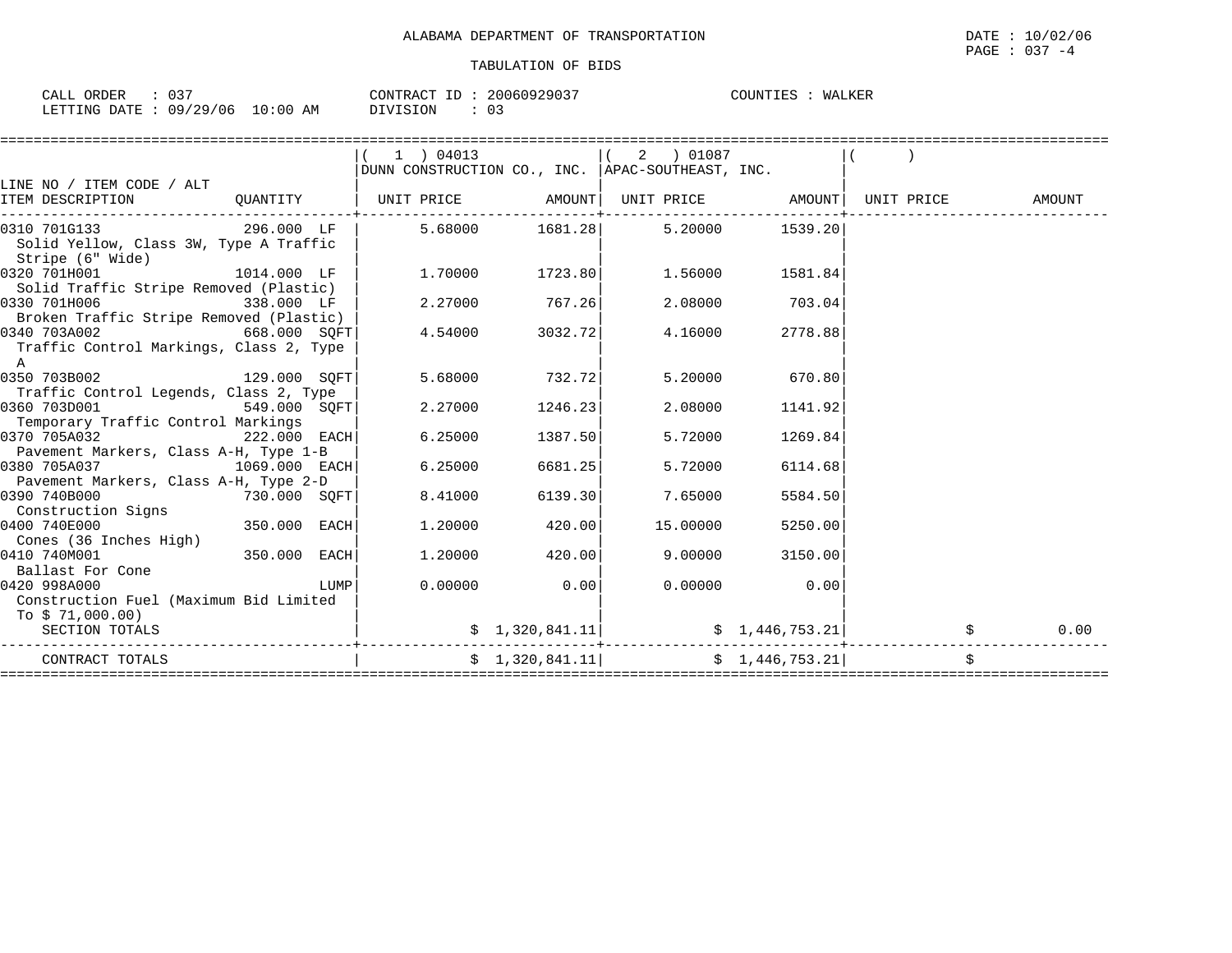# $\texttt{PAGE}$  : 038 -1

|                                                                                                                                  | CALL ORDER                                          | : 038<br>LETTING DATE : 09/29/06 10:00 AM | CONTRACT ID: 20060929038<br>$\therefore$ 08<br>DIVISION |  | COUNTIES : MARENGO |                   |
|----------------------------------------------------------------------------------------------------------------------------------|-----------------------------------------------------|-------------------------------------------|---------------------------------------------------------|--|--------------------|-------------------|
| CONTRACT DESCRIPTION :<br>for constructing the Drainage Repair on SR-69 at a culvert<br>outlet south of Putnam. Length 0.047 mi. | (available days)<br>PROJECT(S) : 99-408-462-069-622 |                                           |                                                         |  |                    |                   |
| RANK                                                                                                                             | VENDOR NO./NAME                                     |                                           |                                                         |  | TOTAL<br>BID       | % OVER<br>LOW BID |
|                                                                                                                                  | 02109                                               | BURNETT CIVIL CONTRACTING, LLC            |                                                         |  | 99,020.03          | 100.0000%         |
| 2                                                                                                                                | 18005                                               | GRADY RALLS & SONS, INC.                  |                                                         |  | 111,872.01         | 112.9792%         |
|                                                                                                                                  | 10026                                               | JRD CONTRACTING, INC.                     |                                                         |  | 116,169.98         | 117.3197%         |
|                                                                                                                                  | 03047                                               | CARTER'S CONTRACTING SERVICES, INC.       |                                                         |  | 119,353.50         | 120.5347%         |
| 5.                                                                                                                               | 03104                                               | CARCEL & G. CONSTRUCTION, LLC             |                                                         |  | 125,583.25         | 126.8261%         |
| 6                                                                                                                                | 18024                                               | RACON, INC.                               |                                                         |  | 137,043.00         | 138.3993%         |
|                                                                                                                                  | 07508                                               | GILCO CONTRACTING, INC.                   |                                                         |  | 161,759.79         | 163.3607%         |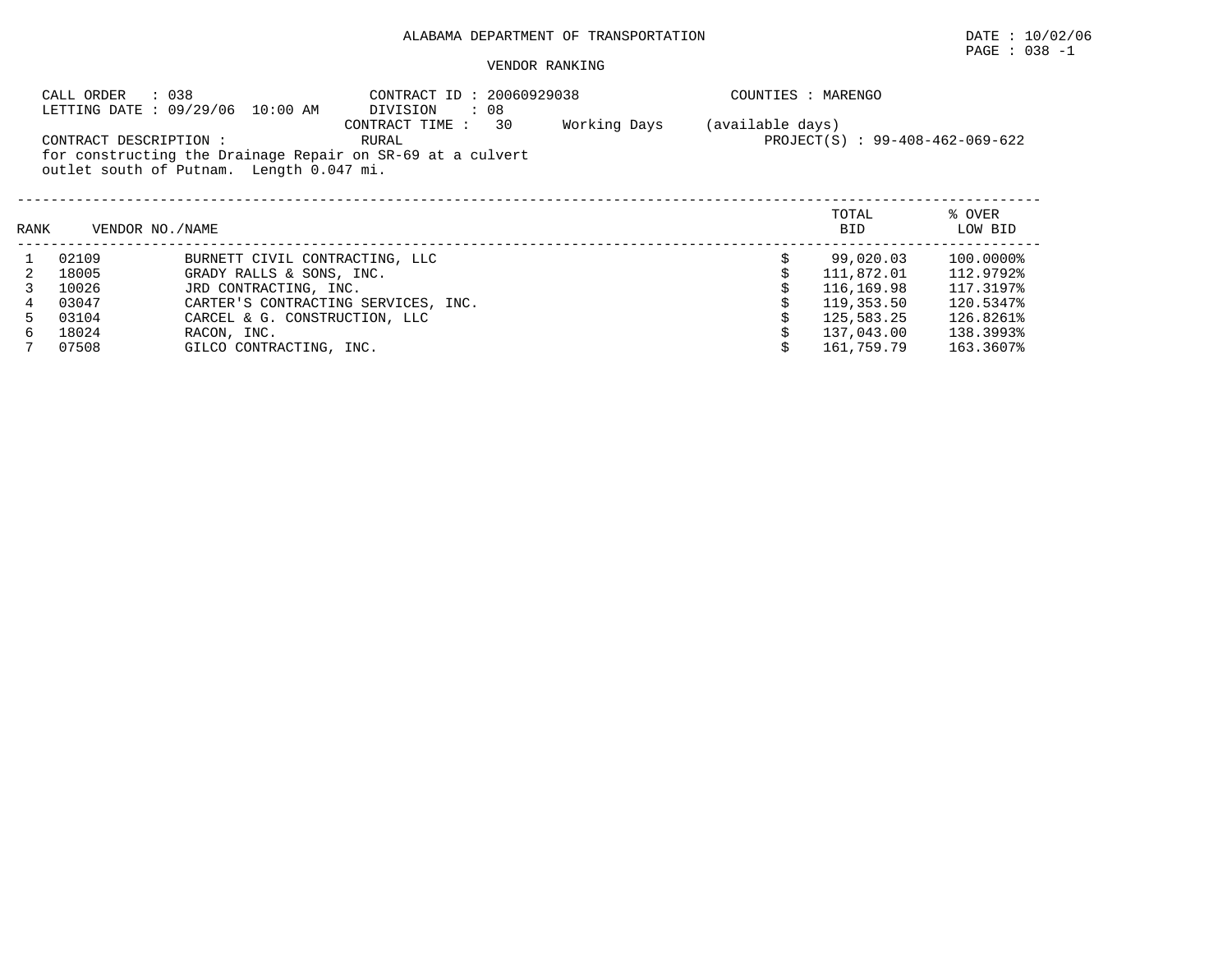#### $\texttt{PAGE}$  : 038 -2 TABULATION OF BIDS

| ORDER<br>CALL | へっく<br>ی د ن |               | T <sub>D</sub><br>CONTRACT<br>⊥ | 20060929038 | COUNTIES | MARENGC<br>$\cdots$ |
|---------------|--------------|---------------|---------------------------------|-------------|----------|---------------------|
| LETTING DATE  | 09/29/06     | LO : 00<br>AM | DIVISION                        | 08          |          |                     |

|                                               |              |      | 1 ) 02109   |          | 2 ) 18005                                               |          | 3 ) 10026             |          |
|-----------------------------------------------|--------------|------|-------------|----------|---------------------------------------------------------|----------|-----------------------|----------|
|                                               |              |      |             |          | BURNETT CIVIL CONTRACTING, $ $ GRADY RALLS & SONS, INC. |          | JRD CONTRACTING, INC. |          |
| LINE NO / ITEM CODE / ALT<br>ITEM DESCRIPTION | OUANTITY     |      | UNIT PRICE  |          | UNIT PRICE                                              | AMOUNT   | UNIT PRICE            |          |
|                                               |              |      |             | AMOUNT   |                                                         |          |                       | AMOUNT   |
| SECTION 0001<br>Total                         |              |      |             |          |                                                         |          |                       |          |
| 0010 201A002                                  |              | LUMP | 4000.00000  | 4000.00  | 4000.00000                                              | 4000.00  | 4000.00000            | 4000.00  |
| Clearing And Grubbing (Maximum                |              |      |             |          |                                                         |          |                       |          |
| Allowable Bid $$4,000.00$ Per Acre)           |              |      |             |          |                                                         |          |                       |          |
| 0020 210A000                                  | 579.000      | CUYD | 8.00000     | 4632.00  | 15,00000                                                | 8685.00  | 1,00000               | 579.00   |
| Unclassified Excavation                       |              |      |             |          |                                                         |          |                       |          |
| 0030 210D000                                  | 970.000      | CUYD | 15.00000    | 14550.00 | 25.00000                                                | 24250.00 | 4.00000               | 3880.00  |
| Borrow Excavation                             |              |      |             |          |                                                         |          |                       |          |
| 0040 600A000                                  |              | LUMP | 12000.00000 | 12000.00 | 5000.00000                                              | 5000.00  | 39759.98000           | 39759.98 |
| Mobilization                                  |              |      |             |          |                                                         |          |                       |          |
| 0050 610C001                                  | 1377.000     | TON  | 33.39000    | 45978.03 | 35.00000                                                | 48195.00 | 30.00000              | 41310.00 |
| Loose Riprap, Class 2                         |              |      |             |          |                                                         |          |                       |          |
| 0060 610D003                                  | 794.000      | SQYD | 2.00000     | 1588.00  | 2.00000                                                 | 1588.00  | 5.00000               | 3970.00  |
| Filter Blanket, Geotextile                    |              |      |             |          |                                                         |          |                       |          |
| 0070 636A004                                  | 250.000 LF   |      | 4.50000     | 1125.00  | 10.00000                                                | 2500.00  | 25.00000              | 6250.00  |
| Barbed Wire Fence, 4 Strands, 4 Feet          |              |      |             |          |                                                         |          |                       |          |
| High (Metal Post)                             |              |      |             |          |                                                         |          |                       |          |
| 0080 652A100                                  | 1.000 ACRE   |      | 650.00000   | 650.00   | 1500.00000                                              | 1500.00  | 400.00000             | 400.00   |
| Seeding                                       |              |      |             |          |                                                         |          |                       |          |
| 0090 656A010                                  | 1.000 ACRE   |      | 1200.00000  | 1200.00  | 1500.00000                                              | 1500.00  | 400.00000             | 400.00   |
| Mulching                                      |              |      |             |          |                                                         |          |                       |          |
| 0100 659A036                                  | 670.000 SOYD |      | 6.00000     | 4020.00  | 4.00000                                                 | 2680.00  | 10,00000              | 6700.00  |
| Rolled Erosion Control Product, Type          |              |      |             |          |                                                         |          |                       |          |
| (2D)<br>0110 665J000                          |              |      |             | 750.00   |                                                         |          |                       |          |
|                                               | 250.000 LF   |      | 3.00000     |          | 6.00000                                                 | 1500.00  | 5.00000               | 1250.00  |
| Silt Fence, Type A<br>0120 6650001            | 250.000 LF   |      | 0.00000     | 0.00     | 1,00000                                                 | 250.00   | 2.00000               | 500.00   |
| Silt Fence Removal                            |              |      |             |          |                                                         |          |                       |          |
| 0130 6650001                                  | 200.000 LF   |      | 6.75000     | 1350.00  | 7.50000                                                 | 1500.00  | 10,00000              | 2000.00  |
| 20 Inch Wattle                                |              |      |             |          |                                                         |          |                       |          |
| 0140 666A001                                  | 1.000        | ACRE | 35.00000    | 35.00    | 0.01000                                                 | 0.01     | 50.00000              | 50.00    |
| Pest Control Treatment                        |              |      |             |          |                                                         |          |                       |          |
| 0150 680A000                                  |              | LUMP | 3000.00000  | 3000.00  | 1500.00000                                              | 1500.00  | 2500.00000            | 2500.00  |
| Engineering Controls                          |              |      |             |          |                                                         |          |                       |          |
| 0160 740B000                                  | 252.000      | SQFT | 8.50000     | 2142.00  | 12.00000                                                | 3024.00  | 10.00000              | 2520.00  |
| Construction Signs                            |              |      |             |          |                                                         |          |                       |          |
| 0170 740E000                                  | 100.000      | EACH | 13,00000    | 1300.00  | 10.00000                                                | 1000.00  | 1,00000               | 100.00   |
| Cones (36 Inches High)                        |              |      |             |          |                                                         |          |                       |          |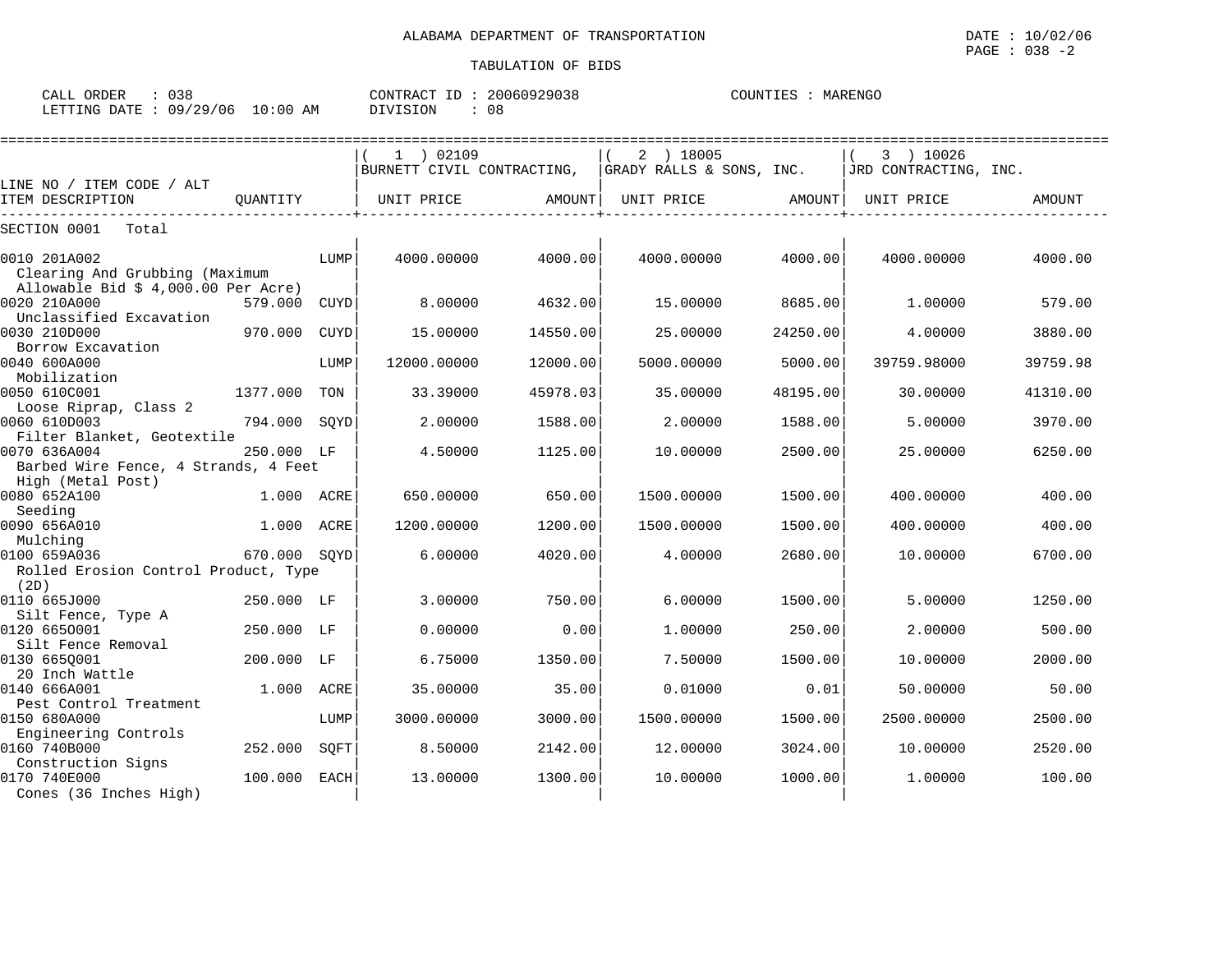| 038<br>CALL ORDER               |          | CONTRACT ID: 20060929038 | COUNTIES : MARENGO |
|---------------------------------|----------|--------------------------|--------------------|
| LETTING DATE: 09/29/06 10:00 AM | DIVISION | 08                       |                    |

| / ITEM CODE / ALT<br>LINE NO /                                          |          |      | 02109<br>BURNETT CIVIL CONTRACTING. |           | 18005<br>2<br>GRADY RALLS & SONS, INC. |             | 10026<br>3<br>JRD CONTRACTING, INC. |            |
|-------------------------------------------------------------------------|----------|------|-------------------------------------|-----------|----------------------------------------|-------------|-------------------------------------|------------|
| ITEM DESCRIPTION                                                        | OUANTITY |      | UNIT PRICE                          | AMOUNT    | UNIT PRICE                             | AMOUNT      | UNIT PRICE                          | AMOUNT     |
| 0180 740M001<br>Ballast For Cone                                        | 100.000  | EACH | 7.00000                             | 700.00    | 2.00000                                | 200.00      | 0.01000                             | 1.00       |
| 0190 998A000<br>Construction Fuel (Maximum Bid Limited<br>To $$3,200$ ) |          | LUMP | 0.00000                             | 0.00      | 3000.00000                             | 3000.00     | 0.00000                             | 0.00       |
| SECTION TOTALS                                                          |          |      |                                     | 99,020.03 |                                        | 111,872.01  |                                     | 116,169.98 |
| CONTRACT TOTALS                                                         |          |      |                                     | 99,020.03 |                                        | 111, 872.01 |                                     | 116,169.98 |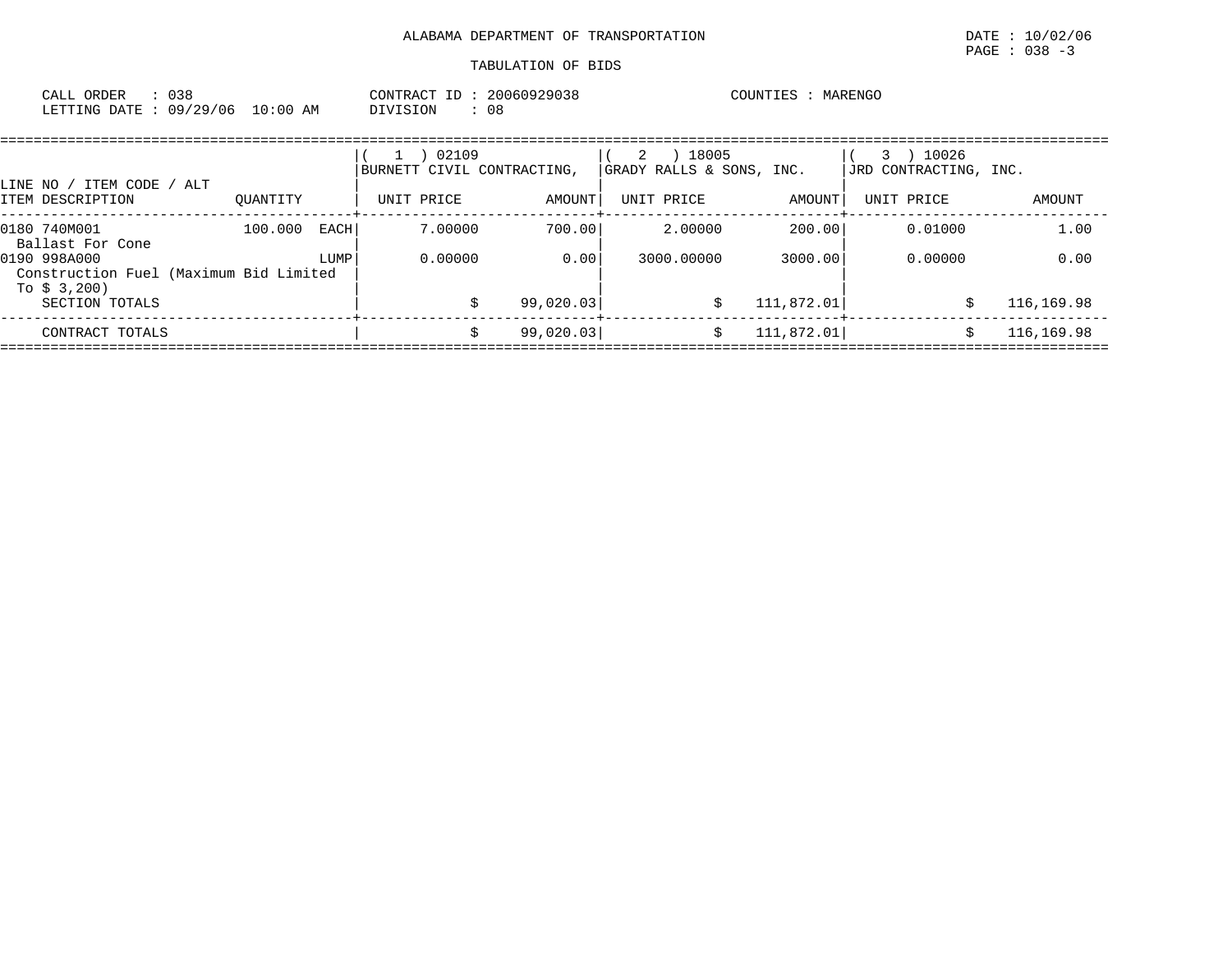| ORDER<br>CALL.   | u s o    |                                     | CONTRA( | 060929038<br>ה ה ר<br>2.11' | MARENGO<br>COUNTIES<br>MAR |
|------------------|----------|-------------------------------------|---------|-----------------------------|----------------------------|
| RTTING DATE<br>ᅭ | 09/29/06 | :00<br>$\sim$<br>ΑM<br>$\mathbf{u}$ | ION     | 08                          |                            |

|                                                |              |             | 4 03047                     |               | 03104<br>5  |                             | ) 18024<br>6 |          |
|------------------------------------------------|--------------|-------------|-----------------------------|---------------|-------------|-----------------------------|--------------|----------|
|                                                |              |             | CARTER'S CONTRACTING SERVIC |               |             | CARCEL & G. CONSTRUCTION, L | RACON, INC.  |          |
| LINE NO / ITEM CODE / ALT                      |              |             |                             |               |             |                             |              |          |
| ITEM DESCRIPTION                               | OUANTITY     |             | UNIT PRICE                  | <b>AMOUNT</b> | UNIT PRICE  | AMOUNT                      | UNIT PRICE   | AMOUNT   |
| SECTION 0001<br>Total                          |              |             |                             |               |             |                             |              |          |
| 0010 201A002<br>Clearing And Grubbing (Maximum |              | LUMP        | 4000.00000                  | 4000.00       | 4000.00000  | 4000.00                     | 4000.00000   | 4000.00  |
| Allowable Bid \$ 4,000.00 Per Acre)            |              |             |                             |               |             |                             |              |          |
| 0020 210A000                                   | 579.000      | CUYD        | 8,00000                     | 4632.00       | 7.25000     | 4197.75                     | 12,00000     | 6948.00  |
| Unclassified Excavation                        |              |             |                             |               |             |                             |              |          |
| 0030 210D000                                   | 970.000      | <b>CUYD</b> | 11.00000                    | 10670.00      | 9.25000     | 8972.50                     | 15.00000     | 14550.00 |
| Borrow Excavation                              |              |             |                             |               |             |                             |              |          |
| 0040 600A000<br>Mobilization                   |              | LUMP        | 5000.00000                  | 5000.00       | 12000.00000 | 12000.00                    | 25000.00000  | 25000.00 |
| 0050 610C001                                   | 1377.000     | TON         | 45.50000                    | 62653.50      | 54.00000    | 74358.00                    | 40.00000     | 55080.00 |
| Loose Riprap, Class 2                          |              |             |                             |               |             |                             |              |          |
| 0060 610D003                                   | 794.000      | SOYD        | 4.00000                     | 3176.00       | 3.25000     | 2580.50                     | 5.00000      | 3970.00  |
| Filter Blanket, Geotextile                     |              |             |                             |               |             |                             |              |          |
| 0070 636A004                                   | 250.000 LF   |             | 6.50000                     | 1625.00       | 9.00000     | 2250.00                     | 7.50000      | 1875.00  |
| Barbed Wire Fence, 4 Strands, 4 Feet           |              |             |                             |               |             |                             |              |          |
| High (Metal Post)                              |              |             |                             |               |             |                             |              |          |
| 0080 652A100                                   | 1.000 ACRE   |             | 1000.00000                  | 1000.00       | 1250.00000  | 1250.00                     | 2500.00000   | 2500.00  |
| Seeding<br>0090 656A010                        | 1.000        | ACRE        | 1000.00000                  | 1000.00       | 1250.00000  | 1250.00                     | 2500.00000   | 2500.00  |
| Mulching                                       |              |             |                             |               |             |                             |              |          |
| 0100 659A036                                   | 670.000 SOYD |             | 5.00000                     | 3350.00       | 3.00000     | 2010.00                     | 5.00000      | 3350.00  |
| Rolled Erosion Control Product, Type<br>(2D)   |              |             |                             |               |             |                             |              |          |
| 0110 665J000                                   | 250.000 LF   |             | 5.00000                     | 1250.00       | 4.85000     | 1212.50                     | 5.00000      | 1250.00  |
| Silt Fence, Type A                             |              |             |                             |               |             |                             |              |          |
| 0120 6650001                                   | 250.000 LF   |             | 2.50000                     | 625.00        | 1,00000     | 250.00                      | 5.00000      | 1250.00  |
| Silt Fence Removal                             |              |             |                             |               |             |                             |              |          |
| 0130 6650001                                   | 200.000 LF   |             | 10.00000                    | 2000.00       | 7.90000     | 1580.00                     | 15.00000     | 3000.00  |
| 20 Inch Wattle                                 |              |             |                             |               |             |                             |              |          |
| 0140 666A001                                   | 1,000        | ACRE        | 1000.00000                  | 1000.00       | 100.00000   | 100.00                      | 50.00000     | 50.00    |
| Pest Control Treatment<br>0150 680A000         |              | LUMP        | 8000.00000                  | 8000.00       | 1000.00000  | 1000.00                     | 5000.00000   | 5000.00  |
| Engineering Controls                           |              |             |                             |               |             |                             |              |          |
| 0160 740B000                                   | 252.000      | SOFT        | 8.00000                     | 2016.00       | 11,00000    | 2772.00                     | 10.00000     | 2520.00  |
| Construction Signs                             |              |             |                             |               |             |                             |              |          |
| 0170 740E000                                   | 100.000      | <b>EACH</b> | 16.56000                    | 1656.00       | 15.00000    | 1500.00                     | 5.00000      | 500.00   |
| Cones (36 Inches High)                         |              |             |                             |               |             |                             |              |          |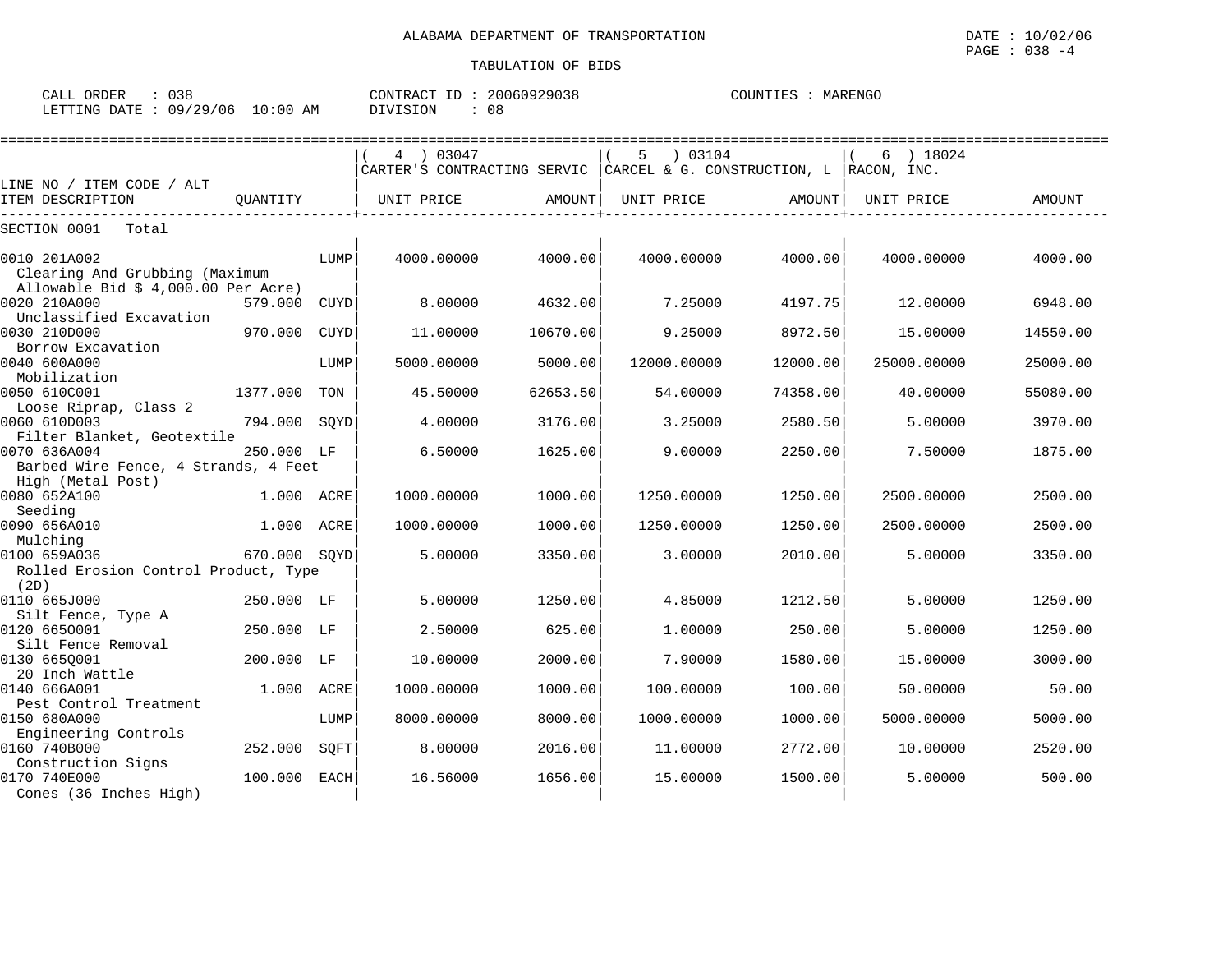| : 038<br>CALL ORDER             | CONTRACT ID: 20060929038 | COUNTIES : MARENGO |
|---------------------------------|--------------------------|--------------------|
| LETTING DATE: 09/29/06 10:00 AM | DIVISION<br>08           |                    |

| ITEM CODE<br>LINE NO /                                                    | / ALT    |      | 03047<br>4<br>CARTER'S CONTRACTING SERVIC |             | 03104<br>5.<br>CARCEL & G. CONSTRUCTION, L |             | 18024<br>6)<br> RACON, INC. |            |
|---------------------------------------------------------------------------|----------|------|-------------------------------------------|-------------|--------------------------------------------|-------------|-----------------------------|------------|
| ITEM DESCRIPTION                                                          | OUANTITY |      | UNIT PRICE                                | AMOUNT      | UNIT PRICE                                 | AMOUNT      | UNIT PRICE                  | AMOUNT     |
| 0180 740M001<br>Ballast For Cone                                          | 100.000  | EACH | 25.00000                                  | 2500.00     | 11,00000                                   | 1100.00     | 5,00000                     | 500.00     |
| 0190 998A000<br>Construction Fuel (Maximum Bid Limited<br>To $\sin 3.200$ |          | LUMP | 3200.00000                                | 3200.00     | 3200.00000                                 | 3200.00     | 3200.00000                  | 3200.00    |
| SECTION TOTALS                                                            |          |      |                                           | 119, 353.50 |                                            | 125, 583.25 |                             | 137,043.00 |
| CONTRACT TOTALS                                                           |          |      | S                                         | 119, 353.50 | S                                          | 125, 583.25 |                             | 137,043.00 |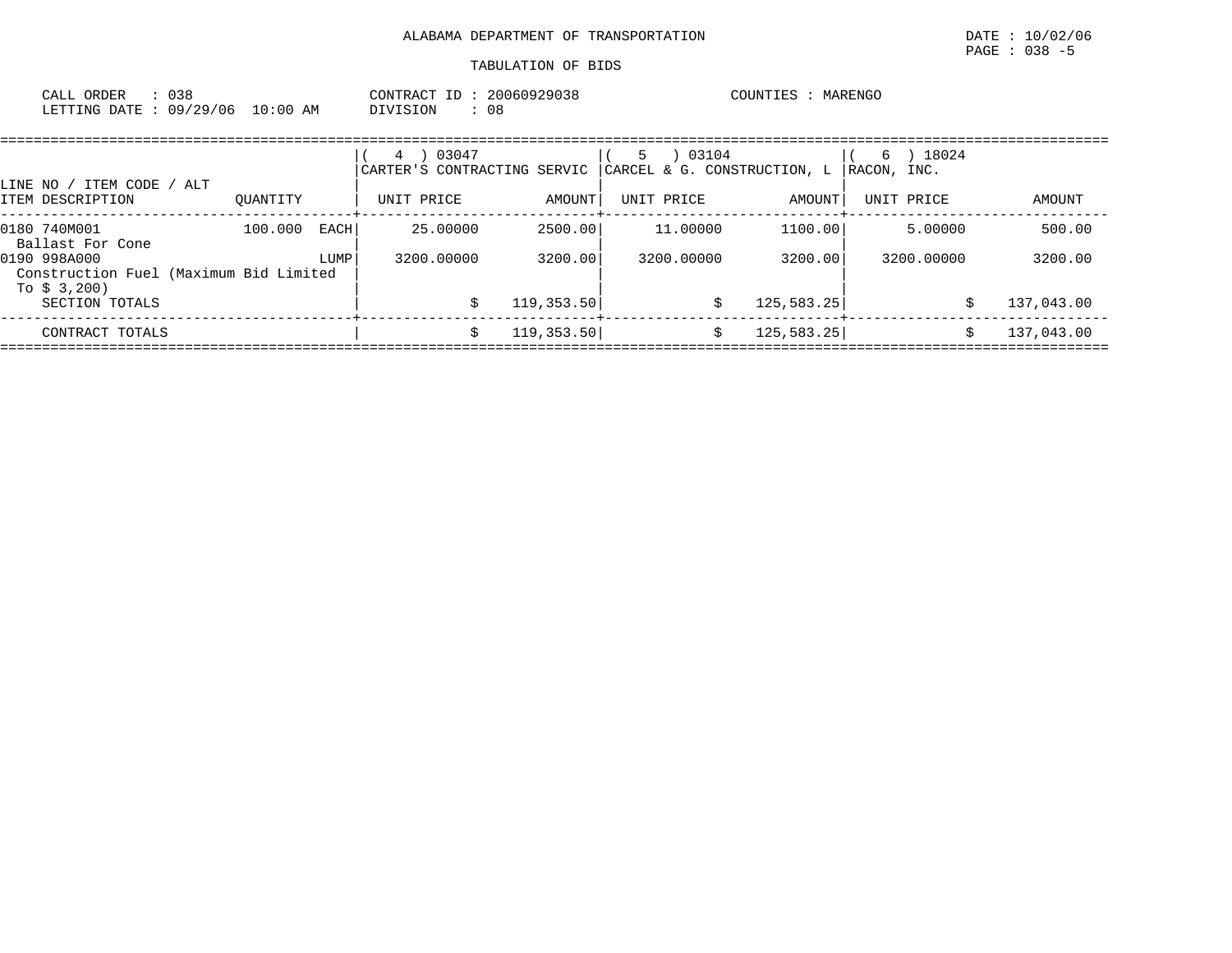#### TABULATION OF BIDS

 $\texttt{PAGE}$  : 038 -6

| CALL ORDER : 038<br>LETTING DATE : 09/29/06 10:00 AM                                  |              |      | CONTRACT ID: 20060929038<br>DIVISION<br>: 08 |          |            | COUNTIES : MARENGO |            |        |
|---------------------------------------------------------------------------------------|--------------|------|----------------------------------------------|----------|------------|--------------------|------------|--------|
|                                                                                       |              |      | $(7)$ 07508<br>GILCO CONTRACTING, INC.       |          |            |                    |            |        |
| LINE NO / ITEM CODE / ALT<br>ITEM DESCRIPTION<br>---------------                      | OUANTITY     |      | UNIT PRICE                                   | AMOUNT   | UNIT PRICE | AMOUNT             | UNIT PRICE | AMOUNT |
| SECTION 0001 Total                                                                    |              |      |                                              |          |            |                    |            |        |
| 0010 201A002<br>Clearing And Grubbing (Maximum<br>Allowable Bid $$4,000.00$ Per Acre) |              | LUMP | 4000.00000                                   | 4000.00  |            |                    |            |        |
| 0020 210A000<br>Unclassified Excavation                                               | 579.000 CUYD |      | 8.40000                                      | 4863.60  |            |                    |            |        |
| 0030 210D000<br>Borrow Excavation                                                     | 970.000 CUYD |      | 22.25000                                     | 21582.50 |            |                    |            |        |
| 0040 600A000<br>Mobilization                                                          |              | LUMP | 33765.59000                                  | 33765.59 |            |                    |            |        |
| 0050 610C001<br>Loose Riprap, Class 2                                                 | 1377.000 TON |      | 41.88000                                     | 57668.76 |            |                    |            |        |
| 0060 610D003<br>Filter Blanket, Geotextile                                            | 794.000 SQYD |      | 2.81000                                      | 2231.14  |            |                    |            |        |
| 0070 636A004<br>Barbed Wire Fence, 4 Strands, 4 Feet                                  | 250.000 LF   |      | 18.00000                                     | 4500.00  |            |                    |            |        |
| High (Metal Post)                                                                     |              |      |                                              |          |            |                    |            |        |
| 0080 652A100<br>Seeding                                                               | 1.000 ACRE   |      | 1200.00000                                   | 1200.00  |            |                    |            |        |
| 0090 656A010                                                                          | 1.000 ACRE   |      | 1200.00000                                   | 1200.00  |            |                    |            |        |
| Mulching<br>0100 659A036                                                              | 670.000 SOYD |      | 2.40000                                      | 1608.00  |            |                    |            |        |
| Rolled Erosion Control Product, Type<br>(2D)                                          |              |      |                                              |          |            |                    |            |        |
| 0110 665J000                                                                          | 250.000 LF   |      | 4.50000                                      | 1125.00  |            |                    |            |        |
| Silt Fence, Type A                                                                    |              |      |                                              |          |            |                    |            |        |
| 0120 6650001                                                                          | 250.000 LF   |      | 2.40000                                      | 600.00   |            |                    |            |        |
| Silt Fence Removal<br>0130 665Q001                                                    | 200.000 LF   |      | 11.89000                                     | 2378.00  |            |                    |            |        |
| 20 Inch Wattle                                                                        |              |      |                                              |          |            |                    |            |        |
| 0140 666A001                                                                          | 1.000 ACRE   |      | 36.00000                                     | 36.00    |            |                    |            |        |
| Pest Control Treatment                                                                |              |      |                                              |          |            |                    |            |        |
| 0150 680A000                                                                          |              | LUMP | 16562.00000                                  | 16562.00 |            |                    |            |        |
| Engineering Controls<br>0160 740B000                                                  | 252.000 SOFT |      | 9.60000                                      | 2419.20  |            |                    |            |        |
| Construction Signs                                                                    |              |      |                                              |          |            |                    |            |        |
| 0170 740E000<br>Cones (36 Inches High)                                                | 100.000 EACH |      | 16.20000                                     | 1620.00  |            |                    |            |        |
|                                                                                       |              |      |                                              |          |            |                    |            |        |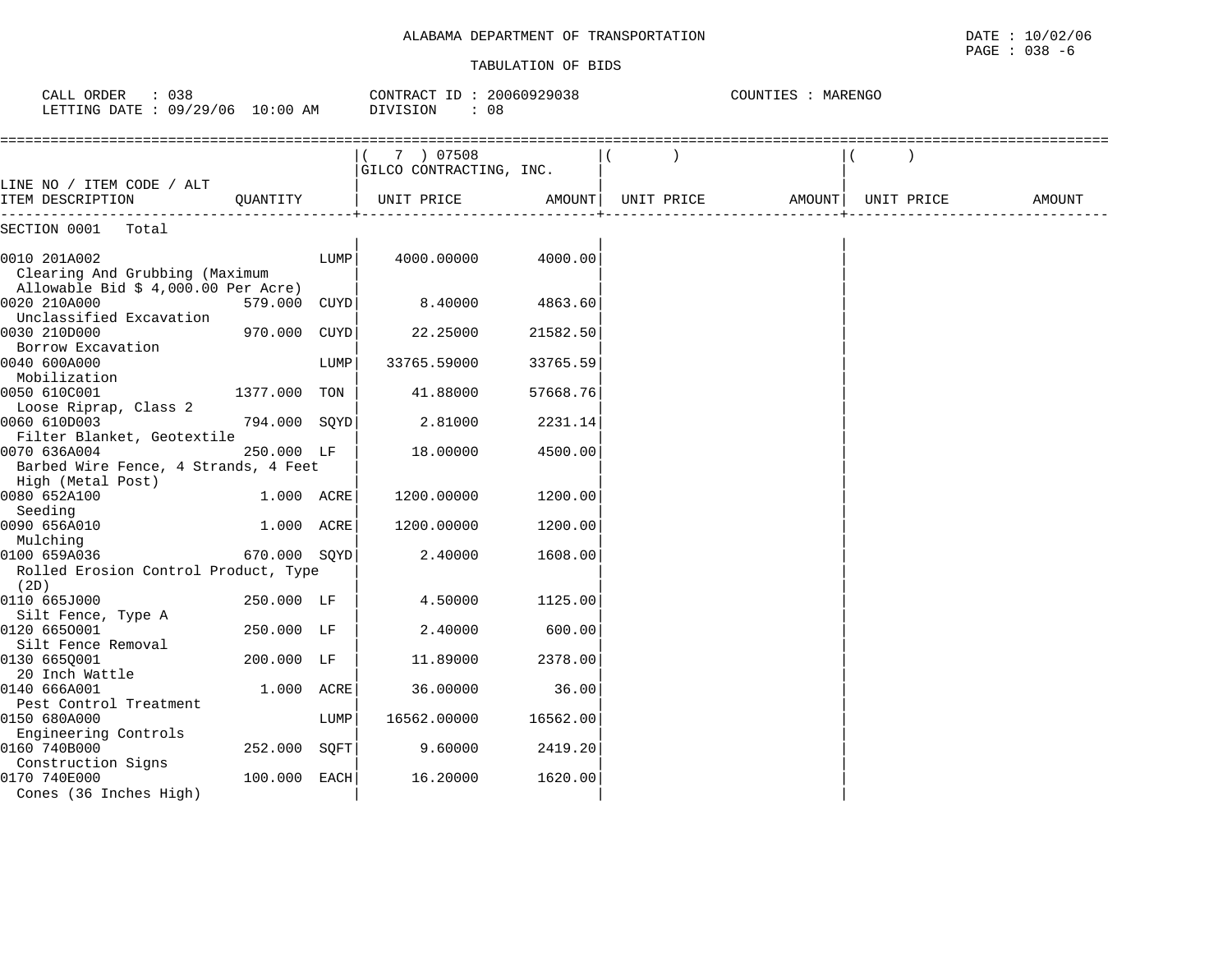| CALL ORDER : 038<br>LETTING DATE : 09/29/06 10:00 AM                                                                         |  |          |                | CONTRACT ID: 20060929038<br>: 08<br>DIVISION       |                                  |  | COUNTIES : MARENGO |            |            |  |        |
|------------------------------------------------------------------------------------------------------------------------------|--|----------|----------------|----------------------------------------------------|----------------------------------|--|--------------------|------------|------------|--|--------|
| LINE NO / ITEM CODE / ALT<br>ITEM DESCRIPTION                                                                                |  | OUANTITY |                | 7 ) 07508<br>GILCO CONTRACTING, INC.<br>UNIT PRICE | AMOUNT                           |  | UNIT PRICE         | AMOUNT     | UNIT PRICE |  | AMOUNT |
| 0180 740M001<br>Ballast For Cone<br>0190 998A000<br>Construction Fuel (Maximum Bid Limited<br>To \$ 3,200)<br>SECTION TOTALS |  | 100.000  | EACH  <br>LUMP | 12.00000<br>3200.00000<br>Ŝ.                       | 1200.00<br>3200.00<br>161,759.79 |  |                    | 0.00<br>\$ |            |  | 0.00   |
| CONTRACT TOTALS                                                                                                              |  |          |                | Ŝ.                                                 | 161,759.79                       |  |                    | 0.00<br>\$ |            |  |        |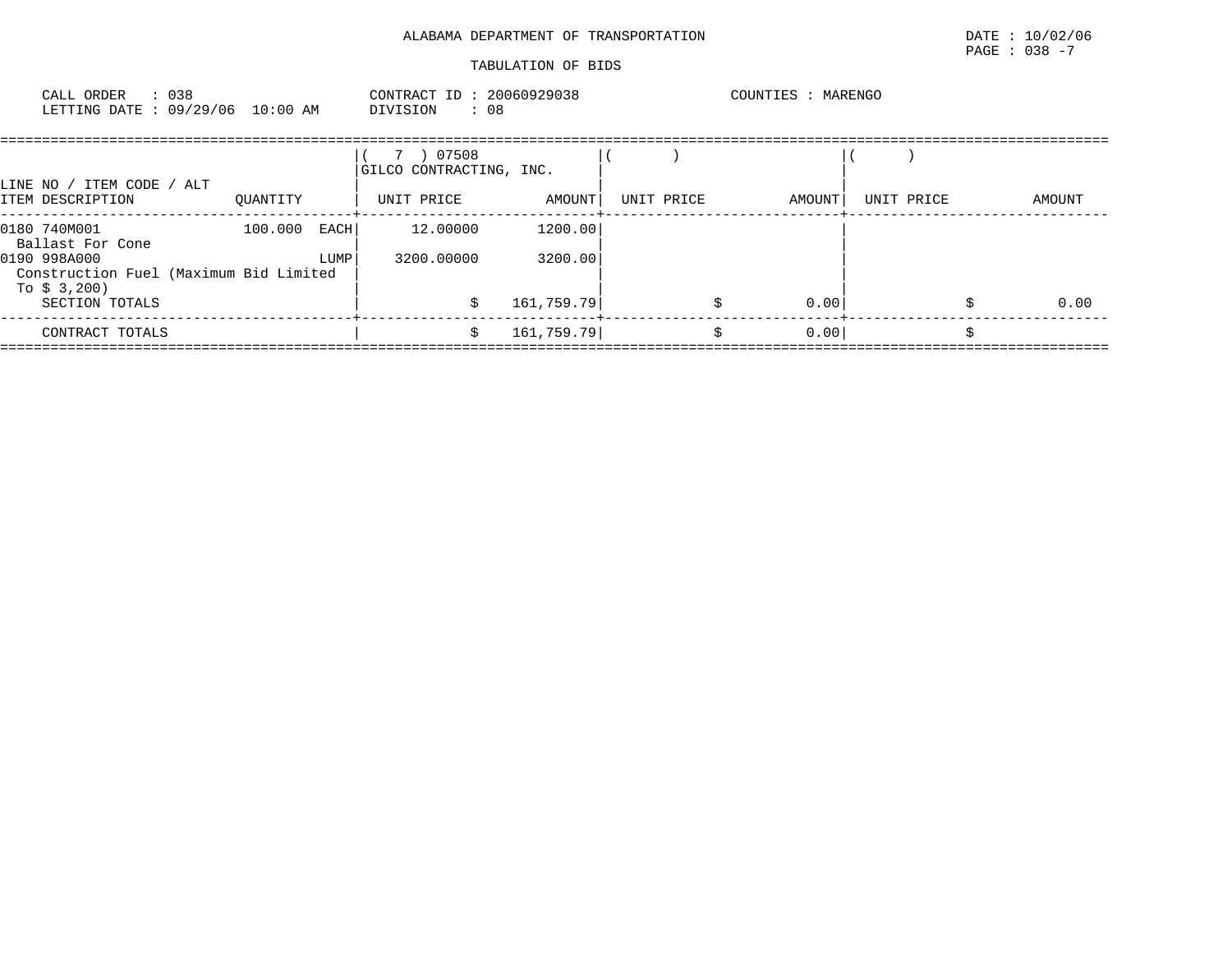# PAGE : 039 -1

|      | : 039<br>CALL ORDER   | CONTRACT ID: 20060929039<br>LETTING DATE : 09/29/06 10:00 AM<br>$\cdot$ 09<br>DIVISION                                         |              | COUNTIES : ESCAMBIA |                                 |                   |
|------|-----------------------|--------------------------------------------------------------------------------------------------------------------------------|--------------|---------------------|---------------------------------|-------------------|
|      | CONTRACT DESCRIPTION: | 30<br>CONTRACT TIME :<br>for the Bridge Coating on SR-3 (US-31) Southbound at Burnt<br>Corn Creek in Brewton. Length 0.102 mi. | Working Days | (available days)    | PROJECT(S) : 99-509-004-542-642 |                   |
| RANK | VENDOR NO. / NAME     |                                                                                                                                |              |                     | TOTAL<br><b>BID</b>             | % OVER<br>LOW BID |
|      | 19118                 | SEMINOLE EOUIPMENT, INC.                                                                                                       |              |                     | 128,480.00                      | 100.0000%         |
|      | 16052                 | POSEIDON CONSTRUCTION, INC.                                                                                                    |              |                     | 165,471.00                      | 128.7913%         |
|      | 13090                 | M&J CONSTRUCTION COMPANY OF PINELLAS COUNTY, INC.                                                                              |              |                     | 248,082.00                      | 193.0900%         |
| 4    | 22013                 | V.H.P. ENTERPRISES, INC.                                                                                                       |              |                     | 486,205,00                      | 378.4285%         |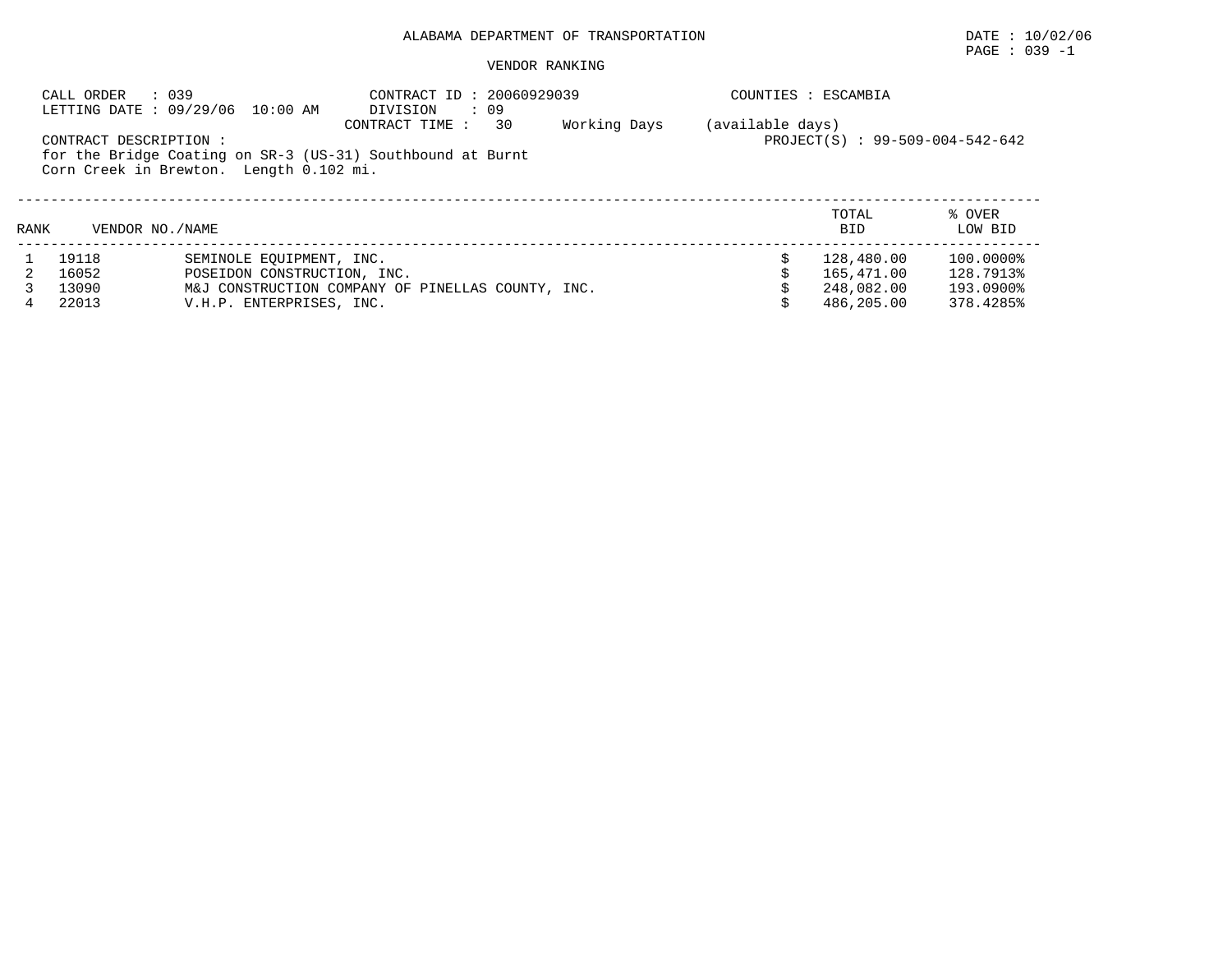| <b>ORDER</b><br>CALL | ົາ ຕ           |            | TD<br><b>PONTRAL</b> | 20060929039 | COUNTIES<br>アマペ<br>∙AMR'<br>工具穴<br>٠. |
|----------------------|----------------|------------|----------------------|-------------|---------------------------------------|
| LETTING DATE         | 106<br>19/29/1 | 0:00<br>AΜ | )   \/               |             |                                       |

|                                                 |              |      | ) 19118                  |            | 2 ) 16052                   |             | 13090                           |            |
|-------------------------------------------------|--------------|------|--------------------------|------------|-----------------------------|-------------|---------------------------------|------------|
|                                                 |              |      | SEMINOLE EQUIPMENT, INC. |            | POSEIDON CONSTRUCTION, INC. |             | M&J CONSTRUCTION CO. OF PINELLA |            |
| LINE NO / ITEM CODE / ALT                       |              |      |                          |            |                             |             |                                 |            |
| ITEM DESCRIPTION                                | OUANTITY     |      | UNIT PRICE               | AMOUNT     | UNIT PRICE                  | AMOUNT      | UNIT PRICE                      | AMOUNT     |
| SECTION 0001<br>Total                           |              |      |                          |            |                             |             |                                 |            |
| 0010 520R003                                    |              | LUMP | 25000.00000              | 25000.00   | 20000.00000                 | 20000.00    | 6589.00000                      | 6589.00    |
| Repairs To Existing Bridge, Pressure<br>Washing |              |      |                          |            |                             |             |                                 |            |
| 0020 521B000                                    |              | LUMP | 93000.00000              | 93000.00   | 124991.00000                | 124991.00   | 210612.00000                    | 210612.00  |
| Coating Existing Bridge At Station              |              |      |                          |            |                             |             |                                 |            |
| 12+66 to Sta. 18+07.17                          |              |      |                          |            |                             |             |                                 |            |
| 0030 600A000                                    |              | LUMP | 10000.00000              | 10000.00   | 20000.00000                 | 20000.00    | 30000.00000                     | 30000.00   |
| Mobilization                                    |              |      |                          |            |                             |             |                                 |            |
| 0040 740B000                                    | 350.000      | SQFT | 1,00000                  | 350.00     | 1,00000                     | 350.00      | 1,00000                         | 350.00     |
| Construction Signs                              |              |      |                          |            |                             |             |                                 |            |
| 0050 740D000                                    | 30.000       | EACH | 1,00000                  | 30.00      | 1,00000                     | 30.00       | 1,00000                         | 30.00      |
| Channelizing Drums                              |              |      |                          |            |                             |             |                                 |            |
| 0060 741C010                                    | $1.000$ EACH |      | 100.00000                | 100.00     | 100.00000                   | 100.00      | 1,00000                         | 1.00       |
| Portable Sequential Arrow And Chevron           |              |      |                          |            |                             |             |                                 |            |
| Sign Unit<br>0070 998A000                       |              | LUMP | 0.00000                  | 0.00       | 0.00000                     | 0.00        | 500.00000                       | 500.00     |
| Construction Fuel (Maximum Bid Limited          |              |      |                          |            |                             |             |                                 |            |
| To $$500.00$                                    |              |      |                          |            |                             |             |                                 |            |
| SECTION TOTALS                                  |              |      | Ŝ.                       | 128,480.00 | \$                          | 165, 471.00 |                                 | 248,082.00 |
|                                                 |              |      |                          |            |                             |             |                                 |            |
| CONTRACT TOTALS                                 |              |      | Ŝ.                       | 128,480.00 | \$                          | 165, 471.00 | \$                              | 248,082.00 |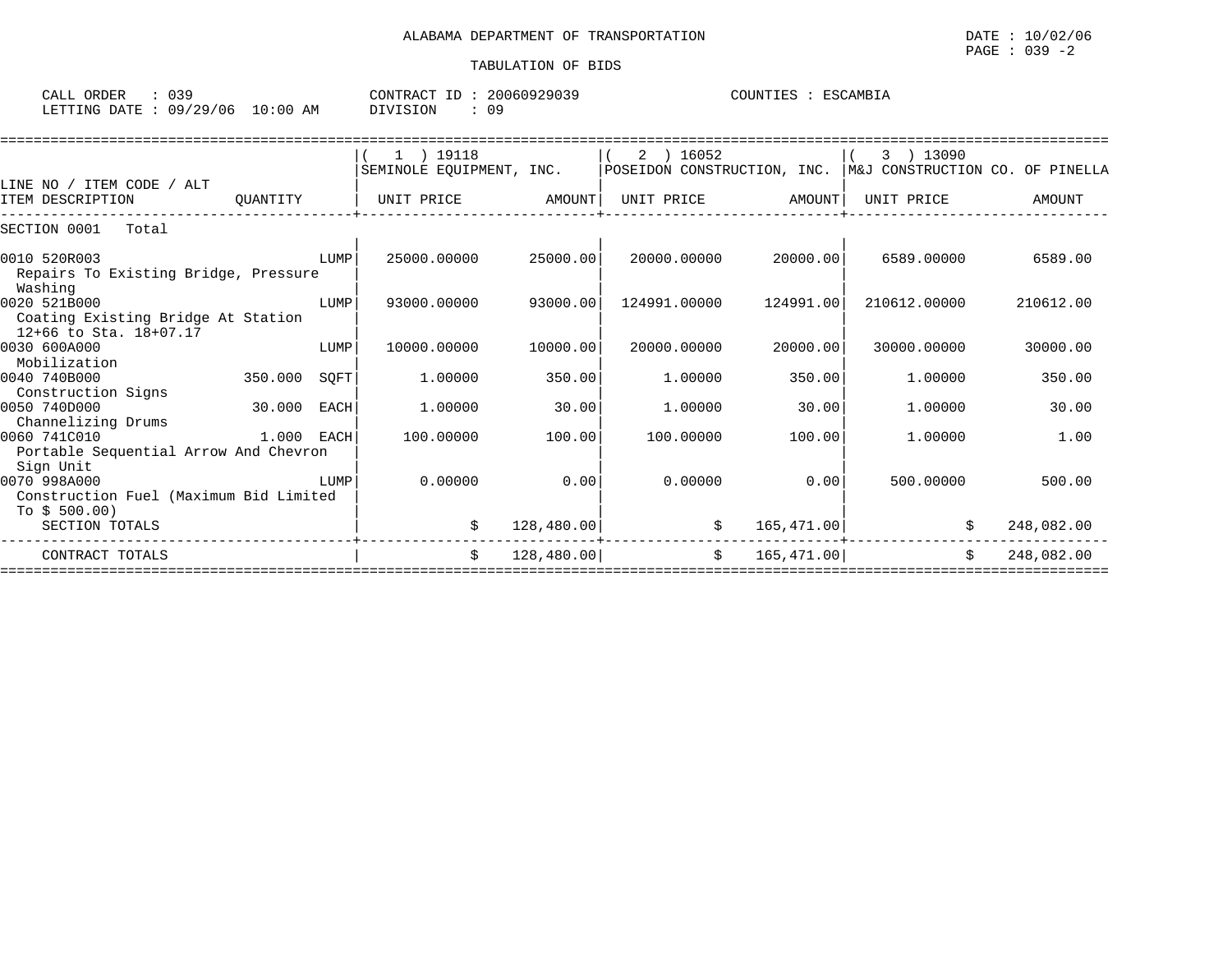### ALABAMA DEPARTMENT OF TRANSPORTATION DATE : 10/02/06 TABULATION OF BIDS

| : 039<br>CALL ORDER<br>LETTING DATE : 09/29/06 10:00 AM                      |              |      | CONTRACT ID: 20060929039<br>DIVISION<br>: 09 |            |            | COUNTIES : ESCAMBIA |            |            |
|------------------------------------------------------------------------------|--------------|------|----------------------------------------------|------------|------------|---------------------|------------|------------|
| LINE NO / ITEM CODE / ALT                                                    |              |      | 4 ) 22013<br>V.H.P. ENTERPRISES, INC.        |            |            |                     |            |            |
| ITEM DESCRIPTION                                                             | OUANTITY     |      | UNIT PRICE                                   | AMOUNT     | UNIT PRICE | AMOUNT              | UNIT PRICE | AMOUNT     |
| SECTION 0001<br>Total                                                        |              |      |                                              |            |            |                     |            |            |
| 0010 520R003<br>Repairs To Existing Bridge, Pressure<br>Washing              |              | LUMP | 150000.00000                                 | 150000.00  |            |                     |            |            |
| 0020 521B000<br>Coating Existing Bridge At Station<br>12+66 to Sta. 18+07.17 |              | LUMP | 300000.00000                                 | 300000.00  |            |                     |            |            |
| 0030 600A000<br>Mobilization                                                 |              | LUMP | 35000.00000                                  | 35000.00   |            |                     |            |            |
| 0040 740B000<br>Construction Signs                                           | 350.000 SOFT |      | 0.50000                                      | 175.00     |            |                     |            |            |
| 0050 740D000<br>Channelizing Drums                                           | 30.000 EACH  |      | 1.00000                                      | 30.00      |            |                     |            |            |
| 0060 741C010<br>Portable Sequential Arrow And Chevron<br>Sign Unit           | $1.000$ EACH |      | 500.00000                                    | 500.00     |            |                     |            |            |
| 0070 998A000<br>Construction Fuel (Maximum Bid Limited<br>To $$500.00$ )     |              | LUMP | 500,00000                                    | 500.00     |            |                     |            |            |
| SECTION TOTALS                                                               |              |      | \$                                           | 486,205.00 |            | 0.00<br>\$.         |            | \$<br>0.00 |
| CONTRACT TOTALS                                                              |              |      | \$                                           | 486,205.00 | \$         | 0.00                |            | \$         |

====================================================================================================================================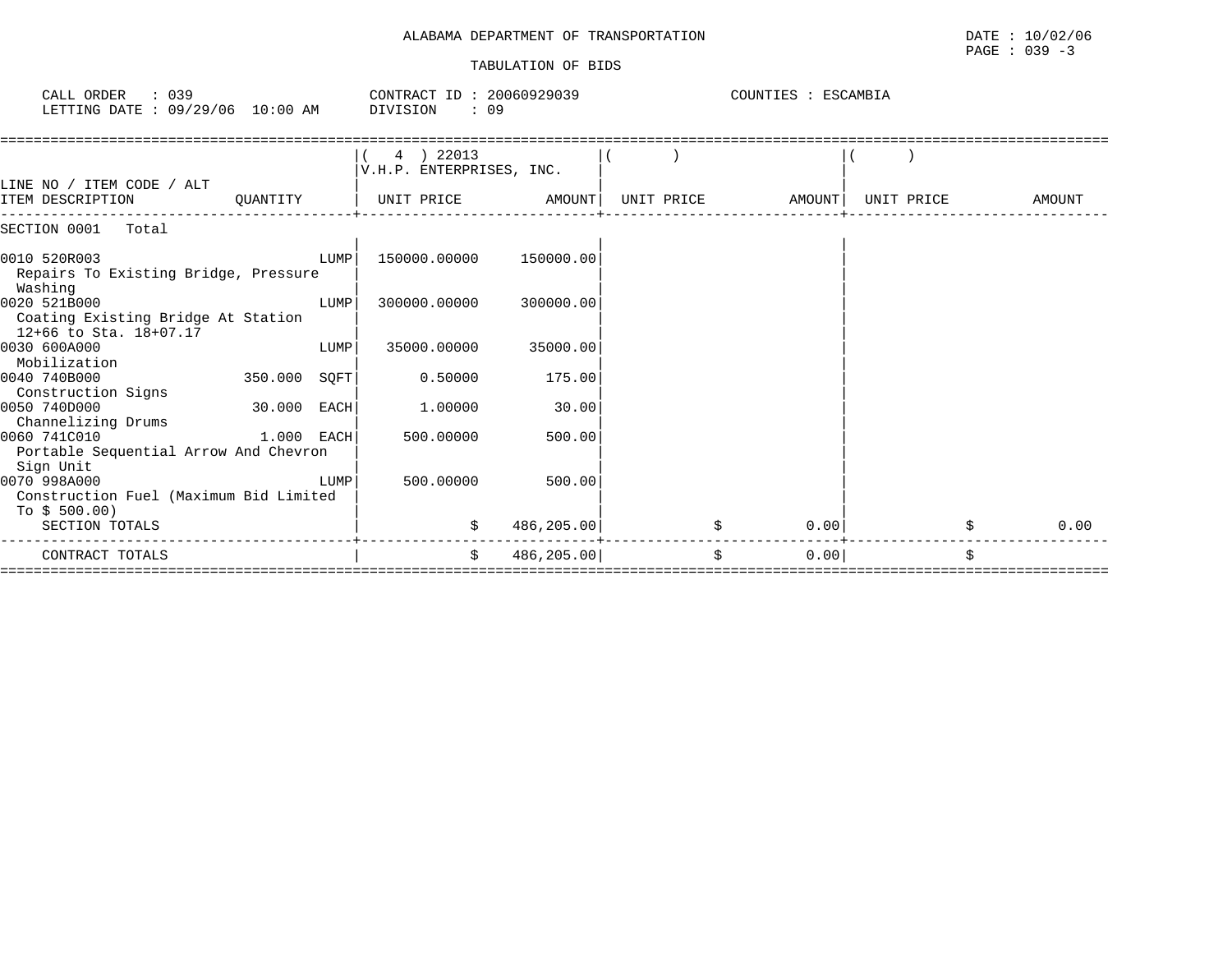# PAGE : 042 -1

|      | CALL ORDER<br>: 042    | LETTING DATE : 09/29/06 10:00 AM       | CONTRACT ID: 20060929042<br>DIVISION<br>$\therefore$ 02                                                                                              |              |                  | COUNTIES : WINSTON              |                   |
|------|------------------------|----------------------------------------|------------------------------------------------------------------------------------------------------------------------------------------------------|--------------|------------------|---------------------------------|-------------------|
|      | CONTRACT DESCRIPTION : | Lawrence County line. length 6.421 mi. | CONTRACT TIME:<br>60<br>for constructing the Planing, Resurfacing and Traffic Stripe<br>on SR-33 from the north end of the Sipsey Fork bridge to the | Working Days | (available days) | PROJECT(S) : 99-302-673-033-601 |                   |
| RANK | VENDOR NO./NAME        |                                        |                                                                                                                                                      |              |                  | TOTAL<br><b>BID</b>             | % OVER<br>LOW BID |
|      | 18031                  | ROGERS GROUP, INC.                     |                                                                                                                                                      |              |                  | 1,443,999.28                    | 100.0000%         |
|      | 01087                  | APAC-SOUTHEAST, INC.                   |                                                                                                                                                      |              |                  | 1,518,946.21                    | 105.1902%         |
|      | 19010                  | SHELBY CONTRACTING CO., INC.           |                                                                                                                                                      |              |                  | 1,521,161.20                    | 105.3436%         |
| 4    | 19074                  | S & M EQUIPMENT CO., INC.              |                                                                                                                                                      |              |                  | 1,599,470.50                    | 110.7667%         |
| 5.   | 04013                  | DUNN CONSTRUCTION COMPANY, INC.        |                                                                                                                                                      |              |                  | 1,698,843.23                    | 117.6485%         |
| 6    | 07002                  | GOOD HOPE CONTRACTING CO., INC.        |                                                                                                                                                      |              |                  | 1,959,528.71                    | 135.7015%         |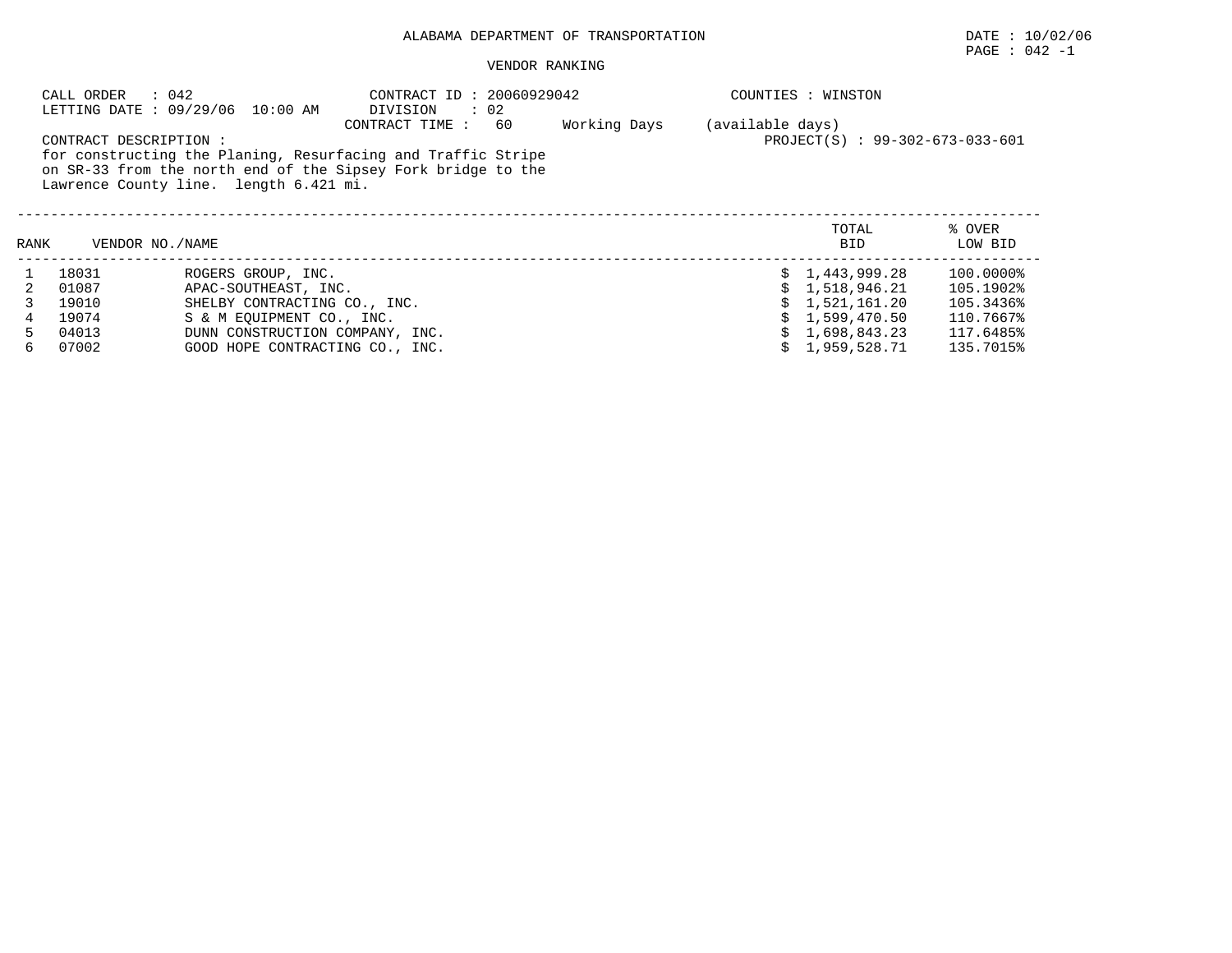| CALL ORDER<br>042               |          | CONTRACT ID: 20060929042 | , : WINSTON<br>COUNTIES |
|---------------------------------|----------|--------------------------|-------------------------|
| LETTING DATE: 09/29/06 10:00 AM | DIVISION | 02                       |                         |

|                                                                                                                                         |                 |      | $1$ ) 18031<br>ROGERS GROUP, INC. |           | 2 ) 01087<br>APAC-SOUTHEAST, INC. |           | 3 ) 19010<br>SHELBY CONTRACTING CO., INC. |               |
|-----------------------------------------------------------------------------------------------------------------------------------------|-----------------|------|-----------------------------------|-----------|-----------------------------------|-----------|-------------------------------------------|---------------|
| LINE NO / ITEM CODE / ALT                                                                                                               |                 |      |                                   |           |                                   |           |                                           |               |
| ITEM DESCRIPTION                                                                                                                        | OUANTITY        |      | UNIT PRICE                        | AMOUNT    | UNIT PRICE                        | AMOUNT    | UNIT PRICE                                | <b>AMOUNT</b> |
| SECTION 0001<br>Total                                                                                                                   |                 |      |                                   |           |                                   |           |                                           |               |
| 0010 305B077<br>Crushed Aggregate, Section 825, For                                                                                     | 3114.000 TON    |      | 19,00000                          | 59166.00  | 25.83000                          | 80434.62  | 13.72000                                  | 42724.08      |
| Miscellaneous Use , Type B<br>0020 405A000<br>Tack Coat                                                                                 | 10390.000 GAL   |      | 1.50000                           | 15585.00  | 1.72000                           | 17870.80  | 2.00000                                   | 20780.00      |
| 0030 408A052<br>Planing Existing Pavement                                                                                               | 113024.000 SOYD |      | 0.85000                           | 96070.40  | 0.46000                           | 51991.04  | 0.75000                                   | 84768.00      |
| (Approximately 1.10" Thru 2.0" Thick)<br>0040 424A360<br>Superpave Bituminous Concrete Wearing<br>Surface Layer, 1/2" Maximum Aggregate | 7216.000 TON    |      | 52.70000                          | 380283.20 | 58.53000                          | 422352.48 | 55.76000                                  | 402364.16     |
| Size Mix, ESAL Range C/D<br>0050 424B654<br>Superpave Bituminous Concrete Upper<br>Binder Layer, Patching, 3/4" Maximum                 | 1000.000 TON    |      | 50.00000                          | 50000.00  | 40.00000                          | 40000.00  | 51.68000                                  | 51680.00      |
| Aggregate Size Mix, ESAL Range C/D<br>0060 424B657<br>Superpave Bituminous Concrete Upper<br>Binder Layer, Leveling, 1/2" Maximum       | 3210.000 TON    |      | 49,00000                          | 157290.00 | 55.63000                          | 178572.30 | 53.74000                                  | 172505.40     |
| Agggregate Size Mix, ESAL Range C/D<br>0070 424B658<br>Superpave Bituminous Concrete Upper<br>Binder Layer, Leveling, 3/4" Maximum      | 10642.000 TON   |      | 50.50000                          | 537421.00 | 52.69000                          | 560726.98 | 51.68000                                  | 549978.56     |
| Aggregate Size Mix, ESAL Range C/D<br>0080 600A000<br>Mobilization                                                                      |                 | LUMP | 14412.68000                       | 14412.68  | 40972.07000                       | 40972.07  | 20500.00000                               | 20500.00      |
| 0090 665J000<br>Silt Fence, Type A                                                                                                      | 100.000 LF      |      | 4.50000                           | 450.00    | 4.44000                           | 444.00    | 2.10000                                   | 210.00        |
| 0100 6650001<br>Silt Fence Removal                                                                                                      | 100.000 LF      |      | 3.50000                           | 350.00    | 2.27000                           | 227.00    | 0.50000                                   | 50.00         |
| 0110 6650001<br>20 Inch Wattle                                                                                                          | 200.000 LF      |      | 15,00000                          | 3000.00   | 4.08000                           | 816.00    | 4.75000                                   | 950.00        |
| 0120 680A000<br>Engineering Controls                                                                                                    |                 | LUMP | 3500.00000                        | 3500.00   | 4187.42000                        | 4187.42   | 1500.00000                                | 1500.00       |
| 0130 701A028<br>Solid White, Class 2, Type A Traffic<br>Stripe (0.06" Thick) (6" Wide)                                                  | 13.000 MILE     |      | 1850.00000                        | 24050.00  | 1868.50000                        | 24290.50  | 2000.00000                                | 26000.00      |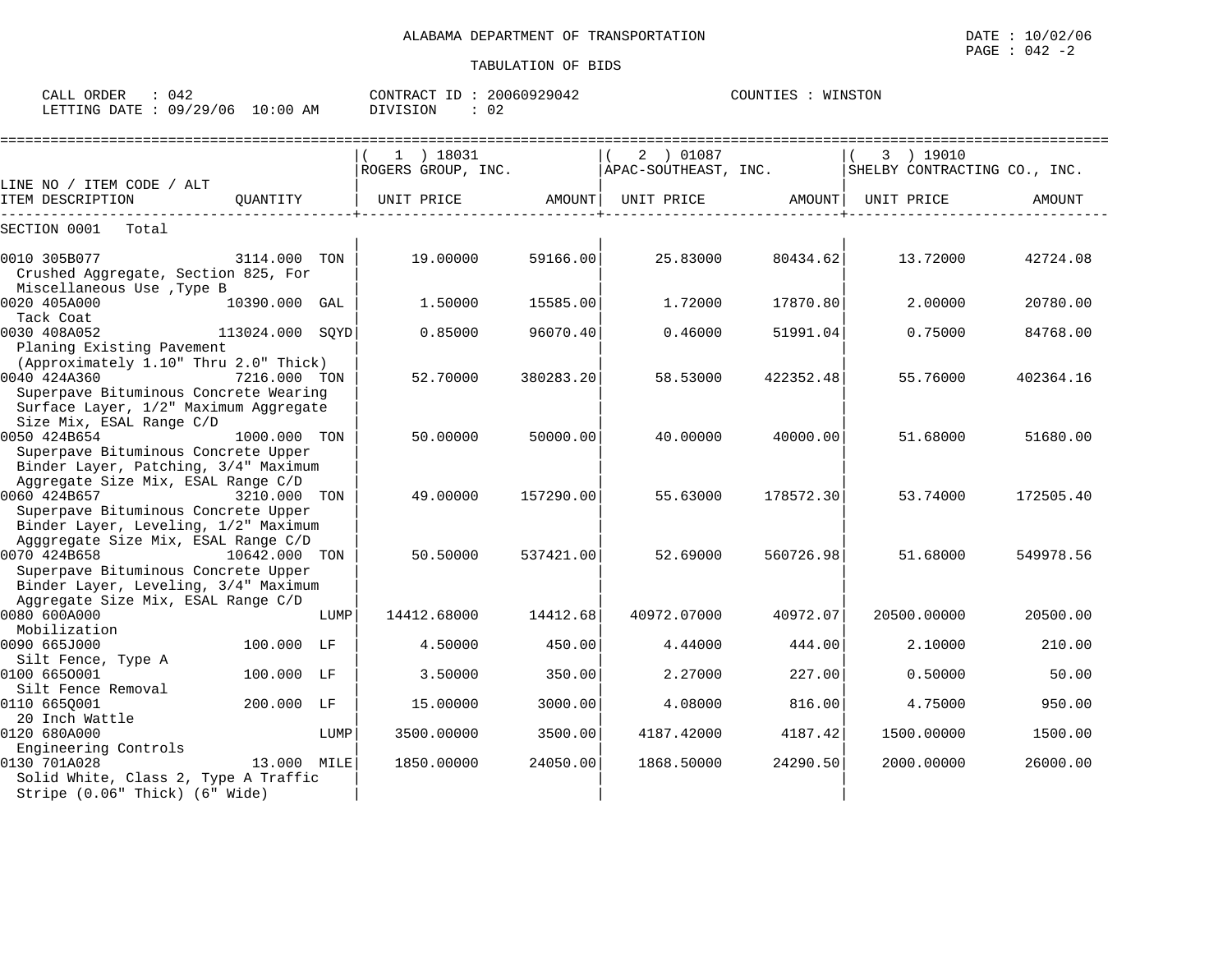| CALL ORDER                      | : 042 |          | CONTRACT ID: 20060929042 |  | COUNTIES : WINSTON |
|---------------------------------|-------|----------|--------------------------|--|--------------------|
| LETTING DATE: 09/29/06 10:00 AM |       | DIVISION | : 02                     |  |                    |

|                                                                                          |              |      | $1$ ) 18031<br>ROGERS GROUP, INC. |                 | 2 01087<br>APAC-SOUTHEAST, INC.                      |                   | 3 ) 19010<br>SHELBY CONTRACTING CO., INC. |                |
|------------------------------------------------------------------------------------------|--------------|------|-----------------------------------|-----------------|------------------------------------------------------|-------------------|-------------------------------------------|----------------|
| LINE NO / ITEM CODE / ALT                                                                |              |      |                                   |                 |                                                      |                   |                                           |                |
| ITEM DESCRIPTION                                                                         | OUANTITY     |      | UNIT PRICE                        | AMOUNT          |                                                      | UNIT PRICE AMOUNT | UNIT PRICE                                | AMOUNT         |
| 0140 701A046<br>Broken Yellow, Class 2, Type A Traffic<br>Stripe (0.09" Thick) (6" Wide) | 3.000 MILE   |      | 1100.00000                        | 3300.00         | 1111.00000                                           | 3333.00           | 1100.00000                                | 3300.00        |
| 0150 701A048<br>Solid Yellow, Class 2, Type A Traffic<br>Stripe (0.09" Thick) (6" Wide)  | 10.000 MILE  |      | 2100.00000                        | 21000.00        | 2121.00000                                           | 21210.00          | 2200.00000                                | 22000.00       |
| 0160 701C000<br>Broken Temporary Traffic Stripe                                          | 9.000 MILE   |      | 720,00000                         | 6480.00         | 727.20000                                            | 6544.80           | 800,00000                                 | 7200.00        |
| 0170 701C001<br>Solid Temporary Traffic Stripe                                           | 66.000 MILE  |      | 780.00000                         | 51480.00        | 787.80000                                            | 51994.80          | 850.00000                                 | 56100.00       |
| 0180 703A002<br>Traffic Control Markings, Class 2, Type<br>$\mathbb{A}$                  | 136.000 SOFT |      | 5,00000                           | 680.00          | 5.05000                                              | 686.80            | 5.00000                                   | 680.00         |
| 0190 703D001<br>Temporary Traffic Control Markings                                       | 408.000 SOFT |      | 2,00000                           | 816.00          | 2.02000                                              | 824.16            | 2.50000                                   | 1020.00        |
| 0200 705A032<br>Pavement Markers, Class A-H, Type 1-B                                    | 154.000 EACH |      | 5.50000                           | 847.00          | 5.56000                                              | 856.24            | 6,00000                                   | 924.00         |
| 0210 705A037<br>$644.000$ EACH<br>Pavement Markers, Class A-H, Type 2-D                  |              |      | 5.50000                           | 3542.00         | 5.56000                                              | 3580.64           | 6.00000                                   | 3864.00        |
| 0220 740B000<br>485.000 SOFT<br>Construction Signs                                       |              |      | 15.00000                          | 7275.00         | 7.42000                                              | 3598.70           | 5,00000                                   | 2425.00        |
| 0230 740E000<br>Cones (36 Inches High)                                                   | 200.000      | EACH | 5.00000                           | 1000.00         | 7.85000                                              | 1570.00           | 0.00000                                   | 0.00           |
| 0240 740M001<br>Ballast For Cone                                                         | 200.000 EACH |      | 5.00000                           | 1000.00         | 4.07000                                              | 814.00            | 0.00000                                   | 0.00           |
| 0250 7400000<br>Pilot Car                                                                | 1.000 EACH   |      | 5000.00000                        | 5000.00         | 1046.86000                                           | 1046.86           | 750.00000                                 | 750.00         |
| 0260 998A000<br>Construction Fuel (Maximum Bid Limited<br>To $$86,000.00)$               |              | LUMP | 1,00000                           | 1.00            | 1,00000                                              | 1.00              | 48888.00000                               | 48888.00       |
| SECTION TOTALS                                                                           |              |      |                                   |                 | $\sharp$ 1,443,999.28 $\sharp$ $\sharp$ 1,518,946.21 |                   |                                           | \$1,521,161.20 |
| CONTRACT TOTALS                                                                          |              |      |                                   | \$1,443,999.28] |                                                      | \$1,518,946.21    |                                           | \$1.521.161.20 |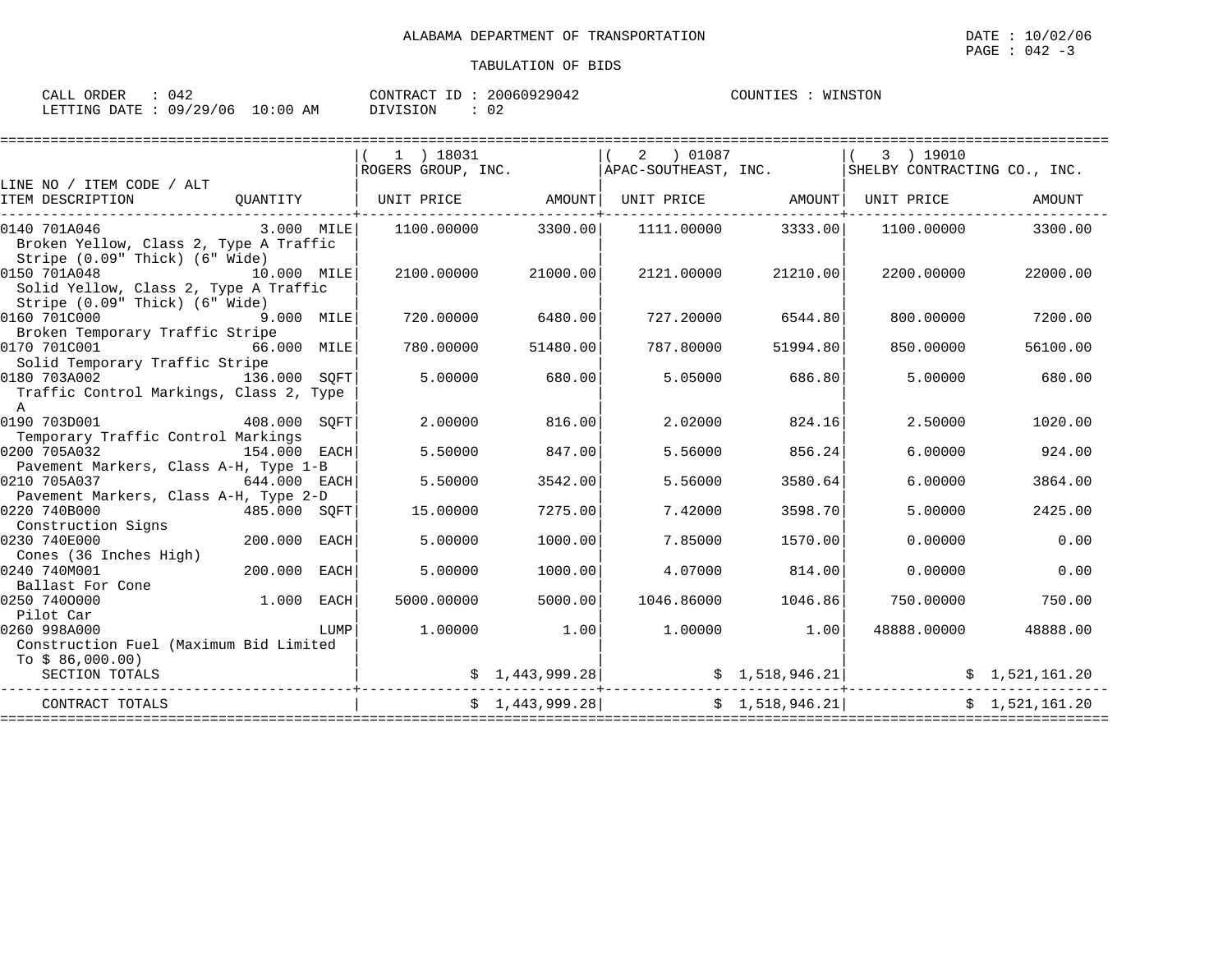| ORDER<br>CALL | 042      |             | TD.<br>CONTRACT | 20060929042 | COUNTIES | WINSTON |
|---------------|----------|-------------|-----------------|-------------|----------|---------|
| LETTING DATE  | 09/29/06 | 10:00<br>AΜ | SION<br>־זדרח   | ◡∠          |          |         |

|                                                                                                                                                                            |                 |      | 4 ) 19074<br>S & M EQUIPMENT CO., INC. |           | 04013<br>5<br>$ $ DUNN CONSTRUCTION CO., INC. $ $ GOOD HOPE CONTRACTING CO., INC. |           | 6 ) 07002    |           |
|----------------------------------------------------------------------------------------------------------------------------------------------------------------------------|-----------------|------|----------------------------------------|-----------|-----------------------------------------------------------------------------------|-----------|--------------|-----------|
| LINE NO / ITEM CODE / ALT<br>ITEM DESCRIPTION                                                                                                                              | OUANTITY        |      | UNIT PRICE                             | AMOUNT    | UNIT PRICE                                                                        | AMOUNT    | UNIT PRICE   | AMOUNT    |
| SECTION 0001<br>Total                                                                                                                                                      |                 |      |                                        |           |                                                                                   |           |              |           |
| 0010 305B077<br>Crushed Aggregate, Section 825, For<br>Miscellaneous Use , Type B                                                                                          | 3114.000 TON    |      | 17.00000                               | 52938.00  | 20.74000                                                                          | 64584.36  | 21.50000     | 66951.00  |
| 0020 405A000<br>Tack Coat                                                                                                                                                  | 10390.000 GAL   |      | 2.25000                                | 23377.50  | 1,96000                                                                           | 20364.40  | 2,20000      | 22858.00  |
| 0030 408A052<br>Planing Existing Pavement                                                                                                                                  | 113024.000 SOYD |      | 1.50000                                | 169536.00 | 0.52000                                                                           | 58772.48  | 1.88000      | 212485.12 |
| (Approximately 1.10" Thru 2.0" Thick)<br>0040 424A360<br>Superpave Bituminous Concrete Wearing<br>Surface Layer, 1/2" Maximum Aggregate                                    | 7216.000 TON    |      | 56.50000                               | 407704.00 | 62.20000                                                                          | 448835.20 | 63.02000     | 454752.32 |
| Size Mix, ESAL Range C/D<br>0050 424B654<br>Superpave Bituminous Concrete Upper<br>Binder Layer, Patching, 3/4" Maximum                                                    | 1000.000 TON    |      | 59.50000                               | 59500.00  | 97.05000                                                                          | 97050.00  | 50.00000     | 50000.00  |
| Aggregate Size Mix, ESAL Range C/D<br>0060 424B657<br>Superpave Bituminous Concrete Upper                                                                                  | 3210.000 TON    |      | 53.50000                               | 171735.00 | 65.91000                                                                          | 211571.10 | 69.54000     | 223223.40 |
| Binder Layer, Leveling, 1/2" Maximum<br>Agggregate Size Mix, ESAL Range C/D<br>0070 424B658<br>Superpave Bituminous Concrete Upper<br>Binder Layer, Leveling, 3/4" Maximum | 10642.000 TON   |      | 50.50000                               | 537421.00 | 57.44000                                                                          | 611276.48 | 58.25000     | 619896.50 |
| Aggregate Size Mix, ESAL Range C/D<br>0080 600A000                                                                                                                         |                 | LUMP | 20000.00000                            | 20000.00  | 25815.48000                                                                       | 25815.48  | 159000.00000 | 159000.00 |
| Mobilization<br>0090 665J000<br>Silt Fence, Type A                                                                                                                         | 100.000 LF      |      | 5.00000                                | 500.00    | 10.61000                                                                          | 1061.00   | 3.00000      | 300.00    |
| 0100 6650001<br>Silt Fence Removal                                                                                                                                         | 100.000 LF      |      | 2.50000                                | 250.00    | 5.31000                                                                           | 531.00    | 1.50000      | 150.00    |
| 0110 6650001<br>20 Inch Wattle                                                                                                                                             | 200.000         | LF   | 9.00000                                | 1800.00   | 11.89000                                                                          | 2378.00   | 8,00000      | 1600.00   |
| 0120 680A000<br>Engineering Controls                                                                                                                                       |                 | LUMP | 5000.00000                             | 5000.00   | 3525.00000                                                                        | 3525.00   | 12000.00000  | 12000.00  |
| 0130 701A028<br>Solid White, Class 2, Type A Traffic<br>Stripe (0.06" Thick) (6" Wide)                                                                                     | 13.000 MILE     |      | 2035.00000                             | 26455.00  | 2065.06000                                                                        | 26845.78  | 1980.61000   | 25747.93  |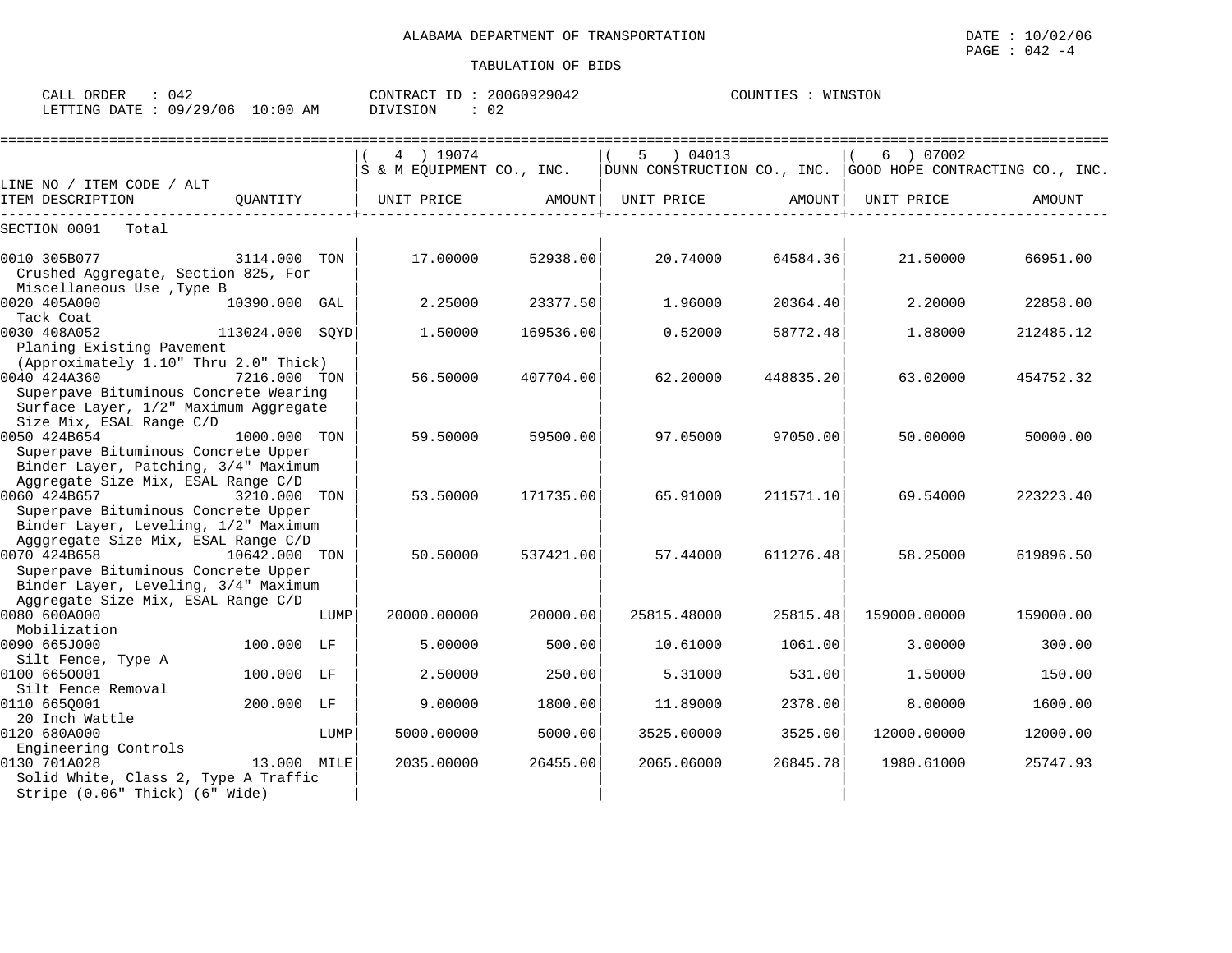| CALL ORDER                      | 042 | CONTRACT ID | 20060929042 | COUNTIES | WINSTON |
|---------------------------------|-----|-------------|-------------|----------|---------|
| LETTING DATE: 09/29/06 10:00 AM |     | DIVISION    |             |          |         |

|                                                                                                                |              |      | 4 ) 19074         |                    | 5 ) 04013                                                                 |                    | 6 ) 07002<br>$ S \; \& \; M$ EOUIPMENT CO., INC. $ $ DUNN CONSTRUCTION CO., INC. $ $ GOOD HOPE CONTRACTING CO., INC.                                                                                                 |                |
|----------------------------------------------------------------------------------------------------------------|--------------|------|-------------------|--------------------|---------------------------------------------------------------------------|--------------------|----------------------------------------------------------------------------------------------------------------------------------------------------------------------------------------------------------------------|----------------|
| LINE NO / ITEM CODE / ALT<br>ITEM DESCRIPTION                                                                  | QUANTITY     |      | UNIT PRICE AMOUNT |                    | UNIT PRICE AMOUNT                                                         |                    | UNIT PRICE                                                                                                                                                                                                           | AMOUNT         |
|                                                                                                                |              |      |                   |                    |                                                                           |                    |                                                                                                                                                                                                                      |                |
| 0140 701A046<br>Broken Yellow, Class 2, Type A Traffic<br>Stripe (0.09" Thick) (6" Wide)                       | 3.000 MILE   |      |                   | 1210.00000 3630.00 |                                                                           | 1227.87000 3683.61 | 1177.66000                                                                                                                                                                                                           | 3532.98        |
| 0150 701A048<br>Solid Yellow, Class 2, Type A Traffic<br>Stripe (0.09" Thick) (6" Wide)                        | 10.000 MILE  |      | 2310.00000        | 23100.00           | 2344.12000                                                                | 23441.20           | 2248.26000                                                                                                                                                                                                           | 22482.60       |
| 0160 701C000                                                                                                   | 9.000 MILE   |      | 792.00000         | 7128.00            | 803.70000                                                                 | 7233.30            | 770.83000                                                                                                                                                                                                            | 6937.47        |
| Broken Temporary Traffic Stripe<br>0170 701C001<br>Solid Temporary Traffic Stripe                              | 66.000 MILE  |      | 858,00000         | 56628.00           | 870.67000                                                                 | 57464.22           | 834.75000                                                                                                                                                                                                            | 55093.50       |
| 0180 703A002<br>Traffic Control Markings, Class 2, Type<br>$\mathbb{A}$                                        | 136.000 SOFT |      | 5.50000           | 748.00             | 5.58000                                                                   | 758.88             | 5.35000                                                                                                                                                                                                              | 727.60         |
| 0190 703D001<br>408.000 SOFT                                                                                   |              |      | 2.20000           | 897.60             | 2.23000                                                                   | 909.84             | 2.14000                                                                                                                                                                                                              | 873.12         |
| Temporary Traffic Control Markings<br>0200 705A032<br>154.000 EACH                                             |              |      | 6.05000           | 931.70             | 6.14000                                                                   | 945.56             | 5.89000                                                                                                                                                                                                              | 907.06         |
| Pavement Markers, Class A-H, Type 1-B<br>0210 705A037<br>644.000 EACH<br>Pavement Markers, Class A-H, Type 2-D |              |      | 6.05000           | 3896.20            | 6.14000                                                                   | 3954.16            | 5.89000                                                                                                                                                                                                              | 3793.16        |
| 0220 740B000<br>485.000 SQFT<br>Construction Signs                                                             |              |      | 7.70000           | 3734.50            | 8.23000                                                                   | 3991.55            | 7.87000                                                                                                                                                                                                              | 3816.95        |
| 0230 740E000<br>Cones (36 Inches High)                                                                         | 200.000      | EACH | 15.63000          | 3126.00            | 5.88000                                                                   | 1176.00            | 1,00000                                                                                                                                                                                                              | 200.00         |
| 0240 740M001<br>Ballast For Cone                                                                               | 200.000      | EACH | 9.67000           | 1934.00            | 1.18000                                                                   | 236.00             | 1,00000                                                                                                                                                                                                              | 200.00         |
| 0250 7400000<br>Pilot Car                                                                                      | $1.000$ EACH |      | 2500.00000        | 2500.00            | 22438.63000                                                               | 22438.63           | 12000.00000                                                                                                                                                                                                          | 12000.00       |
| 0260 998A000<br>Construction Fuel (Maximum Bid Limited                                                         |              | LUMP | 15000.00000       | 15000.00           | 0.00000                                                                   | 0.00               | 0.00000                                                                                                                                                                                                              | 0.00           |
| To $$86,000.00)$<br>SECTION TOTALS                                                                             |              |      |                   |                    |                                                                           |                    | $\begin{array}{cccc} \xi & 1 \, , 599 \, , 470 \, . \, 50 \end{array}$ $\begin{array}{cccc} \xi & 1 \, , 698 \, , 843 \, . \, 23 \end{array}$ $\begin{array}{cccc} \xi & 1 \, , 959 \, , 528 \, . \, 71 \end{array}$ |                |
| CONTRACT TOTALS                                                                                                |              |      |                   |                    | $\frac{1}{2}$ , $\frac{599}{470.50}$ $\frac{1}{2}$ , $\frac{598}{843.23}$ |                    |                                                                                                                                                                                                                      | \$1,959,528.71 |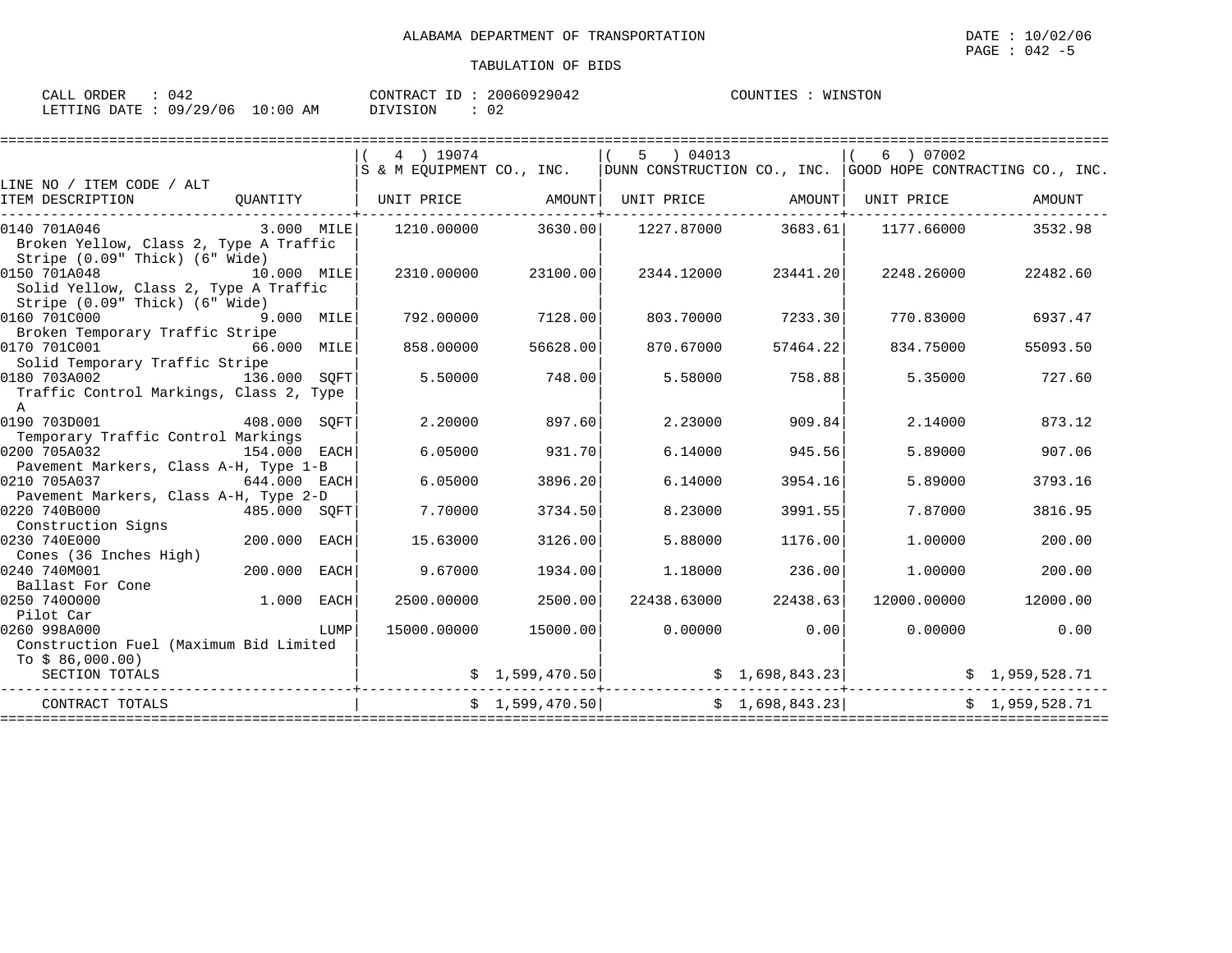### PAGE : 043 -1

|      | CALL ORDER<br>: 043                              | LETTING DATE: 09/29/06 10:00 AM                                                           | CONTRACT ID: 20060929043<br>$\therefore$ 08<br>DIVISION                                                                                              |    |              |                  | COUNTIES : WILCOX                                  |                                     |
|------|--------------------------------------------------|-------------------------------------------------------------------------------------------|------------------------------------------------------------------------------------------------------------------------------------------------------|----|--------------|------------------|----------------------------------------------------|-------------------------------------|
|      | CONTRACT DESCRIPTION:<br>Apple. Length 7.649 mi. |                                                                                           | CONTRACT TIME :<br>RURAL<br>for constructing the Planing, Resurfacing and Traffic Stripe<br>on SR-10 from MP 91.250 in Oak Hill to MP 98.900 in Pine | 50 | Working Days | (available days) | PROJECT(S) : 99-308-663-010-642                    |                                     |
| RANK | VENDOR NO. / NAME                                |                                                                                           |                                                                                                                                                      |    |              |                  | TOTAL<br><b>BID</b>                                | % OVER<br>LOW BID                   |
|      | 01023<br>01087<br>23024                          | ASPHALT CONTRACTORS, INC.<br>APAC-SOUTHEAST, INC.<br>WIREGRASS CONSTRUCTION COMPANY, INC. |                                                                                                                                                      |    |              |                  | \$1.785.067.90<br>\$2.066.441.54<br>\$2,559,792.22 | 100.0000%<br>115.7626%<br>143.4003% |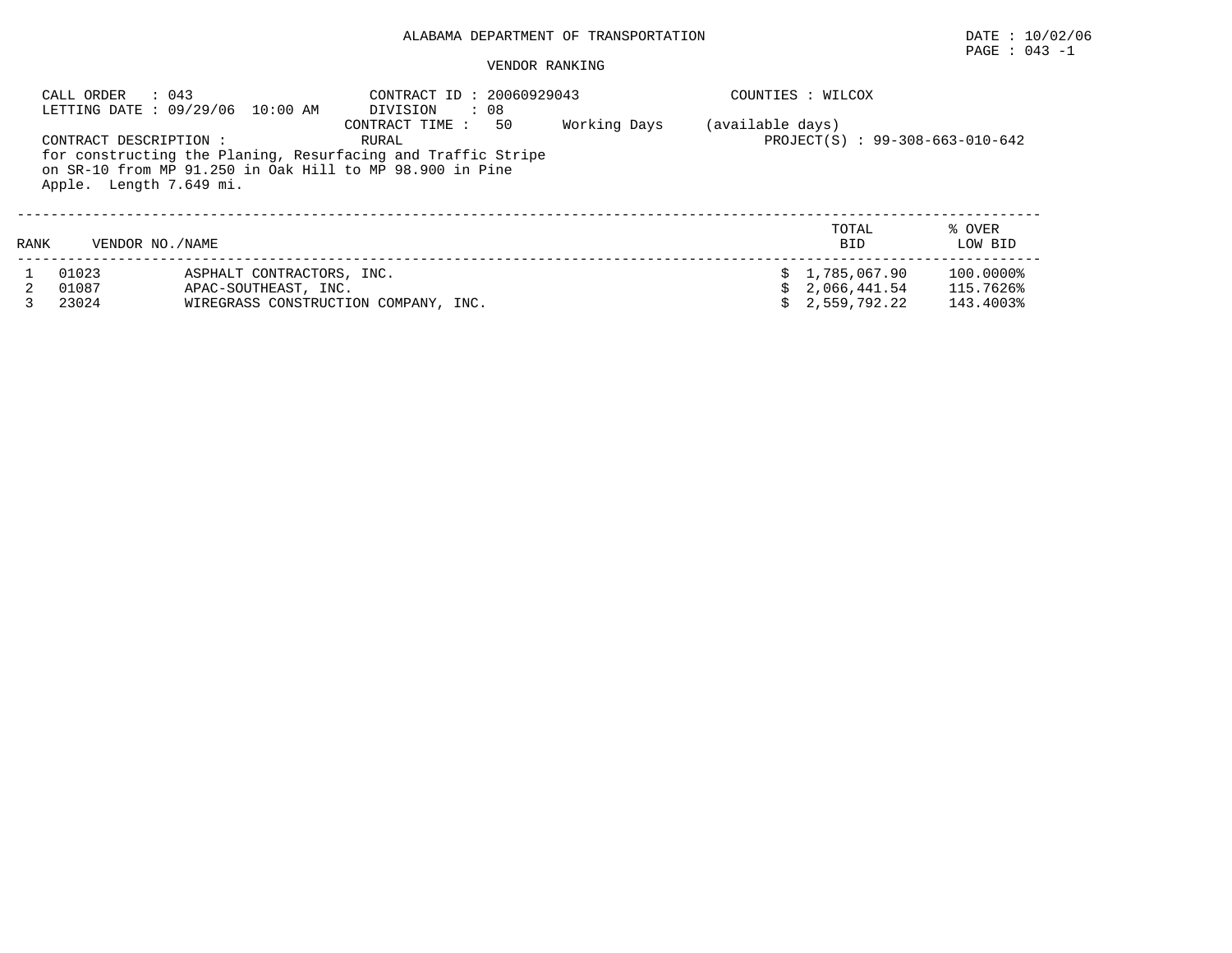| CALL ORDER                      | : 043 | CONTRACT ID: 20060929043 |    | COUNTIES : WILCOX |  |
|---------------------------------|-------|--------------------------|----|-------------------|--|
| LETTING DATE: 09/29/06 10:00 AM |       | DIVISION                 | 08 |                   |  |

|                                                                                                            |              |             | $1$ ) 01023<br>ASPHALT CONTRACTORS, INC. |           | 2 ) 01087<br>APAC-SOUTHEAST, INC. |           | 3 ) 23024<br>WIREGRASS CONSTRUCTION COMPANY, |               |
|------------------------------------------------------------------------------------------------------------|--------------|-------------|------------------------------------------|-----------|-----------------------------------|-----------|----------------------------------------------|---------------|
| LINE NO / ITEM CODE / ALT                                                                                  |              |             |                                          |           |                                   |           |                                              |               |
| ITEM DESCRIPTION                                                                                           | OUANTITY     |             | UNIT PRICE                               | AMOUNT    | UNIT PRICE                        | AMOUNT    | UNIT PRICE                                   | <b>AMOUNT</b> |
| SECTION 0001<br>Total                                                                                      |              |             |                                          |           |                                   |           |                                              |               |
| 0010 209A000                                                                                               | 3.000        | <b>EACH</b> | 175.00000                                | 525.00    | 100.00000                         | 300.00    | 175.00000                                    | 525.00        |
| Mailbox Reset, Single<br>0020 209A001<br>Mailbox Reset, Double                                             | 2.000        | <b>EACH</b> | 275.00000                                | 550.00    | 125.00000                         | 250.00    | 325.00000                                    | 650.00        |
| 0030 209A002<br>Mailbox Reset, Multiple                                                                    | 1.000        | <b>EACH</b> | 425.00000                                | 425.00    | 150.00000                         | 150.00    | 650.00000                                    | 650.00        |
| 0040 210D000<br>Borrow Excavation                                                                          | 3457.000     | <b>CUYD</b> | 13,00000                                 | 44941.00  | 17.50000                          | 60497.50  | 19,00000                                     | 65683.00      |
| 0050 405A000<br>Tack Coat                                                                                  | 9687.000     | GAL         | 1,40000                                  | 13561.80  | 2.10000                           | 20342.70  | 1.50000                                      | 14530.50      |
| 0060 408A052<br>Planing Existing Pavement                                                                  | 107712.000   | SOYD        | 1.05000                                  | 113097.60 | 0.67000                           | 72167.04  | 1.45000                                      | 156182.40     |
| (Approximately 1.10" Thru 2.0" Thick)<br>0070 424A360                                                      | 7882.000 TON |             | 58.50000                                 | 461097.00 | 68.15000                          | 537158.30 | 73.15000                                     | 576568.30     |
| Superpave Bituminous Concrete Wearing<br>Surface Layer, 1/2" Maximum Aggregate<br>Size Mix, ESAL Range C/D |              |             |                                          |           |                                   |           |                                              |               |
| 0080 424B654<br>Superpave Bituminous Concrete Upper<br>Binder Layer, Patching, 3/4" Maximum                | 500.000 TON  |             | 51.00000                                 | 25500.00  | 87.35000                          | 43675.00  | 75,00000                                     | 37500.00      |
| Aggregate Size Mix, ESAL Range C/D<br>0090 424B658<br>Superpave Bituminous Concrete Upper                  | 15408.000    | TON         | 50.25000                                 | 774252.00 | 61.38000                          | 945743.04 | 69.95000                                     | 1077789.60    |
| Binder Layer, Leveling, 3/4" Maximum<br>Aggregate Size Mix, ESAL Range C/D                                 |              |             |                                          |           |                                   |           |                                              |               |
| 0100 424B662<br>Superpave Bituminous Concrete Upper                                                        | 2838.000     | TON         | 54.00000                                 | 153252.00 | 60.60000                          | 171982.80 | 55.00000                                     | 156090.00     |
| Binder Layer, Widening, 1" Maximum<br>Aggregate Size Mix, ESAL Range C/D                                   |              |             |                                          |           |                                   |           |                                              |               |
| 0110 430B000                                                                                               | 100.000      | TON         | 38.75000                                 | 3875.00   | 32.25000                          | 3225.00   | 95.00000                                     | 9500.00       |
| Aggregate Surfacing (ALDOT #467 Or #57)<br>0120 600A000<br>Mobilization                                    |              | LUMP        | 43100.00000                              | 43100.00  | 64515.00000                       | 64515.00  | 235000.00000                                 | 235000.00     |
| 0130 652A100<br>Seeding                                                                                    | 10.000 ACRE  |             | 475.00000                                | 4750.00   | 475.00000                         | 4750.00   | 475.59000                                    | 4755.90       |
| 0140 656A010<br>Mulching                                                                                   | 10.000 ACRE  |             | 400.00000                                | 4000.00   | 400.00000                         | 4000.00   | 400.50000                                    | 4005.00       |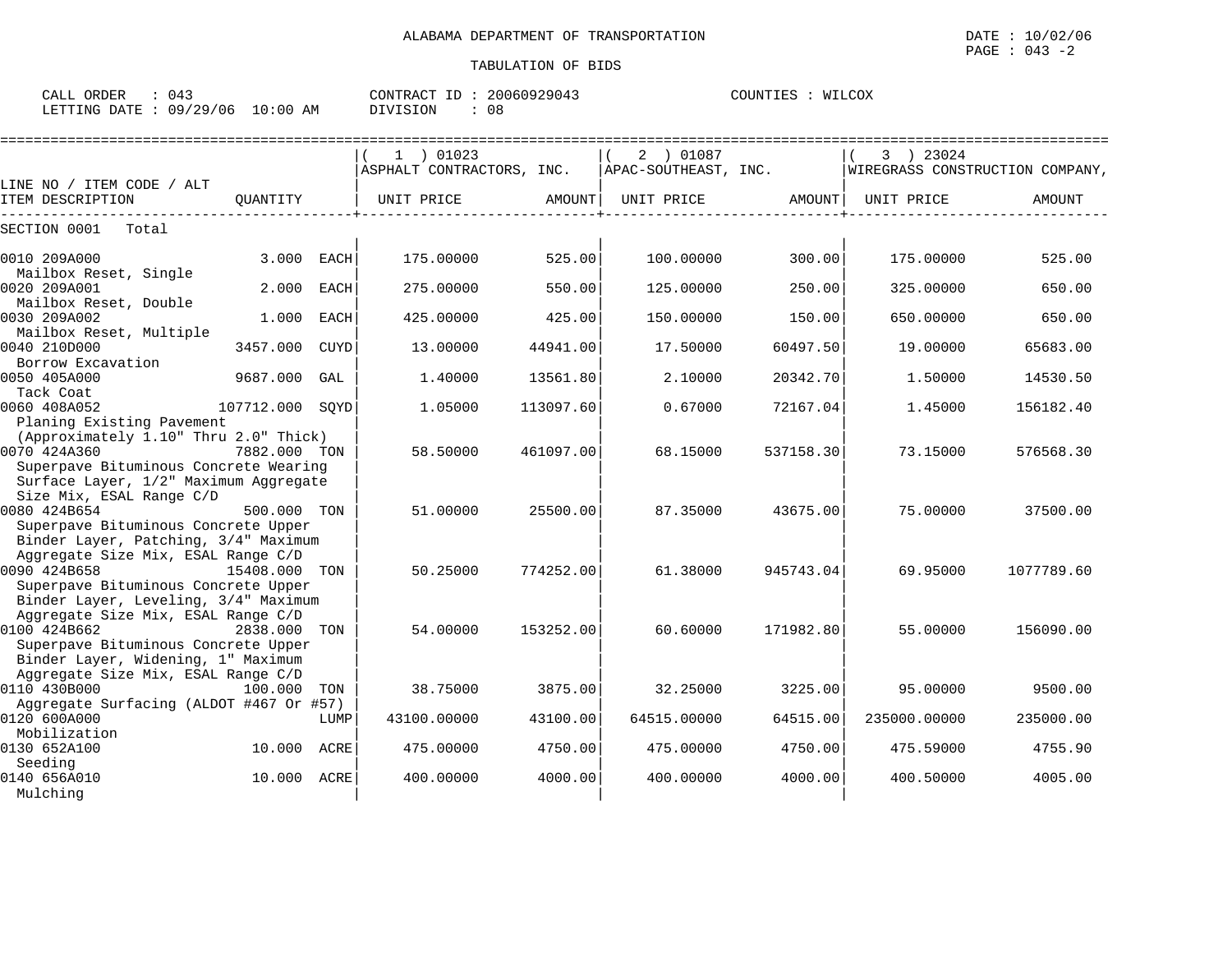| CALL ORDER | : 043                           |          | CONTRACT ID: 20060929043 | COUNTIES : WILCOX |  |
|------------|---------------------------------|----------|--------------------------|-------------------|--|
|            | LETTING DATE: 09/29/06 10:00 AM | DIVISION | 08                       |                   |  |

|                                                                                           |               | 1 ) 01023                                                                      |          | 2 ) 01087  |          | 3 ) 23024           |          |
|-------------------------------------------------------------------------------------------|---------------|--------------------------------------------------------------------------------|----------|------------|----------|---------------------|----------|
| LINE NO / ITEM CODE / ALT                                                                 |               | ASPHALT CONTRACTORS, INC. APAC-SOUTHEAST, INC. WIREGRASS CONSTRUCTION COMPANY, |          |            |          |                     |          |
| ITEM DESCRIPTION                                                                          | OUANTITY      | UNIT PRICE                                                                     | AMOUNT   | UNIT PRICE |          | AMOUNT   UNIT PRICE | AMOUNT   |
| 0150 665F000                                                                              | $40.000$ EACH | 10.00000                                                                       | 400.00   | 10.00000   | 400.00   | 10.01000            | 400.40   |
| Hay Bales<br>0160 665J000                                                                 | 3510.000 LF   | 3,00000                                                                        | 10530.00 | 3.00000    | 10530.00 | 3.00000             | 10530.00 |
| Silt Fence, Type A<br>0170 6650001                                                        | 3510.000 LF   | 0.30000                                                                        | 1053.00  | 0.30000    | 1053.00  | 0.30000             | 1053.00  |
| Silt Fence Removal<br>0180 665Q001                                                        | 1150.000 LF   | 6,00000                                                                        | 6900.00  | 6.00000    | 6900.00  | 6.01000             | 6911.50  |
| 20 Inch Wattle<br>0190 666A001                                                            | 10.000 ACRE   | 5.00000                                                                        | 50.00    | 5,00000    | 50.00    | 5.01000             | 50.10    |
| Pest Control Treatment<br>0200 701A028<br>Solid White, Class 2, Type A Traffic            | 16.000 MILE   | 1850.00000                                                                     | 29600.00 | 1850.00000 | 29600.00 | 1872.00000          | 29952.00 |
| Stripe (0.06" Thick) (6" Wide)<br>0210 701A046<br>4.000 MILE                              |               | 1100.00000                                                                     | 4400.00  | 1100.00000 | 4400.00  | 1113.08000          | 4452.32  |
| Broken Yellow, Class 2, Type A Traffic<br>Stripe (0.09" Thick) (6" Wide)                  |               |                                                                                |          |            |          |                     |          |
| 0220 701A048<br>Solid Yellow, Class 2, Type A Traffic<br>Stripe (0.09" Thick) (6" Wide)   | 11.000 MILE   | 2100.00000                                                                     | 23100.00 | 2100.00000 | 23100.00 | 2124.97000          | 23374.67 |
| 0230 701C002<br>12.000 MILE<br>Broken Temporary Traffic Stripe (Paint)                    |               | 720.00000                                                                      | 8640.00  | 720.00000  | 8640.00  | 728.56000           | 8742.72  |
| 0240 701C003<br>Solid Temporary Traffic Stripe (Paint)                                    | 31.000 MILE   | 780.00000                                                                      | 24180.00 | 780.00000  | 24180.00 | 789.28000           | 24467.68 |
| 0250 701G125<br>Solid White, Class 3W, Type A Traffic<br>Stripe (6" Wide)                 | 1150.000 LF   | 5.00000                                                                        | 5750.00  | 5.00000    | 5750.00  | 5.06000             | 5819.00  |
| 0260 701G129<br>575.000 LF<br>Broken Yellow, Class 3W, Type A Traffic<br>Stripe (6" Wide) |               | 5.00000                                                                        | 2875.00  | 5.00000    | 2875.00  | 5.06000             | 2909.50  |
| 0270 701G133<br>Solid Yellow, Class 3W, Type A Traffic<br>Stripe (6" Wide)                | 424.000 LF    | 5.00000                                                                        | 2120.00  | 5.00000    | 2120.00  | 5.06000             | 2145.44  |
| 0280 701H001<br>Solid Traffic Stripe Removed (Plastic)                                    | 1574.000 LF   | 1.50000                                                                        | 2361.00  | 1.50000    | 2361.00  | 1.52000             | 2392.48  |
| 0290 701H006<br>Broken Traffic Stripe Removed (Plastic)                                   | 575.000 LF    | 1.50000                                                                        | 862.50   | 1.50000    | 862.50   | 1.52000             | 874.00   |
| 0300 703A002<br>Traffic Control Markings, Class 2, Type<br>$\mathbb A$                    | 180.000 SOFT  | 5.00000                                                                        | 900.00   | 5,00000    | 900.00   | 5.06000             | 910.80   |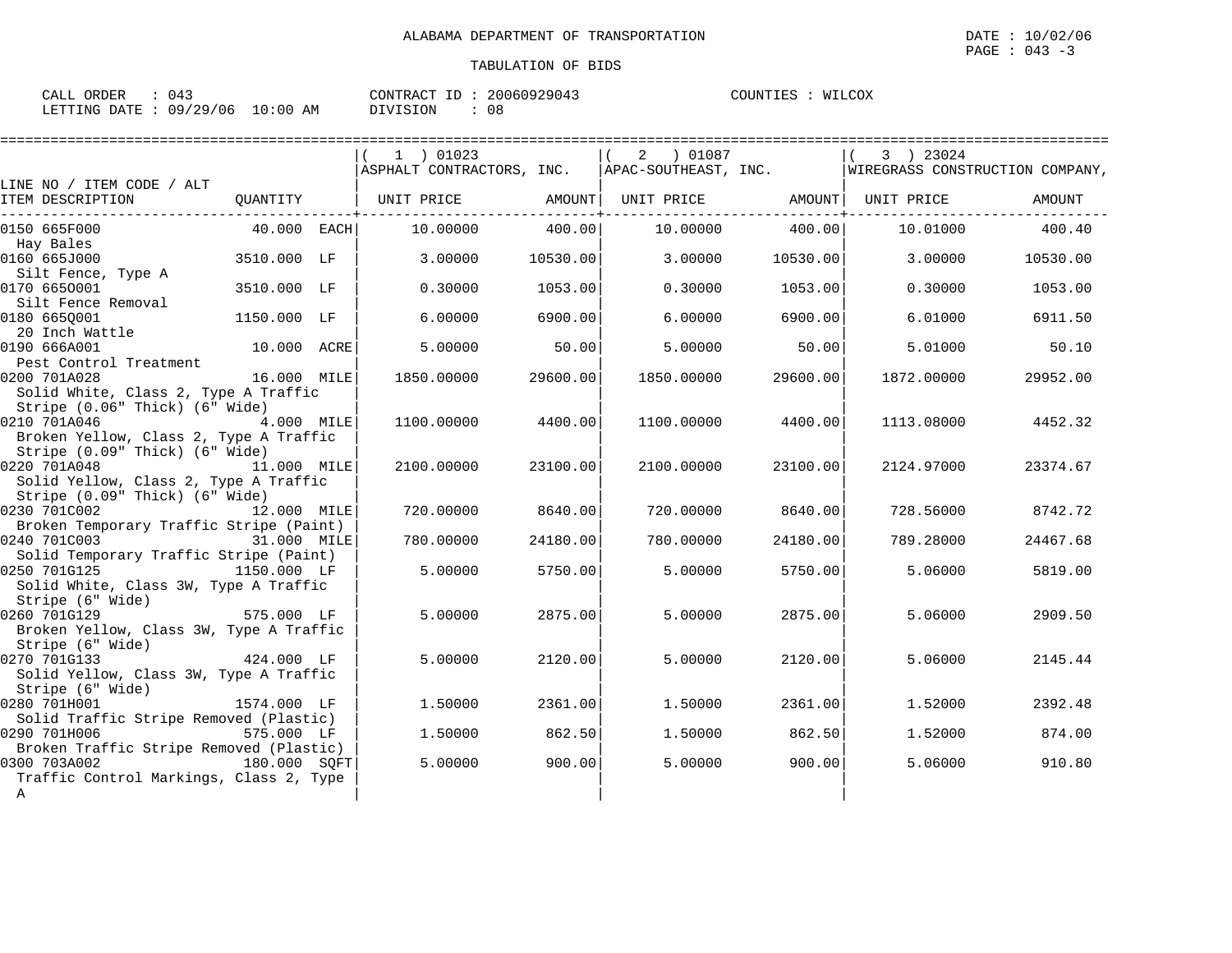| ORDER<br>CALL \                  | 04 <sup>1</sup> | CONTRACT ID | 20060929043 | COUNTIES | WILCOX |
|----------------------------------|-----------------|-------------|-------------|----------|--------|
| LETTING DATE : 09/29/06 10:00 AM |                 | DIVISION    | 08          |          |        |

|                                                        | ) 01023                                                                        |            |           |                                             | 3 ) 23024                                                               |                                                                                                                                                                     |
|--------------------------------------------------------|--------------------------------------------------------------------------------|------------|-----------|---------------------------------------------|-------------------------------------------------------------------------|---------------------------------------------------------------------------------------------------------------------------------------------------------------------|
|                                                        |                                                                                |            |           |                                             |                                                                         |                                                                                                                                                                     |
|                                                        |                                                                                |            |           |                                             | UNIT PRICE                                                              | AMOUNT                                                                                                                                                              |
| 271.000 SOFT                                           | 5,00000                                                                        |            | 5.00000   |                                             | 5.06000                                                                 | 1371.26                                                                                                                                                             |
| Traffic Control Legends, Class 2, Type<br>540.000 SQFT | 2,00000                                                                        | 1080.00    | 2.00000   |                                             | 2.02000                                                                 | 1090.80                                                                                                                                                             |
| SOFT                                                   | 2.00000                                                                        | 1244.00    | 2.00000   |                                             | 2.02000                                                                 | 1256.44                                                                                                                                                             |
| 190.000 EACH                                           | 5.50000                                                                        | 1045.00    | 5.50000   |                                             | 5.57000                                                                 | 1058.30                                                                                                                                                             |
| 759.000 EACH                                           | 5.50000                                                                        | 4174.50    | 5.50000   |                                             | 5.57000                                                                 | 4227.63                                                                                                                                                             |
| 534.000 SQFT                                           | 7.25000                                                                        | 3871.50    | 8.24000   | 4400.16                                     | 7.72000                                                                 | 4122.48                                                                                                                                                             |
| EACH                                                   | 10.00000                                                                       | 2500.00    | 0.33000   | 82.50                                       | 8,00000                                                                 | 2000.00                                                                                                                                                             |
| EACH                                                   | 0.00000                                                                        | 0.00       | 0.33000   | 82.50                                       | 3.00000                                                                 | 750.00                                                                                                                                                              |
| EACH                                                   | 3150.00000                                                                     | 3150.00    | 500,00000 |                                             | 4500.00000                                                              | 4500.00                                                                                                                                                             |
| LUMP<br>Construction Fuel (Maximum Bid Limited         | 0.00000                                                                        | 0.00       | 0.00000   |                                             | 75000.00000                                                             | 75000.00                                                                                                                                                            |
|                                                        |                                                                                |            |           |                                             |                                                                         | \$2,559,792.22                                                                                                                                                      |
|                                                        |                                                                                |            |           |                                             |                                                                         | \$2,559,792.22                                                                                                                                                      |
|                                                        | Pavement Markers, Class A-H, Type 1-B<br>Pavement Markers, Class A-H, Type 2-D | UNIT PRICE | AMOUNT    | 1355.00<br>\$1,785,067.90<br>\$1,785,067.90 | 2 01087<br>$\mid$ ASPHALT CONTRACTORS, INC. $\mid$ APAC-SOUTHEAST, INC. | WIREGRASS CONSTRUCTION COMPANY,<br>UNIT PRICE AMOUNT<br>1355.00<br>1080.00<br>1244.00<br>1045.00<br>4174.50<br>500.00<br>0.00<br>\$2,066,441.54]<br>\$2,066,441.54] |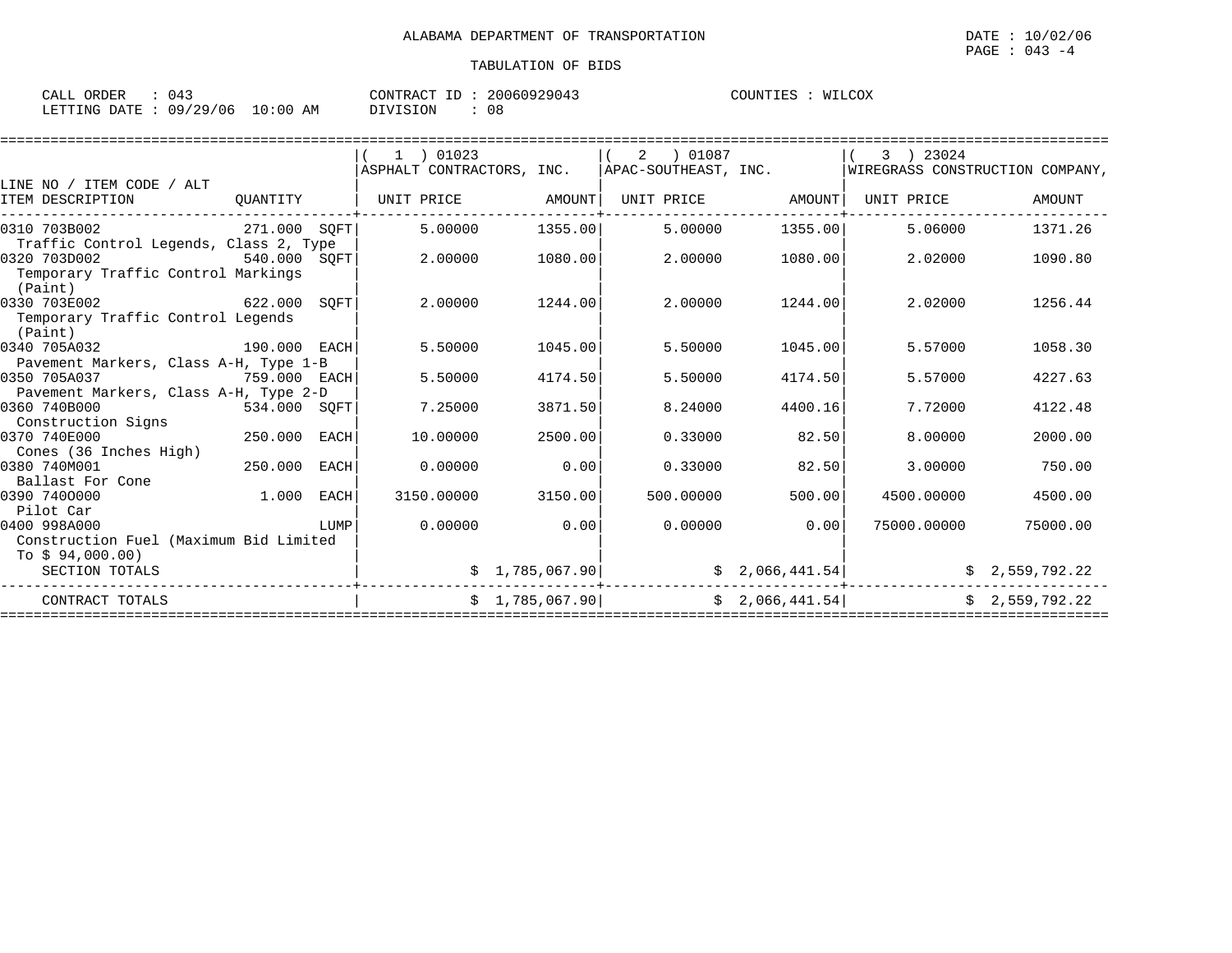## PAGE : 044 -1

|      | CALL ORDER            | : 044<br>LETTING DATE: 09/29/06 10:00 AM   | CONTRACT ID: 20060929044<br>: 06<br>DIVISION                                       |              |                  | COUNTIES : MONTGOMERY           |                    |
|------|-----------------------|--------------------------------------------|------------------------------------------------------------------------------------|--------------|------------------|---------------------------------|--------------------|
|      | CONTRACT DESCRIPTION: | (northbound and southbound) in Montgomery. | 35<br>CONTRACT TIME:<br>for the Bridge Coating on I-85 at the Mitylene interchange | Working Days | (available days) | PROJECT(S) : 99-506-009-006-601 | 99-506-009-007-601 |
| RANK |                       | VENDOR NO. / NAME                          |                                                                                    |              |                  | TOTAL<br><b>BID</b>             | % OVER<br>LOW BID  |
|      | 16052                 | POSEIDON CONSTRUCTION, INC.                |                                                                                    |              |                  | 175,284.00                      | 100.0000%          |
|      | 19118                 | SEMINOLE EOUIPMENT, INC.                   |                                                                                    |              |                  | 177,368.00                      | 101.1889%          |
|      | 13090                 |                                            | M&J CONSTRUCTION COMPANY OF PINELLAS COUNTY, INC.                                  |              |                  | 298,690.00                      | 170.4035%          |
| 4    | 22013                 | V.H.P. ENTERPRISES, INC.                   |                                                                                    |              |                  | 491,734.00                      | 280.5356%          |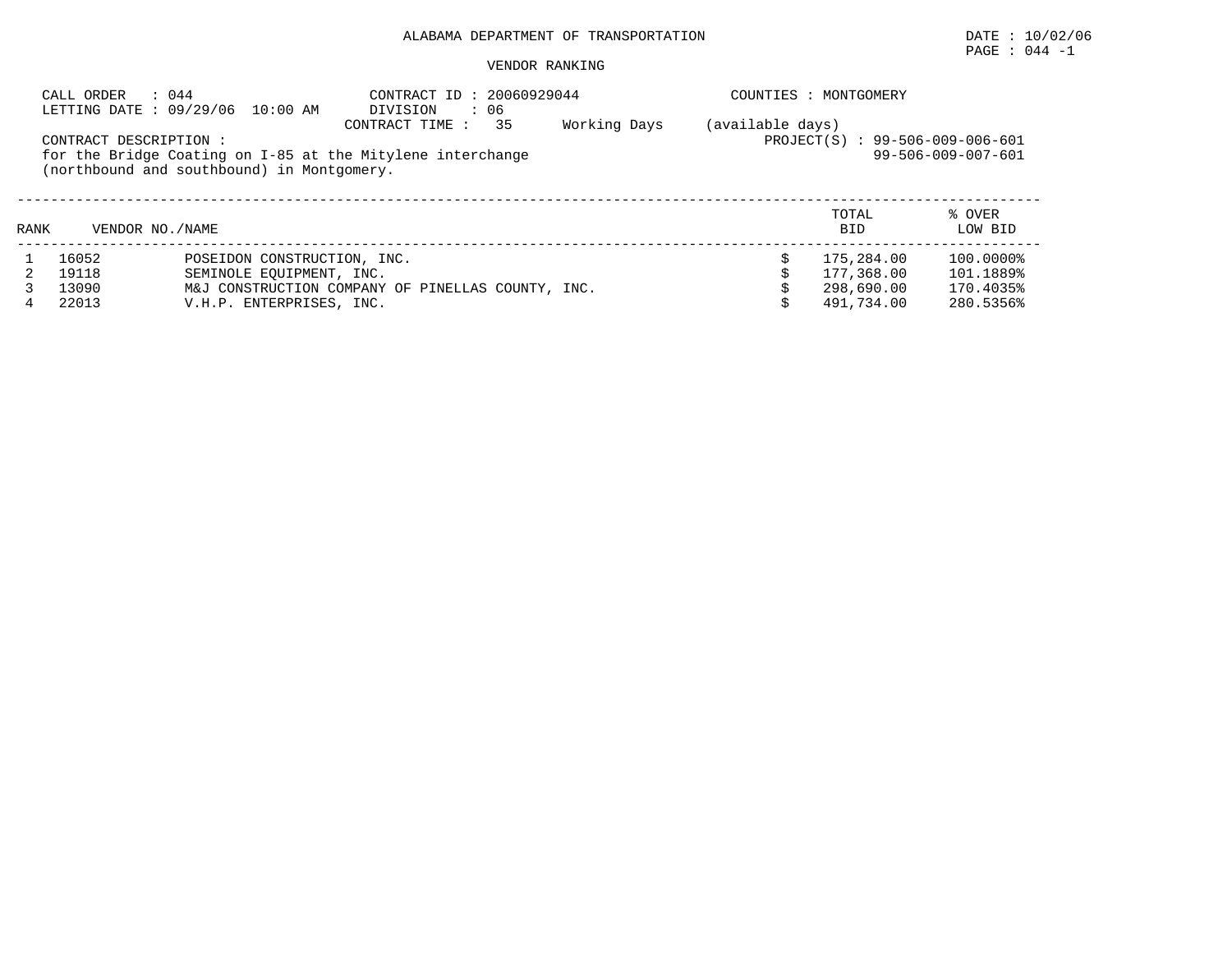#### PAGE : 044 -2

| יבי<br>ORDER<br>ىلىلەر | . .<br>U44                  |                                 | CONT<br>$\cap$ $\cap$ $\cap$ $\sim$<br>Ή A (<br>. 144 | $\cap$ דורוזדר $\cap$<br>JMER .<br>IVI ( |
|------------------------|-----------------------------|---------------------------------|-------------------------------------------------------|------------------------------------------|
| LETTINC<br>חים מו.     | $\cap$ Q.<br>/ つ Q<br>' 0 6 | l:00<br>$\sim$<br>AΜ<br>$\cdot$ | - 06                                                  |                                          |

|                                                        |            |             | $1$ ) 16052                 |             | 2 ) 19118                |             | 3 ) 13090                       |            |
|--------------------------------------------------------|------------|-------------|-----------------------------|-------------|--------------------------|-------------|---------------------------------|------------|
|                                                        |            |             | POSEIDON CONSTRUCTION, INC. |             | SEMINOLE EQUIPMENT, INC. |             | M&J CONSTRUCTION CO. OF PINELLA |            |
| LINE NO / ITEM CODE / ALT                              |            |             |                             |             |                          |             |                                 |            |
| ITEM DESCRIPTION                                       | OUANTITY   |             | UNIT PRICE                  | AMOUNT      | UNIT PRICE               | AMOUNT      | UNIT PRICE                      | AMOUNT     |
| SECTION 0001<br>Total                                  |            |             |                             |             |                          |             |                                 |            |
| 0010 521B000                                           |            | LUMP        | 77008.00000                 | 77008.00    | 83000.00000              | 83000.00    | 131260.00000                    | 131260.00  |
| Coating Existing Bridge At M.P. 11.019                 |            |             |                             |             |                          |             |                                 |            |
| 0020 521B001<br>Coating Existing Bridge At M.P. 11.019 |            | LUMP        | 77008.00000                 | 77008.00    | 83000.00000              | 83000.00    | 131260.00000                    | 131260.00  |
| 0030 600A000<br>Mobilization                           |            | LUMP        | 20000.00000                 | 20000.00    | 10000.00000              | 10000.00    | 30000.00000                     | 30000.00   |
| 0040 740B000                                           | 868.000    | SOFT        | 1,00000                     | 868.00      | 1,00000                  | 868.00      | 1,00000                         | 868.00     |
| Construction Signs                                     |            |             |                             |             |                          |             |                                 |            |
| 0050 740D000                                           | 100.000    | <b>EACH</b> | 1,00000                     | 100.00      | 1,00000                  | 100.00      | 1,00000                         | 100.00     |
| Channelizing Drums                                     |            |             |                             |             |                          |             |                                 |            |
| 0060 740E000                                           | 100.000    | <b>EACH</b> | 0.50000                     | 50.00       | 1,00000                  | 100.00      | 1,00000                         | 100.00     |
| Cones (36 Inches High)                                 |            |             |                             |             |                          |             |                                 |            |
| 0070 740M001<br>Ballast For Cone                       | 100,000    | <b>EACH</b> | 0.50000                     | 50.00       | 1,00000                  | 100.00      | 1,00000                         | 100.00     |
| 0080 741C010                                           | 2.000 EACH |             | 100.00000                   | 200.00      | 100.00000                | 200.00      | 1,00000                         | 2.00       |
| Portable Sequential Arrow And Chevron                  |            |             |                             |             |                          |             |                                 |            |
| Sign Unit                                              |            |             |                             |             |                          |             |                                 |            |
| 0090 998A000                                           |            | LUMP        | 0.00000                     | 0.00        | 0.00000                  | 0.00        | 5000.00000                      | 5000.00    |
| Construction Fuel (Maximum Bid Limited                 |            |             |                             |             |                          |             |                                 |            |
| To $$5,000.00)$                                        |            |             |                             |             |                          |             |                                 |            |
| SECTION TOTALS                                         |            |             | \$                          | 175,284.00  | \$                       | 177, 368.00 | \$                              | 298,690.00 |
| CONTRACT TOTALS                                        |            |             | Ŝ.                          | 175, 284.00 | \$                       | 177, 368.00 | Ŝ.                              | 298,690.00 |
|                                                        |            |             |                             |             |                          |             |                                 |            |